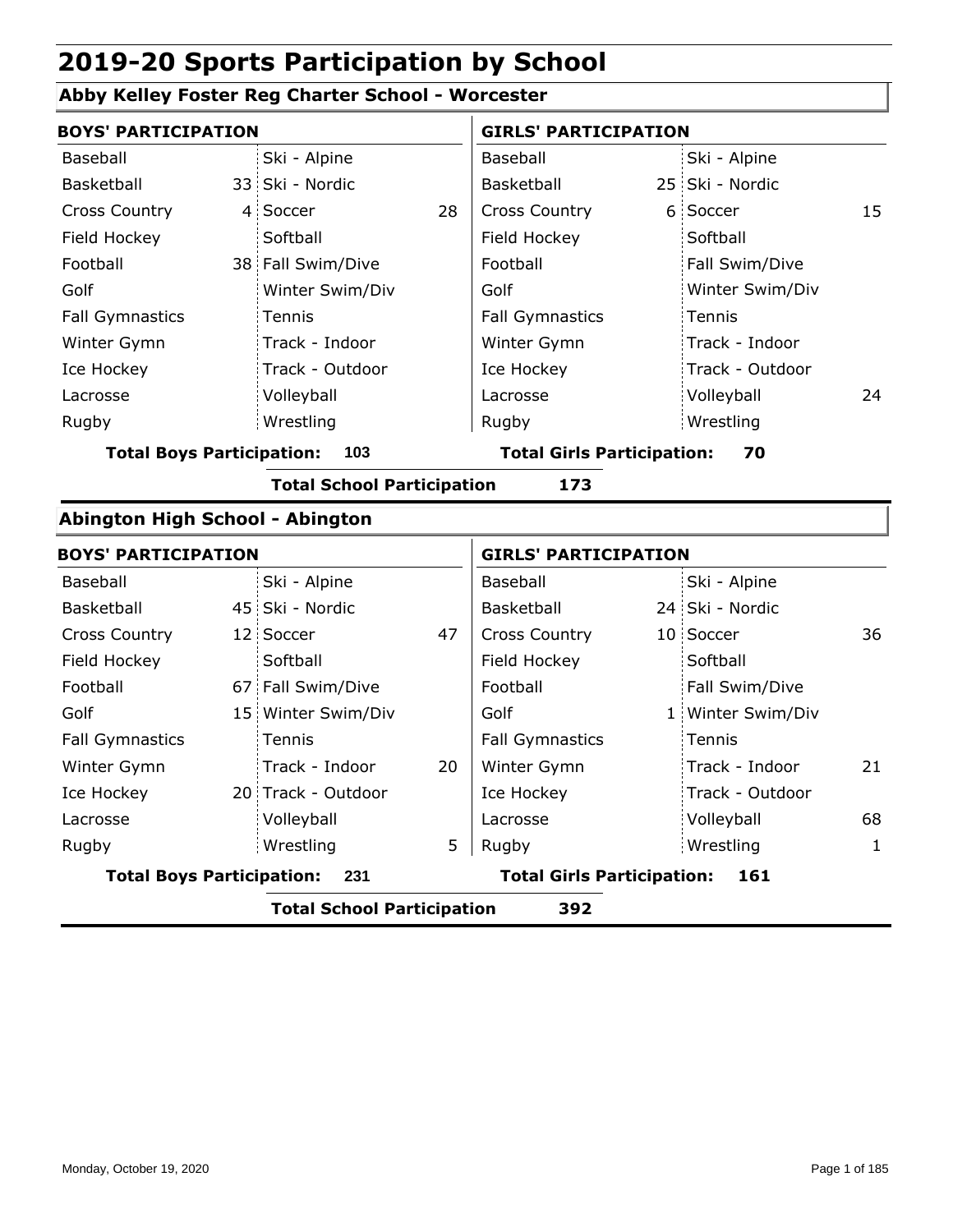### **Academy at Penguin Hall - Wenham**

| <b>BOYS' PARTICIPATION</b> |                 |                            | <b>GIRLS' PARTICIPATION</b> |                   |    |  |
|----------------------------|-----------------|----------------------------|-----------------------------|-------------------|----|--|
| Baseball                   | Ski - Alpine    | Baseball                   |                             | Ski - Alpine      |    |  |
| Basketball                 | Ski - Nordic    | Basketball                 |                             | 11 Ski - Nordic   |    |  |
| <b>Cross Country</b>       | Soccer          | <b>Cross Country</b>       |                             | 3 Soccer          | 16 |  |
| Field Hockey               | Softball        | Field Hockey               |                             | Softball          |    |  |
| Football                   | Fall Swim/Dive  | Football                   |                             | Fall Swim/Dive    |    |  |
| Golf                       | Winter Swim/Div | Golf                       |                             | Winter Swim/Div   |    |  |
| <b>Fall Gymnastics</b>     | Tennis          | <b>Fall Gymnastics</b>     |                             | Tennis            |    |  |
| Winter Gymn                | Track - Indoor  | Winter Gymn                |                             | 3 Track - Indoor  |    |  |
| Ice Hockey                 | Track - Outdoor | Ice Hockey                 |                             | 2 Track - Outdoor |    |  |
| Lacrosse                   | Volleyball      | Lacrosse                   |                             | Volleyball        | 24 |  |
| Rugby                      | Wrestling       | Rugby                      |                             | Wrestling         |    |  |
| Tatal Davis Davisination:  |                 | Tatal Cirle Dartisination: |                             | ЕΩ                |    |  |

**Total Boys Participation: 0 Total Girls Participation: 59**

**Total School Participation 59**

#### **Academy of Notre Dame - Tyngsboro**

| <b>BOYS' PARTICIPATION</b>       |                 |                                   | <b>GIRLS' PARTICIPATION</b> |
|----------------------------------|-----------------|-----------------------------------|-----------------------------|
| Baseball                         | Ski - Alpine    | Baseball                          | Ski - Alpine                |
| Basketball                       | Ski - Nordic    | Basketball                        | 18 Ski - Nordic             |
| <b>Cross Country</b>             | Soccer          | <b>Cross Country</b>              | 23<br>7 Soccer              |
| Field Hockey                     | Softball        | Field Hockey                      | Softball                    |
| Football                         | Fall Swim/Dive  | Football                          | 14<br>Fall Swim/Dive        |
| Golf                             | Winter Swim/Div | Golf                              | Winter Swim/Div             |
| <b>Fall Gymnastics</b>           | Tennis          | <b>Fall Gymnastics</b>            | Tennis                      |
| Winter Gymn                      | Track - Indoor  | Winter Gymn                       | Track - Indoor<br>12        |
| Ice Hockey                       | Track - Outdoor | Ice Hockey                        | Track - Outdoor             |
| Lacrosse                         | Volleyball      | Lacrosse                          | 20<br>Volleyball            |
| Rugby                            | Wrestling       | Rugby                             | Wrestling                   |
| <b>Total Boys Participation:</b> | $\bf{0}$        | <b>Total Girls Participation:</b> | 94                          |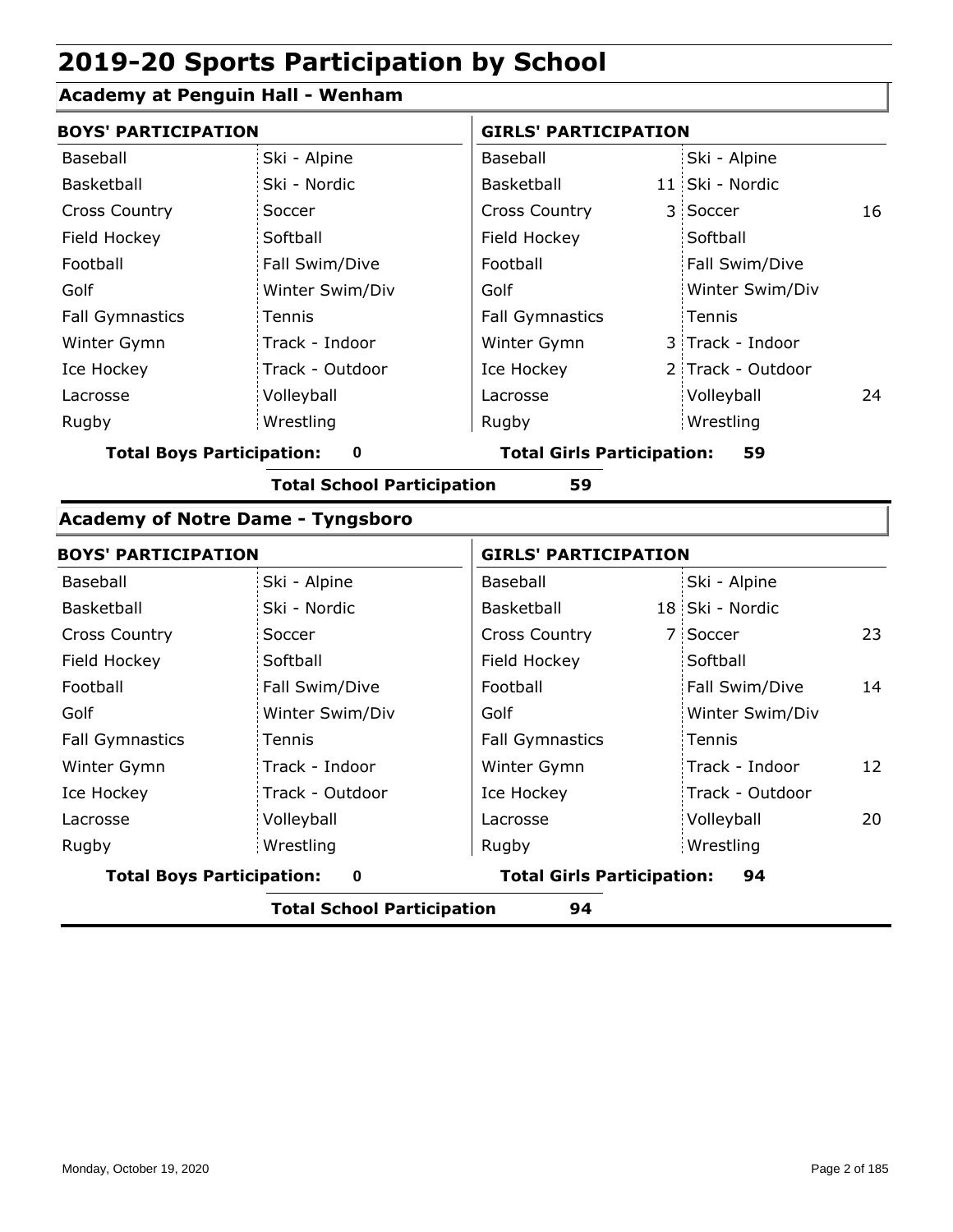### **Academy of the Pacific Rim - Hyde Park**

| <b>BOYS' PARTICIPATION</b>        |                                          |                                   |    | <b>GIRLS' PARTICIPATION</b>       |  |                    |    |  |
|-----------------------------------|------------------------------------------|-----------------------------------|----|-----------------------------------|--|--------------------|----|--|
| Baseball                          |                                          | Ski - Alpine                      |    | Baseball                          |  | Ski - Alpine       |    |  |
| Basketball                        |                                          | 19 Ski - Nordic                   |    | Basketball                        |  | 12 Ski - Nordic    |    |  |
| <b>Cross Country</b>              |                                          | Soccer                            |    | <b>Cross Country</b>              |  | Soccer             |    |  |
| Field Hockey                      |                                          | Softball                          |    | Field Hockey                      |  | Softball           |    |  |
| Football                          |                                          | 14 Fall Swim/Dive                 |    | Football                          |  | Fall Swim/Dive     |    |  |
| Golf                              |                                          | Winter Swim/Div                   |    | Golf                              |  | Winter Swim/Div    |    |  |
| <b>Fall Gymnastics</b>            |                                          | Tennis                            |    | <b>Fall Gymnastics</b>            |  | Tennis             |    |  |
| Winter Gymn                       |                                          | Track - Indoor                    |    | Winter Gymn                       |  | Track - Indoor     |    |  |
| Ice Hockey                        |                                          | Track - Outdoor                   |    | Ice Hockey                        |  | Track - Outdoor    |    |  |
| Lacrosse                          |                                          | Volleyball                        |    | Lacrosse                          |  | Volleyball         |    |  |
| Rugby                             |                                          | Wrestling                         |    | Rugby                             |  | Wrestling          |    |  |
| <b>Total Boys Participation:</b>  |                                          | 33                                |    | <b>Total Girls Participation:</b> |  | 12                 |    |  |
|                                   |                                          | <b>Total School Participation</b> |    | 45                                |  |                    |    |  |
| Acton-Boxborough Reg H.S. - Acton |                                          |                                   |    |                                   |  |                    |    |  |
| <b>BOYS' PARTICIPATION</b>        |                                          |                                   |    | <b>GIRLS' PARTICIPATION</b>       |  |                    |    |  |
| Baseball                          |                                          | Ski - Alpine                      | 15 | Baseball                          |  | Ski - Alpine       | 14 |  |
| Basketball                        |                                          | 42 Ski - Nordic                   | 21 | Basketball                        |  | 18 Ski - Nordic    | 26 |  |
| <b>Cross Country</b>              |                                          | 62 Soccer                         | 62 | <b>Cross Country</b>              |  | 32 Soccer          | 49 |  |
| Field Hockey                      |                                          | Softball                          |    | Field Hockey                      |  | 65 Softball        |    |  |
| Football                          |                                          | 62 Fall Swim/Dive                 |    | Football                          |  | Fall Swim/Dive     | 38 |  |
| Golf                              |                                          | 14 Winter Swim/Div                | 27 | Golf                              |  | 2 Winter Swim/Div  |    |  |
| <b>Fall Gymnastics</b>            |                                          | Tennis                            |    | <b>Fall Gymnastics</b>            |  | Tennis             |    |  |
| Winter Gymn                       |                                          | Track - Indoor                    | 85 | Winter Gymn                       |  | 15 Track - Indoor  | 43 |  |
| Ice Hockey                        |                                          | 40 Track - Outdoor                |    | Ice Hockey                        |  | 20 Track - Outdoor |    |  |
| Lacrosse                          |                                          | Volleyball                        |    | Lacrosse                          |  | Volleyball         | 44 |  |
| Rugby                             |                                          | Wrestling                         | 3  | Rugby                             |  | Wrestling          |    |  |
| <b>Total Boys Participation:</b>  |                                          | 433                               |    | <b>Total Girls Participation:</b> |  | 366                |    |  |
|                                   | <b>Total School Participation</b><br>799 |                                   |    |                                   |  |                    |    |  |
|                                   |                                          |                                   |    |                                   |  |                    |    |  |

ı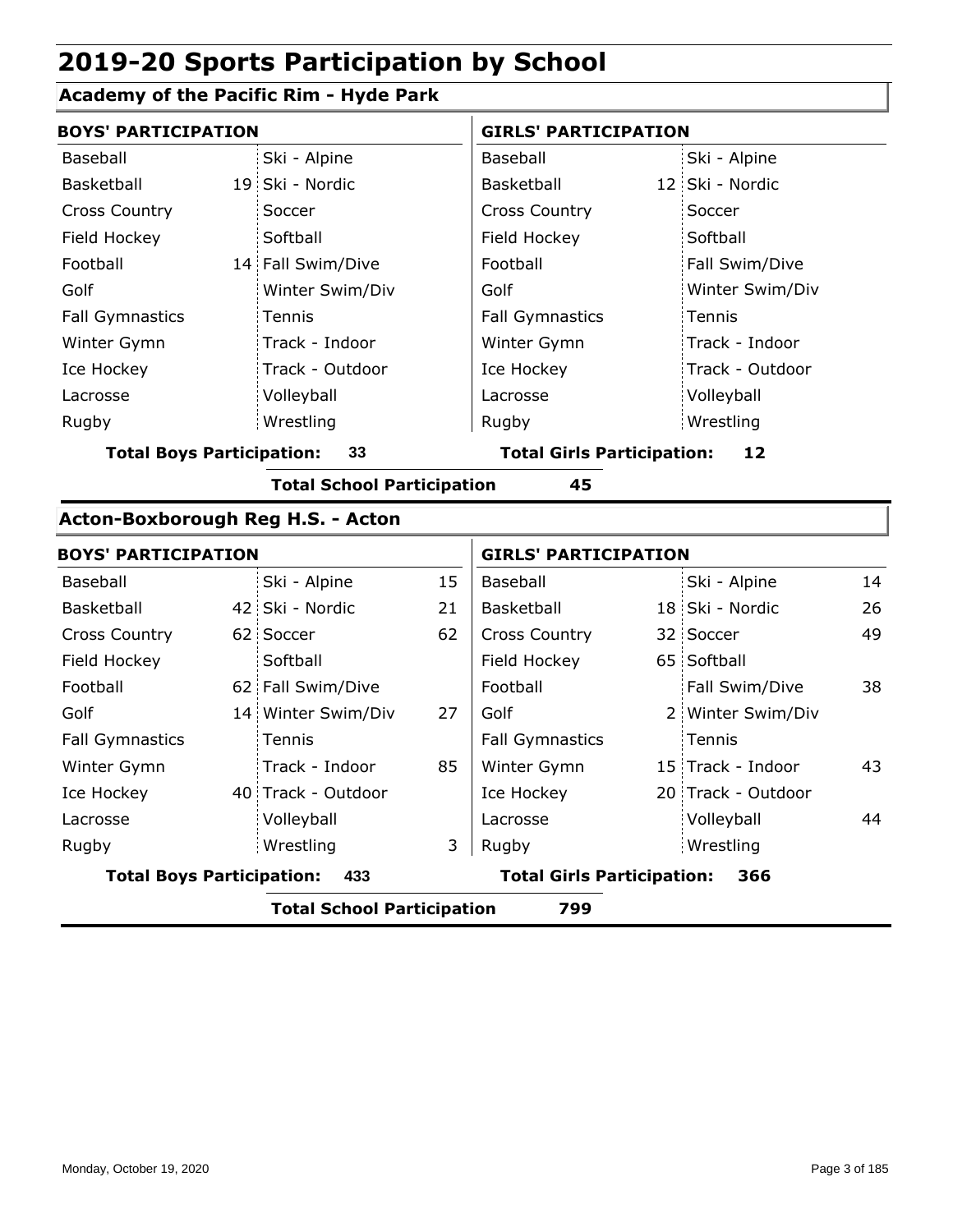### **Advanced Math & Science Acad. Charter - Marlborough**

| <b>BOYS' PARTICIPATION</b>       |                                   |    | <b>GIRLS' PARTICIPATION</b>       |  |                   |    |
|----------------------------------|-----------------------------------|----|-----------------------------------|--|-------------------|----|
| Baseball                         | Ski - Alpine                      |    | Baseball                          |  | Ski - Alpine      |    |
| Basketball                       | 39 Ski - Nordic                   |    | Basketball                        |  | 25 Ski - Nordic   |    |
| <b>Cross Country</b>             | 34 Soccer                         | 42 | <b>Cross Country</b>              |  | 22 Soccer         | 44 |
| Field Hockey                     | Softball                          |    | Field Hockey                      |  | 8 Softball        |    |
| Football                         | 12 Fall Swim/Dive                 |    | Football                          |  | Fall Swim/Dive    |    |
| Golf                             | 7 Winter Swim/Div                 | 19 | Golf                              |  | 1 Winter Swim/Div | 13 |
| <b>Fall Gymnastics</b>           | Tennis                            |    | <b>Fall Gymnastics</b>            |  | Tennis            |    |
| Winter Gymn                      | Track - Indoor                    | 28 | Winter Gymn                       |  | Track - Indoor    | 23 |
| Ice Hockey                       | 16 Track - Outdoor                |    | Ice Hockey                        |  | 7 Track - Outdoor |    |
| Lacrosse                         | Volleyball                        |    | Lacrosse                          |  | Volleyball        | 52 |
| Rugby                            | Wrestling                         |    | Rugby                             |  | Wrestling         |    |
| <b>Total Boys Participation:</b> | 197                               |    | <b>Total Girls Participation:</b> |  | 195               |    |
|                                  | <b>Total School Participation</b> |    | 392                               |  |                   |    |
| Agawam High School - Agawam      |                                   |    |                                   |  |                   |    |
| <b>BOYS' PARTICIPATION</b>       |                                   |    | <b>GIRLS' PARTICIPATION</b>       |  |                   |    |
| Baseball                         | Ski - Alpine                      | 22 | Baseball                          |  | Ski - Alpine      | 19 |
| Basketball                       | 34 Ski - Nordic                   |    | Basketball                        |  | 22 Ski - Nordic   |    |
| <b>Cross Country</b>             | 16 Soccer                         | 51 | Cross Country                     |  | 11 Soccer         | 37 |
| Field Hockey                     | Softball                          |    | Field Hockey                      |  | 31 Softball       |    |
| Football                         | 58 Fall Swim/Dive                 |    | Football                          |  | Fall Swim/Dive    |    |
| Golf                             | 21 Winter Swim/Div                | 14 | Golf                              |  | 1 Winter Swim/Div | 19 |
| <b>Fall Gymnastics</b>           | Tennis                            |    | <b>Fall Gymnastics</b>            |  | 12 Tennis         |    |
| Winter Gymn                      | Track - Indoor                    |    | Winter Gymn                       |  | Track - Indoor    |    |
| Ice Hockey                       | 37 Track - Outdoor                |    | Ice Hockey                        |  | 4 Track - Outdoor |    |
| Lacrosse                         | Volleyball                        |    | Lacrosse                          |  | Volleyball        | 42 |
| Rugby                            | Wrestling                         | 25 | Rugby                             |  | Wrestling         | 4  |
|                                  |                                   |    | .                                 |  |                   |    |

**Total Boys Participation: 278 Total Girls Participation: 202**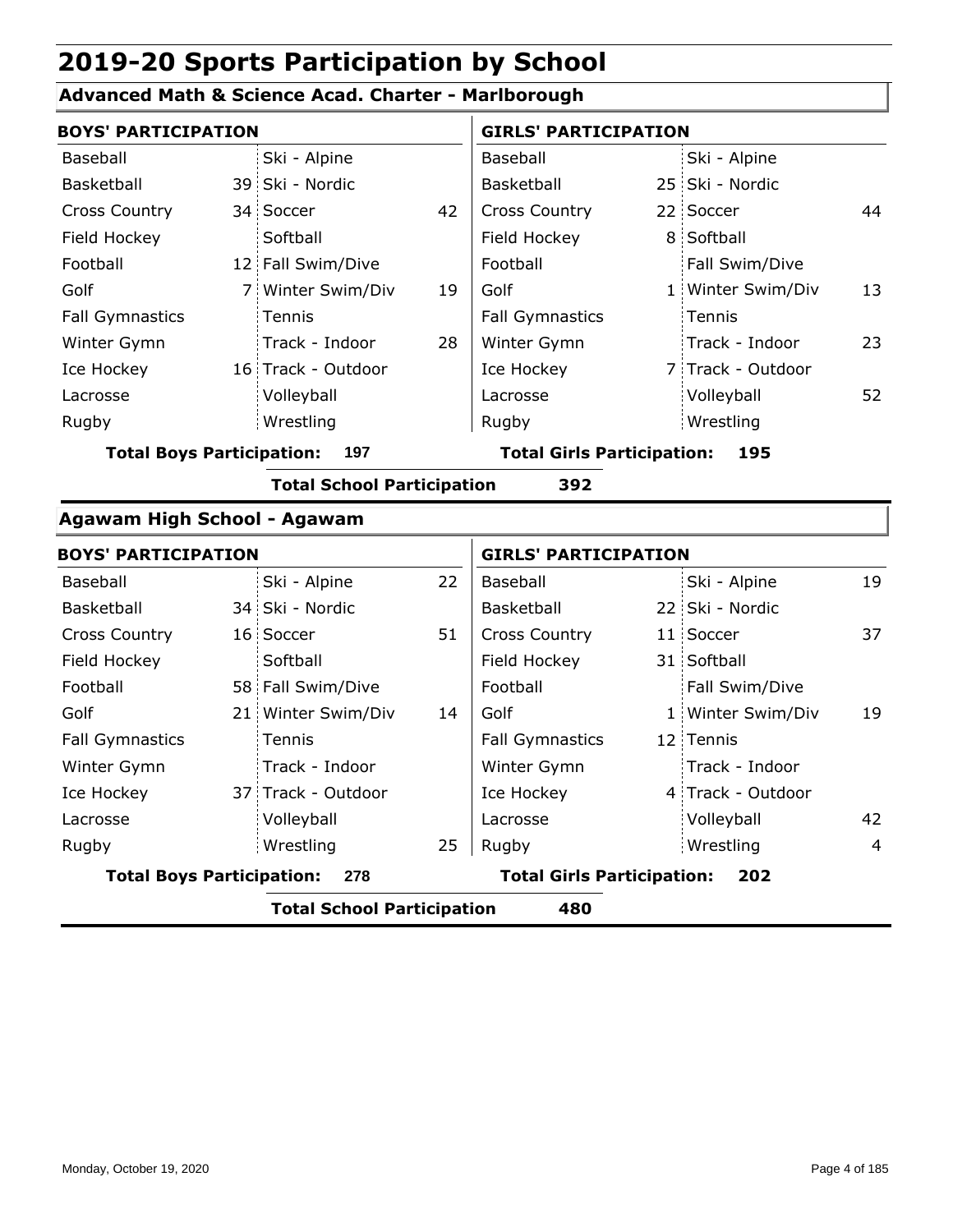### **Algonquin Reg. High School - Northborough**

| <b>BOYS' PARTICIPATION</b>                                                          |                            |                                                                                                                                                             |                        | <b>GIRLS' PARTICIPATION</b>       |                   |                                                                                       |  |
|-------------------------------------------------------------------------------------|----------------------------|-------------------------------------------------------------------------------------------------------------------------------------------------------------|------------------------|-----------------------------------|-------------------|---------------------------------------------------------------------------------------|--|
|                                                                                     | Ski - Alpine               | 22                                                                                                                                                          | Baseball               |                                   | Ski - Alpine      | 24                                                                                    |  |
|                                                                                     |                            |                                                                                                                                                             | Basketball             |                                   |                   |                                                                                       |  |
|                                                                                     |                            | 66                                                                                                                                                          | Cross Country          |                                   |                   | 68                                                                                    |  |
|                                                                                     | Softball                   |                                                                                                                                                             | Field Hockey           |                                   |                   |                                                                                       |  |
|                                                                                     |                            |                                                                                                                                                             | Football               |                                   | Fall Swim/Dive    |                                                                                       |  |
|                                                                                     |                            | 18                                                                                                                                                          | Golf                   |                                   | Winter Swim/Div   | 25                                                                                    |  |
|                                                                                     | Tennis                     |                                                                                                                                                             | <b>Fall Gymnastics</b> |                                   | Tennis            |                                                                                       |  |
|                                                                                     |                            | 44                                                                                                                                                          | Winter Gymn            |                                   |                   | 58                                                                                    |  |
|                                                                                     |                            |                                                                                                                                                             | Ice Hockey             |                                   |                   |                                                                                       |  |
|                                                                                     | Volleyball                 |                                                                                                                                                             | Lacrosse               |                                   | Volleyball        | 42                                                                                    |  |
|                                                                                     | Wrestling                  | 26                                                                                                                                                          | Rugby                  |                                   | Wrestling         |                                                                                       |  |
| <b>Total Boys Participation:</b><br>428<br><b>Total Girls Participation:</b><br>367 |                            |                                                                                                                                                             |                        |                                   |                   |                                                                                       |  |
|                                                                                     |                            |                                                                                                                                                             | 795                    |                                   |                   |                                                                                       |  |
|                                                                                     |                            |                                                                                                                                                             |                        |                                   |                   |                                                                                       |  |
|                                                                                     | <b>BOYS' PARTICIPATION</b> |                                                                                                                                                             |                        | <b>GIRLS' PARTICIPATION</b>       |                   |                                                                                       |  |
|                                                                                     |                            |                                                                                                                                                             |                        |                                   |                   |                                                                                       |  |
|                                                                                     | Ski - Alpine               |                                                                                                                                                             | Baseball               |                                   | Ski - Alpine      |                                                                                       |  |
|                                                                                     | 37 Ski - Nordic            |                                                                                                                                                             | Basketball             |                                   | 39 Ski - Nordic   |                                                                                       |  |
|                                                                                     | 16 Soccer                  | 36                                                                                                                                                          | <b>Cross Country</b>   |                                   | 16 Soccer         | 34                                                                                    |  |
|                                                                                     | Softball                   |                                                                                                                                                             | Field Hockey           |                                   | 39 Softball       |                                                                                       |  |
|                                                                                     | 56 Fall Swim/Dive          |                                                                                                                                                             | Football               |                                   | 1 Fall Swim/Dive  |                                                                                       |  |
|                                                                                     | 20 Winter Swim/Div         |                                                                                                                                                             | Golf                   |                                   | 1 Winter Swim/Div |                                                                                       |  |
|                                                                                     | Tennis                     |                                                                                                                                                             | <b>Fall Gymnastics</b> |                                   | Tennis            |                                                                                       |  |
|                                                                                     | Track - Indoor             | 36                                                                                                                                                          | Winter Gymn            |                                   | Track - Indoor    | 22                                                                                    |  |
|                                                                                     | 46 Track - Outdoor         |                                                                                                                                                             | Ice Hockey             |                                   | 2 Track - Outdoor |                                                                                       |  |
|                                                                                     | Volleyball                 |                                                                                                                                                             | Lacrosse               |                                   | Volleyball        |                                                                                       |  |
|                                                                                     | Wrestling                  | $\overline{2}$                                                                                                                                              | Rugby                  |                                   | Wrestling         |                                                                                       |  |
|                                                                                     |                            | 41 Ski - Nordic<br>73 Soccer<br>80 Fall Swim/Dive<br>16 Winter Swim/Div<br>2 Track - Indoor<br>40 Track - Outdoor<br><b>Amesbury High School - Amesbury</b> |                        | <b>Total School Participation</b> |                   | 32 Ski - Nordic<br>46 Soccer<br>45 Softball<br>19 Track - Indoor<br>8 Track - Outdoor |  |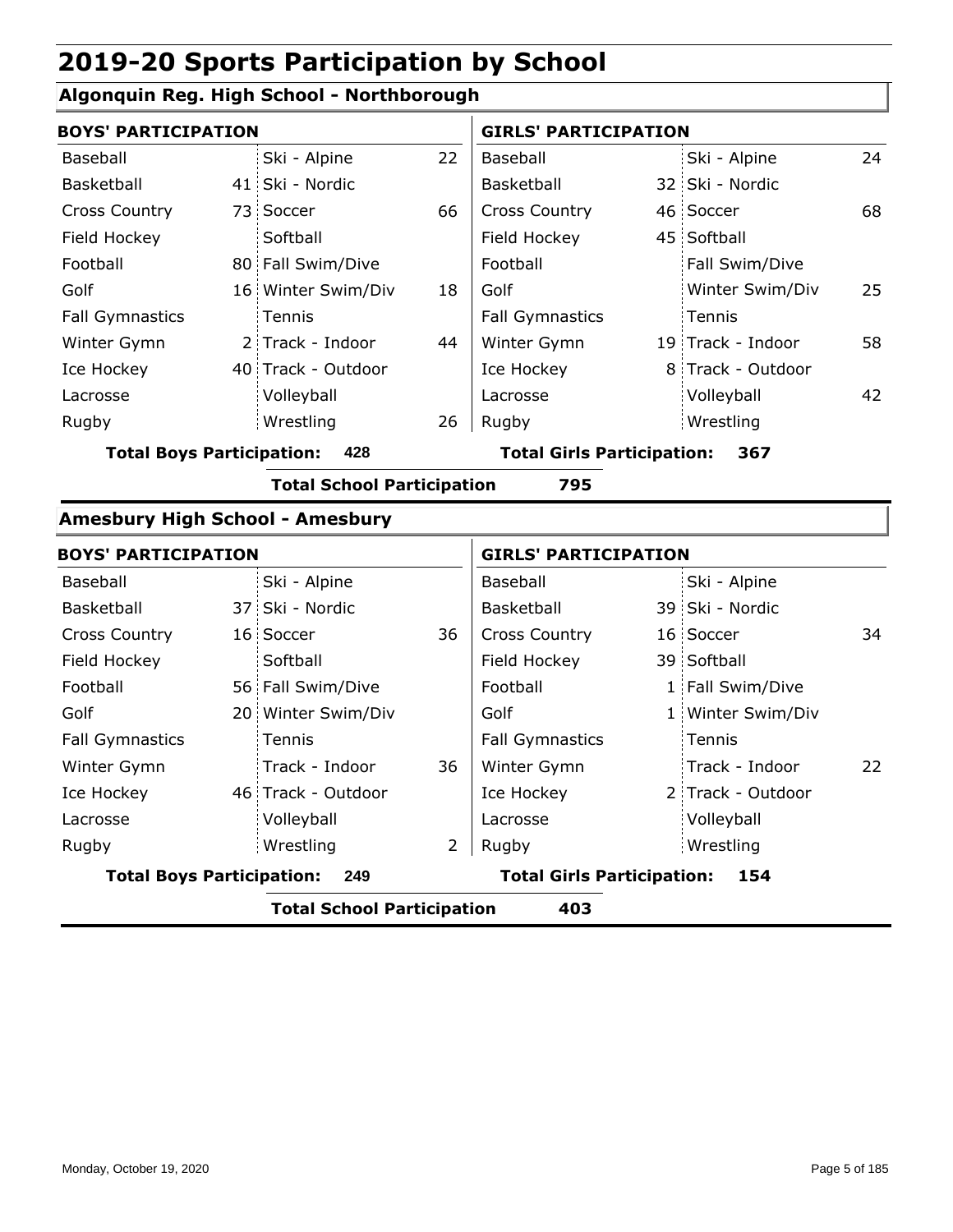### **Amherst-Pelham Reg High School - Amherst**

| <b>BOYS' PARTICIPATION</b>       |                                   |    | <b>GIRLS' PARTICIPATION</b>       |                    |    |
|----------------------------------|-----------------------------------|----|-----------------------------------|--------------------|----|
| <b>Baseball</b>                  | Ski - Alpine                      | 16 | <b>Baseball</b>                   | Ski - Alpine       | 5  |
| Basketball                       | 33 Ski - Nordic                   | 20 | Basketball                        | 20 Ski - Nordic    | 15 |
| <b>Cross Country</b>             | 45 Soccer                         | 63 | <b>Cross Country</b>              | 35 Soccer          | 39 |
| Field Hockey                     | Softball                          |    | Field Hockey                      | 31 Softball        |    |
| Football                         | 45 Fall Swim/Dive                 |    | Football                          | Fall Swim/Dive     |    |
| Golf                             | 15 Winter Swim/Div                | 18 | Golf                              | Winter Swim/Div    | 18 |
| <b>Fall Gymnastics</b>           | Tennis                            |    | <b>Fall Gymnastics</b>            | Tennis             |    |
| Winter Gymn                      | Track - Indoor                    | 34 | Winter Gymn                       | Track - Indoor     | 27 |
| Ice Hockey                       | 18 Track - Outdoor                |    | Ice Hockey                        | 1 Track - Outdoor  |    |
| Lacrosse                         | Volleyball                        |    | Lacrosse                          | Volleyball         | 26 |
| Rugby                            | Wrestling                         |    | Rugby                             | Wrestling          |    |
| <b>Total Boys Participation:</b> | 307                               |    | <b>Total Girls Participation:</b> | 217                |    |
|                                  | <b>Total School Participation</b> |    | 524                               |                    |    |
| Andover High School - Andover    |                                   |    |                                   |                    |    |
| <b>BOYS' PARTICIPATION</b>       |                                   |    | <b>GIRLS' PARTICIPATION</b>       |                    |    |
| Baseball                         | Ski - Alpine                      | 22 | Baseball                          | Ski - Alpine       | 38 |
| Basketball                       | 37 Ski - Nordic                   |    | Basketball                        | 32 Ski - Nordic    |    |
| <b>Cross Country</b>             | 59 Soccer                         | 63 | <b>Cross Country</b>              | 42 Soccer          | 64 |
| Field Hockey                     | Softball                          |    | Field Hockey                      | 61 Softball        |    |
| Football                         | 109 Fall Swim/Dive                |    | Football                          | Fall Swim/Dive     | 43 |
| Golf                             | 14 Winter Swim/Div                | 29 | Golf                              | Winter Swim/Div    |    |
| <b>Fall Gymnastics</b>           | Tennis                            |    | <b>Fall Gymnastics</b>            | Tennis             |    |
| Winter Gymn                      | Track - Indoor                    | 92 | Winter Gymn                       | 20 Track - Indoor  | 92 |
| Ice Hockey                       | 60 Track - Outdoor                |    | Ice Hockey                        | 38 Track - Outdoor |    |
| Lacrosse                         | Volleyball                        |    | Lacrosse                          | Volleyball         | 41 |
| Rugby                            | Wrestling                         | 27 | Rugby                             | Wrestling          |    |
| <b>Total Boys Participation:</b> | 512                               |    | <b>Total Girls Participation:</b> | 471                |    |
|                                  | <b>Total School Participation</b> |    | 983                               |                    |    |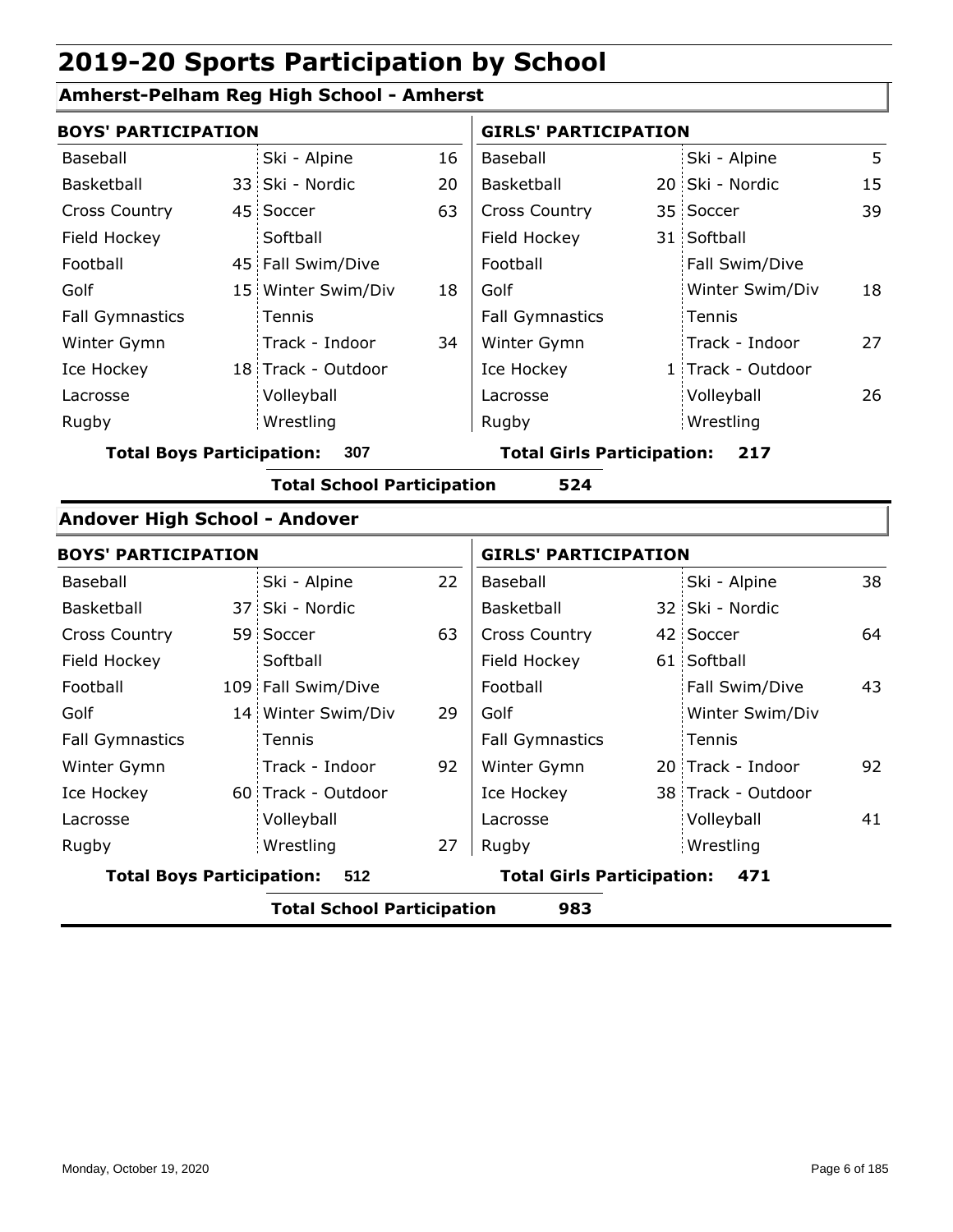### **Another Course to College - Hyde Park**

| <b>BOYS' PARTICIPATION</b>       |             |                                             |              | <b>GIRLS' PARTICIPATION</b>       |  |                   |              |
|----------------------------------|-------------|---------------------------------------------|--------------|-----------------------------------|--|-------------------|--------------|
| Baseball                         |             | Ski - Alpine                                |              | Baseball                          |  | Ski - Alpine      |              |
| Basketball                       | $2^{\circ}$ | Ski - Nordic                                |              | Basketball                        |  | 5 Ski - Nordic    |              |
| <b>Cross Country</b>             |             | Soccer                                      | 3            | <b>Cross Country</b>              |  | Soccer            |              |
| Field Hockey                     |             | Softball                                    |              | Field Hockey                      |  | Softball          |              |
| Football                         |             | 5 Fall Swim/Dive                            |              | Football                          |  | Fall Swim/Dive    |              |
| Golf                             |             | Winter Swim/Div                             |              | Golf                              |  | Winter Swim/Div   |              |
| <b>Fall Gymnastics</b>           |             | Tennis                                      |              | <b>Fall Gymnastics</b>            |  | Tennis            |              |
| Winter Gymn                      |             | Track - Indoor                              | $\mathbf{1}$ | Winter Gymn                       |  | Track - Indoor    | $\mathbf{1}$ |
| Ice Hockey                       |             | Track - Outdoor                             |              | Ice Hockey                        |  | Track - Outdoor   |              |
| Lacrosse                         |             | Volleyball                                  |              | Lacrosse                          |  | Volleyball        | 1            |
| Rugby                            |             | Wrestling                                   |              | Rugby                             |  | Wrestling         |              |
| <b>Total Boys Participation:</b> |             | 11                                          |              | <b>Total Girls Participation:</b> |  | 7                 |              |
|                                  |             | <b>Total School Participation</b>           |              | 18                                |  |                   |              |
|                                  |             | <b>Apponequet Regional H.S. - Lakeville</b> |              |                                   |  |                   |              |
| <b>BOYS' PARTICIPATION</b>       |             |                                             |              | <b>GIRLS' PARTICIPATION</b>       |  |                   |              |
| Baseball                         |             | Ski - Alpine                                |              | Baseball                          |  | Ski - Alpine      |              |
| Basketball                       |             | 26 Ski - Nordic                             |              | Basketball                        |  | 22 Ski - Nordic   |              |
| <b>Cross Country</b>             |             | 16 Soccer                                   | 28           | <b>Cross Country</b>              |  | 7 Soccer          | 32           |
| Field Hockey                     |             | Softball                                    |              | Field Hockey                      |  | 53 Softball       |              |
| Football                         |             | 82 Fall Swim/Dive                           |              | Football                          |  | Fall Swim/Dive    |              |
| Golf                             |             | 19 Winter Swim/Div                          | 10           | Golf                              |  | Winter Swim/Div   | 10           |
| <b>Fall Gymnastics</b>           |             | Tennis                                      |              | <b>Fall Gymnastics</b>            |  | Tennis            |              |
| Winter Gymn                      |             | Track - Indoor                              | 16           | Winter Gymn                       |  | Track - Indoor    | 22           |
| Ice Hockey                       |             | 15 Track - Outdoor                          |              | Ice Hockey                        |  | 2 Track - Outdoor |              |
| Lacrosse                         |             | Volleyball                                  |              | Lacrosse                          |  | Volleyball        | 31           |
| Rugby                            |             | Wrestling                                   | 5            | Rugby                             |  | Wrestling         |              |
| <b>Total Boys Participation:</b> |             | 217                                         |              | <b>Total Girls Participation:</b> |  | 179               |              |
|                                  |             | Tatal Cabaal Dautisination                  |              | 50C                               |  |                   |              |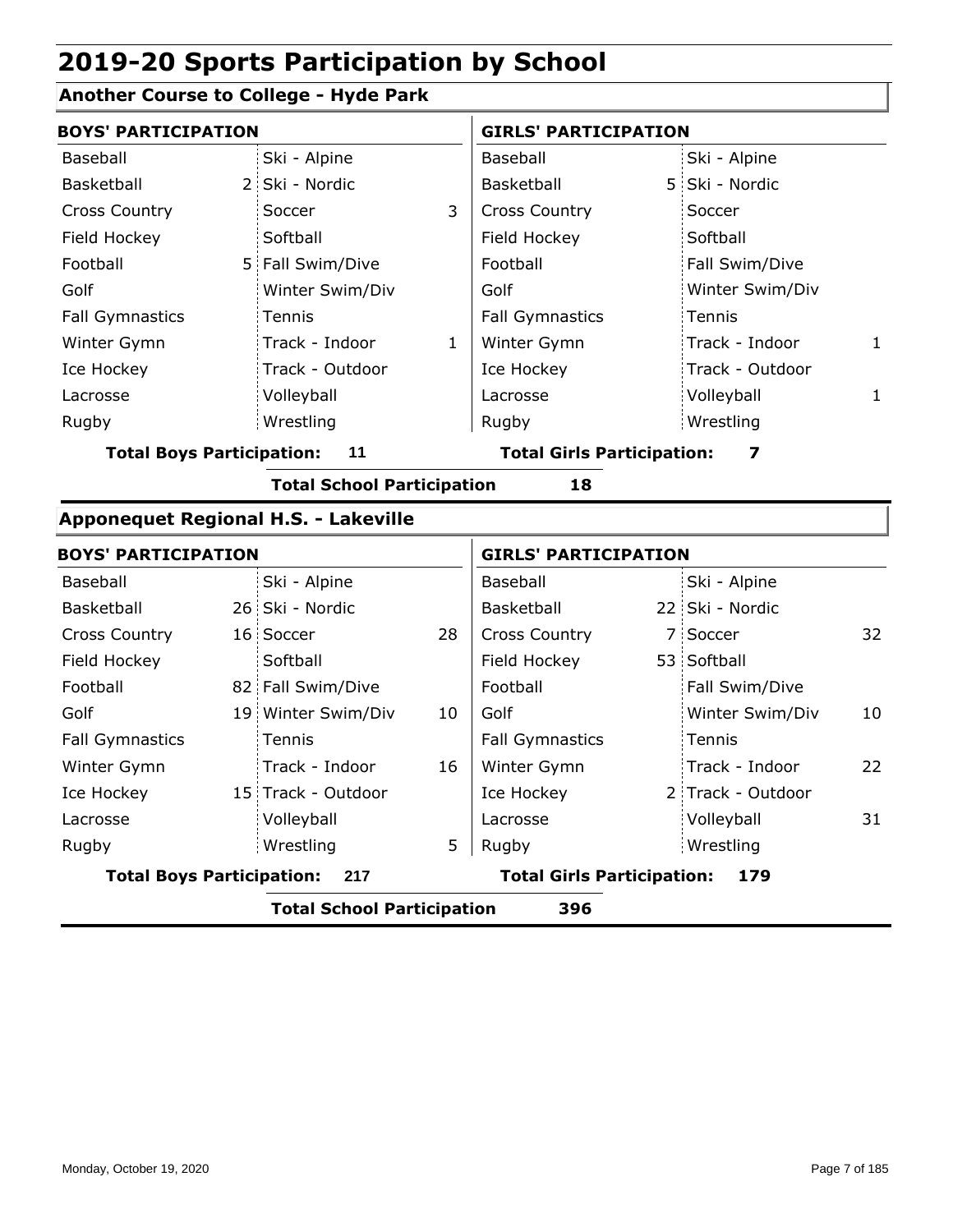### **Archbishop Williams High School - Braintree**

| <b>BOYS' PARTICIPATION</b>                 |  |                                          |    | <b>GIRLS' PARTICIPATION</b> |  |                    |    |
|--------------------------------------------|--|------------------------------------------|----|-----------------------------|--|--------------------|----|
| Baseball                                   |  | Ski - Alpine                             |    | Baseball                    |  | Ski - Alpine       |    |
| Basketball                                 |  | 48 Ski - Nordic                          |    | Basketball                  |  | 38 Ski - Nordic    |    |
| <b>Cross Country</b>                       |  | 15 Soccer                                | 52 | <b>Cross Country</b>        |  | 8 Soccer           | 39 |
| Field Hockey                               |  | Softball                                 |    | Field Hockey                |  | Softball           |    |
| Football                                   |  | 47 Fall Swim/Dive                        |    | Football                    |  | Fall Swim/Dive     |    |
| Golf                                       |  | 13 Winter Swim/Div                       | 14 | Golf                        |  | Winter Swim/Div    | 13 |
| <b>Fall Gymnastics</b>                     |  | Tennis                                   |    | <b>Fall Gymnastics</b>      |  | Tennis             |    |
| Winter Gymn                                |  | Track - Indoor                           | 13 | Winter Gymn                 |  | Track - Indoor     | 12 |
| Ice Hockey                                 |  | 61 Track - Outdoor                       |    | Ice Hockey                  |  | 17 Track - Outdoor |    |
| Lacrosse                                   |  | Volleyball                               |    | Lacrosse                    |  | Volleyball         | 37 |
| Rugby                                      |  | Wrestling                                |    | Rugby                       |  | Wrestling          |    |
| <b>Total Boys Participation:</b><br>263    |  | <b>Total Girls Participation:</b><br>164 |    |                             |  |                    |    |
|                                            |  | <b>Total School Participation</b>        |    | 427                         |  |                    |    |
| Arlington Catholic High School - Arlington |  |                                          |    |                             |  |                    |    |

| <b>BOYS' PARTICIPATION</b>              |                                          |                                          |    | <b>GIRLS' PARTICIPATION</b> |  |                    |    |  |
|-----------------------------------------|------------------------------------------|------------------------------------------|----|-----------------------------|--|--------------------|----|--|
| Baseball                                |                                          | Ski - Alpine                             |    | Baseball                    |  | Ski - Alpine       |    |  |
| Basketball                              |                                          | 42 Ski - Nordic                          |    | Basketball                  |  | 39 Ski - Nordic    |    |  |
| <b>Cross Country</b>                    |                                          | 9 Soccer                                 | 41 | <b>Cross Country</b>        |  | 21 Soccer          | 44 |  |
| Field Hockey                            |                                          | Softball                                 |    | Field Hockey                |  | Softball           |    |  |
| Football                                |                                          | 50 Fall Swim/Dive                        |    | Football                    |  | Fall Swim/Dive     |    |  |
| Golf                                    |                                          | 14 Winter Swim/Div                       | 7  | Golf                        |  | 1 Winter Swim/Div  | 9  |  |
| <b>Fall Gymnastics</b>                  |                                          | Tennis                                   |    | <b>Fall Gymnastics</b>      |  | Tennis             |    |  |
| Winter Gymn                             |                                          | Track - Indoor                           | 25 | Winter Gymn                 |  | Track - Indoor     | 29 |  |
| Ice Hockey                              |                                          | 50 Track - Outdoor                       |    | Ice Hockey                  |  | 19 Track - Outdoor |    |  |
| Lacrosse                                |                                          | Volleyball                               |    | Lacrosse                    |  | Volleyball         | 45 |  |
| Rugby                                   |                                          | Wrestling                                |    | Rugby                       |  | Wrestling          |    |  |
| <b>Total Boys Participation:</b><br>238 |                                          | <b>Total Girls Participation:</b><br>207 |    |                             |  |                    |    |  |
|                                         | <b>Total School Participation</b><br>445 |                                          |    |                             |  |                    |    |  |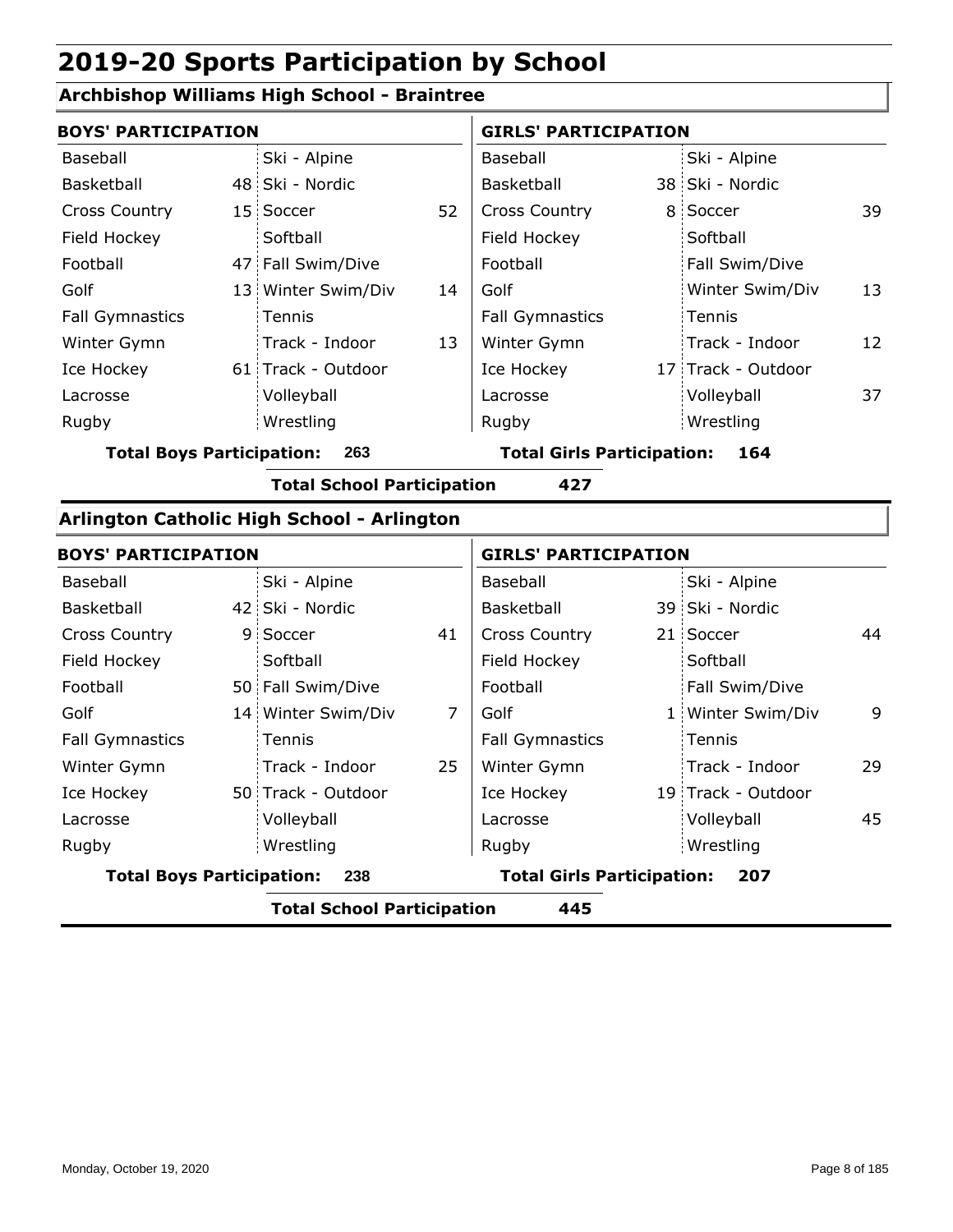### **Arlington High School - Arlington**

| <b>BOYS' PARTICIPATION</b>           |                 |                                   |    | <b>GIRLS' PARTICIPATION</b>              |  |                    |                |
|--------------------------------------|-----------------|-----------------------------------|----|------------------------------------------|--|--------------------|----------------|
| Baseball                             |                 | Ski - Alpine                      |    | Baseball                                 |  | Ski - Alpine       |                |
| Basketball                           |                 | 45 Ski - Nordic                   |    | <b>Basketball</b>                        |  | 32 Ski - Nordic    |                |
| <b>Cross Country</b>                 |                 | 62 Soccer                         | 69 | <b>Cross Country</b>                     |  | 76 Soccer          | 63             |
| Field Hockey                         |                 | Softball                          |    | Field Hockey                             |  | 45 Softball        |                |
| Football                             |                 | 45 Fall Swim/Dive                 |    | Football                                 |  | Fall Swim/Dive     | 24             |
| Golf                                 | 11 <sup>1</sup> | Winter Swim/Div                   | 33 | Golf                                     |  | 2 Winter Swim/Div  |                |
| <b>Fall Gymnastics</b>               |                 | <b>Tennis</b>                     |    | <b>Fall Gymnastics</b>                   |  | Tennis             |                |
| Winter Gymn                          |                 | 1 Track - Indoor                  | 57 | Winter Gymn                              |  | 13 Track - Indoor  | 96             |
| Ice Hockey                           |                 | 64 Track - Outdoor                |    | Ice Hockey                               |  | 20 Track - Outdoor |                |
| Lacrosse                             |                 | Volleyball                        |    | Lacrosse                                 |  | Volleyball         | 49             |
| Rugby                                |                 | Wrestling                         | 29 | Rugby                                    |  | Wrestling          |                |
| <b>Total Boys Participation:</b>     |                 | 416                               |    | <b>Total Girls Participation:</b><br>420 |  |                    |                |
|                                      |                 | <b>Total School Participation</b> |    | 836                                      |  |                    |                |
| <b>Ashland High School - Ashland</b> |                 |                                   |    |                                          |  |                    |                |
| <b>BOYS' PARTICIPATION</b>           |                 |                                   |    | <b>GIRLS' PARTICIPATION</b>              |  |                    |                |
| Baseball                             |                 | Ski - Alpine                      | 8  | Baseball                                 |  | Ski - Alpine       | $\overline{7}$ |
| <b>Basketball</b>                    |                 | 36 Ski - Nordic                   |    | Basketball                               |  | 25 Ski - Nordic    |                |

|                                         |  | <b>Total School Participation</b> |    | 504                                      |  |                   |    |
|-----------------------------------------|--|-----------------------------------|----|------------------------------------------|--|-------------------|----|
| <b>Total Boys Participation:</b><br>295 |  |                                   |    | <b>Total Girls Participation:</b><br>209 |  |                   |    |
| Rugby                                   |  | Wrestling                         | 22 | Rugby                                    |  | Wrestling         |    |
| Lacrosse                                |  | Volleyball                        |    | Lacrosse                                 |  | Volleyball        | 42 |
| Ice Hockey                              |  | 23 Track - Outdoor                |    | Ice Hockey                               |  | 5 Track - Outdoor |    |
| Winter Gymn                             |  | Track - Indoor                    | 24 | Winter Gymn                              |  | 2 Track - Indoor  | 20 |
| <b>Fall Gymnastics</b>                  |  | <b>Tennis</b>                     |    | <b>Fall Gymnastics</b>                   |  | Tennis            |    |
| Golf                                    |  | 18 Winter Swim/Div                | 23 | Golf                                     |  | 2 Winter Swim/Div | 16 |
| Football                                |  | 77 Fall Swim/Dive                 |    | Football                                 |  | Fall Swim/Dive    |    |
| Field Hockey                            |  | Softball                          |    | Field Hockey                             |  | 40 Softball       |    |
| <b>Cross Country</b>                    |  | 22 Soccer                         | 42 | <b>Cross Country</b>                     |  | 11 Soccer         | 39 |
| Basketball                              |  | 36 SKI - NOrdic                   |    | Basketball                               |  | 25 SKI - NOrdic   |    |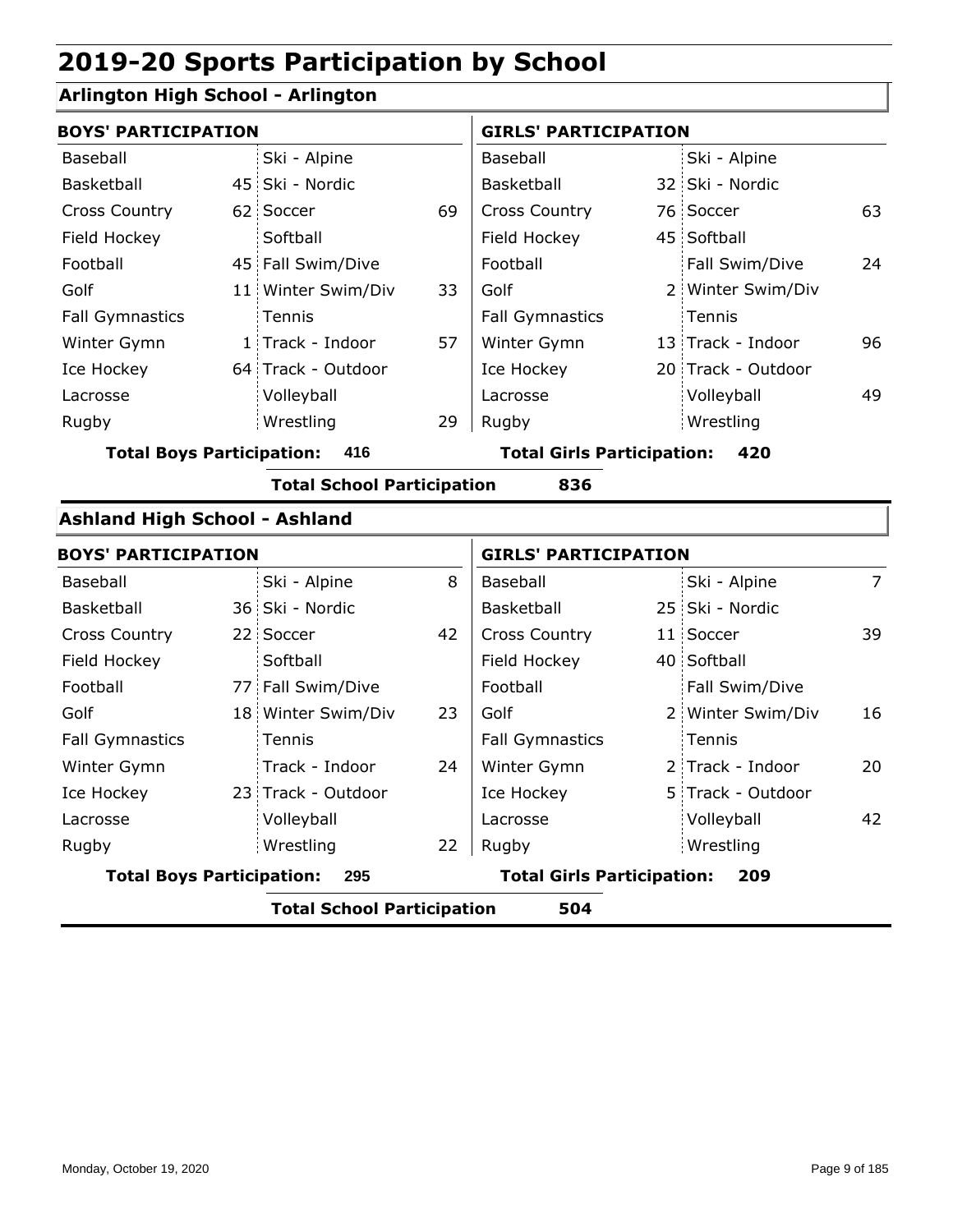### **Assabet Valley Reg Tech HS - Marlboro**

| <b>BOYS' PARTICIPATION</b>              |  |                                   |                                   | <b>GIRLS' PARTICIPATION</b> |     |                 |    |
|-----------------------------------------|--|-----------------------------------|-----------------------------------|-----------------------------|-----|-----------------|----|
| Baseball                                |  | Ski - Alpine                      |                                   | Baseball                    |     | Ski - Alpine    |    |
| Basketball                              |  | 73 Ski - Nordic                   |                                   | Basketball                  |     | 36 Ski - Nordic |    |
| <b>Cross Country</b>                    |  | 7 Soccer                          | 43                                | <b>Cross Country</b>        |     | 4 Soccer        | 37 |
| Field Hockey                            |  | Softball                          |                                   | Field Hockey                |     | 21 Softball     |    |
| Football                                |  | 106 Fall Swim/Dive                |                                   | Football                    |     | Fall Swim/Dive  |    |
| Golf                                    |  | 17 Winter Swim/Div                |                                   | Golf                        |     | Winter Swim/Div |    |
| <b>Fall Gymnastics</b>                  |  | Tennis                            |                                   | <b>Fall Gymnastics</b>      |     | Tennis          |    |
| Winter Gymn                             |  | Track - Indoor                    | $\overline{7}$                    | Winter Gymn                 |     | Track - Indoor  | 4  |
| Ice Hockey                              |  | 55 Track - Outdoor                |                                   | Ice Hockey                  |     | Track - Outdoor |    |
| Lacrosse                                |  | Volleyball                        |                                   | Lacrosse                    |     | Volleyball      | 57 |
| Rugby                                   |  | Wrestling                         | 9                                 | Rugby                       |     | Wrestling       |    |
| <b>Total Boys Participation:</b><br>317 |  |                                   | <b>Total Girls Participation:</b> |                             | 159 |                 |    |
|                                         |  | <b>Total School Participation</b> |                                   | 476                         |     |                 |    |
| <b>Athol High School - Athol</b>        |  |                                   |                                   |                             |     |                 |    |
| <b>BOYS' PARTICIPATION</b>              |  |                                   |                                   | <b>GIRLS' PARTICIPATION</b> |     |                 |    |
| Baseball                                |  | Ski - Alpine                      |                                   | Baseball                    |     | Ski - Alpine    |    |
| Basketball                              |  | 24 Ski - Nordic                   |                                   | Basketball                  |     | 18 Ski - Nordic |    |
| <b>Cross Country</b>                    |  | Soccer                            | 28                                | <b>Cross Country</b>        |     | Soccer          | 24 |
| Field Hockey                            |  | Softball                          |                                   | Field Hockey                |     | 15 Softball     |    |
| Football                                |  | 24 Fall Swim/Dive                 |                                   | Football                    |     | Fall Swim/Dive  |    |
| Golf                                    |  | Winter Swim/Div                   |                                   | Golf                        |     | Winter Swim/Div |    |
| <b>Fall Gymnastics</b>                  |  | Tennis                            |                                   | <b>Fall Gymnastics</b>      |     | Tennis          |    |
| Winter Gymn                             |  | Track - Indoor                    | 20                                | Winter Gymn                 |     | Track - Indoor  | 12 |
| Ice Hockey                              |  | 4 Track - Outdoor                 |                                   | Ice Hockey                  |     | Track - Outdoor |    |

Lacrosse

| Rugby                            | Wrestling                         | Rugby<br>18 | Wrestling                         |    |
|----------------------------------|-----------------------------------|-------------|-----------------------------------|----|
| <b>Total Boys Participation:</b> | 118                               |             | <b>Total Girls Participation:</b> | 90 |
|                                  | <b>Total School Participation</b> |             | 208                               |    |
|                                  |                                   |             |                                   |    |
|                                  |                                   |             |                                   |    |

Volleyball

Lacrosse

Volleyball 21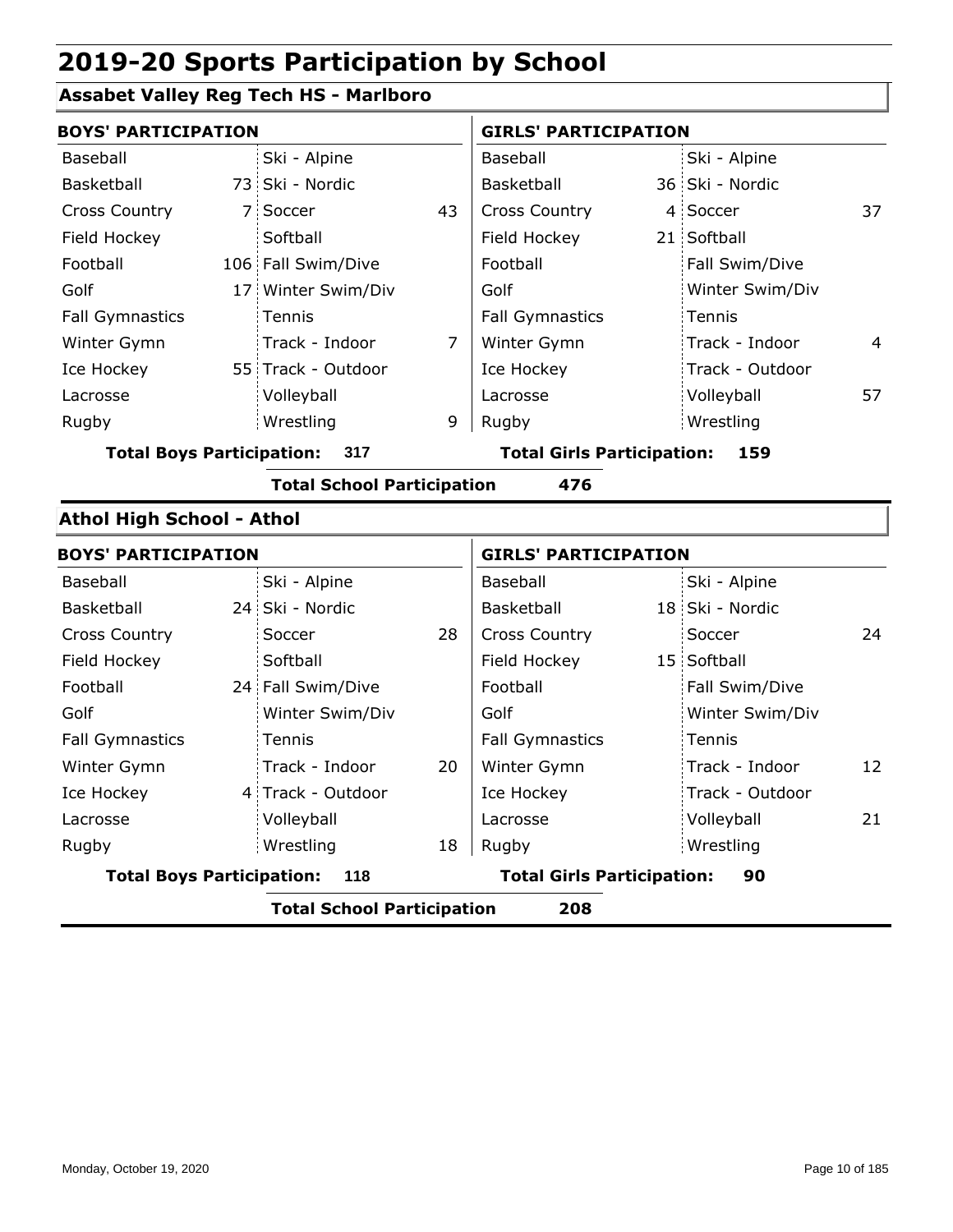### **Atlantis Charter School - Fall River**

| <b>BOYS' PARTICIPATION</b>        |                                   |    | <b>GIRLS' PARTICIPATION</b>       |  |                   |    |  |
|-----------------------------------|-----------------------------------|----|-----------------------------------|--|-------------------|----|--|
| Baseball                          | Ski - Alpine                      |    | Baseball                          |  | Ski - Alpine      |    |  |
| Basketball                        | 24 Ski - Nordic                   |    | Basketball                        |  | 10 Ski - Nordic   |    |  |
| <b>Cross Country</b>              | Soccer                            | 24 | <b>Cross Country</b>              |  | Soccer            | 18 |  |
| Field Hockey                      | Softball                          |    | Field Hockey                      |  | Softball          |    |  |
| Football                          | 25 Fall Swim/Dive                 |    | Football                          |  | 1 Fall Swim/Dive  |    |  |
| Golf                              | Winter Swim/Div                   |    | Golf                              |  | Winter Swim/Div   |    |  |
| <b>Fall Gymnastics</b>            | Tennis                            |    | <b>Fall Gymnastics</b>            |  | Tennis            |    |  |
| Winter Gymn                       | Track - Indoor                    |    | Winter Gymn                       |  | Track - Indoor    |    |  |
| Ice Hockey                        | Track - Outdoor                   |    | Ice Hockey                        |  | Track - Outdoor   |    |  |
| Lacrosse                          | Volleyball                        |    | Lacrosse                          |  | Volleyball        | 24 |  |
| Rugby                             | Wrestling                         |    | Rugby                             |  | Wrestling         |    |  |
| <b>Total Boys Participation:</b>  | 73                                |    | <b>Total Girls Participation:</b> |  | 53                |    |  |
|                                   | <b>Total School Participation</b> |    | 126                               |  |                   |    |  |
| Attleboro High School - Attleboro |                                   |    |                                   |  |                   |    |  |
| <b>BOYS' PARTICIPATION</b>        |                                   |    | <b>GIRLS' PARTICIPATION</b>       |  |                   |    |  |
| Baseball                          | Ski - Alpine                      |    | Baseball                          |  | Ski - Alpine      |    |  |
| Basketball                        | 39 Ski - Nordic                   |    | Basketball                        |  | 33 Ski - Nordic   |    |  |
| <b>Cross Country</b>              | 31 Soccer                         | 54 | <b>Cross Country</b>              |  | 12 Soccer         | 58 |  |
| Field Hockey                      | Softball                          |    | Field Hockey                      |  | 49 Softball       |    |  |
| Football                          | 105 Fall Swim/Dive                |    | Football                          |  | 1 Fall Swim/Dive  |    |  |
| Golf                              | 16 Winter Swim/Div                | 23 | Golf                              |  | Winter Swim/Div   | 18 |  |
| <b>Fall Gymnastics</b>            | Tennis                            |    | <b>Fall Gymnastics</b>            |  | Tennis            |    |  |
| Winter Gymn                       | 10 Track - Indoor                 | 87 | Winter Gymn                       |  | 17 Track - Indoor | 53 |  |
| Ice Hockey                        | 26 Track - Outdoor                |    | Ice Hockey                        |  | 2 Track - Outdoor |    |  |
| Lacrosse                          | Volleyball                        |    | Lacrosse                          |  | Volleyball        | 40 |  |
| Rugby                             | Wrestling                         |    | Rugby                             |  | Wrestling         |    |  |
| <b>Total Boys Participation:</b>  | 391                               |    | <b>Total Girls Participation:</b> |  | 283               |    |  |
|                                   | <b>Total School Participation</b> |    | 674                               |  |                   |    |  |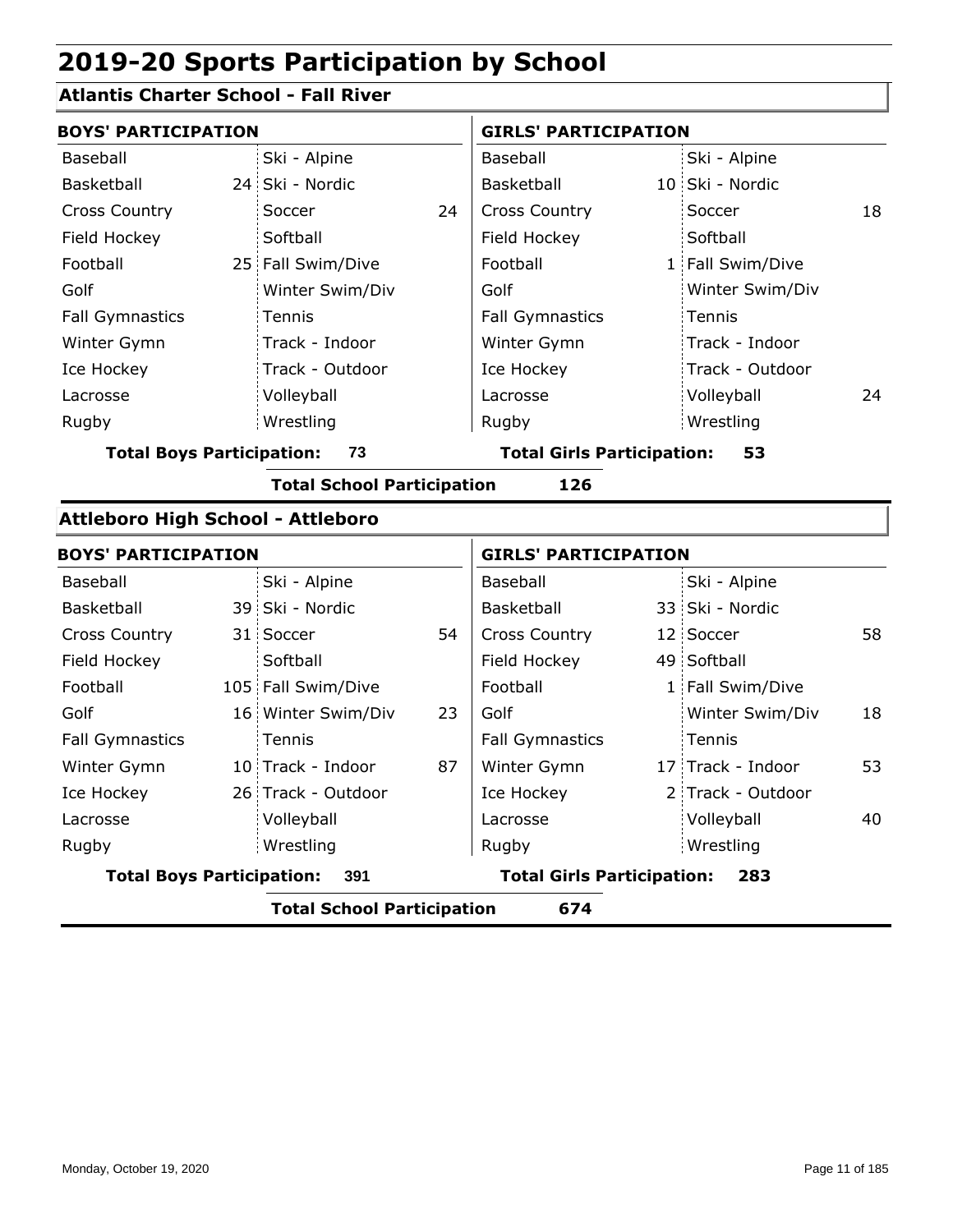#### **Auburn High School - Auburn**

| <b>BOYS' PARTICIPATION</b>              |  |                    |                                   | <b>GIRLS' PARTICIPATION</b> |     |                    |    |
|-----------------------------------------|--|--------------------|-----------------------------------|-----------------------------|-----|--------------------|----|
| Baseball                                |  | Ski - Alpine       |                                   | Baseball                    |     | Ski - Alpine       |    |
| Basketball                              |  | 45 Ski - Nordic    |                                   | Basketball                  |     | 28 Ski - Nordic    |    |
| <b>Cross Country</b>                    |  | 15 Soccer          | 42                                | <b>Cross Country</b>        |     | 12 Soccer          | 35 |
| Field Hockey                            |  | Softball           |                                   | Field Hockey                |     | 30 Softball        |    |
| Football                                |  | 52 Fall Swim/Dive  |                                   | Football                    |     | Fall Swim/Dive     |    |
| Golf                                    |  | 10 Winter Swim/Div |                                   | Golf                        |     | Winter Swim/Div    | 1  |
| <b>Fall Gymnastics</b>                  |  | Tennis             |                                   | <b>Fall Gymnastics</b>      |     | Tennis             |    |
| Winter Gymn                             |  | Track - Indoor     | 35                                | Winter Gymn                 |     | Track - Indoor     | 25 |
| Ice Hockey                              |  | 15 Track - Outdoor |                                   | Ice Hockey                  |     | 12 Track - Outdoor |    |
| Lacrosse                                |  | Volleyball         |                                   | Lacrosse                    |     | Volleyball         |    |
| Rugby                                   |  | Wrestling          |                                   | Rugby                       |     | Wrestling          |    |
| <b>Total Boys Participation:</b><br>214 |  |                    | <b>Total Girls Participation:</b> |                             | 143 |                    |    |

**Total School Participation 357**

#### **Austin Preparatory School - Reading**

| <b>BOYS' PARTICIPATION</b>               |  |                    |    | <b>GIRLS' PARTICIPATION</b>       |  |                    |    |
|------------------------------------------|--|--------------------|----|-----------------------------------|--|--------------------|----|
| Baseball                                 |  | Ski - Alpine       | 14 | Baseball                          |  | Ski - Alpine       | 18 |
| <b>Basketball</b>                        |  | 40 Ski - Nordic    |    | Basketball                        |  | 36 Ski - Nordic    |    |
| <b>Cross Country</b>                     |  | 18 Soccer          | 46 | <b>Cross Country</b>              |  | 24 Soccer          | 56 |
| Field Hockey                             |  | Softball           |    | Field Hockey                      |  | 13 Softball        |    |
| Football                                 |  | 56 Fall Swim/Dive  |    | Football                          |  | Fall Swim/Dive     |    |
| Golf                                     |  | 10 Winter Swim/Div | 13 | Golf                              |  | 2 Winter Swim/Div  | 22 |
| <b>Fall Gymnastics</b>                   |  | Tennis             |    | <b>Fall Gymnastics</b>            |  | Tennis             |    |
| Winter Gymn                              |  | Track - Indoor     | 25 | Winter Gymn                       |  | Track - Indoor     | 32 |
| Ice Hockey                               |  | 62 Track - Outdoor |    | Ice Hockey                        |  | 37 Track - Outdoor |    |
| Lacrosse                                 |  | Volleyball         |    | Lacrosse                          |  | Volleyball         | 34 |
| Rugby                                    |  | Wrestling          |    | Rugby                             |  | Wrestling          |    |
| <b>Total Boys Participation:</b>         |  | 284                |    | <b>Total Girls Participation:</b> |  | 274                |    |
| 558<br><b>Total School Participation</b> |  |                    |    |                                   |  |                    |    |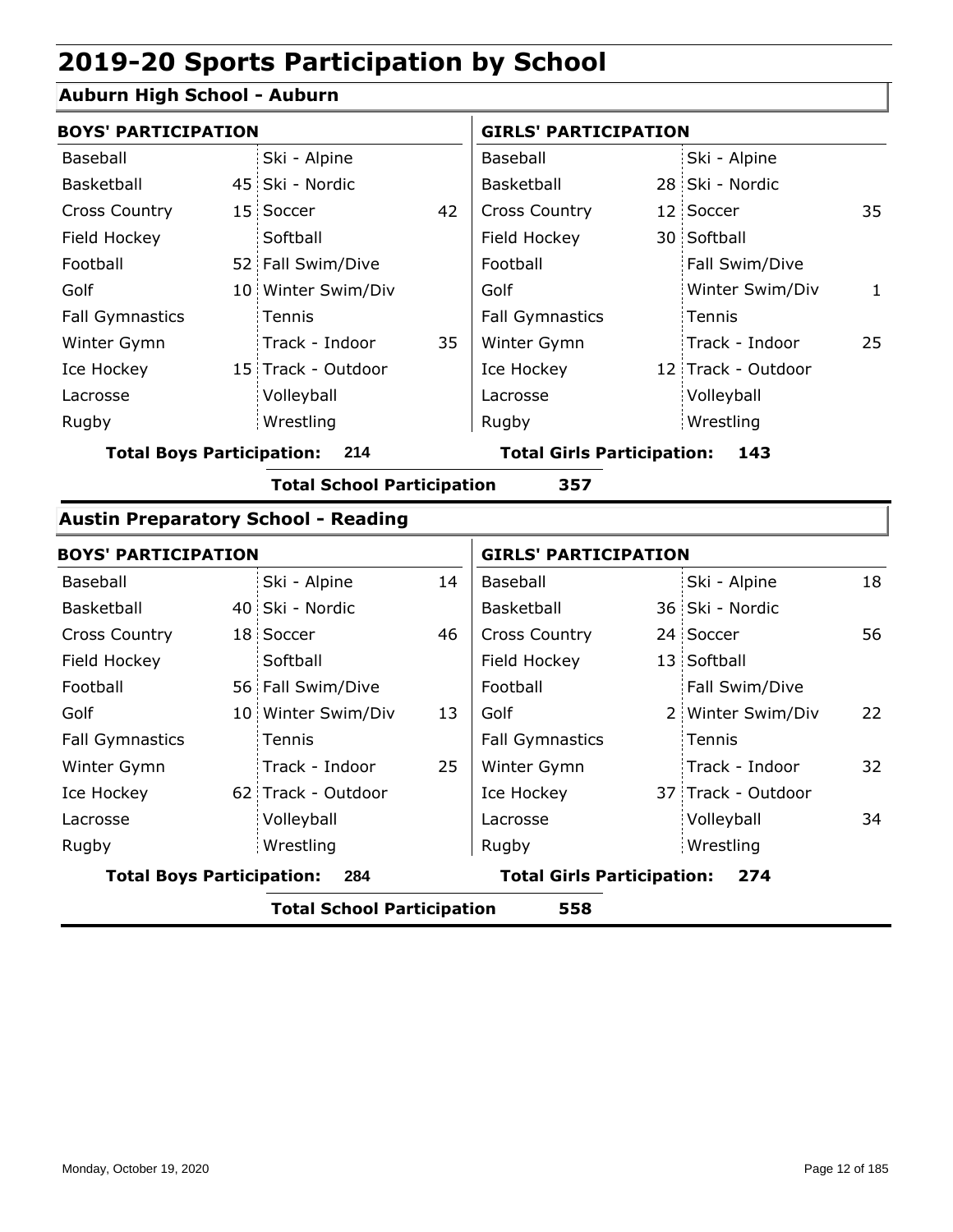### **Avon Mid/High School - Avon**

| <b>BOYS' PARTICIPATION</b>       |                                                 |                | <b>GIRLS' PARTICIPATION</b>       |  |                   |    |
|----------------------------------|-------------------------------------------------|----------------|-----------------------------------|--|-------------------|----|
| Baseball                         | Ski - Alpine                                    |                | Baseball                          |  | Ski - Alpine      |    |
| Basketball                       | 40 Ski - Nordic                                 |                | Basketball                        |  | 15 Ski - Nordic   |    |
| <b>Cross Country</b>             | 10 Soccer                                       | 18             | <b>Cross Country</b>              |  | 10 Soccer         | 18 |
| Field Hockey                     | Softball                                        |                | Field Hockey                      |  | Softball          |    |
| Football                         | 10 Fall Swim/Dive                               |                | Football                          |  | Fall Swim/Dive    |    |
| Golf                             | Winter Swim/Div                                 |                | Golf                              |  | Winter Swim/Div   |    |
| <b>Fall Gymnastics</b>           | Tennis                                          |                | <b>Fall Gymnastics</b>            |  | Tennis            |    |
| Winter Gymn                      | Track - Indoor                                  |                | Winter Gymn                       |  | Track - Indoor    |    |
| Ice Hockey                       | Track - Outdoor                                 |                | Ice Hockey                        |  | Track - Outdoor   |    |
| Lacrosse                         | Volleyball                                      |                | Lacrosse                          |  | Volleyball        | 25 |
| Rugby                            | Wrestling                                       |                | Rugby                             |  | Wrestling         |    |
| <b>Total Boys Participation:</b> | 78                                              |                | <b>Total Girls Participation:</b> |  | 68                |    |
|                                  | <b>Total School Participation</b>               |                | 146                               |  |                   |    |
|                                  | <b>Ayer Shirley Regional High School - Ayer</b> |                |                                   |  |                   |    |
| <b>BOYS' PARTICIPATION</b>       |                                                 |                | <b>GIRLS' PARTICIPATION</b>       |  |                   |    |
| Baseball                         | Ski - Alpine                                    |                | Baseball                          |  | Ski - Alpine      |    |
| Basketball                       | 19 Ski - Nordic                                 |                | Basketball                        |  | 19 Ski - Nordic   |    |
| <b>Cross Country</b>             | 14 Soccer                                       | 26             | <b>Cross Country</b>              |  | 20 Soccer         | 29 |
| Field Hockey                     | Softball                                        |                | Field Hockey                      |  | Softball          |    |
| Football                         | 28 Fall Swim/Dive                               |                | Football                          |  | Fall Swim/Dive    |    |
| Golf                             | 20 Winter Swim/Div                              | $\overline{4}$ | Golf                              |  | 1 Winter Swim/Div | 2  |
| <b>Fall Gymnastics</b>           | Tennis                                          |                | <b>Fall Gymnastics</b>            |  | Tennis            |    |
| Winter Gymn                      | Track - Indoor                                  | 36             | Winter Gymn                       |  | Track - Indoor    | 40 |
| Ice Hockey                       | 11 Track - Outdoor                              |                | Ice Hockey                        |  | 3 Track - Outdoor |    |
| Lacrosse                         | Volleyball                                      |                | Lacrosse                          |  | Volleyball        | 37 |
| Rugby                            | Wrestling                                       |                | Rugby                             |  | Wrestling         |    |

**Total Boys Participation: 158 Total Girls Participation: 151**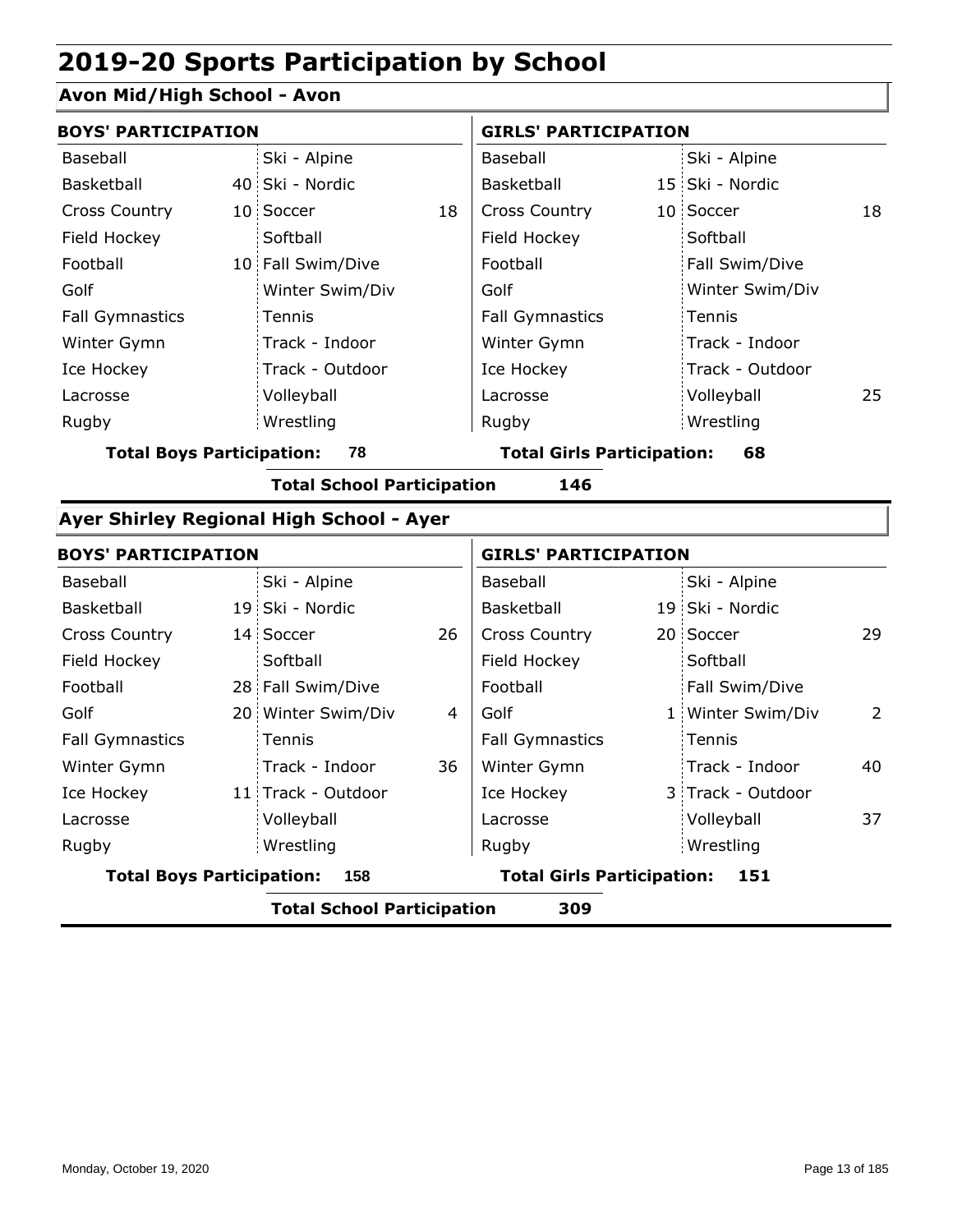### **Barnstable High School - Hyannis**

| <b>BOYS' PARTICIPATION</b>       |                                   |    | <b>GIRLS' PARTICIPATION</b>              |  |                    |                |  |
|----------------------------------|-----------------------------------|----|------------------------------------------|--|--------------------|----------------|--|
| Baseball                         | Ski - Alpine                      |    | Baseball                                 |  | Ski - Alpine       |                |  |
| Basketball                       | 84 Ski - Nordic                   |    | Basketball                               |  | 32 Ski - Nordic    |                |  |
| <b>Cross Country</b>             | 28 Soccer                         | 71 | <b>Cross Country</b>                     |  | 19 Soccer          | 43             |  |
| Field Hockey                     | Softball                          |    | Field Hockey                             |  | 51 Softball        |                |  |
| Football                         | 112 Fall Swim/Dive                |    | Football                                 |  | 2 Fall Swim/Dive   |                |  |
| Golf                             | 18 Winter Swim/Div                | 11 | Golf                                     |  | Winter Swim/Div    | 28             |  |
| <b>Fall Gymnastics</b>           | Tennis                            |    | <b>Fall Gymnastics</b>                   |  | Tennis             |                |  |
| Winter Gymn                      | Track - Indoor                    | 33 | Winter Gymn                              |  | 22 Track - Indoor  | 35             |  |
| Ice Hockey                       | 71 Track - Outdoor                |    | Ice Hockey                               |  | 42 Track - Outdoor |                |  |
| Lacrosse                         | Volleyball                        |    | Lacrosse                                 |  | Volleyball         | 72             |  |
| Rugby                            | Wrestling                         | 36 | Rugby                                    |  | Wrestling          | $\overline{2}$ |  |
| <b>Total Boys Participation:</b> | 464                               |    | <b>Total Girls Participation:</b><br>348 |  |                    |                |  |
|                                  | <b>Total School Participation</b> |    | 812                                      |  |                    |                |  |
| Bartlett Jr./Sr. H.S. - Webster  |                                   |    |                                          |  |                    |                |  |
| <b>BOYS' PARTICIPATION</b>       |                                   |    | <b>GIRLS' PARTICIPATION</b>              |  |                    |                |  |
| Baseball                         | Ski - Alpine                      |    | <b>Baseball</b>                          |  | Ski - Alpine       |                |  |
| Rackothall                       | AN Chi - Nordic                   |    | Backothall I                             |  | 24 Chi - Nordic    |                |  |

| Baseball               |                                         | SKI - Alpine      |    | Baseball                                 |  | SKI - Alpine      |    |
|------------------------|-----------------------------------------|-------------------|----|------------------------------------------|--|-------------------|----|
| Basketball             |                                         | 40 Ski - Nordic   |    | Basketball                               |  | 24 Ski - Nordic   |    |
| <b>Cross Country</b>   |                                         | 7 Soccer          | 26 | <b>Cross Country</b>                     |  | 15 Soccer         | 26 |
| Field Hockey           |                                         | Softball          |    | Field Hockey                             |  | Softball          |    |
| Football               |                                         | 23 Fall Swim/Dive |    | Football                                 |  | 1 Fall Swim/Dive  |    |
| Golf                   |                                         | 8 Winter Swim/Div |    | Golf                                     |  | 3 Winter Swim/Div |    |
| <b>Fall Gymnastics</b> |                                         | <b>Tennis</b>     |    | <b>Fall Gymnastics</b>                   |  | Tennis            |    |
| Winter Gymn            |                                         | Track - Indoor    | 15 | Winter Gymn                              |  | Track - Indoor    | 15 |
| Ice Hockey             |                                         | Track - Outdoor   |    | Ice Hockey                               |  | Track - Outdoor   |    |
| Lacrosse               |                                         | Volleyball        |    | Lacrosse                                 |  | Volleyball        | 24 |
| Rugby                  |                                         | Wrestling         |    | Rugby                                    |  | Wrestling         |    |
|                        | <b>Total Boys Participation:</b><br>119 |                   |    | <b>Total Girls Participation:</b><br>108 |  |                   |    |
|                        |                                         |                   |    |                                          |  |                   |    |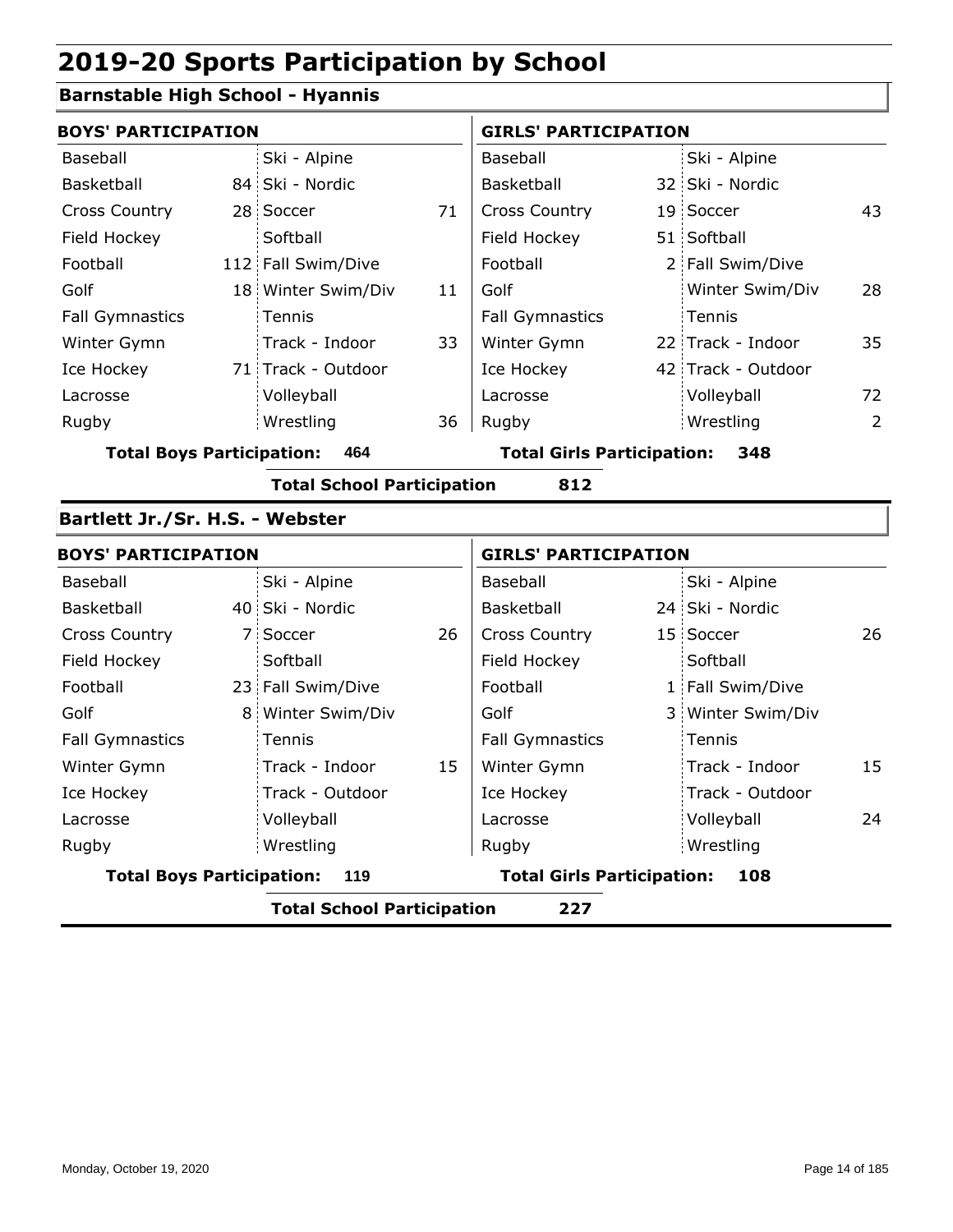### **Bay Path RVT High School - Charlton**

| <b>BOYS' PARTICIPATION</b> |                    |    | <b>GIRLS' PARTICIPATION</b>  |  |                   |    |
|----------------------------|--------------------|----|------------------------------|--|-------------------|----|
| Baseball                   | Ski - Alpine       |    | Baseball                     |  | Ski - Alpine      |    |
| Basketball                 | 24 Ski - Nordic    |    | <b>Basketball</b>            |  | 15 Ski - Nordic   |    |
| <b>Cross Country</b>       | 25 Soccer          | 21 | <b>Cross Country</b>         |  | 10 Soccer         | 22 |
| Field Hockey               | Softball           |    | Field Hockey                 |  | 20 Softball       |    |
| Football                   | 62 Fall Swim/Dive  |    | Football                     |  | Fall Swim/Dive    |    |
| Golf                       | 15 Winter Swim/Div |    | Golf                         |  | 2 Winter Swim/Div |    |
| <b>Fall Gymnastics</b>     | Tennis             |    | <b>Fall Gymnastics</b>       |  | : Tennis          |    |
| Winter Gymn                | Track - Indoor     | 40 | Winter Gymn                  |  | Track - Indoor    | 26 |
| Ice Hockey                 | 13 Track - Outdoor |    | Ice Hockey                   |  | Track - Outdoor   |    |
| Lacrosse                   | Volleyball         |    | Lacrosse                     |  | Volleyball        | 11 |
| Rugby                      | Wrestling          | 1  | Rugby                        |  | Wrestling         |    |
| Tatal Dave Davtisination:  | 201                |    | Tatal Civia Bayticination: I |  | 10C               |    |

**Total Boys Participation: 201 Total Girls Participation: 106**

**Total School Participation 307**

#### **Baystate Academy Charter**

| <b>BOYS' PARTICIPATION</b>       |                      | <b>GIRLS' PARTICIPATION</b>             |                      |  |  |
|----------------------------------|----------------------|-----------------------------------------|----------------------|--|--|
| Baseball                         | Ski - Alpine         | Baseball                                | Ski - Alpine         |  |  |
| Basketball                       | 25 Ski - Nordic      | Basketball                              | 12 Ski - Nordic      |  |  |
| <b>Cross Country</b>             | Soccer               | <b>Cross Country</b>                    | Soccer               |  |  |
| Field Hockey                     | Softball             | Field Hockey                            | Softball             |  |  |
| Football                         | Fall Swim/Dive       | Football                                | Fall Swim/Dive       |  |  |
| Golf                             | Winter Swim/Div      | Golf                                    | Winter Swim/Div      |  |  |
| <b>Fall Gymnastics</b>           | Tennis               | <b>Fall Gymnastics</b>                  | Tennis               |  |  |
| Winter Gymn                      | Track - Indoor<br>20 | Winter Gymn                             | 15<br>Track - Indoor |  |  |
| Ice Hockey                       | Track - Outdoor      | Ice Hockey                              | Track - Outdoor      |  |  |
| Lacrosse                         | Volleyball           | Lacrosse                                | Volleyball<br>8      |  |  |
| Rugby                            | Wrestling            | Rugby                                   | Wrestling            |  |  |
| <b>Total Boys Participation:</b> | 45                   | <b>Total Girls Participation:</b><br>35 |                      |  |  |
|                                  | .                    |                                         |                      |  |  |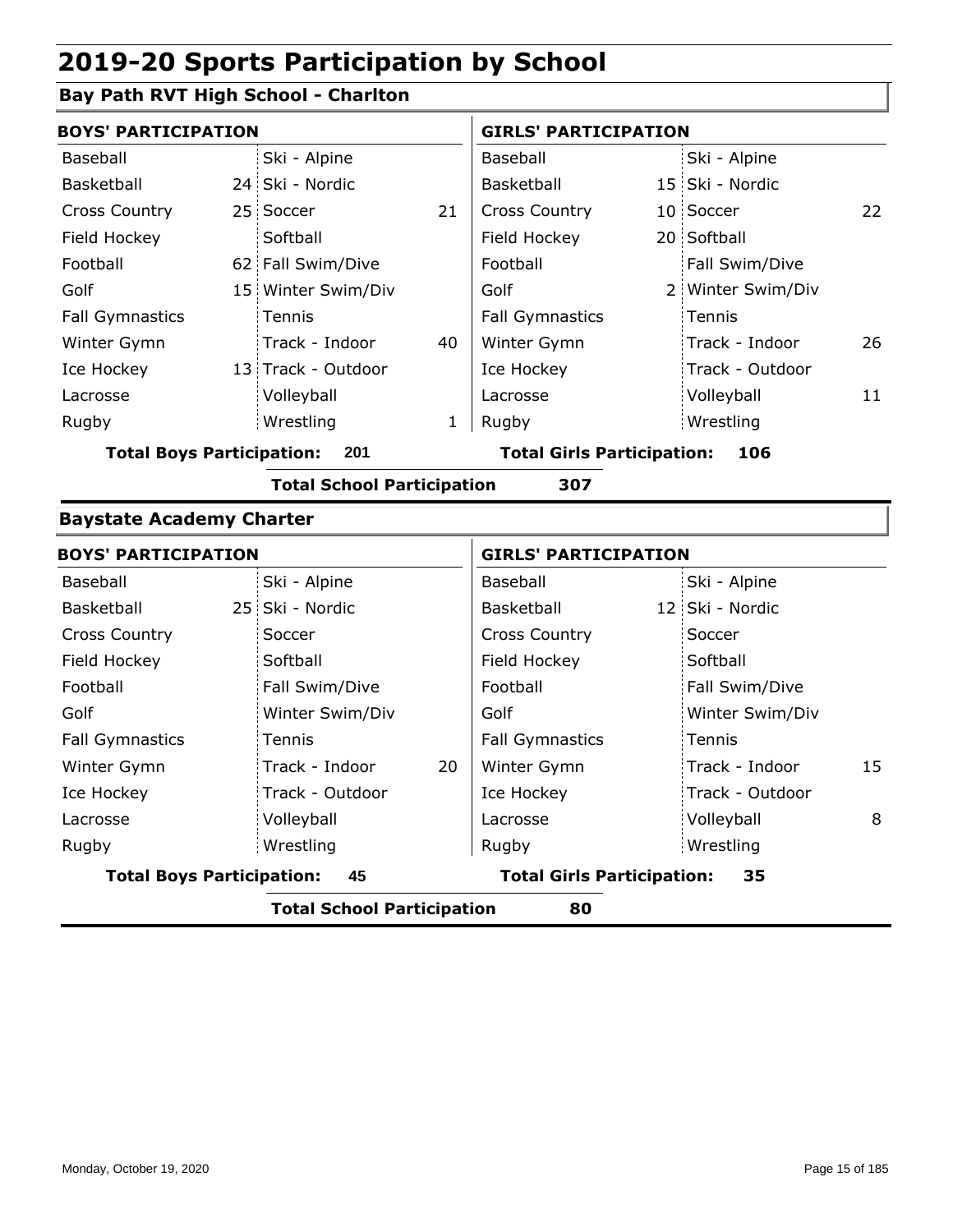#### **Bedford High School - Bedford**

| <b>BOYS' PARTICIPATION</b>              |  |                    |                                   | <b>GIRLS' PARTICIPATION</b> |     |                   |    |
|-----------------------------------------|--|--------------------|-----------------------------------|-----------------------------|-----|-------------------|----|
| Baseball                                |  | Ski - Alpine       | 13                                | Baseball                    |     | Ski - Alpine      | 9  |
| Basketball                              |  | 63 Ski - Nordic    |                                   | Basketball                  |     | 28 Ski - Nordic   |    |
| <b>Cross Country</b>                    |  | 33 Soccer          | 66                                | <b>Cross Country</b>        |     | 30 Soccer         | 52 |
| Field Hockey                            |  | Softball           |                                   | Field Hockey                |     | 37 Softball       |    |
| Football                                |  | 45 Fall Swim/Dive  |                                   | Football                    |     | Fall Swim/Dive    |    |
| Golf                                    |  | 11 Winter Swim/Div | 17                                | Golf                        |     | 1 Winter Swim/Div | 20 |
| <b>Fall Gymnastics</b>                  |  | Tennis             |                                   | <b>Fall Gymnastics</b>      |     | : Tennis          |    |
| Winter Gymn                             |  | Track - Indoor     | 29                                | Winter Gymn                 |     | Track - Indoor    | 28 |
| Ice Hockey                              |  | 24 Track - Outdoor |                                   | Ice Hockey                  |     | 6 Track - Outdoor |    |
| Lacrosse                                |  | Volleyball         |                                   | Lacrosse                    |     | Volleyball        | 49 |
| Rugby                                   |  | Wrestling          | 21                                | Rugby                       |     | Wrestling         | 2  |
| 322<br><b>Total Boys Participation:</b> |  |                    | <b>Total Girls Participation:</b> |                             | 262 |                   |    |

**Total School Participation 584**

### **Belchertown High School - Belchertown**

| <b>BOYS' PARTICIPATION</b>                |  |                    |                                          | <b>GIRLS' PARTICIPATION</b> |  |                  |    |
|-------------------------------------------|--|--------------------|------------------------------------------|-----------------------------|--|------------------|----|
| Baseball                                  |  | Ski - Alpine       |                                          | Baseball                    |  | Ski - Alpine     |    |
| Basketball                                |  | 24 Ski - Nordic    |                                          | Basketball                  |  | 22 Ski - Nordic  |    |
| <b>Cross Country</b>                      |  | 33 Soccer          | 46                                       | <b>Cross Country</b>        |  | 18 Soccer        | 36 |
| Field Hockey                              |  | 1 Softball         |                                          | Field Hockey                |  | 26 Softball      |    |
| Football                                  |  | 47 Fall Swim/Dive  |                                          | Football                    |  | 1 Fall Swim/Dive |    |
| Golf                                      |  | 18 Winter Swim/Div | 24                                       | Golf                        |  | Winter Swim/Div  | 18 |
| <b>Fall Gymnastics</b>                    |  | <b>Tennis</b>      |                                          | <b>Fall Gymnastics</b>      |  | Tennis           |    |
| Winter Gymn                               |  | Track - Indoor     |                                          | Winter Gymn                 |  | Track - Indoor   |    |
| Ice Hockey                                |  | 28 Track - Outdoor |                                          | Ice Hockey                  |  | Track - Outdoor  |    |
| Lacrosse                                  |  | Volleyball         |                                          | Lacrosse                    |  | Volleyball       | 31 |
| Rugby                                     |  | Wrestling          |                                          | Rugby                       |  | Wrestling        |    |
| <b>Total Boys Participation:</b><br>- 221 |  |                    | <b>Total Girls Participation:</b><br>152 |                             |  |                  |    |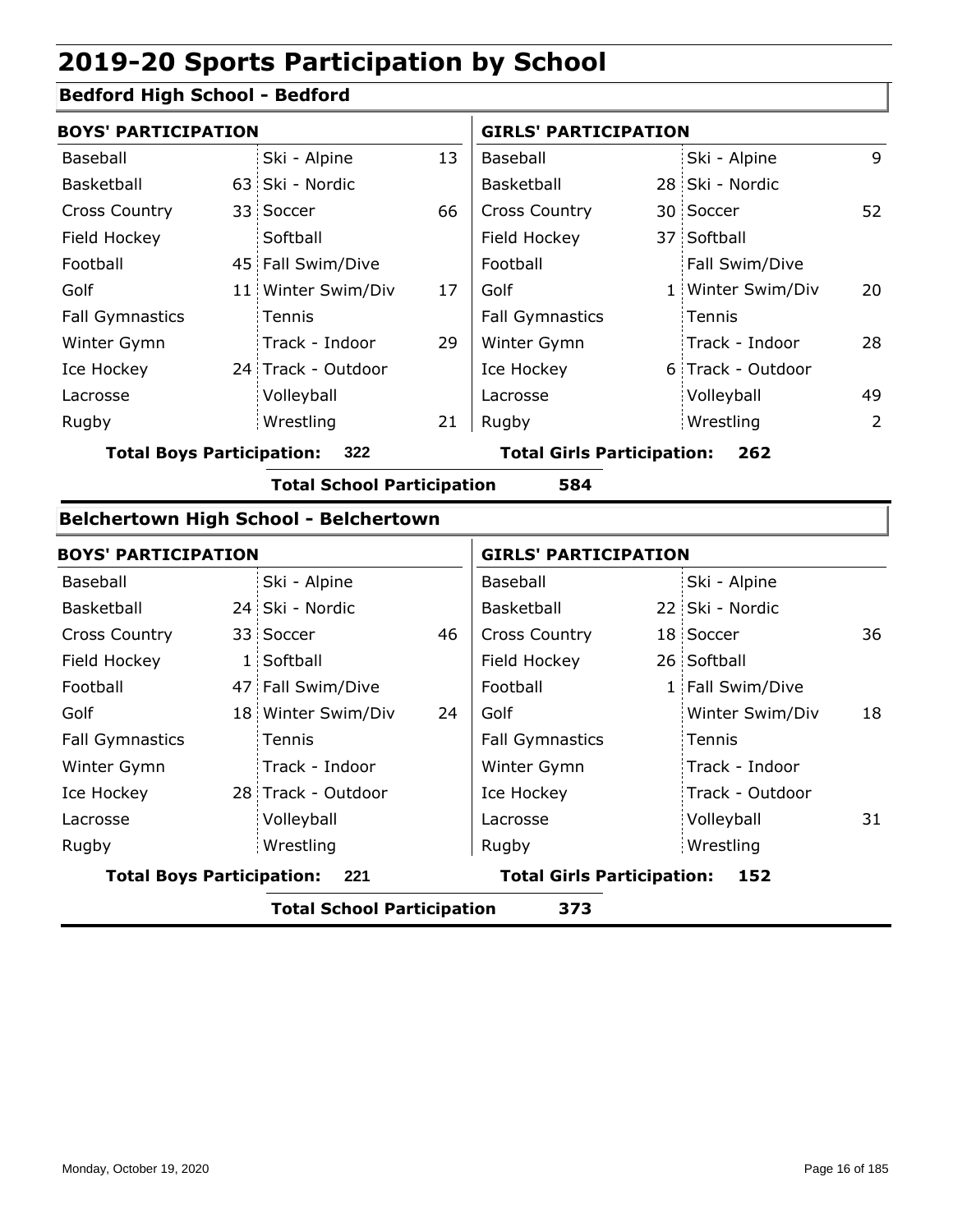### **Bellingham High School - Bellingham**

| <b>BOYS' PARTICIPATION</b>           |                                   |    | <b>GIRLS' PARTICIPATION</b>       |                    |    |
|--------------------------------------|-----------------------------------|----|-----------------------------------|--------------------|----|
| <b>Baseball</b>                      | Ski - Alpine                      |    | Baseball                          | Ski - Alpine       |    |
| Basketball                           | 38 Ski - Nordic                   |    | Basketball                        | 30 Ski - Nordic    |    |
| <b>Cross Country</b>                 | 26 Soccer                         | 37 | <b>Cross Country</b>              | 7 Soccer           | 39 |
| Field Hockey                         | Softball                          |    | Field Hockey                      | 32 Softball        |    |
| Football                             | 54 Fall Swim/Dive                 |    | Football                          | Fall Swim/Dive     |    |
| Golf                                 | 12 Winter Swim/Div                |    | Golf                              | Winter Swim/Div    |    |
| <b>Fall Gymnastics</b>               | Tennis                            |    | <b>Fall Gymnastics</b>            | Tennis             |    |
| Winter Gymn                          | Track - Indoor                    | 27 | Winter Gymn                       | Track - Indoor     | 22 |
| Ice Hockey                           | 17 Track - Outdoor                |    | Ice Hockey                        | 1 Track - Outdoor  |    |
| Lacrosse                             | Volleyball                        |    | Lacrosse                          | Volleyball         | 36 |
| Rugby                                | Wrestling                         | 15 | Rugby                             | Wrestling          | 2  |
| <b>Total Boys Participation:</b>     | 226                               |    | <b>Total Girls Participation:</b> | 169                |    |
|                                      | <b>Total School Participation</b> |    | 395                               |                    |    |
| <b>Belmont High School - Belmont</b> |                                   |    |                                   |                    |    |
| <b>BOYS' PARTICIPATION</b>           |                                   |    | <b>GIRLS' PARTICIPATION</b>       |                    |    |
| Baseball                             | Ski - Alpine                      | 15 | Baseball                          | Ski - Alpine       | 10 |
| Basketball                           | 46 Ski - Nordic                   |    | Basketball                        | 34 Ski - Nordic    |    |
| <b>Cross Country</b>                 | 55 Soccer                         | 60 | <b>Cross Country</b>              | 42 Soccer          | 56 |
| Field Hockey                         | Softball                          |    | Field Hockey                      | 48 Softball        |    |
| Football                             | 62 Fall Swim/Dive                 |    | Football                          | Fall Swim/Dive     | 36 |
| Golf                                 | 13 Winter Swim/Div                | 32 | Golf                              | 1 Winter Swim/Div  |    |
| <b>Fall Gymnastics</b>               | Tennis                            |    | <b>Fall Gymnastics</b>            | Tennis             |    |
| Winter Gymn                          | Track - Indoor                    | 79 | Winter Gymn                       | Track - Indoor     | 63 |
| Ice Hockey                           | 44 Track - Outdoor                |    | Ice Hockey                        | 24 Track - Outdoor |    |
| Lacrosse                             | Volleyball                        |    | Lacrosse                          | Volleyball         |    |
| Rugby                                | Wrestling                         | 18 | Rugby                             | Wrestling          |    |
| <b>Total Boys Participation:</b>     | 424                               |    | <b>Total Girls Participation:</b> | 314                |    |
|                                      | <b>Total School Participation</b> |    | 738                               |                    |    |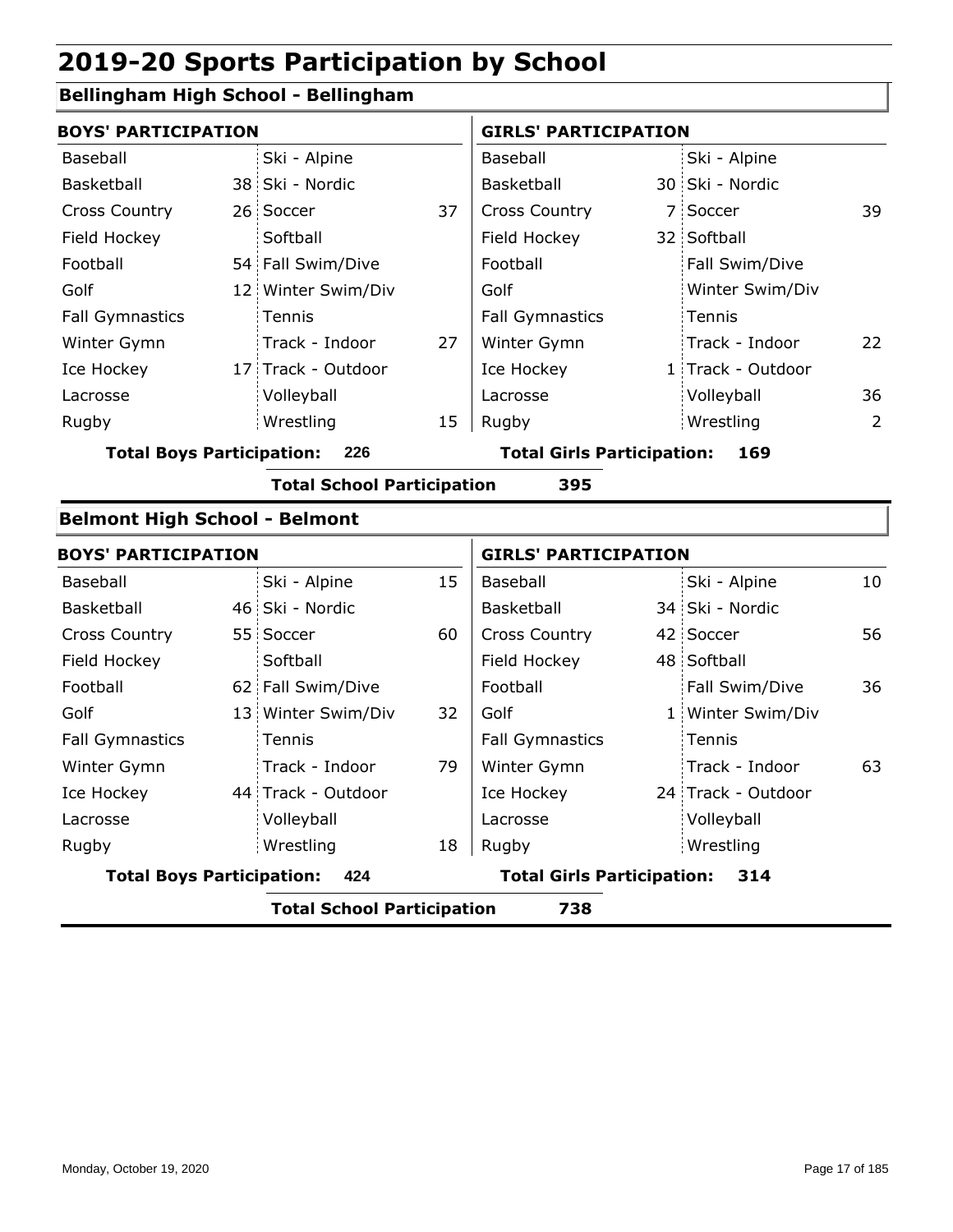### **Bethany Christian Academy - Mendon**

| <b>BOYS' PARTICIPATION</b>               |            |                                   |    | <b>GIRLS' PARTICIPATION</b>             |  |                   |    |  |
|------------------------------------------|------------|-----------------------------------|----|-----------------------------------------|--|-------------------|----|--|
| Baseball                                 |            | Ski - Alpine                      |    | Baseball                                |  | Ski - Alpine      |    |  |
| Basketball                               |            | 12 Ski - Nordic                   |    | Basketball                              |  | 10 Ski - Nordic   |    |  |
| <b>Cross Country</b>                     | Soccer     |                                   |    | <b>Cross Country</b>                    |  | Soccer            |    |  |
| Field Hockey                             | Softball   |                                   |    | Field Hockey                            |  | Softball          |    |  |
| Football                                 |            | Fall Swim/Dive                    |    | Football                                |  | Fall Swim/Dive    |    |  |
| Golf                                     |            | Winter Swim/Div                   |    | Golf                                    |  | Winter Swim/Div   |    |  |
| <b>Fall Gymnastics</b>                   | Tennis     |                                   |    | <b>Fall Gymnastics</b>                  |  | Tennis            |    |  |
| Winter Gymn                              |            | Track - Indoor                    |    | Winter Gymn                             |  | Track - Indoor    |    |  |
| Ice Hockey                               |            | Track - Outdoor                   |    | Ice Hockey                              |  | Track - Outdoor   |    |  |
| Lacrosse                                 |            | Volleyball                        |    | Lacrosse                                |  | Volleyball        |    |  |
| Rugby                                    | Wrestling  |                                   |    | Rugby                                   |  | Wrestling         |    |  |
| <b>Total Boys Participation:</b><br>12   |            |                                   |    | <b>Total Girls Participation:</b><br>10 |  |                   |    |  |
|                                          |            | <b>Total School Participation</b> |    | 22                                      |  |                   |    |  |
| <b>Beverly High School - Beverly</b>     |            |                                   |    |                                         |  |                   |    |  |
| <b>BOYS' PARTICIPATION</b>               |            |                                   |    | <b>GIRLS' PARTICIPATION</b>             |  |                   |    |  |
| Baseball                                 |            | Ski - Alpine                      |    | Baseball                                |  | Ski - Alpine      |    |  |
| Basketball                               |            | 45 Ski - Nordic                   |    | Basketball                              |  | 45 Ski - Nordic   |    |  |
| <b>Cross Country</b>                     | 29 Soccer  |                                   | 66 | Cross Country                           |  | 24 Soccer         | 58 |  |
| Field Hockey                             | Softball   |                                   |    | Field Hockey                            |  | 34 Softball       |    |  |
| Football                                 |            | 86 Fall Swim/Dive                 |    | Football                                |  | 2 Fall Swim/Dive  |    |  |
| Golf                                     |            | 23 Winter Swim/Div                | 10 | Golf                                    |  | 2 Winter Swim/Div | 37 |  |
| <b>Fall Gymnastics</b>                   | Tennis     |                                   |    | <b>Fall Gymnastics</b>                  |  | Tennis            |    |  |
| Winter Gymn                              |            | 1 Track - Indoor                  | 49 | Winter Gymn                             |  | 20 Track - Indoor | 60 |  |
| Ice Hockey                               |            | 45 Track - Outdoor                |    | Ice Hockey                              |  | 6 Track - Outdoor |    |  |
| Lacrosse                                 | Volleyball |                                   |    | Lacrosse                                |  | Volleyball        | 45 |  |
| Rugby                                    | Wrestling  |                                   | 43 | Rugby                                   |  | Wrestling         |    |  |
| <b>Total Boys Participation:</b>         |            | 397                               |    | <b>Total Girls Participation:</b>       |  | 333               |    |  |
| <b>Total School Participation</b><br>730 |            |                                   |    |                                         |  |                   |    |  |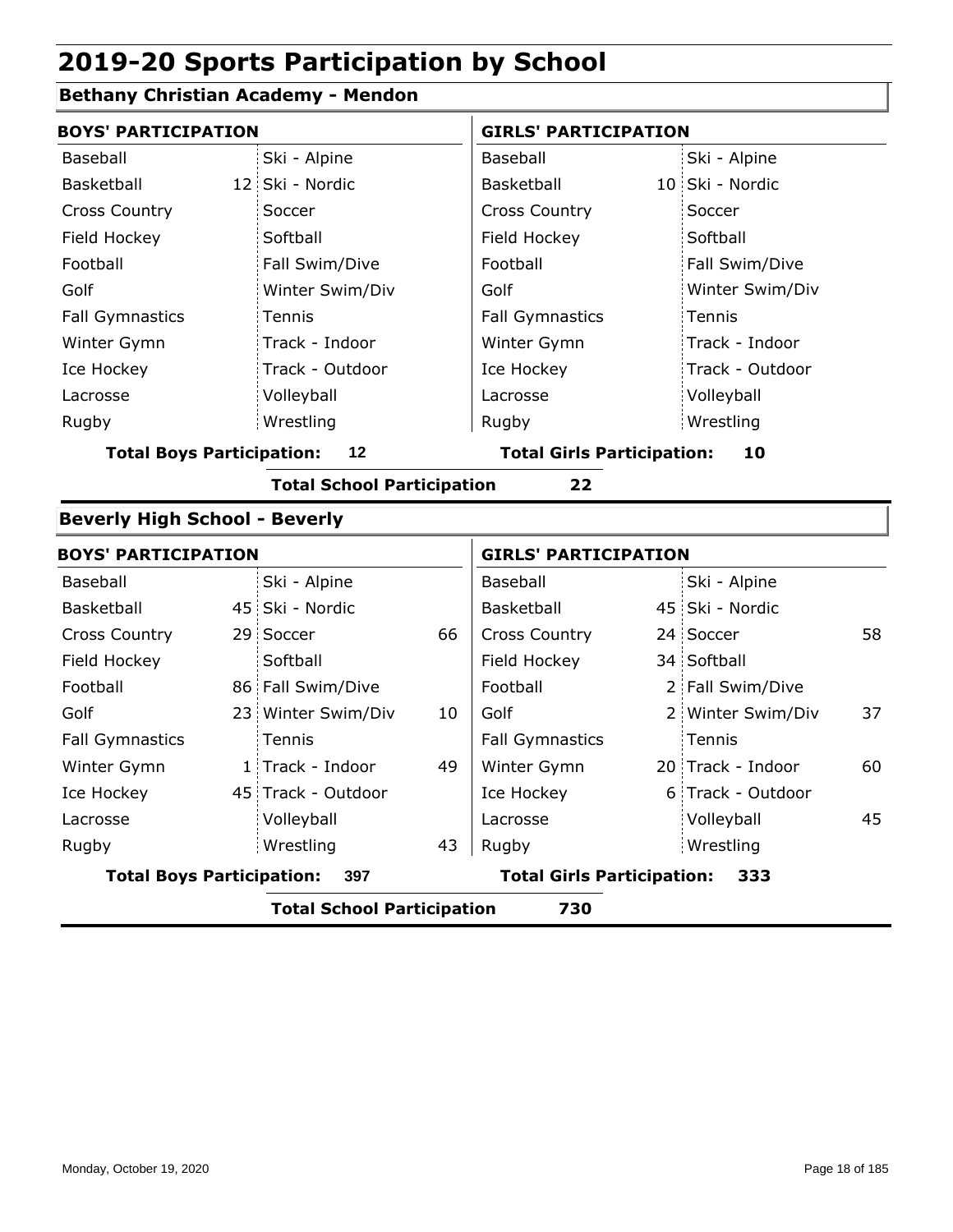#### **Billerica Memorial High School - Billerica**

| <b>BOYS' PARTICIPATION</b>              |  |                    | <b>GIRLS' PARTICIPATION</b>              |                        |  |                    |    |
|-----------------------------------------|--|--------------------|------------------------------------------|------------------------|--|--------------------|----|
| Baseball                                |  | Ski - Alpine       |                                          | Baseball               |  | Ski - Alpine       |    |
| Basketball                              |  | 35 Ski - Nordic    |                                          | Basketball             |  | 34 Ski - Nordic    |    |
| <b>Cross Country</b>                    |  | 34 Soccer          |                                          | <b>Cross Country</b>   |  | 34 Soccer          |    |
| Field Hockey                            |  | Softball           |                                          | Field Hockey           |  | Softball           |    |
| Football                                |  | 95 Fall Swim/Dive  | 12                                       | Football               |  | Fall Swim/Dive     | 22 |
| Golf                                    |  | 24 Winter Swim/Div |                                          | Golf                   |  | Winter Swim/Div    |    |
| <b>Fall Gymnastics</b>                  |  | Tennis             |                                          | <b>Fall Gymnastics</b> |  | Tennis             |    |
| Winter Gymn                             |  | Track - Indoor     | 94                                       | Winter Gymn            |  | 6 Track - Indoor   | 97 |
| Ice Hockey                              |  | 44 Track - Outdoor |                                          | Ice Hockey             |  | 12 Track - Outdoor |    |
| Lacrosse                                |  | Volleyball         |                                          | Lacrosse               |  | Volleyball         | 48 |
| Rugby                                   |  | Wrestling          | 24                                       | Rugby                  |  | Wrestling          | 2  |
| <b>Total Boys Participation:</b><br>362 |  |                    | <b>Total Girls Participation:</b><br>255 |                        |  |                    |    |

**Total School Participation 617**

### **Bishop Connolly High School - Fall River**

| <b>BOYS' PARTICIPATION</b>       |                                          |                   | <b>GIRLS' PARTICIPATION</b> |                                   |  |                   |    |  |
|----------------------------------|------------------------------------------|-------------------|-----------------------------|-----------------------------------|--|-------------------|----|--|
| Baseball                         |                                          | Ski - Alpine      |                             | Baseball                          |  | Ski - Alpine      |    |  |
| <b>Basketball</b>                |                                          | 21 Ski - Nordic   |                             | Basketball                        |  | 11 Ski - Nordic   |    |  |
| <b>Cross Country</b>             |                                          | 14 Soccer         | 27                          | <b>Cross Country</b>              |  | 8 Soccer          | 17 |  |
| Field Hockey                     |                                          | Softball          |                             | Field Hockey                      |  | Softball          |    |  |
| Football                         |                                          | 11 Fall Swim/Dive |                             | Football                          |  | Fall Swim/Dive    |    |  |
| Golf                             |                                          | 4 Winter Swim/Div | 4                           | Golf                              |  | 7 Winter Swim/Div | 16 |  |
| <b>Fall Gymnastics</b>           |                                          | <b>Tennis</b>     |                             | <b>Fall Gymnastics</b>            |  | Tennis            |    |  |
| Winter Gymn                      |                                          | Track - Indoor    |                             | Winter Gymn                       |  | Track - Indoor    |    |  |
| Ice Hockey                       |                                          | 1 Track - Outdoor |                             | Ice Hockey                        |  | Track - Outdoor   |    |  |
| Lacrosse                         |                                          | Volleyball        | 1                           | Lacrosse                          |  | Volleyball        | 14 |  |
| Rugby                            |                                          | Wrestling         |                             | Rugby                             |  | Wrestling         |    |  |
| <b>Total Boys Participation:</b> |                                          | 83                |                             | <b>Total Girls Participation:</b> |  | 73                |    |  |
|                                  | 156<br><b>Total School Participation</b> |                   |                             |                                   |  |                   |    |  |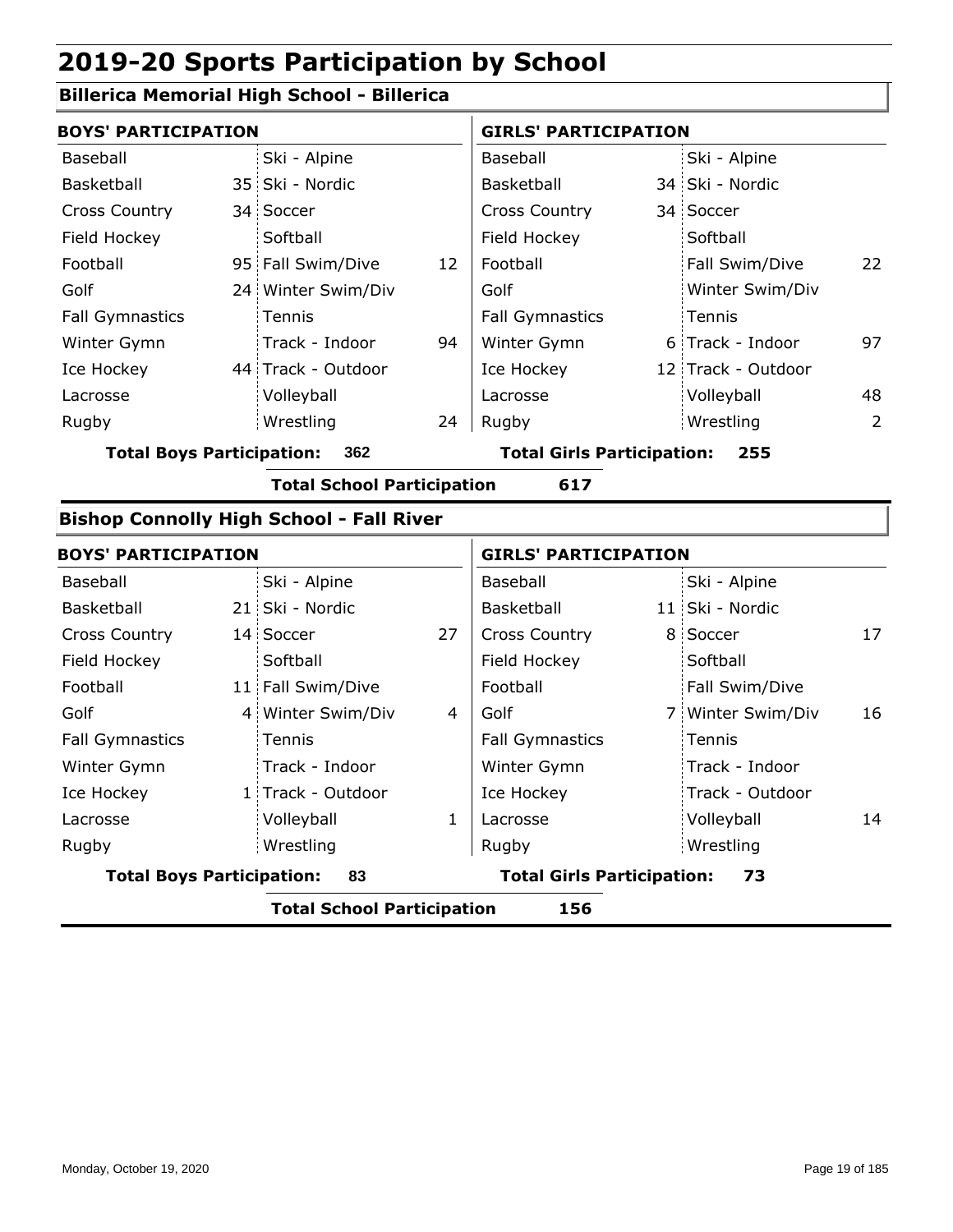### **Bishop Feehan High School - Attleboro**

| <b>BOYS' PARTICIPATION</b>            |                                             |    | <b>GIRLS' PARTICIPATION</b>              |  |                    |    |  |
|---------------------------------------|---------------------------------------------|----|------------------------------------------|--|--------------------|----|--|
| Baseball                              | Ski - Alpine                                |    | Baseball                                 |  | Ski - Alpine       |    |  |
| Basketball                            | 39 Ski - Nordic                             |    | Basketball                               |  | 35 Ski - Nordic    |    |  |
| <b>Cross Country</b>                  | 46 Soccer                                   | 56 | <b>Cross Country</b>                     |  | 55 Soccer          | 60 |  |
| Field Hockey                          | Softball                                    |    | Field Hockey                             |  | 40 Softball        |    |  |
| Football                              | 105 Fall Swim/Dive                          |    | Football                                 |  | Fall Swim/Dive     |    |  |
| Golf                                  | 23 Winter Swim/Div                          | 17 | Golf                                     |  | 4 Winter Swim/Div  | 27 |  |
| <b>Fall Gymnastics</b>                | Tennis                                      |    | <b>Fall Gymnastics</b>                   |  | Tennis             |    |  |
| Winter Gymn                           | Track - Indoor                              | 64 | Winter Gymn                              |  | Track - Indoor     | 59 |  |
| Ice Hockey                            | 42 Track - Outdoor                          |    | Ice Hockey                               |  | 27 Track - Outdoor |    |  |
| Lacrosse                              | Volleyball                                  |    | Lacrosse                                 |  | Volleyball         | 41 |  |
| Rugby                                 | Wrestling                                   |    | Rugby                                    |  | Wrestling          |    |  |
| <b>Total Boys Participation:</b>      | 392                                         |    | <b>Total Girls Participation:</b><br>348 |  |                    |    |  |
|                                       | <b>Total School Participation</b>           |    | 740                                      |  |                    |    |  |
|                                       | <b>Bishop Fenwick High School - Peabody</b> |    |                                          |  |                    |    |  |
| <b>BOYS' PARTICIPATION</b>            |                                             |    | <b>GIRLS' PARTICIPATION</b>              |  |                    |    |  |
| Baseball                              | Ski - Alpine                                |    | Baseball                                 |  | Ski - Alpine       |    |  |
| $D \sim cI$ <sub>r</sub> $+$ $h \sim$ | 12 Chi Nordia                               |    | $D \sim cI / c + h \sim II$              |  | 21 Chi Nordio      |    |  |

|                                         |  | <b>Total School Participation</b> |    | 510                               |                    |    |
|-----------------------------------------|--|-----------------------------------|----|-----------------------------------|--------------------|----|
| <b>Total Boys Participation:</b><br>223 |  |                                   |    | <b>Total Girls Participation:</b> | 287                |    |
| Rugby                                   |  | Wrestling                         | 7  | Rugby                             | Wrestling          |    |
| Lacrosse                                |  | Volleyball                        |    | Lacrosse                          | Volleyball         | 40 |
| Ice Hockey                              |  | 40 Track - Outdoor                |    | Ice Hockey                        | 13 Track - Outdoor |    |
| Winter Gymn                             |  | Track - Indoor                    | 25 | Winter Gymn                       | 12 Track - Indoor  | 59 |
| <b>Fall Gymnastics</b>                  |  | Tennis                            |    | <b>Fall Gymnastics</b>            | Tennis             |    |
| Golf                                    |  | 12 Winter Swim/Div                | 6  | Golf                              | Winter Swim/Div    | 21 |
| Football                                |  | 50 Fall Swim/Dive                 |    | Football                          | Fall Swim/Dive     |    |
| Field Hockey                            |  | Softball                          |    | Field Hockey                      | 32 Softball        |    |
| <b>Cross Country</b>                    |  | 16 Soccer                         | 25 | <b>Cross Country</b>              | 24 Soccer          | 55 |
| Basketball                              |  | 42 Ski - Nordic                   |    | Basketball                        | 31 Ski - Nordic    |    |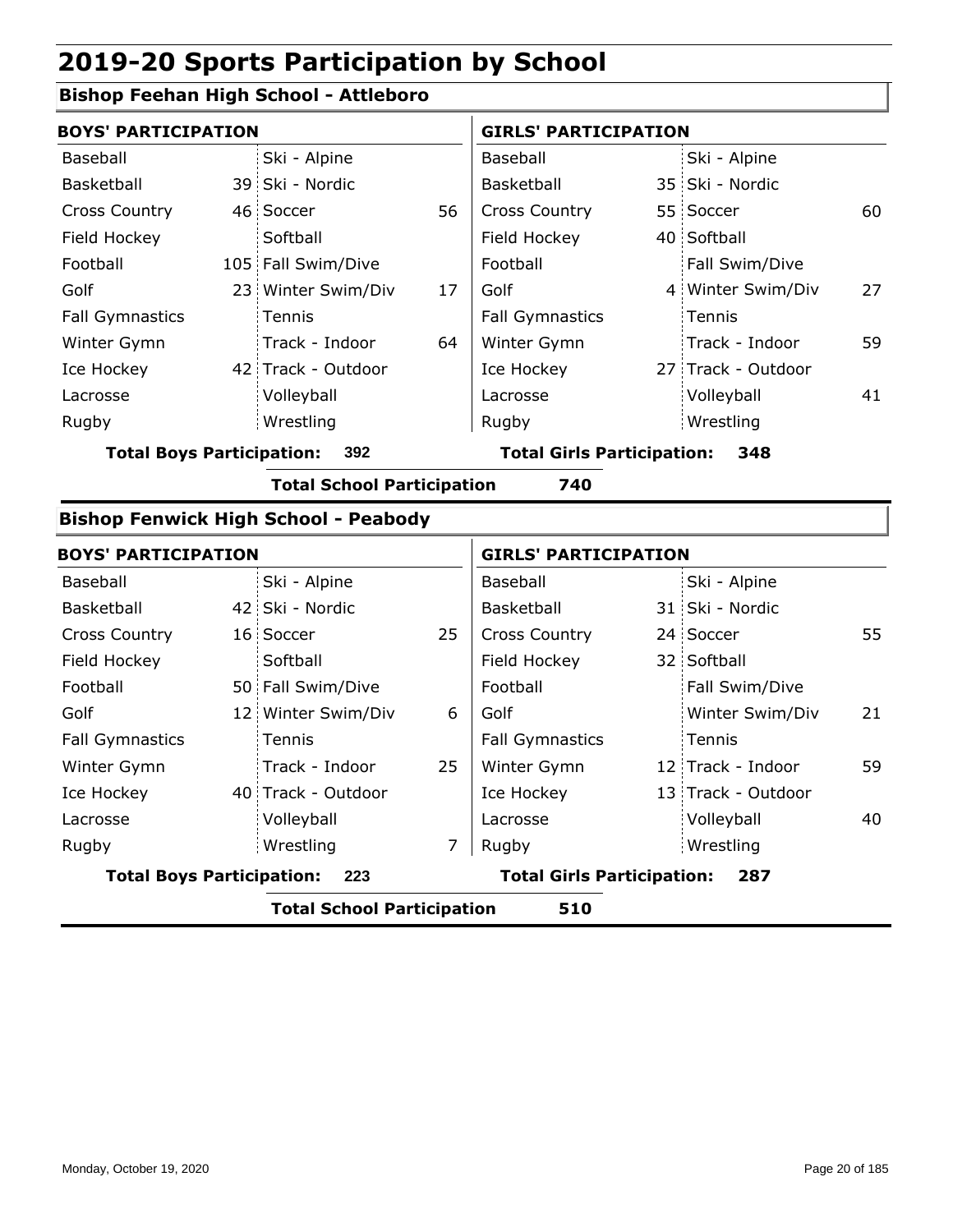#### **Bishop Stang High School - North Dartmouth**

|                        | <b>BOYS' PARTICIPATION</b> |                    |    | <b>GIRLS' PARTICIPATION</b> |  |                   |    |
|------------------------|----------------------------|--------------------|----|-----------------------------|--|-------------------|----|
| Baseball               |                            | Ski - Alpine       |    | Baseball                    |  | Ski - Alpine      |    |
| Basketball             |                            | 37 Ski - Nordic    |    | Basketball                  |  | 24 Ski - Nordic   |    |
| <b>Cross Country</b>   |                            | 19 Soccer          | 52 | <b>Cross Country</b>        |  | 6 Soccer          | 47 |
| Field Hockey           |                            | Softball           |    | Field Hockey                |  | 37 Softball       |    |
| Football               |                            | 55 Fall Swim/Dive  |    | Football                    |  | Fall Swim/Dive    |    |
| Golf                   |                            | 19 Winter Swim/Div | 13 | Golf                        |  | 2 Winter Swim/Div | 13 |
| <b>Fall Gymnastics</b> |                            | Tennis             |    | <b>Fall Gymnastics</b>      |  | Tennis            |    |
| Winter Gymn            |                            | Track - Indoor     | 43 | Winter Gymn                 |  | Track - Indoor    | 28 |
| Ice Hockey             |                            | 23 Track - Outdoor |    | Ice Hockey                  |  | 6 Track - Outdoor |    |
| Lacrosse               |                            | Volleyball         |    | Lacrosse                    |  | Volleyball        | 41 |
| Rugby                  |                            | Wrestling          |    | Rugby                       |  | Wrestling         |    |

**Total Boys Participation: 261 Total Girls Participation: 204**

**Total School Participation 465**

#### **Blackstone Valley Reg Voc/Tech HS - Upton**

| <b>BOYS' PARTICIPATION</b>              |  |                                          | <b>GIRLS' PARTICIPATION</b> |                        |  |                   |     |
|-----------------------------------------|--|------------------------------------------|-----------------------------|------------------------|--|-------------------|-----|
| Baseball                                |  | Ski - Alpine                             | 4                           | Baseball               |  | Ski - Alpine      | 1   |
| Basketball                              |  | 45 Ski - Nordic                          |                             | Basketball             |  | 45 Ski - Nordic   |     |
| <b>Cross Country</b>                    |  | 38 Soccer                                | 57                          | <b>Cross Country</b>   |  | 16 Soccer         | 58  |
| Field Hockey                            |  | Softball                                 |                             | Field Hockey           |  | 34 Softball       |     |
| Football                                |  | 68 Fall Swim/Dive                        |                             | Football               |  | Fall Swim/Dive    |     |
| Golf                                    |  | 32 Winter Swim/Div                       |                             | Golf                   |  | 2 Winter Swim/Div |     |
| <b>Fall Gymnastics</b>                  |  | Tennis                                   |                             | <b>Fall Gymnastics</b> |  | Tennis            |     |
| Winter Gymn                             |  | Track - Indoor                           |                             | Winter Gymn            |  | Track - Indoor    |     |
| Ice Hockey                              |  | 22 Track - Outdoor                       |                             | Ice Hockey             |  | 6 Track - Outdoor |     |
| Lacrosse                                |  | Volleyball                               |                             | Lacrosse               |  | Volleyball        | 60. |
| Rugby                                   |  | Wrestling                                |                             | Rugby                  |  | Wrestling         |     |
| <b>Total Boys Participation:</b><br>266 |  | <b>Total Girls Participation:</b><br>222 |                             |                        |  |                   |     |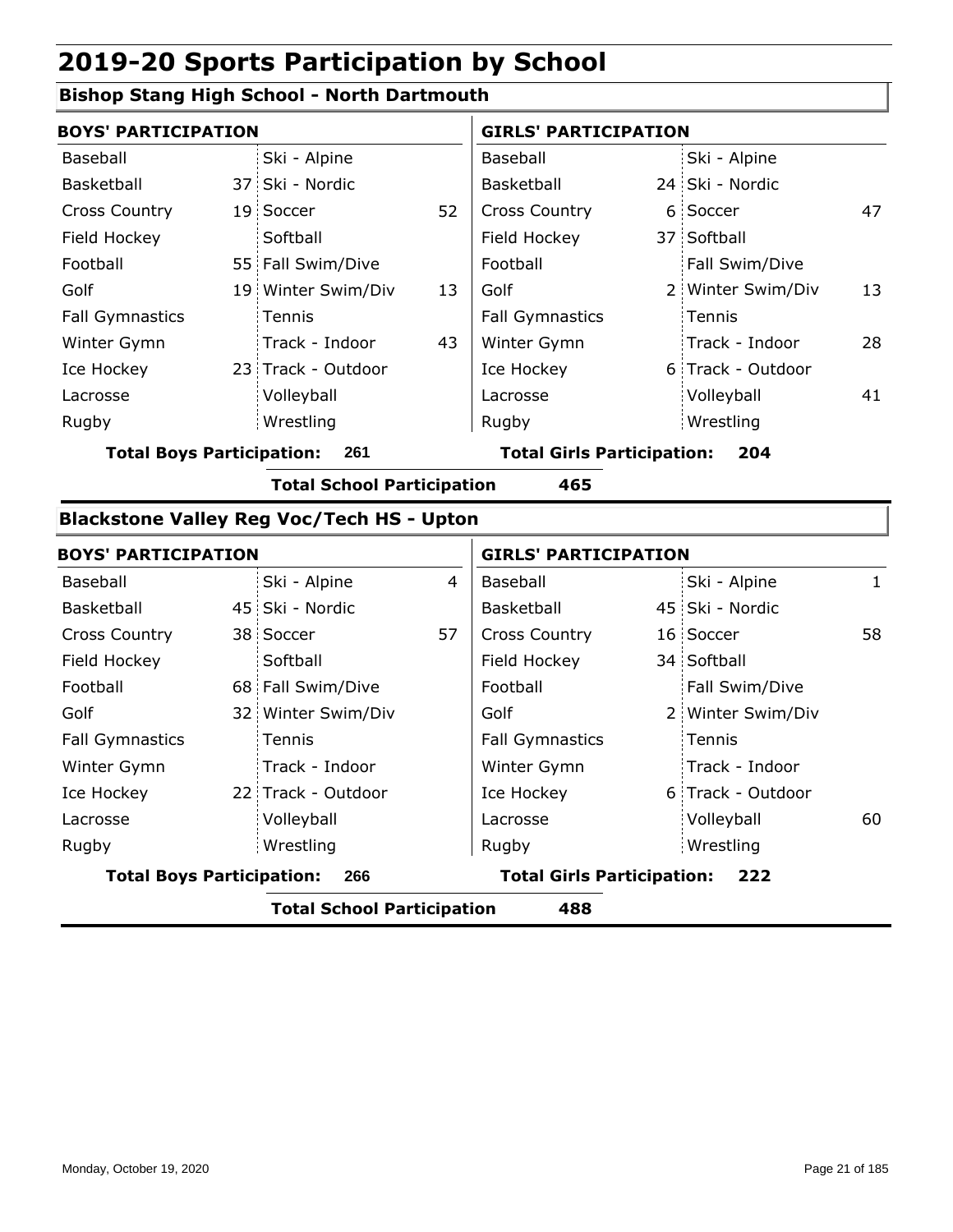Volleyball Wrestling Rugby Rugby

#### **Blackstone-Millville Reg HS - Blackstone**

| <b>BOYS' PARTICIPATION</b>              |  |                                               |                                   | <b>GIRLS' PARTICIPATION</b> |    |                   |    |
|-----------------------------------------|--|-----------------------------------------------|-----------------------------------|-----------------------------|----|-------------------|----|
| Baseball                                |  | Ski - Alpine                                  |                                   | Baseball                    |    | Ski - Alpine      |    |
| Basketball                              |  | 23 Ski - Nordic                               |                                   | Basketball                  |    | 28 Ski - Nordic   |    |
| <b>Cross Country</b>                    |  | 9 Soccer                                      | 28                                | <b>Cross Country</b>        |    | 1 Soccer          | 17 |
| Field Hockey                            |  | Softball                                      |                                   | Field Hockey                |    | 18 Softball       |    |
| Football                                |  | 28 Fall Swim/Dive                             |                                   | Football                    |    | Fall Swim/Dive    |    |
| Golf                                    |  | Winter Swim/Div                               |                                   | Golf                        |    | Winter Swim/Div   |    |
| <b>Fall Gymnastics</b>                  |  | Tennis                                        |                                   | <b>Fall Gymnastics</b>      |    | Tennis            |    |
| Winter Gymn                             |  | Track - Indoor                                | 10                                | Winter Gymn                 |    | Track - Indoor    | 4  |
| Ice Hockey                              |  | 5 Track - Outdoor                             |                                   | Ice Hockey                  |    | 1 Track - Outdoor |    |
| Lacrosse                                |  | Volleyball                                    |                                   | Lacrosse                    |    | Volleyball        | 24 |
| Rugby                                   |  | Wrestling                                     |                                   | Rugby                       |    | Wrestling         |    |
| <b>Total Boys Participation:</b><br>103 |  |                                               | <b>Total Girls Participation:</b> |                             | 93 |                   |    |
|                                         |  | <b>Total School Participation</b>             |                                   | 196                         |    |                   |    |
|                                         |  | <b>Blue Hills Regional Tech Sch. - Canton</b> |                                   |                             |    |                   |    |
| <b>BOYS' PARTICIPATION</b>              |  |                                               |                                   | <b>GIRLS' PARTICIPATION</b> |    |                   |    |
| Baseball                                |  | Ski - Alpine                                  |                                   | Baseball                    |    | Ski - Alpine      |    |
| Basketball                              |  | Ski - Nordic                                  |                                   | Basketball                  |    | Ski - Nordic      |    |
| <b>Cross Country</b>                    |  | Soccer                                        | 25                                | <b>Cross Country</b>        |    | Soccer            | 25 |
| Field Hockey                            |  | Softball                                      |                                   | Field Hockey                |    | Softball          |    |
| Football                                |  | 75 Fall Swim/Dive                             |                                   | Football                    |    | Fall Swim/Dive    |    |
| Golf                                    |  | 15 Winter Swim/Div                            | 14                                | Golf                        |    | 1 Winter Swim/Div | 14 |
| <b>Fall Gymnastics</b>                  |  | Tennis                                        |                                   | <b>Fall Gymnastics</b>      |    | Tennis            |    |
| Winter Gymn                             |  | Track - Indoor                                |                                   | Winter Gymn                 |    | Track - Indoor    |    |
| Ice Hockey                              |  | 30 Track - Outdoor                            |                                   | Ice Hockey                  |    | Track - Outdoor   |    |

Lacrosse

**Total Boys Participation: 159 Total Girls Participation: 85**

**Total School Participation 244**

Lacrosse

Volleyball 45

Wrestling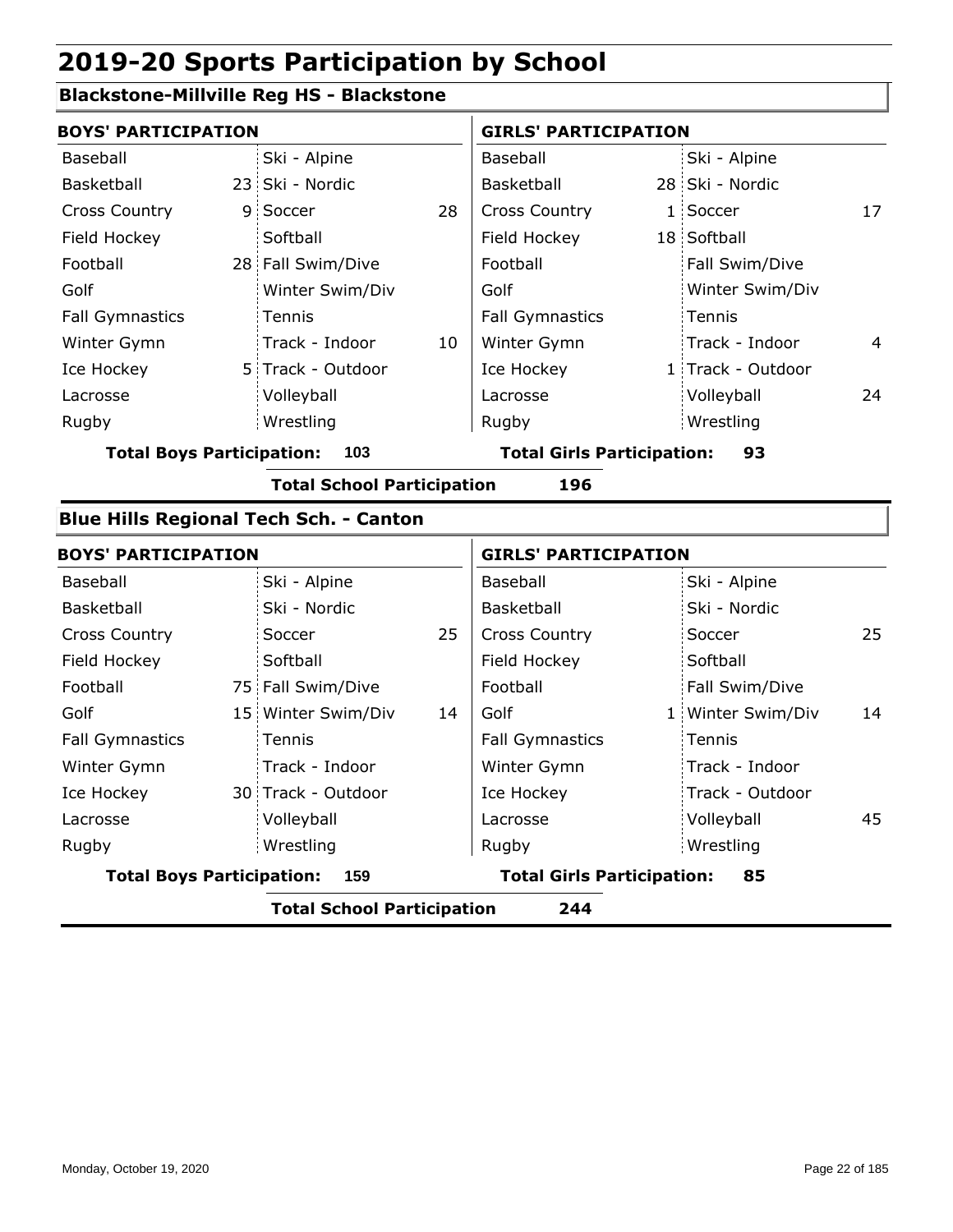#### **Boston College High School - Boston**

|                        | <b>BOYS' PARTICIPATION</b> |                    |    |                        | <b>GIRLS' PARTICIPATION</b> |  |  |
|------------------------|----------------------------|--------------------|----|------------------------|-----------------------------|--|--|
| Baseball               |                            | Ski - Alpine       | 40 | Baseball               | Ski - Alpine                |  |  |
| Basketball             |                            | 60 Ski - Nordic    |    | Basketball             | Ski - Nordic                |  |  |
| <b>Cross Country</b>   |                            | 55 Soccer          | 75 | <b>Cross Country</b>   | Soccer                      |  |  |
| Field Hockey           |                            | Softball           |    | Field Hockey           | Softball                    |  |  |
| Football               |                            | 115 Fall Swim/Dive |    | Football               | Fall Swim/Dive              |  |  |
| Golf                   |                            | Winter Swim/Div    | 35 | Golf                   | Winter Swim/Div             |  |  |
| <b>Fall Gymnastics</b> |                            | Tennis             |    | <b>Fall Gymnastics</b> | Tennis                      |  |  |
| Winter Gymn            |                            | Track - Indoor     | 75 | Winter Gymn            | Track - Indoor              |  |  |
| Ice Hockey             |                            | 75 Track - Outdoor |    | Ice Hockey             | Track - Outdoor             |  |  |
| Lacrosse               |                            | Volleyball         |    | Lacrosse               | Volleyball                  |  |  |
| Rugby                  |                            | Wrestling          | 35 | Rugby                  | Wrestling                   |  |  |

**Total Boys Participation: 565 Total Girls Participation: 0**

**Total School Participation 565**

#### **Boston Collegiate Charter School - Dorchester**

| <b>BOYS' PARTICIPATION</b>             |    |                                         | <b>GIRLS' PARTICIPATION</b> |                 |                                                      |  |
|----------------------------------------|----|-----------------------------------------|-----------------------------|-----------------|------------------------------------------------------|--|
| Ski - Alpine                           |    | Baseball                                |                             | Ski - Alpine    |                                                      |  |
| 22 Ski - Nordic                        |    | Basketball                              |                             |                 |                                                      |  |
| 11 Soccer                              | 21 | <b>Cross Country</b>                    |                             |                 | 20                                                   |  |
| Softball                               |    | Field Hockey                            |                             | Softball        |                                                      |  |
| Fall Swim/Dive                         |    | Football                                |                             | Fall Swim/Dive  |                                                      |  |
| Winter Swim/Div                        |    | Golf                                    |                             | Winter Swim/Div |                                                      |  |
| Tennis                                 |    | <b>Fall Gymnastics</b>                  |                             |                 |                                                      |  |
| Track - Indoor                         |    | Winter Gymn                             |                             | Track - Indoor  |                                                      |  |
| Track - Outdoor                        |    | Ice Hockey                              |                             | Track - Outdoor |                                                      |  |
| Volleyball                             |    | Lacrosse                                |                             | Volleyball      | 27                                                   |  |
| Wrestling                              |    | Rugby                                   |                             |                 |                                                      |  |
| <b>Total Boys Participation:</b><br>54 |    | <b>Total Girls Participation:</b><br>76 |                             |                 |                                                      |  |
|                                        |    | . <b>.</b>                              |                             |                 | 22 Ski - Nordic<br>7 Soccer<br>: Tennis<br>Wrestling |  |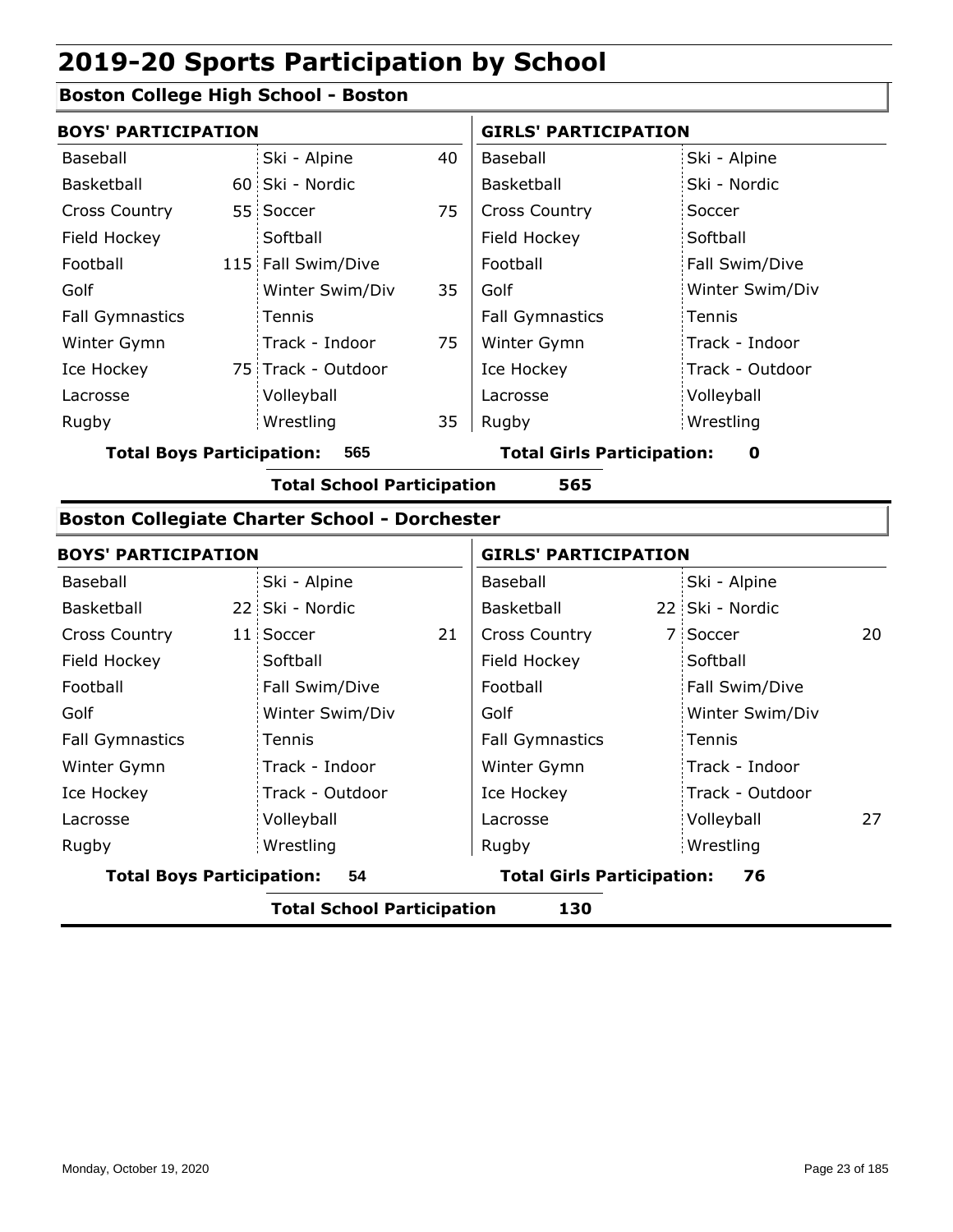#### **Boston Community Leadership Academy**

|                        | <b>BOYS' PARTICIPATION</b> |                   |    | <b>GIRLS' PARTICIPATION</b> |  |                 |    |
|------------------------|----------------------------|-------------------|----|-----------------------------|--|-----------------|----|
| Baseball               |                            | Ski - Alpine      |    | Baseball                    |  | Ski - Alpine    |    |
| Basketball             |                            | 11 Ski - Nordic   |    | <b>Basketball</b>           |  | 7 Ski - Nordic  |    |
| <b>Cross Country</b>   |                            | Soccer            | 8  | <b>Cross Country</b>        |  | Soccer          | 12 |
| Field Hockey           |                            | Softball          |    | Field Hockey                |  | Softball        |    |
| Football               |                            | 9 Fall Swim/Dive  |    | Football                    |  | Fall Swim/Dive  |    |
| Golf                   |                            | Winter Swim/Div   |    | Golf                        |  | Winter Swim/Div |    |
| <b>Fall Gymnastics</b> |                            | Tennis            |    | <b>Fall Gymnastics</b>      |  | Tennis          |    |
| Winter Gymn            |                            | Track - Indoor    | 11 | Winter Gymn                 |  | Track - Indoor  | 7  |
| Ice Hockey             |                            | 1 Track - Outdoor |    | Ice Hockey                  |  | Track - Outdoor |    |
| Lacrosse               |                            | Volleyball        |    | Lacrosse                    |  | Volleyball      | 9  |
| Rugby                  |                            | Wrestling         |    | Rugby                       |  | Wrestling       |    |
|                        |                            |                   |    |                             |  |                 |    |

**Total Boys Participation: 40 Total Girls Participation: 35**

**Total School Participation 75**

#### **Boston International High School - Dorchester**

| <b>BOYS' PARTICIPATION</b>       |                   |    | <b>GIRLS' PARTICIPATION</b>       |                   |    |  |
|----------------------------------|-------------------|----|-----------------------------------|-------------------|----|--|
| Baseball                         | Ski - Alpine      |    | Baseball                          | Ski - Alpine      |    |  |
| Basketball                       | 1 Ski - Nordic    |    | Basketball                        | Ski - Nordic      |    |  |
| <b>Cross Country</b>             | Soccer            | 16 | <b>Cross Country</b>              | Soccer            | 14 |  |
| Field Hockey                     | Softball          |    | Field Hockey                      | Softball          |    |  |
| Football                         | 1 Fall Swim/Dive  |    | Football                          | Fall Swim/Dive    |    |  |
| Golf                             | Winter Swim/Div   |    | Golf                              | Winter Swim/Div   |    |  |
| <b>Fall Gymnastics</b>           | Tennis            |    | <b>Fall Gymnastics</b>            | Tennis            |    |  |
| Winter Gymn                      | Track - Indoor    |    | Winter Gymn                       | Track - Indoor    |    |  |
| Ice Hockey                       | 1 Track - Outdoor |    | Ice Hockey                        | : Track - Outdoor |    |  |
| Lacrosse                         | Volleyball        |    | Lacrosse                          | Volleyball        | 12 |  |
| Rugby                            | Wrestling         |    | Rugby                             | Wrestling         |    |  |
| <b>Total Boys Participation:</b> | 19                |    | <b>Total Girls Participation:</b> | 26                |    |  |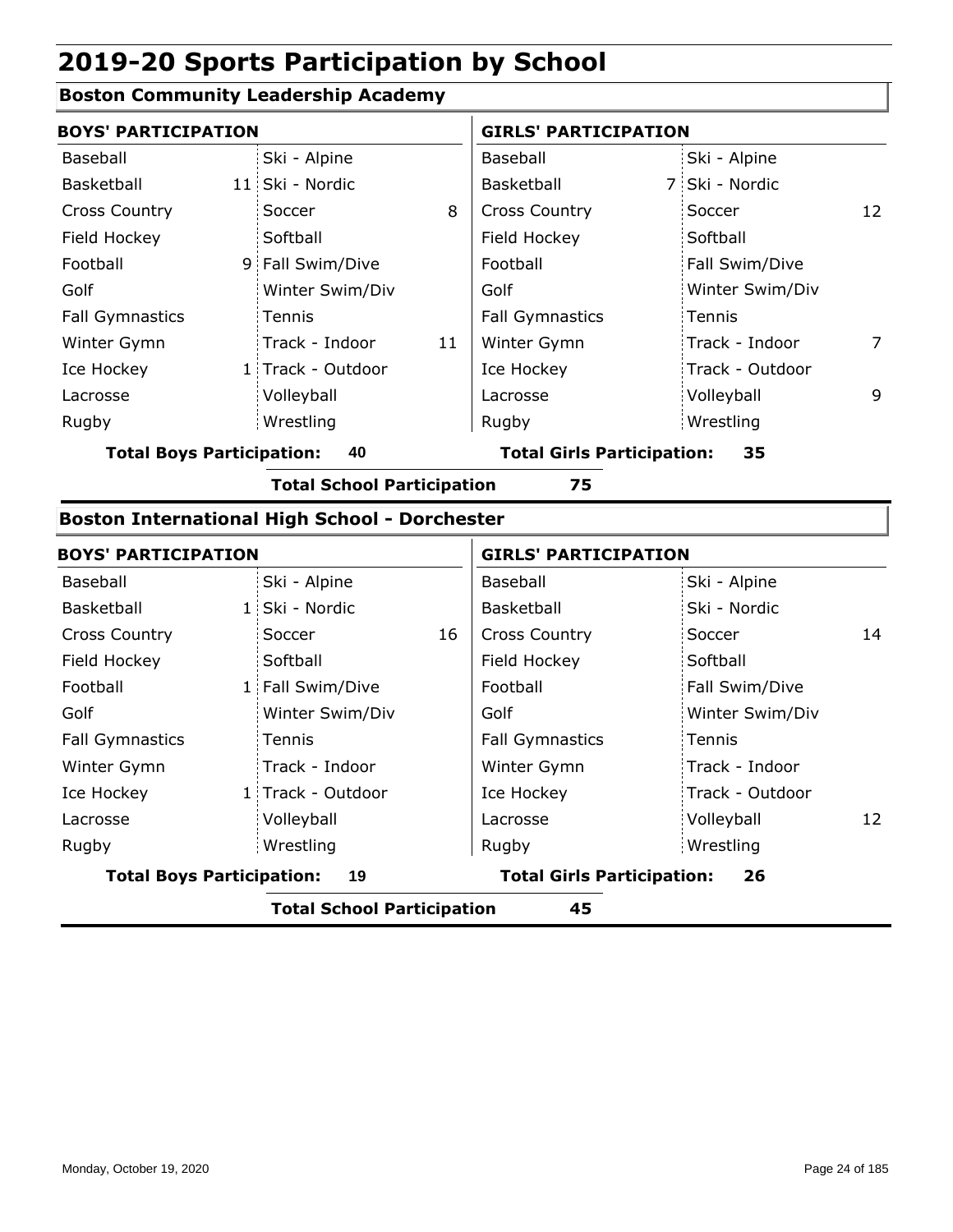### **Boston Latin Academy - Dorchester**

| <b>BOYS' PARTICIPATION</b>       |                                   |    | <b>GIRLS' PARTICIPATION</b>       |  |                    |    |
|----------------------------------|-----------------------------------|----|-----------------------------------|--|--------------------|----|
| <b>Boston Latin School</b>       |                                   |    |                                   |  |                    |    |
|                                  | <b>Total School Participation</b> |    | 438                               |  |                    |    |
| <b>Total Boys Participation:</b> | 232                               |    | <b>Total Girls Participation:</b> |  | 206                |    |
| Rugby                            | Wrestling                         |    | Rugby                             |  | Wrestling          |    |
| Lacrosse                         | Volleyball                        |    | Lacrosse                          |  | Volleyball         | 31 |
| Ice Hockey                       | 39 Track - Outdoor                |    | Ice Hockey                        |  | 12 Track - Outdoor |    |
| Winter Gymn                      | Track - Indoor                    | 48 | Winter Gymn                       |  | Track - Indoor     | 53 |
| <b>Fall Gymnastics</b>           | Tennis                            |    | <b>Fall Gymnastics</b>            |  | Tennis             |    |
| Golf                             | Winter Swim/Div                   | 11 | Golf                              |  | Winter Swim/Div    | 27 |
| Football                         | 52 Fall Swim/Dive                 |    | Football                          |  | Fall Swim/Dive     |    |
| Field Hockey                     | Softball                          |    | Field Hockey                      |  | Softball           |    |
| <b>Cross Country</b>             | Soccer                            | 55 | <b>Cross Country</b>              |  | Soccer             | 59 |
| Basketball                       | 27 Ski - Nordic                   |    | Basketball                        |  | 24 Ski - Nordic    |    |
| Baseball                         | Ski - Alpine                      |    | Baseball                          |  | Ski - Alpine       |    |
| <b>BOYS' PARTICIPATION</b>       |                                   |    | <b>GIRLS' PARTICIPATION</b>       |  |                    |    |

| <b>BUYS PARTICIPATION</b>        |                                   |    | GIRLS PARTICIPATION               |  |                    |    |
|----------------------------------|-----------------------------------|----|-----------------------------------|--|--------------------|----|
| Baseball                         | Ski - Alpine                      |    | Baseball                          |  | Ski - Alpine       |    |
| <b>Basketball</b>                | 40 Ski - Nordic                   |    | Basketball                        |  | 36 Ski - Nordic    |    |
| <b>Cross Country</b>             | 25 Soccer                         | 70 | <b>Cross Country</b>              |  | 23 Soccer          | 70 |
| Field Hockey                     | Softball                          |    | Field Hockey                      |  | Softball           |    |
| Football                         | 61 Fall Swim/Dive                 |    | Football                          |  | Fall Swim/Dive     | 69 |
| Golf                             | 12 Winter Swim/Div                | 22 | Golf                              |  | 5 Winter Swim/Div  |    |
| <b>Fall Gymnastics</b>           | Tennis                            |    | <b>Fall Gymnastics</b>            |  | Tennis             |    |
| Winter Gymn                      | Track - Indoor                    | 70 | Winter Gymn                       |  | Track - Indoor     | 91 |
| Ice Hockey                       | 47 Track - Outdoor                |    | Ice Hockey                        |  | 25 Track - Outdoor |    |
| Lacrosse                         | Volleyball                        |    | Lacrosse                          |  | Volleyball         | 40 |
| Rugby                            | Wrestling                         | 30 | Rugby                             |  | Wrestling          | 2  |
| <b>Total Boys Participation:</b> | 377                               |    | <b>Total Girls Participation:</b> |  | 361                |    |
|                                  | <b>Total School Participation</b> |    | 738                               |  |                    |    |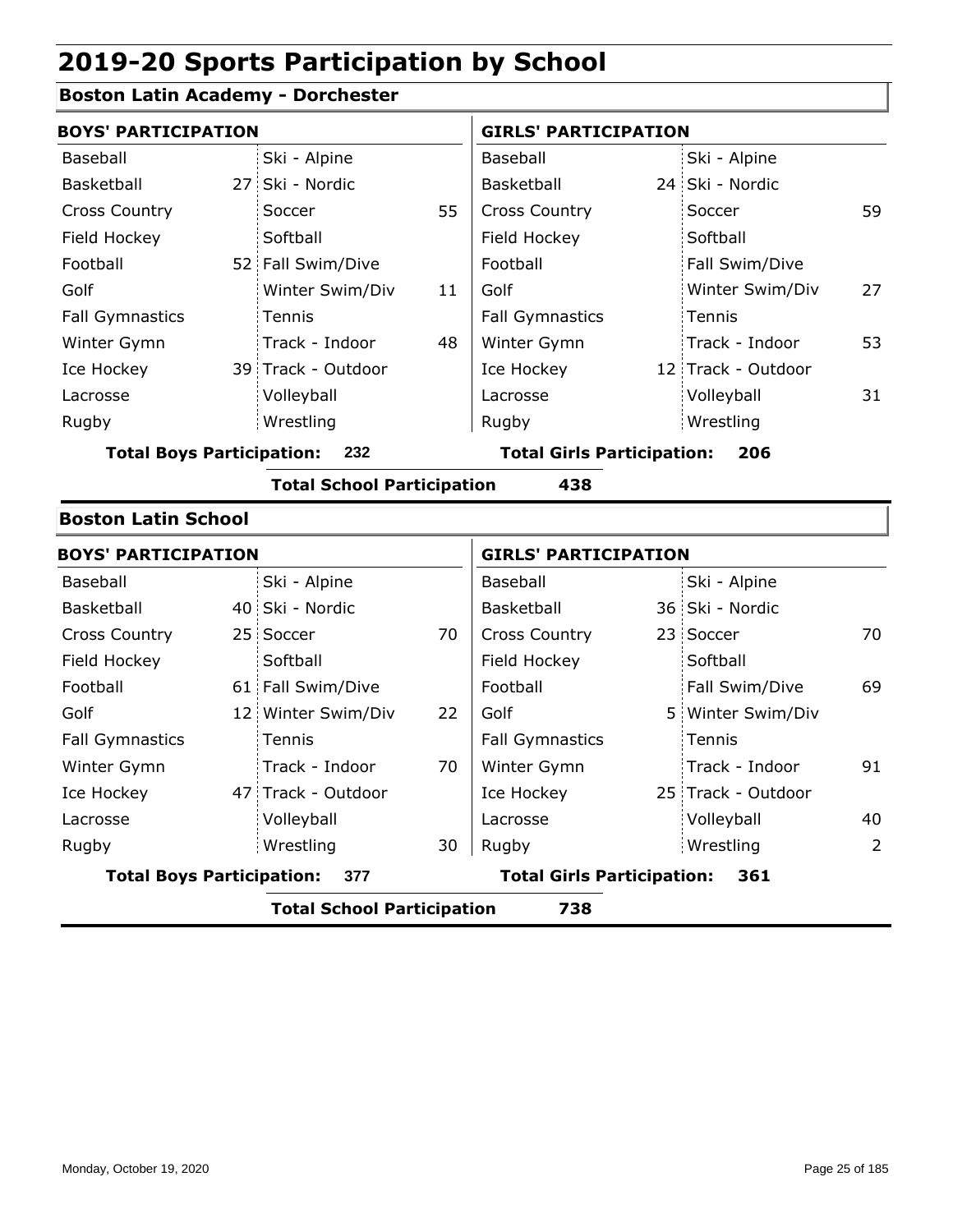### **Bourne High School - Bourne**

| <b>BOYS' PARTICIPATION</b>               |                                   |    | <b>GIRLS' PARTICIPATION</b>       |  |                    |    |  |
|------------------------------------------|-----------------------------------|----|-----------------------------------|--|--------------------|----|--|
| Baseball                                 | Ski - Alpine                      |    | Baseball                          |  | Ski - Alpine       |    |  |
| Basketball                               | 36 Ski - Nordic                   |    | Basketball                        |  | 19 Ski - Nordic    |    |  |
| <b>Cross Country</b>                     | 16 Soccer                         | 30 | <b>Cross Country</b>              |  | 8 Soccer           | 21 |  |
| Field Hockey                             | Softball                          |    | Field Hockey                      |  | 24 Softball        |    |  |
| Football                                 | 28 Fall Swim/Dive                 |    | Football                          |  | Fall Swim/Dive     |    |  |
| Golf                                     | 11 Winter Swim/Div                |    | Golf                              |  | Winter Swim/Div    |    |  |
| <b>Fall Gymnastics</b>                   | Tennis                            |    | <b>Fall Gymnastics</b>            |  | Tennis             |    |  |
| Winter Gymn                              | Track - Indoor                    | 14 | Winter Gymn                       |  | Track - Indoor     | 9  |  |
| Ice Hockey                               | 18 Track - Outdoor                |    | Ice Hockey                        |  | 6 Track - Outdoor  |    |  |
| Lacrosse                                 | Volleyball                        |    | Lacrosse                          |  | Volleyball         | 30 |  |
| Rugby                                    | Wrestling                         |    | Rugby                             |  | Wrestling          |    |  |
| <b>Total Boys Participation:</b>         | 153                               |    | <b>Total Girls Participation:</b> |  | 117                |    |  |
|                                          | <b>Total School Participation</b> |    | 270                               |  |                    |    |  |
| <b>Braintree High School - Braintree</b> |                                   |    |                                   |  |                    |    |  |
| <b>BOYS' PARTICIPATION</b>               |                                   |    | <b>GIRLS' PARTICIPATION</b>       |  |                    |    |  |
| Baseball                                 | Ski - Alpine                      |    | Baseball                          |  | Ski - Alpine       |    |  |
| Basketball                               | 51 Ski - Nordic                   |    | Basketball                        |  | 41 Ski - Nordic    |    |  |
| <b>Cross Country</b>                     | 27 Soccer                         | 63 | <b>Cross Country</b>              |  | 33 Soccer          | 59 |  |
| Field Hockey                             | Softball                          |    | Field Hockey                      |  | 63 Softball        |    |  |
| Football                                 | 84 Fall Swim/Dive                 | 29 | Football                          |  | Fall Swim/Dive     | 18 |  |
| Golf                                     | 33 Winter Swim/Div                |    | Golf                              |  | Winter Swim/Div    |    |  |
| <b>Fall Gymnastics</b>                   | Tennis                            |    | <b>Fall Gymnastics</b>            |  | Tennis             |    |  |
| Winter Gymn                              | 7 Track - Indoor                  | 45 | Winter Gymn                       |  | 23 Track - Indoor  | 49 |  |
| Ice Hockey                               | 82 Track - Outdoor                |    | Ice Hockey                        |  | 45 Track - Outdoor |    |  |
| Lacrosse                                 | Volleyball                        |    | Lacrosse                          |  | Volleyball         | 41 |  |
| Rugby                                    | Wrestling                         | 52 | Rugby                             |  | Wrestling          |    |  |

**Total Boys Participation: 473 Total Girls Participation: 372**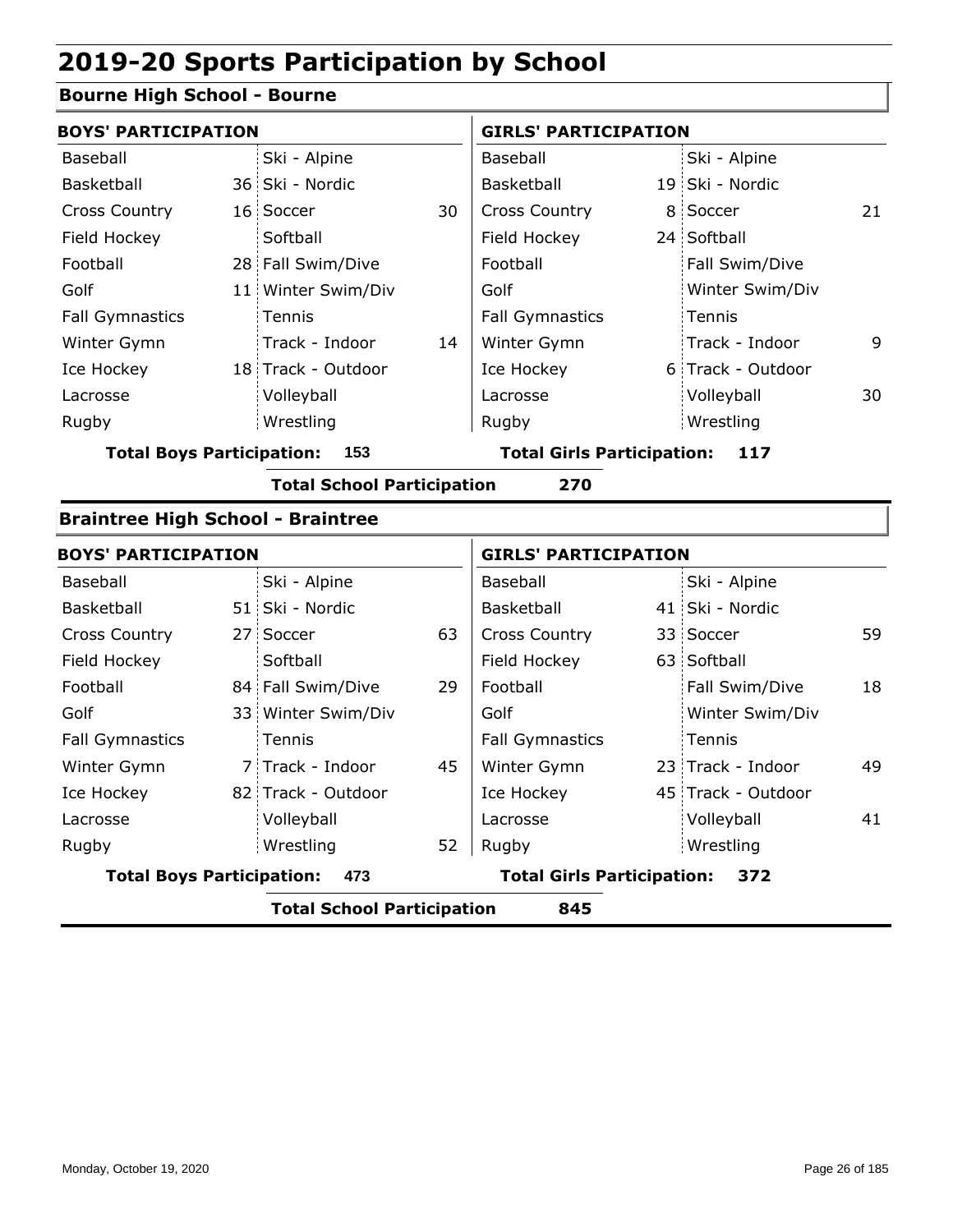### **Bridgewater-Raynham Reg High School - Bridgewater**

| <b>BOYS' PARTICIPATION</b>       |                                   |    | <b>GIRLS' PARTICIPATION</b>       |  |                   |    |
|----------------------------------|-----------------------------------|----|-----------------------------------|--|-------------------|----|
| <b>Baseball</b>                  | Ski - Alpine                      |    | Baseball                          |  | Ski - Alpine      |    |
| Basketball                       | 37 Ski - Nordic                   |    | Basketball                        |  | 31 Ski - Nordic   |    |
| <b>Cross Country</b>             | 24 Soccer                         | 46 | <b>Cross Country</b>              |  | 13 Soccer         | 58 |
| Field Hockey                     | Softball                          |    | Field Hockey                      |  | 52 Softball       |    |
| Football                         | 89 Fall Swim/Dive                 |    | Football                          |  | Fall Swim/Dive    |    |
| Golf                             | 38 Winter Swim/Div                | 22 | Golf                              |  | 2 Winter Swim/Div | 30 |
| <b>Fall Gymnastics</b>           | Tennis                            |    | <b>Fall Gymnastics</b>            |  | Tennis            |    |
| Winter Gymn                      | Track - Indoor                    | 61 | Winter Gymn                       |  | 16 Track - Indoor | 63 |
| Ice Hockey                       | 39 Track - Outdoor                |    | Ice Hockey                        |  | 1 Track - Outdoor |    |
| Lacrosse                         | Volleyball                        |    | Lacrosse                          |  | Volleyball        | 49 |
| Rugby                            | Wrestling                         | 31 | Rugby                             |  | Wrestling         | 1  |
| <b>Total Boys Participation:</b> | 387                               |    | <b>Total Girls Participation:</b> |  | 316               |    |
|                                  | <b>Total School Participation</b> |    | 703                               |  |                   |    |

#### **Brighton High School - Brighton**

| <b>BOYS' PARTICIPATION</b>       |                                   |    | <b>GIRLS' PARTICIPATION</b>       |  |                  |    |
|----------------------------------|-----------------------------------|----|-----------------------------------|--|------------------|----|
| Baseball                         | Ski - Alpine                      |    | Baseball                          |  | Ski - Alpine     |    |
| Basketball                       | 24 Ski - Nordic                   |    | Basketball                        |  | 8 Ski - Nordic   |    |
| <b>Cross Country</b>             | Soccer                            | 17 | <b>Cross Country</b>              |  | Soccer           | 12 |
| Field Hockey                     | Softball                          |    | Field Hockey                      |  | Softball         |    |
| Football                         | 22 Fall Swim/Dive                 |    | Football                          |  | 2 Fall Swim/Dive |    |
| Golf                             | Winter Swim/Div                   |    | Golf                              |  | Winter Swim/Div  |    |
| <b>Fall Gymnastics</b>           | <b>Tennis</b>                     |    | <b>Fall Gymnastics</b>            |  | Tennis           |    |
| Winter Gymn                      | Track - Indoor                    | 15 | Winter Gymn                       |  | Track - Indoor   | 2  |
| Ice Hockey                       | Track - Outdoor                   |    | Ice Hockey                        |  | Track - Outdoor  |    |
| Lacrosse                         | Volleyball                        |    | Lacrosse                          |  | Volleyball       | 22 |
| Rugby                            | Wrestling                         |    | Rugby                             |  | Wrestling        |    |
| <b>Total Boys Participation:</b> | 78                                |    | <b>Total Girls Participation:</b> |  | 46               |    |
|                                  | <b>Total School Participation</b> |    | 124                               |  |                  |    |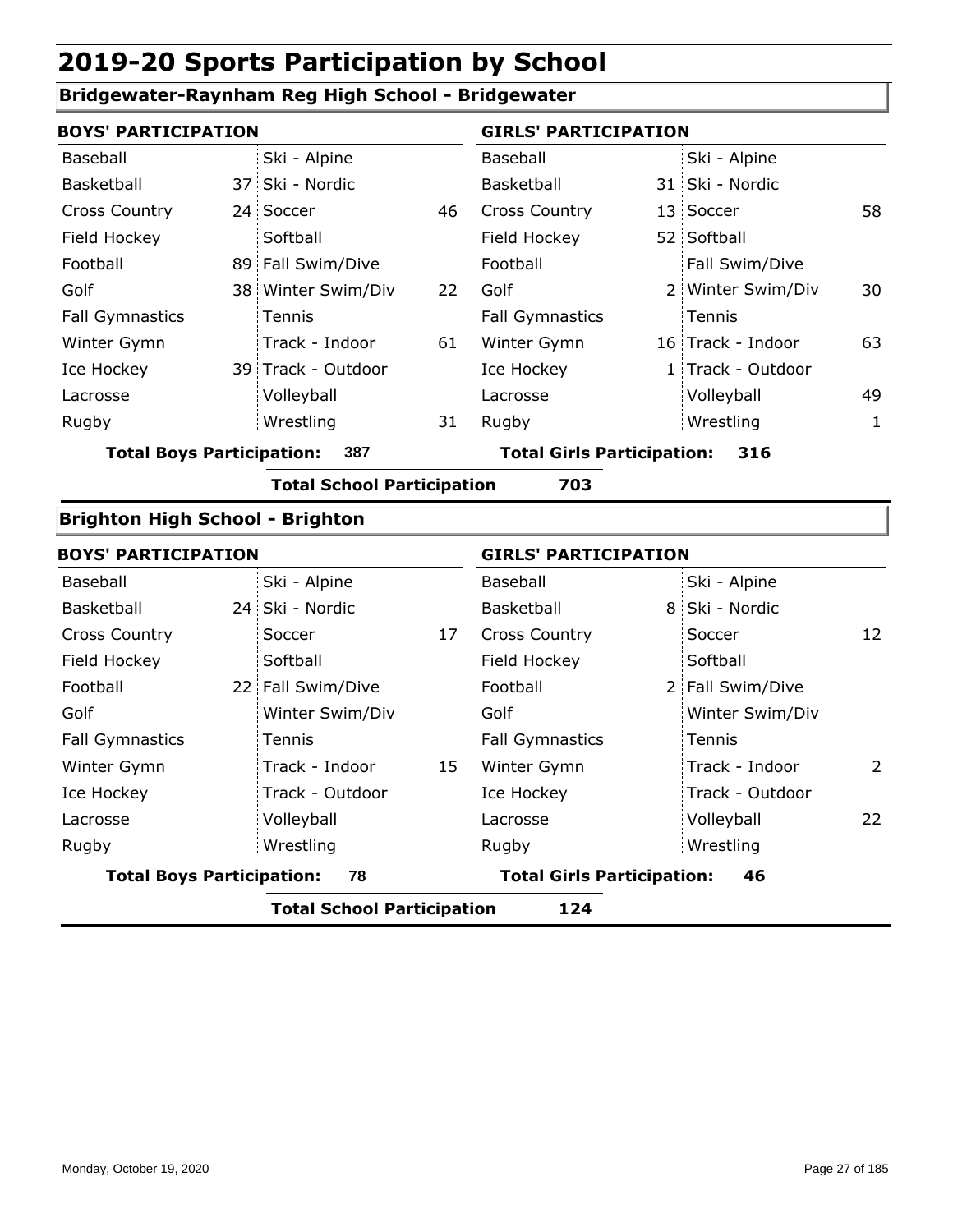### **Bristol County Agricultural HS - Dighton**

| <b>BOYS' PARTICIPATION</b>       |                 |                                                |    | <b>GIRLS' PARTICIPATION</b>       |  |                 |    |  |
|----------------------------------|-----------------|------------------------------------------------|----|-----------------------------------|--|-----------------|----|--|
| Baseball                         |                 | Ski - Alpine                                   |    | Baseball                          |  | Ski - Alpine    |    |  |
| Basketball                       |                 | 32 Ski - Nordic                                |    | Basketball                        |  | 30 Ski - Nordic |    |  |
| <b>Cross Country</b>             | 14 <sup>1</sup> | Soccer                                         | 18 | <b>Cross Country</b>              |  | 12 Soccer       | 23 |  |
| Field Hockey                     |                 | Softball                                       |    | Field Hockey                      |  | Softball        |    |  |
| Football                         |                 | Fall Swim/Dive                                 |    | Football                          |  | Fall Swim/Dive  |    |  |
| Golf                             |                 | Winter Swim/Div                                |    | Golf                              |  | Winter Swim/Div |    |  |
| <b>Fall Gymnastics</b>           |                 | Tennis                                         |    | <b>Fall Gymnastics</b>            |  | Tennis          |    |  |
| Winter Gymn                      |                 | Track - Indoor                                 |    | Winter Gymn                       |  | Track - Indoor  |    |  |
| Ice Hockey                       |                 | Track - Outdoor                                |    | Ice Hockey                        |  | Track - Outdoor |    |  |
| Lacrosse                         |                 | Volleyball                                     |    | Lacrosse                          |  | Volleyball      | 45 |  |
| Rugby                            |                 | Wrestling                                      | 5  | Rugby                             |  | Wrestling       | 3  |  |
| <b>Total Boys Participation:</b> |                 | 69                                             |    | <b>Total Girls Participation:</b> |  | 113             |    |  |
|                                  |                 | <b>Total School Participation</b>              |    | 182                               |  |                 |    |  |
|                                  |                 | <b>Bristol-Plymouth Reg Voc Tech - Taunton</b> |    |                                   |  |                 |    |  |
| <b>BOYS' PARTICIPATION</b>       |                 |                                                |    | <b>GIRLS' PARTICIPATION</b>       |  |                 |    |  |
| Baseball                         |                 | Ski - Alpine                                   |    | Baseball                          |  | Ski - Alpine    |    |  |
| Basketball                       |                 | 47 Ski - Nordic                                |    | Basketball                        |  | 26 Ski - Nordic |    |  |
| <b>Cross Country</b>             |                 | 19 Soccer                                      | 22 | <b>Cross Country</b>              |  | 6 Soccer        | 31 |  |
| Field Hockey                     |                 | Softball                                       |    | Field Hockey                      |  | Softball        |    |  |
| Football                         |                 | 83 Fall Swim/Dive                              |    | Football                          |  | Fall Swim/Dive  |    |  |
| Golf                             |                 | 13 Winter Swim/Div                             |    | Golf                              |  | Winter Swim/Div |    |  |
| <b>Fall Gymnastics</b>           |                 | Tennis                                         |    | <b>Fall Gymnastics</b>            |  | Tennis          |    |  |
| Winter Gymn                      |                 | Track - Indoor                                 |    | Winter Gymn                       |  | Track - Indoor  |    |  |
| Ice Hockey                       |                 | 10 Track - Outdoor                             |    | Ice Hockey                        |  | Track - Outdoor |    |  |
| Lacrosse                         |                 | Volleyball                                     |    | Lacrosse                          |  | Volleyball      | 43 |  |

**Total Boys Participation: 224 Total Girls Participation: 106**

Wrestling Rugby Rugby

Wrestling

**Total School Participation 330**

30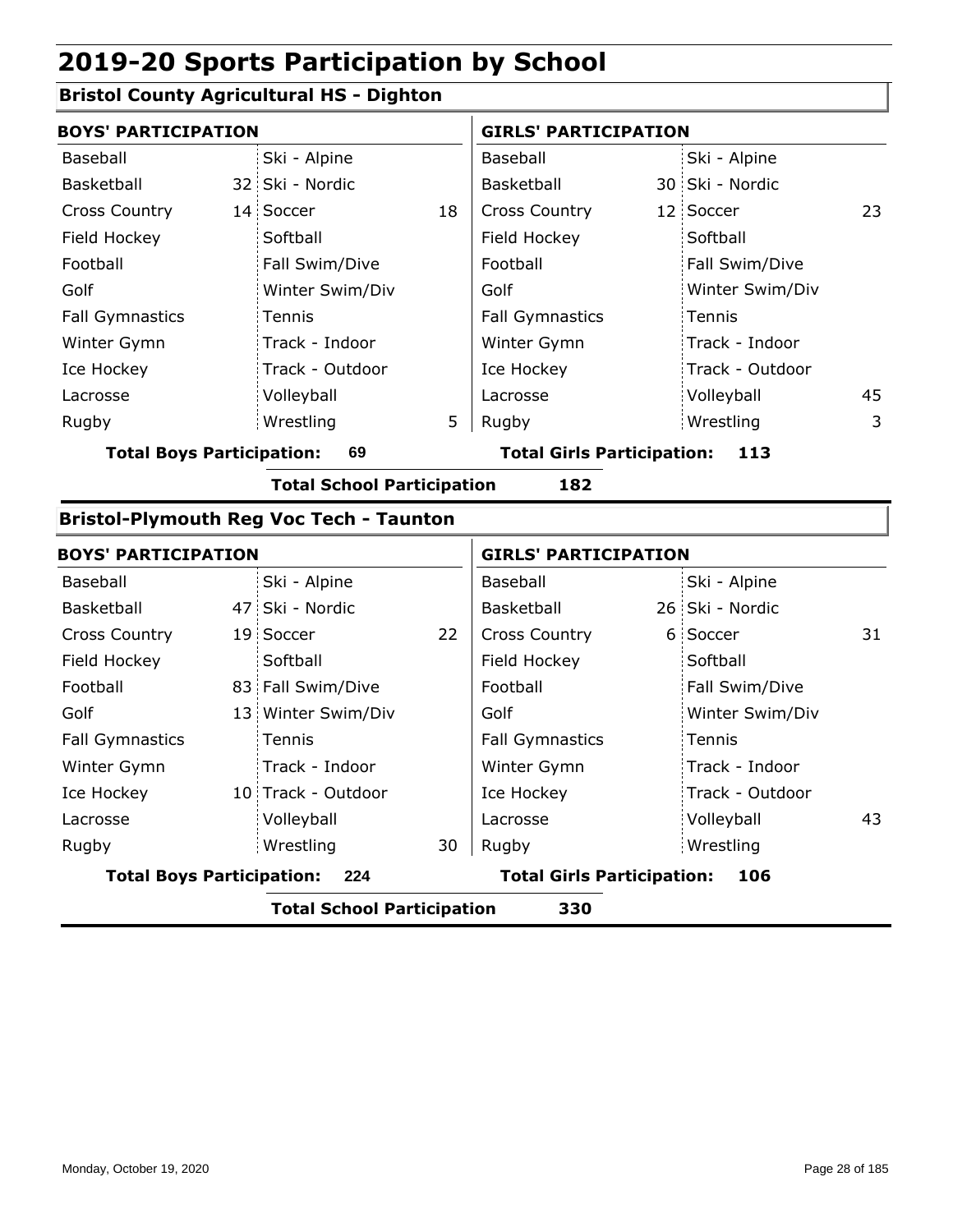### **Brockton High School - Brockton**

| <b>BOYS' PARTICIPATION</b>       |                                   |    | <b>GIRLS' PARTICIPATION</b>       |                   |    |
|----------------------------------|-----------------------------------|----|-----------------------------------|-------------------|----|
| Baseball                         | Ski - Alpine                      |    | Baseball                          | Ski - Alpine      |    |
| Basketball                       | 44 Ski - Nordic                   |    | Basketball                        | 33 Ski - Nordic   |    |
| <b>Cross Country</b>             | 55 Soccer                         | 60 | <b>Cross Country</b>              | 42 Soccer         | 33 |
| Field Hockey                     | Softball                          |    | Field Hockey                      | 38 Softball       |    |
| Football                         | 115 Fall Swim/Dive                |    | Football                          | Fall Swim/Dive    |    |
| Golf                             | 15 Winter Swim/Div                | 12 | Golf                              | Winter Swim/Div   | 33 |
| <b>Fall Gymnastics</b>           | Tennis                            |    | <b>Fall Gymnastics</b>            | Tennis            |    |
| Winter Gymn                      | 1 Track - Indoor                  | 60 | Winter Gymn                       | 10 Track - Indoor | 40 |
| Ice Hockey                       | 12 Track - Outdoor                |    | Ice Hockey                        | Track - Outdoor   |    |
| Lacrosse                         | Volleyball                        |    | Lacrosse                          | Volleyball        | 45 |
| Rugby                            | Wrestling                         | 24 | Rugby                             | Wrestling         | 3  |
| <b>Total Boys Participation:</b> | 398                               |    | <b>Total Girls Participation:</b> | 277               |    |
|                                  | <b>Total School Participation</b> |    | 675                               |                   |    |

#### **Bromfield School - Harvard**

| <b>BOYS' PARTICIPATION</b>       |                                   |    | <b>GIRLS' PARTICIPATION</b>       |  |                   |    |
|----------------------------------|-----------------------------------|----|-----------------------------------|--|-------------------|----|
| Baseball                         | Ski - Alpine                      | 16 | Baseball                          |  | Ski - Alpine      | 6  |
| Basketball                       | 22 Ski - Nordic                   |    | Basketball                        |  | 27 Ski - Nordic   |    |
| <b>Cross Country</b>             | 16 Soccer                         | 39 | <b>Cross Country</b>              |  | 9 Soccer          | 32 |
| Field Hockey                     | Softball                          |    | Field Hockey                      |  | 32 Softball       |    |
| Football                         | 7 Fall Swim/Dive                  |    | Football                          |  | Fall Swim/Dive    |    |
| Golf                             | 14 Winter Swim/Div                | 11 | Golf                              |  | 1 Winter Swim/Div | 17 |
| <b>Fall Gymnastics</b>           | Tennis                            |    | <b>Fall Gymnastics</b>            |  | Tennis            |    |
| Winter Gymn                      | Track - Indoor                    | 15 | Winter Gymn                       |  | Track - Indoor    | 25 |
| Ice Hockey                       | 6 Track - Outdoor                 |    | Ice Hockey                        |  | Track - Outdoor   |    |
| Lacrosse                         | Volleyball                        |    | Lacrosse                          |  | Volleyball        |    |
| Rugby                            | Wrestling                         |    | Rugby                             |  | Wrestling         |    |
| <b>Total Boys Participation:</b> | 146                               |    | <b>Total Girls Participation:</b> |  | 149               |    |
|                                  | <b>Total School Participation</b> |    | 295                               |  |                   |    |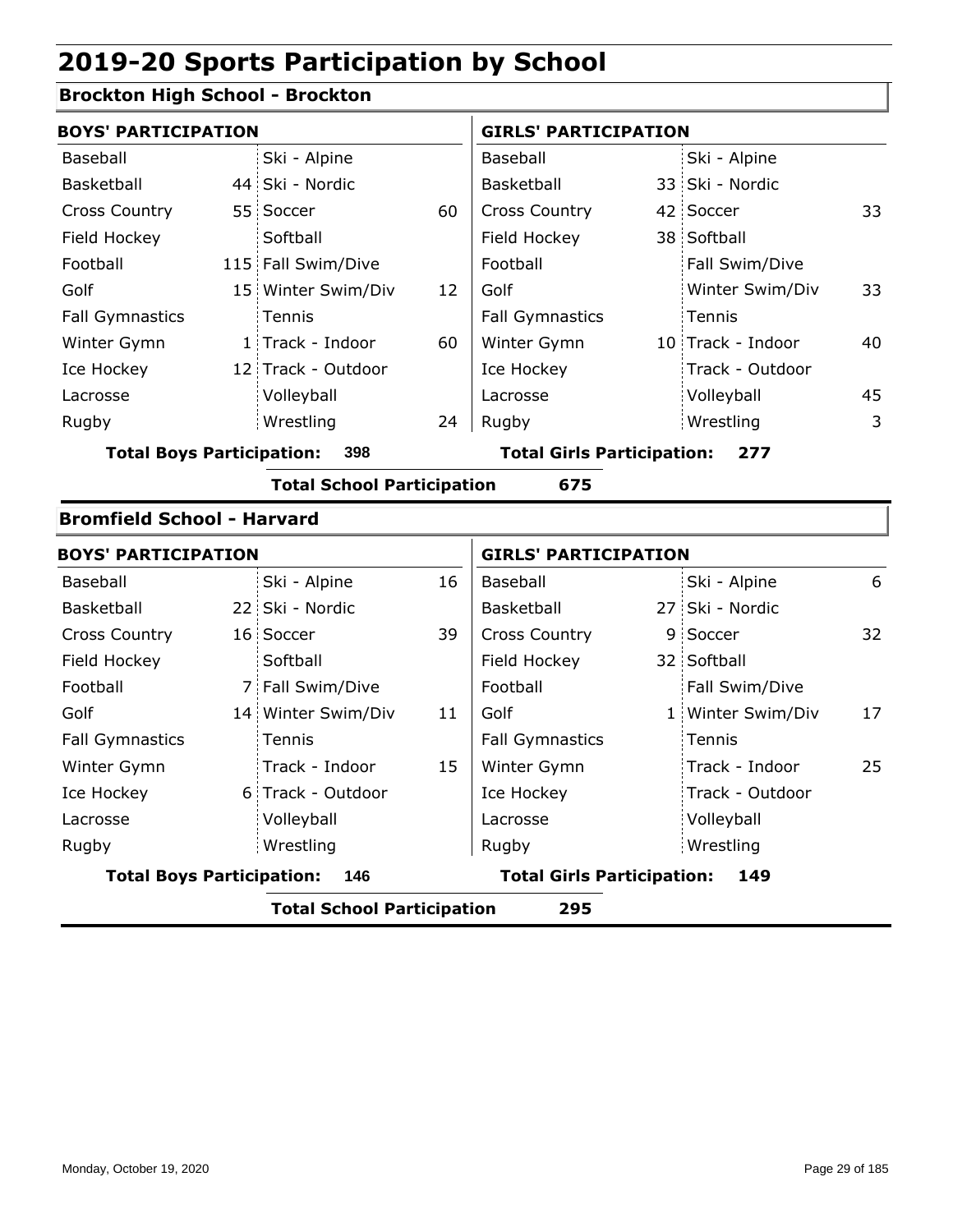### **Brookline High School - Brookline**

| <b>BOYS' PARTICIPATION</b>                 |                                   |     | <b>GIRLS' PARTICIPATION</b>       |                    |    |
|--------------------------------------------|-----------------------------------|-----|-----------------------------------|--------------------|----|
| Baseball                                   | Ski - Alpine                      | 14  | Baseball                          | Ski - Alpine       | 15 |
| <b>Basketball</b>                          | 69 Ski - Nordic                   | 4   | <b>Basketball</b>                 | 43 Ski - Nordic    | 2  |
| <b>Cross Country</b>                       | 68 Soccer                         | 105 | <b>Cross Country</b>              | 61 Soccer          | 67 |
| Field Hockey                               | Softball                          |     | Field Hockey                      | 56 Softball        |    |
| Football                                   | 78 Fall Swim/Dive                 |     | Football                          | Fall Swim/Dive     | 32 |
| Golf                                       | 24 Winter Swim/Div                | 41  | Golf                              | Winter Swim/Div    |    |
| <b>Fall Gymnastics</b>                     | Tennis                            |     | <b>Fall Gymnastics</b>            | Tennis             |    |
| Winter Gymn                                | Track - Indoor                    | 52  | Winter Gymn                       | 10 Track - Indoor  | 52 |
| Ice Hockey                                 | 41 Track - Outdoor                |     | Ice Hockey                        | 49 Track - Outdoor |    |
| Lacrosse                                   | Volleyball                        |     | Lacrosse                          | Volleyball         | 60 |
| Rugby                                      | Wrestling                         | 36  | Rugby                             | Wrestling          | 1  |
| <b>Total Boys Participation:</b>           | 532                               |     | <b>Total Girls Participation:</b> | 448                |    |
|                                            | <b>Total School Participation</b> |     | 980                               |                    |    |
| <b>Burlington High School - Burlington</b> |                                   |     |                                   |                    |    |

| <b>BOYS' PARTICIPATION</b>       |                                   |    | <b>GIRLS' PARTICIPATION</b>       |  |                    |    |
|----------------------------------|-----------------------------------|----|-----------------------------------|--|--------------------|----|
| Baseball                         | Ski - Alpine                      |    | Baseball                          |  | Ski - Alpine       |    |
| Basketball                       | 36 Ski - Nordic                   |    | Basketball                        |  | 20 Ski - Nordic    |    |
| <b>Cross Country</b>             | 18 Soccer                         | 35 | <b>Cross Country</b>              |  | 14 Soccer          | 18 |
| Field Hockey                     | Softball                          |    | Field Hockey                      |  | 30 Softball        |    |
| Football                         | 30 Fall Swim/Dive                 |    | Football                          |  | Fall Swim/Dive     | 18 |
| Golf                             | 14 Winter Swim/Div                | 18 | Golf                              |  | Winter Swim/Div    |    |
| <b>Fall Gymnastics</b>           | Tennis                            |    | <b>Fall Gymnastics</b>            |  | Tennis             |    |
| Winter Gymn                      | 12 Track - Indoor                 | 85 | Winter Gymn                       |  | 16 Track - Indoor  | 55 |
| Ice Hockey                       | 60 Track - Outdoor                |    | Ice Hockey                        |  | 18 Track - Outdoor |    |
| Lacrosse                         | Volleyball                        |    | Lacrosse                          |  | Volleyball         | 36 |
| Rugby                            | Wrestling                         | 9  | Rugby                             |  | Wrestling          |    |
| <b>Total Boys Participation:</b> | 317                               |    | <b>Total Girls Participation:</b> |  | 225                |    |
|                                  | <b>Total School Participation</b> |    | 542                               |  |                    |    |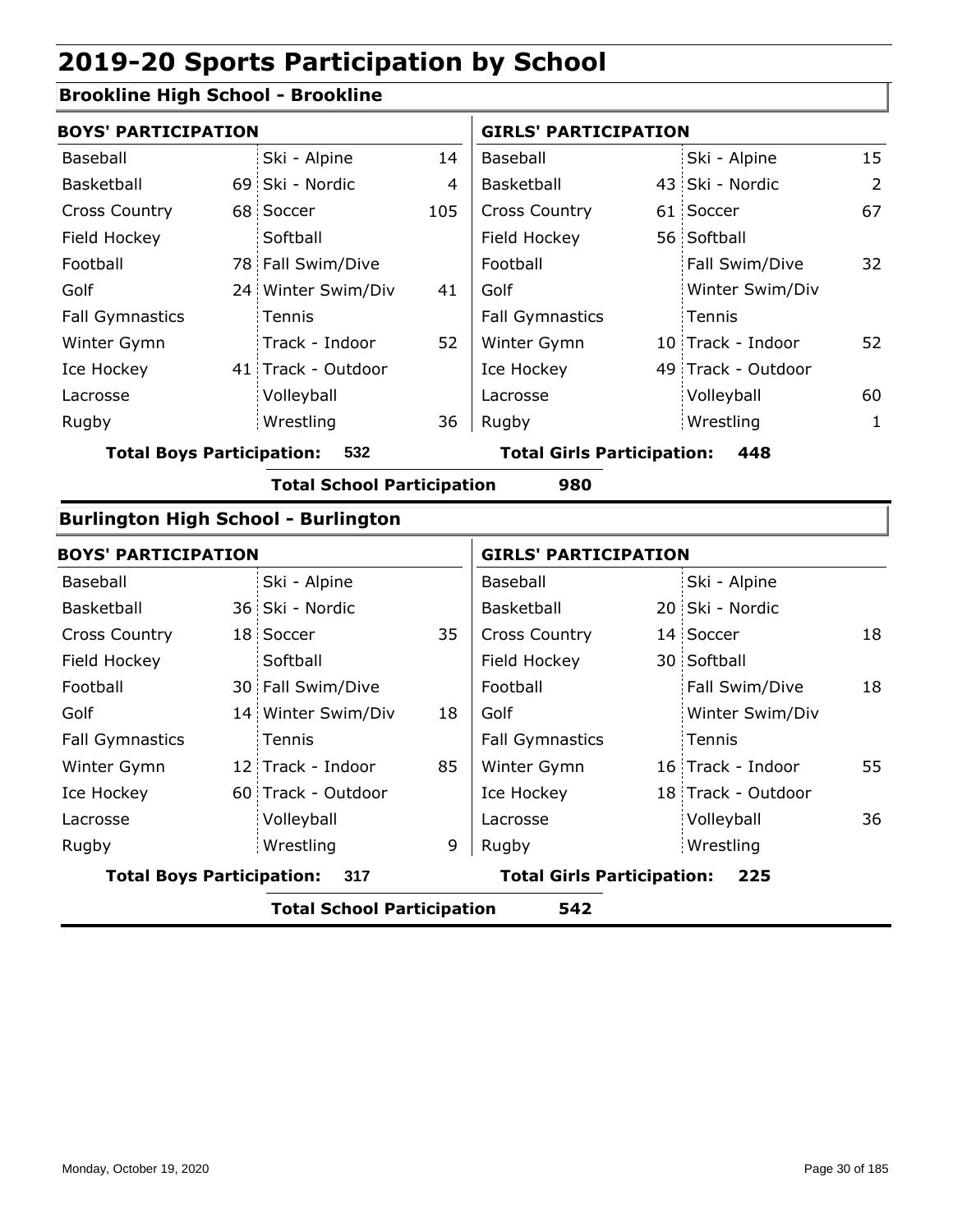#### **Burncoat High School - Worcester**

| <b>BOYS' PARTICIPATION</b> |                   |    | <b>GIRLS' PARTICIPATION</b> |  |                 |    |
|----------------------------|-------------------|----|-----------------------------|--|-----------------|----|
| Baseball                   | Ski - Alpine      |    | Baseball                    |  | Ski - Alpine    |    |
| Basketball                 | 24 Ski - Nordic   |    | Basketball                  |  | 11 Ski - Nordic |    |
| <b>Cross Country</b>       | 11 Soccer         | 29 | <b>Cross Country</b>        |  | 21 Soccer       | 18 |
| Field Hockey               | Softball          |    | Field Hockey                |  | 21 Softball     |    |
| Football                   | 57 Fall Swim/Dive |    | Football                    |  | Fall Swim/Dive  |    |
| Golf                       | Winter Swim/Div   |    | Golf                        |  | Winter Swim/Div |    |
| <b>Fall Gymnastics</b>     | Tennis            |    | <b>Fall Gymnastics</b>      |  | : Tennis        |    |
| Winter Gymn                | Track - Indoor    | 26 | Winter Gymn                 |  | Track - Indoor  | 27 |
| Ice Hockey                 | Track - Outdoor   |    | Ice Hockey                  |  | Track - Outdoor |    |
| Lacrosse                   | Volleyball        |    | Lacrosse                    |  | Volleyball      | 23 |
| Rugby                      | Wrestling         |    | Rugby                       |  | Wrestling       |    |
|                            |                   |    |                             |  |                 |    |

**Total Boys Participation: 147 Total Girls Participation: 121**

**Total School Participation 268**

#### **Calvary Chapel Academy - Rockland**

| <b>BOYS' PARTICIPATION</b>                                                        |                 |    | <b>GIRLS' PARTICIPATION</b> |  |                 |    |
|-----------------------------------------------------------------------------------|-----------------|----|-----------------------------|--|-----------------|----|
| Baseball                                                                          | Ski - Alpine    |    | Baseball                    |  | Ski - Alpine    |    |
| Basketball                                                                        | 9 Ski - Nordic  |    | Basketball                  |  | 12 Ski - Nordic |    |
| <b>Cross Country</b>                                                              | Soccer          | 11 | <b>Cross Country</b>        |  | Soccer          |    |
| Field Hockey                                                                      | Softball        |    | Field Hockey                |  | Softball        |    |
| Football                                                                          | Fall Swim/Dive  |    | Football                    |  | Fall Swim/Dive  |    |
| Golf                                                                              | Winter Swim/Div |    | Golf                        |  | Winter Swim/Div |    |
| <b>Fall Gymnastics</b>                                                            | Tennis          |    | <b>Fall Gymnastics</b>      |  | <b>Tennis</b>   |    |
| Winter Gymn                                                                       | Track - Indoor  |    | Winter Gymn                 |  | Track - Indoor  |    |
| Ice Hockey                                                                        | Track - Outdoor |    | Ice Hockey                  |  | Track - Outdoor |    |
| Lacrosse                                                                          | Volleyball      |    | Lacrosse                    |  | Volleyball      | 14 |
| Rugby                                                                             | Wrestling       |    | Rugby                       |  | Wrestling       |    |
| <b>Total Boys Participation:</b><br><b>Total Girls Participation:</b><br>26<br>20 |                 |    |                             |  |                 |    |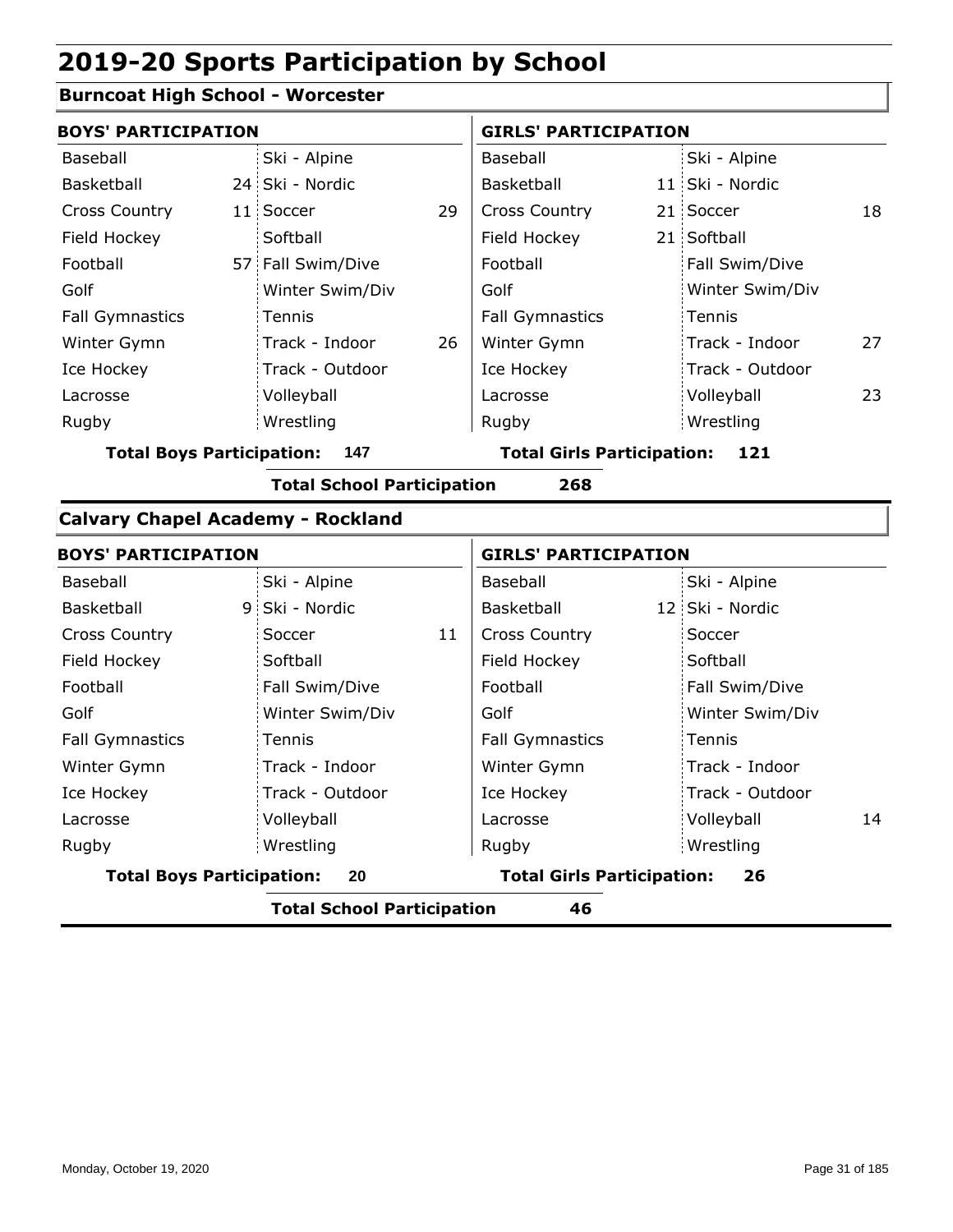### **Cambridge Rindge & Latin Schl. - Cambridge**

| <b>BOYS' PARTICIPATION</b>         |  |                                   |    | <b>GIRLS' PARTICIPATION</b>       |  |                    |                |
|------------------------------------|--|-----------------------------------|----|-----------------------------------|--|--------------------|----------------|
| Baseball                           |  | Ski - Alpine                      |    | Baseball                          |  | Ski - Alpine       |                |
| Basketball                         |  | 48 Ski - Nordic                   |    | Basketball                        |  | 40 Ski - Nordic    |                |
| <b>Cross Country</b>               |  | 36 Soccer                         | 68 | <b>Cross Country</b>              |  | 23 Soccer          | 55             |
| Field Hockey                       |  | Softball                          |    | Field Hockey                      |  | Softball           |                |
| Football                           |  | 49 Fall Swim/Dive                 |    | Football                          |  | Fall Swim/Dive     |                |
| Golf                               |  | 16 Winter Swim/Div                | 20 | Golf                              |  | 3 Winter Swim/Div  | 18             |
| <b>Fall Gymnastics</b>             |  | Tennis                            |    | <b>Fall Gymnastics</b>            |  | Tennis             |                |
| Winter Gymn                        |  | Track - Indoor                    | 87 | Winter Gymn                       |  | 14 Track - Indoor  | 49             |
| Ice Hockey                         |  | 29 Track - Outdoor                |    | Ice Hockey                        |  | 26 Track - Outdoor |                |
| Lacrosse                           |  | Volleyball                        |    | Lacrosse                          |  | Volleyball         | 41             |
| Rugby                              |  | Wrestling                         | 14 | Rugby                             |  | Wrestling          |                |
| <b>Total Boys Participation:</b>   |  | 367                               |    | <b>Total Girls Participation:</b> |  | 269                |                |
|                                    |  | <b>Total School Participation</b> |    | 636                               |  |                    |                |
| <b>Canton High School - Canton</b> |  |                                   |    |                                   |  |                    |                |
| <b>BOYS' PARTICIPATION</b>         |  |                                   |    | <b>GIRLS' PARTICIPATION</b>       |  |                    |                |
| <b>Baseball</b>                    |  | Ski - Alpine                      |    | Baseball                          |  | Ski - Alpine       |                |
| Basketball                         |  | 33 Ski - Nordic                   |    | Basketball                        |  | 32 Ski - Nordic    |                |
| <b>Cross Country</b>               |  | 30 Soccer                         | 52 | <b>Cross Country</b>              |  | 41 Soccer          | 43             |
| Field Hockey                       |  | Softball                          |    | Field Hockey                      |  | 42 Softball        |                |
| Football                           |  | 64 Fall Swim/Dive                 |    | Football                          |  | 2 Fall Swim/Dive   |                |
| Golf                               |  | 18 Winter Swim/Div                | 20 | Golf                              |  | Winter Swim/Div    | 32             |
| <b>Fall Gymnastics</b>             |  | Tennis                            |    | <b>Fall Gymnastics</b>            |  | Tennis             |                |
| Winter Gymn                        |  | Track - Indoor                    | 20 | Winter Gymn                       |  | 12 Track - Indoor  | 26             |
| Ice Hockey                         |  | 50 Track - Outdoor                |    | Ice Hockey                        |  | 34 Track - Outdoor |                |
| Lacrosse                           |  | Volleyball                        |    | Lacrosse                          |  | Volleyball         | 48             |
| Rugby                              |  | Wrestling                         | 29 | Rugby                             |  | Wrestling          | $\overline{2}$ |
| <b>Total Boys Participation:</b>   |  | 316                               |    | <b>Total Girls Participation:</b> |  | 314                |                |
|                                    |  | <b>Total School Participation</b> |    | 630                               |  |                    |                |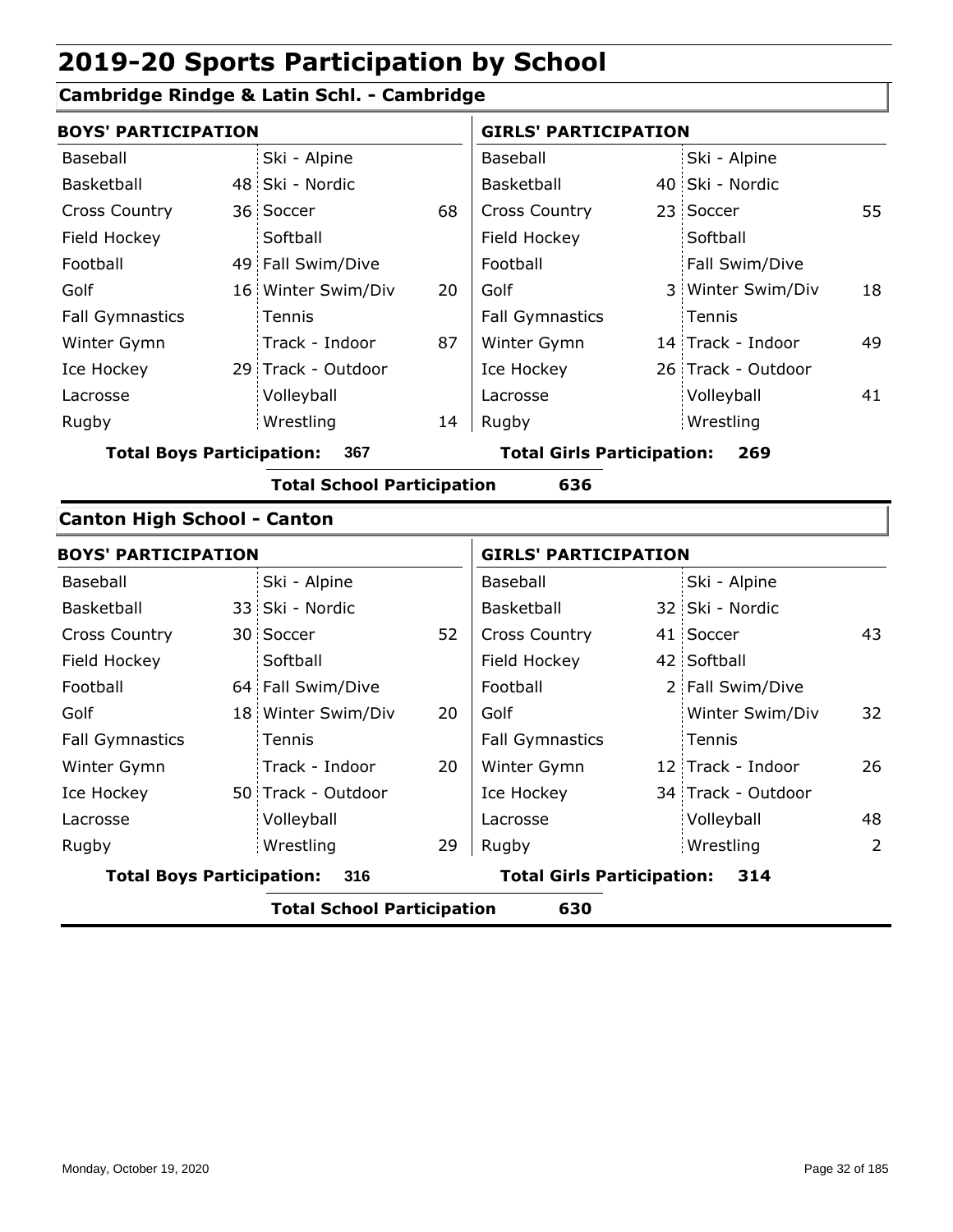#### **Cape Cod Academy - Osterville**

| <b>BOYS' PARTICIPATION</b>       |                                   |    | <b>GIRLS' PARTICIPATION</b>       |  |                   |    |
|----------------------------------|-----------------------------------|----|-----------------------------------|--|-------------------|----|
| Baseball                         | Ski - Alpine                      |    | Baseball                          |  | Ski - Alpine      |    |
| Basketball                       | 35 Ski - Nordic                   |    | Basketball                        |  | 17 Ski - Nordic   |    |
| <b>Cross Country</b>             | 7 Soccer                          | 30 | <b>Cross Country</b>              |  | 6 Soccer          | 15 |
| Field Hockey                     | Softball                          |    | Field Hockey                      |  | Softball          |    |
| Football                         | Fall Swim/Dive                    |    | Football                          |  | Fall Swim/Dive    |    |
| Golf                             | 7 Winter Swim/Div                 |    | Golf                              |  | 2 Winter Swim/Div |    |
| <b>Fall Gymnastics</b>           | Tennis                            |    | <b>Fall Gymnastics</b>            |  | Tennis            |    |
| Winter Gymn                      | Track - Indoor                    |    | Winter Gymn                       |  | Track - Indoor    |    |
| Ice Hockey                       | Track - Outdoor                   |    | Ice Hockey                        |  | Track - Outdoor   |    |
| Lacrosse                         | Volleyball                        |    | Lacrosse                          |  | Volleyball        |    |
| Rugby                            | Wrestling                         |    | Rugby                             |  | Wrestling         |    |
| <b>Total Boys Participation:</b> | 79                                |    | <b>Total Girls Participation:</b> |  | 40                |    |
|                                  | <b>Total School Participation</b> |    | 119                               |  |                   |    |

#### **Cape Cod Regional Tech HS - Harwich**

|                                         | <b>BOYS' PARTICIPATION</b> |                                         |    |                        | <b>GIRLS' PARTICIPATION</b> |                  |    |  |
|-----------------------------------------|----------------------------|-----------------------------------------|----|------------------------|-----------------------------|------------------|----|--|
| Baseball                                |                            | Ski - Alpine                            |    | Baseball               |                             | Ski - Alpine     |    |  |
| Basketball                              |                            | 40 Ski - Nordic                         |    | Basketball             |                             | 24 Ski - Nordic  |    |  |
| <b>Cross Country</b>                    |                            | 7 Soccer                                | 31 | <b>Cross Country</b>   |                             | Soccer           | 17 |  |
| Field Hockey                            |                            | Softball                                |    | Field Hockey           |                             | Softball         |    |  |
| Football                                |                            | 37 Fall Swim/Dive                       |    | Football               |                             | 1 Fall Swim/Dive |    |  |
| Golf                                    |                            | 7 Winter Swim/Div                       |    | Golf                   |                             | Winter Swim/Div  |    |  |
| <b>Fall Gymnastics</b>                  |                            | Tennis                                  |    | <b>Fall Gymnastics</b> |                             | Tennis           |    |  |
| Winter Gymn                             |                            | Track - Indoor                          |    | Winter Gymn            |                             | Track - Indoor   |    |  |
| Ice Hockey                              |                            | Track - Outdoor                         |    | Ice Hockey             |                             | Track - Outdoor  |    |  |
| Lacrosse                                |                            | Volleyball                              |    | Lacrosse               |                             | Volleyball       | 24 |  |
| Rugby                                   |                            | Wrestling                               |    | Rugby                  |                             | Wrestling        |    |  |
| <b>Total Boys Participation:</b><br>122 |                            | <b>Total Girls Participation:</b><br>66 |    |                        |                             |                  |    |  |
|                                         |                            | Tatal Adia al Magdiais ativo. Il co     |    | .                      |                             |                  |    |  |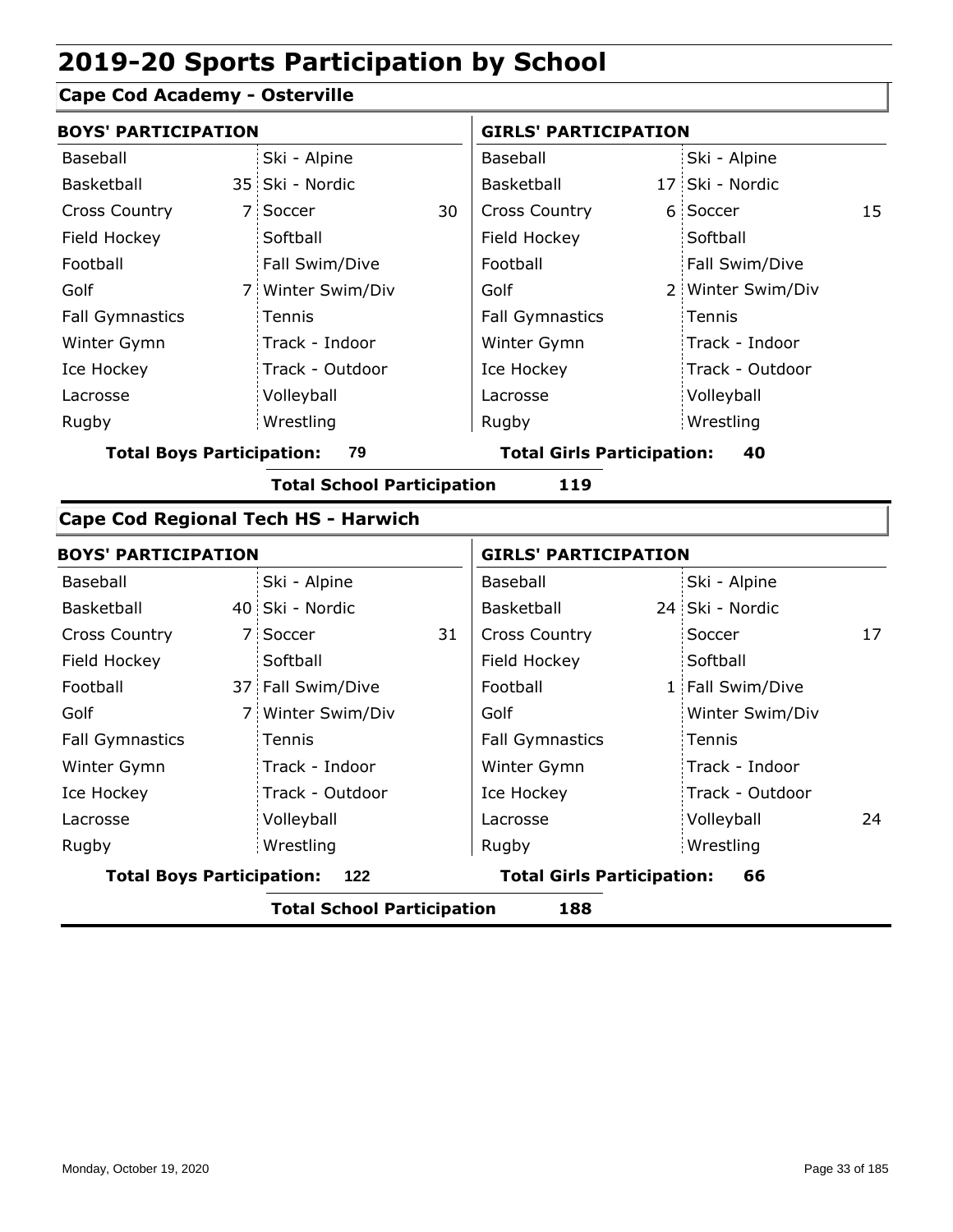### **Cardinal Spellman High School - Brockton**

| <b>BOYS' PARTICIPATION</b>                |  |                                   | <b>GIRLS' PARTICIPATION</b> |                                   |  |                   |    |
|-------------------------------------------|--|-----------------------------------|-----------------------------|-----------------------------------|--|-------------------|----|
| <b>Baseball</b>                           |  | Ski - Alpine                      |                             | Baseball                          |  | Ski - Alpine      |    |
| Basketball                                |  | 45 Ski - Nordic                   |                             | Basketball                        |  | Ski - Nordic      |    |
| <b>Cross Country</b>                      |  | 10 Soccer                         | 35                          | <b>Cross Country</b>              |  | 25 Soccer         | 40 |
| Field Hockey                              |  | Softball                          |                             | Field Hockey                      |  | Softball          |    |
| Football                                  |  | 45 Fall Swim/Dive                 |                             | Football                          |  | Fall Swim/Dive    |    |
| Golf                                      |  | 15 Winter Swim/Div                |                             | Golf                              |  | Winter Swim/Div   |    |
| <b>Fall Gymnastics</b>                    |  | Tennis                            |                             | <b>Fall Gymnastics</b>            |  | Tennis            |    |
| Winter Gymn                               |  | Track - Indoor                    | 23                          | Winter Gymn                       |  | 3 Track - Indoor  | 27 |
| Ice Hockey                                |  | 18 Track - Outdoor                |                             | Ice Hockey                        |  | Track - Outdoor   |    |
| Lacrosse                                  |  | Volleyball                        |                             | Lacrosse                          |  | Volleyball        | 37 |
| Rugby                                     |  | Wrestling                         |                             | Rugby                             |  | Wrestling         |    |
| <b>Total Boys Participation:</b>          |  | 191                               |                             | <b>Total Girls Participation:</b> |  | 132               |    |
|                                           |  | <b>Total School Participation</b> |                             | 323                               |  |                   |    |
| <b>Carver Middle/High School - Carver</b> |  |                                   |                             |                                   |  |                   |    |
| <b>BOYS' PARTICIPATION</b>                |  |                                   |                             | <b>GIRLS' PARTICIPATION</b>       |  |                   |    |
| Baseball                                  |  | Ski - Alpine                      |                             | Baseball                          |  | Ski - Alpine      |    |
| Basketball                                |  | 43 Ski - Nordic                   |                             | Basketball                        |  | 18 Ski - Nordic   |    |
| <b>Cross Country</b>                      |  | 11 Soccer                         | 22                          | <b>Cross Country</b>              |  | 6 Soccer          | 26 |
| Field Hockey                              |  | 2 Softball                        |                             | Field Hockey                      |  | 17 Softball       |    |
| Football                                  |  | 40 Fall Swim/Dive                 |                             | Football                          |  | Fall Swim/Dive    |    |
| Golf                                      |  | 6 Winter Swim/Div                 |                             | Golf                              |  | Winter Swim/Div   |    |
| <b>Fall Gymnastics</b>                    |  | Tennis                            |                             | <b>Fall Gymnastics</b>            |  | Tennis            |    |
| Winter Gymn                               |  | Track - Indoor                    | 8                           | Winter Gymn                       |  | 10 Track - Indoor | 12 |
| Ice Hockey                                |  | 11 Track - Outdoor                |                             | Ice Hockey                        |  | 2 Track - Outdoor |    |
| Lacrosse                                  |  | Volleyball                        |                             | Lacrosse                          |  | Volleyball        | 18 |
| Rugby                                     |  | Wrestling                         | 15                          | Rugby                             |  | Wrestling         |    |
| <b>Total Boys Participation:</b>          |  | 158                               |                             | <b>Total Girls Participation:</b> |  | 109               |    |
|                                           |  | <b>Total School Participation</b> |                             | 267                               |  |                   |    |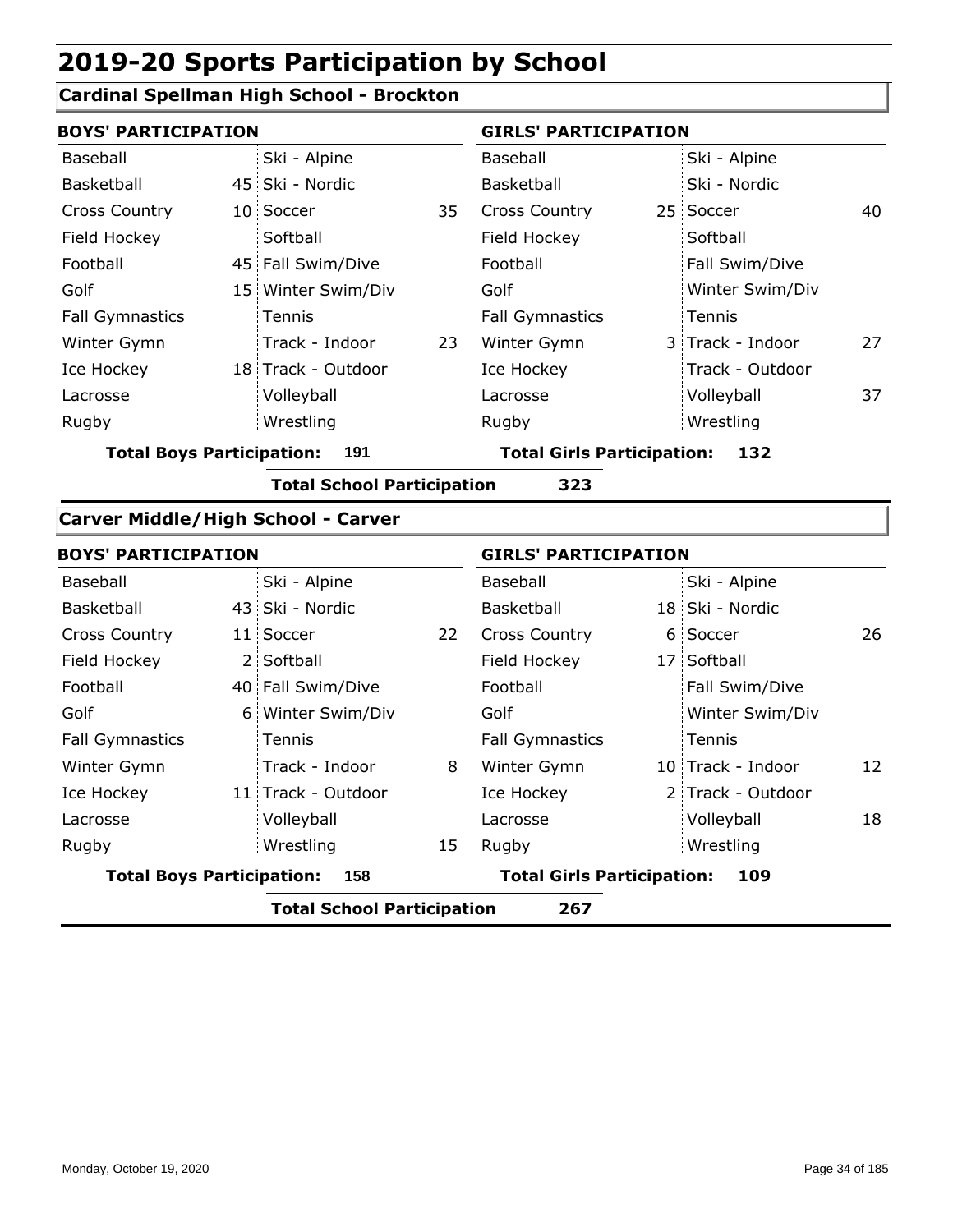#### **Cathedral High School (B) - Boston**

| <b>BOYS' PARTICIPATION</b>                                      |  |                                                                                                                                                                                                                                                                                                | <b>GIRLS' PARTICIPATION</b> |                                   |  |                 |    |
|-----------------------------------------------------------------|--|------------------------------------------------------------------------------------------------------------------------------------------------------------------------------------------------------------------------------------------------------------------------------------------------|-----------------------------|-----------------------------------|--|-----------------|----|
| Baseball                                                        |  | Ski - Alpine                                                                                                                                                                                                                                                                                   |                             | Baseball                          |  | Ski - Alpine    |    |
| Basketball                                                      |  | 34 Ski - Nordic                                                                                                                                                                                                                                                                                |                             | Basketball                        |  | 20 Ski - Nordic |    |
| <b>Cross Country</b>                                            |  | Soccer                                                                                                                                                                                                                                                                                         | 12                          | <b>Cross Country</b>              |  | Soccer          | 10 |
| Field Hockey                                                    |  | Softball                                                                                                                                                                                                                                                                                       |                             | Field Hockey                      |  | Softball        |    |
| Football                                                        |  | 16 Fall Swim/Dive                                                                                                                                                                                                                                                                              |                             | Football                          |  | Fall Swim/Dive  |    |
| Golf                                                            |  | Winter Swim/Div                                                                                                                                                                                                                                                                                |                             | Golf                              |  | Winter Swim/Div |    |
| <b>Fall Gymnastics</b>                                          |  | Tennis                                                                                                                                                                                                                                                                                         |                             | <b>Fall Gymnastics</b>            |  | Tennis          |    |
| Winter Gymn                                                     |  | Track - Indoor                                                                                                                                                                                                                                                                                 |                             | Winter Gymn                       |  | Track - Indoor  |    |
| Ice Hockey                                                      |  | Track - Outdoor                                                                                                                                                                                                                                                                                |                             | Ice Hockey                        |  | Track - Outdoor |    |
| Lacrosse                                                        |  | Volleyball                                                                                                                                                                                                                                                                                     |                             | Lacrosse                          |  | Volleyball      | 13 |
| Rugby                                                           |  | Wrestling                                                                                                                                                                                                                                                                                      |                             | Rugby                             |  | Wrestling       |    |
| <b>Total Boys Participation:</b>                                |  | 62                                                                                                                                                                                                                                                                                             |                             | <b>Total Girls Participation:</b> |  | 43              |    |
|                                                                 |  | <b>Total School Participation</b>                                                                                                                                                                                                                                                              |                             | 105                               |  |                 |    |
| $\mathbf{A}$ . The set of the following the set of $\mathbf{A}$ |  | $\mathbf{1}$ . A shown in the set of $\mathbf{1}$ and $\mathbf{1}$ and $\mathbf{1}$ and $\mathbf{1}$ and $\mathbf{1}$ and $\mathbf{1}$ and $\mathbf{1}$ and $\mathbf{1}$ and $\mathbf{1}$ and $\mathbf{1}$ and $\mathbf{1}$ and $\mathbf{1}$ and $\mathbf{1}$ and $\mathbf{1}$ and $\mathbf{1$ |                             |                                   |  |                 |    |

#### **Catholic Memorial School - West Roxbury** 79 Ski - Nordic 57 Soccer 125 Fall Swim/Dive 60 Winter Swim/Div 37 114 Track - Outdoor 109 48 46 Baseball Basketball Cross Country Field Hockey Football Golf Fall Gymnastics Ice Hockey Lacrosse Ski - Alpine **Softball** Tennis Track - Indoor Volleyball Wrestling Rugby Rugby **BOYS' PARTICIPATION GIRLS' PARTICIPATION** Baseball Basketball Cross Country Field Hockey Football Golf Fall Gymnastics Winter Gymn Ice Hockey Lacrosse Ski - Alpine Ski - Nordic Soccer **Softball** Fall Swim/Dive Winter Swim/Div Tennis Track - Indoor Track - Outdoor Winter Gymn Volleyball Wrestling **Total Boys Participation: 675 Total Girls Participation: 0 Total School Participation 675**

Monday, October 19, 2020 **Page 35 of 185** Page 35 of 185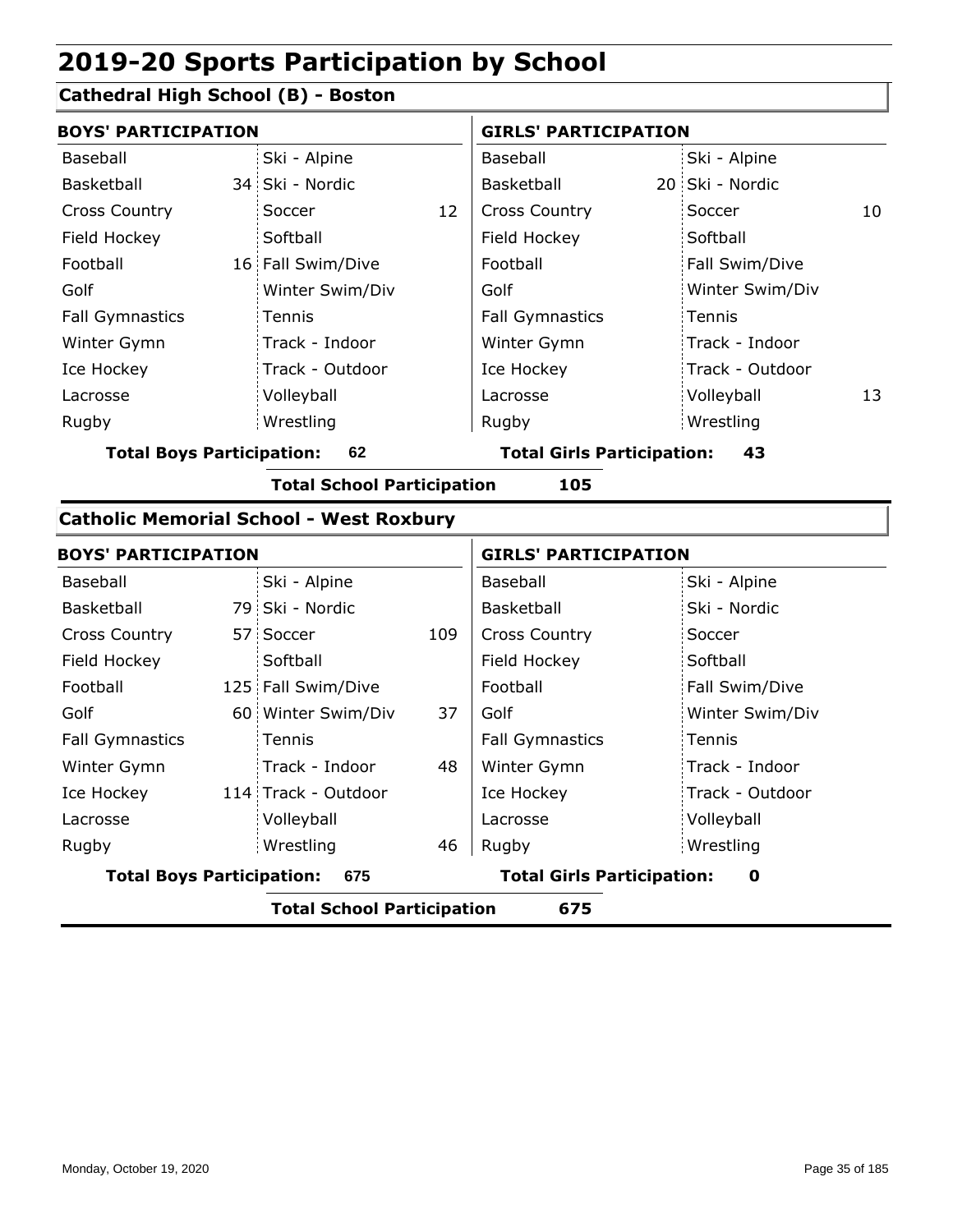### **Central Catholic High School - Lawrence**

|                                         | <b>BOYS' PARTICIPATION</b> |                    |     | <b>GIRLS' PARTICIPATION</b>       |  |                    |     |
|-----------------------------------------|----------------------------|--------------------|-----|-----------------------------------|--|--------------------|-----|
| Baseball                                |                            | Ski - Alpine       |     | Baseball                          |  | Ski - Alpine       |     |
| Basketball                              |                            | 51 Ski - Nordic    |     | Basketball                        |  | 51 Ski - Nordic    |     |
| <b>Cross Country</b>                    |                            | 67 Soccer          | 44  | <b>Cross Country</b>              |  | 28 Soccer          | 34  |
| Field Hockey                            |                            | Softball           |     | Field Hockey                      |  | 45 Softball        |     |
| Football                                |                            | 87 Fall Swim/Dive  |     | Football                          |  | Fall Swim/Dive     | 59  |
| Golf                                    |                            | 17 Winter Swim/Div | 39  | Golf                              |  | Winter Swim/Div    |     |
| <b>Fall Gymnastics</b>                  |                            | <b>Tennis</b>      |     | <b>Fall Gymnastics</b>            |  | Tennis             |     |
| Winter Gymn                             |                            | 1 Track - Indoor   | 133 | Winter Gymn                       |  | 20 Track - Indoor  | 141 |
| Ice Hockey                              |                            | 62 Track - Outdoor |     | Ice Hockey                        |  | 19 Track - Outdoor |     |
| Lacrosse                                |                            | Volleyball         |     | Lacrosse                          |  | Volleyball         | 62  |
| Rugby                                   |                            | Wrestling          | 33  | Rugby                             |  | Wrestling          | 1   |
| <b>Total Boys Participation:</b><br>534 |                            |                    |     | <b>Total Girls Participation:</b> |  | 460                |     |

**Total School Participation 994**

### **Charlestown High School - Charlestown**

|                                         | <b>BOYS' PARTICIPATION</b> |                                   |                                         | <b>GIRLS' PARTICIPATION</b> |  |                 |    |
|-----------------------------------------|----------------------------|-----------------------------------|-----------------------------------------|-----------------------------|--|-----------------|----|
| Baseball                                |                            | Ski - Alpine                      |                                         | Baseball                    |  | Ski - Alpine    |    |
| <b>Basketball</b>                       |                            | 40 Ski - Nordic                   |                                         | Basketball                  |  | 14 Ski - Nordic |    |
| <b>Cross Country</b>                    |                            | 1 Soccer                          | 21                                      | <b>Cross Country</b>        |  | Soccer          | 16 |
| Field Hockey                            |                            | Softball                          |                                         | Field Hockey                |  | Softball        |    |
| Football                                |                            | 34 Fall Swim/Dive                 |                                         | Football                    |  | Fall Swim/Dive  |    |
| Golf                                    |                            | Winter Swim/Div                   |                                         | Golf                        |  | Winter Swim/Div |    |
| <b>Fall Gymnastics</b>                  |                            | Tennis                            |                                         | <b>Fall Gymnastics</b>      |  | Tennis          |    |
| Winter Gymn                             |                            | Track - Indoor                    | 23                                      | Winter Gymn                 |  | Track - Indoor  | 8  |
| Ice Hockey                              |                            | 1 Track - Outdoor                 |                                         | Ice Hockey                  |  | Track - Outdoor |    |
| Lacrosse                                |                            | Volleyball                        |                                         | Lacrosse                    |  | Volleyball      | 23 |
| Rugby                                   |                            | Wrestling                         |                                         | Rugby                       |  | Wrestling       |    |
| <b>Total Boys Participation:</b><br>120 |                            |                                   | <b>Total Girls Participation:</b><br>61 |                             |  |                 |    |
|                                         |                            | <b>Total School Participation</b> |                                         | 181                         |  |                 |    |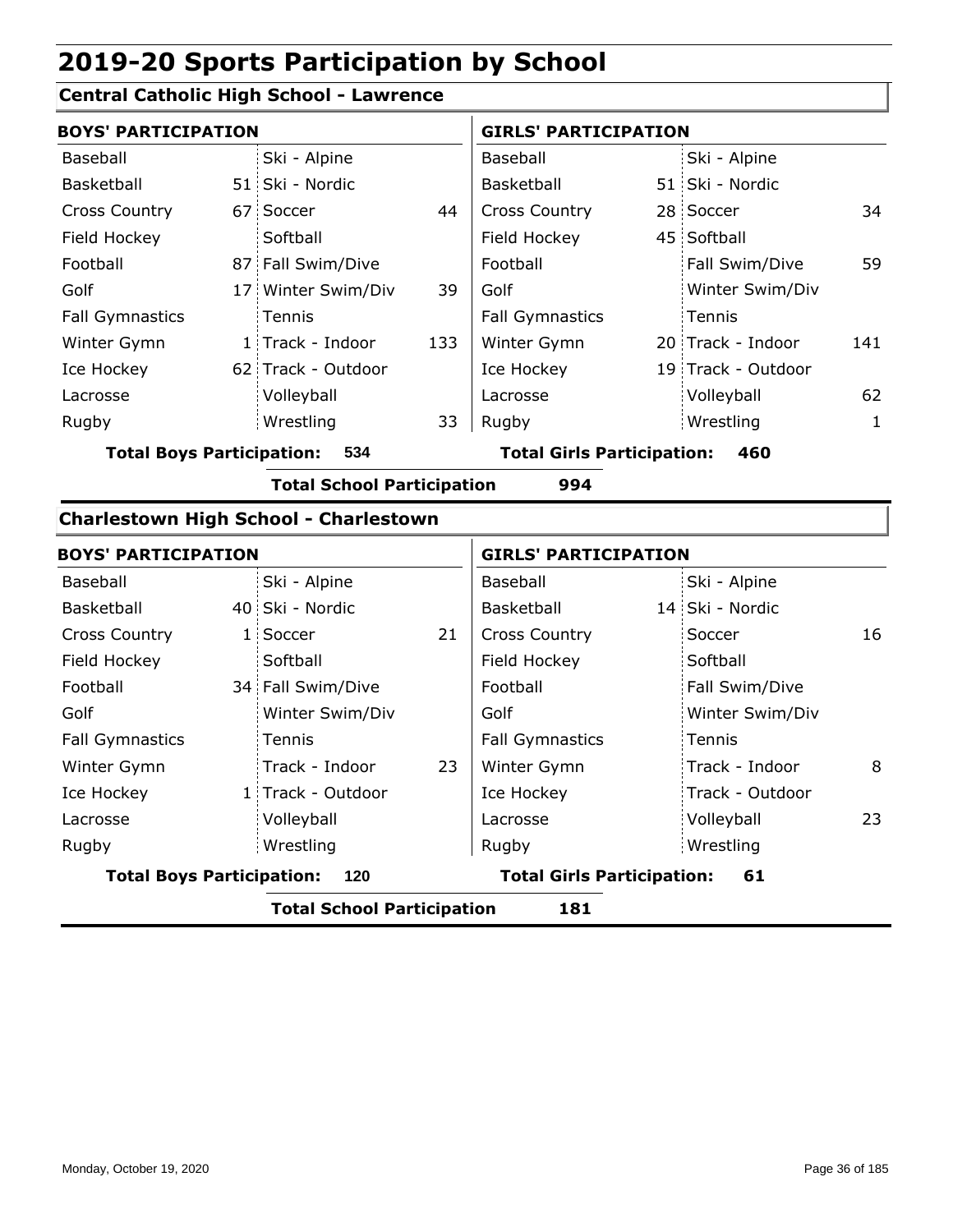## **Chelmsford High School**

| <b>BOYS' PARTICIPATION</b>           |                                   |    | <b>GIRLS' PARTICIPATION</b>       |  |                    |    |
|--------------------------------------|-----------------------------------|----|-----------------------------------|--|--------------------|----|
| Baseball                             | Ski - Alpine                      | 17 | Baseball                          |  | Ski - Alpine       | 13 |
| Basketball                           | 36 Ski - Nordic                   |    | Basketball                        |  | 36 Ski - Nordic    |    |
| <b>Cross Country</b>                 | 43 Soccer                         | 66 | Cross Country                     |  | 29 Soccer          | 53 |
| Field Hockey                         | Softball                          |    | Field Hockey                      |  | 49 Softball        |    |
| Football                             | 92 Fall Swim/Dive                 |    | Football                          |  | Fall Swim/Dive     | 34 |
| Golf                                 | 12 Winter Swim/Div                | 38 | Golf                              |  | Winter Swim/Div    |    |
| <b>Fall Gymnastics</b>               | Tennis                            |    | <b>Fall Gymnastics</b>            |  | Tennis             |    |
| Winter Gymn                          | Track - Indoor                    | 60 | Winter Gymn                       |  | 8 Track - Indoor   | 71 |
| Ice Hockey                           | 53 Track - Outdoor                |    | Ice Hockey                        |  | 10 Track - Outdoor |    |
| Lacrosse                             | Volleyball                        |    | Lacrosse                          |  | Volleyball         | 38 |
| Rugby                                | Wrestling                         | 24 | Rugby                             |  | Wrestling          |    |
| <b>Total Boys Participation:</b>     | 441                               |    | <b>Total Girls Participation:</b> |  | 341                |    |
|                                      | <b>Total School Participation</b> |    | 782                               |  |                    |    |
| <b>Chelsea High School - Chelsea</b> |                                   |    |                                   |  |                    |    |
| <b>BOYS' PARTICIPATION</b>           |                                   |    | <b>GIRLS' PARTICIPATION</b>       |  |                    |    |
| Baseball                             | Ski - Alpine                      |    | Baseball                          |  | Ski - Alpine       |    |
| Basketball                           | 35 Ski - Nordic                   |    | Basketball                        |  | 24 Ski - Nordic    |    |
| <b>Cross Country</b>                 | 12 Soccer                         | 49 | Cross Country                     |  | 2 Soccer           | 23 |
| Field Hockey                         | Softball                          |    | Field Hockey                      |  | Softball           |    |
| Football                             | 44 Fall Swim/Dive                 |    | Football                          |  | 3 Fall Swim/Dive   |    |
| Golf                                 | Winter Swim/Div                   |    | Golf                              |  | Winter Swim/Div    |    |
| <b>Fall Gymnastics</b>               | Tennis                            |    | <b>Fall Gymnastics</b>            |  | Tennis             |    |
| Winter Gymn                          | Track - Indoor                    | 37 | Winter Gymn                       |  | Track - Indoor     | 9  |
| Ice Hockey                           | Track - Outdoor                   |    | Ice Hockey                        |  | Track - Outdoor    |    |
| Lacrosse                             | Volleyball                        |    | Lacrosse                          |  | Volleyball         | 26 |
| Rugby                                | Wrestling                         |    | Rugby                             |  | Wrestling          |    |
| <b>Total Boys Participation:</b>     | 177                               |    | <b>Total Girls Participation:</b> |  | 87                 |    |
|                                      | <b>Total School Participation</b> |    | 264                               |  |                    |    |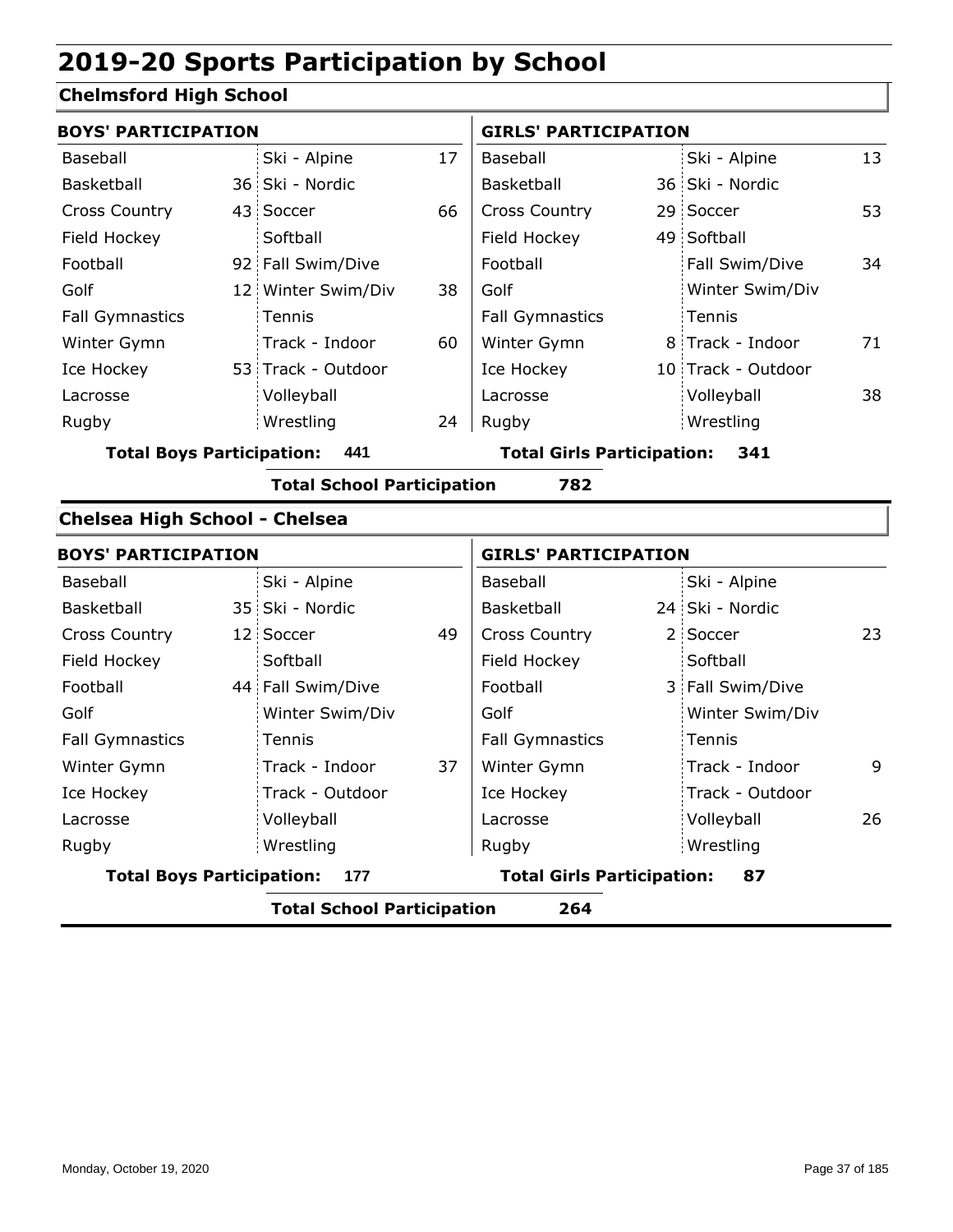## **Chicopee Comprehensive HS - Chicopee**

| <b>BOYS' PARTICIPATION</b>             |    |                                   |    | <b>GIRLS' PARTICIPATION</b>       |  |                 |                |
|----------------------------------------|----|-----------------------------------|----|-----------------------------------|--|-----------------|----------------|
| Baseball                               |    | Ski - Alpine                      |    | Baseball                          |  | Ski - Alpine    |                |
| Basketball                             |    | 35 Ski - Nordic                   |    | Basketball                        |  | 36 Ski - Nordic |                |
| <b>Cross Country</b>                   |    | 16 Soccer                         | 46 | Cross Country                     |  | 8 Soccer        | 36             |
| Field Hockey                           |    | Softball                          |    | Field Hockey                      |  | Softball        |                |
| Football                               |    | 74 Fall Swim/Dive                 |    | Football                          |  | Fall Swim/Dive  |                |
| Golf                                   | 9. | Winter Swim/Div                   | 10 | Golf                              |  | Winter Swim/Div | 32             |
| <b>Fall Gymnastics</b>                 |    | Tennis                            |    | <b>Fall Gymnastics</b>            |  | 17 Tennis       |                |
| Winter Gymn                            |    | Track - Indoor                    |    | Winter Gymn                       |  | Track - Indoor  |                |
| Ice Hockey                             |    | 19 Track - Outdoor                |    | Ice Hockey                        |  | Track - Outdoor |                |
| Lacrosse                               |    | Volleyball                        |    | Lacrosse                          |  | Volleyball      | 40             |
| Rugby                                  |    | Wrestling                         | 15 | Rugby                             |  | Wrestling       | $\overline{4}$ |
| <b>Total Boys Participation:</b>       |    | 224                               |    | <b>Total Girls Participation:</b> |  | 173             |                |
|                                        |    | <b>Total School Participation</b> |    | 397                               |  |                 |                |
| <b>Chicopee High School - Chicopee</b> |    |                                   |    |                                   |  |                 |                |
| <b>BOYS' PARTICIPATION</b>             |    |                                   |    | <b>GIRLS' PARTICIPATION</b>       |  |                 |                |
| Baseball                               |    | Ski - Alpine                      |    | Baseball                          |  | Ski - Alpine    |                |
| Basketball                             |    | 41 Ski - Nordic                   |    | Basketball                        |  | 29 Ski - Nordic |                |
| <b>Cross Country</b>                   |    | 9 Soccer                          | 41 | <b>Cross Country</b>              |  | 15 Soccer       | 37             |
| Field Hockey                           |    | Softball                          |    | Field Hockey                      |  | Softball        |                |
| Football                               |    | 41 Fall Swim/Dive                 |    | Football                          |  | Fall Swim/Dive  |                |
| Golf                                   |    | 11 Winter Swim/Div                | 11 | Golf                              |  | Winter Swim/Div | 20             |
| <b>Fall Gymnastics</b>                 |    | Tennis                            |    | <b>Fall Gymnastics</b>            |  | 2 Tennis        |                |
| Winter Gymn                            |    | Track - Indoor                    | 38 | Winter Gymn                       |  | Track - Indoor  | 33             |
| Ice Hockey                             |    | 21 Track - Outdoor                |    | Ice Hockey                        |  | Track - Outdoor |                |
| Lacrosse                               |    | Volleyball                        |    | Lacrosse                          |  | Volleyball      | 41             |
| Rugby                                  |    | Wrestling                         | 15 | Rugby                             |  | Wrestling       | $\overline{4}$ |
| <b>Total Boys Participation:</b>       |    | 228                               |    | <b>Total Girls Participation:</b> |  | 181             |                |
|                                        |    | <b>Total School Participation</b> |    | 409                               |  |                 |                |
|                                        |    |                                   |    |                                   |  |                 |                |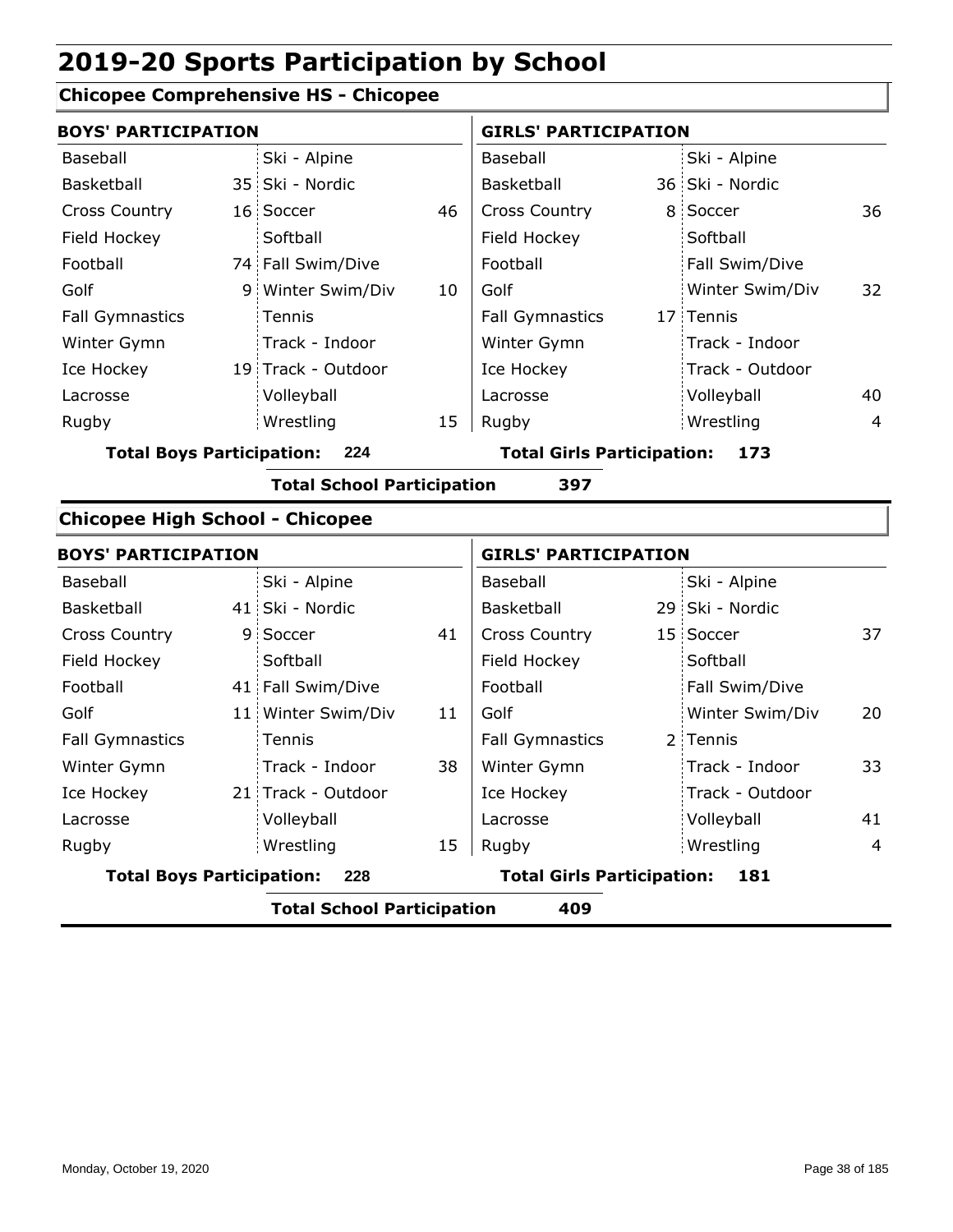#### **Claremont Academy - Worcester**

| <b>BOYS' PARTICIPATION</b>       |                 | <b>GIRLS' PARTICIPATION</b>       |                  |  |  |
|----------------------------------|-----------------|-----------------------------------|------------------|--|--|
| Baseball                         | Ski - Alpine    | Baseball                          | Ski - Alpine     |  |  |
| Basketball                       | 20 Ski - Nordic | Basketball                        | 15 Ski - Nordic  |  |  |
| <b>Cross Country</b>             | Soccer          | <b>Cross Country</b>              | Soccer           |  |  |
| Field Hockey                     | Softball        | Field Hockey                      | Softball         |  |  |
| Football                         | Fall Swim/Dive  | Football                          | Fall Swim/Dive   |  |  |
| Golf                             | Winter Swim/Div | Golf                              | Winter Swim/Div  |  |  |
| <b>Fall Gymnastics</b>           | Tennis          | <b>Fall Gymnastics</b>            | Tennis           |  |  |
| Winter Gymn                      | Track - Indoor  | Winter Gymn                       | Track - Indoor   |  |  |
| Ice Hockey                       | Track - Outdoor | Ice Hockey                        | Track - Outdoor  |  |  |
| Lacrosse                         | Volleyball      | Lacrosse                          | Volleyball<br>10 |  |  |
| Rugby                            | Wrestling       | Rugby                             | Wrestling        |  |  |
| <b>Total Boys Participation:</b> | 20              | <b>Total Girls Participation:</b> | 25               |  |  |

**Total School Participation 45**

#### **Clark School - Rowley**

| <b>BOYS' PARTICIPATION</b>       |                 | <b>GIRLS' PARTICIPATION</b>       |                 |  |
|----------------------------------|-----------------|-----------------------------------|-----------------|--|
| Baseball                         | Ski - Alpine    | Baseball                          | Ski - Alpine    |  |
| Basketball                       | Ski - Nordic    | Basketball                        | 1 Ski - Nordic  |  |
| <b>Cross Country</b>             | Soccer          | <b>Cross Country</b>              | Soccer          |  |
| Field Hockey                     | Softball        | Field Hockey                      | Softball        |  |
| Football                         | Fall Swim/Dive  | Football                          | Fall Swim/Dive  |  |
| Golf                             | Winter Swim/Div | Golf                              | Winter Swim/Div |  |
| <b>Fall Gymnastics</b>           | Tennis          | <b>Fall Gymnastics</b>            | <b>Tennis</b>   |  |
| Winter Gymn                      | Track - Indoor  | Winter Gymn                       | Track - Indoor  |  |
| Ice Hockey                       | Track - Outdoor | Ice Hockey                        | Track - Outdoor |  |
| Lacrosse                         | Volleyball      | Lacrosse                          | Volleyball      |  |
| Rugby                            | Wrestling       | Rugby                             | Wrestling       |  |
| <b>Total Boys Participation:</b> | $\bf{0}$        | <b>Total Girls Participation:</b> | 1               |  |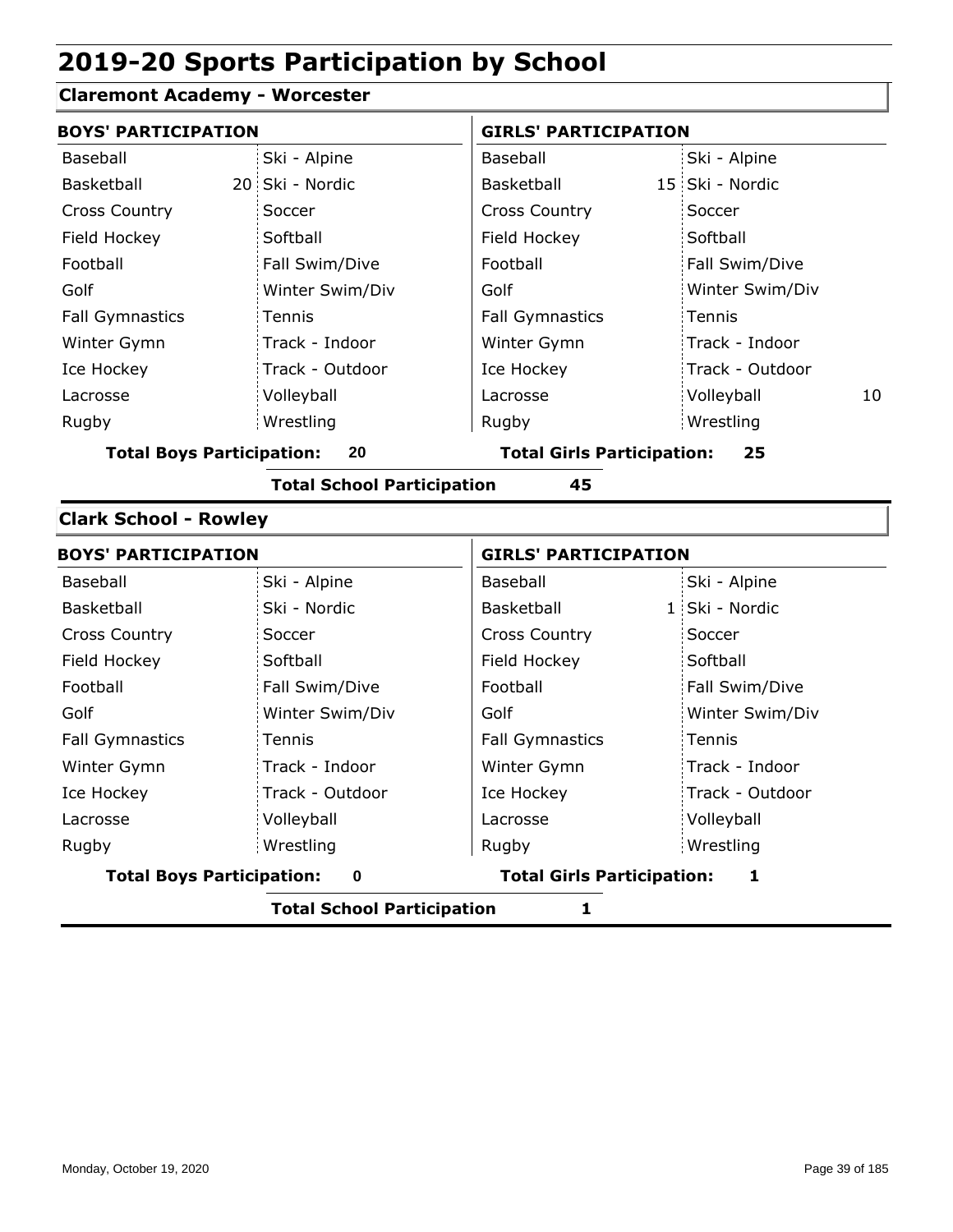## **Clinton High School - Clinton**

| <b>BOYS' PARTICIPATION</b>              |  |                                   |                | <b>GIRLS' PARTICIPATION</b>       |  |                   |    |
|-----------------------------------------|--|-----------------------------------|----------------|-----------------------------------|--|-------------------|----|
| Baseball                                |  | Ski - Alpine                      |                | Baseball                          |  | Ski - Alpine      |    |
| Basketball                              |  | 34 Ski - Nordic                   |                | Basketball                        |  | 24 Ski - Nordic   |    |
| <b>Cross Country</b>                    |  | 12 Soccer                         | 39             | Cross Country                     |  | 6 Soccer          | 38 |
| Field Hockey                            |  | Softball                          |                | Field Hockey                      |  | 29 Softball       |    |
| Football                                |  | 38 Fall Swim/Dive                 |                | Football                          |  | 1 Fall Swim/Dive  |    |
| Golf                                    |  | 13 Winter Swim/Div                | $\mathbf{1}$   | Golf                              |  | Winter Swim/Div   |    |
| <b>Fall Gymnastics</b>                  |  | Tennis                            |                | <b>Fall Gymnastics</b>            |  | Tennis            |    |
| Winter Gymn                             |  | Track - Indoor                    | 18             | Winter Gymn                       |  | 3 Track - Indoor  | 2  |
| Ice Hockey                              |  | 5 Track - Outdoor                 |                | Ice Hockey                        |  | 1 Track - Outdoor |    |
| Lacrosse                                |  | Volleyball                        |                | Lacrosse                          |  | Volleyball        |    |
| Rugby                                   |  | Wrestling                         | 4              | Rugby                             |  | Wrestling         |    |
| <b>Total Boys Participation:</b><br>164 |  |                                   |                | <b>Total Girls Participation:</b> |  | 104               |    |
|                                         |  | <b>Total School Participation</b> |                | 268                               |  |                   |    |
| <b>Cohasset High School - Cohasset</b>  |  |                                   |                |                                   |  |                   |    |
| <b>BOYS' PARTICIPATION</b>              |  |                                   |                | <b>GIRLS' PARTICIPATION</b>       |  |                   |    |
| Baseball                                |  | Ski - Alpine                      | $\overline{4}$ | Baseball                          |  | Ski - Alpine      | 6  |
| Basketball                              |  | 24 Ski - Nordic                   |                | Basketball                        |  | 23 Ski - Nordic   |    |
| <b>Cross Country</b>                    |  | 14 Soccer                         | 47             | Cross Country                     |  | 12 Soccer         | 44 |
| Field Hockey                            |  | Softball                          |                | Field Hockey                      |  | 45 Softball       |    |
| Football                                |  | 50 Fall Swim/Dive                 |                | Football                          |  | Fall Swim/Dive    |    |
| Golf                                    |  | 18 Winter Swim/Div                | 22             | Golf                              |  | Winter Swim/Div   | 24 |
| <b>Fall Gymnastics</b>                  |  | Tennis                            |                | <b>Fall Gymnastics</b>            |  | Tennis            |    |
| Winter Gymn                             |  | Track - Indoor                    |                | Winter Gymn                       |  | 7 Track - Indoor  |    |
| Ice Hockey                              |  | 17 Track - Outdoor                |                | Ice Hockey                        |  | 8 Track - Outdoor |    |

 $25$  Rugby

**Total Boys Participation: 221 Total Girls Participation: 169**

**Total School Participation 390**

Lacrosse

Volleyball Wrestling Rugby Rugby

Lacrosse

Volleyball Wrestling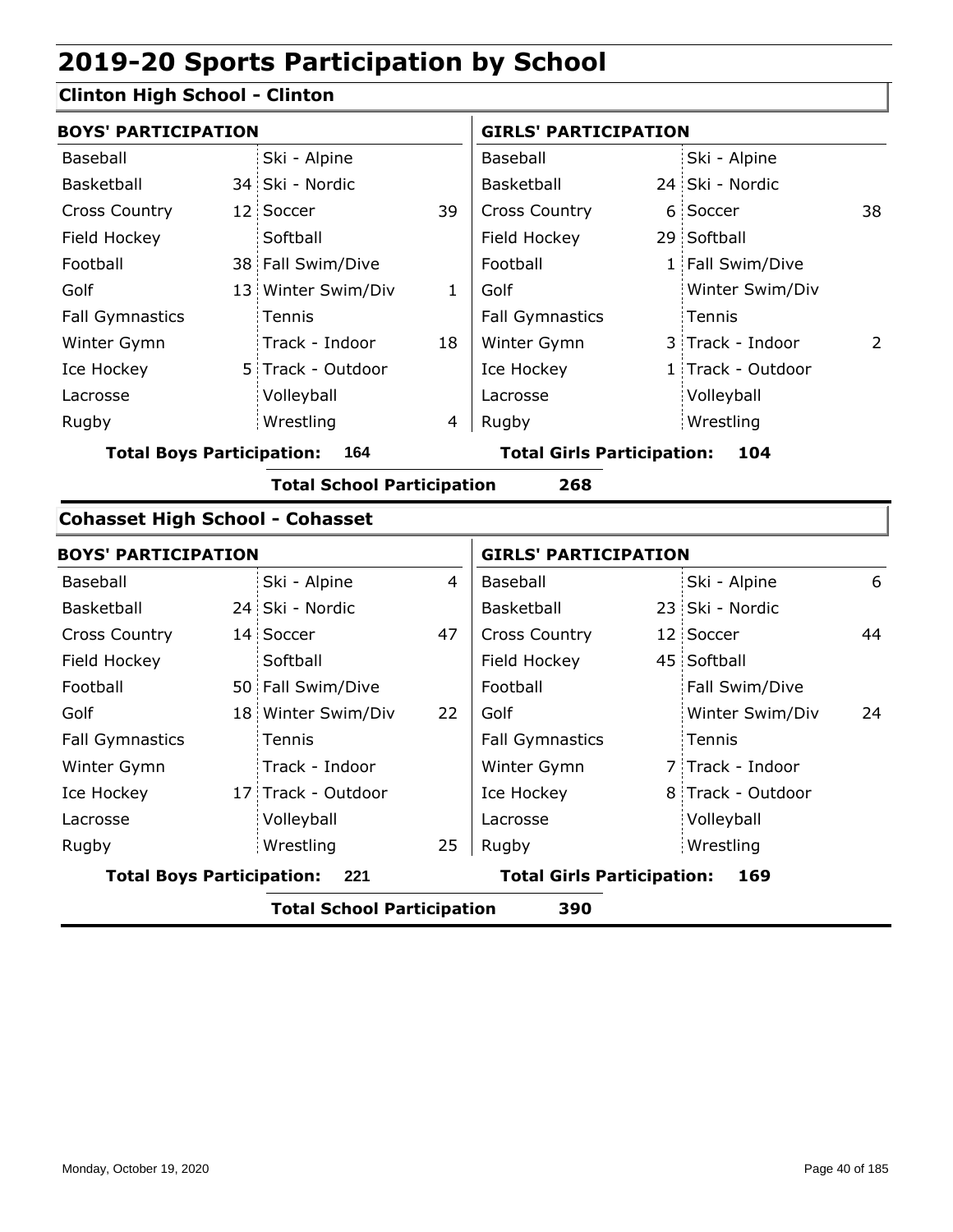### **Collegiate Charter School of Lowell**

| <b>BOYS' PARTICIPATION</b> |  |                 |    | <b>GIRLS' PARTICIPATION</b> |  |                 |    |
|----------------------------|--|-----------------|----|-----------------------------|--|-----------------|----|
| Baseball                   |  | Ski - Alpine    |    | Baseball                    |  | Ski - Alpine    |    |
| Basketball                 |  | 15 Ski - Nordic |    | Basketball                  |  | 15 Ski - Nordic |    |
| <b>Cross Country</b>       |  | 4 Soccer        | 22 | <b>Cross Country</b>        |  | 6 Soccer        | 20 |
| Field Hockey               |  | Softball        |    | Field Hockey                |  | Softball        |    |
| Football                   |  | Fall Swim/Dive  |    | Football                    |  | Fall Swim/Dive  |    |
| Golf                       |  | Winter Swim/Div |    | Golf                        |  | Winter Swim/Div |    |
| <b>Fall Gymnastics</b>     |  | Tennis          |    | <b>Fall Gymnastics</b>      |  | Tennis          |    |
| Winter Gymn                |  | Track - Indoor  |    | Winter Gymn                 |  | Track - Indoor  |    |
| Ice Hockey                 |  | Track - Outdoor |    | Ice Hockey                  |  | Track - Outdoor |    |
| Lacrosse                   |  | Volleyball      |    | Lacrosse                    |  | Volleyball      |    |
| Rugby                      |  | Wrestling       |    | Rugby                       |  | Wrestling       |    |
|                            |  |                 |    |                             |  |                 |    |

**Total Boys Participation: 41 Total Girls Participation: 41**

**Total School Participation 82**

#### **Community Charter School of Cambridge - Cambridge**

| <b>BOYS' PARTICIPATION</b>       |                 | <b>GIRLS' PARTICIPATION</b>       |                   |  |  |
|----------------------------------|-----------------|-----------------------------------|-------------------|--|--|
| Baseball                         | Ski - Alpine    | Baseball                          | Ski - Alpine      |  |  |
| Basketball                       | Ski - Nordic    | Basketball                        | Ski - Nordic      |  |  |
| <b>Cross Country</b>             | Soccer          | <b>Cross Country</b>              | Soccer            |  |  |
| Field Hockey                     | Softball        | Field Hockey                      | Softball          |  |  |
| Football                         | Fall Swim/Dive  | Football                          | Fall Swim/Dive    |  |  |
| Golf                             | Winter Swim/Div | Golf                              | Winter Swim/Div   |  |  |
| <b>Fall Gymnastics</b>           | Tennis          | <b>Fall Gymnastics</b>            | Tennis            |  |  |
| Winter Gymn                      | Track - Indoor  | Winter Gymn                       | Track - Indoor    |  |  |
| Ice Hockey                       | Track - Outdoor | Ice Hockey                        | : Track - Outdoor |  |  |
| Lacrosse                         | Volleyball      | Lacrosse                          | Volleyball        |  |  |
| Rugby                            | Wrestling       | Rugby                             | Wrestling         |  |  |
| <b>Total Boys Participation:</b> | 0               | <b>Total Girls Participation:</b> | 0                 |  |  |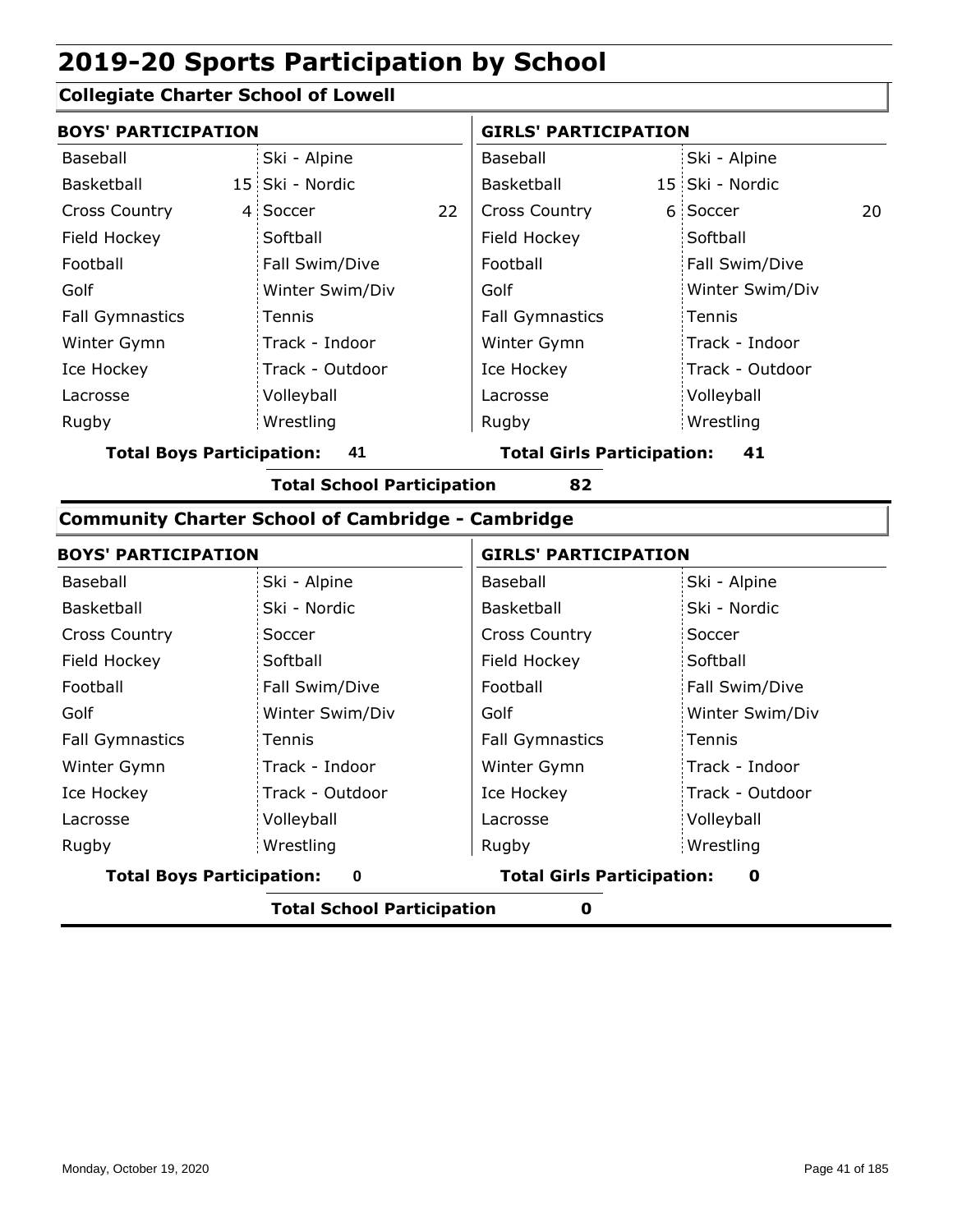## **Concord-Carlisle High School - Concord**

|                                  | <b>BOYS' PARTICIPATION</b> |                                                  |                             |                                          | <b>GIRLS' PARTICIPATION</b> |                    |    |  |
|----------------------------------|----------------------------|--------------------------------------------------|-----------------------------|------------------------------------------|-----------------------------|--------------------|----|--|
| Baseball                         |                            | Ski - Alpine                                     | 23                          | Baseball                                 |                             | Ski - Alpine       | 19 |  |
| Basketball                       |                            | 38 Ski - Nordic                                  | 20                          | Basketball                               |                             | 35 Ski - Nordic    | 35 |  |
| <b>Cross Country</b>             |                            | 60 Soccer                                        | 72                          | <b>Cross Country</b>                     |                             | 69 Soccer          | 65 |  |
| Field Hockey                     |                            | Softball                                         |                             | Field Hockey                             |                             | 63 Softball        |    |  |
| Football                         |                            | 76 Fall Swim/Dive                                |                             | Football                                 |                             | Fall Swim/Dive     |    |  |
| Golf                             |                            | 14 Winter Swim/Div                               | 32                          | Golf                                     |                             | 2 Winter Swim/Div  | 54 |  |
| <b>Fall Gymnastics</b>           |                            | Tennis                                           |                             | <b>Fall Gymnastics</b>                   |                             | Tennis             |    |  |
| Winter Gymn                      |                            | Track - Indoor                                   | 82                          | Winter Gymn                              |                             | 3 Track - Indoor   | 46 |  |
| Ice Hockey                       |                            | 38 Track - Outdoor                               |                             | Ice Hockey                               |                             | 42 Track - Outdoor |    |  |
| Lacrosse                         |                            | Volleyball                                       |                             | Lacrosse                                 |                             | Volleyball         | 47 |  |
| Rugby                            |                            | Wrestling                                        | 24                          | Rugby                                    |                             | Wrestling          | 2  |  |
| <b>Total Boys Participation:</b> |                            | 479                                              |                             | <b>Total Girls Participation:</b><br>482 |                             |                    |    |  |
|                                  |                            | <b>Total School Participation</b>                |                             | 961                                      |                             |                    |    |  |
|                                  |                            | <b>Coyle &amp; Cassidy High School - Taunton</b> |                             |                                          |                             |                    |    |  |
| <b>BOYS' PARTICIPATION</b>       |                            |                                                  | <b>GIRLS' PARTICIPATION</b> |                                          |                             |                    |    |  |
| Baseball                         |                            | Ski - Alpine                                     |                             | Baseball                                 |                             | Ski - Alpine       |    |  |
| <b>Baskethall</b>                |                            | 14 Ski - Nordic                                  |                             | <b>Baskethall</b>                        |                             | 15 Ski - Nordic    |    |  |

|                                        |  | <b>Total School Participation</b> |    | 129                                     |  |                 |    |
|----------------------------------------|--|-----------------------------------|----|-----------------------------------------|--|-----------------|----|
| <b>Total Boys Participation:</b><br>67 |  |                                   |    | <b>Total Girls Participation:</b><br>62 |  |                 |    |
| Rugby                                  |  | Wrestling                         |    | Rugby                                   |  | Wrestling       |    |
| Lacrosse                               |  | Volleyball                        |    | Lacrosse                                |  | Volleyball      | 26 |
| Ice Hockey                             |  | 15 Track - Outdoor                |    | Ice Hockey                              |  | Track - Outdoor |    |
| Winter Gymn                            |  | Track - Indoor                    |    | Winter Gymn                             |  | Track - Indoor  |    |
| <b>Fall Gymnastics</b>                 |  | Tennis                            |    | <b>Fall Gymnastics</b>                  |  | Tennis          |    |
| Golf                                   |  | 4 Winter Swim/Div                 | 4  | Golf                                    |  | Winter Swim/Div | 5. |
| Football                               |  | 14 Fall Swim/Dive                 |    | Football                                |  | Fall Swim/Dive  |    |
| Field Hockey                           |  | Softball                          |    | Field Hockey                            |  | Softball        |    |
| <b>Cross Country</b>                   |  | 3 Soccer                          | 13 | <b>Cross Country</b>                    |  | Soccer          | 16 |
| <b>Basketball</b>                      |  | 14 Ski - Nordic                   |    | Basketball                              |  | 15 Ski - Nordic |    |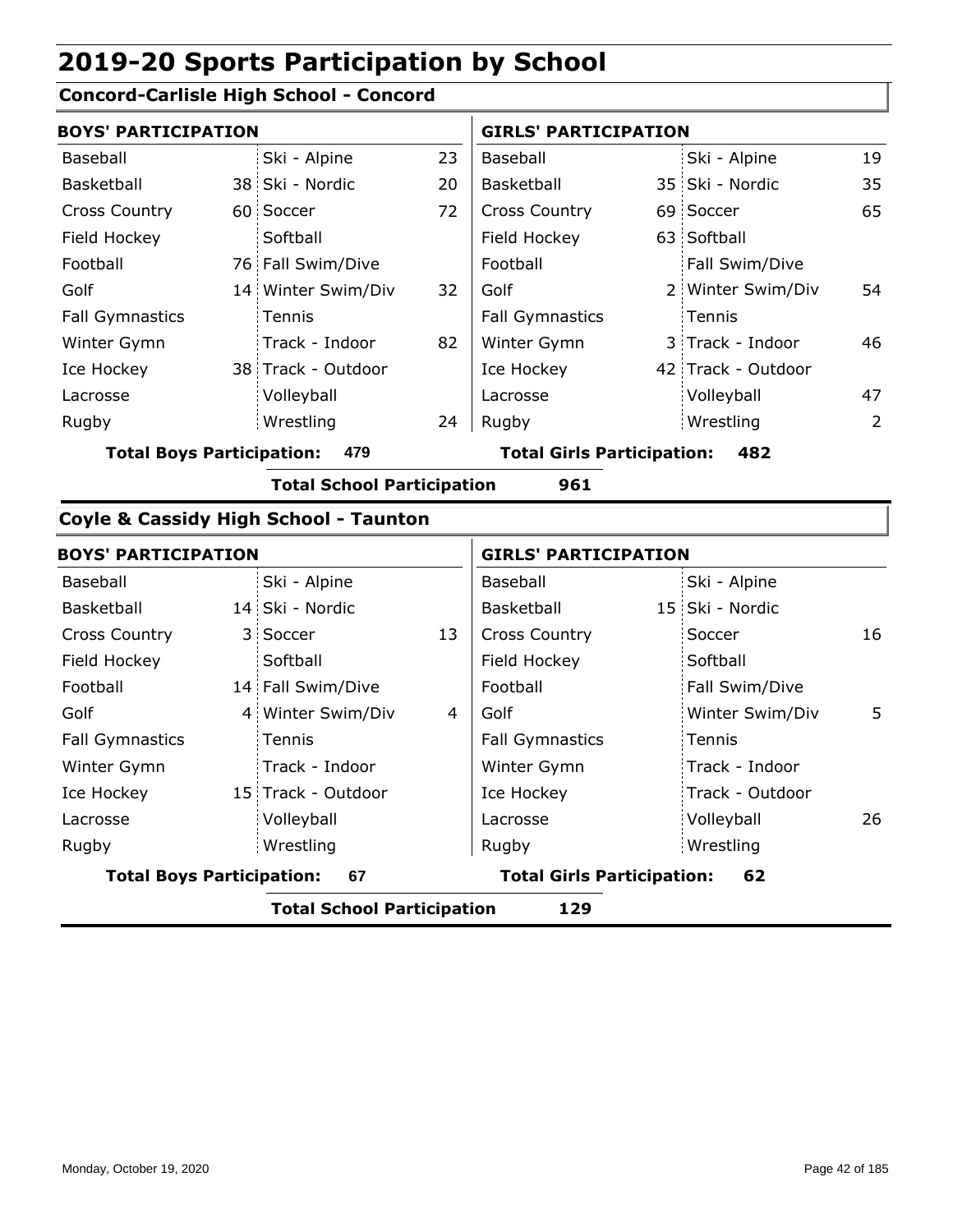## **Cristo Rey Boston - Dorchester**

| <b>BOYS' PARTICIPATION</b>           |                |                                   |    | <b>GIRLS' PARTICIPATION</b>       |  |                   |                |
|--------------------------------------|----------------|-----------------------------------|----|-----------------------------------|--|-------------------|----------------|
| Baseball                             |                | Ski - Alpine                      |    | Baseball                          |  | Ski - Alpine      |                |
| Basketball                           |                | 24 Ski - Nordic                   |    | Basketball                        |  | 7 Ski - Nordic    |                |
| <b>Cross Country</b>                 |                | Soccer                            | 5  | <b>Cross Country</b>              |  | Soccer            | 3              |
| Field Hockey                         |                | Softball                          |    | Field Hockey                      |  | Softball          |                |
| Football                             | $\overline{4}$ | Fall Swim/Dive                    |    | Football                          |  | Fall Swim/Dive    |                |
| Golf                                 |                | Winter Swim/Div                   |    | Golf                              |  | Winter Swim/Div   |                |
| <b>Fall Gymnastics</b>               |                | Tennis                            |    | <b>Fall Gymnastics</b>            |  | Tennis            |                |
| Winter Gymn                          |                | Track - Indoor                    | 5  | Winter Gymn                       |  | Track - Indoor    | $\overline{2}$ |
| Ice Hockey                           |                | Track - Outdoor                   |    | Ice Hockey                        |  | Track - Outdoor   |                |
| Lacrosse                             |                | Volleyball                        |    | Lacrosse                          |  | Volleyball        | 22             |
| Rugby                                |                | Wrestling                         |    | Rugby                             |  | Wrestling         |                |
| <b>Total Boys Participation:</b>     |                | 38                                |    | <b>Total Girls Participation:</b> |  | 34                |                |
|                                      |                | <b>Total School Participation</b> |    | 72                                |  |                   |                |
| <b>Danvers High School - Danvers</b> |                |                                   |    |                                   |  |                   |                |
| <b>BOYS' PARTICIPATION</b>           |                |                                   |    | <b>GIRLS' PARTICIPATION</b>       |  |                   |                |
| Baseball                             |                | Ski - Alpine                      |    | Baseball                          |  | Ski - Alpine      |                |
| Basketball                           |                | 38 Ski - Nordic                   |    | Basketball                        |  | 28 Ski - Nordic   |                |
| <b>Cross Country</b>                 |                | 15 Soccer                         | 28 | Cross Country                     |  | 13 Soccer         | 39             |
| Field Hockey                         |                | Softball                          |    | Field Hockey                      |  | 27 Softball       |                |
| Football                             |                | 59 Fall Swim/Dive                 |    | Football                          |  | Fall Swim/Dive    |                |
| Golf                                 |                | 24 Winter Swim/Div                | 19 | Golf                              |  | Winter Swim/Div   | 22             |
| <b>Fall Gymnastics</b>               |                | Tennis                            |    | <b>Fall Gymnastics</b>            |  | Tennis            |                |
| Winter Gymn                          |                | Track - Indoor                    | 42 | Winter Gymn                       |  | 6 Track - Indoor  | 30             |
| Ice Hockey                           |                | 33 Track - Outdoor                |    | Ice Hockey                        |  | 9 Track - Outdoor |                |
| Lacrosse                             |                | Volleyball                        |    | Lacrosse                          |  | Volleyball        | 22             |
| Rugby                                |                | Wrestling                         | 34 | Rugby                             |  | Wrestling         |                |
| <b>Total Boys Participation:</b>     |                | 292                               |    | <b>Total Girls Participation:</b> |  | 196               |                |
|                                      |                | <b>Total School Participation</b> |    | 488                               |  |                   |                |
|                                      |                |                                   |    |                                   |  |                   |                |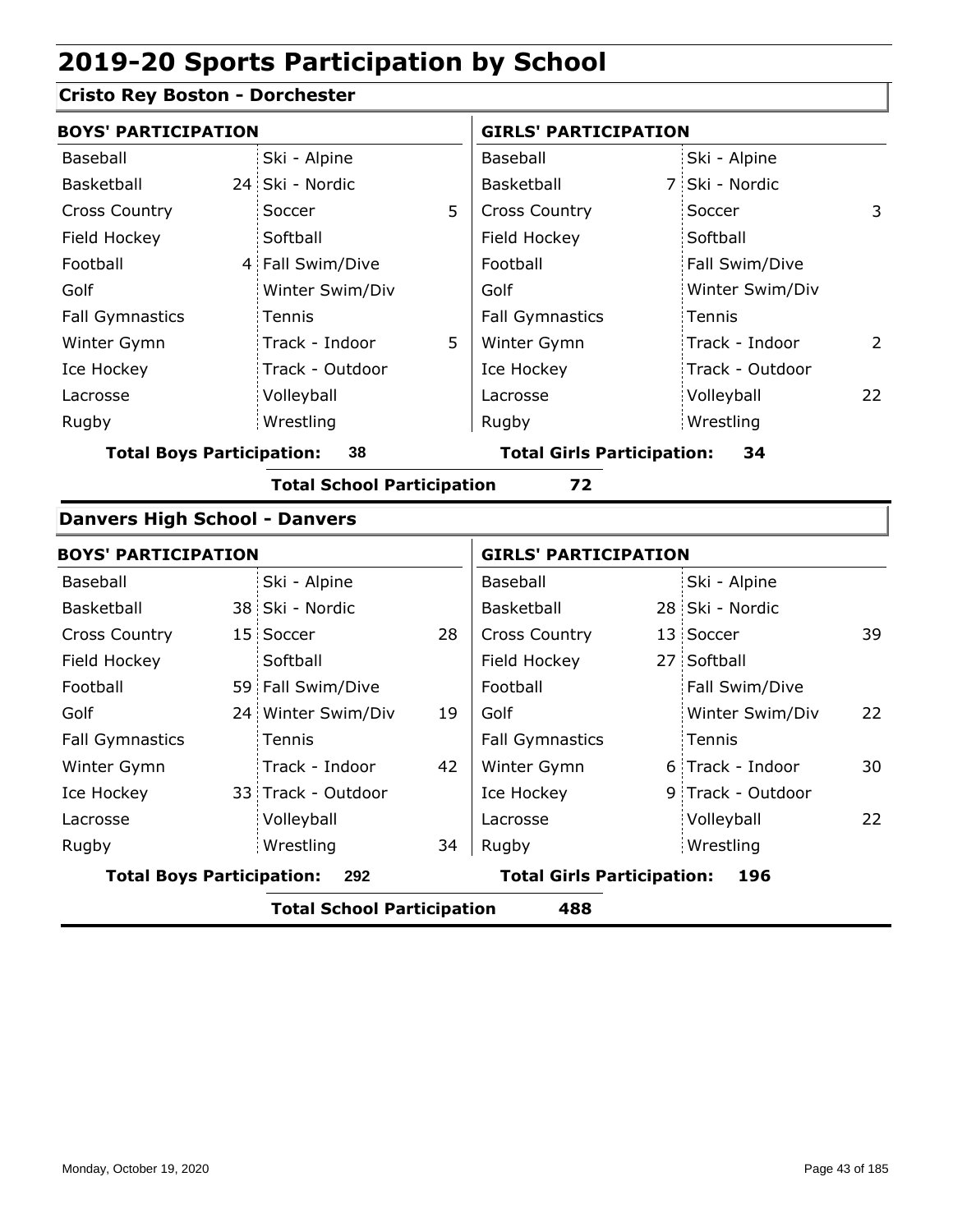## **Dartmouth High School - South Dartmouth**

| <b>BOYS' PARTICIPATION</b>       |                                   |    | <b>GIRLS' PARTICIPATION</b>       |  |                   |    |
|----------------------------------|-----------------------------------|----|-----------------------------------|--|-------------------|----|
| Baseball                         | Ski - Alpine                      |    | Baseball                          |  | Ski - Alpine      |    |
| <b>Basketball</b>                | 36 Ski - Nordic                   |    | Basketball                        |  | 38 Ski - Nordic   |    |
| <b>Cross Country</b>             | 24 Soccer                         | 53 | <b>Cross Country</b>              |  | 19 Soccer         | 49 |
| Field Hockey                     | Softball                          |    | Field Hockey                      |  | 33 Softball       |    |
| Football                         | 74 Fall Swim/Dive                 |    | Football                          |  | 1 Fall Swim/Dive  |    |
| Golf                             | 17 Winter Swim/Div                |    | Golf                              |  | Winter Swim/Div   |    |
| <b>Fall Gymnastics</b>           | Tennis                            |    | <b>Fall Gymnastics</b>            |  | Tennis            |    |
| Winter Gymn                      | Track - Indoor                    | 89 | Winter Gymn                       |  | Track - Indoor    | 65 |
| Ice Hockey                       | 28 Track - Outdoor                |    | Ice Hockey                        |  | 2 Track - Outdoor |    |
| Lacrosse                         | Volleyball                        |    | Lacrosse                          |  | Volleyball        | 36 |
| Rugby                            | Wrestling                         |    | Rugby                             |  | Wrestling         |    |
| <b>Total Boys Participation:</b> | 321                               |    | <b>Total Girls Participation:</b> |  | 243               |    |
|                                  | <b>Total School Participation</b> |    | 564                               |  |                   |    |
| <b>David Prouty High School</b>  |                                   |    |                                   |  |                   |    |
| <b>BOYS' PARTICIPATION</b>       |                                   |    | <b>GIRLS' PARTICIPATION</b>       |  |                   |    |
| Baseball                         | Ski - Alpine                      |    | Baseball                          |  | Ski - Alpine      |    |
| Basketball                       | 22 Ski - Nordic                   |    | Basketball                        |  | 12 Ski - Nordic   |    |
| <b>Cross Country</b>             | 4 Soccer                          | 21 | <b>Cross Country</b>              |  | 4 Soccer          | 28 |
| Field Hockey                     | Softball                          |    | Field Hockey                      |  | 25 Softball       |    |
| Football                         | 25 Fall Swim/Dive                 |    | Football                          |  | Fall Swim/Dive    |    |
| Golf                             | 6 Winter Swim/Div                 |    | Golf                              |  | Winter Swim/Div   |    |
| <b>Fall Gymnastics</b>           | Tennis                            |    | <b>Fall Gymnastics</b>            |  | Tennis            |    |
| Winter Gymn                      | Track - Indoor                    | 20 | Winter Gymn                       |  | Track - Indoor    | 12 |
| Ice Hockey                       | Track - Outdoor                   |    | Ice Hockey                        |  | Track - Outdoor   |    |
| Lacrosse                         | Volleyball                        |    | Lacrosse                          |  | Volleyball        |    |
| Rugby                            | Wrestling                         |    | Rugby                             |  | Wrestling         |    |
| <b>Total Boys Participation:</b> |                                   |    |                                   |  |                   |    |

**Total School Participation 179**

Monday, October 19, 2020 **Page 44 of 185**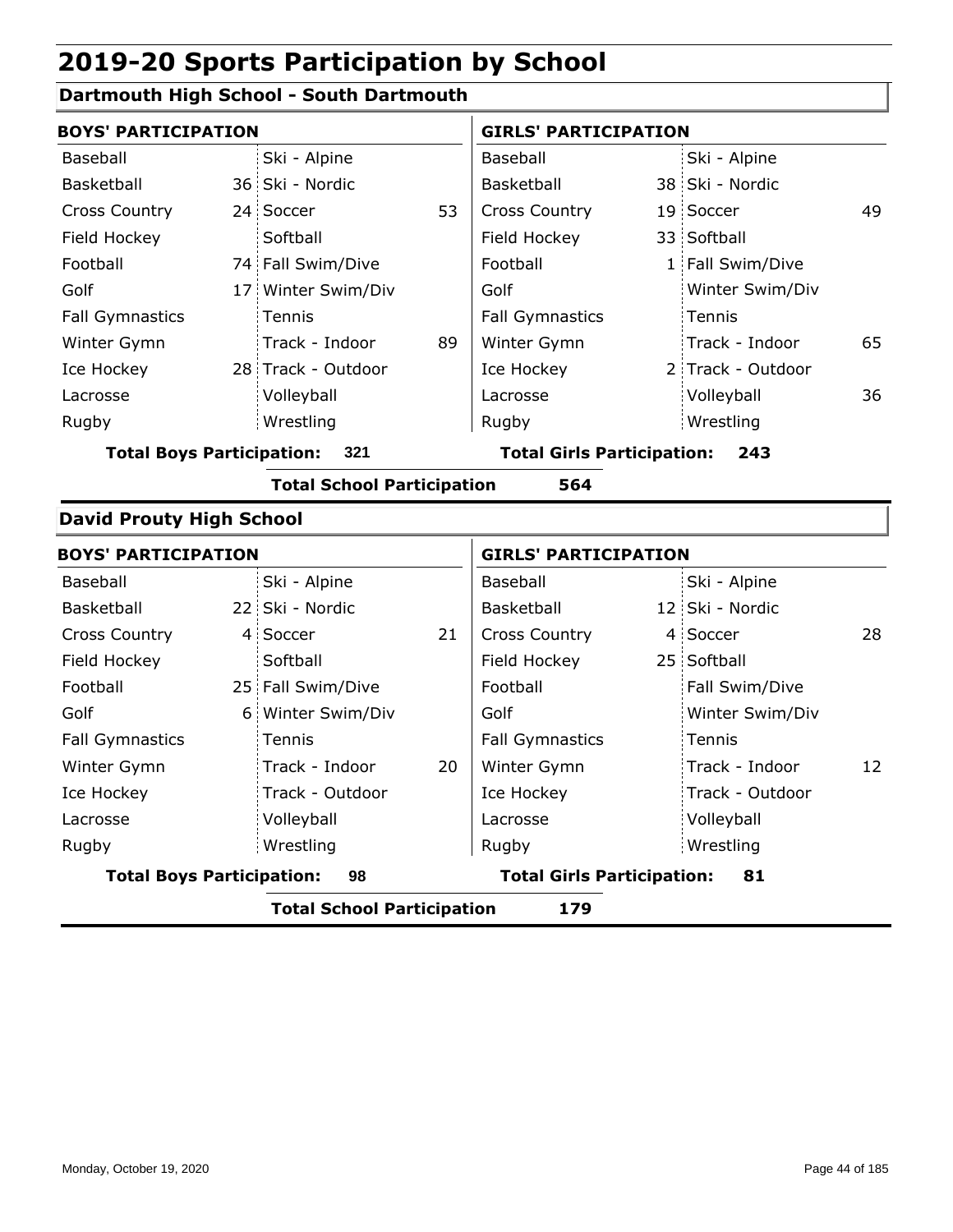## **Dedham High School - Dedham**

| <b>BOYS' PARTICIPATION</b> |  |                    | <b>GIRLS' PARTICIPATION</b> |                        |  |                    |    |
|----------------------------|--|--------------------|-----------------------------|------------------------|--|--------------------|----|
| Baseball                   |  | Ski - Alpine       |                             | Baseball               |  | Ski - Alpine       |    |
| Basketball                 |  | 40 Ski - Nordic    |                             | <b>Basketball</b>      |  | 25 Ski - Nordic    |    |
| <b>Cross Country</b>       |  | 13 Soccer          | 51                          | <b>Cross Country</b>   |  | 24 Soccer          | 33 |
| Field Hockey               |  | Softball           |                             | Field Hockey           |  | 45 Softball        |    |
| Football                   |  | 69 Fall Swim/Dive  |                             | Football               |  | Fall Swim/Dive     |    |
| Golf                       |  | 11 Winter Swim/Div | 11                          | Golf                   |  | 1 Winter Swim/Div  | 22 |
| <b>Fall Gymnastics</b>     |  | <b>Tennis</b>      |                             | <b>Fall Gymnastics</b> |  | Tennis             |    |
| Winter Gymn                |  | Track - Indoor     | 23                          | Winter Gymn            |  | Track - Indoor     | 35 |
| Ice Hockey                 |  | 37 Track - Outdoor |                             | Ice Hockey             |  | 24 Track - Outdoor |    |
| Lacrosse                   |  | Volleyball         |                             | Lacrosse               |  | Volleyball         | 33 |
| Rugby                      |  | Wrestling          | 15                          | Rugby                  |  | Wrestling          |    |

**Total Boys Participation: 270 Total Girls Participation: 242**

**Total School Participation 512**

#### **Dennis-Yarmouth Regional HS - South Yarmouth**

| <b>BOYS' PARTICIPATION</b>       |                                   |    | <b>GIRLS' PARTICIPATION</b>       |  |                    |    |
|----------------------------------|-----------------------------------|----|-----------------------------------|--|--------------------|----|
| Baseball                         | Ski - Alpine                      |    | Baseball                          |  | Ski - Alpine       |    |
| Basketball                       | 50 Ski - Nordic                   |    | Basketball                        |  | 38 Ski - Nordic    |    |
| <b>Cross Country</b>             | 12 Soccer                         | 44 | <b>Cross Country</b>              |  | 9 Soccer           | 36 |
| Field Hockey                     | Softball                          |    | Field Hockey                      |  | 45 Softball        |    |
| Football                         | 70 Fall Swim/Dive                 |    | Football                          |  | Fall Swim/Dive     |    |
| Golf                             | 15 Winter Swim/Div                |    | Golf                              |  | Winter Swim/Div    |    |
| <b>Fall Gymnastics</b>           | Tennis                            |    | <b>Fall Gymnastics</b>            |  | Tennis             |    |
| Winter Gymn                      | Track - Indoor                    | 18 | Winter Gymn                       |  | Track - Indoor     | 33 |
| Ice Hockey                       | 26 Track - Outdoor                |    | Ice Hockey                        |  | 14 Track - Outdoor |    |
| Lacrosse                         | Volleyball                        |    | Lacrosse                          |  | Volleyball         | 34 |
| Rugby                            | Wrestling                         |    | Rugby                             |  | Wrestling          |    |
| <b>Total Boys Participation:</b> | 235                               |    | <b>Total Girls Participation:</b> |  | 209                |    |
|                                  | <b>Total School Participation</b> |    | 444                               |  |                    |    |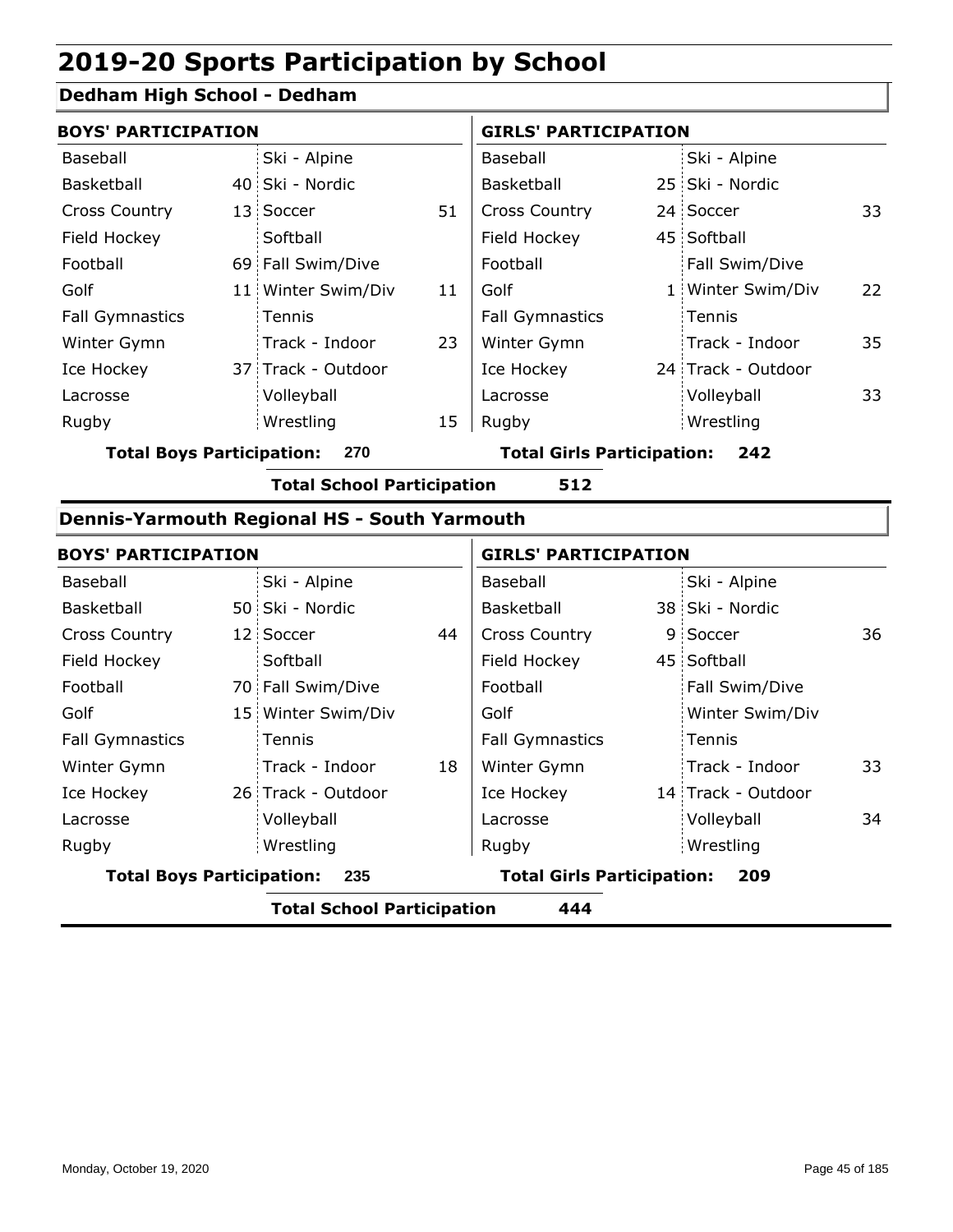#### **Dighton-Rehoboth Regional HS - North Dighton**

| <b>BOYS' PARTICIPATION</b>              |  | <b>GIRLS' PARTICIPATION</b> |                                   |                        |     |                 |    |
|-----------------------------------------|--|-----------------------------|-----------------------------------|------------------------|-----|-----------------|----|
| Baseball                                |  | Ski - Alpine                |                                   | Baseball               |     | Ski - Alpine    |    |
| Basketball                              |  | 35 Ski - Nordic             |                                   | Basketball             |     | 25 Ski - Nordic |    |
| <b>Cross Country</b>                    |  | 80 Soccer                   | 26                                | <b>Cross Country</b>   |     | 100 Soccer      | 26 |
| Field Hockey                            |  | Softball                    |                                   | Field Hockey           |     | 18 Softball     |    |
| Football                                |  | 60 Fall Swim/Dive           |                                   | Football               |     | Fall Swim/Dive  |    |
| Golf                                    |  | 15 Winter Swim/Div          |                                   | Golf                   |     | Winter Swim/Div |    |
| <b>Fall Gymnastics</b>                  |  | Tennis                      |                                   | <b>Fall Gymnastics</b> |     | Tennis          |    |
| Winter Gymn                             |  | Track - Indoor              | 80                                | Winter Gymn            |     | Track - Indoor  | 80 |
| Ice Hockey                              |  | 12 Track - Outdoor          |                                   | Ice Hockey             |     | Track - Outdoor |    |
| Lacrosse                                |  | Volleyball                  |                                   | Lacrosse               |     | Volleyball      | 20 |
| Rugby                                   |  | Wrestling                   | 8                                 | Rugby                  |     | Wrestling       |    |
| 316<br><b>Total Boys Participation:</b> |  |                             | <b>Total Girls Participation:</b> |                        | 269 |                 |    |

**Total School Participation 585**

#### **Diman Regional Voc/Tech HS - Fall River**

| <b>BOYS' PARTICIPATION</b>       |                                   |                                   | <b>GIRLS' PARTICIPATION</b> |                   |    |
|----------------------------------|-----------------------------------|-----------------------------------|-----------------------------|-------------------|----|
| Baseball                         | Ski - Alpine                      | Baseball                          |                             | Ski - Alpine      |    |
| <b>Basketball</b>                | 37 Ski - Nordic                   | Basketball                        |                             | 46 Ski - Nordic   |    |
| <b>Cross Country</b>             | 19 Soccer                         | <b>Cross Country</b>              |                             | 9 Soccer          |    |
| Field Hockey                     | Softball                          | Field Hockey                      |                             | Softball          |    |
| Football                         | 66 Fall Swim/Dive                 | Football                          |                             | Fall Swim/Dive    |    |
| Golf                             | 12 Winter Swim/Div                | Golf                              |                             | Winter Swim/Div   |    |
| <b>Fall Gymnastics</b>           | <b>Tennis</b>                     | <b>Fall Gymnastics</b>            |                             | Tennis            |    |
| Winter Gymn                      | Track - Indoor                    | Winter Gymn                       |                             | Track - Indoor    |    |
| Ice Hockey                       | 32 Track - Outdoor                | Ice Hockey                        |                             | 2 Track - Outdoor |    |
| Lacrosse                         | Volleyball                        | Lacrosse                          |                             | Volleyball        | 32 |
| Rugby                            | Wrestling                         | Rugby                             |                             | Wrestling         |    |
| <b>Total Boys Participation:</b> | 166                               | <b>Total Girls Participation:</b> |                             | 89                |    |
|                                  | <b>Total School Participation</b> | 255                               |                             |                   |    |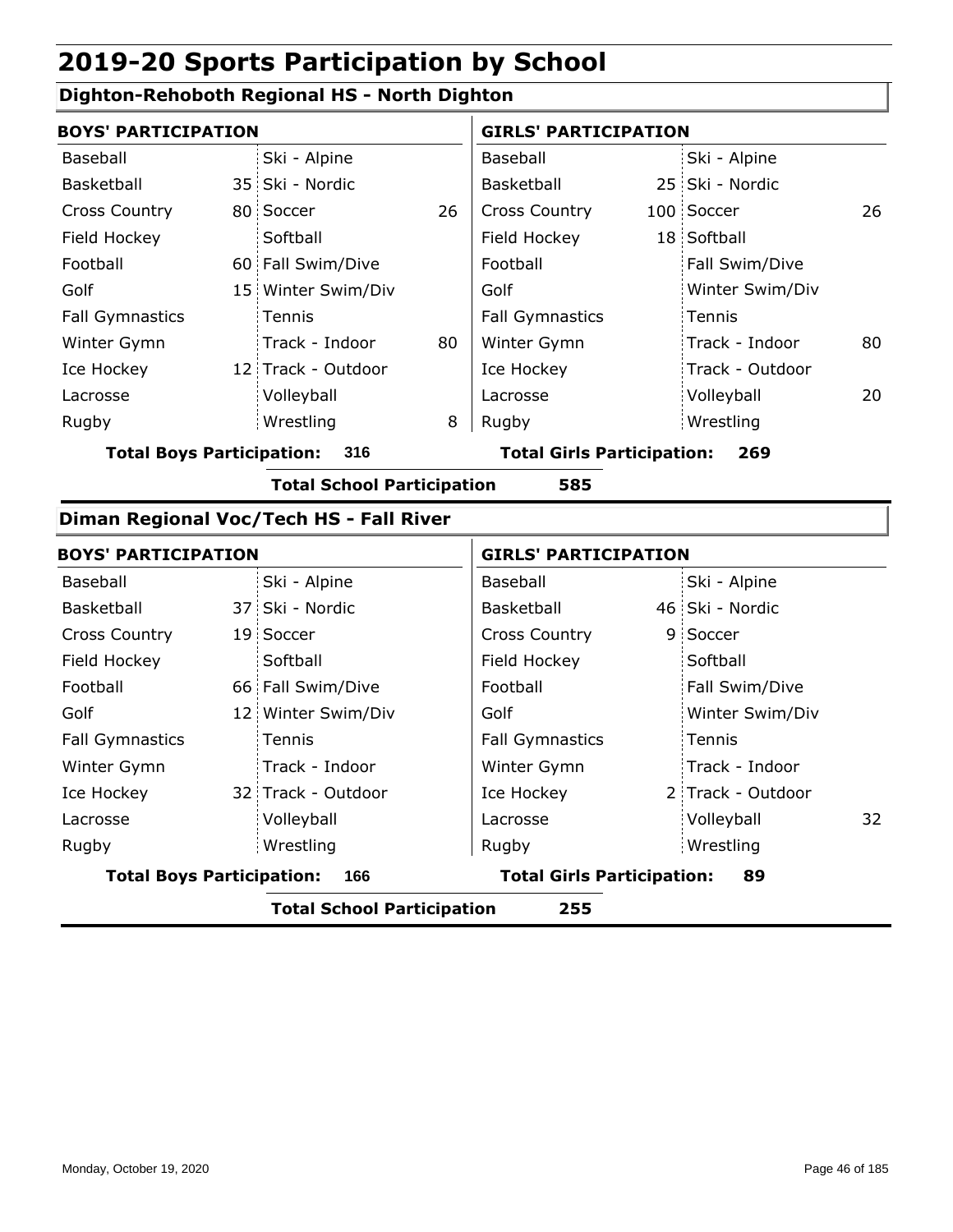## **Doherty Memorial High School - Worcester**

| <b>BOYS' PARTICIPATION</b>           |              |                                   |    | <b>GIRLS' PARTICIPATION</b>       |                   |    |
|--------------------------------------|--------------|-----------------------------------|----|-----------------------------------|-------------------|----|
| Baseball                             |              | Ski - Alpine                      |    | Baseball                          | Ski - Alpine      |    |
| Basketball                           |              | 41 Ski - Nordic                   |    | Basketball                        | 29 Ski - Nordic   |    |
| <b>Cross Country</b>                 |              | 28 Soccer                         | 49 | <b>Cross Country</b>              | 29 Soccer         | 29 |
| Field Hockey                         |              | Softball                          |    | Field Hockey                      | 39 Softball       |    |
| Football                             |              | 91 Fall Swim/Dive                 |    | Football                          | Fall Swim/Dive    |    |
| Golf                                 |              | 16 Winter Swim/Div                | 3  | Golf                              | Winter Swim/Div   | 6  |
| <b>Fall Gymnastics</b>               |              | Tennis                            |    | <b>Fall Gymnastics</b>            | Tennis            |    |
| Winter Gymn                          |              | Track - Indoor                    | 30 | Winter Gymn                       | Track - Indoor    | 35 |
| Ice Hockey                           |              | 14 Track - Outdoor                |    | Ice Hockey                        | Track - Outdoor   |    |
| Lacrosse                             |              | Volleyball                        |    | Lacrosse                          | Volleyball        | 28 |
| Rugby                                |              | Wrestling                         | 7  | Rugby                             | Wrestling         |    |
| <b>Total Boys Participation:</b>     |              | 279                               |    | <b>Total Girls Participation:</b> | 195               |    |
|                                      |              | <b>Total School Participation</b> |    | 474                               |                   |    |
| <b>Douglas High School - Douglas</b> |              |                                   |    |                                   |                   |    |
| <b>BOYS' PARTICIPATION</b>           |              |                                   |    | <b>GIRLS' PARTICIPATION</b>       |                   |    |
| Baseball                             |              | Ski - Alpine                      |    | Baseball                          | Ski - Alpine      |    |
| Basketball                           |              | 25 Ski - Nordic                   |    | Basketball                        | 15 Ski - Nordic   |    |
| <b>Cross Country</b>                 | $\mathbf{3}$ | Soccer                            | 31 | <b>Cross Country</b>              | 8 Soccer          | 36 |
| Field Hockey                         |              | Softball                          |    | Field Hockey                      | 5 Softball        |    |
| Football                             |              | 8 Fall Swim/Dive                  |    | Football                          | Fall Swim/Dive    |    |
| Golf                                 |              | 9 Winter Swim/Div                 |    | Golf                              | Winter Swim/Div   | 2  |
| <b>Fall Gymnastics</b>               |              | Tennis                            |    | <b>Fall Gymnastics</b>            | Tennis            |    |
| Winter Gymn                          |              | Track - Indoor                    | 16 | Winter Gymn                       | Track - Indoor    | 14 |
| Ice Hockey                           |              | 4 Track - Outdoor                 |    | Ice Hockey                        | 2 Track - Outdoor |    |
| Lacrosse                             |              | Volleyball                        |    | Lacrosse                          | Volleyball        | 24 |
| Rugby                                |              | Wrestling                         |    | Rugby                             | Wrestling         |    |
| <b>Total Boys Participation:</b>     |              | 96                                |    | <b>Total Girls Participation:</b> | 106               |    |
|                                      |              | <b>Total School Participation</b> |    | 202                               |                   |    |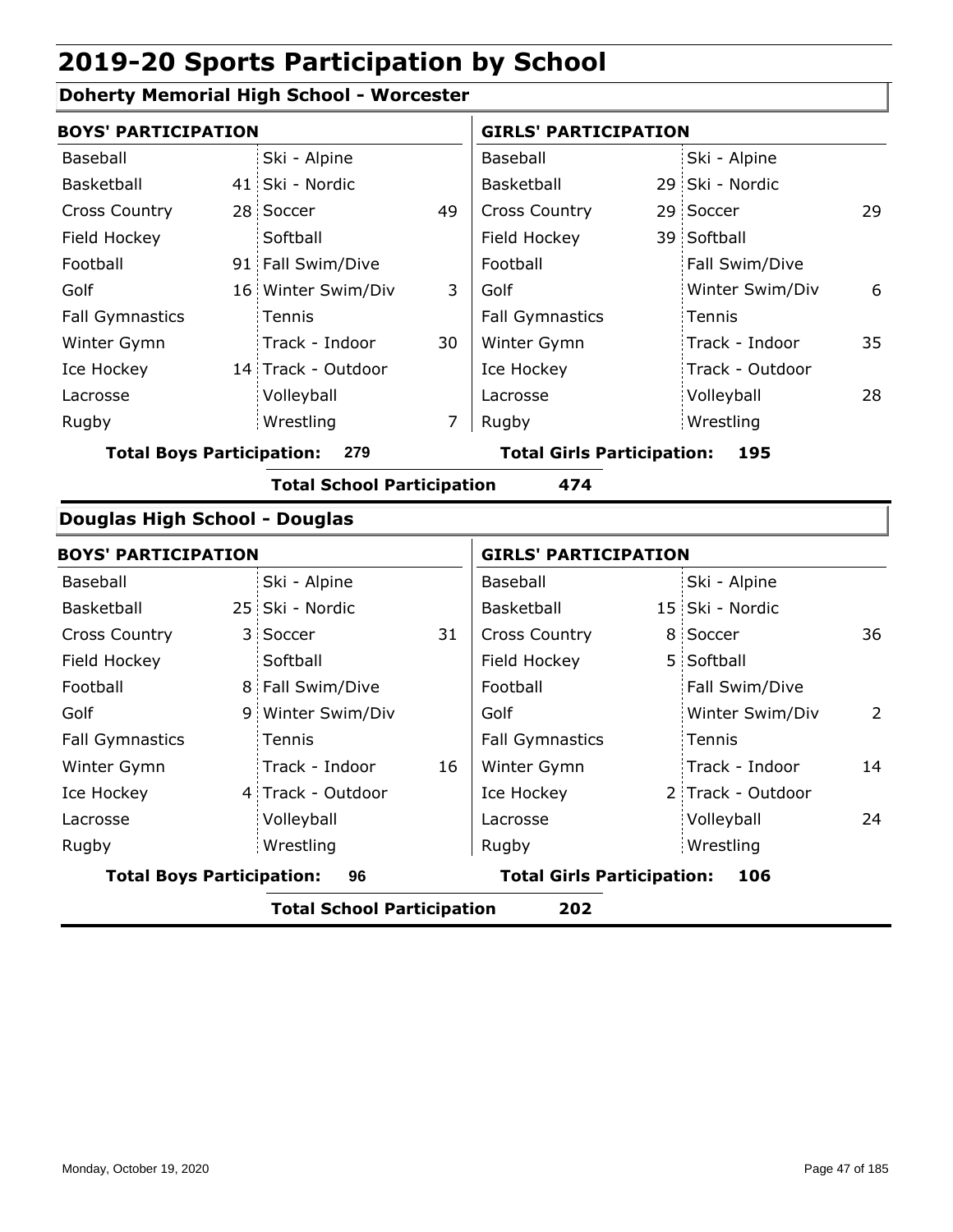## **Dover-Sherborn High School - Dover**

| <b>BOYS' PARTICIPATION</b>       |                    |    | <b>GIRLS' PARTICIPATION</b>       |  |                   |    |  |
|----------------------------------|--------------------|----|-----------------------------------|--|-------------------|----|--|
| Baseball                         | Ski - Alpine       | 12 | Baseball                          |  | Ski - Alpine      | 15 |  |
| Basketball                       | 38 Ski - Nordic    | 12 | Basketball                        |  | 21 Ski - Nordic   | 20 |  |
| <b>Cross Country</b>             | 50 Soccer          | 59 | <b>Cross Country</b>              |  | 60 Soccer         | 42 |  |
| Field Hockey                     | Softball           |    | Field Hockey                      |  | 48 Softball       |    |  |
| Football                         | 43 Fall Swim/Dive  |    | Football                          |  | Fall Swim/Dive    |    |  |
| Golf                             | 26 Winter Swim/Div | 15 | Golf                              |  | 1 Winter Swim/Div | 24 |  |
| <b>Fall Gymnastics</b>           | <b>Tennis</b>      |    | <b>Fall Gymnastics</b>            |  | Tennis            |    |  |
| Winter Gymn                      | Track - Indoor     | 48 | Winter Gymn                       |  | 5 Track - Indoor  | 27 |  |
| Ice Hockey                       | 15 Track - Outdoor |    | Ice Hockey                        |  | 4 Track - Outdoor |    |  |
| Lacrosse                         | Volleyball         |    | Lacrosse                          |  | Volleyball        |    |  |
| Rugby                            | Wrestling          |    | Rugby                             |  | Wrestling         |    |  |
| <b>Total Boys Participation:</b> | 318                |    | <b>Total Girls Participation:</b> |  | 267               |    |  |

**Total School Participation 585**

#### **Dracut Senior High School - Dracut**

| <b>BOYS' PARTICIPATION</b>       |                                   |    |                                   | <b>GIRLS' PARTICIPATION</b> |                   |    |  |
|----------------------------------|-----------------------------------|----|-----------------------------------|-----------------------------|-------------------|----|--|
| Baseball                         | Ski - Alpine                      |    | Baseball                          |                             | Ski - Alpine      |    |  |
| <b>Basketball</b>                | 41 Ski - Nordic                   |    | Basketball                        |                             | 41 Ski - Nordic   |    |  |
| <b>Cross Country</b>             | 16 Soccer                         | 44 | <b>Cross Country</b>              |                             | 8 Soccer          | 43 |  |
| Field Hockey                     | Softball                          |    | Field Hockey                      |                             | 34 Softball       |    |  |
| Football                         | 66 Fall Swim/Dive                 | 4  | Football                          |                             | Fall Swim/Dive    | 20 |  |
| Golf                             | 19 Winter Swim/Div                |    | Golf                              |                             | Winter Swim/Div   |    |  |
| <b>Fall Gymnastics</b>           | Tennis                            |    | <b>Fall Gymnastics</b>            |                             | Tennis            |    |  |
| Winter Gymn                      | Track - Indoor                    | 35 | Winter Gymn                       |                             | 21 Track - Indoor | 14 |  |
| Ice Hockey                       | 19 Track - Outdoor                |    | Ice Hockey                        |                             | Track - Outdoor   |    |  |
| Lacrosse                         | Volleyball                        |    | Lacrosse                          |                             | Volleyball        | 41 |  |
| Rugby                            | Wrestling                         | 18 | Rugby                             |                             | Wrestling         |    |  |
| <b>Total Boys Participation:</b> | 262                               |    | <b>Total Girls Participation:</b> |                             | 222               |    |  |
|                                  | <b>Total School Participation</b> |    | 484                               |                             |                   |    |  |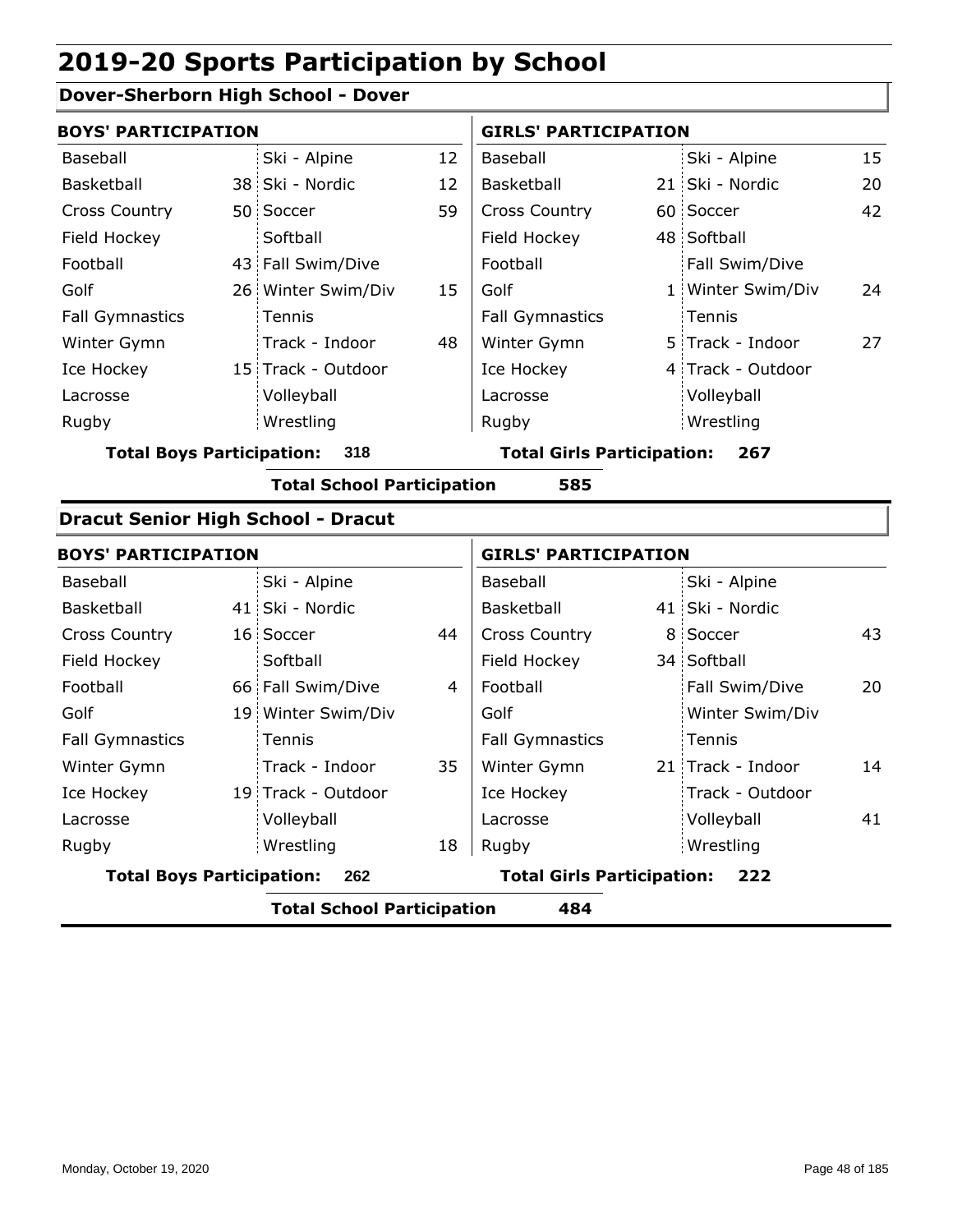## **Drury High School - North Adams**

| <b>BOYS' PARTICIPATION</b>             |    |                                   |                                         | <b>GIRLS' PARTICIPATION</b>       |  |                   |    |  |
|----------------------------------------|----|-----------------------------------|-----------------------------------------|-----------------------------------|--|-------------------|----|--|
| Baseball                               |    | Ski - Alpine                      |                                         | Baseball                          |  | Ski - Alpine      |    |  |
| Basketball                             |    | 33 Ski - Nordic                   |                                         | Basketball                        |  | 31 Ski - Nordic   |    |  |
| <b>Cross Country</b>                   |    | Soccer                            | 32                                      | <b>Cross Country</b>              |  | 1 Soccer          | 37 |  |
| Field Hockey                           |    | Softball                          |                                         | Field Hockey                      |  | Softball          |    |  |
| Football                               |    | Fall Swim/Dive                    |                                         | Football                          |  | Fall Swim/Dive    |    |  |
| Golf                                   |    | 29 Winter Swim/Div                |                                         | Golf                              |  | Winter Swim/Div   |    |  |
| <b>Fall Gymnastics</b>                 |    | Tennis                            |                                         | <b>Fall Gymnastics</b>            |  | Tennis            |    |  |
| Winter Gymn                            |    | Track - Indoor                    |                                         | Winter Gymn                       |  | Track - Indoor    |    |  |
| Ice Hockey                             |    | 2 Track - Outdoor                 |                                         | Ice Hockey                        |  | Track - Outdoor   |    |  |
| Lacrosse                               |    | Volleyball                        |                                         | Lacrosse                          |  | Volleyball        |    |  |
| Rugby                                  |    | Wrestling                         |                                         | Rugby                             |  | Wrestling         |    |  |
| <b>Total Boys Participation:</b>       | 96 |                                   | <b>Total Girls Participation:</b><br>69 |                                   |  |                   |    |  |
|                                        |    | <b>Total School Participation</b> |                                         | 165                               |  |                   |    |  |
| <b>Durfee High School - Fall River</b> |    |                                   |                                         |                                   |  |                   |    |  |
| <b>BOYS' PARTICIPATION</b>             |    |                                   |                                         | <b>GIRLS' PARTICIPATION</b>       |  |                   |    |  |
| Baseball                               |    | Ski - Alpine                      |                                         | Baseball                          |  | Ski - Alpine      |    |  |
| Basketball                             |    | 38 Ski - Nordic                   |                                         | Basketball                        |  | 30 Ski - Nordic   |    |  |
| <b>Cross Country</b>                   |    | 7 Soccer                          | 49                                      | <b>Cross Country</b>              |  | 6 Soccer          | 21 |  |
| Field Hockey                           |    | Softball                          |                                         | Field Hockey                      |  | 31 Softball       |    |  |
| Football                               |    | 73 Fall Swim/Dive                 |                                         | Football                          |  | Fall Swim/Dive    |    |  |
| Golf                                   |    | 11 Winter Swim/Div                | 11                                      | Golf                              |  | Winter Swim/Div   | 19 |  |
| <b>Fall Gymnastics</b>                 |    | Tennis                            |                                         | <b>Fall Gymnastics</b>            |  | Tennis            |    |  |
| Winter Gymn                            |    | Track - Indoor                    | 29                                      | Winter Gymn                       |  | Track - Indoor    | 27 |  |
| Ice Hockey                             |    | 11 Track - Outdoor                |                                         | Ice Hockey                        |  | 1 Track - Outdoor |    |  |
| Lacrosse                               |    | Volleyball                        |                                         | Lacrosse                          |  | Volleyball        | 39 |  |
| Rugby                                  |    | Wrestling                         | 18                                      | Rugby                             |  | Wrestling         | 2  |  |
| <b>Total Boys Participation:</b>       |    | 247                               |                                         | <b>Total Girls Participation:</b> |  | 176               |    |  |
|                                        |    | <b>Total School Participation</b> |                                         | 423                               |  |                   |    |  |
|                                        |    |                                   |                                         |                                   |  |                   |    |  |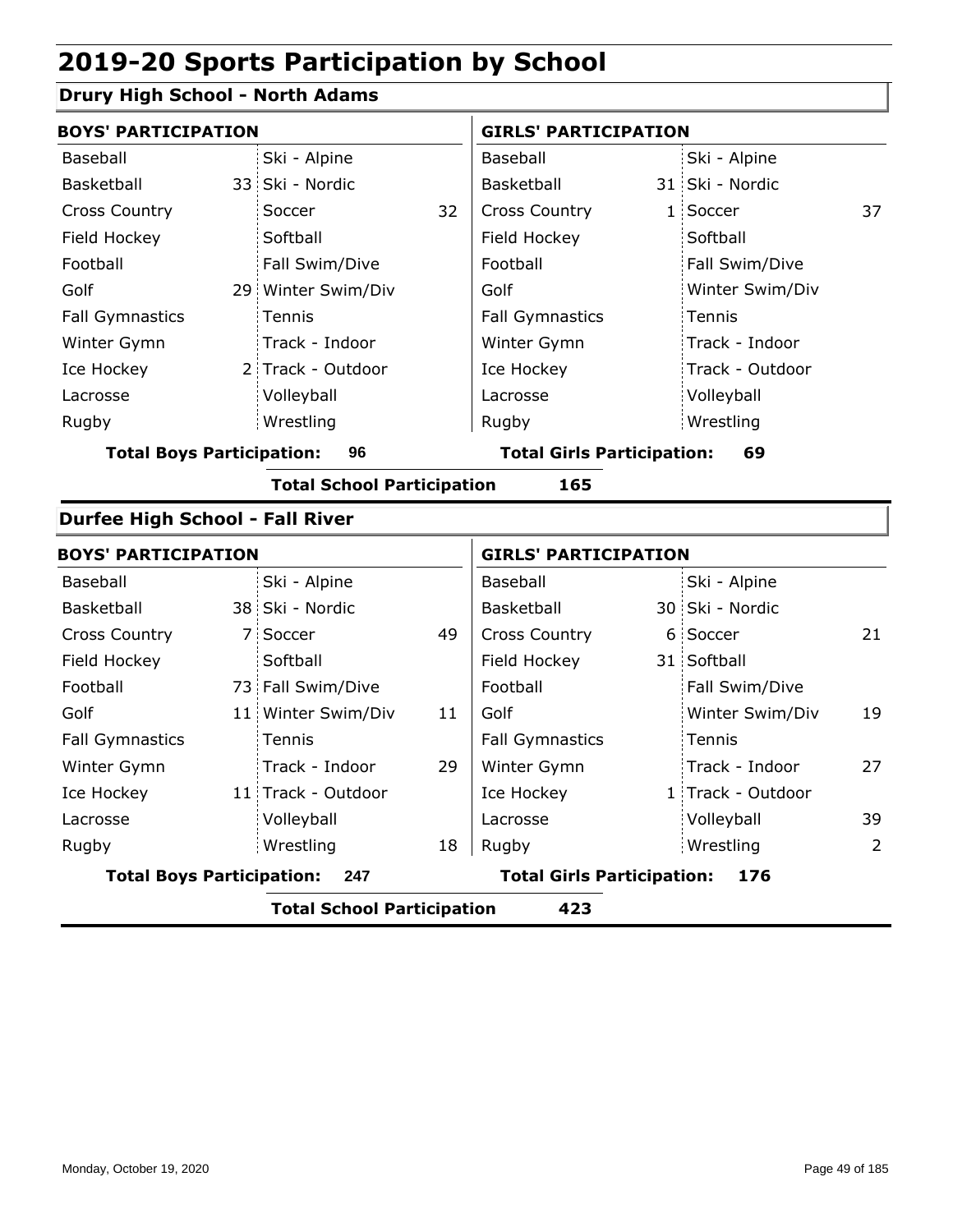## **Duxbury High School - Duxbury**

| <b>BOYS' PARTICIPATION</b>              |  |                    |                                   | <b>GIRLS' PARTICIPATION</b> |     |                    |    |  |
|-----------------------------------------|--|--------------------|-----------------------------------|-----------------------------|-----|--------------------|----|--|
| Baseball                                |  | Ski - Alpine       | 22                                | Baseball                    |     | Ski - Alpine       | 17 |  |
| Basketball                              |  | 56 Ski - Nordic    |                                   | Basketball                  |     | 27 Ski - Nordic    |    |  |
| <b>Cross Country</b>                    |  | 31 Soccer          | 71                                | <b>Cross Country</b>        |     | 26 Soccer          | 65 |  |
| Field Hockey                            |  | Softball           |                                   | Field Hockey                |     | 45 Softball        |    |  |
| Football                                |  | 96 Fall Swim/Dive  |                                   | Football                    |     | Fall Swim/Dive     |    |  |
| Golf                                    |  | 32 Winter Swim/Div | 37                                | Golf                        |     | Winter Swim/Div    | 67 |  |
| <b>Fall Gymnastics</b>                  |  | Tennis             |                                   | <b>Fall Gymnastics</b>      |     | Tennis             |    |  |
| Winter Gymn                             |  | Track - Indoor     | 37                                | Winter Gymn                 |     | Track - Indoor     | 28 |  |
| Ice Hockey                              |  | 71 Track - Outdoor |                                   | Ice Hockey                  |     | 35 Track - Outdoor |    |  |
| Lacrosse                                |  | Volleyball         |                                   | Lacrosse                    |     | Volleyball         | 42 |  |
| Rugby                                   |  | Wrestling          | 29                                | Rugby                       |     | Wrestling          |    |  |
| 482<br><b>Total Boys Participation:</b> |  |                    | <b>Total Girls Participation:</b> |                             | 352 |                    |    |  |

**Total School Participation 834**

#### **East Boston High School - East Boston**

|                                  | <b>BOYS' PARTICIPATION</b> |                                   |    |                                   | <b>GIRLS' PARTICIPATION</b> |                   |    |  |
|----------------------------------|----------------------------|-----------------------------------|----|-----------------------------------|-----------------------------|-------------------|----|--|
| Baseball                         |                            | Ski - Alpine                      |    | Baseball                          |                             | Ski - Alpine      |    |  |
| Basketball                       |                            | 23 Ski - Nordic                   |    | Basketball                        |                             | 25 Ski - Nordic   |    |  |
| <b>Cross Country</b>             |                            | Soccer                            | 22 | <b>Cross Country</b>              |                             | Soccer            | 23 |  |
| Field Hockey                     |                            | Softball                          |    | Field Hockey                      |                             | Softball          |    |  |
| Football                         |                            | 35 Fall Swim/Dive                 |    | Football                          |                             | Fall Swim/Dive    |    |  |
| Golf                             |                            | Winter Swim/Div                   | 14 | Golf                              |                             | Winter Swim/Div   | 10 |  |
| <b>Fall Gymnastics</b>           |                            | <b>Tennis</b>                     |    | <b>Fall Gymnastics</b>            |                             | : Tennis          |    |  |
| Winter Gymn                      |                            | Track - Indoor                    | 28 | Winter Gymn                       |                             | Track - Indoor    | 12 |  |
| Ice Hockey                       |                            | 9 Track - Outdoor                 |    | Ice Hockey                        |                             | 2 Track - Outdoor |    |  |
| Lacrosse                         |                            | Volleyball                        |    | Lacrosse                          |                             | Volleyball        | 14 |  |
| Rugby                            |                            | Wrestling                         |    | Rugby                             |                             | Wrestling         |    |  |
| <b>Total Boys Participation:</b> |                            | 131                               |    | <b>Total Girls Participation:</b> |                             | 86                |    |  |
|                                  |                            | <b>Total School Participation</b> |    | 217                               |                             |                   |    |  |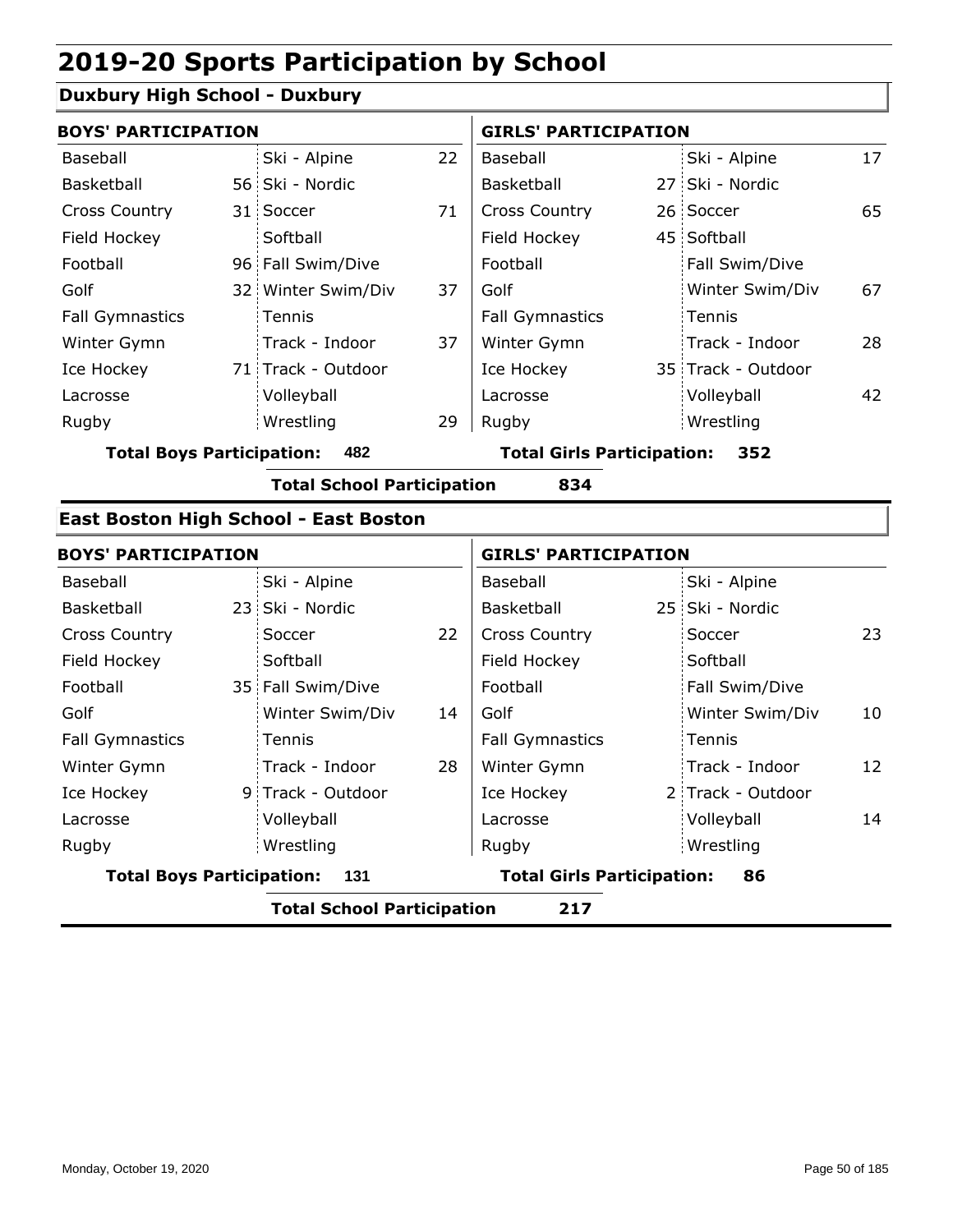#### **East Bridgewater Jr/Sr High School - East Bridgewater**

| <b>BOYS' PARTICIPATION</b> |  |                    |    | <b>GIRLS' PARTICIPATION</b> |  |                    |    |
|----------------------------|--|--------------------|----|-----------------------------|--|--------------------|----|
| Baseball                   |  | Ski - Alpine       |    | Baseball                    |  | Ski - Alpine       |    |
| Basketball                 |  | 40 Ski - Nordic    |    | <b>Basketball</b>           |  | 27 Ski - Nordic    |    |
| <b>Cross Country</b>       |  | 19 Soccer          | 50 | <b>Cross Country</b>        |  | 14 Soccer          | 40 |
| Field Hockey               |  | Softball           |    | Field Hockey                |  | 46 Softball        |    |
| Football                   |  | 72 Fall Swim/Dive  |    | Football                    |  | Fall Swim/Dive     |    |
| Golf                       |  | 16 Winter Swim/Div |    | Golf                        |  | Winter Swim/Div    |    |
| <b>Fall Gymnastics</b>     |  | Tennis             |    | <b>Fall Gymnastics</b>      |  | Tennis             |    |
| Winter Gymn                |  | Track - Indoor     | 67 | Winter Gymn                 |  | Track - Indoor     | 42 |
| Ice Hockey                 |  | 25 Track - Outdoor |    | Ice Hockey                  |  | 13 Track - Outdoor |    |
| Lacrosse                   |  | Volleyball         |    | Lacrosse                    |  | Volleyball         | 25 |
| Rugby                      |  | Wrestling          |    | Rugby                       |  | Wrestling          |    |
|                            |  |                    |    |                             |  |                    |    |

**Total Boys Participation: 289 Total Girls Participation: 207**

**Total School Participation 496**

#### **East Longmeadow High School - East Longmeadow**

|                                  | <b>BOYS' PARTICIPATION</b> |                                   |    |                                   | <b>GIRLS' PARTICIPATION</b> |                   |    |  |
|----------------------------------|----------------------------|-----------------------------------|----|-----------------------------------|-----------------------------|-------------------|----|--|
| Baseball                         |                            | Ski - Alpine                      | 6  | Baseball                          |                             | Ski - Alpine      | 12 |  |
| Basketball                       |                            | 36 Ski - Nordic                   |    | Basketball                        |                             | 35 Ski - Nordic   |    |  |
| <b>Cross Country</b>             |                            | 26 Soccer                         | 56 | <b>Cross Country</b>              |                             | 15 Soccer         | 60 |  |
| Field Hockey                     |                            | Softball                          |    | Field Hockey                      |                             | 32 Softball       |    |  |
| Football                         |                            | 67 Fall Swim/Dive                 |    | Football                          |                             | Fall Swim/Dive    |    |  |
| Golf                             |                            | 17 Winter Swim/Div                | 30 | Golf                              |                             | 2 Winter Swim/Div | 15 |  |
| <b>Fall Gymnastics</b>           |                            | Tennis                            |    | <b>Fall Gymnastics</b>            |                             | Tennis            |    |  |
| Winter Gymn                      |                            | Track - Indoor                    | 25 | Winter Gymn                       |                             | Track - Indoor    | 26 |  |
| Ice Hockey                       |                            | 23 Track - Outdoor                |    | Ice Hockey                        |                             | 2 Track - Outdoor |    |  |
| Lacrosse                         |                            | Volleyball                        |    | Lacrosse                          |                             | Volleyball        | 45 |  |
| Rugby                            |                            | Wrestling                         | 11 | Rugby                             |                             | Wrestling         |    |  |
| <b>Total Boys Participation:</b> |                            | 297                               |    | <b>Total Girls Participation:</b> |                             | 244               |    |  |
|                                  |                            | <b>Total School Participation</b> |    | 541                               |                             |                   |    |  |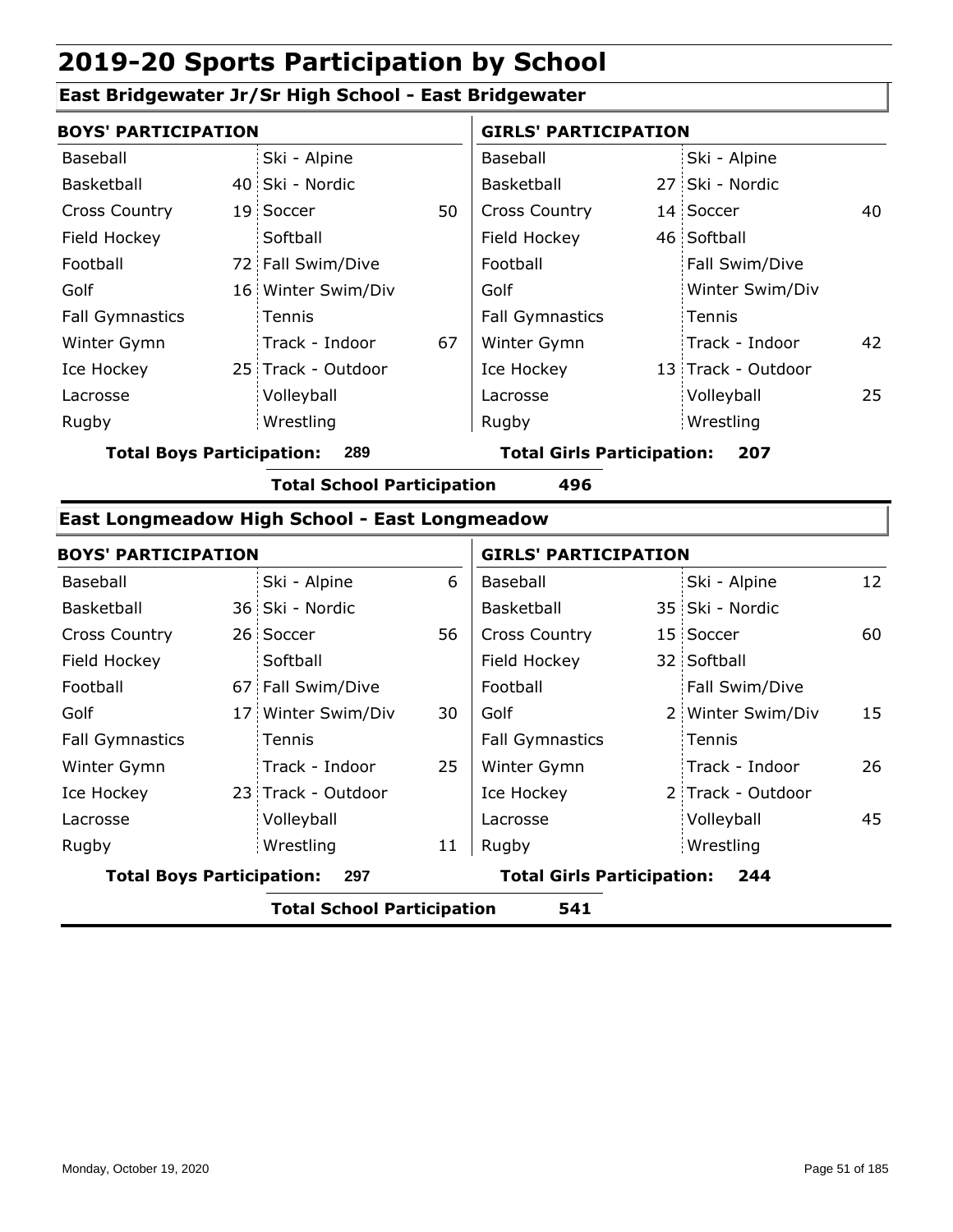## **Easthampton High School - Easthampton**

|                        | <b>BOYS' PARTICIPATION</b> |                    |    | <b>GIRLS' PARTICIPATION</b> |  |                   |    |
|------------------------|----------------------------|--------------------|----|-----------------------------|--|-------------------|----|
| Baseball               |                            | Ski - Alpine       |    | Baseball                    |  | Ski - Alpine      |    |
| Basketball             |                            | 29 Ski - Nordic    |    | Basketball                  |  | 20 Ski - Nordic   |    |
| <b>Cross Country</b>   |                            | 10 Soccer          | 32 | <b>Cross Country</b>        |  | 10 Soccer         | 32 |
| Field Hockey           |                            | Softball           |    | Field Hockey                |  | Softball          |    |
| Football               |                            | 31 Fall Swim/Dive  |    | Football                    |  | Fall Swim/Dive    |    |
| Golf                   |                            | 8 Winter Swim/Div  | 1  | Golf                        |  | 1 Winter Swim/Div | 22 |
| <b>Fall Gymnastics</b> |                            | <b>Tennis</b>      |    | <b>Fall Gymnastics</b>      |  | Tennis            |    |
| Winter Gymn            |                            | Track - Indoor     |    | Winter Gymn                 |  | Track - Indoor    |    |
| Ice Hockey             |                            | 29 Track - Outdoor |    | Ice Hockey                  |  | Track - Outdoor   |    |
| Lacrosse               |                            | Volleyball         |    | Lacrosse                    |  | Volleyball        | 23 |
| Rugby                  |                            | Wrestling          |    | Rugby                       |  | Wrestling         |    |
|                        |                            |                    |    |                             |  |                   |    |

**Total Boys Participation: 140 Total Girls Participation: 108**

**Total School Participation 248**

### **Essex North Shore Agric & Tech School - Hathorne**

|                                         | <b>BOYS' PARTICIPATION</b> |                                                          |    | <b>GIRLS' PARTICIPATION</b> |  |                   |    |
|-----------------------------------------|----------------------------|----------------------------------------------------------|----|-----------------------------|--|-------------------|----|
| Baseball                                |                            | Ski - Alpine                                             |    | Baseball                    |  | Ski - Alpine      |    |
| Basketball                              |                            | 34 Ski - Nordic                                          |    | Basketball                  |  | 35 Ski - Nordic   |    |
| <b>Cross Country</b>                    |                            | 24 Soccer                                                | 41 | <b>Cross Country</b>        |  | 22 Soccer         | 40 |
| Field Hockey                            |                            | Softball                                                 |    | Field Hockey                |  | 16 Softball       |    |
| Football                                |                            | 64 Fall Swim/Dive                                        |    | Football                    |  | Fall Swim/Dive    |    |
| Golf                                    |                            | 23 Winter Swim/Div                                       | 4  | Golf                        |  | Winter Swim/Div   | 13 |
| <b>Fall Gymnastics</b>                  |                            | Tennis                                                   |    | <b>Fall Gymnastics</b>      |  | Tennis            |    |
| Winter Gymn                             |                            | Track - Indoor                                           | 29 | Winter Gymn                 |  | 16 Track - Indoor | 44 |
| Ice Hockey                              |                            | 52 Track - Outdoor                                       |    | Ice Hockey                  |  | 7 Track - Outdoor |    |
| Lacrosse                                |                            | Volleyball                                               |    | Lacrosse                    |  | Volleyball        | 43 |
| Rugby                                   |                            | Wrestling                                                | 18 | Rugby                       |  | Wrestling         |    |
| <b>Total Boys Participation:</b><br>289 |                            | <b>Total Girls Participation:</b><br>236                 |    |                             |  |                   |    |
|                                         |                            | 로 - L - L - C - L - - - L IN - - A ! - ! - - A ! - - - - |    |                             |  |                   |    |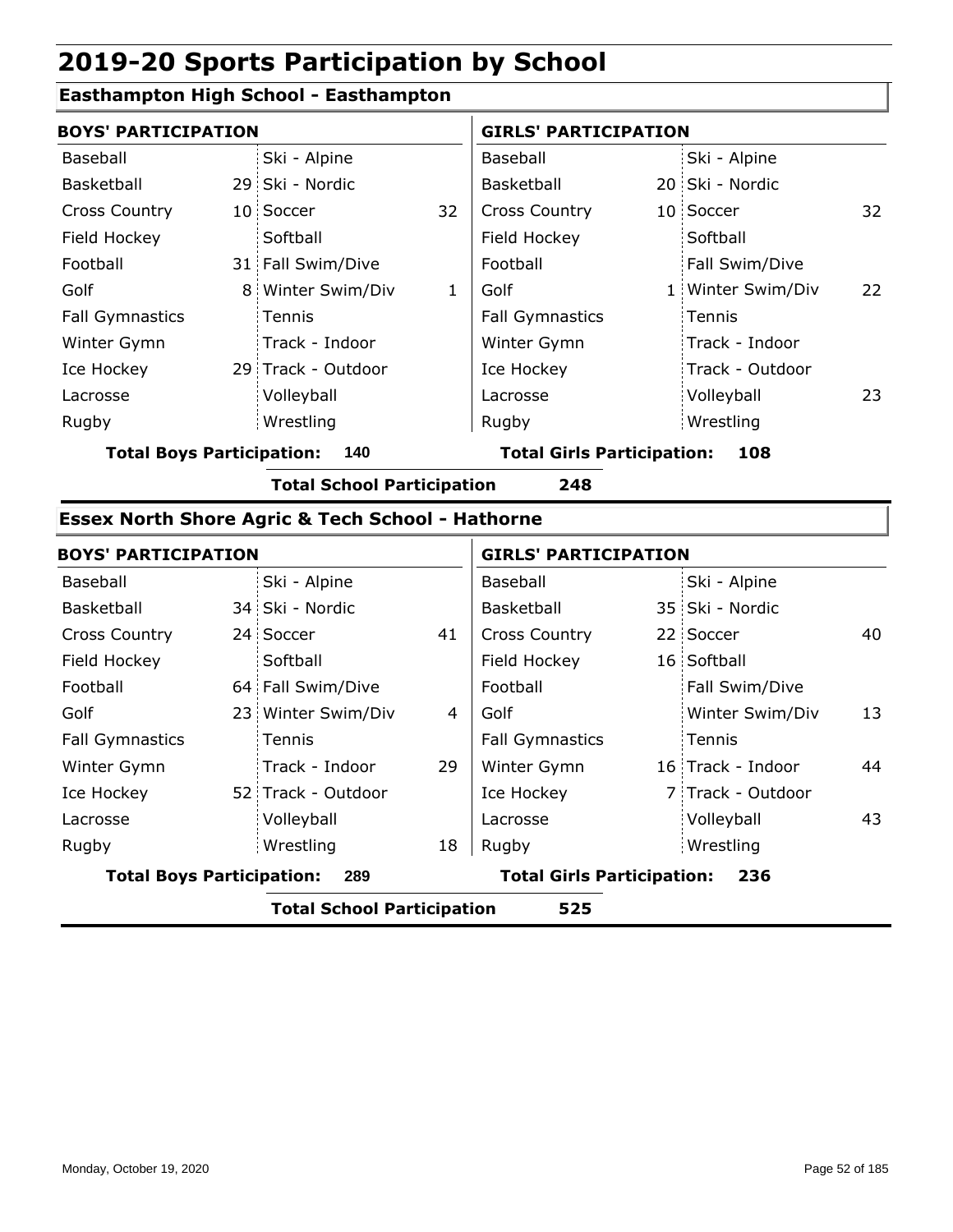### **Everett High School - Everett**

| <b>BOYS' PARTICIPATION</b> |                    |    | <b>GIRLS' PARTICIPATION</b> |  |                   |    |
|----------------------------|--------------------|----|-----------------------------|--|-------------------|----|
| Baseball                   | Ski - Alpine       |    | Baseball                    |  | Ski - Alpine      |    |
| Basketball                 | 41 Ski - Nordic    |    | <b>Basketball</b>           |  | 38 Ski - Nordic   |    |
| <b>Cross Country</b>       | 8 Soccer           | 45 | <b>Cross Country</b>        |  | 4 Soccer          | 28 |
| Field Hockey               | 1 Softball         |    | Field Hockey                |  | 29 Softball       |    |
| Football                   | 120 Fall Swim/Dive |    | Football                    |  | Fall Swim/Dive    |    |
| Golf                       | 6 Winter Swim/Div  |    | Golf                        |  | 3 Winter Swim/Div |    |
| <b>Fall Gymnastics</b>     | <b>Tennis</b>      |    | <b>Fall Gymnastics</b>      |  | Tennis            |    |
| Winter Gymn                | Track - Indoor     | 41 | Winter Gymn                 |  | Track - Indoor    | 39 |
| Ice Hockey                 | Track - Outdoor    |    | Ice Hockey                  |  | Track - Outdoor   |    |
| Lacrosse                   | Volleyball         |    | Lacrosse                    |  | Volleyball        | 37 |
| Rugby                      | Wrestling          | 6  | Rugby                       |  | Wrestling         |    |

**Total Boys Participation: 268 Total Girls Participation: 178**

**Total School Participation 446**

#### **Excel Academy Charter High School - East Boston**

| <b>BOYS' PARTICIPATION</b>             |                 | <b>GIRLS' PARTICIPATION</b>            |                 |   |  |
|----------------------------------------|-----------------|----------------------------------------|-----------------|---|--|
| Baseball                               | Ski - Alpine    | Baseball                               | Ski - Alpine    |   |  |
| Basketball                             | Ski - Nordic    | <b>Basketball</b>                      | Ski - Nordic    |   |  |
| <b>Cross Country</b>                   | Soccer          | <b>Cross Country</b>                   | Soccer          |   |  |
| Field Hockey                           | Softball        | Field Hockey                           | Softball        |   |  |
| Football                               | Fall Swim/Dive  | Football                               | Fall Swim/Dive  |   |  |
| Golf                                   | Winter Swim/Div | Golf                                   | Winter Swim/Div |   |  |
| <b>Fall Gymnastics</b>                 | Tennis          | <b>Fall Gymnastics</b>                 | Tennis          |   |  |
| Winter Gymn                            | Track - Indoor  | Winter Gymn                            | Track - Indoor  |   |  |
| Ice Hockey                             | Track - Outdoor | Ice Hockey                             | Track - Outdoor |   |  |
| Lacrosse                               | Volleyball      | Lacrosse                               | Volleyball      |   |  |
| Rugby                                  | 33<br>Wrestling | Rugby                                  | Wrestling       | 7 |  |
| <b>Total Boys Participation:</b><br>33 |                 | <b>Total Girls Participation:</b><br>7 |                 |   |  |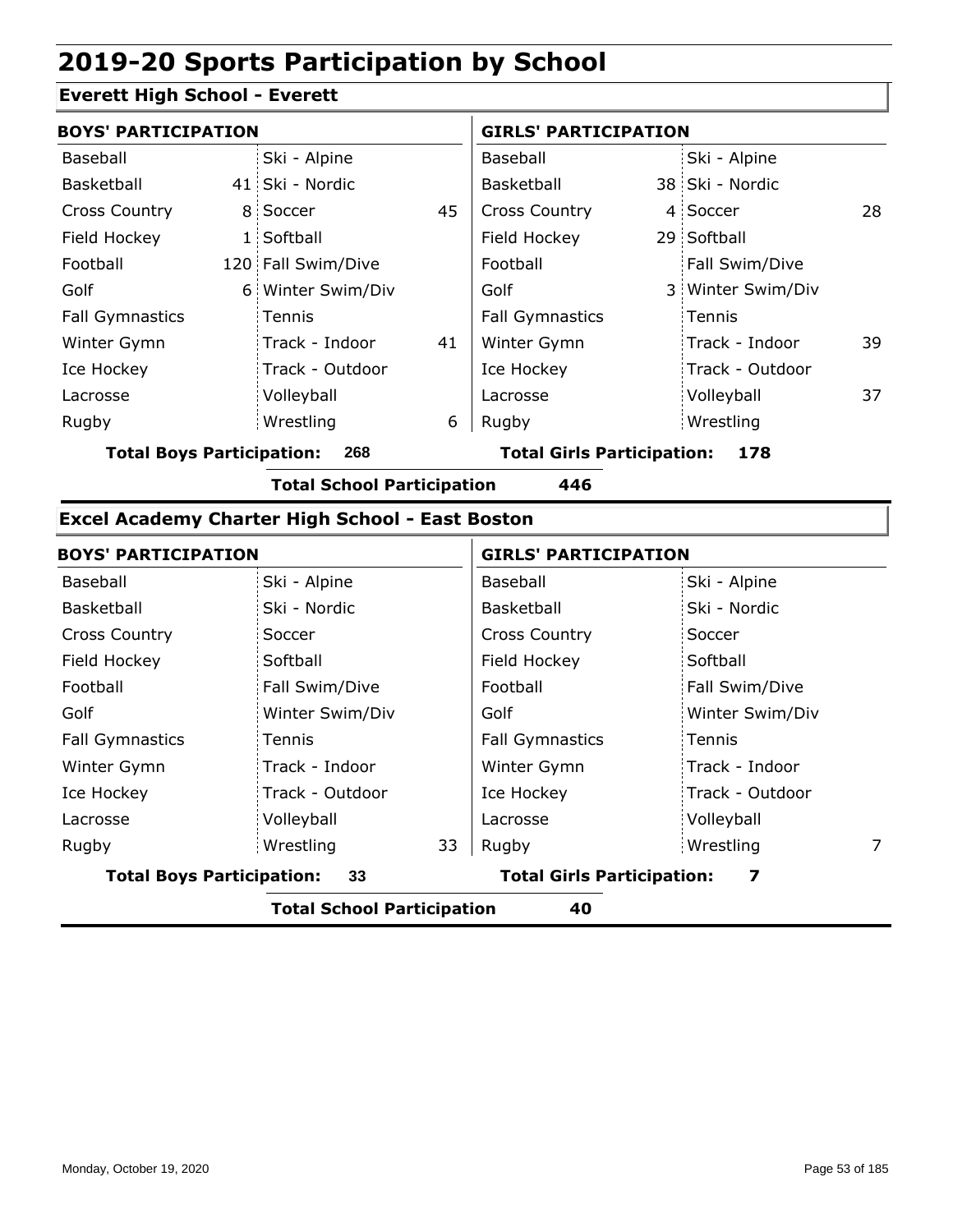## **Excel High School - South Boston**

| <b>BOYS' PARTICIPATION</b>        |                                          |                                   |    | <b>GIRLS' PARTICIPATION</b>       |  |                   |    |  |  |
|-----------------------------------|------------------------------------------|-----------------------------------|----|-----------------------------------|--|-------------------|----|--|--|
| <b>Baseball</b>                   |                                          | Ski - Alpine                      |    | Baseball                          |  | Ski - Alpine      |    |  |  |
| Basketball                        |                                          | 20 Ski - Nordic                   |    | Basketball                        |  | 10 Ski - Nordic   |    |  |  |
| <b>Cross Country</b>              |                                          | Soccer                            | 12 | <b>Cross Country</b>              |  | Soccer            | 11 |  |  |
| Field Hockey                      |                                          | Softball                          |    | Field Hockey                      |  | Softball          |    |  |  |
| Football                          |                                          | 11 Fall Swim/Dive                 |    | Football                          |  | Fall Swim/Dive    |    |  |  |
| Golf                              |                                          | Winter Swim/Div                   |    | Golf                              |  | Winter Swim/Div   |    |  |  |
| <b>Fall Gymnastics</b>            |                                          | Tennis                            |    | <b>Fall Gymnastics</b>            |  | Tennis            |    |  |  |
| Winter Gymn                       |                                          | Track - Indoor                    | 12 | Winter Gymn                       |  | Track - Indoor    | 9  |  |  |
| Ice Hockey                        |                                          | Track - Outdoor                   |    | Ice Hockey                        |  | Track - Outdoor   |    |  |  |
| Lacrosse                          |                                          | Volleyball                        |    | Lacrosse                          |  | Volleyball        | 12 |  |  |
| Rugby                             |                                          | Wrestling                         |    | Rugby                             |  | Wrestling         |    |  |  |
| <b>Total Boys Participation:</b>  |                                          | 55                                |    | <b>Total Girls Participation:</b> |  | 42                |    |  |  |
|                                   |                                          | <b>Total School Participation</b> |    | 97                                |  |                   |    |  |  |
| Fairhaven High School - Fairhaven |                                          |                                   |    |                                   |  |                   |    |  |  |
| <b>BOYS' PARTICIPATION</b>        |                                          |                                   |    | <b>GIRLS' PARTICIPATION</b>       |  |                   |    |  |  |
| Baseball                          |                                          | Ski - Alpine                      |    | Baseball                          |  | Ski - Alpine      |    |  |  |
| Basketball                        |                                          | 38 Ski - Nordic                   |    | <b>Basketball</b>                 |  | 30 Ski - Nordic   |    |  |  |
| <b>Cross Country</b>              |                                          | 23 Soccer                         | 37 | <b>Cross Country</b>              |  | 18 Soccer         | 39 |  |  |
| Field Hockey                      |                                          | Softball                          |    | Field Hockey                      |  | 30 Softball       |    |  |  |
| Football                          |                                          | 50 Fall Swim/Dive                 |    | Football                          |  | Fall Swim/Dive    |    |  |  |
| Golf                              |                                          | 15 Winter Swim/Div                |    | Golf                              |  | 2 Winter Swim/Div |    |  |  |
| <b>Fall Gymnastics</b>            |                                          | Tennis                            |    | <b>Fall Gymnastics</b>            |  | Tennis            |    |  |  |
| Winter Gymn                       |                                          | Track - Indoor                    | 53 | Winter Gymn                       |  | Track - Indoor    | 35 |  |  |
| Ice Hockey                        |                                          | 7 Track - Outdoor                 |    | Ice Hockey                        |  | Track - Outdoor   |    |  |  |
| Lacrosse                          |                                          | Volleyball                        |    | Lacrosse                          |  | Volleyball        | 36 |  |  |
| Rugby                             |                                          | Wrestling                         |    | Rugby                             |  | Wrestling         |    |  |  |
| <b>Total Boys Participation:</b>  |                                          | 223                               |    | <b>Total Girls Participation:</b> |  | 190               |    |  |  |
|                                   | <b>Total School Participation</b><br>413 |                                   |    |                                   |  |                   |    |  |  |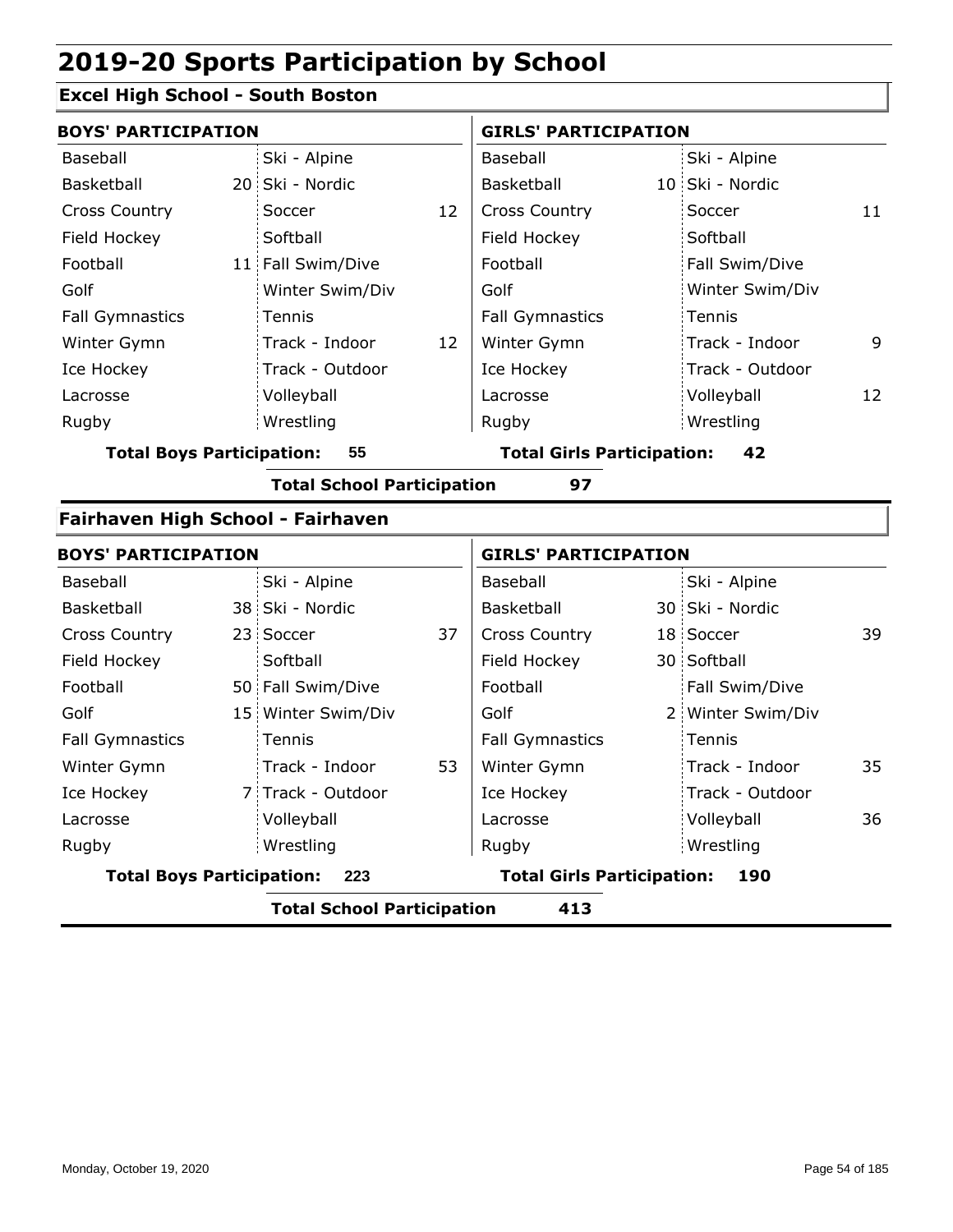## **Falmouth Academy - Falmouth**

| <b>BOYS' PARTICIPATION</b>             |                                          |    | <b>GIRLS' PARTICIPATION</b>       |  |                    |    |  |  |  |  |
|----------------------------------------|------------------------------------------|----|-----------------------------------|--|--------------------|----|--|--|--|--|
| Baseball                               | Ski - Alpine                             |    | Baseball                          |  | Ski - Alpine       |    |  |  |  |  |
| Basketball                             | 24 Ski - Nordic                          |    | Basketball                        |  | 19 Ski - Nordic    |    |  |  |  |  |
| <b>Cross Country</b>                   | Soccer                                   | 24 | <b>Cross Country</b>              |  | Soccer             | 19 |  |  |  |  |
| Field Hockey                           | Softball                                 |    | Field Hockey                      |  | Softball           |    |  |  |  |  |
| Football                               | Fall Swim/Dive                           |    | Football                          |  | Fall Swim/Dive     |    |  |  |  |  |
| Golf                                   | Winter Swim/Div                          |    | Golf                              |  | Winter Swim/Div    |    |  |  |  |  |
| <b>Fall Gymnastics</b>                 | Tennis                                   |    | <b>Fall Gymnastics</b>            |  | Tennis             |    |  |  |  |  |
| Winter Gymn                            | Track - Indoor                           |    | Winter Gymn                       |  | Track - Indoor     |    |  |  |  |  |
| Ice Hockey                             | Track - Outdoor                          |    | Ice Hockey                        |  | Track - Outdoor    |    |  |  |  |  |
| Lacrosse                               | Volleyball                               |    | Lacrosse                          |  | Volleyball         |    |  |  |  |  |
| Rugby                                  | Wrestling                                |    | Rugby                             |  | Wrestling          |    |  |  |  |  |
| <b>Total Boys Participation:</b>       | 48                                       |    | <b>Total Girls Participation:</b> |  | 38                 |    |  |  |  |  |
|                                        | <b>Total School Participation</b>        |    | 86                                |  |                    |    |  |  |  |  |
| <b>Falmouth High School - Falmouth</b> |                                          |    |                                   |  |                    |    |  |  |  |  |
| <b>BOYS' PARTICIPATION</b>             |                                          |    | <b>GIRLS' PARTICIPATION</b>       |  |                    |    |  |  |  |  |
| Baseball                               | Ski - Alpine                             |    | Baseball                          |  | Ski - Alpine       |    |  |  |  |  |
| Basketball                             | 41 Ski - Nordic                          |    | Basketball                        |  | 24 Ski - Nordic    |    |  |  |  |  |
| <b>Cross Country</b>                   | 11 Soccer                                | 64 | <b>Cross Country</b>              |  | 13 Soccer          | 42 |  |  |  |  |
| Field Hockey                           | Softball                                 |    | Field Hockey                      |  | 38 Softball        |    |  |  |  |  |
| Football                               | 97 Fall Swim/Dive                        |    | Football                          |  | Fall Swim/Dive     |    |  |  |  |  |
| Golf                                   | 15 Winter Swim/Div                       |    | Golf                              |  | Winter Swim/Div    |    |  |  |  |  |
| <b>Fall Gymnastics</b>                 | Tennis                                   |    | <b>Fall Gymnastics</b>            |  | Tennis             |    |  |  |  |  |
| Winter Gymn                            | Track - Indoor                           | 41 | Winter Gymn                       |  | 4 Track - Indoor   | 18 |  |  |  |  |
| Ice Hockey                             | 36 Track - Outdoor                       |    | Ice Hockey                        |  | 25 Track - Outdoor |    |  |  |  |  |
| Lacrosse                               | Volleyball                               |    | Lacrosse                          |  | Volleyball         |    |  |  |  |  |
| Rugby                                  | Wrestling                                |    | Rugby                             |  | Wrestling          |    |  |  |  |  |
| <b>Total Boys Participation:</b>       | 305                                      |    | <b>Total Girls Participation:</b> |  | 164                |    |  |  |  |  |
|                                        | <b>Total School Participation</b><br>469 |    |                                   |  |                    |    |  |  |  |  |
|                                        |                                          |    |                                   |  |                    |    |  |  |  |  |

ı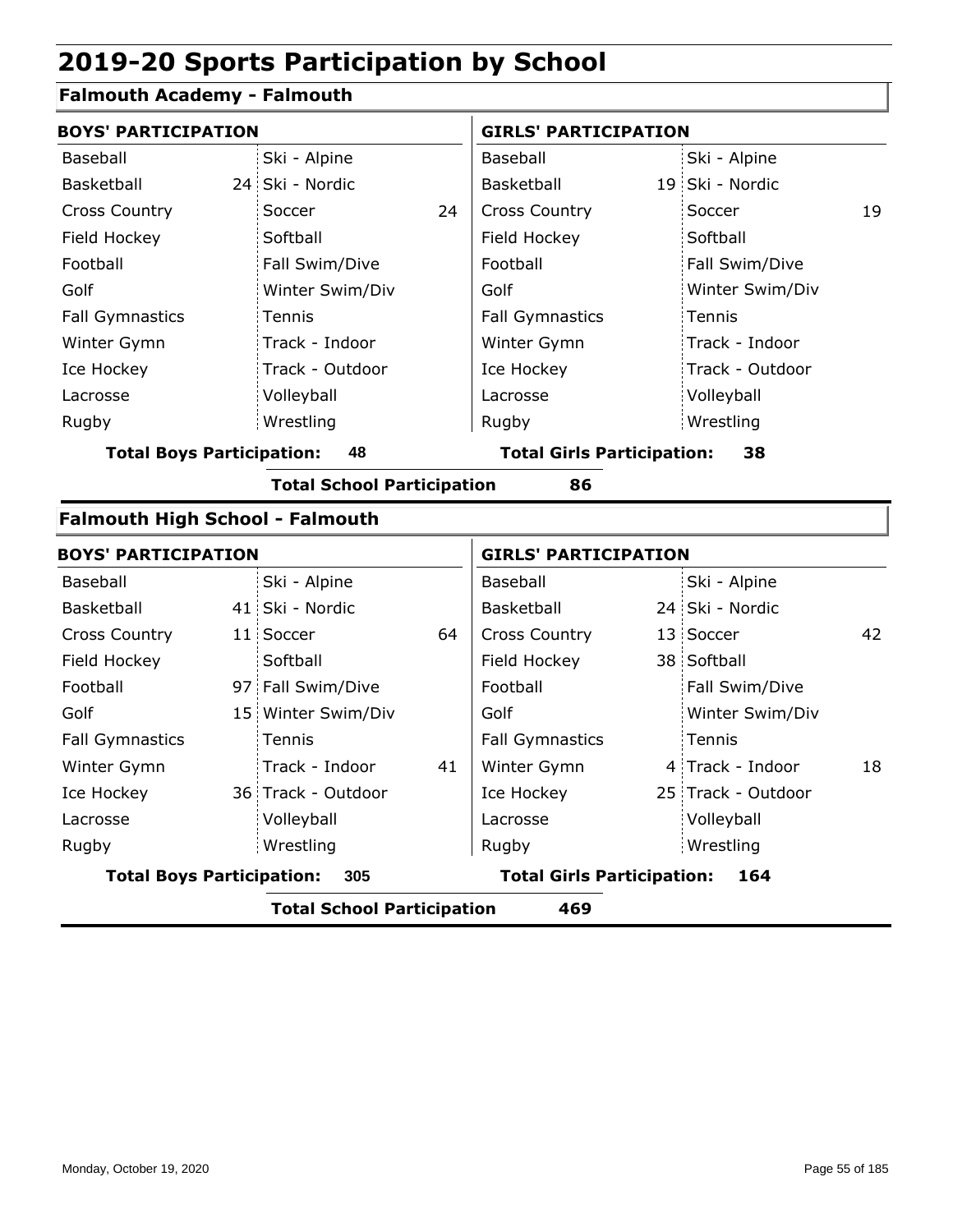## **Fellowship Christian Academy - Methuen**

| <b>BOYS' PARTICIPATION</b>       |                                          |    | <b>GIRLS' PARTICIPATION</b>       |                |                  |    |  |  |
|----------------------------------|------------------------------------------|----|-----------------------------------|----------------|------------------|----|--|--|
| Baseball                         | Ski - Alpine                             |    | Baseball                          |                | Ski - Alpine     |    |  |  |
| Basketball                       | 13 Ski - Nordic                          |    | Basketball                        |                | 11 Ski - Nordic  |    |  |  |
| <b>Cross Country</b>             | Soccer                                   |    | <b>Cross Country</b>              |                | Soccer           |    |  |  |
| Field Hockey                     | Softball                                 |    | Field Hockey                      |                | Softball         |    |  |  |
| Football                         | Fall Swim/Dive                           |    | Football                          |                | Fall Swim/Dive   |    |  |  |
| Golf                             | Winter Swim/Div                          |    | Golf                              |                | Winter Swim/Div  |    |  |  |
| <b>Fall Gymnastics</b>           | Tennis                                   |    | <b>Fall Gymnastics</b>            |                | Tennis           |    |  |  |
| Winter Gymn                      | Track - Indoor                           |    | Winter Gymn                       |                | Track - Indoor   |    |  |  |
| Ice Hockey                       | Track - Outdoor                          |    | Ice Hockey                        |                | Track - Outdoor  |    |  |  |
| Lacrosse                         | Volleyball                               |    | Lacrosse                          |                | Volleyball       | 15 |  |  |
| Rugby                            | Wrestling                                |    | Rugby                             |                | Wrestling        |    |  |  |
| <b>Total Boys Participation:</b> | 13                                       |    | <b>Total Girls Participation:</b> |                | 26               |    |  |  |
|                                  | <b>Total School Participation</b>        |    | 39                                |                |                  |    |  |  |
|                                  | <b>Fenway High School - Boston</b>       |    |                                   |                |                  |    |  |  |
| <b>BOYS' PARTICIPATION</b>       |                                          |    | <b>GIRLS' PARTICIPATION</b>       |                |                  |    |  |  |
| Baseball                         | Ski - Alpine                             |    | Baseball                          |                | Ski - Alpine     |    |  |  |
| Basketball                       | 25 Ski - Nordic                          |    | Basketball                        |                | 25 Ski - Nordic  |    |  |  |
| <b>Cross Country</b><br>2:       | Soccer                                   | 15 | <b>Cross Country</b>              | 2 <sup>1</sup> | Soccer           | 15 |  |  |
| Field Hockey                     | Softball                                 |    | Field Hockey                      |                | Softball         |    |  |  |
| Football                         | 1 Fall Swim/Dive                         |    | Football                          |                | 1 Fall Swim/Dive |    |  |  |
| Golf                             | Winter Swim/Div                          |    | Golf                              |                | Winter Swim/Div  |    |  |  |
| <b>Fall Gymnastics</b>           | Tennis                                   |    | <b>Fall Gymnastics</b>            |                | Tennis           |    |  |  |
| Winter Gymn                      | Track - Indoor                           | 10 | Winter Gymn                       |                | Track - Indoor   | 10 |  |  |
| Ice Hockey                       | Track - Outdoor                          |    | Ice Hockey                        |                | Track - Outdoor  |    |  |  |
| Lacrosse                         | Volleyball                               |    | Lacrosse                          |                | Volleyball       |    |  |  |
| Rugby                            | Wrestling                                |    | Rugby                             |                | Wrestling        |    |  |  |
| <b>Total Boys Participation:</b> | 53                                       |    | <b>Total Girls Participation:</b> |                | 53               |    |  |  |
|                                  | <b>Total School Participation</b><br>106 |    |                                   |                |                  |    |  |  |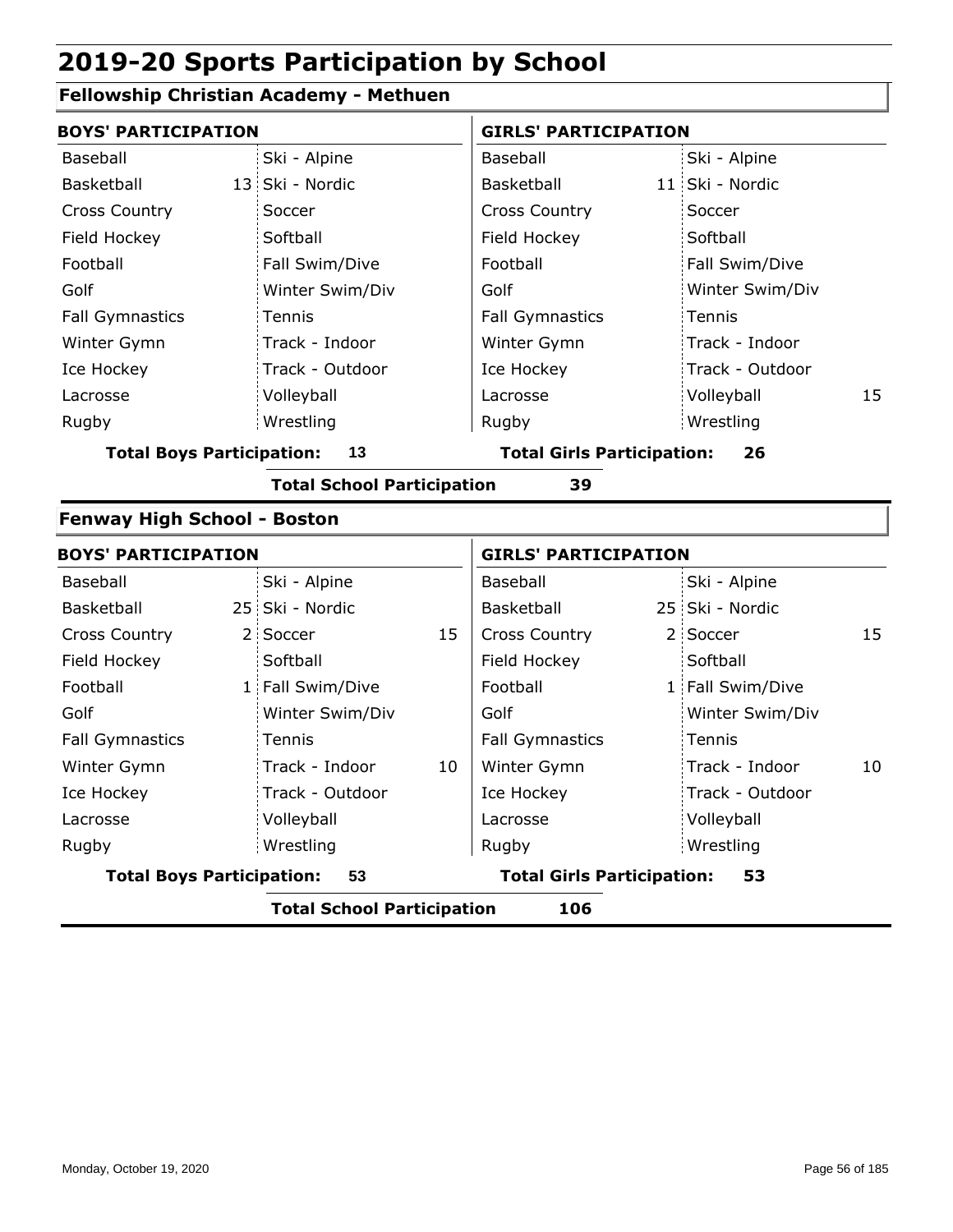## **Fitchburg High School - Fitchburg**

| <b>BOYS' PARTICIPATION</b>              |  |                    |                                   | <b>GIRLS' PARTICIPATION</b> |     |                   |    |
|-----------------------------------------|--|--------------------|-----------------------------------|-----------------------------|-----|-------------------|----|
| Baseball                                |  | Ski - Alpine       |                                   | Baseball                    |     | Ski - Alpine      |    |
| Basketball                              |  | 43 Ski - Nordic    |                                   | Basketball                  |     | 20 Ski - Nordic   |    |
| <b>Cross Country</b>                    |  | 15 Soccer          | 30                                | <b>Cross Country</b>        |     | 16 Soccer         | 28 |
| Field Hockey                            |  | Softball           |                                   | Field Hockey                |     | 29 Softball       |    |
| Football                                |  | 113 Fall Swim/Dive |                                   | Football                    |     | Fall Swim/Dive    |    |
| Golf                                    |  | 7 Winter Swim/Div  |                                   | Golf                        |     | 1 Winter Swim/Div |    |
| <b>Fall Gymnastics</b>                  |  | Tennis             |                                   | <b>Fall Gymnastics</b>      |     | Tennis            |    |
| Winter Gymn                             |  | Track - Indoor     | 46                                | Winter Gymn                 |     | Track - Indoor    | 42 |
| Ice Hockey                              |  | 11 Track - Outdoor |                                   | Ice Hockey                  |     | 4 Track - Outdoor |    |
| Lacrosse                                |  | Volleyball         |                                   | Lacrosse                    |     | Volleyball        | 36 |
| Rugby                                   |  | Wrestling          |                                   | Rugby                       |     | Wrestling         |    |
| <b>Total Boys Participation:</b><br>265 |  |                    | <b>Total Girls Participation:</b> |                             | 176 |                   |    |

**Total School Participation 441**

#### **Fontbonne Academy - Milton**

| <b>BOYS' PARTICIPATION</b>       |                                          | <b>GIRLS' PARTICIPATION</b> |  |                   |     |
|----------------------------------|------------------------------------------|-----------------------------|--|-------------------|-----|
| Baseball                         | Ski - Alpine                             | Baseball                    |  | Ski - Alpine      |     |
| Basketball                       | Ski - Nordic                             | Basketball                  |  | 34 Ski - Nordic   |     |
| <b>Cross Country</b>             | Soccer                                   | <b>Cross Country</b>        |  | 12 Soccer         | 30. |
| Field Hockey                     | Softball                                 | Field Hockey                |  | Softball          |     |
| Football                         | Fall Swim/Dive                           | Football                    |  | Fall Swim/Dive    |     |
| Golf                             | Winter Swim/Div                          | Golf                        |  | Winter Swim/Div   |     |
| <b>Fall Gymnastics</b>           | Tennis                                   | <b>Fall Gymnastics</b>      |  | Tennis            |     |
| Winter Gymn                      | Track - Indoor                           | Winter Gymn                 |  | Track - Indoor    | 18  |
| Ice Hockey                       | Track - Outdoor                          | Ice Hockey                  |  | 5 Track - Outdoor |     |
| Lacrosse                         | Volleyball                               | Lacrosse                    |  | Volleyball        | 28  |
| Rugby                            | Wrestling                                | Rugby                       |  | Wrestling         |     |
| <b>Total Boys Participation:</b> | <b>Total Girls Participation:</b><br>127 |                             |  |                   |     |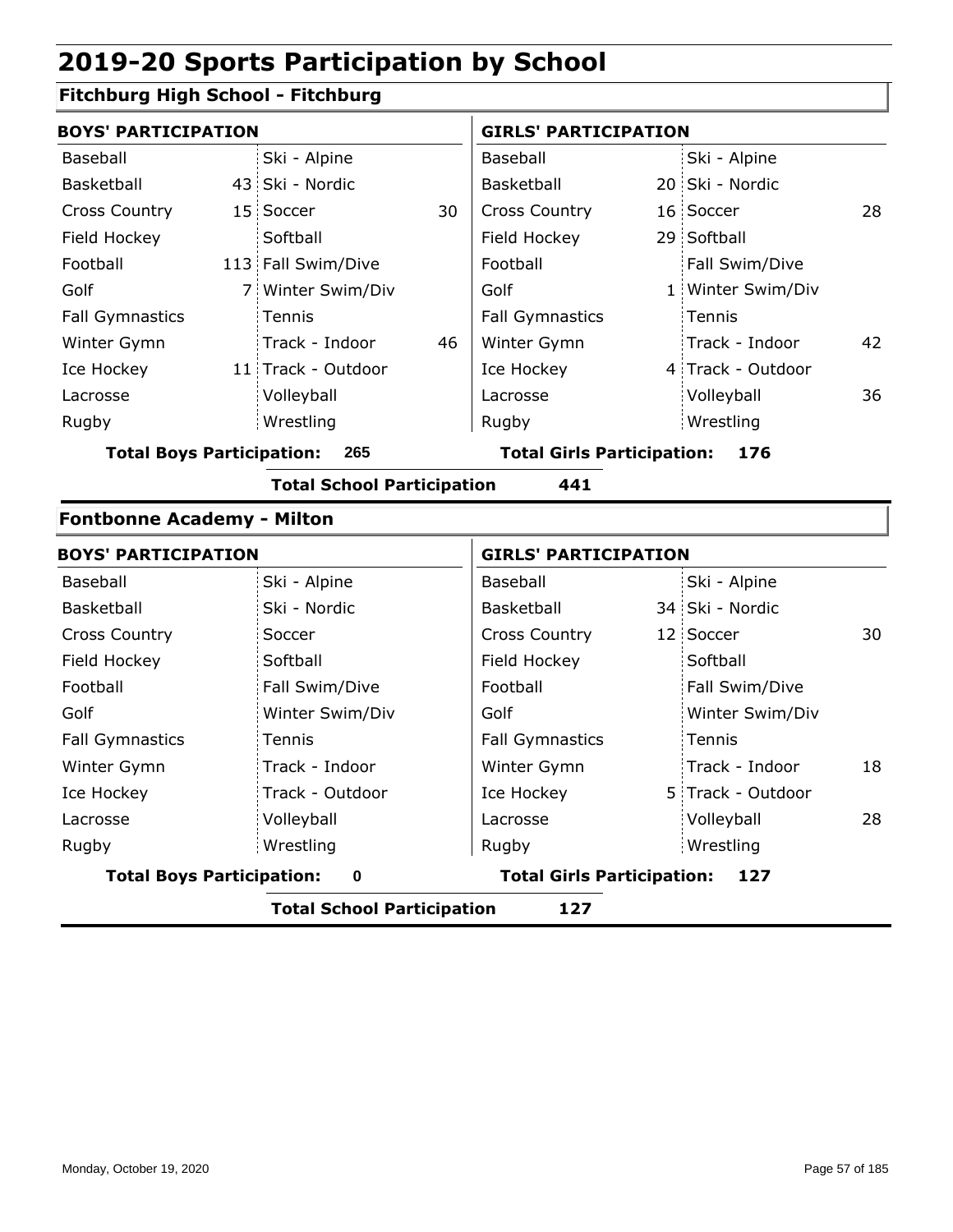## **Foxborough High School - Foxborough**

| <b>BOYS' PARTICIPATION</b> |                    |    | <b>GIRLS' PARTICIPATION</b> |  |                   |    |
|----------------------------|--------------------|----|-----------------------------|--|-------------------|----|
| Baseball                   | Ski - Alpine       |    | Baseball                    |  | Ski - Alpine      |    |
| Basketball                 | 30 Ski - Nordic    |    | <b>Basketball</b>           |  | 33 Ski - Nordic   |    |
| <b>Cross Country</b>       | 19 Soccer          | 50 | <b>Cross Country</b>        |  | 14 Soccer         | 51 |
| Field Hockey               | Softball           |    | Field Hockey                |  | 36 Softball       |    |
| Football                   | 97 Fall Swim/Dive  |    | Football                    |  | Fall Swim/Dive    |    |
| Golf                       | 20 Winter Swim/Div | 12 | Golf                        |  | Winter Swim/Div   | 20 |
| <b>Fall Gymnastics</b>     | Tennis             |    | <b>Fall Gymnastics</b>      |  | Tennis            |    |
| Winter Gymn                | Track - Indoor     | 45 | Winter Gymn                 |  | Track - Indoor    | 32 |
| Ice Hockey                 | 25 Track - Outdoor |    | Ice Hockey                  |  | 9 Track - Outdoor |    |
| Lacrosse                   | Volleyball         |    | Lacrosse                    |  | Volleyball        | 45 |
| Rugby                      | Wrestling          | 30 | Rugby                       |  | Wrestling         |    |
|                            |                    |    |                             |  |                   |    |

**Total Boys Participation: 328 Total Girls Participation: 240**

**Total School Participation 568**

#### **Framingham High School - Framingham**

| <b>BOYS' PARTICIPATION</b>              |                                          |                                          |    | <b>GIRLS' PARTICIPATION</b> |  |                    |    |  |
|-----------------------------------------|------------------------------------------|------------------------------------------|----|-----------------------------|--|--------------------|----|--|
| Baseball                                |                                          | Ski - Alpine                             | 13 | Baseball                    |  | Ski - Alpine       | 10 |  |
| <b>Basketball</b>                       |                                          | 38 Ski - Nordic                          |    | Basketball                  |  | 37 Ski - Nordic    |    |  |
| <b>Cross Country</b>                    |                                          | 42 Soccer                                | 70 | <b>Cross Country</b>        |  | 25 Soccer          | 60 |  |
| Field Hockey                            |                                          | 2 Softball                               |    | Field Hockey                |  | 48 Softball        |    |  |
| Football                                |                                          | 75 Fall Swim/Dive                        |    | Football                    |  | Fall Swim/Dive     | 43 |  |
| Golf                                    |                                          | 20 Winter Swim/Div                       | 22 | Golf                        |  | Winter Swim/Div    |    |  |
| <b>Fall Gymnastics</b>                  |                                          | Tennis                                   |    | <b>Fall Gymnastics</b>      |  | Tennis             |    |  |
| Winter Gymn                             |                                          | 1 Track - Indoor                         | 84 | Winter Gymn                 |  | 19 Track - Indoor  | 60 |  |
| Ice Hockey                              |                                          | 44 Track - Outdoor                       |    | Ice Hockey                  |  | 32 Track - Outdoor |    |  |
| Lacrosse                                |                                          | Volleyball                               |    | Lacrosse                    |  | Volleyball         | 41 |  |
| Rugby                                   |                                          | Wrestling                                | 43 | Rugby                       |  | Wrestling          |    |  |
| <b>Total Boys Participation:</b><br>454 |                                          | <b>Total Girls Participation:</b><br>375 |    |                             |  |                    |    |  |
|                                         | <b>Total School Participation</b><br>829 |                                          |    |                             |  |                    |    |  |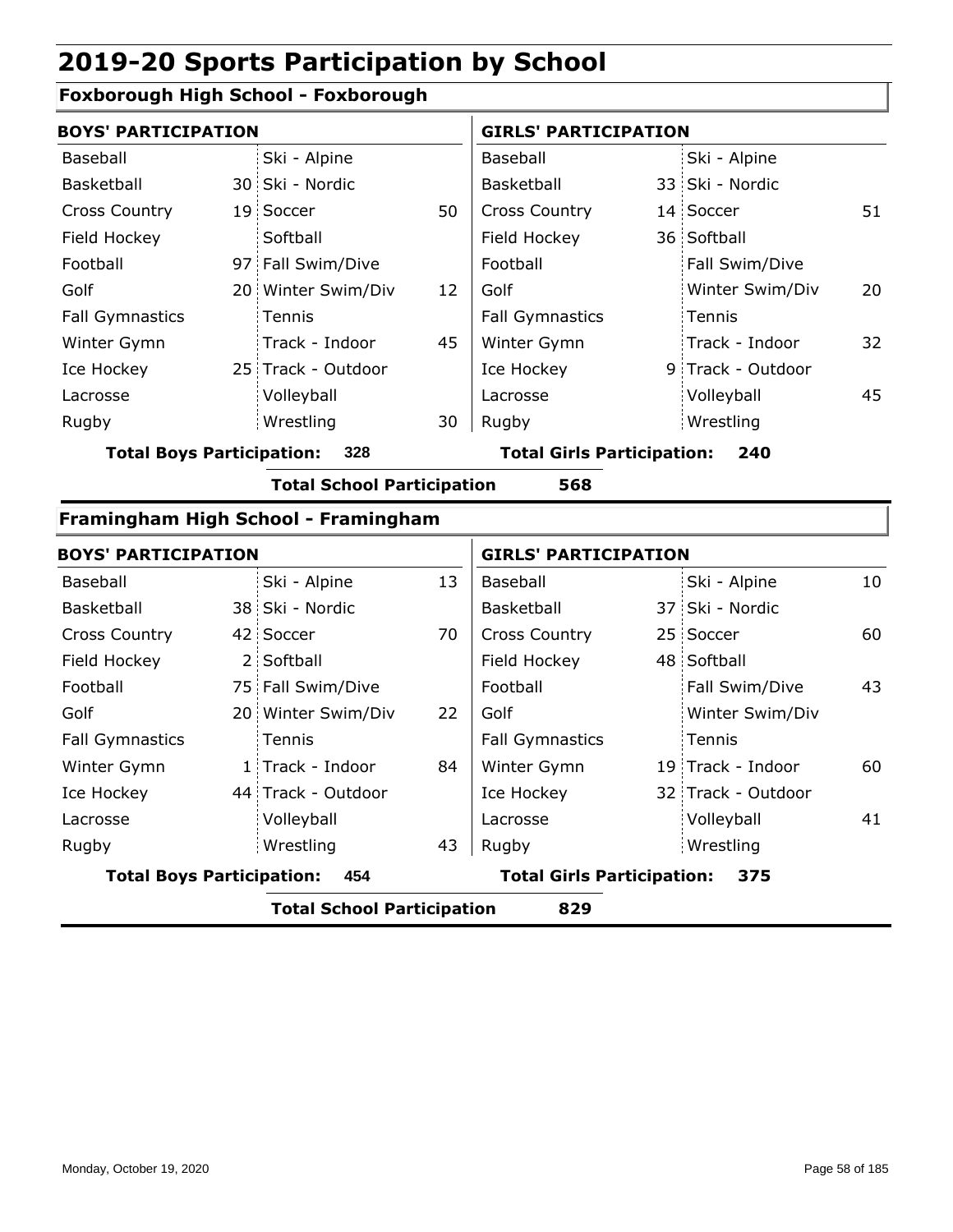## **Franklin County Tech. School - Turners Falls**

| <b>BOYS' PARTICIPATION</b>       |                                           |                                   |     | <b>GIRLS' PARTICIPATION</b>       |  |                    |                |  |  |  |
|----------------------------------|-------------------------------------------|-----------------------------------|-----|-----------------------------------|--|--------------------|----------------|--|--|--|
| <b>Baseball</b>                  |                                           | Ski - Alpine                      |     | Baseball                          |  | Ski - Alpine       |                |  |  |  |
| Basketball                       |                                           | 22 Ski - Nordic                   |     | Basketball                        |  | 17 Ski - Nordic    |                |  |  |  |
| <b>Cross Country</b>             |                                           | Soccer                            | 15  | <b>Cross Country</b>              |  | Soccer             | 13             |  |  |  |
| Field Hockey                     |                                           | 3 Softball                        |     | Field Hockey                      |  | 12 Softball        |                |  |  |  |
| Football                         |                                           | 33 Fall Swim/Dive                 |     | Football                          |  | 1 Fall Swim/Dive   |                |  |  |  |
| Golf                             |                                           | 10 Winter Swim/Div                |     | Golf                              |  | Winter Swim/Div    | $\overline{2}$ |  |  |  |
| <b>Fall Gymnastics</b>           |                                           | Tennis                            |     | <b>Fall Gymnastics</b>            |  | Tennis             |                |  |  |  |
| Winter Gymn                      |                                           | Track - Indoor                    |     | Winter Gymn                       |  | Track - Indoor     |                |  |  |  |
| Ice Hockey                       |                                           | 13 Track - Outdoor                |     | Ice Hockey                        |  | Track - Outdoor    |                |  |  |  |
| Lacrosse                         |                                           | Volleyball                        |     | Lacrosse                          |  | Volleyball         | 24             |  |  |  |
| Rugby                            |                                           | Wrestling                         | 8   | Rugby                             |  | Wrestling          |                |  |  |  |
| <b>Total Boys Participation:</b> |                                           | 104                               |     | <b>Total Girls Participation:</b> |  | 69                 |                |  |  |  |
|                                  |                                           | <b>Total School Participation</b> |     | 173                               |  |                    |                |  |  |  |
| Franklin High School - Franklin  |                                           |                                   |     |                                   |  |                    |                |  |  |  |
| <b>BOYS' PARTICIPATION</b>       |                                           |                                   |     | <b>GIRLS' PARTICIPATION</b>       |  |                    |                |  |  |  |
| Baseball                         |                                           | Ski - Alpine                      |     | Baseball                          |  | Ski - Alpine       |                |  |  |  |
| Basketball                       |                                           | 66 Ski - Nordic                   |     | Basketball                        |  | 43 Ski - Nordic    |                |  |  |  |
| <b>Cross Country</b>             |                                           | 72 Soccer                         | 74  | <b>Cross Country</b>              |  | 41 Soccer          | 69             |  |  |  |
| Field Hockey                     |                                           | Softball                          |     | Field Hockey                      |  | 56 Softball        |                |  |  |  |
| Football                         |                                           | 107 Fall Swim/Dive                |     | Football                          |  | Fall Swim/Dive     |                |  |  |  |
| Golf                             |                                           | 22 Winter Swim/Div                | 23  | Golf                              |  | 1 Winter Swim/Div  | 26             |  |  |  |
| <b>Fall Gymnastics</b>           |                                           | Tennis                            |     | <b>Fall Gymnastics</b>            |  | Tennis             |                |  |  |  |
| Winter Gymn                      |                                           | Track - Indoor                    | 110 | Winter Gymn                       |  | 17 Track - Indoor  | 95             |  |  |  |
| Ice Hockey                       |                                           | 65 Track - Outdoor                |     | Ice Hockey                        |  | 29 Track - Outdoor |                |  |  |  |
| Lacrosse                         |                                           | Volleyball                        |     | Lacrosse                          |  | Volleyball         | 74             |  |  |  |
| Rugby                            |                                           | Wrestling                         | 39  | Rugby                             |  | Wrestling          | 1              |  |  |  |
| <b>Total Boys Participation:</b> |                                           | 578                               |     | <b>Total Girls Participation:</b> |  | 452                |                |  |  |  |
|                                  | <b>Total School Participation</b><br>1030 |                                   |     |                                   |  |                    |                |  |  |  |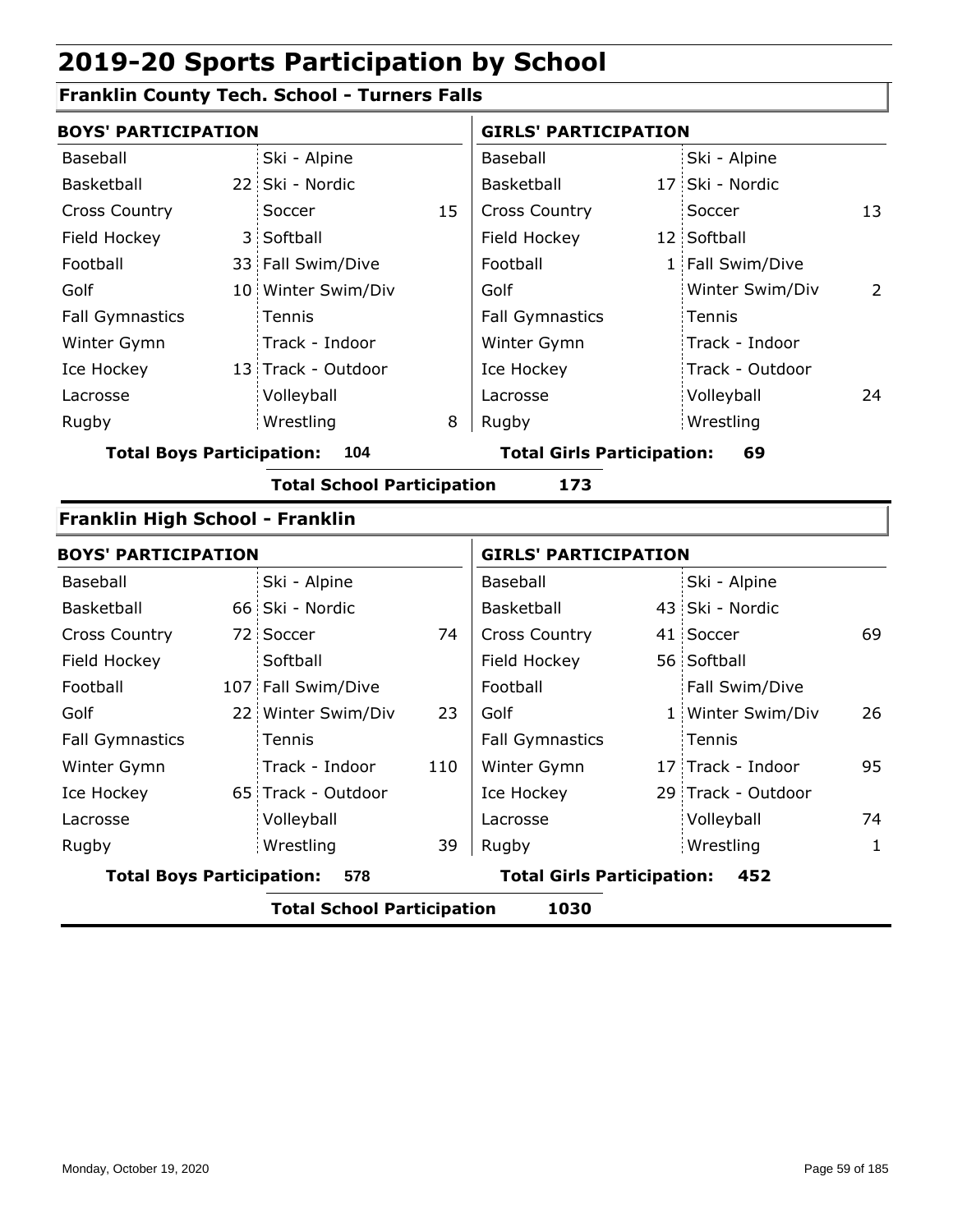## **Frontier Regional School - South Deerfield**

| <b>BOYS' PARTICIPATION</b>           |                                          |                    |    | <b>GIRLS' PARTICIPATION</b>       |  |                   |                |  |  |  |
|--------------------------------------|------------------------------------------|--------------------|----|-----------------------------------|--|-------------------|----------------|--|--|--|
| <b>Baseball</b>                      |                                          | Ski - Alpine       | 3  | Baseball                          |  | Ski - Alpine      | 5              |  |  |  |
| Basketball                           |                                          | 43 Ski - Nordic    |    | Basketball                        |  | 31 Ski - Nordic   |                |  |  |  |
| <b>Cross Country</b>                 |                                          | 28 Soccer          | 70 | <b>Cross Country</b>              |  | 24 Soccer         | 37             |  |  |  |
| Field Hockey                         |                                          | Softball           |    | Field Hockey                      |  | 45 Softball       |                |  |  |  |
| Football                             |                                          | 42 Fall Swim/Dive  |    | Football                          |  | 2 Fall Swim/Dive  |                |  |  |  |
| Golf                                 |                                          | 23 Winter Swim/Div |    | Golf                              |  | 1 Winter Swim/Div |                |  |  |  |
| <b>Fall Gymnastics</b>               |                                          | Tennis             |    | <b>Fall Gymnastics</b>            |  | Tennis            |                |  |  |  |
| Winter Gymn                          |                                          | Track - Indoor     |    | Winter Gymn                       |  | Track - Indoor    |                |  |  |  |
| Ice Hockey                           |                                          | 12 Track - Outdoor |    | Ice Hockey                        |  | Track - Outdoor   |                |  |  |  |
| Lacrosse                             |                                          | Volleyball         |    | Lacrosse                          |  | Volleyball        | 41             |  |  |  |
| Rugby                                |                                          | Wrestling          | 17 | Rugby                             |  | Wrestling         |                |  |  |  |
| <b>Total Boys Participation:</b>     |                                          | 238                |    | <b>Total Girls Participation:</b> |  | 186               |                |  |  |  |
|                                      | <b>Total School Participation</b><br>424 |                    |    |                                   |  |                   |                |  |  |  |
| <b>Gardner High School - Gardner</b> |                                          |                    |    |                                   |  |                   |                |  |  |  |
| <b>BOYS' PARTICIPATION</b>           |                                          |                    |    | <b>GIRLS' PARTICIPATION</b>       |  |                   |                |  |  |  |
| <b>Baseball</b>                      |                                          | Ski - Alpine       |    | Baseball                          |  | Ski - Alpine      |                |  |  |  |
| Basketball                           |                                          | 26 Ski - Nordic    |    | Basketball                        |  | 9 Ski - Nordic    |                |  |  |  |
| <b>Cross Country</b>                 |                                          | 10 Soccer          | 18 | <b>Cross Country</b>              |  | 9 Soccer          | 19             |  |  |  |
| Field Hockey                         |                                          | Softball           |    | Field Hockey                      |  | 24 Softball       |                |  |  |  |
| Football                             |                                          | 37 Fall Swim/Dive  |    | Football                          |  | Fall Swim/Dive    |                |  |  |  |
| Golf                                 |                                          | 5 Winter Swim/Div  | 4  | Golf                              |  | Winter Swim/Div   | $\overline{7}$ |  |  |  |
| <b>Fall Gymnastics</b>               |                                          | Tennis             |    | <b>Fall Gymnastics</b>            |  | Tennis            |                |  |  |  |
| Winter Gymn                          |                                          | Track - Indoor     | 21 | Winter Gymn                       |  | Track - Indoor    | 25             |  |  |  |
| Ice Hockey                           |                                          | 9 Track - Outdoor  |    | Ice Hockey                        |  | 2 Track - Outdoor |                |  |  |  |
| Lacrosse                             |                                          | Volleyball         |    | Lacrosse                          |  | Volleyball        |                |  |  |  |
| Rugby                                |                                          | Wrestling          |    | Rugby                             |  | Wrestling         |                |  |  |  |
| <b>Total Boys Participation:</b>     |                                          | 130                |    | <b>Total Girls Participation:</b> |  | 95                |                |  |  |  |
|                                      | <b>Total School Participation</b><br>225 |                    |    |                                   |  |                   |                |  |  |  |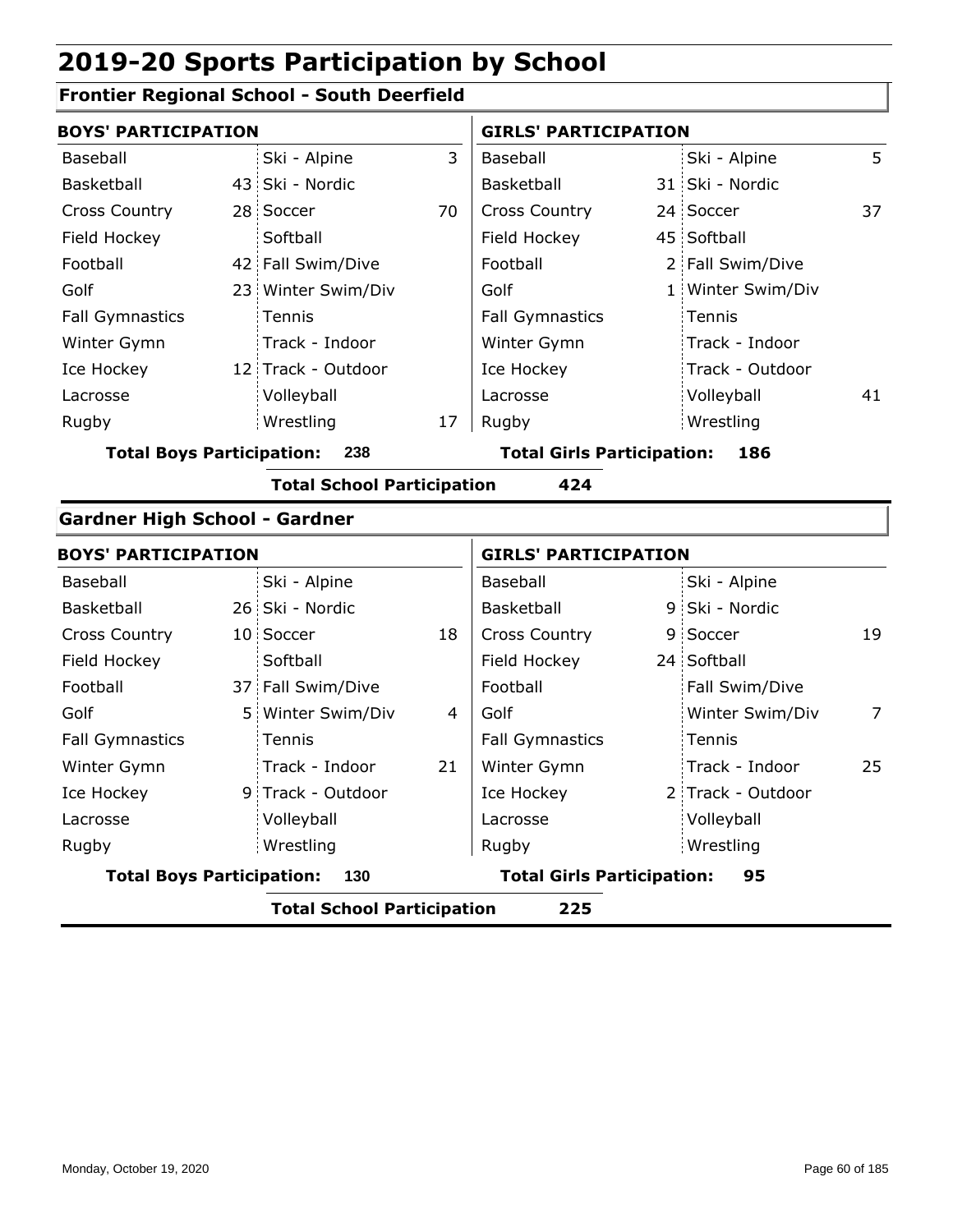## **Gateway Reg. High School - Huntington**

| <b>BOYS' PARTICIPATION</b>                        |  |                                   |                | <b>GIRLS' PARTICIPATION</b>       |  |                 |    |
|---------------------------------------------------|--|-----------------------------------|----------------|-----------------------------------|--|-----------------|----|
| Baseball                                          |  | Ski - Alpine                      | $\overline{2}$ | Baseball                          |  | Ski - Alpine    | 2  |
| Basketball                                        |  | 24 Ski - Nordic                   |                | Basketball                        |  | 16 Ski - Nordic |    |
| <b>Cross Country</b>                              |  | 17 Soccer                         | 28             | <b>Cross Country</b>              |  | 24 Soccer       | 27 |
| Field Hockey                                      |  | Softball                          |                | Field Hockey                      |  | Softball        |    |
| Football                                          |  | Fall Swim/Dive                    |                | Football                          |  | Fall Swim/Dive  |    |
| Golf                                              |  | Winter Swim/Div                   |                | Golf                              |  | Winter Swim/Div |    |
| <b>Fall Gymnastics</b>                            |  | Tennis                            |                | <b>Fall Gymnastics</b>            |  | Tennis          |    |
| Winter Gymn                                       |  | Track - Indoor                    |                | Winter Gymn                       |  | Track - Indoor  |    |
| Ice Hockey                                        |  | 2 Track - Outdoor                 |                | Ice Hockey                        |  | Track - Outdoor |    |
| Lacrosse                                          |  | Volleyball                        |                | Lacrosse                          |  | Volleyball      |    |
| Rugby                                             |  | Wrestling                         | 18             | Rugby                             |  | Wrestling       |    |
| <b>Total Boys Participation:</b>                  |  | 91                                |                | <b>Total Girls Participation:</b> |  | 69              |    |
|                                                   |  | <b>Total School Participation</b> |                | 160                               |  |                 |    |
| <b>Georgetown Middle/High School - Georgetown</b> |  |                                   |                |                                   |  |                 |    |

| <b>BOYS' PARTICIPATION</b>              |  |                                          | <b>GIRLS' PARTICIPATION</b> |                        |  |                   |                |
|-----------------------------------------|--|------------------------------------------|-----------------------------|------------------------|--|-------------------|----------------|
| Baseball                                |  | Ski - Alpine                             |                             | Baseball               |  | Ski - Alpine      | $\overline{4}$ |
| Basketball                              |  | 48 Ski - Nordic                          |                             | Basketball             |  | 30 Ski - Nordic   |                |
| <b>Cross Country</b>                    |  | 12 Soccer                                | 42                          | <b>Cross Country</b>   |  | 10 Soccer         | 42             |
| Field Hockey                            |  | Softball                                 |                             | Field Hockey           |  | 33 Softball       |                |
| Football                                |  | 45 Fall Swim/Dive                        |                             | Football               |  | Fall Swim/Dive    |                |
| Golf                                    |  | 12 Winter Swim/Div                       |                             | Golf                   |  | Winter Swim/Div   | 1              |
| <b>Fall Gymnastics</b>                  |  | Tennis                                   |                             | <b>Fall Gymnastics</b> |  | Tennis            |                |
| Winter Gymn                             |  | Track - Indoor                           |                             | Winter Gymn            |  | Track - Indoor    |                |
| Ice Hockey                              |  | 6 Track - Outdoor                        |                             | Ice Hockey             |  | 2 Track - Outdoor |                |
| Lacrosse                                |  | Volleyball                               |                             | Lacrosse               |  | Volleyball        | 36             |
| Rugby                                   |  | Wrestling                                | 7                           | Rugby                  |  | Wrestling         |                |
| <b>Total Boys Participation:</b><br>172 |  | <b>Total Girls Participation:</b><br>158 |                             |                        |  |                   |                |
|                                         |  | .                                        |                             |                        |  |                   |                |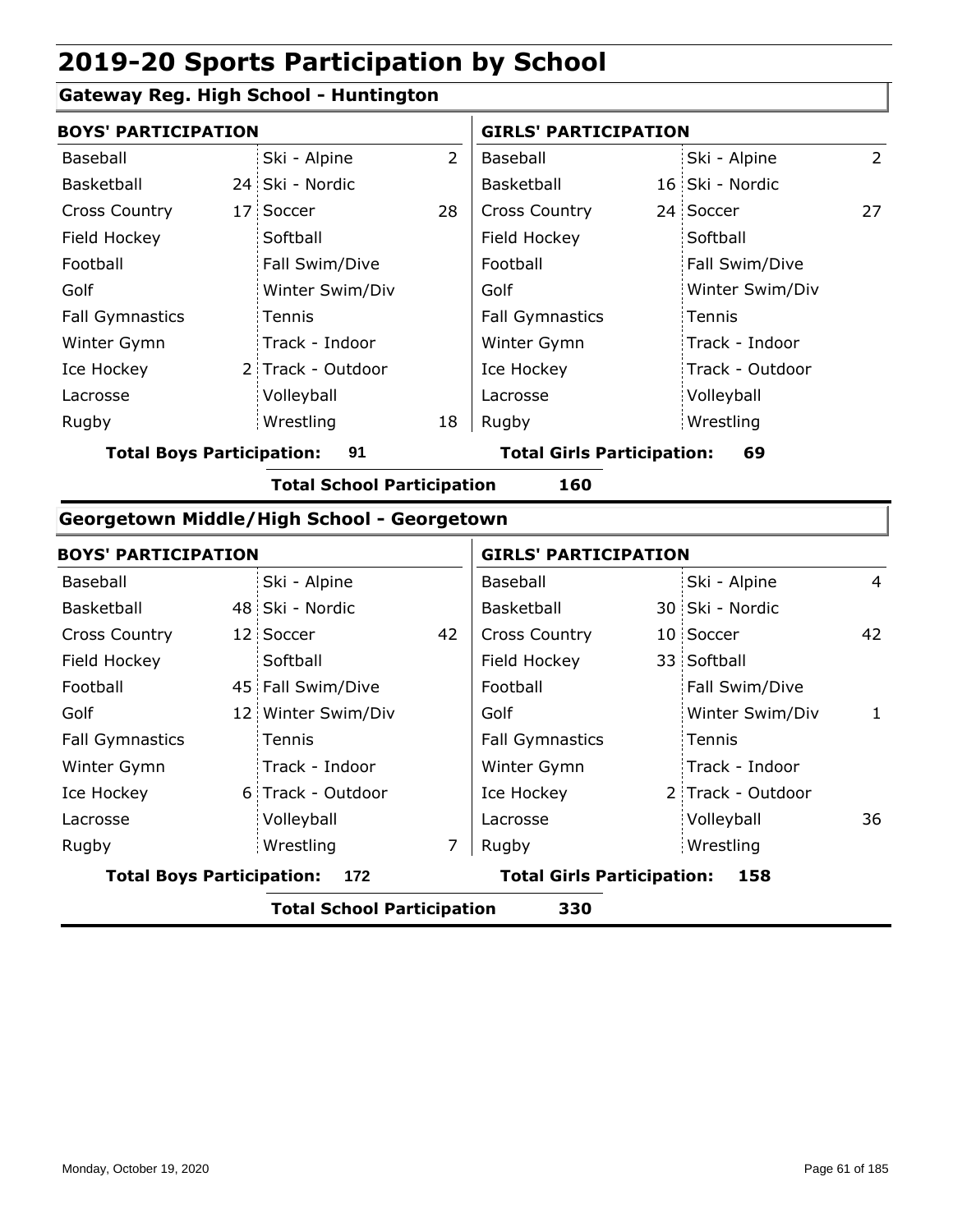## **Gloucester High School - Gloucester**

| <b>BOYS' PARTICIPATION</b>           |                                          |                    |    |                                   | <b>GIRLS' PARTICIPATION</b>       |                    |    |  |
|--------------------------------------|------------------------------------------|--------------------|----|-----------------------------------|-----------------------------------|--------------------|----|--|
| Baseball                             |                                          | Ski - Alpine       |    | Baseball                          |                                   | Ski - Alpine       |    |  |
| Basketball                           |                                          | 37 Ski - Nordic    |    | Basketball                        |                                   | 23 Ski - Nordic    |    |  |
| <b>Cross Country</b>                 |                                          | 7 Soccer           | 43 | Cross Country                     |                                   | 2 Soccer           | 39 |  |
| Field Hockey                         |                                          | Softball           |    | Field Hockey                      |                                   | 29 Softball        |    |  |
| Football                             |                                          | 43 Fall Swim/Dive  |    | Football                          |                                   | Fall Swim/Dive     |    |  |
| Golf                                 |                                          | 10 Winter Swim/Div | 12 | Golf                              |                                   | Winter Swim/Div    | 13 |  |
| <b>Fall Gymnastics</b>               |                                          | Tennis             |    | <b>Fall Gymnastics</b>            |                                   | Tennis             |    |  |
| Winter Gymn                          |                                          | Track - Indoor     | 22 | Winter Gymn                       |                                   | 3 Track - Indoor   | 19 |  |
| Ice Hockey                           |                                          | 34 Track - Outdoor |    | Ice Hockey                        |                                   | 19 Track - Outdoor |    |  |
| Lacrosse                             |                                          | Volleyball         |    | Lacrosse                          |                                   | Volleyball         |    |  |
| Rugby                                |                                          | Wrestling          | 17 | Rugby                             |                                   | Wrestling          | 2  |  |
| <b>Total Boys Participation:</b>     |                                          | 225                |    | <b>Total Girls Participation:</b> |                                   | 149                |    |  |
|                                      | <b>Total School Participation</b><br>374 |                    |    |                                   |                                   |                    |    |  |
| <b>Grafton High School - Grafton</b> |                                          |                    |    |                                   |                                   |                    |    |  |
| <b>BOYS' PARTICIPATION</b>           |                                          |                    |    | <b>GIRLS' PARTICIPATION</b>       |                                   |                    |    |  |
| Baseball                             |                                          | Ski - Alpine       |    | Baseball                          |                                   | Ski - Alpine       |    |  |
| Basketball                           |                                          | 32 Ski - Nordic    |    | Basketball                        |                                   | 22 Ski - Nordic    |    |  |
| <b>Cross Country</b>                 |                                          | 13 Soccer          | 37 | Cross Country                     |                                   | 19 Soccer          | 37 |  |
| Field Hockey                         |                                          | Softball           |    | Field Hockey                      |                                   | 33 Softball        |    |  |
| Football                             |                                          | 85 Fall Swim/Dive  |    | Football                          |                                   | Fall Swim/Dive     |    |  |
| Golf                                 |                                          | 16 Winter Swim/Div |    | Golf                              |                                   | Winter Swim/Div    | 28 |  |
| <b>Fall Gymnastics</b>               |                                          | Tennis             |    | <b>Fall Gymnastics</b>            |                                   | Tennis             |    |  |
| Winter Gymn                          |                                          | Track - Indoor     | 44 | Winter Gymn                       |                                   | Track - Indoor     | 53 |  |
| Ice Hockey                           |                                          | 22 Track - Outdoor |    | Ice Hockey                        |                                   | 6 Track - Outdoor  |    |  |
| Lacrosse                             |                                          | Volleyball         |    | Lacrosse                          |                                   | Volleyball         | 39 |  |
| Rugby                                |                                          | Wrestling          | 2  | Rugby                             |                                   | Wrestling          |    |  |
|                                      | <b>Total Boys Participation:</b><br>251  |                    |    |                                   | <b>Total Girls Participation:</b> | 237                |    |  |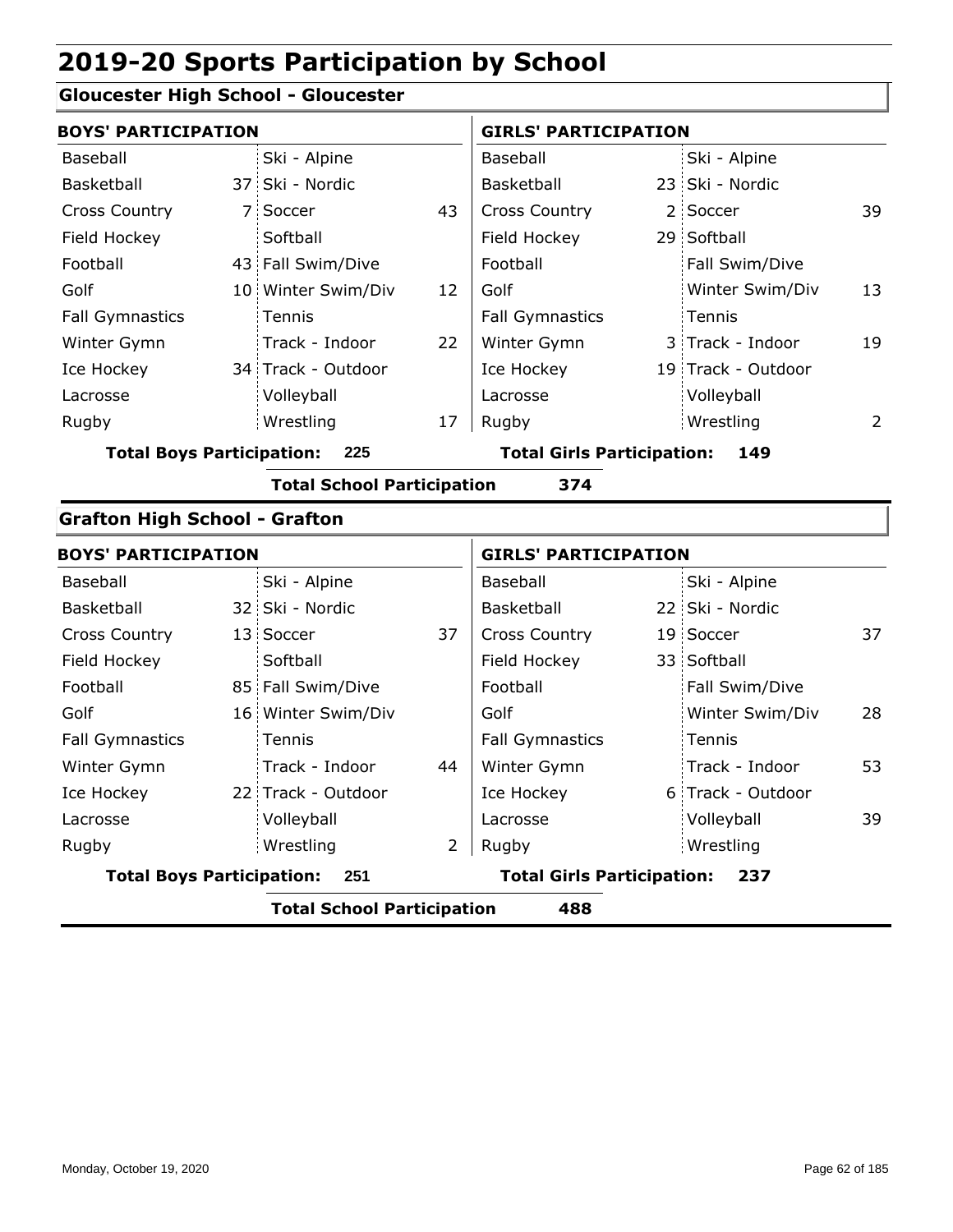## **Granby Jr./Sr. High School - Granby**

| <b>BOYS' PARTICIPATION</b>       |                                                    |    | <b>GIRLS' PARTICIPATION</b>       |  |                   |                |
|----------------------------------|----------------------------------------------------|----|-----------------------------------|--|-------------------|----------------|
| <b>Baseball</b>                  | Ski - Alpine                                       |    | Baseball                          |  | Ski - Alpine      |                |
| Basketball                       | 30 Ski - Nordic                                    |    | Basketball                        |  | 27 Ski - Nordic   |                |
| <b>Cross Country</b>             | 7 Soccer                                           | 42 | <b>Cross Country</b>              |  | 7 Soccer          | 36             |
| Field Hockey                     | Softball                                           |    | Field Hockey                      |  | Softball          |                |
| Football                         | 1 Fall Swim/Dive                                   |    | Football                          |  | Fall Swim/Dive    |                |
| Golf                             | 1 Winter Swim/Div                                  |    | Golf                              |  | Winter Swim/Div   |                |
| <b>Fall Gymnastics</b>           | Tennis                                             |    | <b>Fall Gymnastics</b>            |  | Tennis            |                |
| Winter Gymn                      | Track - Indoor                                     |    | Winter Gymn                       |  | Track - Indoor    |                |
| Ice Hockey                       | 6 Track - Outdoor                                  |    | Ice Hockey                        |  | Track - Outdoor   |                |
| Lacrosse                         | Volleyball                                         |    | Lacrosse                          |  | Volleyball        | 16             |
| Rugby                            | Wrestling                                          | 13 | Rugby                             |  | Wrestling         | $\overline{2}$ |
| <b>Total Boys Participation:</b> | 100                                                |    | <b>Total Girls Participation:</b> |  | 88                |                |
|                                  | <b>Total School Participation</b>                  |    | 188                               |  |                   |                |
|                                  | <b>Greater Lawrence Tech HS - Andover</b>          |    |                                   |  |                   |                |
| <b>BOYS' PARTICIPATION</b>       |                                                    |    | <b>GIRLS' PARTICIPATION</b>       |  |                   |                |
| Baseball                         | Ski - Alpine                                       |    | Baseball                          |  | Ski - Alpine      |                |
| Basketball                       | 45 Ski - Nordic                                    |    | Basketball                        |  | 30 Ski - Nordic   |                |
| Cross Country                    | 33 Soccer                                          | 43 | Cross Country                     |  | 25 Soccer         | 38             |
| Field Hockey                     | Softball                                           |    | Field Hockey                      |  | Softball          |                |
| Football                         | 105 Fall Swim/Dive                                 |    | Football                          |  | Fall Swim/Dive    |                |
| Golf                             | Winter Swim/Div                                    | 18 | Golf                              |  | Winter Swim/Div   | 19             |
| <b>Fall Gymnastics</b>           | Tennis                                             |    | <b>Fall Gymnastics</b>            |  | Tennis            |                |
| Winter Gymn                      | 5 Track - Indoor                                   | 48 | Winter Gymn                       |  | 28 Track - Indoor | 33             |
| Ice Hockey                       | Track - Outdoor                                    |    | Ice Hockey                        |  | Track - Outdoor   |                |
| Lacrosse                         | Volleyball                                         |    | Lacrosse                          |  | Volleyball        | 33             |
| Rugby                            | Wrestling                                          | 27 | Rugby                             |  | Wrestling         | 5              |
| <b>Total Boys Participation:</b> | 324                                                |    | <b>Total Girls Participation:</b> |  | 211               |                |
|                                  | $\overline{1}$ called $\overline{1}$<br>77 J. A. J |    |                                   |  |                   |                |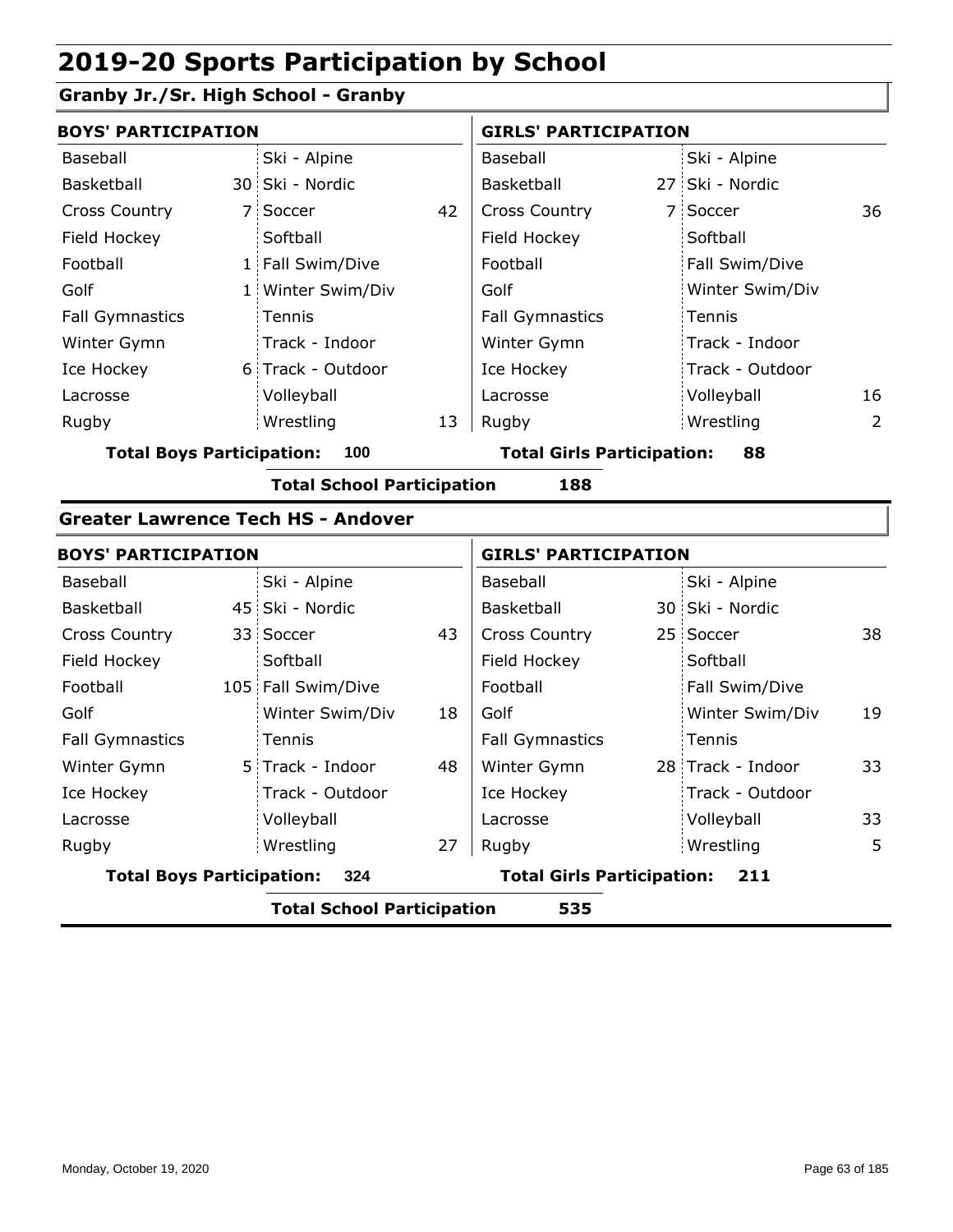## **Greater Lowell Tech HS - Tyngsboro**

| 25 |
|----|
|    |
|    |
| 25 |
|    |
| 30 |
|    |
| 45 |
| 1  |
|    |

**Total Boys Participation: 270 Total Girls Participation: 183**

**Total School Participation 453**

#### **Greater New Bedford RVTHS - New Bedford**

| <b>BOYS' PARTICIPATION</b> |                                          |                    | <b>GIRLS' PARTICIPATION</b> |                                          |  |                   |    |  |  |
|----------------------------|------------------------------------------|--------------------|-----------------------------|------------------------------------------|--|-------------------|----|--|--|
| Baseball                   |                                          | Ski - Alpine       |                             | Baseball                                 |  | Ski - Alpine      |    |  |  |
| Basketball                 |                                          | 34 Ski - Nordic    |                             | Basketball                               |  | 30 Ski - Nordic   |    |  |  |
| <b>Cross Country</b>       |                                          | 18 Soccer          | 56                          | <b>Cross Country</b>                     |  | 8 Soccer          | 37 |  |  |
| Field Hockey               |                                          | Softball           |                             | Field Hockey                             |  | Softball          |    |  |  |
| Football                   |                                          | 118 Fall Swim/Dive |                             | Football                                 |  | 2 Fall Swim/Dive  |    |  |  |
| Golf                       |                                          | 10 Winter Swim/Div |                             | Golf                                     |  | 2 Winter Swim/Div |    |  |  |
| <b>Fall Gymnastics</b>     |                                          | <b>Tennis</b>      |                             | <b>Fall Gymnastics</b>                   |  | Tennis            |    |  |  |
| Winter Gymn                |                                          | Track - Indoor     | 60                          | Winter Gymn                              |  | Track - Indoor    | 44 |  |  |
| Ice Hockey                 |                                          | 34 Track - Outdoor |                             | Ice Hockey                               |  | 1 Track - Outdoor |    |  |  |
| Lacrosse                   |                                          | Volleyball         |                             | Lacrosse                                 |  | Volleyball        | 40 |  |  |
| Rugby                      |                                          | Wrestling          |                             | Rugby                                    |  | Wrestling         |    |  |  |
|                            | <b>Total Boys Participation:</b><br>330  |                    |                             | <b>Total Girls Participation:</b><br>164 |  |                   |    |  |  |
|                            | <b>Total School Participation</b><br>494 |                    |                             |                                          |  |                   |    |  |  |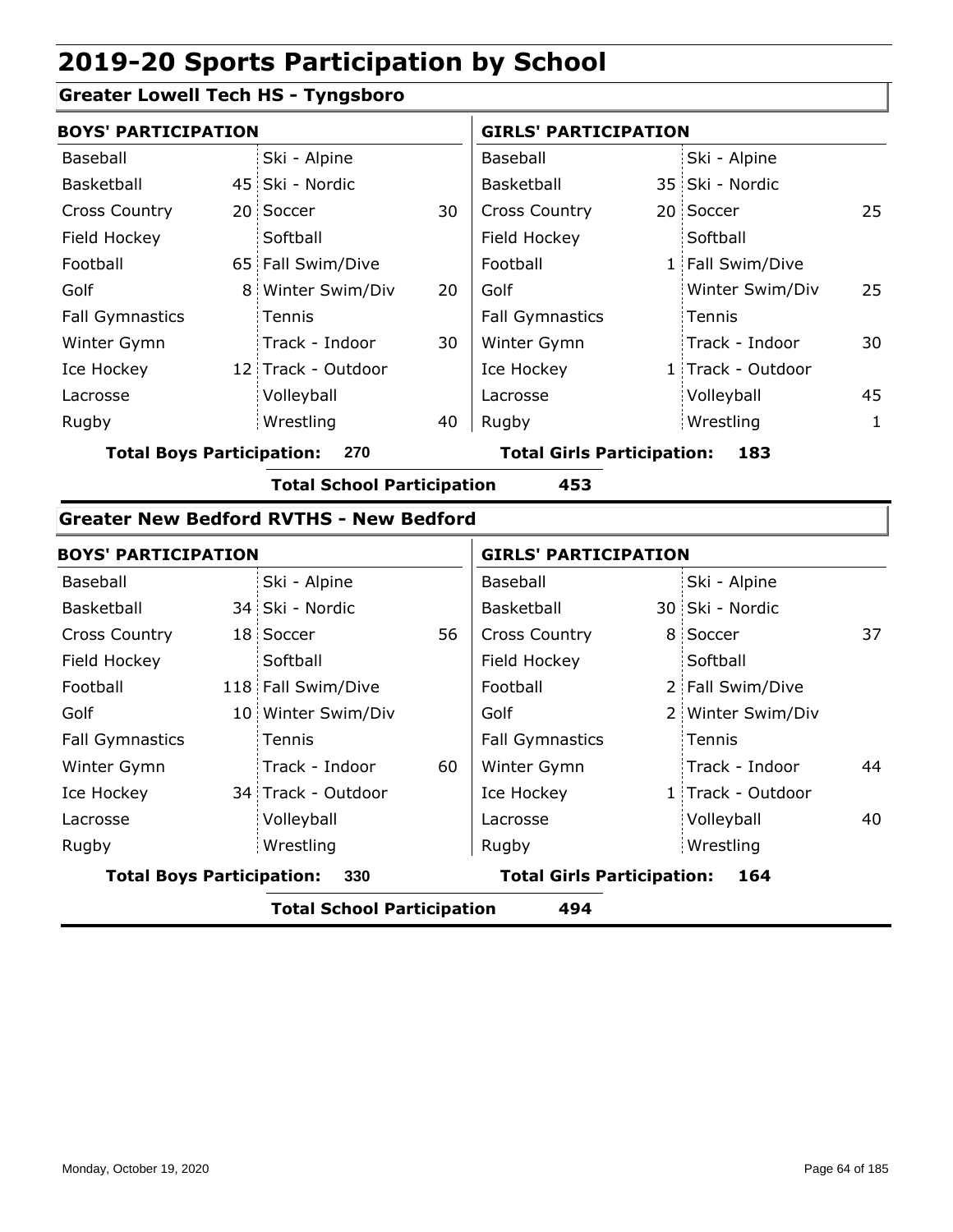## **Green Academy - Brighton**

| <b>BOYS' PARTICIPATION</b>                       |                                          |                    |    | <b>GIRLS' PARTICIPATION</b>       |  |                   |    |  |
|--------------------------------------------------|------------------------------------------|--------------------|----|-----------------------------------|--|-------------------|----|--|
| Baseball                                         |                                          | Ski - Alpine       |    | Baseball                          |  | Ski - Alpine      |    |  |
| Basketball                                       |                                          | Ski - Nordic       |    | Basketball                        |  | Ski - Nordic      |    |  |
| <b>Cross Country</b>                             |                                          | Soccer             |    | <b>Cross Country</b>              |  | Soccer            |    |  |
| Field Hockey                                     |                                          | Softball           |    | Field Hockey                      |  | Softball          |    |  |
| Football                                         |                                          | Fall Swim/Dive     |    | Football                          |  | Fall Swim/Dive    |    |  |
| Golf                                             |                                          | Winter Swim/Div    |    | Golf                              |  | Winter Swim/Div   |    |  |
| <b>Fall Gymnastics</b>                           |                                          | Tennis             |    | <b>Fall Gymnastics</b>            |  | Tennis            |    |  |
| Winter Gymn                                      |                                          | Track - Indoor     |    | Winter Gymn                       |  | Track - Indoor    |    |  |
| Ice Hockey                                       |                                          | Track - Outdoor    |    | Ice Hockey                        |  | Track - Outdoor   |    |  |
| Lacrosse                                         |                                          | Volleyball         |    | Lacrosse                          |  | Volleyball        |    |  |
| Rugby                                            |                                          | Wrestling          |    | Rugby                             |  | Wrestling         |    |  |
| <b>Total Boys Participation:</b>                 |                                          | $\mathbf 0$        |    | <b>Total Girls Participation:</b> |  | 0                 |    |  |
| <b>Total School Participation</b><br>$\mathbf 0$ |                                          |                    |    |                                   |  |                   |    |  |
| <b>Greenfield High School - Greenfield</b>       |                                          |                    |    |                                   |  |                   |    |  |
| <b>BOYS' PARTICIPATION</b>                       |                                          |                    |    | <b>GIRLS' PARTICIPATION</b>       |  |                   |    |  |
| Baseball                                         |                                          | Ski - Alpine       |    | Baseball                          |  | Ski - Alpine      |    |  |
| Basketball                                       |                                          | 20 Ski - Nordic    |    | Basketball                        |  | 16 Ski - Nordic   |    |  |
| <b>Cross Country</b>                             |                                          | 15 Soccer          | 17 | Cross Country                     |  | 9 Soccer          | 17 |  |
| Field Hockey                                     |                                          | Softball           |    | Field Hockey                      |  | 28 Softball       |    |  |
| Football                                         |                                          | 24 Fall Swim/Dive  |    | Football                          |  | Fall Swim/Dive    |    |  |
| Golf                                             |                                          | 10 Winter Swim/Div |    | Golf                              |  | Winter Swim/Div   |    |  |
| <b>Fall Gymnastics</b>                           |                                          | Tennis             |    | <b>Fall Gymnastics</b>            |  | Tennis            |    |  |
| Winter Gymn                                      |                                          | Track - Indoor     | 16 | Winter Gymn                       |  | Track - Indoor    | 11 |  |
| Ice Hockey                                       |                                          | 10 Track - Outdoor |    | Ice Hockey                        |  | 1 Track - Outdoor |    |  |
| Lacrosse                                         |                                          | Volleyball         |    | Lacrosse                          |  | Volleyball        | 30 |  |
| Rugby                                            |                                          | Wrestling          |    | Rugby                             |  | Wrestling         |    |  |
| <b>Total Boys Participation:</b>                 |                                          | 112                |    | <b>Total Girls Participation:</b> |  | 112               |    |  |
|                                                  | 224<br><b>Total School Participation</b> |                    |    |                                   |  |                   |    |  |
|                                                  |                                          |                    |    |                                   |  |                   |    |  |

I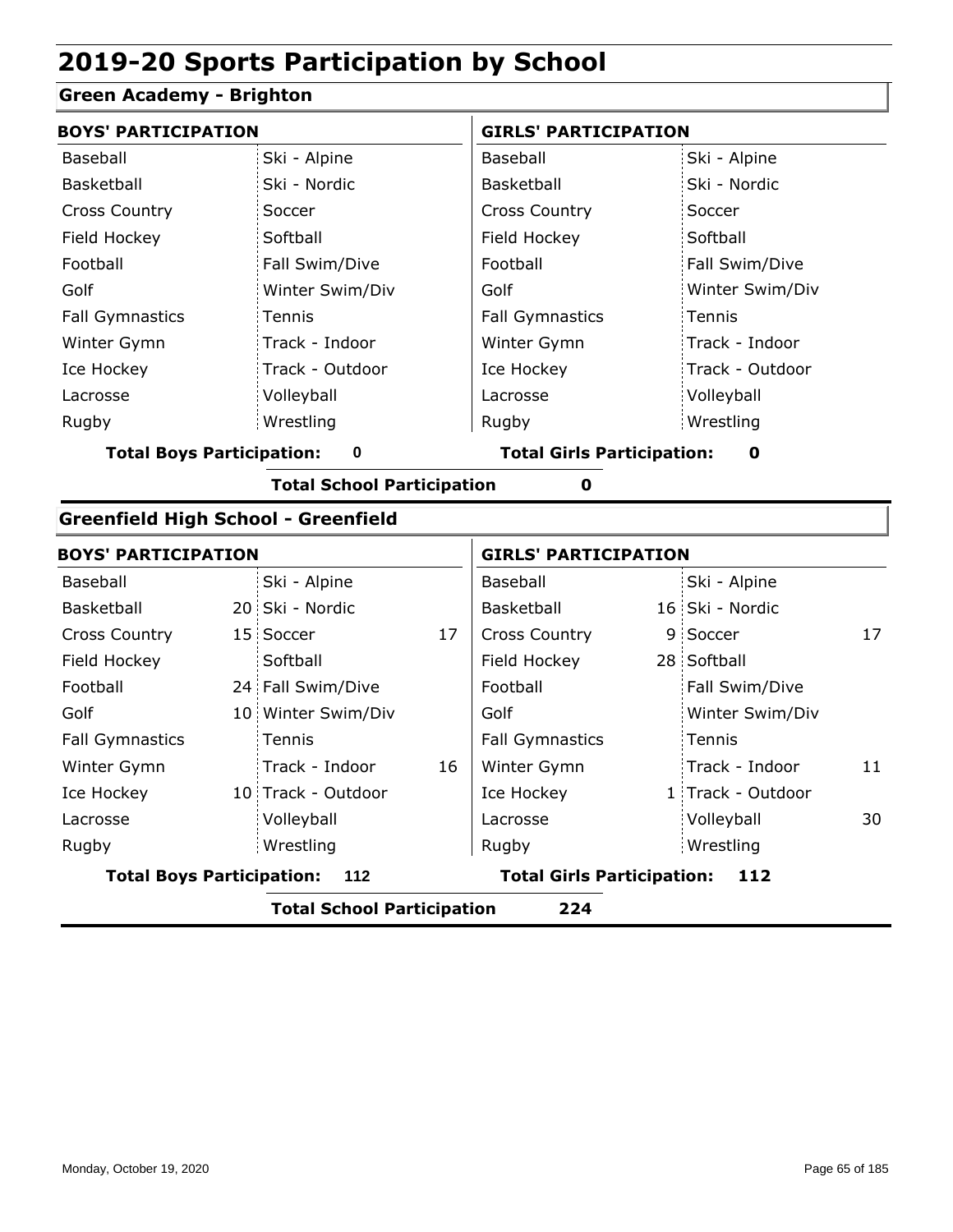## **Groton-Dunstable Reg. High School - Groton**

| <b>BOYS' PARTICIPATION</b> |  |                    | <b>GIRLS' PARTICIPATION</b> |                        |  |                   |    |
|----------------------------|--|--------------------|-----------------------------|------------------------|--|-------------------|----|
| Baseball                   |  | Ski - Alpine       | 2                           | Baseball               |  | Ski - Alpine      | 9  |
| Basketball                 |  | 39 Ski - Nordic    |                             | Basketball             |  | 24 Ski - Nordic   |    |
| <b>Cross Country</b>       |  | 22 Soccer          | 51                          | <b>Cross Country</b>   |  | 16 Soccer         | 52 |
| Field Hockey               |  | Softball           |                             | Field Hockey           |  | 30 Softball       |    |
| Football                   |  | 47 Fall Swim/Dive  |                             | Football               |  | Fall Swim/Dive    |    |
| Golf                       |  | 17 Winter Swim/Div | 11                          | Golf                   |  | 1 Winter Swim/Div | 9  |
| <b>Fall Gymnastics</b>     |  | Tennis             |                             | <b>Fall Gymnastics</b> |  | : Tennis          |    |
| Winter Gymn                |  | Track - Indoor     | 27                          | Winter Gymn            |  | 6 Track - Indoor  | 32 |
| Ice Hockey                 |  | 45 Track - Outdoor |                             | Ice Hockey             |  | 2 Track - Outdoor |    |
| Lacrosse                   |  | Volleyball         |                             | Lacrosse               |  | Volleyball        | 39 |
| Rugby                      |  | Wrestling          |                             | Rugby                  |  | Wrestling         |    |
|                            |  |                    |                             |                        |  |                   |    |

**Total Boys Participation: 262 Total Girls Participation: 220**

**Total School Participation 482**

#### **Hamilton-Wenham Reg HS - South Hamilton**

| <b>BOYS' PARTICIPATION</b>               |  |                                   | <b>GIRLS' PARTICIPATION</b> |                        |  |                   |    |
|------------------------------------------|--|-----------------------------------|-----------------------------|------------------------|--|-------------------|----|
| Baseball                                 |  | Ski - Alpine                      | $\mathbf{1}$                | Baseball               |  | Ski - Alpine      | 3  |
| <b>Basketball</b>                        |  | 41 Ski - Nordic                   |                             | Basketball             |  | 41 Ski - Nordic   |    |
| <b>Cross Country</b>                     |  | 17 Soccer                         | 52                          | <b>Cross Country</b>   |  | 21 Soccer         | 45 |
| Field Hockey                             |  | Softball                          |                             | Field Hockey           |  | 35 Softball       |    |
| Football                                 |  | 46 Fall Swim/Dive                 |                             | Football               |  | Fall Swim/Dive    |    |
| Golf                                     |  | 14 Winter Swim/Div                | 12                          | Golf                   |  | Winter Swim/Div   | 32 |
| <b>Fall Gymnastics</b>                   |  | Tennis                            |                             | <b>Fall Gymnastics</b> |  | Tennis            |    |
| Winter Gymn                              |  | Track - Indoor                    | 15                          | Winter Gymn            |  | 12 Track - Indoor | 19 |
| Ice Hockey                               |  | 33 Track - Outdoor                |                             | Ice Hockey             |  | 6 Track - Outdoor |    |
| Lacrosse                                 |  | Volleyball                        |                             | Lacrosse               |  | Volleyball        | 25 |
| Rugby                                    |  | Wrestling                         | 3                           | Rugby                  |  | Wrestling         |    |
| <b>Total Boys Participation:</b><br>234  |  | <b>Total Girls Participation:</b> |                             | 239                    |  |                   |    |
| <b>Total School Participation</b><br>473 |  |                                   |                             |                        |  |                   |    |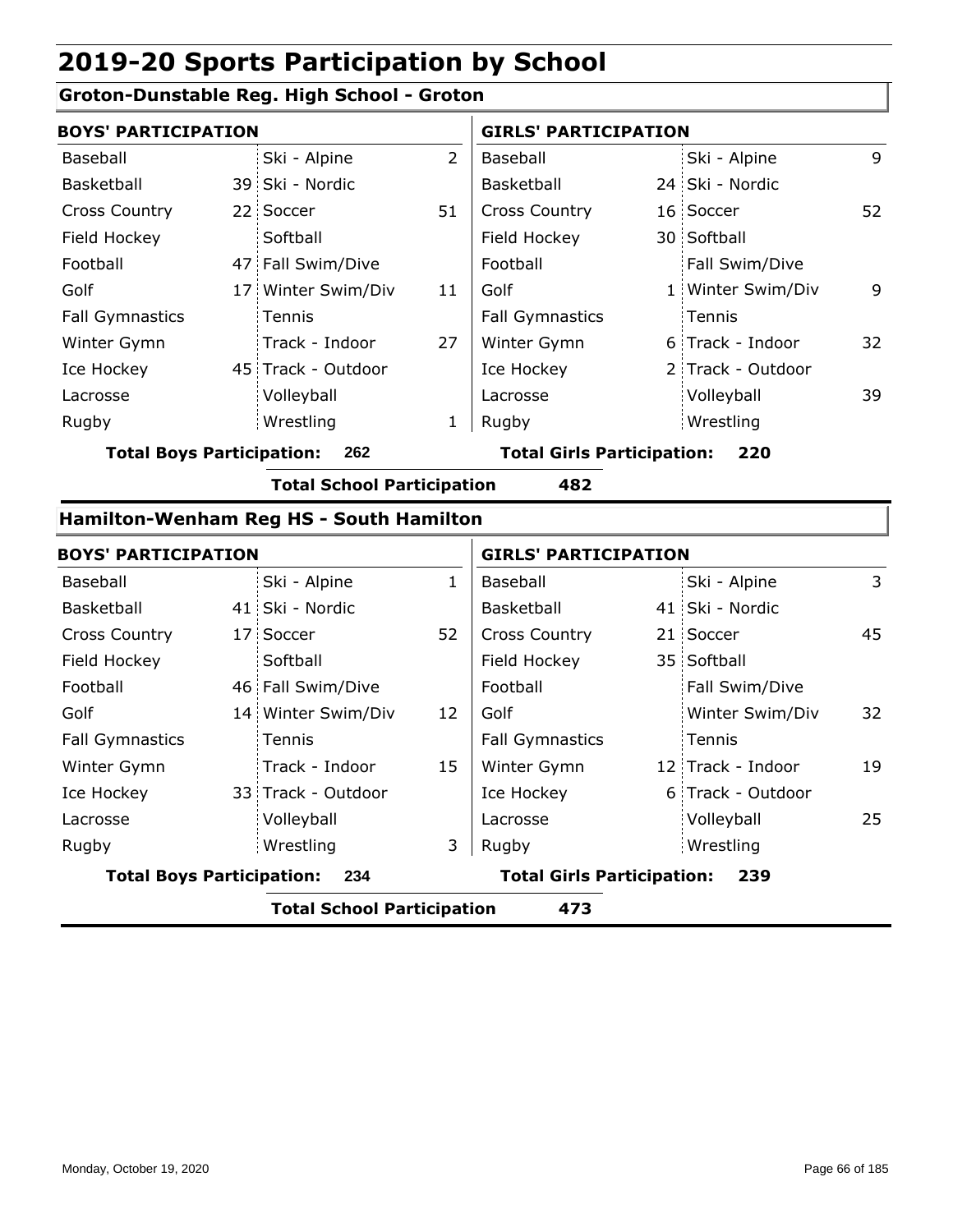#### **Hampden Charter Schl of Science West - West Springfield**

| <b>BOYS' PARTICIPATION</b> |                 | <b>GIRLS' PARTICIPATION</b> |                 |  |  |
|----------------------------|-----------------|-----------------------------|-----------------|--|--|
| Baseball                   | Ski - Alpine    | Baseball                    | Ski - Alpine    |  |  |
| Basketball                 | 13 Ski - Nordic | Basketball                  | 12 Ski - Nordic |  |  |
| <b>Cross Country</b>       | Soccer          | <b>Cross Country</b>        | Soccer          |  |  |
| Field Hockey               | Softball        | Field Hockey                | Softball        |  |  |
| Football                   | Fall Swim/Dive  | Football                    | Fall Swim/Dive  |  |  |
| Golf                       | Winter Swim/Div | Golf                        | Winter Swim/Div |  |  |
| <b>Fall Gymnastics</b>     | Tennis          | <b>Fall Gymnastics</b>      | Tennis          |  |  |
| Winter Gymn                | Track - Indoor  | Winter Gymn                 | Track - Indoor  |  |  |
| Ice Hockey                 | Track - Outdoor | Ice Hockey                  | Track - Outdoor |  |  |
| Lacrosse                   | Volleyball      | Lacrosse                    | Volleyball      |  |  |
| Rugby                      | Wrestling       | Rugby                       | Wrestling       |  |  |

**Total Boys Participation: 13 Total Girls Participation: 12**

**Total School Participation 25**

## **Hampden Charter School of Science - Chicopee**

| <b>BOYS' PARTICIPATION</b>               |                 |                                   | <b>GIRLS' PARTICIPATION</b> |    |                 |    |  |  |
|------------------------------------------|-----------------|-----------------------------------|-----------------------------|----|-----------------|----|--|--|
| Baseball                                 | Ski - Alpine    |                                   | Baseball                    |    | Ski - Alpine    |    |  |  |
| <b>Basketball</b>                        | 25 Ski - Nordic |                                   | Basketball                  |    | 17 Ski - Nordic |    |  |  |
| <b>Cross Country</b>                     | 8 Soccer        | 23                                | <b>Cross Country</b>        |    | 4 Soccer        | 18 |  |  |
| Field Hockey                             | Softball        |                                   | Field Hockey                |    | Softball        |    |  |  |
| Football                                 | Fall Swim/Dive  |                                   | Football                    |    | Fall Swim/Dive  |    |  |  |
| Golf                                     | Winter Swim/Div |                                   | Golf                        |    | Winter Swim/Div |    |  |  |
| <b>Fall Gymnastics</b>                   | Tennis          |                                   | <b>Fall Gymnastics</b>      |    | Tennis          |    |  |  |
| Winter Gymn                              | Track - Indoor  | $\overline{7}$                    | Winter Gymn                 |    | Track - Indoor  | 8  |  |  |
| Ice Hockey                               | Track - Outdoor |                                   | Ice Hockey                  |    | Track - Outdoor |    |  |  |
| Lacrosse                                 | Volleyball      |                                   | Lacrosse                    |    | Volleyball      | 16 |  |  |
| Rugby                                    | Wrestling       | 24                                | Rugby                       |    | Wrestling       | 1  |  |  |
| <b>Total Boys Participation:</b><br>87   |                 | <b>Total Girls Participation:</b> |                             | 64 |                 |    |  |  |
| <b>Total School Participation</b><br>151 |                 |                                   |                             |    |                 |    |  |  |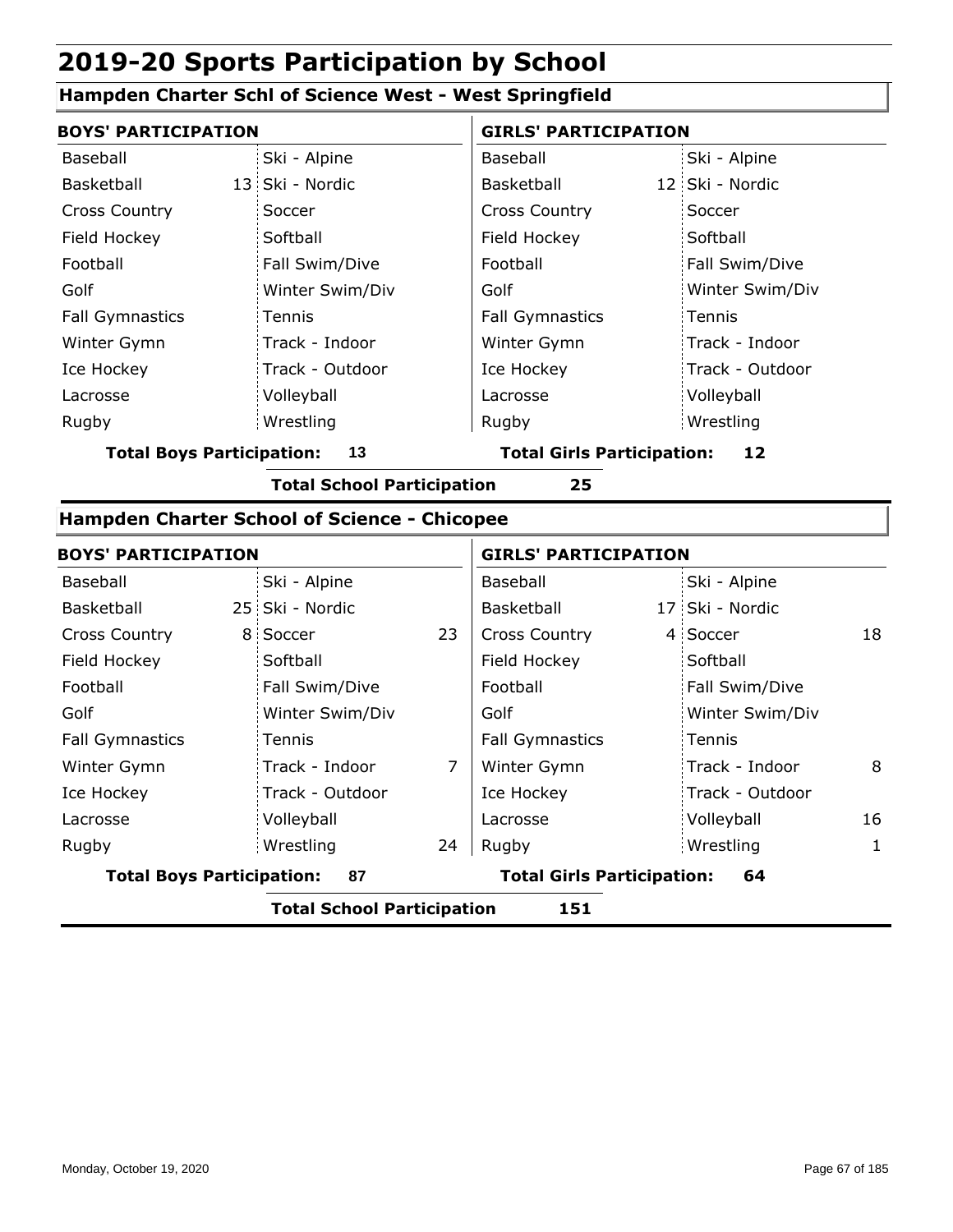## **Hampshire Regional Middle/High School - Westhampton**

| <b>BOYS' PARTICIPATION</b>           |                                   |              | <b>GIRLS' PARTICIPATION</b>       |                                          |                    |                |  |
|--------------------------------------|-----------------------------------|--------------|-----------------------------------|------------------------------------------|--------------------|----------------|--|
| Baseball                             | Ski - Alpine                      | 6            | Baseball                          |                                          | Ski - Alpine       | 9              |  |
| <b>Basketball</b>                    | 25 Ski - Nordic                   | $\mathbf{1}$ | Basketball                        |                                          | 25 Ski - Nordic    | $\overline{4}$ |  |
| <b>Cross Country</b>                 | 40 Soccer                         | 35           | <b>Cross Country</b>              |                                          | 24 Soccer          | 35             |  |
| Field Hockey                         | Softball                          |              | Field Hockey                      |                                          | Softball           |                |  |
| Football                             | 17 Fall Swim/Dive                 |              | Football                          |                                          | Fall Swim/Dive     |                |  |
| Golf                                 | 12 Winter Swim/Div                | $\mathbf{1}$ | Golf                              |                                          | Winter Swim/Div    | 12             |  |
| <b>Fall Gymnastics</b>               | 3 Tennis                          |              | <b>Fall Gymnastics</b>            |                                          | 19 Tennis          |                |  |
| Winter Gymn                          | Track - Indoor                    |              | Winter Gymn                       |                                          | Track - Indoor     |                |  |
| Ice Hockey                           | 5 Track - Outdoor                 |              | Ice Hockey                        |                                          | 1 Track - Outdoor  |                |  |
| Lacrosse                             | Volleyball                        |              | Lacrosse                          |                                          | Volleyball         |                |  |
| Rugby                                | Wrestling                         | 19           | Rugby                             |                                          | Wrestling          |                |  |
| <b>Total Boys Participation:</b>     | 164                               |              | <b>Total Girls Participation:</b> |                                          | 129                |                |  |
|                                      | <b>Total School Participation</b> |              | 293                               |                                          |                    |                |  |
| <b>Hanover High School - Hanover</b> |                                   |              |                                   |                                          |                    |                |  |
| <b>BOYS' PARTICIPATION</b>           |                                   |              | <b>GIRLS' PARTICIPATION</b>       |                                          |                    |                |  |
| Baseball                             | Ski - Alpine                      | 8            | Baseball                          |                                          | Ski - Alpine       | $\overline{4}$ |  |
| Basketball                           | 45 Ski - Nordic                   |              | Basketball                        |                                          | 34 Ski - Nordic    |                |  |
| <b>Cross Country</b>                 | 36 Soccer                         | 43           | <b>Cross Country</b>              |                                          | 15 Soccer          | 44             |  |
| Field Hockey                         | Softball                          |              | Field Hockey                      |                                          | 60 Softball        |                |  |
| Football                             | 89 Fall Swim/Dive                 |              | Football                          |                                          | Fall Swim/Dive     |                |  |
| Golf                                 | 19 Winter Swim/Div                | 10           | Golf                              |                                          | Winter Swim/Div    | 16             |  |
| <b>Fall Gymnastics</b>               | Tennis                            |              | <b>Fall Gymnastics</b>            |                                          | Tennis             |                |  |
| Winter Gymn                          | Track - Indoor                    | 26           | Winter Gymn                       |                                          | 17 Track - Indoor  | 10             |  |
| Ice Hockey                           | 50 Track - Outdoor                |              | Ice Hockey                        |                                          | 16 Track - Outdoor |                |  |
| Lacrosse                             | Volleyball                        |              | Lacrosse                          |                                          | Volleyball         | 41             |  |
| Rugby                                | Wrestling                         | 17           | Rugby                             |                                          | Wrestling          |                |  |
| <b>Total Boys Participation:</b>     | 343                               |              |                                   | <b>Total Girls Participation:</b><br>257 |                    |                |  |
|                                      | <b>Total School Participation</b> |              | 600                               |                                          |                    |                |  |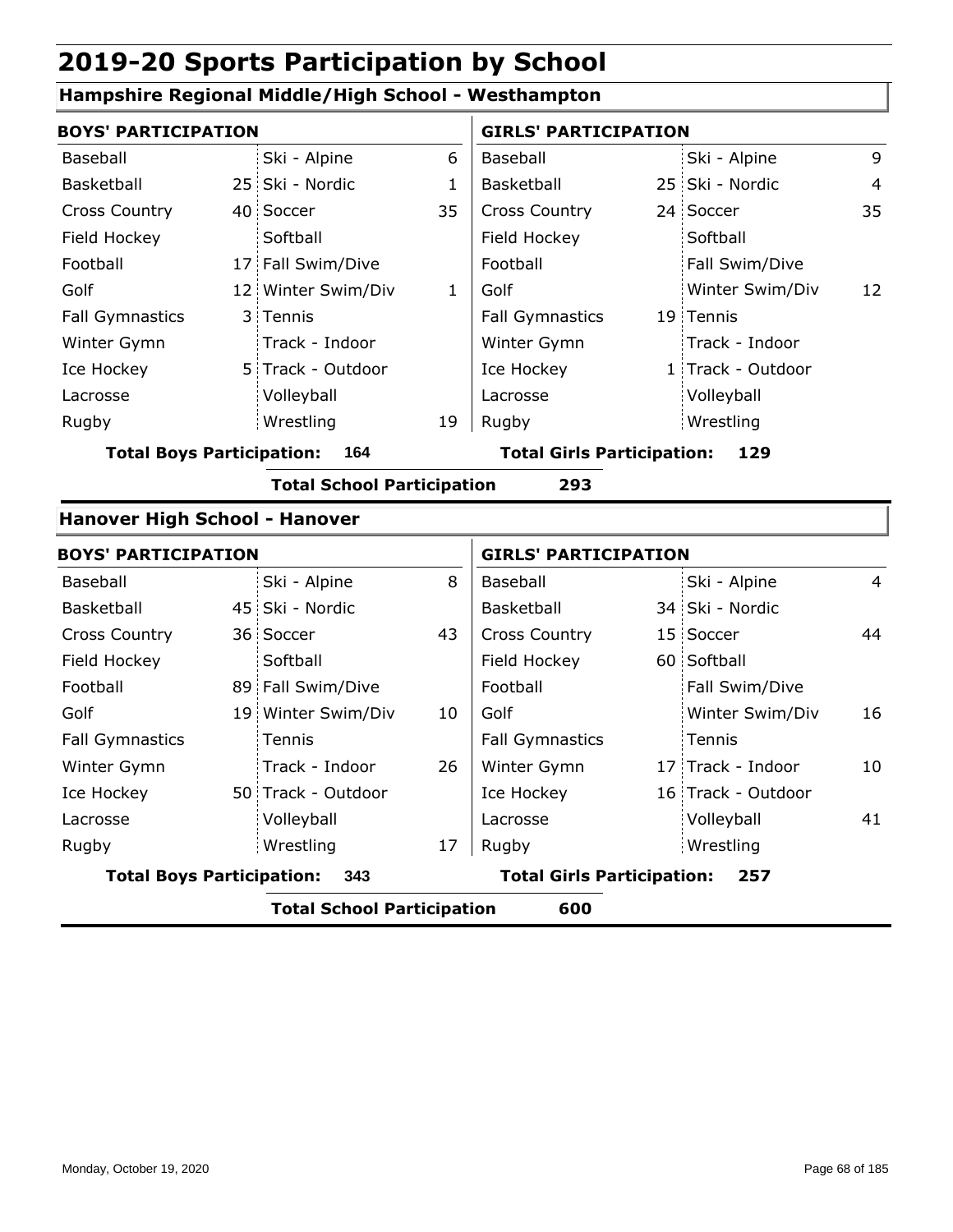### **Haverhill High School - Haverhill**

| <b>BOYS' PARTICIPATION</b> |  |                    |    | <b>GIRLS' PARTICIPATION</b> |  |                    |    |
|----------------------------|--|--------------------|----|-----------------------------|--|--------------------|----|
| Baseball                   |  | Ski - Alpine       | 5  | Baseball                    |  | Ski - Alpine       | 3  |
| Basketball                 |  | 45 Ski - Nordic    |    | <b>Basketball</b>           |  | 18 Ski - Nordic    |    |
| <b>Cross Country</b>       |  | 23 Soccer          | 48 | <b>Cross Country</b>        |  | 15 Soccer          | 39 |
| Field Hockey               |  | Softball           |    | Field Hockey                |  | 40 Softball        |    |
| Football                   |  | 87 Fall Swim/Dive  |    | Football                    |  | Fall Swim/Dive     | 19 |
| Golf                       |  | 25 Winter Swim/Div | 25 | Golf                        |  | 3 Winter Swim/Div  |    |
| <b>Fall Gymnastics</b>     |  | Tennis             |    | <b>Fall Gymnastics</b>      |  | Tennis             |    |
| Winter Gymn                |  | 1 Track - Indoor   | 47 | Winter Gymn                 |  | 21 Track - Indoor  | 35 |
| Ice Hockey                 |  | 40 Track - Outdoor |    | Ice Hockey                  |  | 10 Track - Outdoor |    |
| Lacrosse                   |  | Volleyball         |    | Lacrosse                    |  | Volleyball         | 41 |
| Rugby                      |  | Wrestling          | 32 | Rugby                       |  | Wrestling          | 2  |

**Total Boys Participation: 378 Total Girls Participation: 246**

**Total School Participation 624**

#### **Henderson K-12 Inclusion School - Dorchester**

| <b>BOYS' PARTICIPATION</b>             |                                   |                                   | <b>GIRLS' PARTICIPATION</b> |                 |                |  |
|----------------------------------------|-----------------------------------|-----------------------------------|-----------------------------|-----------------|----------------|--|
| Baseball                               | Ski - Alpine                      |                                   | Baseball                    | Ski - Alpine    |                |  |
| <b>Basketball</b>                      | 6 Ski - Nordic                    |                                   | Basketball                  | 2 Ski - Nordic  |                |  |
| <b>Cross Country</b>                   | Soccer                            | 3                                 | <b>Cross Country</b>        | Soccer          | 4              |  |
| Field Hockey                           | Softball                          |                                   | Field Hockey                | Softball        |                |  |
| Football                               | 5 Fall Swim/Dive                  |                                   | Football                    | Fall Swim/Dive  |                |  |
| Golf                                   | Winter Swim/Div                   |                                   | Golf                        | Winter Swim/Div |                |  |
| <b>Fall Gymnastics</b>                 | Tennis                            |                                   | <b>Fall Gymnastics</b>      | Tennis          |                |  |
| Winter Gymn                            | Track - Indoor                    | 3                                 | Winter Gymn                 | Track - Indoor  | $\overline{2}$ |  |
| Ice Hockey                             | Track - Outdoor                   |                                   | Ice Hockey                  | Track - Outdoor |                |  |
| Lacrosse                               | Volleyball                        |                                   | Lacrosse                    | Volleyball      | $\mathbf{2}$   |  |
| Rugby                                  | Wrestling                         |                                   | Rugby                       | Wrestling       |                |  |
| <b>Total Boys Participation:</b><br>17 |                                   | <b>Total Girls Participation:</b> | 10                          |                 |                |  |
|                                        | <b>Total School Participation</b> |                                   | 27                          |                 |                |  |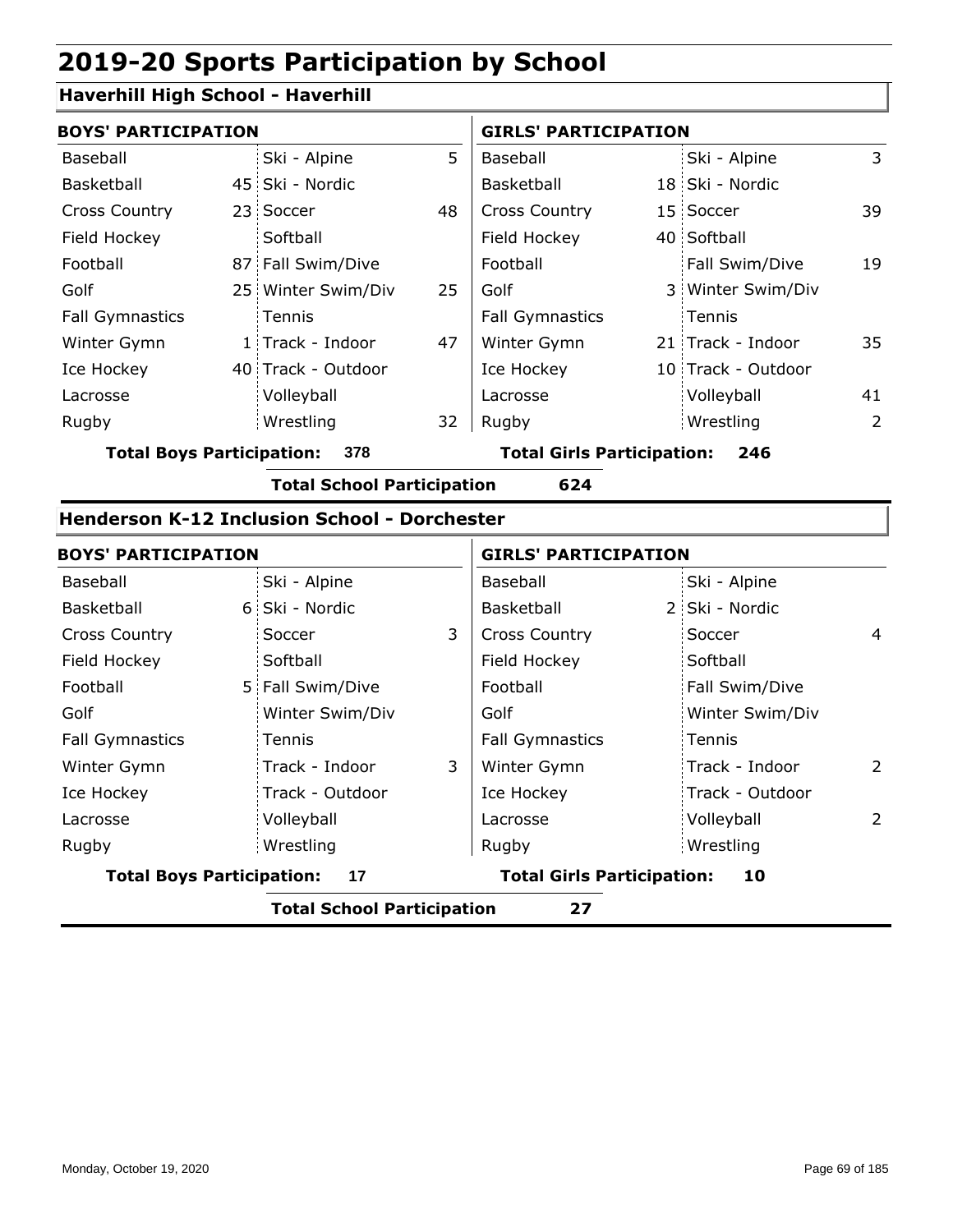## **High School of Commerce - Springfield**

| <b>BOYS' PARTICIPATION</b>       |  |                                   |    | <b>GIRLS' PARTICIPATION</b>       |  |                    |    |
|----------------------------------|--|-----------------------------------|----|-----------------------------------|--|--------------------|----|
| Baseball                         |  | Ski - Alpine                      |    | Baseball                          |  | Ski - Alpine       |    |
| Basketball                       |  | 38 Ski - Nordic                   |    | Basketball                        |  | 8 Ski - Nordic     |    |
| <b>Cross Country</b>             |  | Soccer                            | 14 | <b>Cross Country</b>              |  | Soccer             | 13 |
| Field Hockey                     |  | Softball                          |    | Field Hockey                      |  | Softball           |    |
| Football                         |  | 45 Fall Swim/Dive                 |    | Football                          |  | Fall Swim/Dive     |    |
| Golf                             |  | Winter Swim/Div                   |    | Golf                              |  | Winter Swim/Div    |    |
| <b>Fall Gymnastics</b>           |  | Tennis                            |    | <b>Fall Gymnastics</b>            |  | Tennis             |    |
| Winter Gymn                      |  | Track - Indoor                    | 12 | Winter Gymn                       |  | Track - Indoor     | 19 |
| Ice Hockey                       |  | Track - Outdoor                   |    | Ice Hockey                        |  | Track - Outdoor    |    |
| Lacrosse                         |  | Volleyball                        |    | Lacrosse                          |  | Volleyball         | 12 |
| Rugby                            |  | Wrestling                         |    | Rugby                             |  | Wrestling          |    |
| <b>Total Boys Participation:</b> |  | 109                               |    | <b>Total Girls Participation:</b> |  | 52                 |    |
|                                  |  | <b>Total School Participation</b> |    | 161                               |  |                    |    |
| Hingham High School - Hingham    |  |                                   |    |                                   |  |                    |    |
| <b>BOYS' PARTICIPATION</b>       |  |                                   |    | <b>GIRLS' PARTICIPATION</b>       |  |                    |    |
| Baseball                         |  | Ski - Alpine                      | 22 | Baseball                          |  | Ski - Alpine       | 28 |
| Basketball                       |  | 43 Ski - Nordic                   |    | Basketball                        |  | 43 Ski - Nordic    |    |
| <b>Cross Country</b>             |  | 58 Soccer                         | 77 | <b>Cross Country</b>              |  | 59 Soccer          | 52 |
| Field Hockey                     |  | Softball                          |    | Field Hockey                      |  | 53 Softball        |    |
| Football                         |  | 104 Fall Swim/Dive                |    | Football                          |  | Fall Swim/Dive     |    |
| Golf                             |  | 28 Winter Swim/Div                | 14 | Golf                              |  | Winter Swim/Div    | 25 |
| <b>Fall Gymnastics</b>           |  | Tennis                            |    | <b>Fall Gymnastics</b>            |  | Tennis             |    |
| Winter Gymn                      |  | Track - Indoor                    | 86 | Winter Gymn                       |  | 14 Track - Indoor  | 94 |
| Ice Hockey                       |  | 80 Track - Outdoor                |    | Ice Hockey                        |  | 22 Track - Outdoor |    |
| Lacrosse                         |  | Volleyball                        |    | Lacrosse                          |  | Volleyball         | 47 |
| Rugby                            |  | Wrestling                         | 46 | Rugby                             |  | Wrestling          | 1  |
| <b>Total Boys Participation:</b> |  | 558                               |    | <b>Total Girls Participation:</b> |  | 438                |    |
|                                  |  | <b>Total School Participation</b> |    | 996                               |  |                    |    |
|                                  |  |                                   |    |                                   |  |                    |    |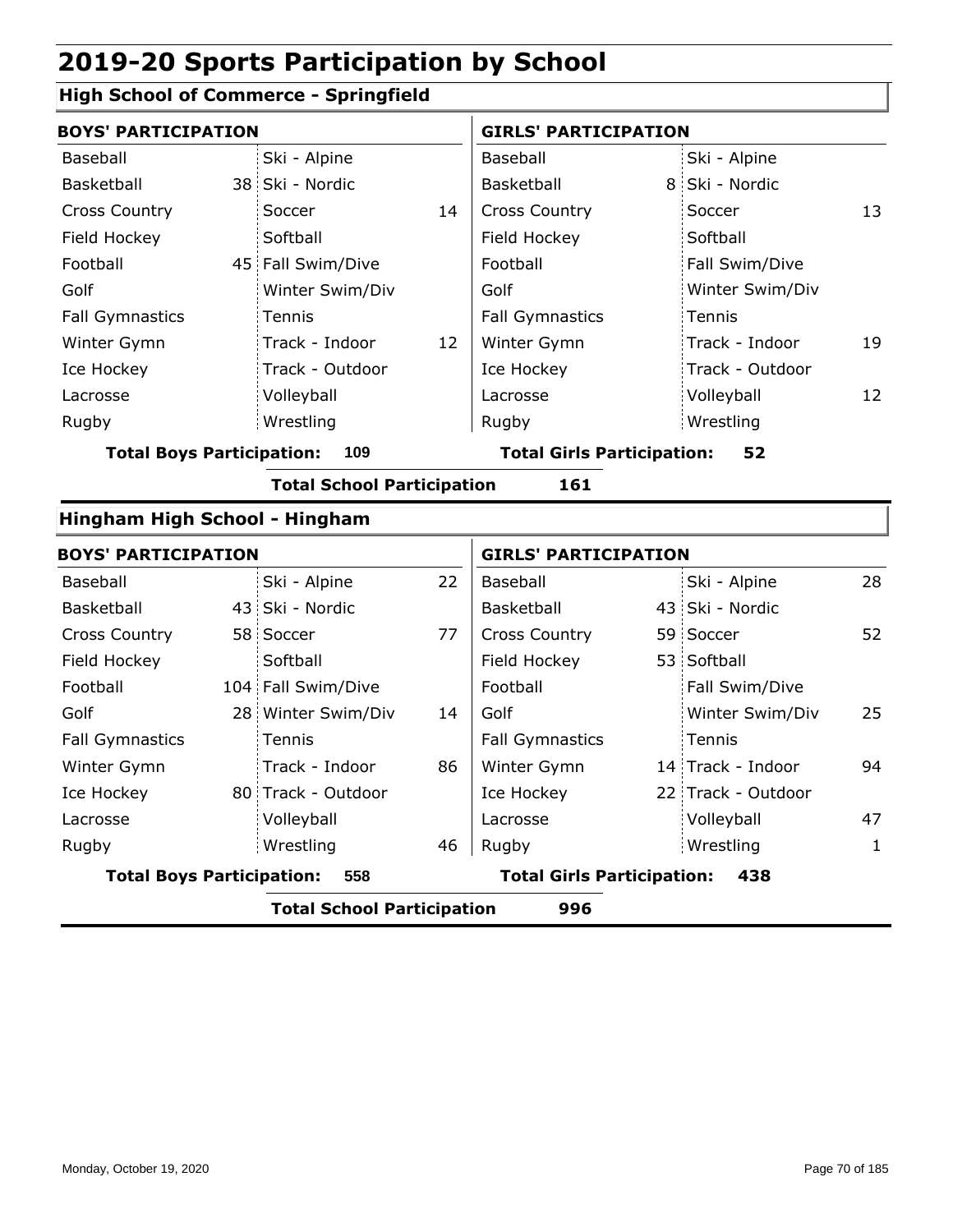## **Holbrook Jr./Sr. High School - Holbrook**

| <b>BOYS' PARTICIPATION</b>               |                                          |                                         |    | <b>GIRLS' PARTICIPATION</b>       |  |                   |    |  |  |
|------------------------------------------|------------------------------------------|-----------------------------------------|----|-----------------------------------|--|-------------------|----|--|--|
| Baseball                                 |                                          | Ski - Alpine                            |    | Baseball                          |  | Ski - Alpine      |    |  |  |
| Basketball                               |                                          | 35 Ski - Nordic                         |    | Basketball                        |  | 25 Ski - Nordic   |    |  |  |
| <b>Cross Country</b>                     |                                          | 9 Soccer                                | 28 | <b>Cross Country</b>              |  | 7 Soccer          | 31 |  |  |
| Field Hockey                             |                                          | Softball                                |    | Field Hockey                      |  | Softball          |    |  |  |
| Football                                 |                                          | 27 Fall Swim/Dive                       |    | Football                          |  | 2 Fall Swim/Dive  |    |  |  |
| Golf                                     |                                          | Winter Swim/Div                         |    | Golf                              |  | Winter Swim/Div   |    |  |  |
| <b>Fall Gymnastics</b>                   |                                          | Tennis                                  |    | <b>Fall Gymnastics</b>            |  | Tennis            |    |  |  |
| Winter Gymn                              |                                          | Track - Indoor                          |    | Winter Gymn                       |  | Track - Indoor    |    |  |  |
| Ice Hockey                               |                                          | Track - Outdoor                         |    | Ice Hockey                        |  | Track - Outdoor   |    |  |  |
| Lacrosse                                 |                                          | Volleyball                              |    | Lacrosse                          |  | Volleyball        | 24 |  |  |
| Rugby                                    |                                          | Wrestling                               |    | Rugby                             |  | Wrestling         |    |  |  |
| <b>Total Boys Participation:</b>         | 99                                       | <b>Total Girls Participation:</b><br>89 |    |                                   |  |                   |    |  |  |
|                                          | <b>Total School Participation</b><br>188 |                                         |    |                                   |  |                   |    |  |  |
| <b>Holliston High School - Holliston</b> |                                          |                                         |    |                                   |  |                   |    |  |  |
| <b>BOYS' PARTICIPATION</b>               |                                          |                                         |    | <b>GIRLS' PARTICIPATION</b>       |  |                   |    |  |  |
| Baseball                                 |                                          | Ski - Alpine                            |    | Baseball                          |  | Ski - Alpine      |    |  |  |
| Basketball                               |                                          | 36 Ski - Nordic                         |    | Basketball                        |  | 29 Ski - Nordic   |    |  |  |
| <b>Cross Country</b>                     |                                          | 28 Soccer                               | 57 | <b>Cross Country</b>              |  | 20 Soccer         | 40 |  |  |
| Field Hockey                             |                                          | Softball                                |    | Field Hockey                      |  | 41 Softball       |    |  |  |
| Football                                 |                                          | 64 Fall Swim/Dive                       |    | Football                          |  | Fall Swim/Dive    |    |  |  |
| Golf                                     |                                          | 22 Winter Swim/Div                      | 8  | Golf                              |  | 2 Winter Swim/Div | 19 |  |  |
| <b>Fall Gymnastics</b>                   |                                          | Tennis                                  |    | <b>Fall Gymnastics</b>            |  | Tennis            |    |  |  |
| Winter Gymn                              |                                          | 1 Track - Indoor                        | 30 | Winter Gymn                       |  | 5 Track - Indoor  | 40 |  |  |
| Ice Hockey                               |                                          | 24 Track - Outdoor                      |    | Ice Hockey                        |  | 6 Track - Outdoor |    |  |  |
| Lacrosse                                 |                                          | Volleyball                              |    | Lacrosse                          |  | Volleyball        |    |  |  |
| Rugby                                    |                                          | Wrestling                               | 31 | Rugby                             |  | Wrestling         |    |  |  |
| <b>Total Boys Participation:</b><br>301  |                                          |                                         |    | <b>Total Girls Participation:</b> |  | 202               |    |  |  |
|                                          |                                          | <b>Total School Participation</b>       |    | 503                               |  |                   |    |  |  |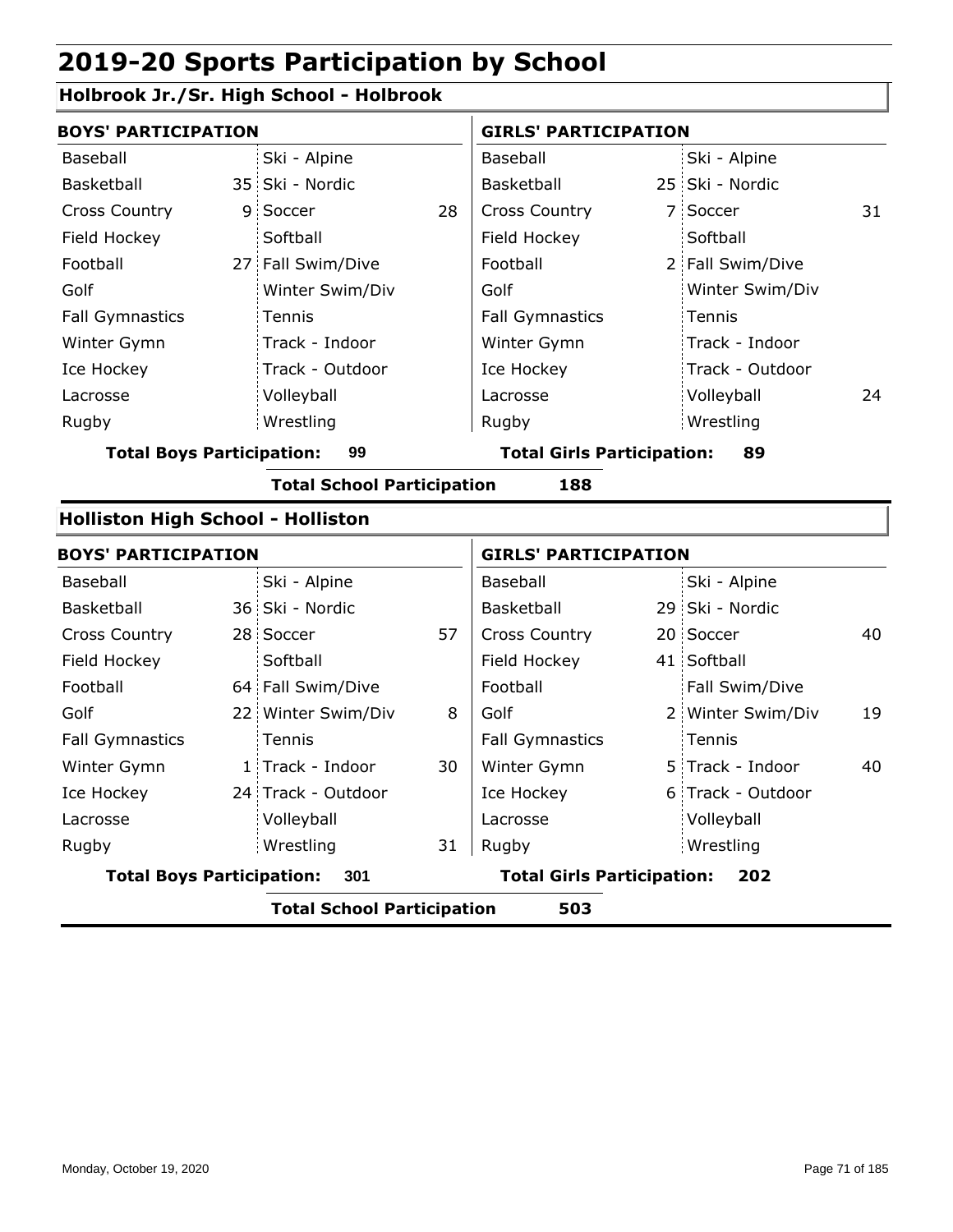## **Holy Name Central Catholic HS - Worcester**

| <b>BOYS' PARTICIPATION</b>              |                 |                                                                                                                                                                                                                                                                                       |                        | <b>GIRLS' PARTICIPATION</b>                                            |                 |                                                                                                                                                                                                                        |  |  |
|-----------------------------------------|-----------------|---------------------------------------------------------------------------------------------------------------------------------------------------------------------------------------------------------------------------------------------------------------------------------------|------------------------|------------------------------------------------------------------------|-----------------|------------------------------------------------------------------------------------------------------------------------------------------------------------------------------------------------------------------------|--|--|
|                                         | Ski - Alpine    |                                                                                                                                                                                                                                                                                       | Baseball               |                                                                        | Ski - Alpine    |                                                                                                                                                                                                                        |  |  |
|                                         |                 |                                                                                                                                                                                                                                                                                       | Basketball             |                                                                        |                 |                                                                                                                                                                                                                        |  |  |
|                                         |                 | 21                                                                                                                                                                                                                                                                                    | <b>Cross Country</b>   |                                                                        |                 | 23                                                                                                                                                                                                                     |  |  |
|                                         | Softball        |                                                                                                                                                                                                                                                                                       | Field Hockey           |                                                                        |                 |                                                                                                                                                                                                                        |  |  |
|                                         |                 |                                                                                                                                                                                                                                                                                       | Football               |                                                                        | Fall Swim/Dive  |                                                                                                                                                                                                                        |  |  |
|                                         |                 |                                                                                                                                                                                                                                                                                       | Golf                   |                                                                        | Winter Swim/Div |                                                                                                                                                                                                                        |  |  |
|                                         | Tennis          |                                                                                                                                                                                                                                                                                       | <b>Fall Gymnastics</b> |                                                                        | Tennis          |                                                                                                                                                                                                                        |  |  |
|                                         | Track - Indoor  | 21                                                                                                                                                                                                                                                                                    | Winter Gymn            |                                                                        | Track - Indoor  | 23                                                                                                                                                                                                                     |  |  |
|                                         |                 |                                                                                                                                                                                                                                                                                       | Ice Hockey             |                                                                        | Track - Outdoor |                                                                                                                                                                                                                        |  |  |
|                                         | Volleyball      |                                                                                                                                                                                                                                                                                       | Lacrosse               |                                                                        | Volleyball      |                                                                                                                                                                                                                        |  |  |
|                                         | Wrestling       |                                                                                                                                                                                                                                                                                       | Rugby                  |                                                                        | Wrestling       |                                                                                                                                                                                                                        |  |  |
|                                         | 121             |                                                                                                                                                                                                                                                                                       |                        |                                                                        | 113             |                                                                                                                                                                                                                        |  |  |
|                                         |                 |                                                                                                                                                                                                                                                                                       | 234                    |                                                                        |                 |                                                                                                                                                                                                                        |  |  |
|                                         |                 |                                                                                                                                                                                                                                                                                       |                        |                                                                        |                 |                                                                                                                                                                                                                        |  |  |
|                                         |                 |                                                                                                                                                                                                                                                                                       |                        |                                                                        |                 |                                                                                                                                                                                                                        |  |  |
|                                         | Ski - Alpine    |                                                                                                                                                                                                                                                                                       | Baseball               |                                                                        | Ski - Alpine    |                                                                                                                                                                                                                        |  |  |
|                                         |                 |                                                                                                                                                                                                                                                                                       | Basketball             |                                                                        |                 |                                                                                                                                                                                                                        |  |  |
|                                         |                 | 42                                                                                                                                                                                                                                                                                    | <b>Cross Country</b>   |                                                                        |                 | 33                                                                                                                                                                                                                     |  |  |
|                                         |                 |                                                                                                                                                                                                                                                                                       | Field Hockey           |                                                                        |                 |                                                                                                                                                                                                                        |  |  |
|                                         |                 |                                                                                                                                                                                                                                                                                       | Football               |                                                                        |                 |                                                                                                                                                                                                                        |  |  |
|                                         |                 | 1                                                                                                                                                                                                                                                                                     | Golf                   |                                                                        | Winter Swim/Div | 8                                                                                                                                                                                                                      |  |  |
|                                         | Tennis          |                                                                                                                                                                                                                                                                                       | <b>Fall Gymnastics</b> |                                                                        | Tennis          |                                                                                                                                                                                                                        |  |  |
|                                         | Track - Indoor  | 19                                                                                                                                                                                                                                                                                    | Winter Gymn            |                                                                        | Track - Indoor  | 13                                                                                                                                                                                                                     |  |  |
|                                         | Track - Outdoor |                                                                                                                                                                                                                                                                                       | Ice Hockey             |                                                                        | Track - Outdoor |                                                                                                                                                                                                                        |  |  |
|                                         | Volleyball      |                                                                                                                                                                                                                                                                                       | Lacrosse               |                                                                        | Volleyball      | 30                                                                                                                                                                                                                     |  |  |
|                                         | Wrestling       | 20                                                                                                                                                                                                                                                                                    | Rugby                  |                                                                        | Wrestling       | 1                                                                                                                                                                                                                      |  |  |
| <b>Total Boys Participation:</b><br>182 |                 |                                                                                                                                                                                                                                                                                       |                        |                                                                        | 130             |                                                                                                                                                                                                                        |  |  |
|                                         |                 |                                                                                                                                                                                                                                                                                       | 312                    |                                                                        |                 |                                                                                                                                                                                                                        |  |  |
|                                         |                 | 30 Ski - Nordic<br>9 Soccer<br>31 Fall Swim/Dive<br>8 Winter Swim/Div<br>1 Track - Outdoor<br><b>Total Boys Participation:</b><br>Holyoke High School - Holyoke<br><b>BOYS' PARTICIPATION</b><br>33 Ski - Nordic<br>8 Soccer<br>1 Softball<br>48 Fall Swim/Dive<br>10 Winter Swim/Div |                        | <b>Total School Participation</b><br><b>Total School Participation</b> |                 | 25 Ski - Nordic<br>10 Soccer<br>32 Softball<br><b>Total Girls Participation:</b><br><b>GIRLS' PARTICIPATION</b><br>21 Ski - Nordic<br>6 Soccer<br>17 Softball<br>1 Fall Swim/Dive<br><b>Total Girls Participation:</b> |  |  |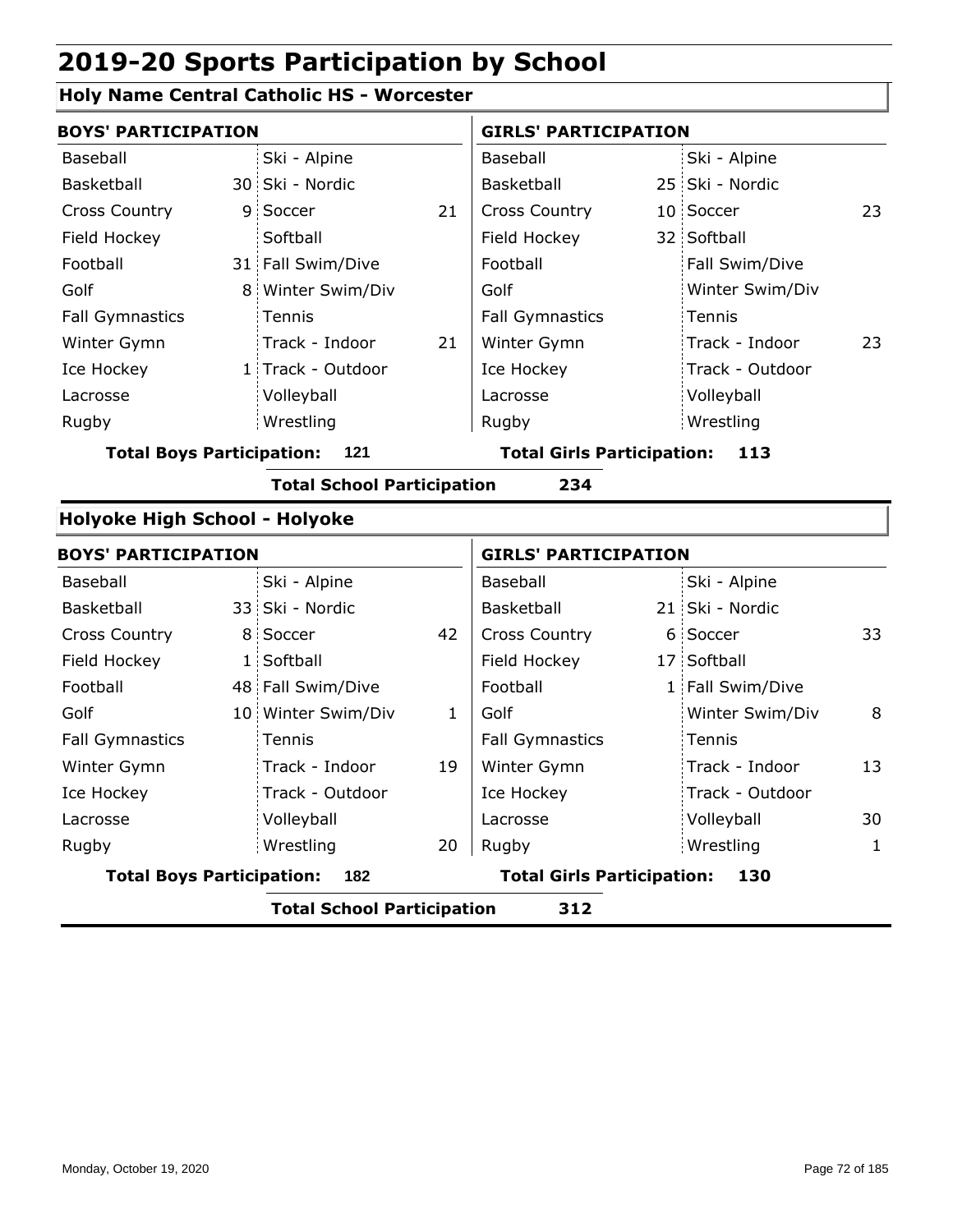### **Hoosac Valley Middle/High School - Cheshire**

| <b>BOYS' PARTICIPATION</b>       |                                         |    | <b>GIRLS' PARTICIPATION</b>       |  |                 |              |
|----------------------------------|-----------------------------------------|----|-----------------------------------|--|-----------------|--------------|
| <b>Baseball</b>                  | Ski - Alpine                            |    | <b>Baseball</b>                   |  | Ski - Alpine    |              |
| Basketball                       | 25 Ski - Nordic                         | 5  | Basketball                        |  | 14 Ski - Nordic | 9            |
| <b>Cross Country</b>             | 6 Soccer                                | 28 | <b>Cross Country</b>              |  | 12 Soccer       | 35           |
| Field Hockey                     | Softball                                |    | Field Hockey                      |  | Softball        |              |
| Football                         | 28 Fall Swim/Dive                       |    | Football                          |  | Fall Swim/Dive  |              |
| Golf                             | 8 Winter Swim/Div                       |    | Golf                              |  | Winter Swim/Div |              |
| <b>Fall Gymnastics</b>           | Tennis                                  |    | <b>Fall Gymnastics</b>            |  | Tennis          |              |
| Winter Gymn                      | Track - Indoor                          |    | Winter Gymn                       |  | Track - Indoor  |              |
| Ice Hockey                       | Track - Outdoor                         |    | Ice Hockey                        |  | Track - Outdoor |              |
| Lacrosse                         | Volleyball                              |    | Lacrosse                          |  | Volleyball      |              |
| Rugby                            | Wrestling                               |    | Rugby                             |  | Wrestling       |              |
| <b>Total Boys Participation:</b> | 100                                     |    | <b>Total Girls Participation:</b> |  | 70              |              |
|                                  | <b>Total School Participation</b>       |    | 170                               |  |                 |              |
|                                  | Hopedale Jr./Sr. High School - Hopedale |    |                                   |  |                 |              |
| <b>BOYS' PARTICIPATION</b>       |                                         |    | <b>GIRLS' PARTICIPATION</b>       |  |                 |              |
| <b>Baseball</b>                  | Ski - Alpine                            |    | <b>Baseball</b>                   |  | Ski - Alpine    | $\mathbf{1}$ |
| Basketball                       | 30 Ski - Nordic                         |    | Basketball                        |  | 24 Ski - Nordic |              |
| <b>Cross Country</b>             | 20 Soccer                               | 40 | <b>Cross Country</b>              |  | 6 Soccer        | 32           |
| Field Hockey                     | Softball                                |    | Field Hockey                      |  | 25 Softball     |              |
| Football                         | 6 Fall Swim/Dive                        |    | Football                          |  | Fall Swim/Dive  |              |
| Golf                             | 12 Winter Swim/Div                      |    | Golf                              |  | Winter Swim/Div |              |
| <b>Fall Gymnastics</b>           | Tennis                                  |    | <b>Fall Gymnastics</b>            |  | Tennis          |              |
| Winter Gymn                      | Track - Indoor                          | 20 | Winter Gymn                       |  | Track - Indoor  | 8            |
| Ice Hockey                       | 7 Track - Outdoor                       |    | Ice Hockey                        |  | Track - Outdoor |              |
| Lacrosse                         | Volleyball                              |    | Lacrosse                          |  | Volleyball      | 25           |
| Rugby                            | Wrestling                               |    | Rugby                             |  | Wrestling       |              |
| <b>Total Boys Participation:</b> | 135                                     |    | <b>Total Girls Participation:</b> |  | 121             |              |
|                                  | <b>Total School Participation</b>       |    | 256                               |  |                 |              |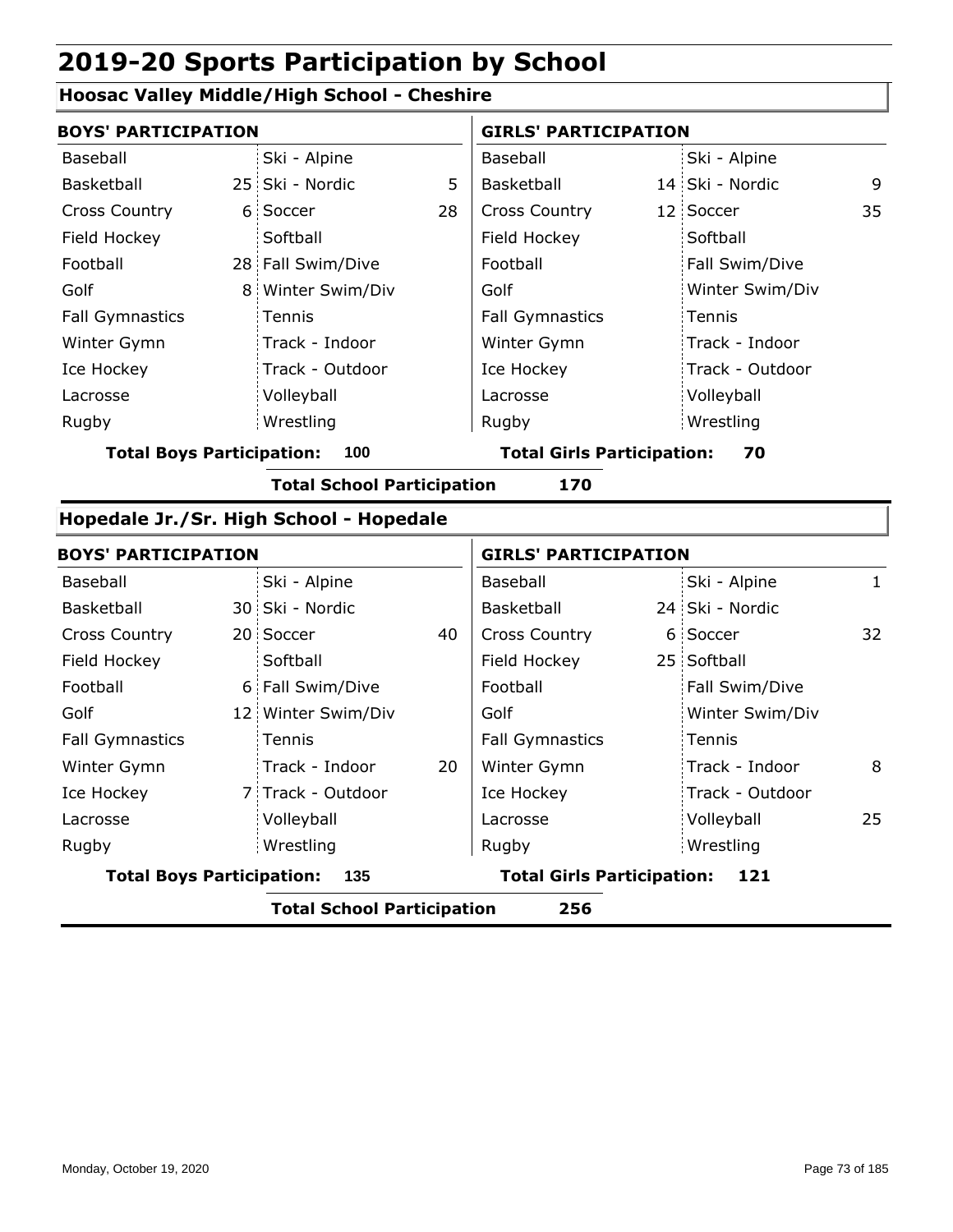### **Hopkins Academy - Hadley**

| <b>BOYS' PARTICIPATION</b>               |                                   |    | <b>GIRLS' PARTICIPATION</b>       |  |                    |                |
|------------------------------------------|-----------------------------------|----|-----------------------------------|--|--------------------|----------------|
| Baseball                                 | Ski - Alpine                      |    | Baseball                          |  | Ski - Alpine       |                |
| Basketball                               | 24 Ski - Nordic                   |    | Basketball                        |  | 25 Ski - Nordic    |                |
| <b>Cross Country</b>                     | 10 Soccer                         | 30 | <b>Cross Country</b>              |  | 5 Soccer           | 34             |
| Field Hockey                             | Softball                          |    | Field Hockey                      |  | 1 Softball         |                |
| Football                                 | 4 Fall Swim/Dive                  |    | Football                          |  | Fall Swim/Dive     |                |
| Golf                                     | 6 Winter Swim/Div                 | 6  | Golf                              |  | 1 Winter Swim/Div  | $\overline{7}$ |
| <b>Fall Gymnastics</b>                   | Tennis                            |    | <b>Fall Gymnastics</b>            |  | Tennis             |                |
| Winter Gymn                              | Track - Indoor                    |    | Winter Gymn                       |  | Track - Indoor     |                |
| Ice Hockey                               | 8 Track - Outdoor                 |    | Ice Hockey                        |  | 1 Track - Outdoor  |                |
| Lacrosse                                 | Volleyball                        |    | Lacrosse                          |  | Volleyball         |                |
| Rugby                                    | Wrestling                         |    | Rugby                             |  | Wrestling          |                |
| <b>Total Boys Participation:</b>         | 88                                |    | <b>Total Girls Participation:</b> |  | 74                 |                |
|                                          | <b>Total School Participation</b> |    | 162                               |  |                    |                |
| <b>Hopkinton High School - Hopkinton</b> |                                   |    |                                   |  |                    |                |
| <b>BOYS' PARTICIPATION</b>               |                                   |    | <b>GIRLS' PARTICIPATION</b>       |  |                    |                |
| Baseball                                 | Ski - Alpine                      | 17 | Baseball                          |  | Ski - Alpine       | 8              |
| Basketball                               | 71 Ski - Nordic                   |    | Basketball                        |  | 37 Ski - Nordic    |                |
| <b>Cross Country</b>                     | 49 Soccer                         | 63 | Cross Country                     |  | 55 Soccer          | 62             |
| Field Hockey                             | Softball                          |    | Field Hockey                      |  | 40 Softball        |                |
| Football                                 | 78 Fall Swim/Dive                 |    | Football                          |  | Fall Swim/Dive     |                |
| Golf                                     | 26 Winter Swim/Div                | 21 | Golf                              |  | 2 Winter Swim/Div  | 21             |
| <b>Fall Gymnastics</b>                   | Tennis                            |    | <b>Fall Gymnastics</b>            |  | Tennis             |                |
| Winter Gymn                              | Track - Indoor                    | 98 | Winter Gymn                       |  | 4 Track - Indoor   | 94             |
| Ice Hockey                               | 41 Track - Outdoor                |    | Ice Hockey                        |  | 11 Track - Outdoor |                |
| Lacrosse                                 | Volleyball                        |    | Lacrosse                          |  | Volleyball         | 38             |
| Rugby                                    | Wrestling                         | 25 | Rugby                             |  | Wrestling          |                |

**Total Boys Participation: 489 Total Girls Participation: 372**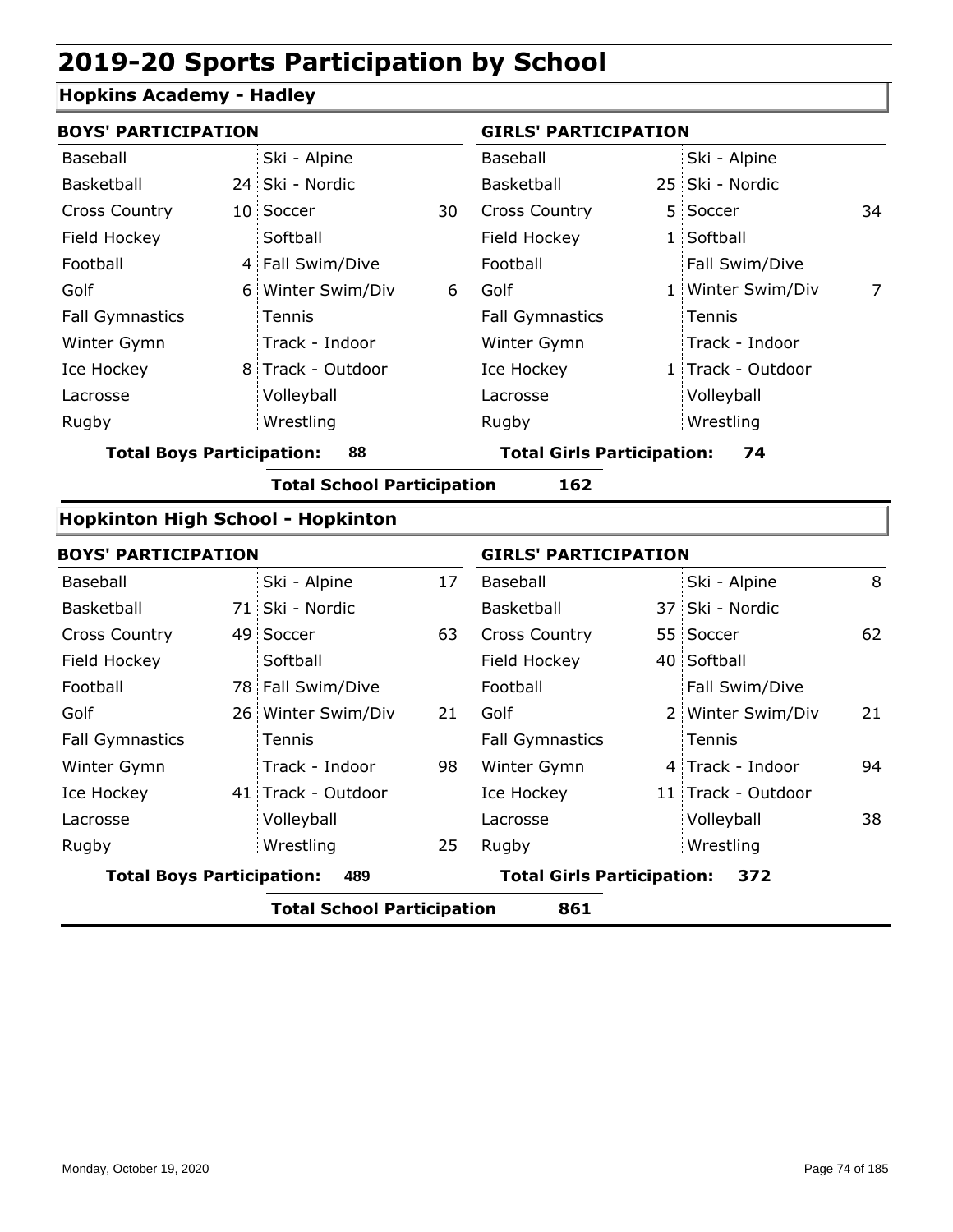### **Hudson High School - Hudson**

| <b>BOYS' PARTICIPATION</b>               |  |                    |                                          | <b>GIRLS' PARTICIPATION</b> |  |                   |    |
|------------------------------------------|--|--------------------|------------------------------------------|-----------------------------|--|-------------------|----|
| Baseball                                 |  | Ski - Alpine       |                                          | Baseball                    |  | Ski - Alpine      |    |
| Basketball                               |  | 56 Ski - Nordic    |                                          | Basketball                  |  | 39 Ski - Nordic   |    |
| <b>Cross Country</b>                     |  | 14 Soccer          | 38                                       | <b>Cross Country</b>        |  | 24 Soccer         | 59 |
| Field Hockey                             |  | Softball           |                                          | Field Hockey                |  | 38 Softball       |    |
| Football                                 |  | 69 Fall Swim/Dive  |                                          | Football                    |  | Fall Swim/Dive    |    |
| Golf                                     |  | 14 Winter Swim/Div |                                          | Golf                        |  | 2 Winter Swim/Div | 2  |
| <b>Fall Gymnastics</b>                   |  | Tennis             |                                          | <b>Fall Gymnastics</b>      |  | Tennis            |    |
| Winter Gymn                              |  | Track - Indoor     | 25                                       | Winter Gymn                 |  | 19 Track - Indoor | 43 |
| Ice Hockey                               |  | 32 Track - Outdoor |                                          | Ice Hockey                  |  | 7 Track - Outdoor |    |
| Lacrosse                                 |  | Volleyball         |                                          | Lacrosse                    |  | Volleyball        | 43 |
| Rugby                                    |  | Wrestling          | 2                                        | Rugby                       |  | Wrestling         |    |
| <b>Total Boys Participation:</b><br>250  |  |                    | <b>Total Girls Participation:</b><br>276 |                             |  |                   |    |
| 526<br><b>Total School Participation</b> |  |                    |                                          |                             |  |                   |    |

#### **Hull High School - Hull**

| <b>BOYS' PARTICIPATION</b>              |                                          |                   |                                         | <b>GIRLS' PARTICIPATION</b> |  |                 |    |  |  |  |
|-----------------------------------------|------------------------------------------|-------------------|-----------------------------------------|-----------------------------|--|-----------------|----|--|--|--|
| Baseball                                |                                          | Ski - Alpine      |                                         | Baseball                    |  | Ski - Alpine    |    |  |  |  |
| Basketball                              |                                          | 40 Ski - Nordic   |                                         | Basketball                  |  | 18 Ski - Nordic |    |  |  |  |
| <b>Cross Country</b>                    |                                          | 1 Soccer          | 20                                      | <b>Cross Country</b>        |  | Soccer          | 38 |  |  |  |
| Field Hockey                            |                                          | Softball          |                                         | Field Hockey                |  | Softball        |    |  |  |  |
| Football                                |                                          | 35 Fall Swim/Dive |                                         | Football                    |  | Fall Swim/Dive  |    |  |  |  |
| Golf                                    |                                          | 1 Winter Swim/Div |                                         | Golf                        |  | Winter Swim/Div |    |  |  |  |
| <b>Fall Gymnastics</b>                  |                                          | <b>Tennis</b>     |                                         | <b>Fall Gymnastics</b>      |  | Tennis          |    |  |  |  |
| Winter Gymn                             |                                          | Track - Indoor    | 6                                       | Winter Gymn                 |  | Track - Indoor  | 5. |  |  |  |
| Ice Hockey                              |                                          | 6 Track - Outdoor |                                         | Ice Hockey                  |  | Track - Outdoor |    |  |  |  |
| Lacrosse                                |                                          | Volleyball        |                                         | Lacrosse                    |  | Volleyball      |    |  |  |  |
| Rugby                                   |                                          | Wrestling         |                                         | Rugby                       |  | Wrestling       |    |  |  |  |
| <b>Total Boys Participation:</b><br>109 |                                          |                   | <b>Total Girls Participation:</b><br>61 |                             |  |                 |    |  |  |  |
|                                         | 170<br><b>Total School Participation</b> |                   |                                         |                             |  |                 |    |  |  |  |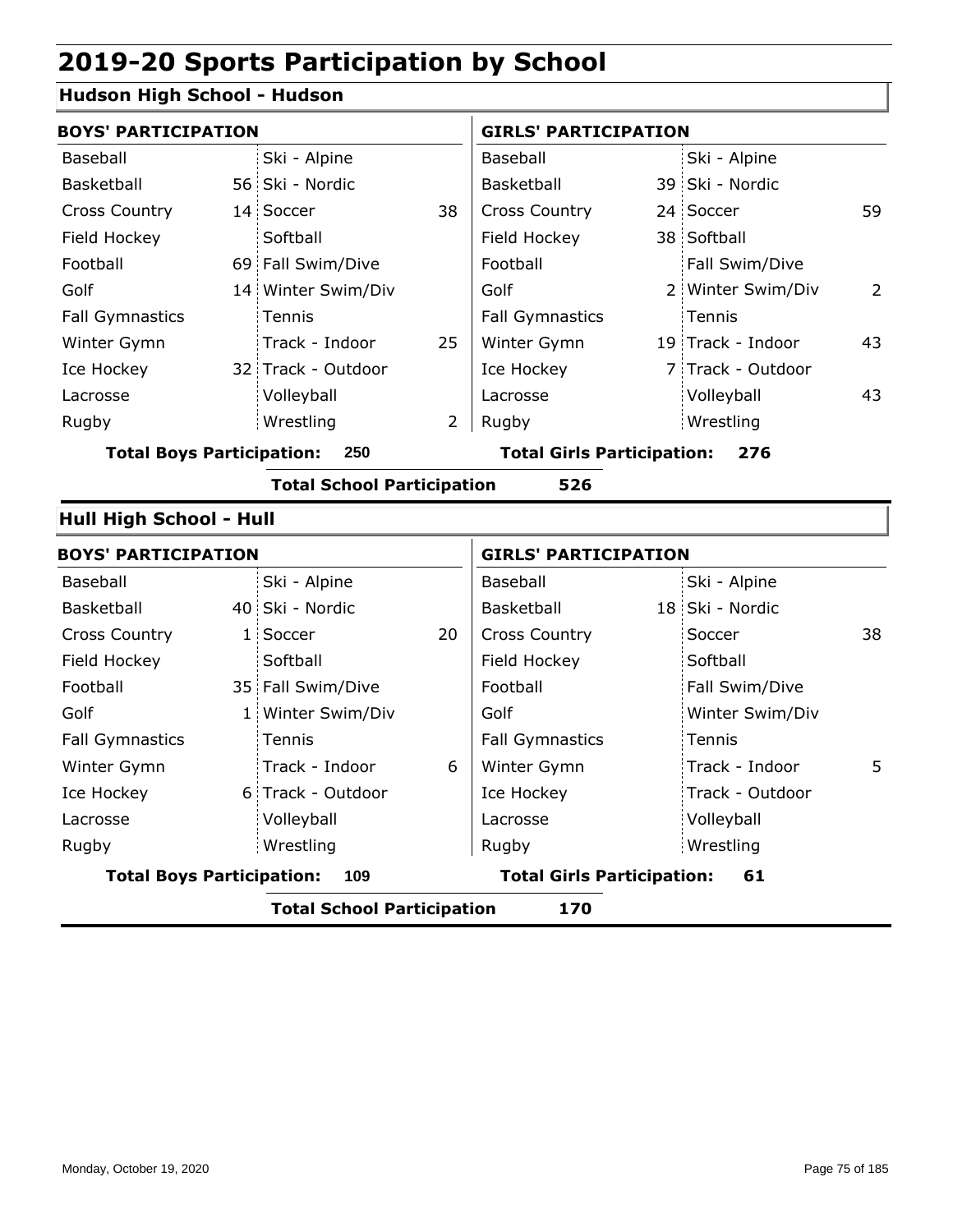#### **Immaculate Heart of Mary School - Still River**

| <b>BOYS' PARTICIPATION</b> |                 | <b>GIRLS' PARTICIPATION</b> |                 |  |  |
|----------------------------|-----------------|-----------------------------|-----------------|--|--|
| Baseball                   | Ski - Alpine    | Baseball                    | Ski - Alpine    |  |  |
| Basketball                 | 12 Ski - Nordic | Basketball                  | 14 Ski - Nordic |  |  |
| <b>Cross Country</b>       | Soccer          | <b>Cross Country</b>        | Soccer          |  |  |
| Field Hockey               | Softball        | Field Hockey                | Softball        |  |  |
| Football                   | Fall Swim/Dive  | Football                    | Fall Swim/Dive  |  |  |
| Golf                       | Winter Swim/Div | Golf                        | Winter Swim/Div |  |  |
| <b>Fall Gymnastics</b>     | Tennis          | <b>Fall Gymnastics</b>      | Tennis          |  |  |
| Winter Gymn                | Track - Indoor  | Winter Gymn                 | Track - Indoor  |  |  |
| Ice Hockey                 | Track - Outdoor | Ice Hockey                  | Track - Outdoor |  |  |
| Lacrosse                   | Volleyball      | Lacrosse                    | Volleyball      |  |  |
| Rugby                      | Wrestling       | Rugby                       | Wrestling       |  |  |

**Total Boys Participation: 12 Total Girls Participation: 14**

**Total School Participation 26**

#### **Innovation Academy Charter School - Tyngsboro**

|                                        | <b>BOYS' PARTICIPATION</b> |                                         |    | <b>GIRLS' PARTICIPATION</b> |  |                 |                |
|----------------------------------------|----------------------------|-----------------------------------------|----|-----------------------------|--|-----------------|----------------|
| Baseball                               |                            | Ski - Alpine                            |    | Baseball                    |  | Ski - Alpine    |                |
| <b>Basketball</b>                      |                            | 27 Ski - Nordic                         |    | Basketball                  |  | 11 Ski - Nordic |                |
| <b>Cross Country</b>                   |                            | 17 Soccer                               | 31 | <b>Cross Country</b>        |  | 7 Soccer        | 32             |
| Field Hockey                           |                            | Softball                                |    | Field Hockey                |  | Softball        |                |
| Football                               |                            | Fall Swim/Dive                          |    | Football                    |  | Fall Swim/Dive  |                |
| Golf                                   |                            | Winter Swim/Div                         | 3  | Golf                        |  | Winter Swim/Div | $\overline{7}$ |
| <b>Fall Gymnastics</b>                 |                            | Tennis                                  |    | <b>Fall Gymnastics</b>      |  | Tennis          |                |
| Winter Gymn                            |                            | Track - Indoor                          | 11 | Winter Gymn                 |  | Track - Indoor  | 14             |
| Ice Hockey                             |                            | Track - Outdoor                         |    | Ice Hockey                  |  | Track - Outdoor |                |
| Lacrosse                               |                            | Volleyball                              |    | Lacrosse                    |  | Volleyball      | 24             |
| Rugby                                  |                            | Wrestling                               |    | Rugby                       |  | Wrestling       |                |
| <b>Total Boys Participation:</b><br>89 |                            | <b>Total Girls Participation:</b><br>95 |    |                             |  |                 |                |
|                                        |                            | .                                       |    |                             |  |                 |                |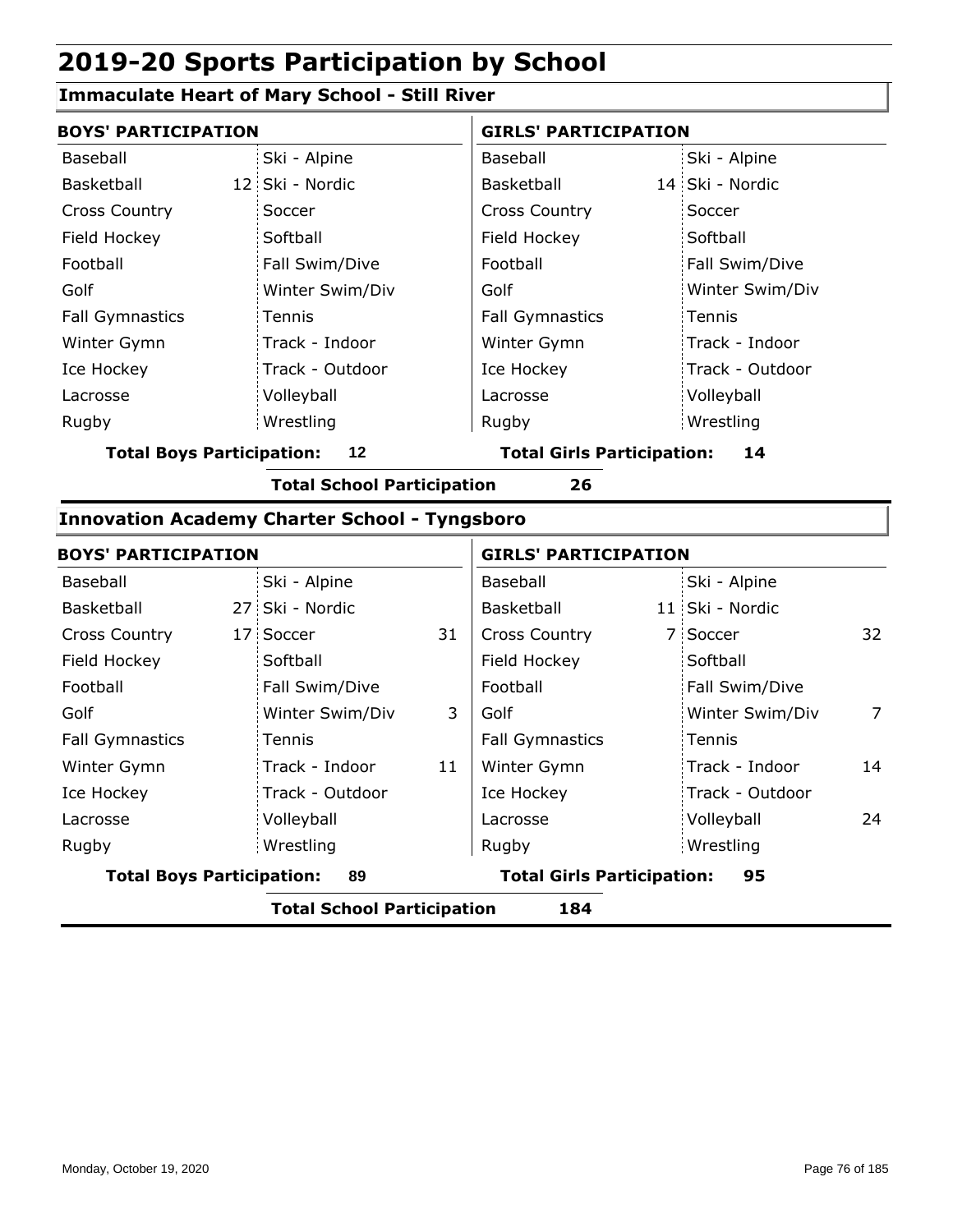### **Ipswich High School - Ipswich**

|                        | <b>BOYS' PARTICIPATION</b> |                    |    | <b>GIRLS' PARTICIPATION</b> |  |                   |    |
|------------------------|----------------------------|--------------------|----|-----------------------------|--|-------------------|----|
| Baseball               |                            | Ski - Alpine       |    | Baseball                    |  | Ski - Alpine      |    |
| Basketball             |                            | 37 Ski - Nordic    |    | Basketball                  |  | 21 Ski - Nordic   |    |
| <b>Cross Country</b>   |                            | 21 Soccer          | 31 | <b>Cross Country</b>        |  | 21 Soccer         | 31 |
| Field Hockey           |                            | Softball           |    | Field Hockey                |  | 29 Softball       |    |
| Football               |                            | 42 Fall Swim/Dive  |    | Football                    |  | 1 Fall Swim/Dive  |    |
| Golf                   |                            | 13 Winter Swim/Div | 2  | Golf                        |  | Winter Swim/Div   | 18 |
| <b>Fall Gymnastics</b> |                            | Tennis             |    | <b>Fall Gymnastics</b>      |  | Tennis            |    |
| Winter Gymn            |                            | Track - Indoor     | 47 | Winter Gymn                 |  | 5 Track - Indoor  | 35 |
| Ice Hockey             |                            | 6 Track - Outdoor  |    | Ice Hockey                  |  | 1 Track - Outdoor |    |
| Lacrosse               |                            | Volleyball         |    | Lacrosse                    |  | Volleyball        | 29 |
| Rugby                  |                            | Wrestling          |    | Rugby                       |  | Wrestling         |    |
|                        |                            |                    |    |                             |  |                   |    |

**Total Boys Participation: 199 Total Girls Participation: 191**

**Total School Participation 390**

#### **John J. Duggan Academy - Springfield**

| <b>BOYS' PARTICIPATION</b>             |  |                                         |    | <b>GIRLS' PARTICIPATION</b> |  |                 |    |
|----------------------------------------|--|-----------------------------------------|----|-----------------------------|--|-----------------|----|
| Baseball                               |  | Ski - Alpine                            |    | Baseball                    |  | Ski - Alpine    |    |
| Basketball                             |  | 24 Ski - Nordic                         |    | Basketball                  |  | 22 Ski - Nordic |    |
| <b>Cross Country</b>                   |  | 8 Soccer                                | 12 | <b>Cross Country</b>        |  | 7 Soccer        | 14 |
| Field Hockey                           |  | Softball                                |    | Field Hockey                |  | Softball        |    |
| Football                               |  | 3 Fall Swim/Dive                        |    | Football                    |  | Fall Swim/Dive  |    |
| Golf                                   |  | Winter Swim/Div                         |    | Golf                        |  | Winter Swim/Div |    |
| <b>Fall Gymnastics</b>                 |  | Tennis                                  |    | <b>Fall Gymnastics</b>      |  | Tennis          |    |
| Winter Gymn                            |  | Track - Indoor                          |    | Winter Gymn                 |  | Track - Indoor  |    |
| Ice Hockey                             |  | Track - Outdoor                         |    | Ice Hockey                  |  | Track - Outdoor |    |
| Lacrosse                               |  | Volleyball                              |    | Lacrosse                    |  | Volleyball      |    |
| Rugby                                  |  | Wrestling                               | 14 | Rugby                       |  | Wrestling       |    |
| <b>Total Boys Participation:</b><br>61 |  | <b>Total Girls Participation:</b><br>43 |    |                             |  |                 |    |
|                                        |  |                                         |    |                             |  |                 |    |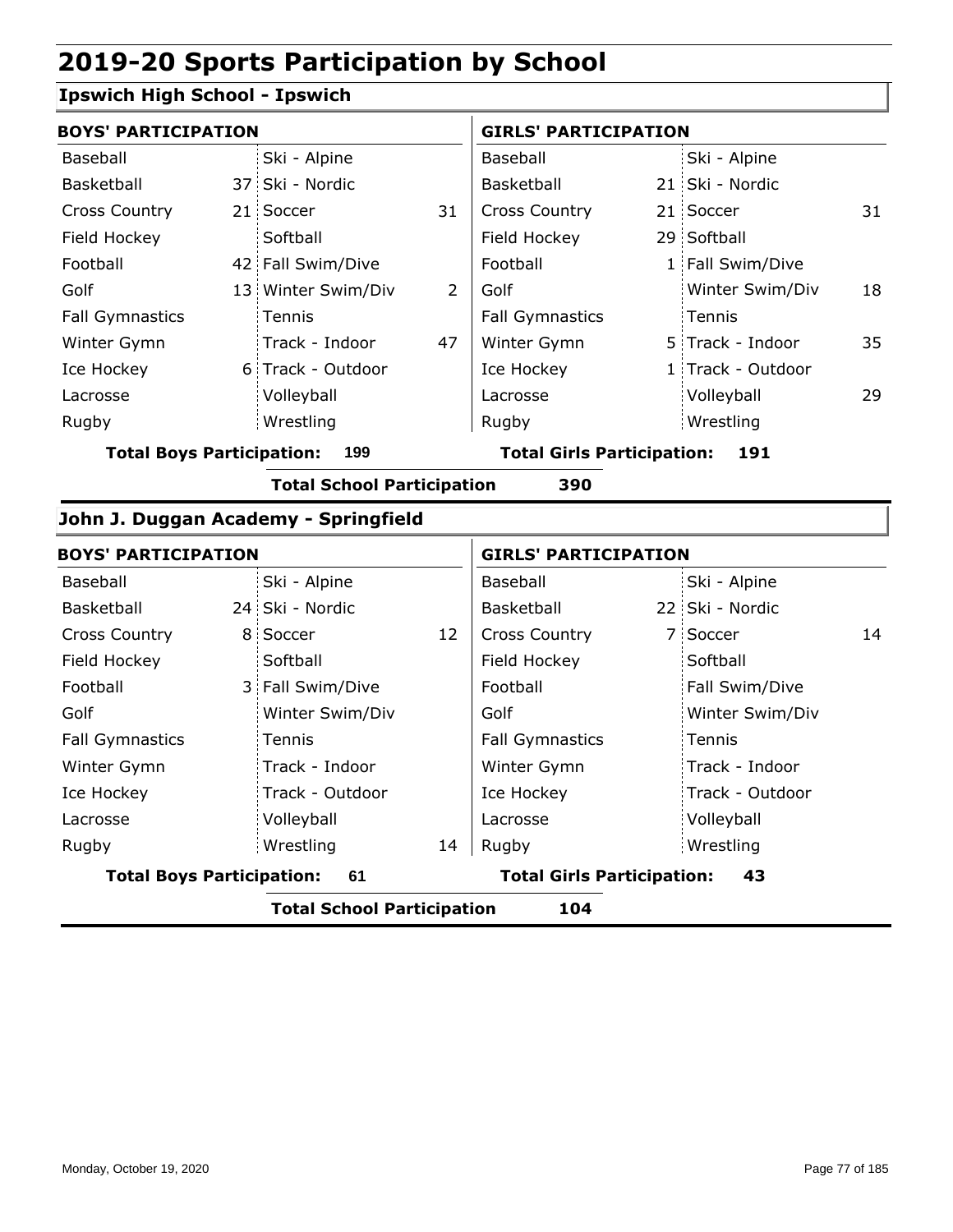#### **Joseph Case High School**

| <b>BOYS' PARTICIPATION</b>       |                                         |                                   |              | <b>GIRLS' PARTICIPATION</b>       |                                   |                   |    |
|----------------------------------|-----------------------------------------|-----------------------------------|--------------|-----------------------------------|-----------------------------------|-------------------|----|
| <b>Baseball</b>                  |                                         | Ski - Alpine                      |              | Baseball                          |                                   | Ski - Alpine      |    |
| Basketball                       |                                         | 22 Ski - Nordic                   |              | Basketball                        |                                   | 20 Ski - Nordic   |    |
| <b>Cross Country</b>             |                                         | 6 Soccer                          | 18           | Cross Country                     |                                   | 1 Soccer          | 16 |
| Field Hockey                     |                                         | Softball                          |              | Field Hockey                      |                                   | 32 Softball       |    |
| Football                         |                                         | 42 Fall Swim/Dive                 |              | Football                          |                                   | 1 Fall Swim/Dive  |    |
| Golf                             |                                         | 32 Winter Swim/Div                |              | Golf                              |                                   | Winter Swim/Div   |    |
| <b>Fall Gymnastics</b>           |                                         | Tennis                            |              | <b>Fall Gymnastics</b>            |                                   | Tennis            |    |
| Winter Gymn                      |                                         | Track - Indoor                    | 32           | Winter Gymn                       |                                   | 1 Track - Indoor  | 23 |
| Ice Hockey                       |                                         | 2 Track - Outdoor                 |              | Ice Hockey                        |                                   | 1 Track - Outdoor |    |
| Lacrosse                         |                                         | Volleyball                        | $\mathbf{1}$ | Lacrosse                          |                                   | Volleyball        | 23 |
| Rugby                            |                                         | Wrestling                         |              | Rugby                             |                                   | Wrestling         |    |
| <b>Total Boys Participation:</b> |                                         | 155                               |              | <b>Total Girls Participation:</b> |                                   | 118               |    |
|                                  |                                         | <b>Total School Participation</b> |              | 273                               |                                   |                   |    |
| Keefe Technical HS - Framingham  |                                         |                                   |              |                                   |                                   |                   |    |
| <b>BOYS' PARTICIPATION</b>       |                                         |                                   |              | <b>GIRLS' PARTICIPATION</b>       |                                   |                   |    |
| Baseball                         |                                         | Ski - Alpine                      |              | Baseball                          |                                   | Ski - Alpine      |    |
| Basketball                       |                                         | 24 Ski - Nordic                   |              | Basketball                        |                                   | 19 Ski - Nordic   |    |
| <b>Cross Country</b>             |                                         | 14 Soccer                         | 38           | <b>Cross Country</b>              |                                   | 3 Soccer          | 19 |
| Field Hockey                     |                                         | Softball                          |              | Field Hockey                      |                                   | Softball          |    |
| Football                         |                                         | 28 Fall Swim/Dive                 |              | Football                          |                                   | Fall Swim/Dive    |    |
| Golf                             |                                         | 17 Winter Swim/Div                |              | Golf                              |                                   | Winter Swim/Div   |    |
| <b>Fall Gymnastics</b>           |                                         | Tennis                            |              | <b>Fall Gymnastics</b>            |                                   | Tennis            |    |
| Winter Gymn                      |                                         | Track - Indoor                    |              | Winter Gymn                       |                                   | Track - Indoor    |    |
| Ice Hockey                       |                                         | 16 Track - Outdoor                |              | Ice Hockey                        |                                   | 1 Track - Outdoor |    |
| Lacrosse                         |                                         | Volleyball                        |              | Lacrosse                          |                                   | Volleyball        | 52 |
| Rugby                            |                                         | Wrestling                         | 13           | Rugby                             |                                   | Wrestling         |    |
|                                  | <b>Total Boys Participation:</b><br>150 |                                   |              |                                   | <b>Total Girls Participation:</b> | 94                |    |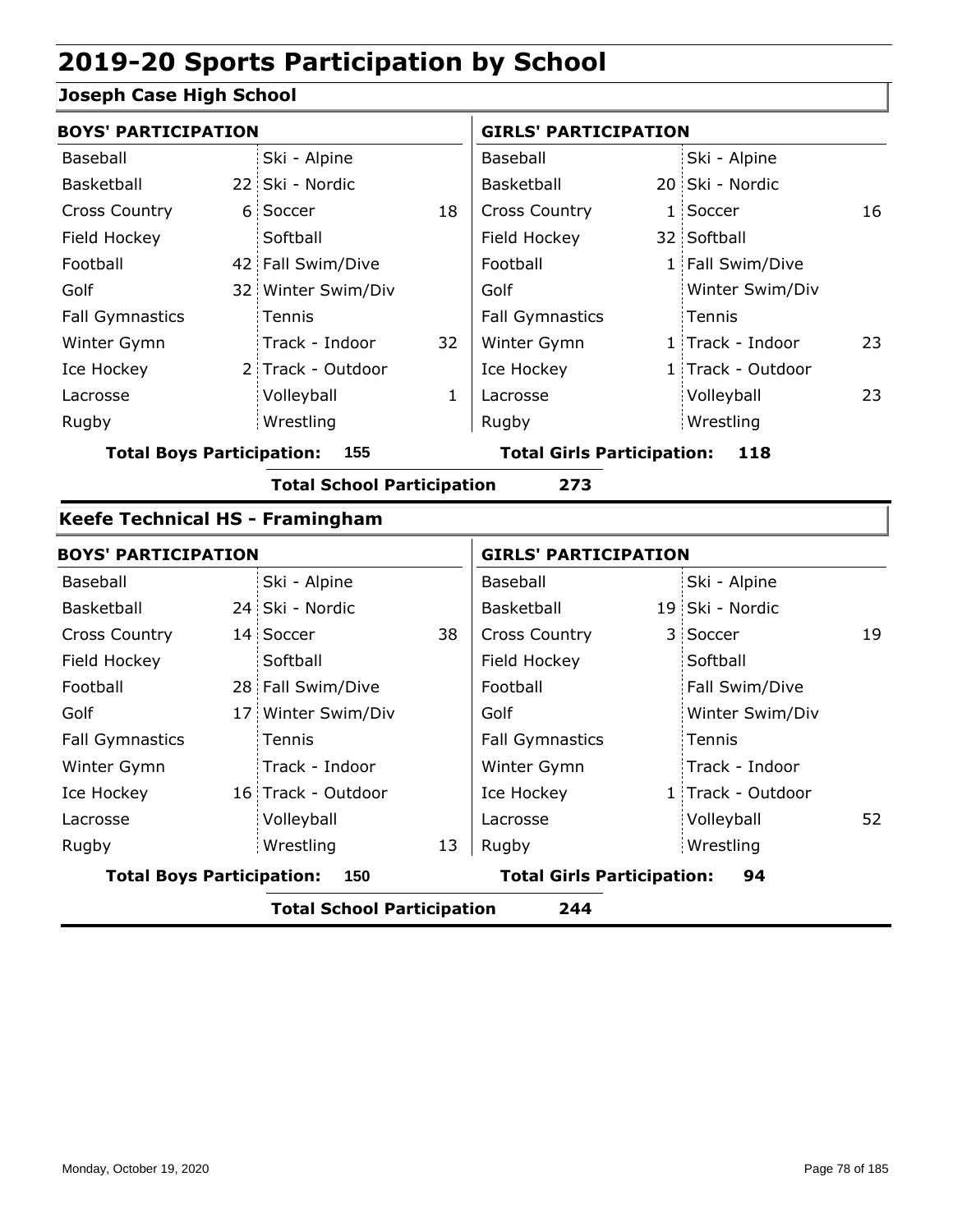### **King Philip Regional H.S. - Wrentham**

|                                          | <b>BOYS' PARTICIPATION</b> |                    |    |                                          | <b>GIRLS' PARTICIPATION</b> |                    |     |  |
|------------------------------------------|----------------------------|--------------------|----|------------------------------------------|-----------------------------|--------------------|-----|--|
| Baseball                                 |                            | Ski - Alpine       | 9  | Baseball                                 |                             | Ski - Alpine       | 12  |  |
| Basketball                               |                            | 35 Ski - Nordic    |    | Basketball                               |                             | 31 Ski - Nordic    |     |  |
| <b>Cross Country</b>                     |                            | 41 Soccer          | 59 | <b>Cross Country</b>                     |                             | 23 Soccer          | 62  |  |
| Field Hockey                             |                            | Softball           |    | Field Hockey                             |                             | 58 Softball        |     |  |
| Football                                 |                            | 101 Fall Swim/Dive |    | Football                                 |                             | Fall Swim/Dive     |     |  |
| Golf                                     |                            | 17 Winter Swim/Div | 15 | Golf                                     |                             | 1 Winter Swim/Div  | 25  |  |
| <b>Fall Gymnastics</b>                   |                            | <b>Tennis</b>      |    | <b>Fall Gymnastics</b>                   |                             | Tennis             |     |  |
| Winter Gymn                              |                            | Track - Indoor     | 54 | Winter Gymn                              |                             | 14 Track - Indoor  | 60  |  |
| Ice Hockey                               |                            | 45 Track - Outdoor |    | Ice Hockey                               |                             | 21 Track - Outdoor |     |  |
| Lacrosse                                 |                            | Volleyball         |    | Lacrosse                                 |                             | Volleyball         | 39. |  |
| Rugby                                    |                            | Wrestling          | 20 | Rugby                                    |                             | Wrestling          |     |  |
| <b>Total Boys Participation:</b><br>396  |                            |                    |    | <b>Total Girls Participation:</b><br>346 |                             |                    |     |  |
| <b>Total School Participation</b><br>742 |                            |                    |    |                                          |                             |                    |     |  |

#### **KIPP Academy Lynn Collegiate - Lynn**

|                                  | <b>BOYS' PARTICIPATION</b>               |    |                                         | <b>GIRLS' PARTICIPATION</b> |                  |    |  |  |  |
|----------------------------------|------------------------------------------|----|-----------------------------------------|-----------------------------|------------------|----|--|--|--|
| Baseball                         | Ski - Alpine                             |    | Baseball                                |                             | Ski - Alpine     |    |  |  |  |
| Basketball                       | 5 Ski - Nordic                           |    | Basketball                              |                             | 5 Ski - Nordic   |    |  |  |  |
| <b>Cross Country</b>             | Soccer                                   | 20 | <b>Cross Country</b>                    |                             | Soccer           | 25 |  |  |  |
| Field Hockey                     | Softball                                 |    | Field Hockey                            |                             | Softball         |    |  |  |  |
| Football                         | 35 Fall Swim/Dive                        |    | Football                                |                             | 1 Fall Swim/Dive |    |  |  |  |
| Golf                             | Winter Swim/Div                          |    | Golf                                    |                             | Winter Swim/Div  |    |  |  |  |
| <b>Fall Gymnastics</b>           | Tennis                                   |    | <b>Fall Gymnastics</b>                  |                             | Tennis           |    |  |  |  |
| Winter Gymn                      | Track - Indoor                           |    | Winter Gymn                             |                             | Track - Indoor   |    |  |  |  |
| Ice Hockey                       | Track - Outdoor                          |    | Ice Hockey                              |                             | Track - Outdoor  |    |  |  |  |
| Lacrosse                         | Volleyball                               |    | Lacrosse                                |                             | Volleyball       | 15 |  |  |  |
| Rugby                            | Wrestling                                |    | Rugby                                   |                             | Wrestling        |    |  |  |  |
| <b>Total Boys Participation:</b> | 60                                       |    | <b>Total Girls Participation:</b><br>46 |                             |                  |    |  |  |  |
|                                  | <b>Total School Participation</b><br>106 |    |                                         |                             |                  |    |  |  |  |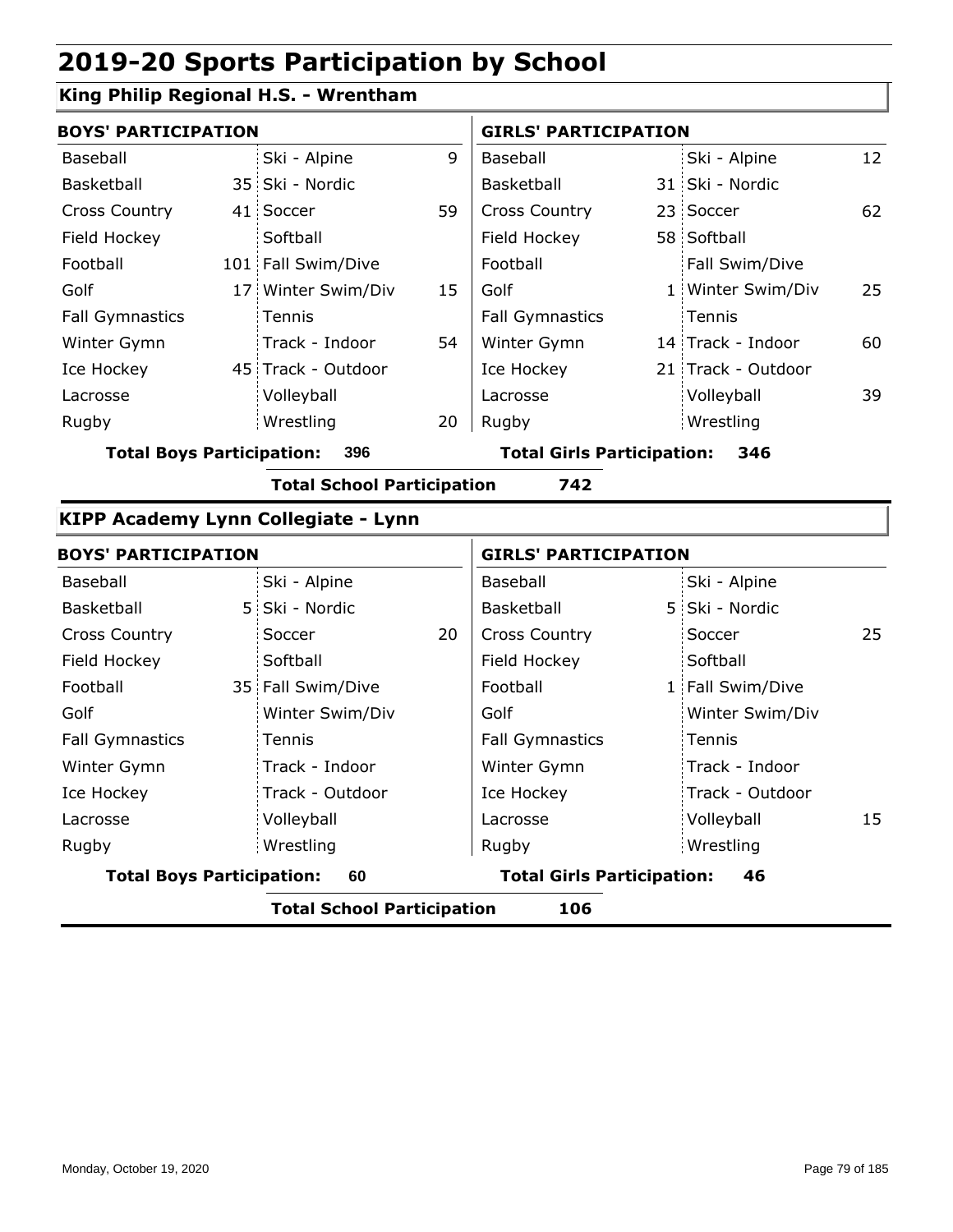#### **Lawrence High School - Lawrence**

| <b>BOYS' PARTICIPATION</b> |                    |    | <b>GIRLS' PARTICIPATION</b> |  |                   |    |
|----------------------------|--------------------|----|-----------------------------|--|-------------------|----|
| Baseball                   | Ski - Alpine       |    | Baseball                    |  | Ski - Alpine      |    |
| Basketball                 | 54 Ski - Nordic    |    | <b>Basketball</b>           |  | 45 Ski - Nordic   |    |
| <b>Cross Country</b>       | 17 Soccer          | 38 | <b>Cross Country</b>        |  | 14 Soccer         | 22 |
| Field Hockey               | Softball           |    | Field Hockey                |  | 40 Softball       |    |
| Football                   | 68 Fall Swim/Dive  |    | Football                    |  | 2 Fall Swim/Dive  |    |
| Golf                       | 12 Winter Swim/Div |    | Golf                        |  | 2 Winter Swim/Div |    |
| <b>Fall Gymnastics</b>     | Tennis             |    | <b>Fall Gymnastics</b>      |  | Tennis            |    |
| Winter Gymn                | Track - Indoor     | 64 | Winter Gymn                 |  | Track - Indoor    | 31 |
| Ice Hockey                 | Track - Outdoor    |    | Ice Hockey                  |  | Track - Outdoor   |    |
| Lacrosse                   | Volleyball         |    | Lacrosse                    |  | Volleyball        | 48 |
| Rugby                      | Wrestling          | 61 | Rugby                       |  | Wrestling         |    |

**Total Boys Participation: 314 Total Girls Participation: 204**

**Total School Participation 518**

#### **Lee Middle/High School - Lee**

| <b>BOYS' PARTICIPATION</b>             |  |                    |                                         | <b>GIRLS' PARTICIPATION</b> |  |                 |    |
|----------------------------------------|--|--------------------|-----------------------------------------|-----------------------------|--|-----------------|----|
| Baseball                               |  | Ski - Alpine       |                                         | Baseball                    |  | Ski - Alpine    |    |
| Basketball                             |  | 25 Ski - Nordic    |                                         | Basketball                  |  | 24 Ski - Nordic |    |
| <b>Cross Country</b>                   |  | 11 Soccer          | 15                                      | <b>Cross Country</b>        |  | 21 Soccer       | 29 |
| Field Hockey                           |  | Softball           |                                         | Field Hockey                |  | Softball        |    |
| Football                               |  | 30 Fall Swim/Dive  |                                         | Football                    |  | Fall Swim/Dive  |    |
| Golf                                   |  | 11 Winter Swim/Div |                                         | Golf                        |  | Winter Swim/Div |    |
| <b>Fall Gymnastics</b>                 |  | Tennis             |                                         | <b>Fall Gymnastics</b>      |  | Tennis          |    |
| Winter Gymn                            |  | Track - Indoor     |                                         | Winter Gymn                 |  | Track - Indoor  |    |
| Ice Hockey                             |  | Track - Outdoor    |                                         | Ice Hockey                  |  | Track - Outdoor |    |
| Lacrosse                               |  | Volleyball         |                                         | Lacrosse                    |  | Volleyball      | 24 |
| Rugby                                  |  | Wrestling          |                                         | Rugby                       |  | Wrestling       |    |
| <b>Total Boys Participation:</b><br>92 |  |                    | <b>Total Girls Participation:</b><br>98 |                             |  |                 |    |
|                                        |  |                    |                                         |                             |  |                 |    |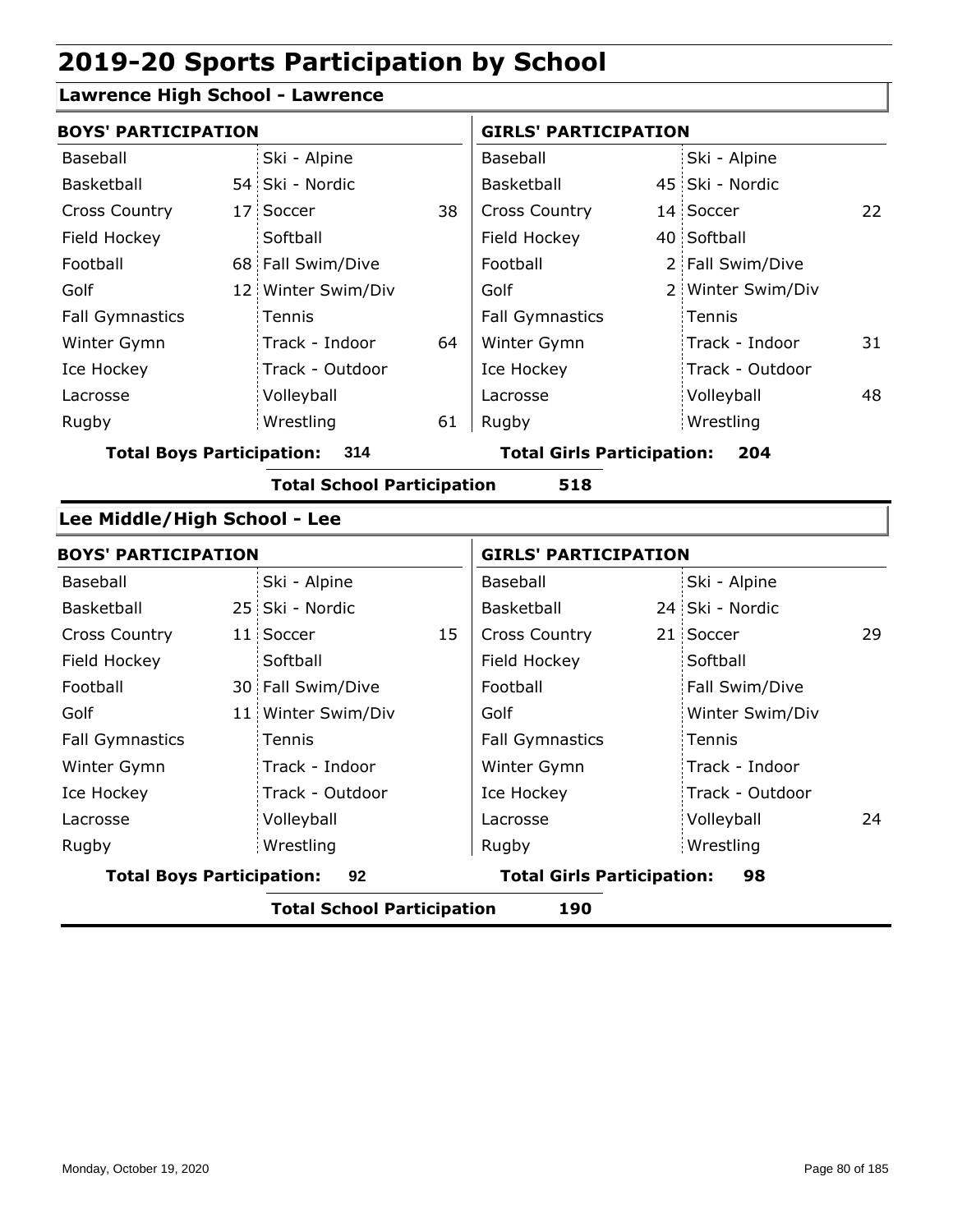#### **Leicester High School - Leicester**

| <b>BOYS' PARTICIPATION</b> |  |                    |    | <b>GIRLS' PARTICIPATION</b> |  |                 |    |
|----------------------------|--|--------------------|----|-----------------------------|--|-----------------|----|
| Baseball                   |  | Ski - Alpine       |    | Baseball                    |  | Ski - Alpine    |    |
| Basketball                 |  | 26 Ski - Nordic    |    | <b>Basketball</b>           |  | 24 Ski - Nordic |    |
| <b>Cross Country</b>       |  | 17 Soccer          | 20 | <b>Cross Country</b>        |  | 9 Soccer        | 30 |
| Field Hockey               |  | Softball           |    | Field Hockey                |  | 43 Softball     |    |
| Football                   |  | 61 Fall Swim/Dive  |    | Football                    |  | Fall Swim/Dive  |    |
| Golf                       |  | 15 Winter Swim/Div |    | Golf                        |  | Winter Swim/Div |    |
| <b>Fall Gymnastics</b>     |  | Tennis             |    | <b>Fall Gymnastics</b>      |  | Tennis          |    |
| Winter Gymn                |  | Track - Indoor     | 19 | Winter Gymn                 |  | Track - Indoor  | 11 |
| Ice Hockey                 |  | Track - Outdoor    |    | Ice Hockey                  |  | Track - Outdoor |    |
| Lacrosse                   |  | Volleyball         |    | Lacrosse                    |  | Volleyball      |    |
| Rugby                      |  | Wrestling          |    | Rugby                       |  | Wrestling       |    |
|                            |  |                    |    |                             |  |                 |    |

**Total Boys Participation: 158 Total Girls Participation: 117**

**Total School Participation 275**

#### **Lenox Memorial Middle & High School - Lenox**

| <b>BOYS' PARTICIPATION</b>              |  |                   |                                   | <b>GIRLS' PARTICIPATION</b> |     |                 |    |
|-----------------------------------------|--|-------------------|-----------------------------------|-----------------------------|-----|-----------------|----|
| Baseball                                |  | Ski - Alpine      | 15                                | Baseball                    |     | Ski - Alpine    | 9  |
| Basketball                              |  | 20 Ski - Nordic   | 22                                | Basketball                  |     | 24 Ski - Nordic | 23 |
| <b>Cross Country</b>                    |  | 17 Soccer         | 39                                | <b>Cross Country</b>        |     | 25 Soccer       | 36 |
| Field Hockey                            |  | Softball          |                                   | Field Hockey                |     | Softball        |    |
| Football                                |  | 10 Fall Swim/Dive |                                   | Football                    |     | Fall Swim/Dive  |    |
| Golf                                    |  | 9 Winter Swim/Div | 1                                 | Golf                        |     | Winter Swim/Div | 2  |
| <b>Fall Gymnastics</b>                  |  | <b>Tennis</b>     |                                   | <b>Fall Gymnastics</b>      |     | Tennis          |    |
| Winter Gymn                             |  | Track - Indoor    |                                   | Winter Gymn                 |     | Track - Indoor  |    |
| Ice Hockey                              |  | 4 Track - Outdoor |                                   | Ice Hockey                  |     | Track - Outdoor |    |
| Lacrosse                                |  | Volleyball        |                                   | Lacrosse                    |     | Volleyball      | 21 |
| Rugby                                   |  | Wrestling         |                                   | Rugby                       |     | Wrestling       |    |
| <b>Total Boys Participation:</b><br>137 |  |                   | <b>Total Girls Participation:</b> |                             | 140 |                 |    |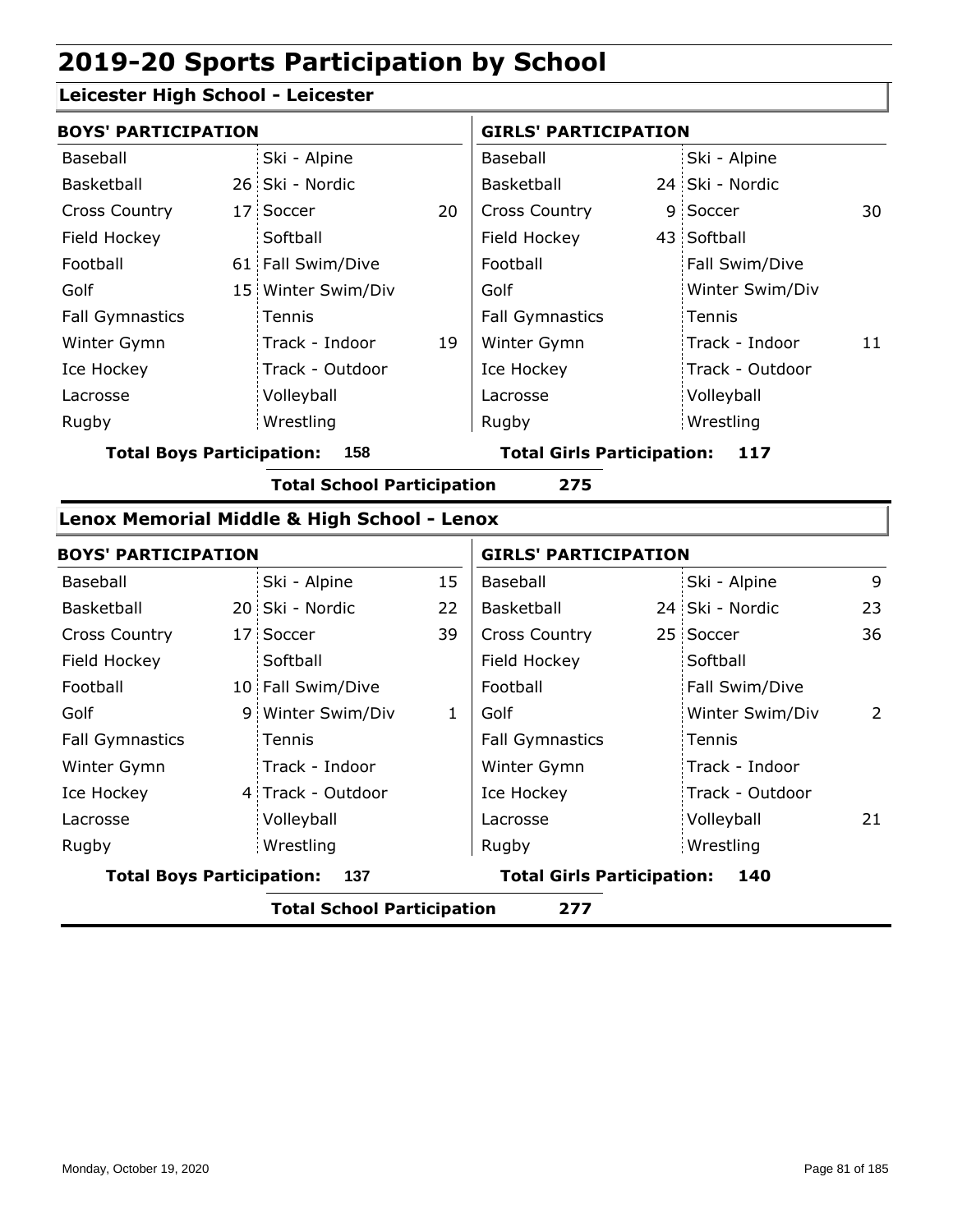#### **Leominster High School - Leominster**

| <b>BOYS' PARTICIPATION</b>              |  |                    |                                   | <b>GIRLS' PARTICIPATION</b> |     |                   |              |
|-----------------------------------------|--|--------------------|-----------------------------------|-----------------------------|-----|-------------------|--------------|
| Baseball                                |  | Ski - Alpine       |                                   | Baseball                    |     | Ski - Alpine      |              |
| Basketball                              |  | 40 Ski - Nordic    |                                   | Basketball                  |     | 32 Ski - Nordic   |              |
| <b>Cross Country</b>                    |  | 25 Soccer          | 40                                | <b>Cross Country</b>        |     | 13 Soccer         | 36           |
| Field Hockey                            |  | 2 Softball         |                                   | Field Hockey                |     | 30 Softball       |              |
| Football                                |  | 89 Fall Swim/Dive  |                                   | Football                    |     | Fall Swim/Dive    |              |
| Golf                                    |  | 13 Winter Swim/Div | 2                                 | Golf                        |     | Winter Swim/Div   | 2            |
| <b>Fall Gymnastics</b>                  |  | Tennis             |                                   | <b>Fall Gymnastics</b>      |     | Tennis            |              |
| Winter Gymn                             |  | Track - Indoor     | 38                                | Winter Gymn                 |     | Track - Indoor    | 25           |
| Ice Hockey                              |  | 41 Track - Outdoor |                                   | Ice Hockey                  |     | 4 Track - Outdoor |              |
| Lacrosse                                |  | Volleyball         |                                   | Lacrosse                    |     | Volleyball        | 45           |
| Rugby                                   |  | Wrestling          | 14                                | Rugby                       |     | Wrestling         | $\mathbf{1}$ |
| 305<br><b>Total Boys Participation:</b> |  |                    | <b>Total Girls Participation:</b> |                             | 188 |                   |              |

**Total School Participation 493**

#### **Lincoln-Sudbury Reg. High School - Sudbury**

| <b>BOYS' PARTICIPATION</b>              |                                          |                    | <b>GIRLS' PARTICIPATION</b> |                                          |  |                    |    |  |
|-----------------------------------------|------------------------------------------|--------------------|-----------------------------|------------------------------------------|--|--------------------|----|--|
| Baseball                                |                                          | Ski - Alpine       | 37                          | Baseball                                 |  | Ski - Alpine       | 24 |  |
| Basketball                              |                                          | 43 Ski - Nordic    | 2                           | Basketball                               |  | 32 Ski - Nordic    | 10 |  |
| <b>Cross Country</b>                    |                                          | 53 Soccer          | 73                          | <b>Cross Country</b>                     |  | 40 Soccer          | 60 |  |
| Field Hockey                            |                                          | Softball           |                             | Field Hockey                             |  | 42 Softball        |    |  |
| Football                                |                                          | 91 Fall Swim/Dive  |                             | Football                                 |  | Fall Swim/Dive     |    |  |
| Golf                                    |                                          | 17 Winter Swim/Div | 20                          | Golf                                     |  | Winter Swim/Div    | 23 |  |
| <b>Fall Gymnastics</b>                  |                                          | Tennis             |                             | <b>Fall Gymnastics</b>                   |  | Tennis             |    |  |
| Winter Gymn                             |                                          | Track - Indoor     | 58                          | Winter Gymn                              |  | Track - Indoor     | 60 |  |
| Ice Hockey                              |                                          | 61 Track - Outdoor |                             | Ice Hockey                               |  | 25 Track - Outdoor |    |  |
| Lacrosse                                |                                          | Volleyball         |                             | Lacrosse                                 |  | Volleyball         | 37 |  |
| Rugby                                   |                                          | Wrestling          | 31                          | Rugby                                    |  | Wrestling          |    |  |
| <b>Total Boys Participation:</b><br>486 |                                          |                    |                             | <b>Total Girls Participation:</b><br>353 |  |                    |    |  |
|                                         | <b>Total School Participation</b><br>839 |                    |                             |                                          |  |                    |    |  |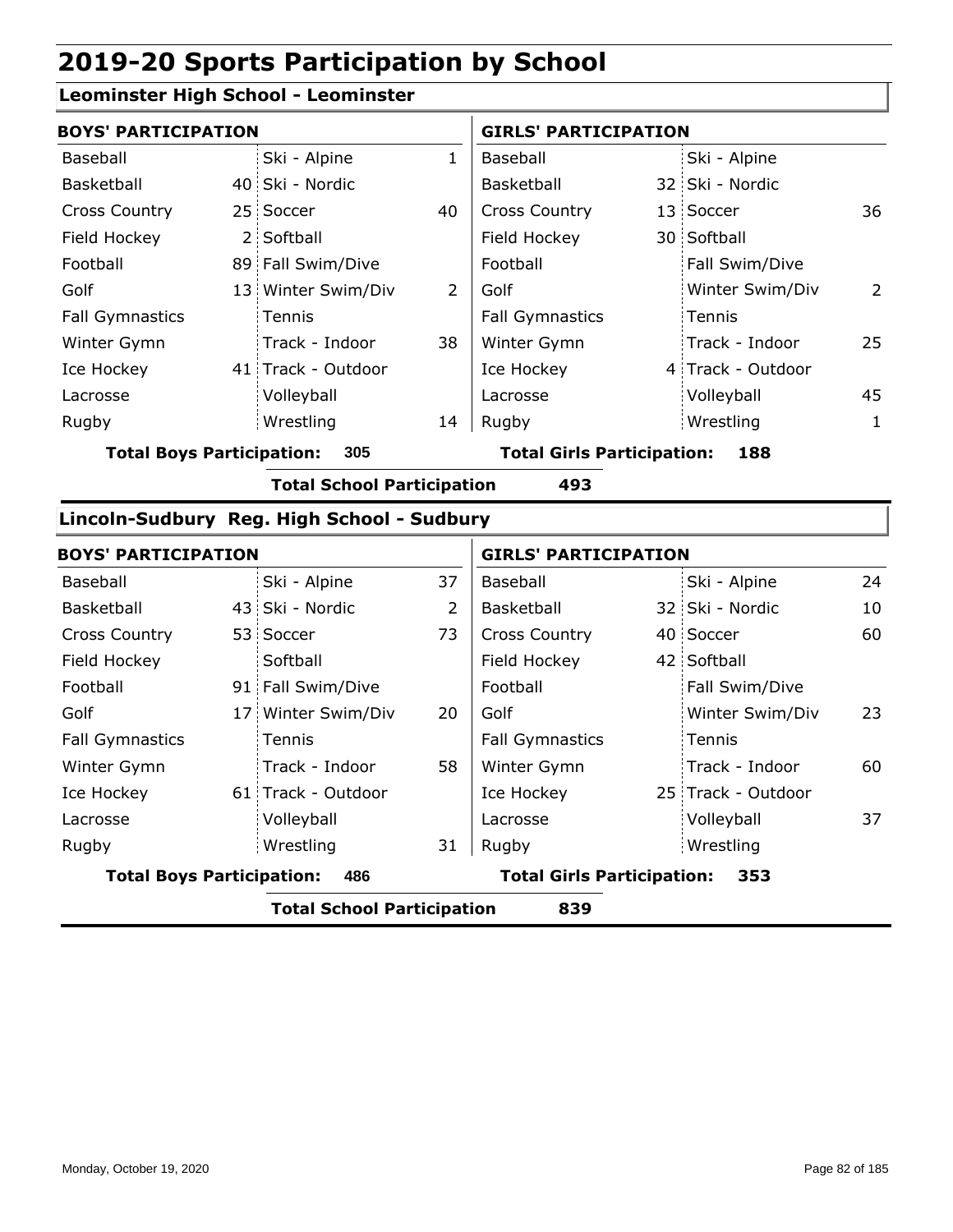#### **Littleton High School - Littleton**

| <b>BOYS' PARTICIPATION</b> |  |                    |    | <b>GIRLS' PARTICIPATION</b> |  |                   |    |
|----------------------------|--|--------------------|----|-----------------------------|--|-------------------|----|
| Baseball                   |  | Ski - Alpine       | 1  | Baseball                    |  | Ski - Alpine      | 4  |
| Basketball                 |  | 26 Ski - Nordic    |    | Basketball                  |  | 25 Ski - Nordic   |    |
| <b>Cross Country</b>       |  | 25 Soccer          | 38 | <b>Cross Country</b>        |  | 21 Soccer         | 41 |
| Field Hockey               |  | Softball           |    | Field Hockey                |  | 32 Softball       |    |
| Football                   |  | 43 Fall Swim/Dive  |    | Football                    |  | 1 Fall Swim/Dive  |    |
| Golf                       |  | 13 Winter Swim/Div |    | Golf                        |  | Winter Swim/Div   | 13 |
| <b>Fall Gymnastics</b>     |  | Tennis             |    | <b>Fall Gymnastics</b>      |  | Tennis            |    |
| Winter Gymn                |  | Track - Indoor     | 52 | Winter Gymn                 |  | Track - Indoor    | 51 |
| Ice Hockey                 |  | 21 Track - Outdoor |    | Ice Hockey                  |  | 8 Track - Outdoor |    |
| Lacrosse                   |  | Volleyball         |    | Lacrosse                    |  | Volleyball        |    |
| Rugby                      |  | Wrestling          |    | Rugby                       |  | Wrestling         |    |

**Total Boys Participation: 219 Total Girls Participation: 196**

**Total School Participation 415**

#### **Longmeadow High School - Longmeadow**

|                                  | <b>BOYS' PARTICIPATION</b> |                                   |    |                                   | <b>GIRLS' PARTICIPATION</b> |                   |                |  |
|----------------------------------|----------------------------|-----------------------------------|----|-----------------------------------|-----------------------------|-------------------|----------------|--|
| Baseball                         |                            | Ski - Alpine                      | 16 | Baseball                          |                             | Ski - Alpine      | $\overline{4}$ |  |
| <b>Basketball</b>                |                            | 37 Ski - Nordic                   |    | Basketball                        |                             | 30 Ski - Nordic   |                |  |
| <b>Cross Country</b>             |                            | 45 Soccer                         | 57 | <b>Cross Country</b>              |                             | 39 Soccer         | 34             |  |
| Field Hockey                     |                            | Softball                          |    | Field Hockey                      |                             | 42 Softball       |                |  |
| Football                         |                            | 61 Fall Swim/Dive                 |    | Football                          |                             | Fall Swim/Dive    |                |  |
| Golf                             |                            | 14 Winter Swim/Div                | 24 | Golf                              |                             | 1 Winter Swim/Div | 35             |  |
| <b>Fall Gymnastics</b>           |                            | Tennis                            |    | <b>Fall Gymnastics</b>            |                             | Tennis            |                |  |
| Winter Gymn                      |                            | Track - Indoor                    | 66 | Winter Gymn                       |                             | Track - Indoor    | 60             |  |
| Ice Hockey                       |                            | 40 Track - Outdoor                |    | Ice Hockey                        |                             | 6 Track - Outdoor |                |  |
| Lacrosse                         |                            | Volleyball                        |    | Lacrosse                          |                             | Volleyball        | 51             |  |
| Rugby                            |                            | Wrestling                         | 19 | Rugby                             |                             | Wrestling         |                |  |
| <b>Total Boys Participation:</b> |                            | 379                               |    | <b>Total Girls Participation:</b> |                             | 302               |                |  |
|                                  |                            | <b>Total School Participation</b> |    | 681                               |                             |                   |                |  |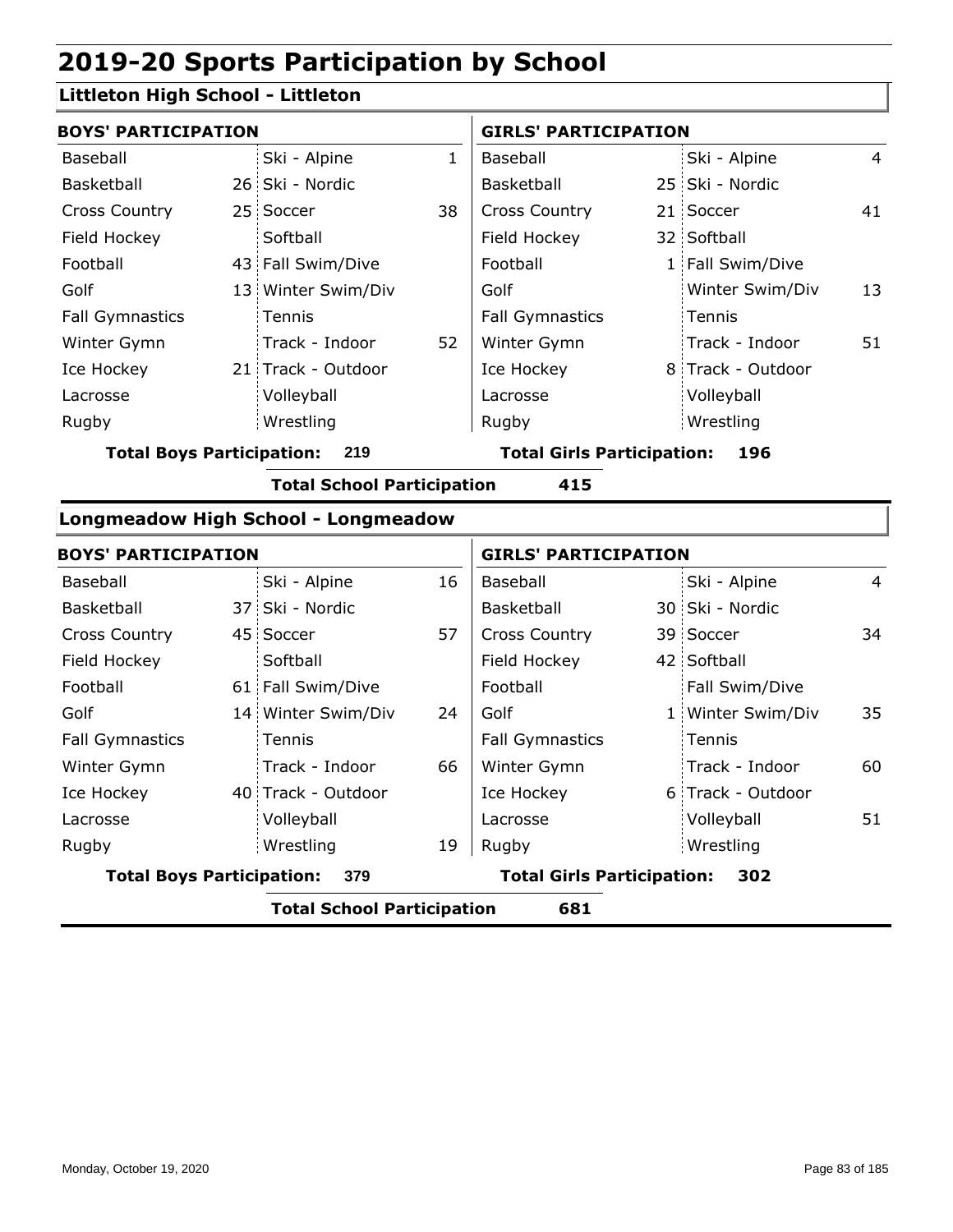### **Lowell Catholic High School - Lowell**

| <b>BOYS' PARTICIPATION</b>         |  |                                   |    | <b>GIRLS' PARTICIPATION</b>       |  |                   |    |  |
|------------------------------------|--|-----------------------------------|----|-----------------------------------|--|-------------------|----|--|
| Baseball                           |  | Ski - Alpine                      |    | Baseball                          |  | Ski - Alpine      |    |  |
| Basketball                         |  | 37 Ski - Nordic                   |    | Basketball                        |  | 33 Ski - Nordic   |    |  |
| <b>Cross Country</b>               |  | 18 Soccer                         | 44 | <b>Cross Country</b>              |  | 4 Soccer          | 41 |  |
| Field Hockey                       |  | Softball                          |    | Field Hockey                      |  | Softball          |    |  |
| Football                           |  | 40 Fall Swim/Dive                 |    | Football                          |  | Fall Swim/Dive    |    |  |
| Golf                               |  | 26 Winter Swim/Div                | 6  | Golf                              |  | 2 Winter Swim/Div | 13 |  |
| <b>Fall Gymnastics</b>             |  | Tennis                            |    | <b>Fall Gymnastics</b>            |  | Tennis            |    |  |
| Winter Gymn                        |  | Track - Indoor                    | 40 | Winter Gymn                       |  | Track - Indoor    | 12 |  |
| Ice Hockey                         |  | 41 Track - Outdoor                |    | Ice Hockey                        |  | Track - Outdoor   |    |  |
| Lacrosse                           |  | Volleyball                        |    | Lacrosse                          |  | Volleyball        | 32 |  |
| Rugby                              |  | Wrestling                         |    | Rugby                             |  | Wrestling         |    |  |
| <b>Total Boys Participation:</b>   |  | 252                               |    | <b>Total Girls Participation:</b> |  | 137               |    |  |
|                                    |  | <b>Total School Participation</b> |    | 389                               |  |                   |    |  |
| <b>Lowell High School - Lowell</b> |  |                                   |    |                                   |  |                   |    |  |
| <b>BOYS' PARTICIPATION</b>         |  |                                   |    | <b>GIRLS' PARTICIPATION</b>       |  |                   |    |  |
| Baseball                           |  | Ski - Alpine                      |    | Baseball                          |  | Ski - Alpine      |    |  |
| <b>Basketball</b>                  |  | 41 Ski - Nordic                   |    | Basketball                        |  | 29 Ski - Nordic   |    |  |
| <b>Cross Country</b>               |  | 34 Soccer                         | 60 | Cross Country                     |  | 29 Soccer         | 44 |  |
| Field Hockey                       |  | Softball                          |    | Field Hockey                      |  | 40 Softball       |    |  |
| Football                           |  | 112 Fall Swim/Dive                |    | Football                          |  | Fall Swim/Dive    | 23 |  |

| <b>Total Boys Participation:</b> | 471                |    | <b>Total Girls Participation:</b> | 325               |    |
|----------------------------------|--------------------|----|-----------------------------------|-------------------|----|
| Rugby                            | Wrestling          | 29 | Rugby                             | Wrestling         |    |
| Lacrosse                         | Volleyball         |    | Lacrosse                          | Volleyball        | 50 |
| Ice Hockey                       | 31 Track - Outdoor |    | Ice Hockey                        | Track - Outdoor   |    |
| Winter Gymn                      | 20 Track - Indoor  | 93 | Winter Gymn                       | 17 Track - Indoor | 92 |
| <b>Fall Gymnastics</b>           | Tennis             |    | <b>Fall Gymnastics</b>            | Tennis            |    |
| Golf                             | 22 Winter Swim/Div | 29 | Golf                              | Winter Swim/Div   |    |
| Football                         | 112 Fall Swim/Dive |    | Football                          | Fall Swim/Dive    | 23 |
|                                  |                    |    |                                   |                   |    |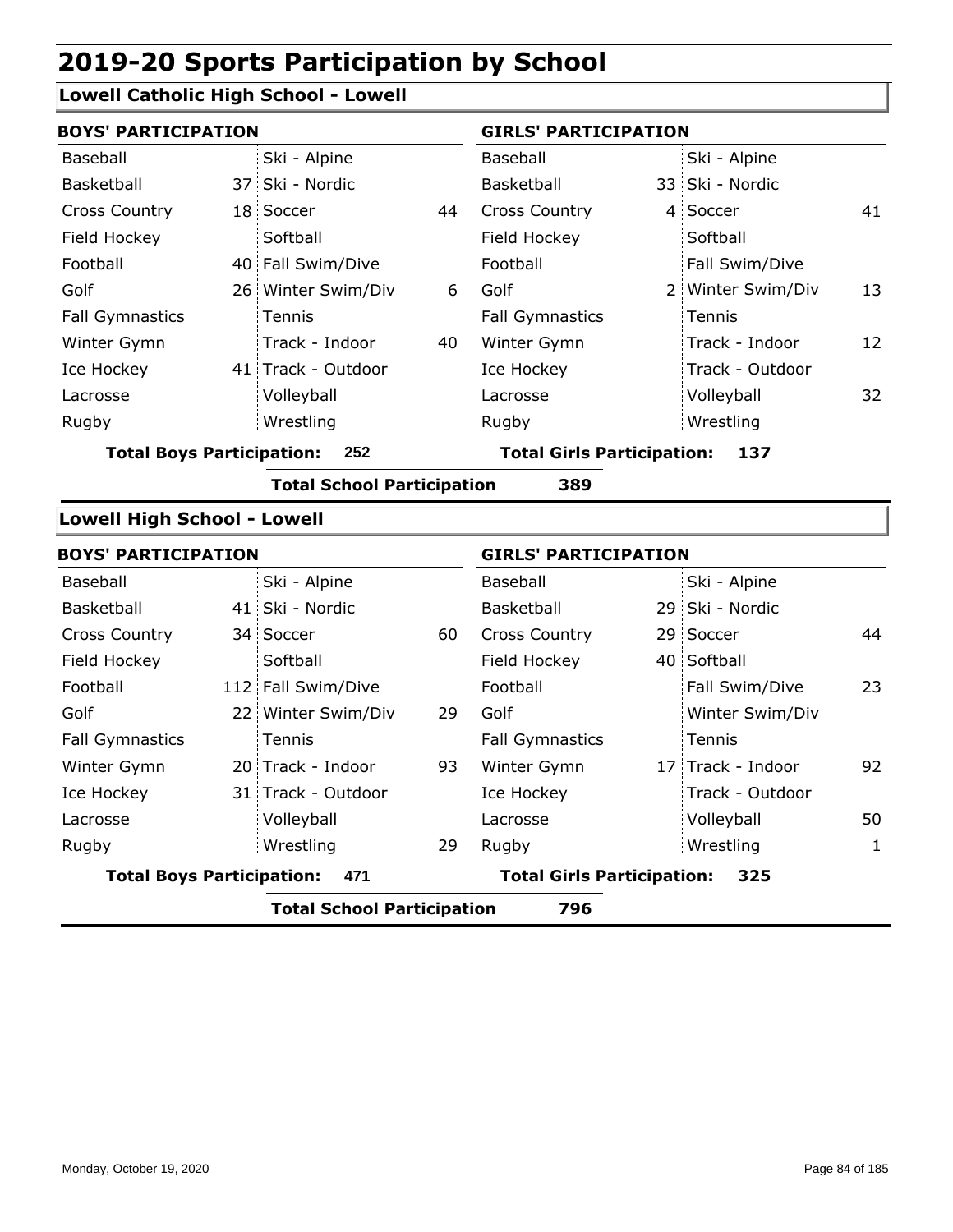### **Ludlow High School - Ludlow**

| <b>BOYS' PARTICIPATION</b>        |                                   |    | <b>GIRLS' PARTICIPATION</b>       |  |                   |    |
|-----------------------------------|-----------------------------------|----|-----------------------------------|--|-------------------|----|
| Baseball                          | Ski - Alpine                      | 18 | Baseball                          |  | Ski - Alpine      | 9  |
| Basketball                        | 32 Ski - Nordic                   |    | Basketball                        |  | 27 Ski - Nordic   |    |
| <b>Cross Country</b>              | 18 Soccer                         | 65 | <b>Cross Country</b>              |  | 29 Soccer         | 45 |
| Field Hockey                      | Softball                          |    | Field Hockey                      |  | Softball          |    |
| Football                          | 34 Fall Swim/Dive                 |    | Football                          |  | Fall Swim/Dive    |    |
| Golf                              | 15 Winter Swim/Div                | 8  | Golf                              |  | 1 Winter Swim/Div | 14 |
| <b>Fall Gymnastics</b>            | Tennis                            |    | <b>Fall Gymnastics</b>            |  | Tennis            |    |
| Winter Gymn                       | Track - Indoor                    | 31 | Winter Gymn                       |  | Track - Indoor    | 34 |
| Ice Hockey                        | 31 Track - Outdoor                |    | Ice Hockey                        |  | Track - Outdoor   |    |
| Lacrosse                          | Volleyball                        |    | Lacrosse                          |  | Volleyball        | 45 |
| Rugby                             | Wrestling                         | 10 | Rugby                             |  | Wrestling         | 3  |
| <b>Total Boys Participation:</b>  | 262                               |    | <b>Total Girls Participation:</b> |  | 207               |    |
|                                   | <b>Total School Participation</b> |    | 469                               |  |                   |    |
| Lunenburg High School - Lunenburg |                                   |    |                                   |  |                   |    |

|                                  | <b>BOYS' PARTICIPATION</b> |                                   |    |                                   | <b>GIRLS' PARTICIPATION</b> |                   |    |  |
|----------------------------------|----------------------------|-----------------------------------|----|-----------------------------------|-----------------------------|-------------------|----|--|
| Baseball                         |                            | Ski - Alpine                      | 6  | Baseball                          |                             | Ski - Alpine      | 1  |  |
| Basketball                       |                            | 26 Ski - Nordic                   |    | Basketball                        |                             | 20 Ski - Nordic   |    |  |
| <b>Cross Country</b>             |                            | 14 Soccer                         | 35 | <b>Cross Country</b>              |                             | 8 Soccer          | 34 |  |
| Field Hockey                     |                            | Softball                          |    | Field Hockey                      |                             | 31 Softball       |    |  |
| Football                         |                            | 34 Fall Swim/Dive                 |    | Football                          |                             | Fall Swim/Dive    |    |  |
| Golf                             |                            | 19 Winter Swim/Div                |    | Golf                              |                             | 1 Winter Swim/Div |    |  |
| <b>Fall Gymnastics</b>           |                            | Tennis                            |    | <b>Fall Gymnastics</b>            |                             | Tennis            |    |  |
| Winter Gymn                      |                            | Track - Indoor                    | 32 | Winter Gymn                       |                             | Track - Indoor    | 34 |  |
| Ice Hockey                       |                            | 21 Track - Outdoor                |    | Ice Hockey                        |                             | 3 Track - Outdoor |    |  |
| Lacrosse                         |                            | Volleyball                        |    | Lacrosse                          |                             | Volleyball        |    |  |
| Rugby                            |                            | Wrestling                         |    | Rugby                             |                             | Wrestling         |    |  |
| <b>Total Boys Participation:</b> |                            | 187                               |    | <b>Total Girls Participation:</b> |                             | 132               |    |  |
|                                  |                            | <b>Total School Participation</b> |    | 319                               |                             |                   |    |  |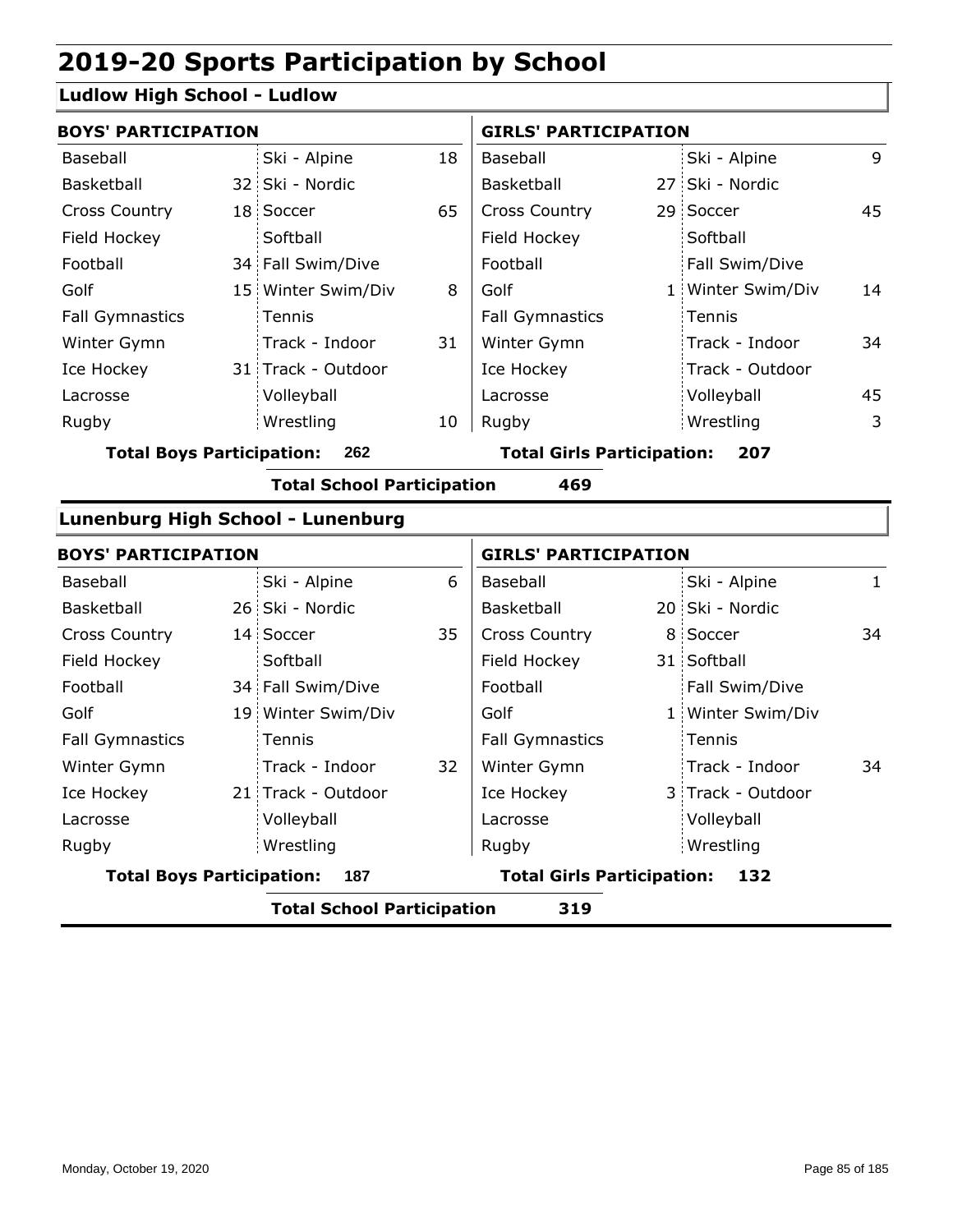Volleyball Wrestling Rugby Rugby

### **Lynn Classical High School - Lynn**

| <b>BOYS' PARTICIPATION</b>       |     |                                   |                                   | <b>GIRLS' PARTICIPATION</b> |     |                   |    |  |
|----------------------------------|-----|-----------------------------------|-----------------------------------|-----------------------------|-----|-------------------|----|--|
| Baseball                         |     | Ski - Alpine                      |                                   | Baseball                    |     | Ski - Alpine      |    |  |
| Basketball                       |     | 38 Ski - Nordic                   |                                   | Basketball                  |     | 37 Ski - Nordic   |    |  |
| Cross Country                    |     | 12 Soccer                         | 35                                | Cross Country               |     | 9 Soccer          | 28 |  |
| Field Hockey                     |     | Softball                          |                                   | Field Hockey                |     | Softball          |    |  |
| Football                         |     | 64 Fall Swim/Dive                 |                                   | Football                    |     | 1 Fall Swim/Dive  |    |  |
| Golf                             |     | 20 Winter Swim/Div                | 23                                | Golf                        |     | Winter Swim/Div   | 26 |  |
| <b>Fall Gymnastics</b>           |     | Tennis                            |                                   | <b>Fall Gymnastics</b>      |     | Tennis            |    |  |
| Winter Gymn                      |     | Track - Indoor                    | 25                                | Winter Gymn                 |     | Track - Indoor    | 40 |  |
| Ice Hockey                       |     | 14 Track - Outdoor                |                                   | Ice Hockey                  |     | Track - Outdoor   |    |  |
| Lacrosse                         |     | Volleyball                        |                                   | Lacrosse                    |     | Volleyball        | 40 |  |
| Rugby                            |     | Wrestling                         | 3                                 | Rugby                       |     | Wrestling         |    |  |
| <b>Total Boys Participation:</b> | 234 |                                   | <b>Total Girls Participation:</b> |                             | 181 |                   |    |  |
|                                  |     | <b>Total School Participation</b> |                                   | 415                         |     |                   |    |  |
| Lynn English High School - Lynn  |     |                                   |                                   |                             |     |                   |    |  |
| <b>BOYS' PARTICIPATION</b>       |     |                                   |                                   | <b>GIRLS' PARTICIPATION</b> |     |                   |    |  |
| Baseball                         |     | Ski - Alpine                      |                                   | Baseball                    |     | Ski - Alpine      |    |  |
| Basketball                       |     | 45 Ski - Nordic                   |                                   | Basketball                  |     | 29 Ski - Nordic   |    |  |
| Cross Country                    |     | 8 Soccer                          | 31                                | Cross Country               |     | 2 Soccer          | 24 |  |
| Field Hockey                     |     | Softball                          |                                   | Field Hockey                |     | Softball          |    |  |
| Football                         |     | 53 Fall Swim/Dive                 |                                   | Football                    |     | Fall Swim/Dive    |    |  |
| Golf                             | 7:  | Winter Swim/Div                   | 16                                | Golf                        |     | 1 Winter Swim/Div | 5  |  |
| <b>Fall Gymnastics</b>           |     | Tennis                            |                                   | Fall Gymnastics             |     | Tennis            |    |  |
| Winter Gymn                      |     | Track - Indoor                    | 9                                 | Winter Gymn                 |     | Track - Indoor    | 12 |  |
| Ice Hockey                       |     | 2 Track - Outdoor                 |                                   | Ice Hockey                  |     | Track - Outdoor   |    |  |

1 Rugby

**Total Boys Participation: 172 Total Girls Participation: 115**

**Total School Participation 287**

Lacrosse

Lacrosse

| Page 86 of 185 |  |  |
|----------------|--|--|
|                |  |  |

Volleyball 42

Wrestling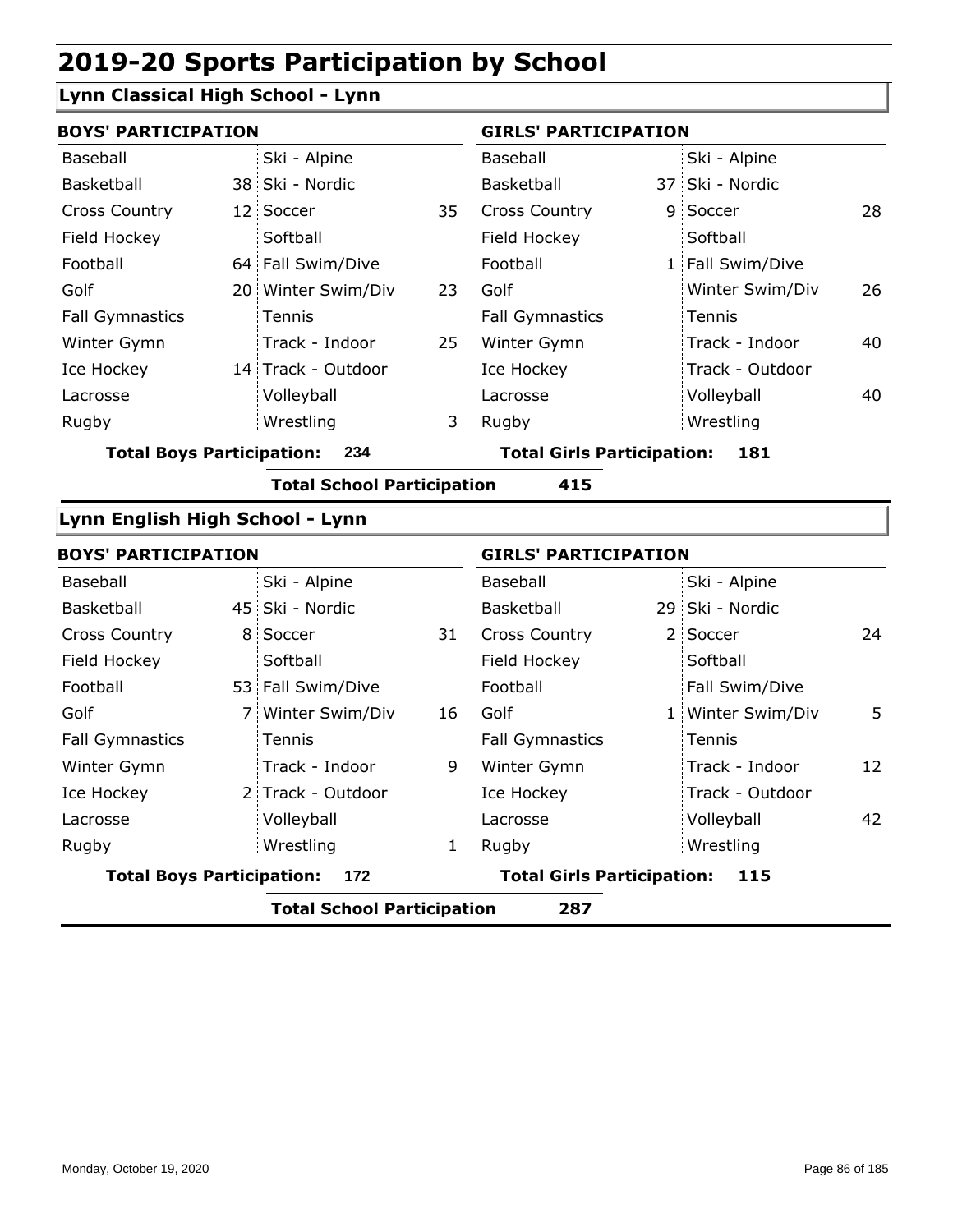### **Lynn Vocational Technical Inst - Lynn**

| <b>BOYS' PARTICIPATION</b>        |     |                                   |                                   | <b>GIRLS' PARTICIPATION</b> |     |                   |              |
|-----------------------------------|-----|-----------------------------------|-----------------------------------|-----------------------------|-----|-------------------|--------------|
| Baseball                          |     | Ski - Alpine                      |                                   | Baseball                    |     | Ski - Alpine      |              |
| Basketball                        |     | 49 Ski - Nordic                   |                                   | Basketball                  |     | 31 Ski - Nordic   |              |
| <b>Cross Country</b>              |     | 29 Soccer                         | 54                                | <b>Cross Country</b>        |     | 13 Soccer         | 28           |
| Field Hockey                      |     | Softball                          |                                   | Field Hockey                |     | Softball          |              |
| Football                          |     | 66 Fall Swim/Dive                 |                                   | Football                    |     | 2 Fall Swim/Dive  |              |
| Golf                              |     | Winter Swim/Div                   | 34                                | Golf                        |     | Winter Swim/Div   | 30           |
| <b>Fall Gymnastics</b>            |     | Tennis                            |                                   | <b>Fall Gymnastics</b>      |     | Tennis            |              |
| Winter Gymn                       |     | Track - Indoor                    | 40                                | Winter Gymn                 |     | Track - Indoor    | 33           |
| Ice Hockey                        |     | 2 Track - Outdoor                 |                                   | Ice Hockey                  |     | Track - Outdoor   |              |
| Lacrosse                          |     | Volleyball                        |                                   | Lacrosse                    |     | Volleyball        | 46           |
| Rugby                             |     | Wrestling                         | $\overline{7}$                    | Rugby                       |     | Wrestling         | $\mathbf{1}$ |
| <b>Total Boys Participation:</b>  | 281 |                                   | <b>Total Girls Participation:</b> |                             | 184 |                   |              |
|                                   |     | <b>Total School Participation</b> |                                   | 465                         |     |                   |              |
| Lynnfield High School - Lynnfield |     |                                   |                                   |                             |     |                   |              |
| <b>BOYS' PARTICIPATION</b>        |     |                                   |                                   | <b>GIRLS' PARTICIPATION</b> |     |                   |              |
| Baseball                          |     | Ski - Alpine                      |                                   | Baseball                    |     | Ski - Alpine      |              |
| Basketball                        |     | 38 Ski - Nordic                   |                                   | Basketball                  |     | 17 Ski - Nordic   |              |
| <b>Cross Country</b>              |     | 19 Soccer                         | 48                                | <b>Cross Country</b>        |     | 20 Soccer         | 44           |
| Field Hockey                      |     | Softball                          |                                   | Field Hockey                |     | 43 Softball       |              |
| Football                          |     | 64 Fall Swim/Dive                 |                                   | Football                    |     | Fall Swim/Dive    |              |
| Golf                              |     | 14 Winter Swim/Div                | 11                                | Golf                        |     | 1 Winter Swim/Div | 15           |
| <b>Fall Gymnastics</b>            |     | Tennis                            |                                   | <b>Fall Gymnastics</b>      |     | Tennis            |              |
| Winter Gymn                       |     | Track - Indoor                    | 27                                | Winter Gymn                 |     | Track - Indoor    | 56           |

41 Track - Outdoor  $\vert$  Ice Hockey  $\vert$  12

Ice Hockey Lacrosse

Volleyball Wrestling Rugby Rugby

5

**Total Boys Participation: 267 Total Girls Participation: 237**

**Total School Participation 504**

Ice Hockey Lacrosse

12 Track - Outdoor

Wrestling

Volleyball 29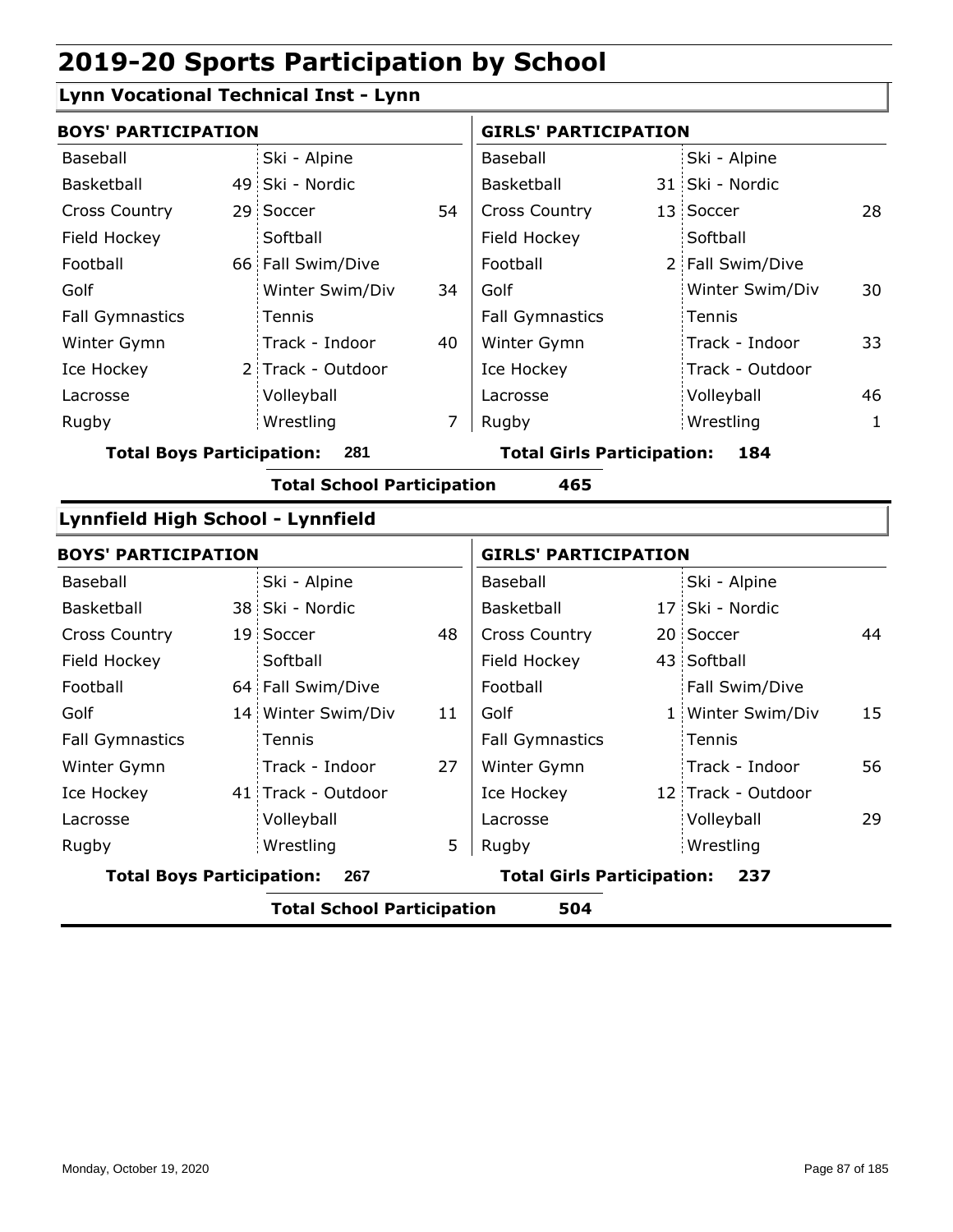#### **Lyon Middle/High School**

| <b>BOYS' PARTICIPATION</b>       |    |                                      |    | <b>GIRLS' PARTICIPATION</b>       |   |                   |    |
|----------------------------------|----|--------------------------------------|----|-----------------------------------|---|-------------------|----|
| Baseball                         |    | Ski - Alpine                         |    | Baseball                          |   | Ski - Alpine      |    |
| Basketball                       |    | 10 Ski - Nordic                      |    | Basketball                        |   | 10 Ski - Nordic   |    |
| <b>Cross Country</b>             | 5. | Soccer                               | 8  | <b>Cross Country</b>              | 5 | Soccer            | 10 |
| Field Hockey                     |    | Softball                             |    | Field Hockey                      |   | Softball          |    |
| Football                         |    | 8 Fall Swim/Dive                     |    | Football                          |   | Fall Swim/Dive    |    |
| Golf                             |    | Winter Swim/Div                      |    | Golf                              |   | Winter Swim/Div   |    |
| <b>Fall Gymnastics</b>           |    | Tennis                               |    | <b>Fall Gymnastics</b>            |   | Tennis            |    |
| Winter Gymn                      |    | Track - Indoor                       | 5  | Winter Gymn                       |   | Track - Indoor    | 5  |
| Ice Hockey                       |    | 4 Track - Outdoor                    |    | Ice Hockey                        |   | 1 Track - Outdoor |    |
| Lacrosse                         |    | Volleyball                           |    | Lacrosse                          |   | Volleyball        | 2  |
| Rugby                            |    | Wrestling                            |    | Rugby                             |   | Wrestling         |    |
| <b>Total Boys Participation:</b> |    | 40                                   |    | <b>Total Girls Participation:</b> |   | 33                |    |
|                                  |    | <b>Total School Participation</b>    |    | 73                                |   |                   |    |
|                                  |    | Madison Park Tech/Voc H.S. - Roxbury |    |                                   |   |                   |    |
| <b>BOYS' PARTICIPATION</b>       |    |                                      |    | <b>GIRLS' PARTICIPATION</b>       |   |                   |    |
| Baseball                         |    | Ski - Alpine                         |    | Baseball                          |   | Ski - Alpine      |    |
| Basketball                       |    | 26 Ski - Nordic                      |    | Basketball                        |   | 31 Ski - Nordic   |    |
| <b>Cross Country</b>             |    | Soccer                               | 21 | <b>Cross Country</b>              |   | Soccer            | 22 |
| Field Hockey                     |    | Softball                             |    | Field Hockey                      |   | Softball          |    |
| Football                         |    | 16 Fall Swim/Dive                    |    | Football                          |   | Fall Swim/Dive    |    |
| Golf                             |    | Winter Swim/Div                      |    | Golf                              |   | Winter Swim/Div   |    |
| <b>Fall Gymnastics</b>           |    | Tennis                               |    | <b>Fall Gymnastics</b>            |   | Tennis            |    |
| Winter Gymn                      |    | Track - Indoor                       |    | Winter Gymn                       |   | Track - Indoor    |    |
| Ice Hockey                       |    | Track - Outdoor                      |    | Ice Hockey                        |   | Track - Outdoor   |    |
| Lacrosse                         |    | Volleyball                           |    | Lacrosse                          |   | Volleyball        | 31 |
| Rugby                            |    | Wrestling                            |    | Rugby                             |   | Wrestling         |    |

**Total Boys Participation: 63 Total Girls Participation: 84**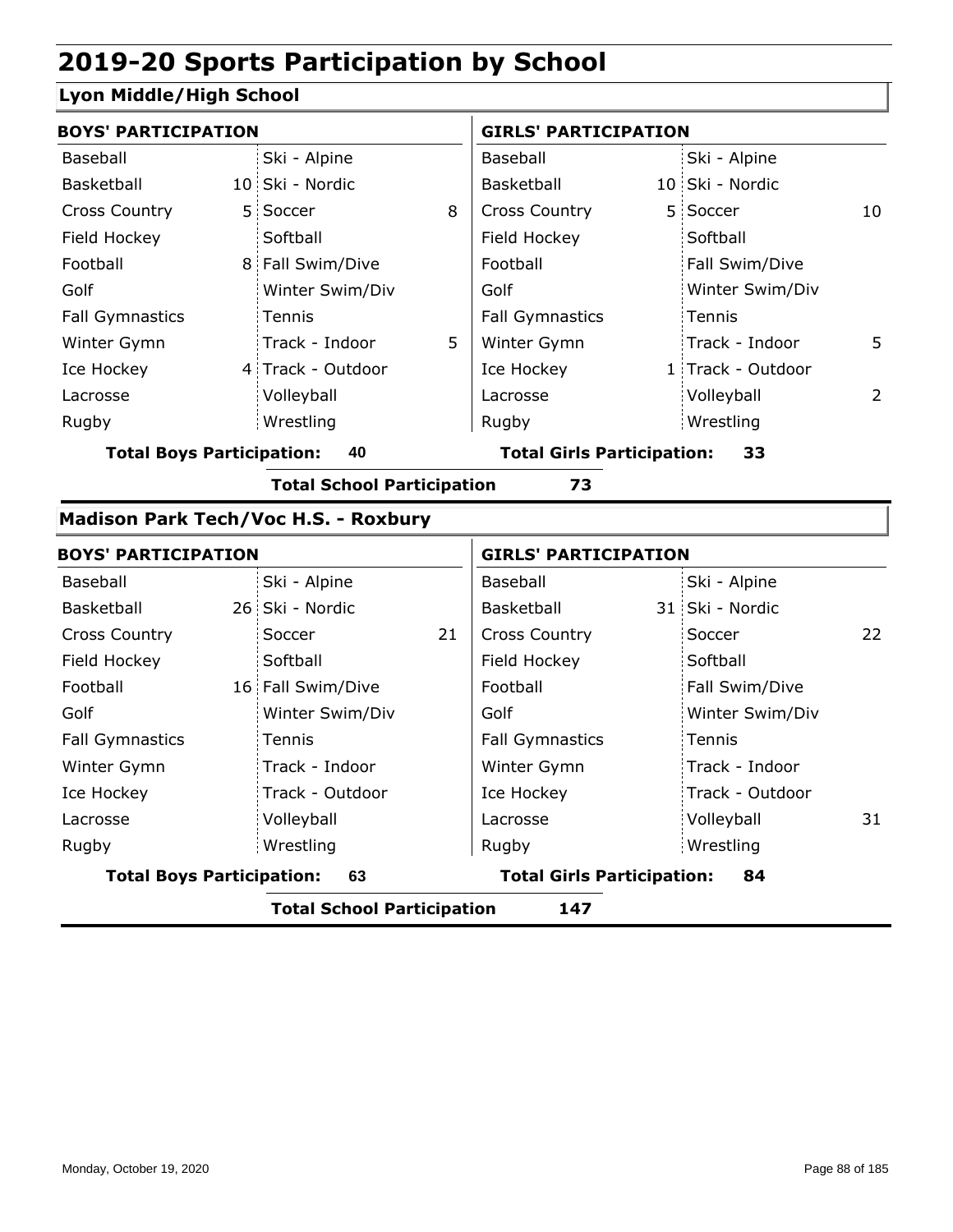### **Mahar Regional School - Orange**

|                                  | <b>BOYS' PARTICIPATION</b>           |                                   |    |                                   | <b>GIRLS' PARTICIPATION</b> |                 |    |  |
|----------------------------------|--------------------------------------|-----------------------------------|----|-----------------------------------|-----------------------------|-----------------|----|--|
| Baseball                         |                                      | Ski - Alpine                      |    | Baseball                          |                             | Ski - Alpine    |    |  |
| Basketball                       |                                      | 28 Ski - Nordic                   |    | Basketball                        |                             | 32 Ski - Nordic |    |  |
| <b>Cross Country</b>             |                                      | 7 Soccer                          | 34 | <b>Cross Country</b>              |                             | 4 Soccer        | 36 |  |
| Field Hockey                     |                                      | 2 Softball                        |    | Field Hockey                      |                             | 31 Softball     |    |  |
| Football                         |                                      | 29 Fall Swim/Dive                 |    | Football                          |                             | Fall Swim/Dive  |    |  |
| Golf                             |                                      | 8 Winter Swim/Div                 |    | Golf                              |                             | Winter Swim/Div |    |  |
| <b>Fall Gymnastics</b>           |                                      | Tennis                            |    | <b>Fall Gymnastics</b>            |                             | Tennis          |    |  |
| Winter Gymn                      |                                      | Track - Indoor                    | 26 | Winter Gymn                       |                             | Track - Indoor  | 29 |  |
| Ice Hockey                       |                                      | 4 Track - Outdoor                 |    | Ice Hockey                        |                             | Track - Outdoor |    |  |
| Lacrosse                         |                                      | Volleyball                        |    | Lacrosse                          |                             | Volleyball      | 22 |  |
| Rugby                            |                                      | Wrestling                         | 34 | Rugby                             |                             | Wrestling       | 6  |  |
| <b>Total Boys Participation:</b> |                                      | 172                               |    | <b>Total Girls Participation:</b> |                             | 160             |    |  |
|                                  |                                      | <b>Total School Participation</b> |    | 332                               |                             |                 |    |  |
|                                  | <b>Maimonides School - Brookline</b> |                                   |    |                                   |                             |                 |    |  |

| <b>BOYS' PARTICIPATION</b>               |                 |    |                                         | <b>GIRLS' PARTICIPATION</b> |                 |    |  |  |
|------------------------------------------|-----------------|----|-----------------------------------------|-----------------------------|-----------------|----|--|--|
| Baseball                                 | Ski - Alpine    |    | Baseball                                |                             | Ski - Alpine    |    |  |  |
| <b>Basketball</b>                        | 24 Ski - Nordic |    | Basketball                              |                             | 20 Ski - Nordic |    |  |  |
| <b>Cross Country</b>                     | Soccer          | 15 | <b>Cross Country</b>                    |                             | Soccer          | 13 |  |  |
| Field Hockey                             | Softball        |    | Field Hockey                            |                             | Softball        |    |  |  |
| Football                                 | Fall Swim/Dive  |    | Football                                |                             | Fall Swim/Dive  |    |  |  |
| Golf                                     | Winter Swim/Div |    | Golf                                    |                             | Winter Swim/Div |    |  |  |
| <b>Fall Gymnastics</b>                   | Tennis          |    | <b>Fall Gymnastics</b>                  |                             | Tennis          |    |  |  |
| Winter Gymn                              | Track - Indoor  |    | Winter Gymn                             |                             | Track - Indoor  |    |  |  |
| Ice Hockey                               | Track - Outdoor |    | Ice Hockey                              |                             | Track - Outdoor |    |  |  |
| Lacrosse                                 | Volleyball      |    | Lacrosse                                |                             | Volleyball      | 20 |  |  |
| Rugby                                    | Wrestling       | 8  | Rugby                                   |                             | Wrestling       |    |  |  |
| <b>Total Boys Participation:</b>         | 47              |    | <b>Total Girls Participation:</b><br>53 |                             |                 |    |  |  |
| <b>Total School Participation</b><br>100 |                 |    |                                         |                             |                 |    |  |  |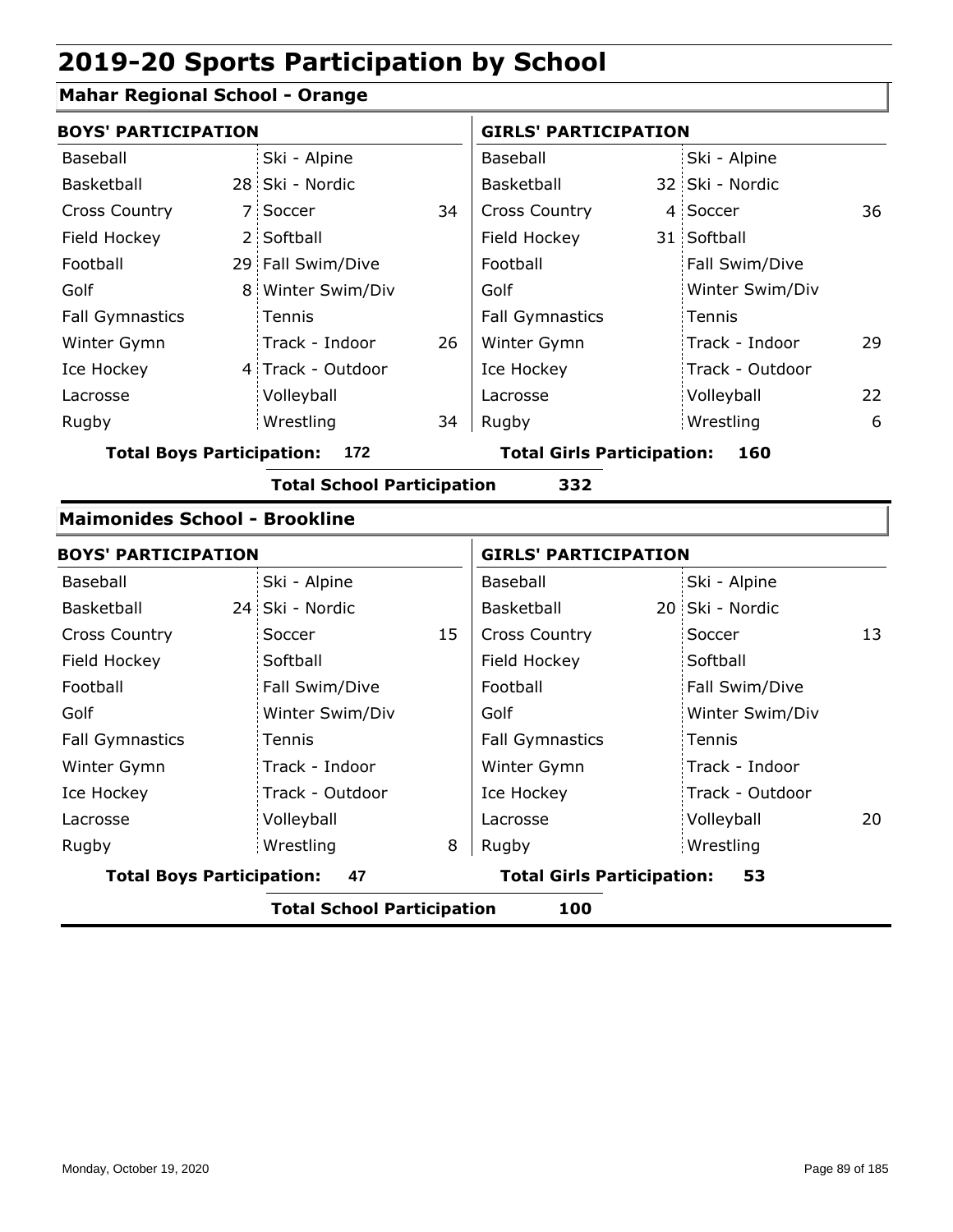### **Malden Catholic HS (Boys) - Malden**

|                        | <b>BOYS' PARTICIPATION</b> |                    |    | <b>GIRLS' PARTICIPATION</b> |                 |  |
|------------------------|----------------------------|--------------------|----|-----------------------------|-----------------|--|
| Baseball               |                            | Ski - Alpine       |    | Baseball                    | Ski - Alpine    |  |
| Basketball             |                            | 62 Ski - Nordic    |    | <b>Basketball</b>           | Ski - Nordic    |  |
| <b>Cross Country</b>   |                            | 64 Soccer          | 38 | <b>Cross Country</b>        | Soccer          |  |
| Field Hockey           |                            | Softball           |    | Field Hockey                | Softball        |  |
| Football               |                            | 72 Fall Swim/Dive  |    | Football                    | Fall Swim/Dive  |  |
| Golf                   |                            | 18 Winter Swim/Div | 28 | Golf                        | Winter Swim/Div |  |
| <b>Fall Gymnastics</b> |                            | Tennis             |    | <b>Fall Gymnastics</b>      | Tennis          |  |
| Winter Gymn            |                            | Track - Indoor     | 36 | Winter Gymn                 | Track - Indoor  |  |
| Ice Hockey             |                            | 38 Track - Outdoor |    | Ice Hockey                  | Track - Outdoor |  |
| Lacrosse               |                            | Volleyball         |    | Lacrosse                    | Volleyball      |  |
| Rugby                  |                            | Wrestling          | 18 | Rugby                       | Wrestling       |  |

#### **Total Boys Participation: 374 Total Girls Participation: 0**

**Total School Participation 374**

#### **Malden Catholic HS (Girls) - Malden**

| <b>BOYS' PARTICIPATION</b>       |                 | <b>GIRLS' PARTICIPATION</b>               |                       |  |  |
|----------------------------------|-----------------|-------------------------------------------|-----------------------|--|--|
| Baseball                         | Ski - Alpine    | Baseball                                  | Ski - Alpine          |  |  |
| Basketball                       | Ski - Nordic    | Basketball                                | 24 Ski - Nordic       |  |  |
| <b>Cross Country</b>             | Soccer          | <b>Cross Country</b>                      | 28<br>7 Soccer        |  |  |
| Field Hockey                     | Softball        | Field Hockey                              | Softball              |  |  |
| Football                         | Fall Swim/Dive  | Football                                  | Fall Swim/Dive        |  |  |
| Golf                             | Winter Swim/Div | Golf                                      | Winter Swim/Div<br>14 |  |  |
| <b>Fall Gymnastics</b>           | Tennis          | <b>Fall Gymnastics</b>                    | Tennis                |  |  |
| Winter Gymn                      | Track - Indoor  | Winter Gymn                               | Track - Indoor<br>12  |  |  |
| Ice Hockey                       | Track - Outdoor | Ice Hockey                                | Track - Outdoor       |  |  |
| Lacrosse                         | Volleyball      | Lacrosse                                  | Volleyball<br>26      |  |  |
| Rugby                            | Wrestling       | Rugby                                     | Wrestling             |  |  |
| <b>Total Boys Participation:</b> | $\bf{0}$        | <b>Total Girls Participation:</b><br>-111 |                       |  |  |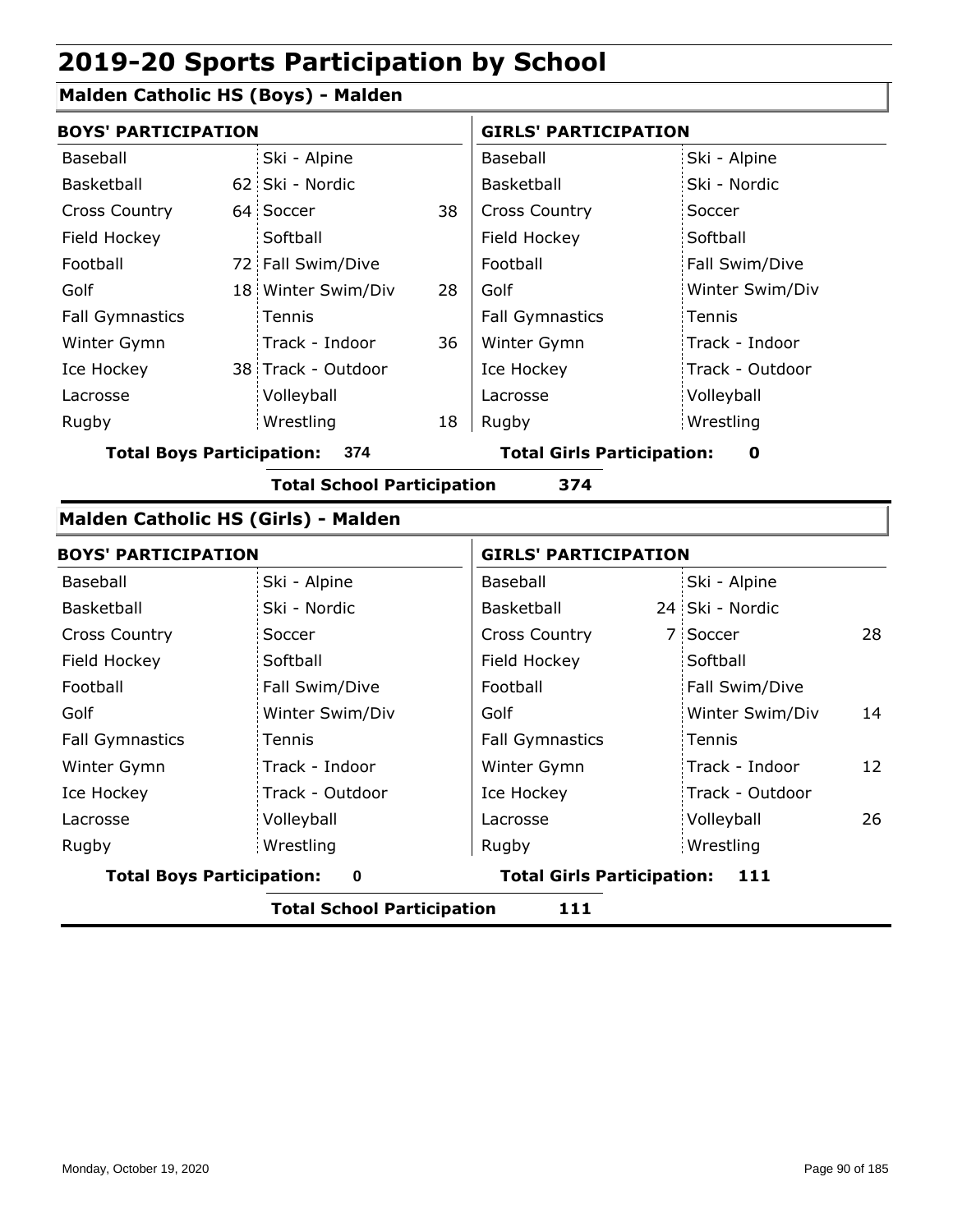#### **Malden High School - Malden**

| <b>BOYS' PARTICIPATION</b> |  |                    |    | <b>GIRLS' PARTICIPATION</b> |  |                   |                |
|----------------------------|--|--------------------|----|-----------------------------|--|-------------------|----------------|
| Baseball                   |  | Ski - Alpine       |    | Baseball                    |  | Ski - Alpine      |                |
| Basketball                 |  | 40 Ski - Nordic    |    | <b>Basketball</b>           |  | 38 Ski - Nordic   |                |
| <b>Cross Country</b>       |  | 13 Soccer          | 77 | <b>Cross Country</b>        |  | 17 Soccer         | 47             |
| Field Hockey               |  | 5 Softball         |    | Field Hockey                |  | 12 Softball       |                |
| Football                   |  | 54 Fall Swim/Dive  |    | Football                    |  | Fall Swim/Dive    |                |
| Golf                       |  | 12 Winter Swim/Div | 14 | Golf                        |  | Winter Swim/Div   | 17             |
| <b>Fall Gymnastics</b>     |  | Tennis             |    | <b>Fall Gymnastics</b>      |  | Tennis            |                |
| Winter Gymn                |  | 4 Track - Indoor   | 46 | Winter Gymn                 |  | 25 Track - Indoor | 42             |
| Ice Hockey                 |  | 5 Track - Outdoor  |    | Ice Hockey                  |  | 5 Track - Outdoor |                |
| Lacrosse                   |  | Volleyball         |    | Lacrosse                    |  | Volleyball        | 49             |
| Rugby                      |  | Wrestling          | 12 | Rugby                       |  | Wrestling         | $\overline{4}$ |

**Total Boys Participation: 282 Total Girls Participation: 256**

**Total School Participation 538**

#### **Manchester Essex Reg. High School - Manchester**

|                                          | <b>BOYS' PARTICIPATION</b> |                    |                                          | <b>GIRLS' PARTICIPATION</b> |  |                  |    |
|------------------------------------------|----------------------------|--------------------|------------------------------------------|-----------------------------|--|------------------|----|
| Baseball                                 |                            | Ski - Alpine       | 18                                       | Baseball                    |  | Ski - Alpine     | 12 |
| Basketball                               |                            | 39 Ski - Nordic    |                                          | Basketball                  |  | 28 Ski - Nordic  |    |
| <b>Cross Country</b>                     |                            | 12 Soccer          | 58                                       | <b>Cross Country</b>        |  | 12 Soccer        | 48 |
| Field Hockey                             |                            | Softball           |                                          | Field Hockey                |  | 36 Softball      |    |
| Football                                 |                            | 30 Fall Swim/Dive  |                                          | Football                    |  | Fall Swim/Dive   |    |
| Golf                                     |                            | 17 Winter Swim/Div | 10                                       | Golf                        |  | Winter Swim/Div  | 18 |
| <b>Fall Gymnastics</b>                   |                            | <b>Tennis</b>      |                                          | <b>Fall Gymnastics</b>      |  | Tennis           |    |
| Winter Gymn                              |                            | Track - Indoor     | 14                                       | Winter Gymn                 |  | 3 Track - Indoor | 13 |
| Ice Hockey                               |                            | 12 Track - Outdoor |                                          | Ice Hockey                  |  | Track - Outdoor  |    |
| Lacrosse                                 |                            | Volleyball         |                                          | Lacrosse                    |  | Volleyball       |    |
| Rugby                                    |                            | Wrestling          |                                          | Rugby                       |  | Wrestling        |    |
| <b>Total Boys Participation:</b><br>210  |                            |                    | <b>Total Girls Participation:</b><br>170 |                             |  |                  |    |
| <b>Total School Participation</b><br>380 |                            |                    |                                          |                             |  |                  |    |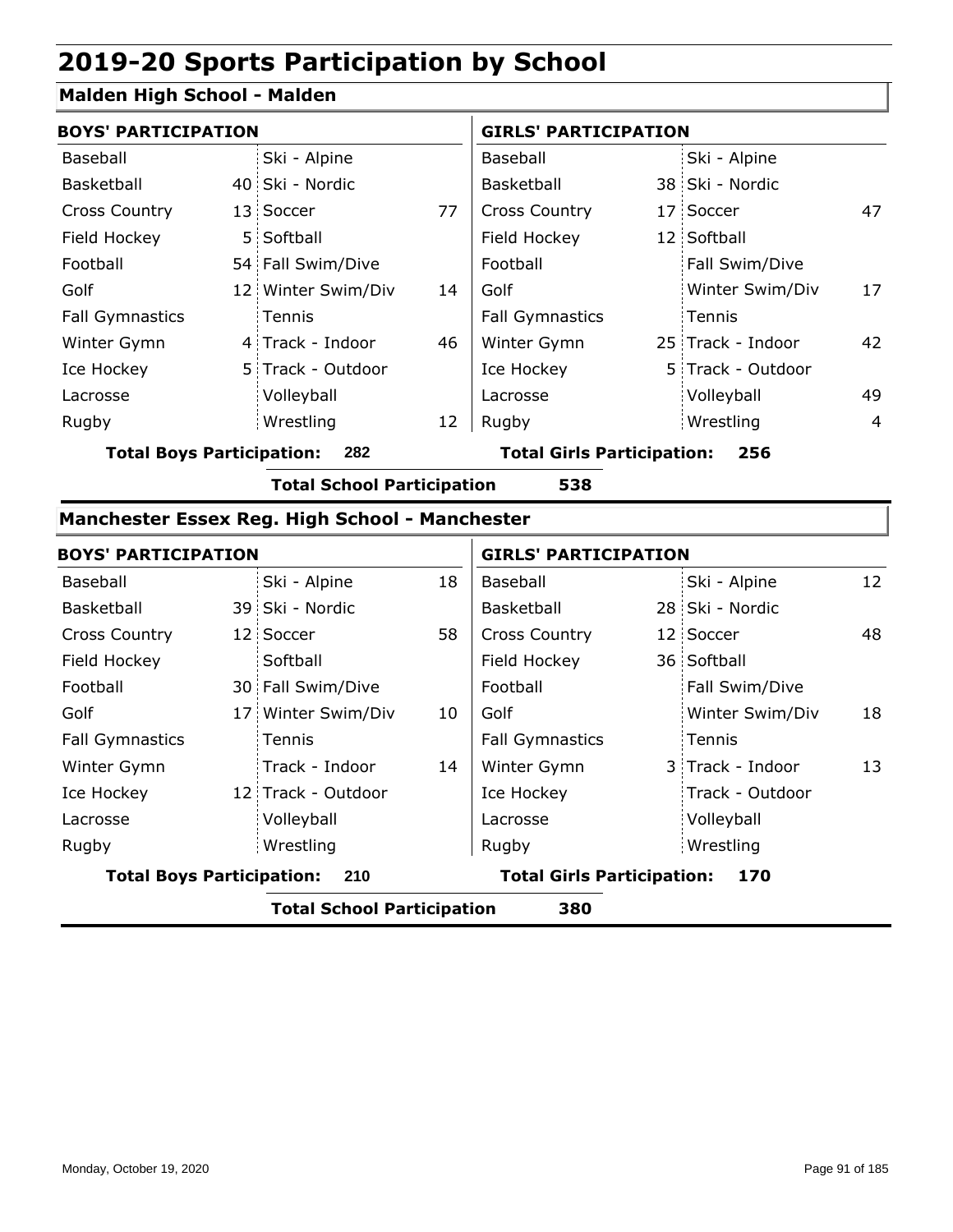#### **Mansfield High School - Mansfield**

|                        | <b>BOYS' PARTICIPATION</b> |                    |    |                        | <b>GIRLS' PARTICIPATION</b> |                    |    |  |
|------------------------|----------------------------|--------------------|----|------------------------|-----------------------------|--------------------|----|--|
| Baseball               |                            | Ski - Alpine       |    | Baseball               |                             | Ski - Alpine       |    |  |
| Basketball             |                            | 31 Ski - Nordic    |    | <b>Basketball</b>      |                             | 30 Ski - Nordic    |    |  |
| <b>Cross Country</b>   |                            | 45 Soccer          | 60 | <b>Cross Country</b>   |                             | 30 Soccer          | 57 |  |
| Field Hockey           |                            | Softball           |    | Field Hockey           |                             | 46 Softball        |    |  |
| Football               |                            | 100 Fall Swim/Dive |    | Football               |                             | Fall Swim/Dive     |    |  |
| Golf                   |                            | 24 Winter Swim/Div | 13 | Golf                   |                             | 1 Winter Swim/Div  | 16 |  |
| <b>Fall Gymnastics</b> |                            | <b>Tennis</b>      |    | <b>Fall Gymnastics</b> |                             | Tennis             |    |  |
| Winter Gymn            |                            | 1 Track - Indoor   | 70 | Winter Gymn            |                             | 11 Track - Indoor  | 60 |  |
| Ice Hockey             |                            | 40 Track - Outdoor |    | Ice Hockey             |                             | 11 Track - Outdoor |    |  |
| Lacrosse               |                            | Volleyball         |    | Lacrosse               |                             | Volleyball         | 32 |  |
| Rugby                  |                            | Wrestling          | 31 | Rugby                  |                             | Wrestling          |    |  |
|                        |                            |                    |    |                        |                             |                    |    |  |

**Total Boys Participation: 415 Total Girls Participation: 294**

**Total School Participation 709**

#### **Marblehead High School - Marblehead**

|                                          | <b>BOYS' PARTICIPATION</b>              |                    |    | <b>GIRLS' PARTICIPATION</b>              |  |                    |    |
|------------------------------------------|-----------------------------------------|--------------------|----|------------------------------------------|--|--------------------|----|
| Baseball                                 |                                         | Ski - Alpine       | 14 | Baseball                                 |  | Ski - Alpine       | 22 |
| Basketball                               |                                         | 50 Ski - Nordic    |    | Basketball                               |  | 30 Ski - Nordic    |    |
| <b>Cross Country</b>                     |                                         | 41 Soccer          | 61 | <b>Cross Country</b>                     |  | 29 Soccer          | 78 |
| Field Hockey                             |                                         | Softball           |    | Field Hockey                             |  | 72 Softball        |    |
| Football                                 |                                         | 95 Fall Swim/Dive  |    | Football                                 |  | Fall Swim/Dive     |    |
| Golf                                     |                                         | 22 Winter Swim/Div | 16 | Golf                                     |  | 1 Winter Swim/Div  | 43 |
| <b>Fall Gymnastics</b>                   |                                         | Tennis             |    | <b>Fall Gymnastics</b>                   |  | Tennis             |    |
| Winter Gymn                              |                                         | Track - Indoor     | 62 | Winter Gymn                              |  | 7 Track - Indoor   | 74 |
| Ice Hockey                               |                                         | 42 Track - Outdoor |    | Ice Hockey                               |  | 14 Track - Outdoor |    |
| Lacrosse                                 |                                         | Volleyball         |    | Lacrosse                                 |  | Volleyball         | 45 |
| Rugby                                    |                                         | Wrestling          | 18 | Rugby                                    |  | Wrestling          |    |
|                                          | <b>Total Boys Participation:</b><br>421 |                    |    | <b>Total Girls Participation:</b><br>415 |  |                    |    |
| <b>Total School Participation</b><br>836 |                                         |                    |    |                                          |  |                    |    |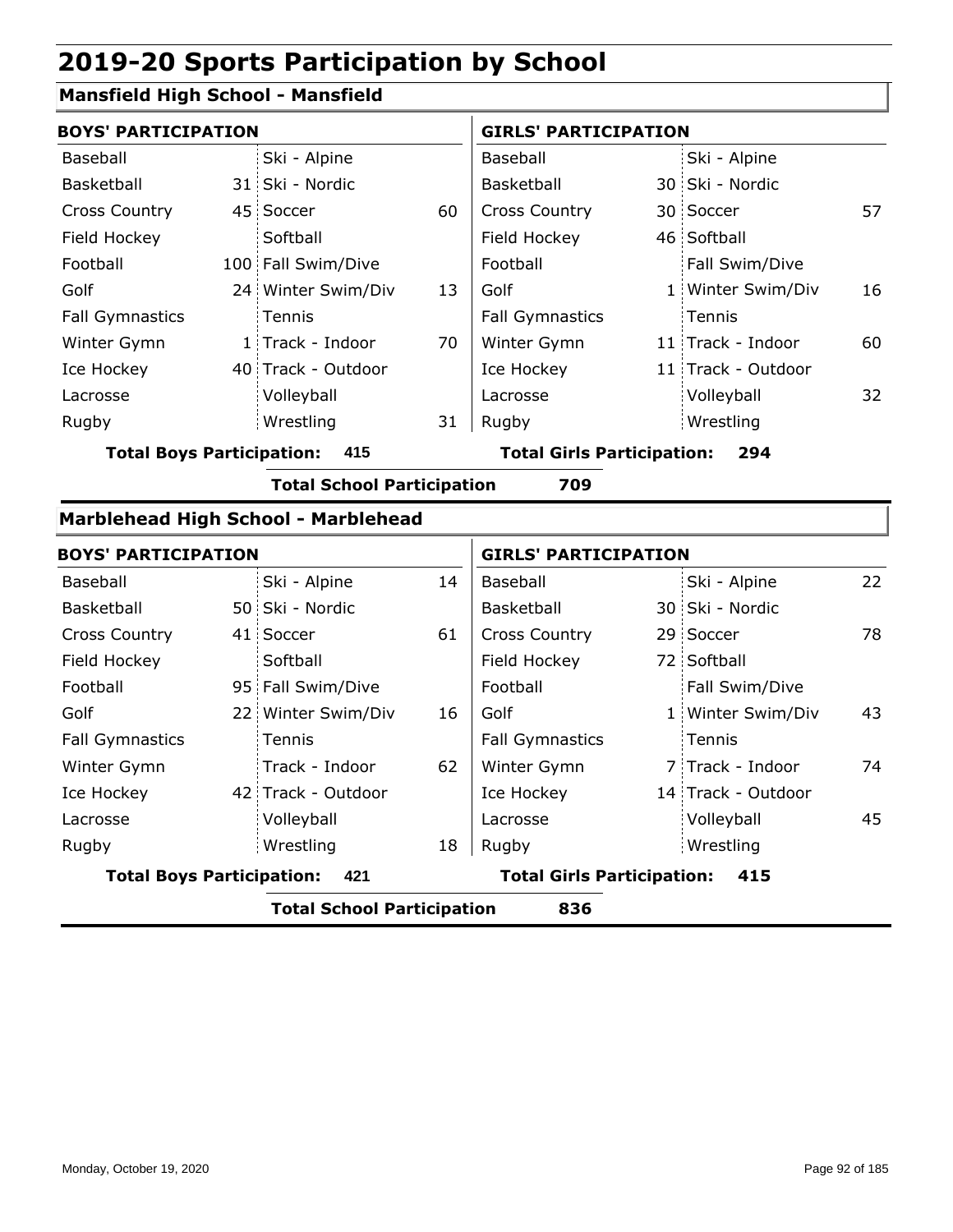### **Marlborough High School - Marlborough**

| <b>BOYS' PARTICIPATION</b>                 |  |                                   |                | <b>GIRLS' PARTICIPATION</b>       |  |                    |                |
|--------------------------------------------|--|-----------------------------------|----------------|-----------------------------------|--|--------------------|----------------|
| Baseball                                   |  | Ski - Alpine                      |                | Baseball                          |  | Ski - Alpine       |                |
| Basketball                                 |  | 38 Ski - Nordic                   |                | Basketball                        |  | 23 Ski - Nordic    |                |
| <b>Cross Country</b>                       |  | 21 Soccer                         | 32             | <b>Cross Country</b>              |  | 11 Soccer          | 31             |
| Field Hockey                               |  | Softball                          |                | Field Hockey                      |  | 20 Softball        |                |
| Football                                   |  | 51 Fall Swim/Dive                 |                | Football                          |  | Fall Swim/Dive     |                |
| Golf                                       |  | 10 Winter Swim/Div                | 6              | Golf                              |  | Winter Swim/Div    | $\overline{4}$ |
| <b>Fall Gymnastics</b>                     |  | Tennis                            |                | <b>Fall Gymnastics</b>            |  | Tennis             |                |
| Winter Gymn                                |  | Track - Indoor                    | 19             | Winter Gymn                       |  | 3 Track - Indoor   | 22             |
| Ice Hockey                                 |  | 21 Track - Outdoor                |                | Ice Hockey                        |  | 1 Track - Outdoor  |                |
| Lacrosse                                   |  | Volleyball                        |                | Lacrosse                          |  | Volleyball         | 37             |
| Rugby                                      |  | Wrestling                         | 27             | Rugby                             |  | Wrestling          | $\overline{2}$ |
| <b>Total Boys Participation:</b><br>225    |  |                                   |                | <b>Total Girls Participation:</b> |  | 154                |                |
|                                            |  | <b>Total School Participation</b> |                | 379                               |  |                    |                |
| <b>Marshfield High School - Marshfield</b> |  |                                   |                |                                   |  |                    |                |
| <b>BOYS' PARTICIPATION</b>                 |  |                                   |                | <b>GIRLS' PARTICIPATION</b>       |  |                    |                |
| Baseball                                   |  | Ski - Alpine                      |                | Baseball                          |  | Ski - Alpine       |                |
| Basketball                                 |  | 48 Ski - Nordic                   |                | Basketball                        |  | 40 Ski - Nordic    |                |
| <b>Cross Country</b>                       |  | 43 Soccer                         | 60             | <b>Cross Country</b>              |  | 18 Soccer          | 68             |
| Field Hockey                               |  | Softball                          |                | Field Hockey                      |  | 63 Softball        |                |
| Football                                   |  | 109 Fall Swim/Dive                | $\overline{7}$ | Football                          |  | Fall Swim/Dive     | 18             |
| Golf                                       |  | 18 Winter Swim/Div                |                | Golf                              |  | 2 Winter Swim/Div  |                |
| <b>Fall Gymnastics</b>                     |  | Tennis                            |                | <b>Fall Gymnastics</b>            |  | Tennis             |                |
| Winter Gymn                                |  | Track - Indoor                    | 66             | Winter Gymn                       |  | 20 Track - Indoor  | 45             |
| Ice Hockey                                 |  | 70 Track - Outdoor                |                | Ice Hockey                        |  | 17 Track - Outdoor |                |

Wrestling Rugby Rugby **Total Boys Participation: 440 Total Girls Participation: 328**

Volleyball

**Total School Participation 768**

19

Lacrosse

Lacrosse

Volleyball 36 Wrestling 1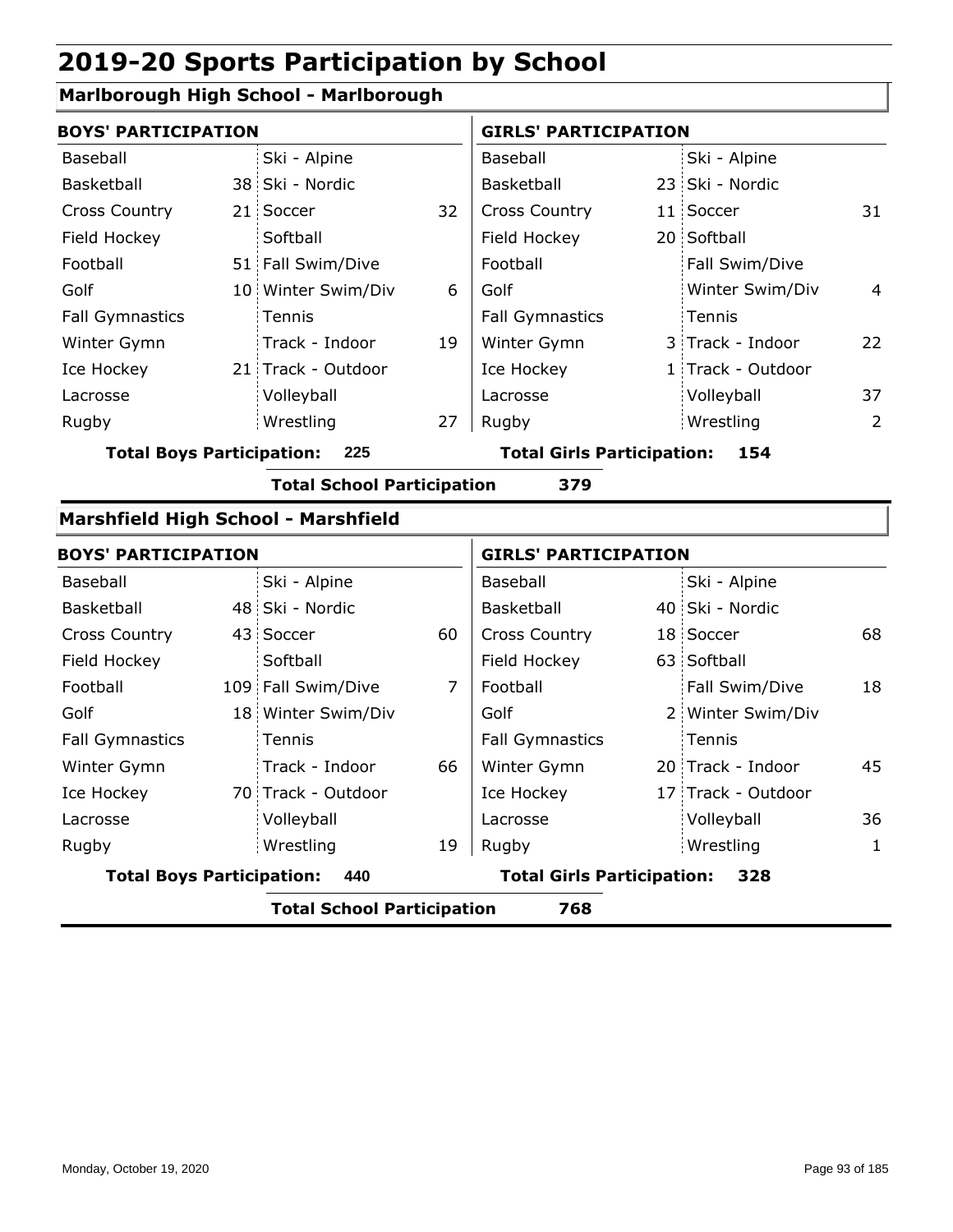#### **Martha's Vineyard Charter School - West Tisbury**

| <b>BOYS' PARTICIPATION</b>       |                      | <b>GIRLS' PARTICIPATION</b>       |                      |  |  |
|----------------------------------|----------------------|-----------------------------------|----------------------|--|--|
| Baseball                         | Ski - Alpine         | Baseball                          | Ski - Alpine         |  |  |
| Basketball                       | 24 Ski - Nordic      | Basketball                        | 26 Ski - Nordic      |  |  |
| <b>Cross Country</b>             | Soccer               | <b>Cross Country</b>              | Soccer               |  |  |
| Field Hockey                     | Softball             | Field Hockey                      | Softball             |  |  |
| Football                         | 2 Fall Swim/Dive     | Football                          | Fall Swim/Dive       |  |  |
| Golf                             | Winter Swim/Div<br>1 | Golf                              | Winter Swim/Div<br>2 |  |  |
| <b>Fall Gymnastics</b>           | Tennis               | <b>Fall Gymnastics</b>            | Tennis               |  |  |
| Winter Gymn                      | Track - Indoor       | Winter Gymn                       | Track - Indoor       |  |  |
| Ice Hockey                       | Track - Outdoor      | Ice Hockey                        | 2 Track - Outdoor    |  |  |
| Lacrosse                         | Volleyball           | Lacrosse                          | Volleyball<br>18     |  |  |
| Rugby                            | Wrestling            | Rugby                             | Wrestling            |  |  |
| <b>Total Boys Participation:</b> | 27                   | <b>Total Girls Participation:</b> | 48                   |  |  |

**Total School Participation 75**

#### **Martha's Vineyard Reg. High Sch. - Oak Bluffs**

| <b>BOYS' PARTICIPATION</b>       |                                   |    | <b>GIRLS' PARTICIPATION</b>       |                    |    |
|----------------------------------|-----------------------------------|----|-----------------------------------|--------------------|----|
| Baseball                         | Ski - Alpine                      |    | Baseball                          | Ski - Alpine       |    |
| Basketball                       | 37 Ski - Nordic                   |    | Basketball                        | 25 Ski - Nordic    |    |
| <b>Cross Country</b>             | 25 Soccer                         | 41 | <b>Cross Country</b>              | 12 Soccer          | 45 |
| Field Hockey                     | Softball                          |    | Field Hockey                      | 46 Softball        |    |
| Football                         | 35 Fall Swim/Dive                 |    | Football                          | Fall Swim/Dive     |    |
| Golf                             | 19 Winter Swim/Div                | 10 | Golf                              | 2 Winter Swim/Div  | 13 |
| <b>Fall Gymnastics</b>           | <b>Tennis</b>                     |    | <b>Fall Gymnastics</b>            | Tennis             |    |
| Winter Gymn                      | Track - Indoor                    | 27 | Winter Gymn                       | Track - Indoor     | 24 |
| Ice Hockey                       | 41 Track - Outdoor                |    | Ice Hockey                        | 40 Track - Outdoor |    |
| Lacrosse                         | Volleyball                        |    | Lacrosse                          | Volleyball         |    |
| Rugby                            | Wrestling                         |    | Rugby                             | Wrestling          |    |
| <b>Total Boys Participation:</b> | 235                               |    | <b>Total Girls Participation:</b> | 207                |    |
|                                  | <b>Total School Participation</b> |    | 442                               |                    |    |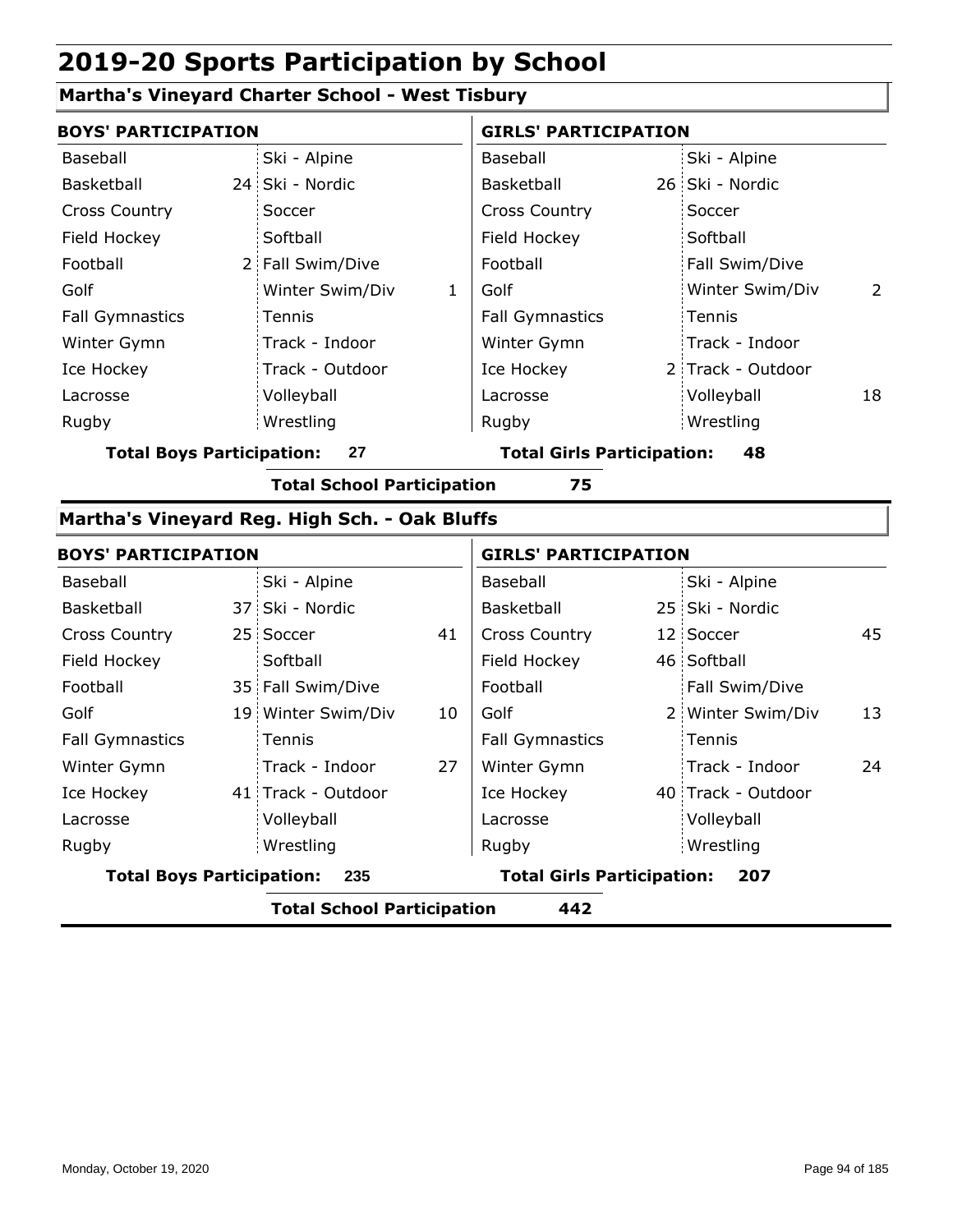#### **Masconomet Reg. High School - Boxford**

| <b>BOYS' PARTICIPATION</b>       |  |                    |    | <b>GIRLS' PARTICIPATION</b>       |  |                    |    |
|----------------------------------|--|--------------------|----|-----------------------------------|--|--------------------|----|
| Baseball                         |  | Ski - Alpine       | 30 | Baseball                          |  | Ski - Alpine       | 31 |
| Basketball                       |  | 40 Ski - Nordic    |    | Basketball                        |  | 32 Ski - Nordic    |    |
| <b>Cross Country</b>             |  | 41 Soccer          | 61 | <b>Cross Country</b>              |  | 58 Soccer          | 57 |
| Field Hockey                     |  | Softball           |    | Field Hockey                      |  | 57 Softball        |    |
| Football                         |  | 79 Fall Swim/Dive  |    | Football                          |  | Fall Swim/Dive     |    |
| Golf                             |  | 10 Winter Swim/Div | 12 | Golf                              |  | 2 Winter Swim/Div  | 35 |
| <b>Fall Gymnastics</b>           |  | Tennis             |    | <b>Fall Gymnastics</b>            |  | Tennis             |    |
| Winter Gymn                      |  | Track - Indoor     | 41 | Winter Gymn                       |  | 23 Track - Indoor  | 44 |
| Ice Hockey                       |  | 43 Track - Outdoor |    | Ice Hockey                        |  | 22 Track - Outdoor |    |
| Lacrosse                         |  | Volleyball         |    | Lacrosse                          |  | Volleyball         | 29 |
| Rugby                            |  | Wrestling          | 12 | Rugby                             |  | Wrestling          |    |
| <b>Total Boys Participation:</b> |  | 369                |    | <b>Total Girls Participation:</b> |  | 390                |    |

**Total School Participation 759**

### **Mashpee Middle/High School - Mashpee**

| <b>BOYS' PARTICIPATION</b>       |                                   |    | <b>GIRLS' PARTICIPATION</b>       |  |                   |    |
|----------------------------------|-----------------------------------|----|-----------------------------------|--|-------------------|----|
| Baseball                         | Ski - Alpine                      |    | Baseball                          |  | Ski - Alpine      |    |
| Basketball                       | 32 Ski - Nordic                   |    | Basketball                        |  | 23 Ski - Nordic   |    |
| <b>Cross Country</b>             | Soccer                            | 36 | <b>Cross Country</b>              |  | Soccer            | 38 |
| Field Hockey                     | Softball                          |    | Field Hockey                      |  | 31 Softball       |    |
| Football                         | 34 Fall Swim/Dive                 |    | Football                          |  | Fall Swim/Dive    |    |
| Golf                             | 9 Winter Swim/Div                 |    | Golf                              |  | Winter Swim/Div   |    |
| <b>Fall Gymnastics</b>           | Tennis                            |    | <b>Fall Gymnastics</b>            |  | Tennis            |    |
| Winter Gymn                      | Track - Indoor                    | 21 | Winter Gymn                       |  | 14 Track - Indoor | 15 |
| Ice Hockey                       | 8 Track - Outdoor                 |    | Ice Hockey                        |  | Track - Outdoor   |    |
| Lacrosse                         | Volleyball                        |    | Lacrosse                          |  | Volleyball        |    |
| Rugby                            | Wrestling                         |    | Rugby                             |  | Wrestling         |    |
| <b>Total Boys Participation:</b> | 140                               |    | <b>Total Girls Participation:</b> |  | 121               |    |
|                                  | <b>Total School Participation</b> |    | 261                               |  |                   |    |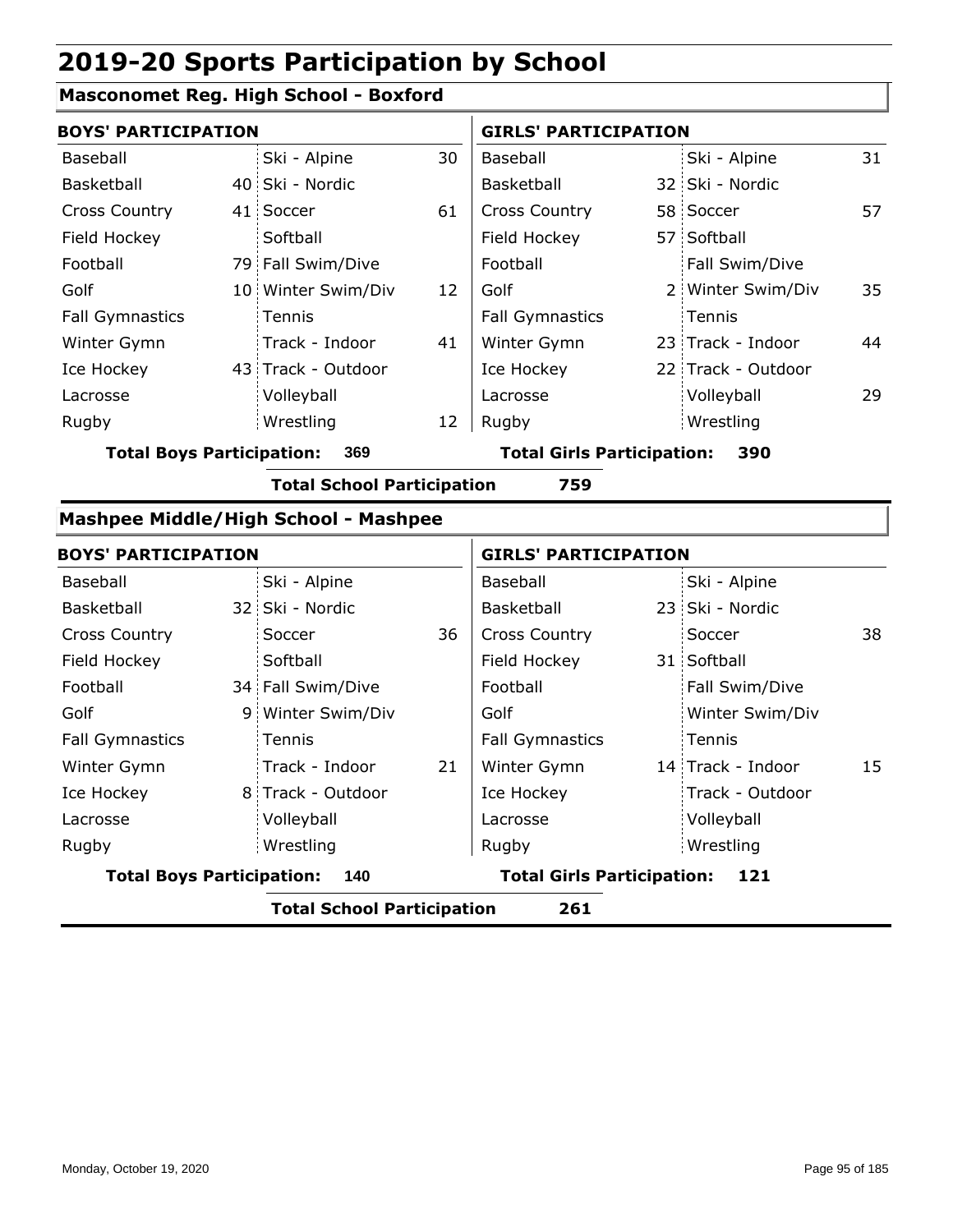### **Matignon High School**

| <b>BOYS' PARTICIPATION</b>           |                                   |    | <b>GIRLS' PARTICIPATION</b>       |  |                    |    |  |
|--------------------------------------|-----------------------------------|----|-----------------------------------|--|--------------------|----|--|
| Baseball                             | Ski - Alpine                      |    | Baseball                          |  | Ski - Alpine       |    |  |
| Basketball                           | 35 Ski - Nordic                   |    | Basketball                        |  | 22 Ski - Nordic    |    |  |
| <b>Cross Country</b>                 | 4 Soccer                          | 20 | Cross Country                     |  | 4 Soccer           | 40 |  |
| Field Hockey                         | Softball                          |    | Field Hockey                      |  | Softball           |    |  |
| Football                             | 17 Fall Swim/Dive                 |    | Football                          |  | 1 Fall Swim/Dive   |    |  |
| Golf                                 | 6 Winter Swim/Div                 | 5  | Golf                              |  | Winter Swim/Div    | 5  |  |
| <b>Fall Gymnastics</b>               | Tennis                            |    | <b>Fall Gymnastics</b>            |  | Tennis             |    |  |
| Winter Gymn                          | Track - Indoor                    | 6  | Winter Gymn                       |  | Track - Indoor     | 10 |  |
| Ice Hockey                           | 9 Track - Outdoor                 |    | Ice Hockey                        |  | 15 Track - Outdoor |    |  |
| Lacrosse                             | Volleyball                        |    | Lacrosse                          |  | Volleyball         | 39 |  |
| Rugby                                | Wrestling                         |    | Rugby                             |  | Wrestling          |    |  |
| <b>Total Boys Participation:</b>     | 102                               |    | <b>Total Girls Participation:</b> |  | 136                |    |  |
|                                      | <b>Total School Participation</b> |    | 238                               |  |                    |    |  |
| <b>Maynard High School - Maynard</b> |                                   |    |                                   |  |                    |    |  |
| <b>BOYS' PARTICIPATION</b>           |                                   |    | <b>GIRLS' PARTICIPATION</b>       |  |                    |    |  |
| Baseball                             | Ski - Alpine                      |    | Baseball                          |  | Ski - Alpine       |    |  |
| Basketball                           | 45 Ski - Nordic                   |    | Basketball                        |  | 38 Ski - Nordic    |    |  |
| <b>Cross Country</b>                 | 15 Soccer                         | 65 | Cross Country                     |  | 25 Soccer          | 60 |  |
| Field Hockey                         | Softball                          |    | Field Hockey                      |  | 38 Softball        |    |  |
| Football                             | 38 Fall Swim/Dive                 |    | Football                          |  | Fall Swim/Dive     |    |  |
| Golf                                 | 12 Winter Swim/Div                |    | Golf                              |  | Winter Swim/Div    |    |  |
| <b>Fall Gymnastics</b>               | Tennis                            |    | <b>Fall Gymnastics</b>            |  | Tennis             |    |  |
| Winter Gymn                          | Track - Indoor                    |    | Winter Gymn                       |  | Track - Indoor     |    |  |
| Ice Hockey                           | 8 Track - Outdoor                 |    | Ice Hockey                        |  | Track - Outdoor    |    |  |
| Lacrosse                             | Volleyball                        |    | Lacrosse                          |  | Volleyball         |    |  |
| Rugby                                | Wrestling                         |    | Rugby                             |  | Wrestling          |    |  |
| <b>Total Boys Participation:</b>     | 183                               |    | <b>Total Girls Participation:</b> |  | 161                |    |  |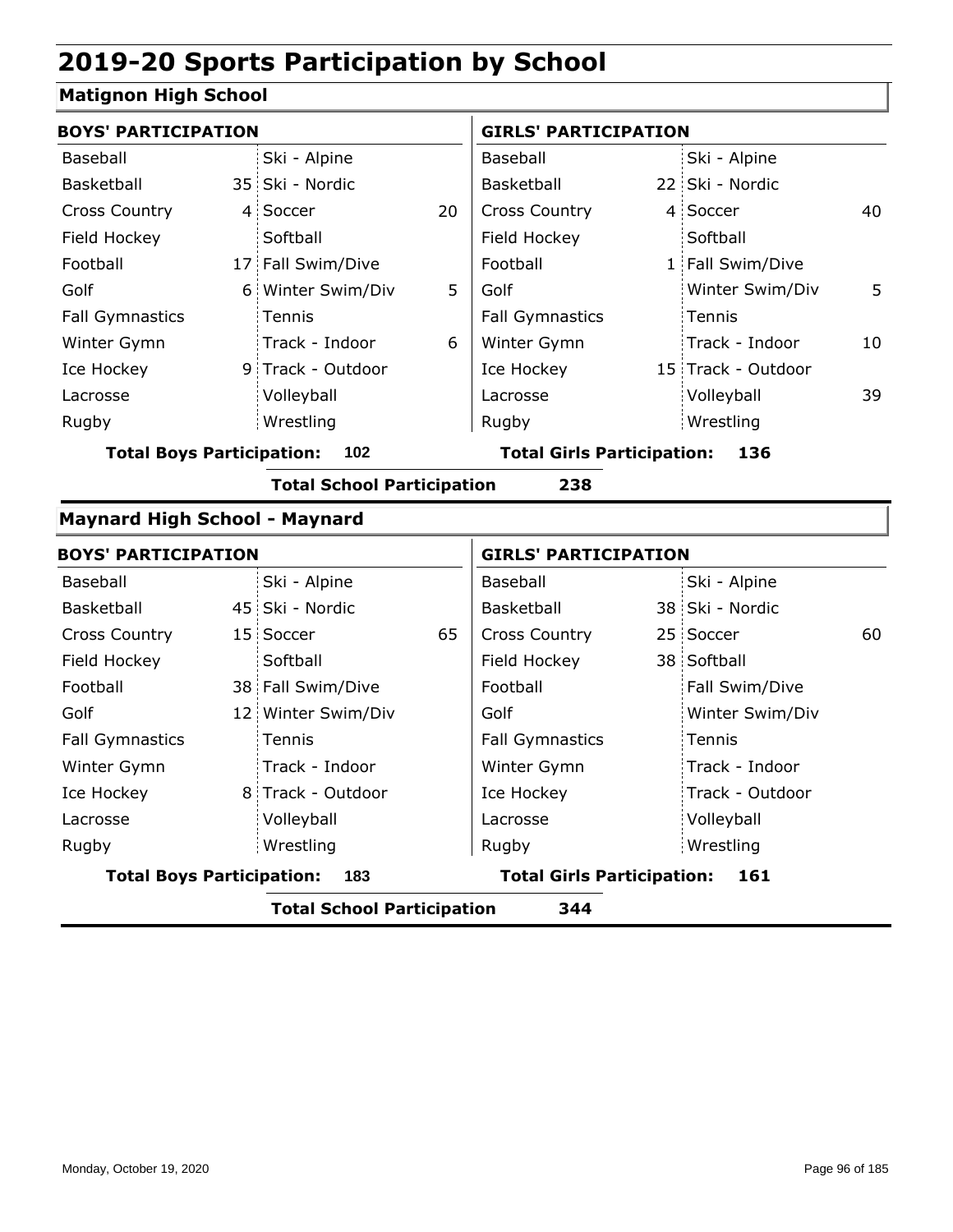### **McCann Technical High School - North Adams**

| <b>BOYS' PARTICIPATION</b>              |                                          |                                   |              | <b>GIRLS' PARTICIPATION</b>             |  |                    |    |  |  |  |
|-----------------------------------------|------------------------------------------|-----------------------------------|--------------|-----------------------------------------|--|--------------------|----|--|--|--|
| <b>Baseball</b>                         |                                          | Ski - Alpine                      | $\mathbf{1}$ | Baseball                                |  | Ski - Alpine       |    |  |  |  |
| Basketball                              |                                          | 23 Ski - Nordic                   |              | Basketball                              |  | 22 Ski - Nordic    |    |  |  |  |
| <b>Cross Country</b>                    | 9.                                       | Soccer                            | 28           | <b>Cross Country</b>                    |  | 6 Soccer           | 27 |  |  |  |
| Field Hockey                            |                                          | Softball                          |              | Field Hockey                            |  | Softball           |    |  |  |  |
| Football                                |                                          | 27 Fall Swim/Dive                 |              | Football                                |  | 1 Fall Swim/Dive   |    |  |  |  |
| Golf                                    |                                          | 10 Winter Swim/Div                |              | Golf                                    |  | 1 Winter Swim/Div  |    |  |  |  |
| <b>Fall Gymnastics</b>                  |                                          | Tennis                            |              | <b>Fall Gymnastics</b>                  |  | Tennis             |    |  |  |  |
| Winter Gymn                             |                                          | Track - Indoor                    |              | Winter Gymn                             |  | Track - Indoor     |    |  |  |  |
| Ice Hockey                              |                                          | 11 Track - Outdoor                |              | Ice Hockey                              |  | Track - Outdoor    |    |  |  |  |
| Lacrosse                                |                                          | Volleyball                        |              | Lacrosse                                |  | Volleyball         |    |  |  |  |
| Rugby                                   |                                          | Wrestling                         | 2            | Rugby                                   |  | Wrestling          |    |  |  |  |
| <b>Total Boys Participation:</b><br>111 |                                          |                                   |              | <b>Total Girls Participation:</b><br>57 |  |                    |    |  |  |  |
|                                         |                                          | <b>Total School Participation</b> |              | 168                                     |  |                    |    |  |  |  |
| <b>Medfield High School - Medfield</b>  |                                          |                                   |              |                                         |  |                    |    |  |  |  |
| <b>BOYS' PARTICIPATION</b>              |                                          |                                   |              | <b>GIRLS' PARTICIPATION</b>             |  |                    |    |  |  |  |
| Baseball                                |                                          | Ski - Alpine                      | 3            | Baseball                                |  | Ski - Alpine       | 3  |  |  |  |
| Basketball                              |                                          | 40 Ski - Nordic                   |              | Basketball                              |  | 32 Ski - Nordic    |    |  |  |  |
| <b>Cross Country</b>                    |                                          | 46 Soccer                         | 71           | <b>Cross Country</b>                    |  | 16 Soccer          | 58 |  |  |  |
| Field Hockey                            |                                          | Softball                          |              | Field Hockey                            |  | 64 Softball        |    |  |  |  |
| Football                                |                                          | 50 Fall Swim/Dive                 |              | Football                                |  | Fall Swim/Dive     |    |  |  |  |
| Golf                                    |                                          | 28 Winter Swim/Div                | 15           | Golf                                    |  | 2 Winter Swim/Div  | 17 |  |  |  |
| <b>Fall Gymnastics</b>                  |                                          | Tennis                            |              | <b>Fall Gymnastics</b>                  |  | Tennis             |    |  |  |  |
| Winter Gymn                             |                                          | Track - Indoor                    | 40           | Winter Gymn                             |  | 19 Track - Indoor  | 39 |  |  |  |
| Ice Hockey                              |                                          | 54 Track - Outdoor                |              | Ice Hockey                              |  | 22 Track - Outdoor |    |  |  |  |
| Lacrosse                                |                                          | Volleyball                        |              | Lacrosse                                |  | Volleyball         | 44 |  |  |  |
| Rugby                                   |                                          | Wrestling                         |              | Rugby                                   |  | Wrestling          |    |  |  |  |
| <b>Total Boys Participation:</b>        |                                          | 347                               |              | <b>Total Girls Participation:</b>       |  | 316                |    |  |  |  |
|                                         | <b>Total School Participation</b><br>663 |                                   |              |                                         |  |                    |    |  |  |  |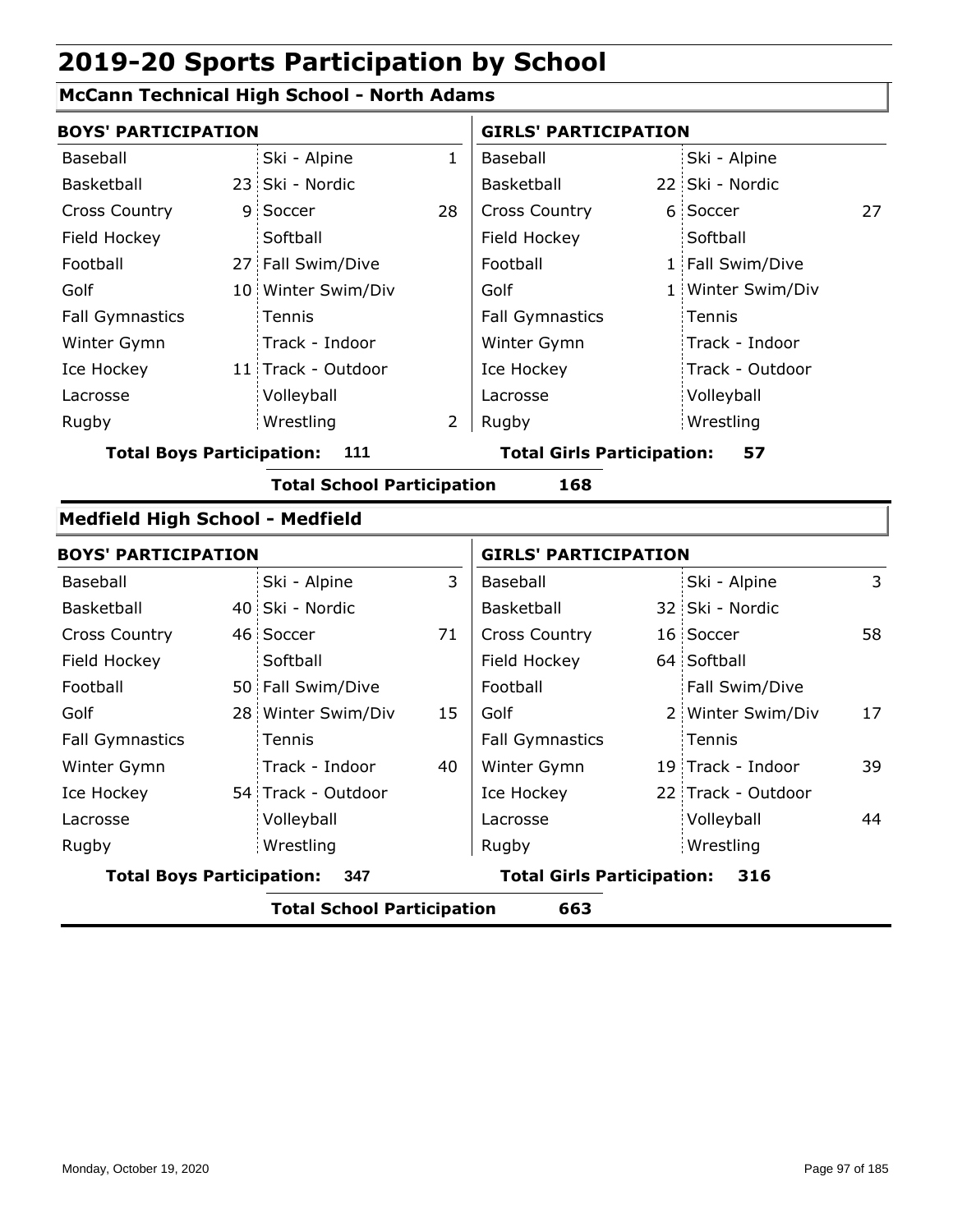#### **Medford High School - Medford**

| <b>BOYS' PARTICIPATION</b>       |                                          |                    |    | <b>GIRLS' PARTICIPATION</b>       |  |                    |    |  |  |
|----------------------------------|------------------------------------------|--------------------|----|-----------------------------------|--|--------------------|----|--|--|
| Baseball                         |                                          | Ski - Alpine       |    | Baseball                          |  | Ski - Alpine       |    |  |  |
| Basketball                       |                                          | 44 Ski - Nordic    |    | <b>Basketball</b>                 |  | 26 Ski - Nordic    |    |  |  |
| <b>Cross Country</b>             |                                          | 12 Soccer          | 49 | <b>Cross Country</b>              |  | 16 Soccer          | 31 |  |  |
| Field Hockey                     |                                          | Softball           |    | Field Hockey                      |  | Softball           |    |  |  |
| Football                         |                                          | 42 Fall Swim/Dive  |    | Football                          |  | Fall Swim/Dive     |    |  |  |
| Golf                             |                                          | 10 Winter Swim/Div | 12 | Golf                              |  | Winter Swim/Div    | 17 |  |  |
| <b>Fall Gymnastics</b>           |                                          | <b>Tennis</b>      |    | <b>Fall Gymnastics</b>            |  | Tennis             |    |  |  |
| Winter Gymn                      |                                          | Track - Indoor     | 13 | Winter Gymn                       |  | 12 Track - Indoor  | 16 |  |  |
| Ice Hockey                       |                                          | 36 Track - Outdoor |    | Ice Hockey                        |  | 18 Track - Outdoor |    |  |  |
| Lacrosse                         |                                          | Volleyball         |    | Lacrosse                          |  | Volleyball         | 40 |  |  |
| Rugby                            |                                          | Wrestling          |    | Rugby                             |  | Wrestling          |    |  |  |
| <b>Total Boys Participation:</b> |                                          | 218                |    | <b>Total Girls Participation:</b> |  | 176                |    |  |  |
|                                  | 394<br><b>Total School Participation</b> |                    |    |                                   |  |                    |    |  |  |

#### **Medway High School - Medway**

| <b>BOYS' PARTICIPATION</b>       |                                          |                    |    | <b>GIRLS' PARTICIPATION</b>       |  |                    |    |  |  |
|----------------------------------|------------------------------------------|--------------------|----|-----------------------------------|--|--------------------|----|--|--|
| Baseball                         |                                          | Ski - Alpine       | 15 | Baseball                          |  | Ski - Alpine       | 8  |  |  |
| <b>Basketball</b>                |                                          | 42 Ski - Nordic    |    | <b>Basketball</b>                 |  | 21 Ski - Nordic    |    |  |  |
| <b>Cross Country</b>             |                                          | 10 Soccer          | 44 | <b>Cross Country</b>              |  | 14 Soccer          | 40 |  |  |
| Field Hockey                     |                                          | Softball           |    | Field Hockey                      |  | 35 Softball        |    |  |  |
| Football                         |                                          | 71 Fall Swim/Dive  |    | Football                          |  | Fall Swim/Dive     |    |  |  |
| Golf                             |                                          | 17 Winter Swim/Div | 3  | Golf                              |  | 2 Winter Swim/Div  |    |  |  |
| <b>Fall Gymnastics</b>           |                                          | <b>Tennis</b>      |    | <b>Fall Gymnastics</b>            |  | Tennis             |    |  |  |
| Winter Gymn                      |                                          | 1 Track - Indoor   |    | Winter Gymn                       |  | 12 Track - Indoor  |    |  |  |
| Ice Hockey                       |                                          | 36 Track - Outdoor |    | Ice Hockey                        |  | 23 Track - Outdoor |    |  |  |
| Lacrosse                         |                                          | Volleyball         |    | Lacrosse                          |  | Volleyball         | 43 |  |  |
| Rugby                            |                                          | Wrestling          | 1  | Rugby                             |  | Wrestling          |    |  |  |
| <b>Total Boys Participation:</b> |                                          | 240                |    | <b>Total Girls Participation:</b> |  | 198                |    |  |  |
|                                  | <b>Total School Participation</b><br>438 |                    |    |                                   |  |                    |    |  |  |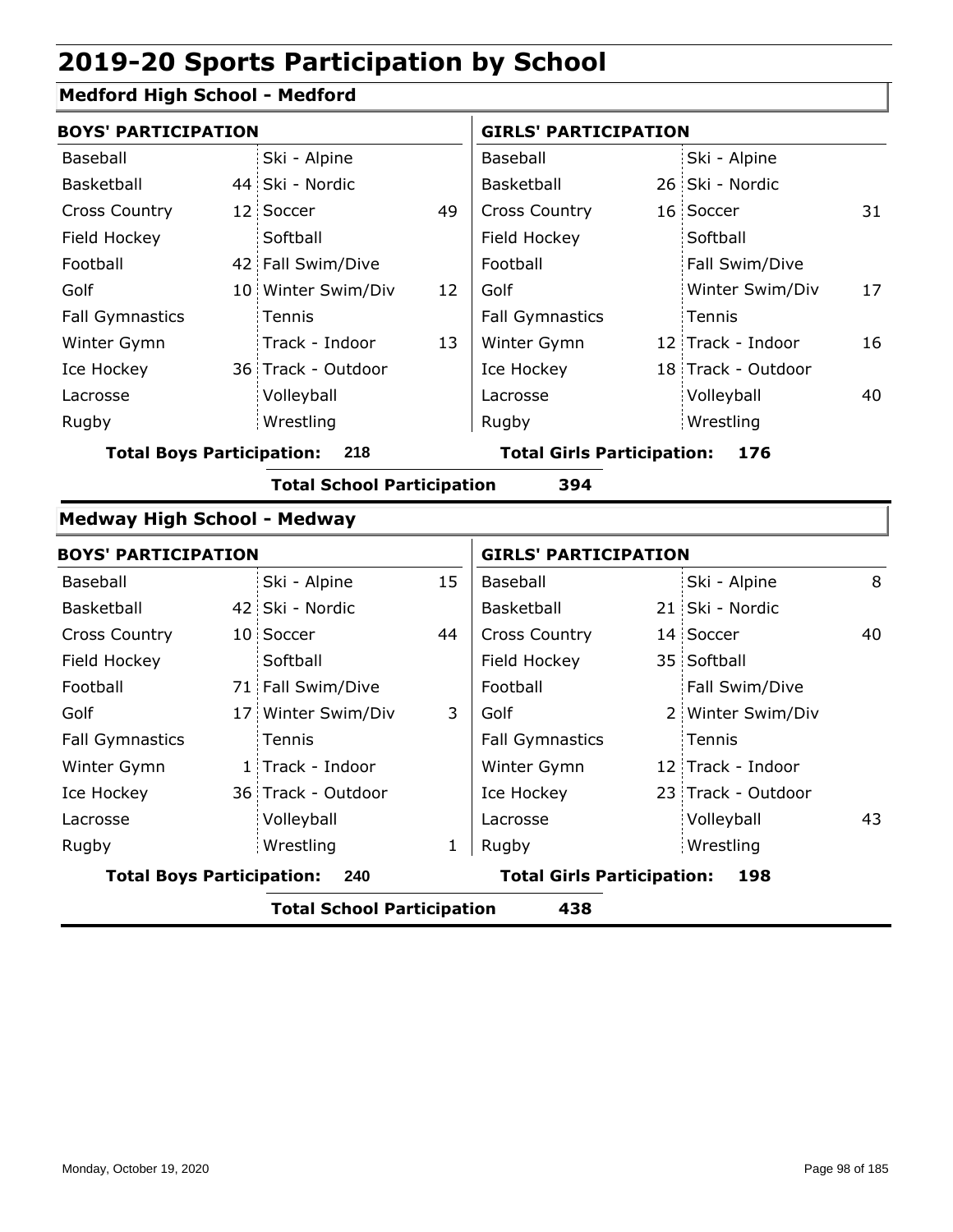### **Melrose High School - Melrose**

| <b>BOYS' PARTICIPATION</b>       |                                   |    | <b>GIRLS' PARTICIPATION</b>       |                   |    |
|----------------------------------|-----------------------------------|----|-----------------------------------|-------------------|----|
| Baseball                         | Ski - Alpine                      |    | Baseball                          | Ski - Alpine      |    |
| Basketball                       | 39 Ski - Nordic                   |    | Basketball                        | 22 Ski - Nordic   |    |
| <b>Cross Country</b>             | 30 Soccer                         | 58 | <b>Cross Country</b>              | 36 Soccer         | 50 |
| Field Hockey                     | Softball                          |    | Field Hockey                      | 38 Softball       |    |
| Football                         | 74 Fall Swim/Dive                 |    | Football                          | Fall Swim/Dive    | 26 |
| Golf                             | 9 Winter Swim/Div                 | 15 | Golf                              | Winter Swim/Div   |    |
| <b>Fall Gymnastics</b>           | Tennis                            |    | <b>Fall Gymnastics</b>            | Tennis            |    |
| Winter Gymn                      | Track - Indoor                    | 28 | Winter Gymn                       | 17 Track - Indoor | 53 |
| Ice Hockey                       | 38 Track - Outdoor                |    | Ice Hockey                        | 8 Track - Outdoor |    |
| Lacrosse                         | Volleyball                        |    | Lacrosse                          | Volleyball        | 44 |
| Rugby                            | Wrestling                         | 20 | Rugby                             | Wrestling         |    |
| <b>Total Boys Participation:</b> | 311                               |    | <b>Total Girls Participation:</b> | 294               |    |
|                                  | <b>Total School Participation</b> |    | 605                               |                   |    |
| Methuen High School - Methuen    |                                   |    |                                   |                   |    |
| <b>BOYS' PARTICIPATION</b>       |                                   |    | <b>GIRLS' PARTICIPATION</b>       |                   |    |
| Baseball                         | Ski - Alpine                      |    | Baseball                          | Ski - Alpine      |    |
| Basketball                       | 43 Ski - Nordic                   |    | Basketball                        | 36 Ski - Nordic   |    |
| <b>Cross Country</b>             | 22 Soccer                         | 54 | <b>Cross Country</b>              | 17 Soccer         | 38 |
| Field Hockey                     | Softball                          |    | Field Hockey                      | 43 Softball       |    |
| Football                         | 129 Fall Swim/Dive                | 6  | Football                          | Fall Swim/Dive    | 24 |
| Golf                             | Winter Swim/Div                   |    | Golf                              | Winter Swim/Div   |    |
| <b>Fall Gymnastics</b>           | Tennis                            |    | <b>Fall Gymnastics</b>            | Tennis            |    |
| Winter Gymn                      | 5 Track - Indoor                  | 54 | Winter Gymn                       | 21 Track - Indoor | 46 |
| Ice Hockey                       | 27 Track - Outdoor                |    | Ice Hockey                        | 6 Track - Outdoor |    |

Volleyball Wrestling Rugby Rugby

**Total Boys Participation: 378 Total Girls Participation: 280**

**Total School Participation 658**

38

Lacrosse

Lacrosse

Volleyball 48 Wrestling 1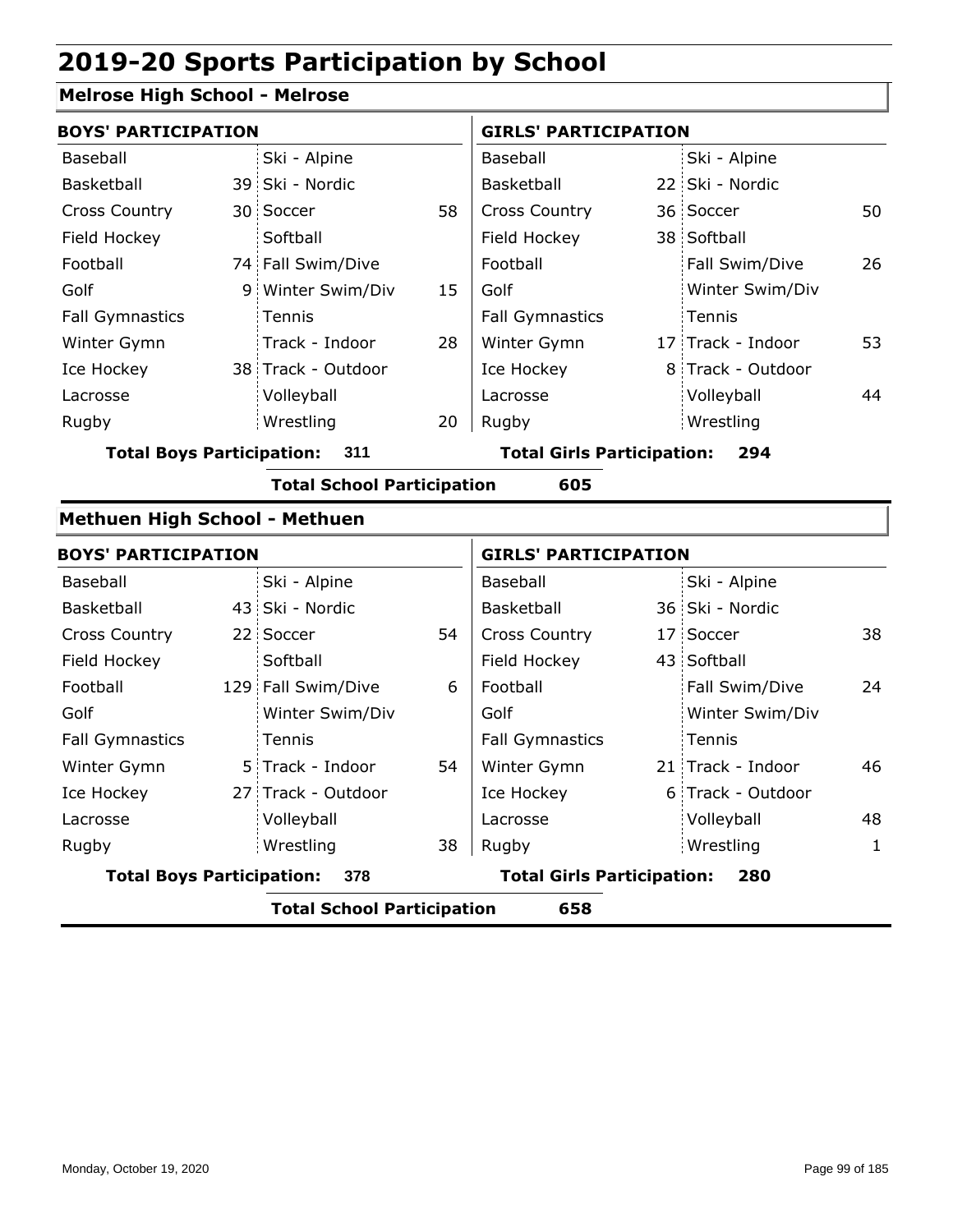### **Middleboro High School - Middleboro**

| <b>BOYS' PARTICIPATION</b>       |                                   |              | <b>GIRLS' PARTICIPATION</b>       |  |                   |                |
|----------------------------------|-----------------------------------|--------------|-----------------------------------|--|-------------------|----------------|
| <b>Baseball</b>                  | Ski - Alpine                      |              | Baseball                          |  | Ski - Alpine      |                |
| Basketball                       | 49 Ski - Nordic                   |              | Basketball                        |  | 21 Ski - Nordic   |                |
| <b>Cross Country</b>             | 13 Soccer                         | 33           | Cross Country                     |  | 9 Soccer          | 34             |
| Field Hockey                     | Softball                          |              | Field Hockey                      |  | 35 Softball       |                |
| Football                         | 73 Fall Swim/Dive                 |              | Football                          |  | 1 Fall Swim/Dive  |                |
| Golf                             | 18 Winter Swim/Div                | 14           | Golf                              |  | Winter Swim/Div   | 28             |
| <b>Fall Gymnastics</b>           | Tennis                            |              | <b>Fall Gymnastics</b>            |  | Tennis            |                |
| Winter Gymn                      | Track - Indoor                    | 38           | Winter Gymn                       |  | 3 Track - Indoor  | 42             |
| Ice Hockey                       | 26 Track - Outdoor                |              | Ice Hockey                        |  | Track - Outdoor   |                |
| Lacrosse                         | Volleyball                        |              | Lacrosse                          |  | Volleyball        | 50             |
| Rugby                            | Wrestling                         | 27           | Rugby                             |  | Wrestling         | $\overline{2}$ |
| <b>Total Boys Participation:</b> | 291                               |              | <b>Total Girls Participation:</b> |  | 225               |                |
|                                  | <b>Total School Participation</b> |              | 516                               |  |                   |                |
| Milford High School - Milford    |                                   |              |                                   |  |                   |                |
| <b>BOYS' PARTICIPATION</b>       |                                   |              | <b>GIRLS' PARTICIPATION</b>       |  |                   |                |
| Baseball                         | Ski - Alpine                      | $\mathbf{1}$ | Baseball                          |  | Ski - Alpine      |                |
| Basketball                       |                                   |              |                                   |  |                   |                |
|                                  | 59 Ski - Nordic                   |              | Basketball                        |  | 42 Ski - Nordic   |                |
| <b>Cross Country</b>             | 28 Soccer                         | 67           | Cross Country                     |  | 17 Soccer         | 38             |
| Field Hockey                     | Softball                          |              | Field Hockey                      |  | 36 Softball       |                |
| Football                         | 112 Fall Swim/Dive                |              | Football                          |  | Fall Swim/Dive    |                |
| Golf                             | 14 Winter Swim/Div                | 18           | Golf                              |  | Winter Swim/Div   | 25             |
| <b>Fall Gymnastics</b>           | Tennis                            |              | <b>Fall Gymnastics</b>            |  | Tennis            |                |
| Winter Gymn                      | Track - Indoor                    | 32           | Winter Gymn                       |  | Track - Indoor    | 32             |
| Ice Hockey                       | 11 Track - Outdoor                |              | Ice Hockey                        |  | 2 Track - Outdoor |                |
| Lacrosse                         | Volleyball                        |              | Lacrosse                          |  | Volleyball        | 38             |
| Rugby                            | Wrestling                         | 45           | Rugby                             |  | Wrestling         | $\overline{2}$ |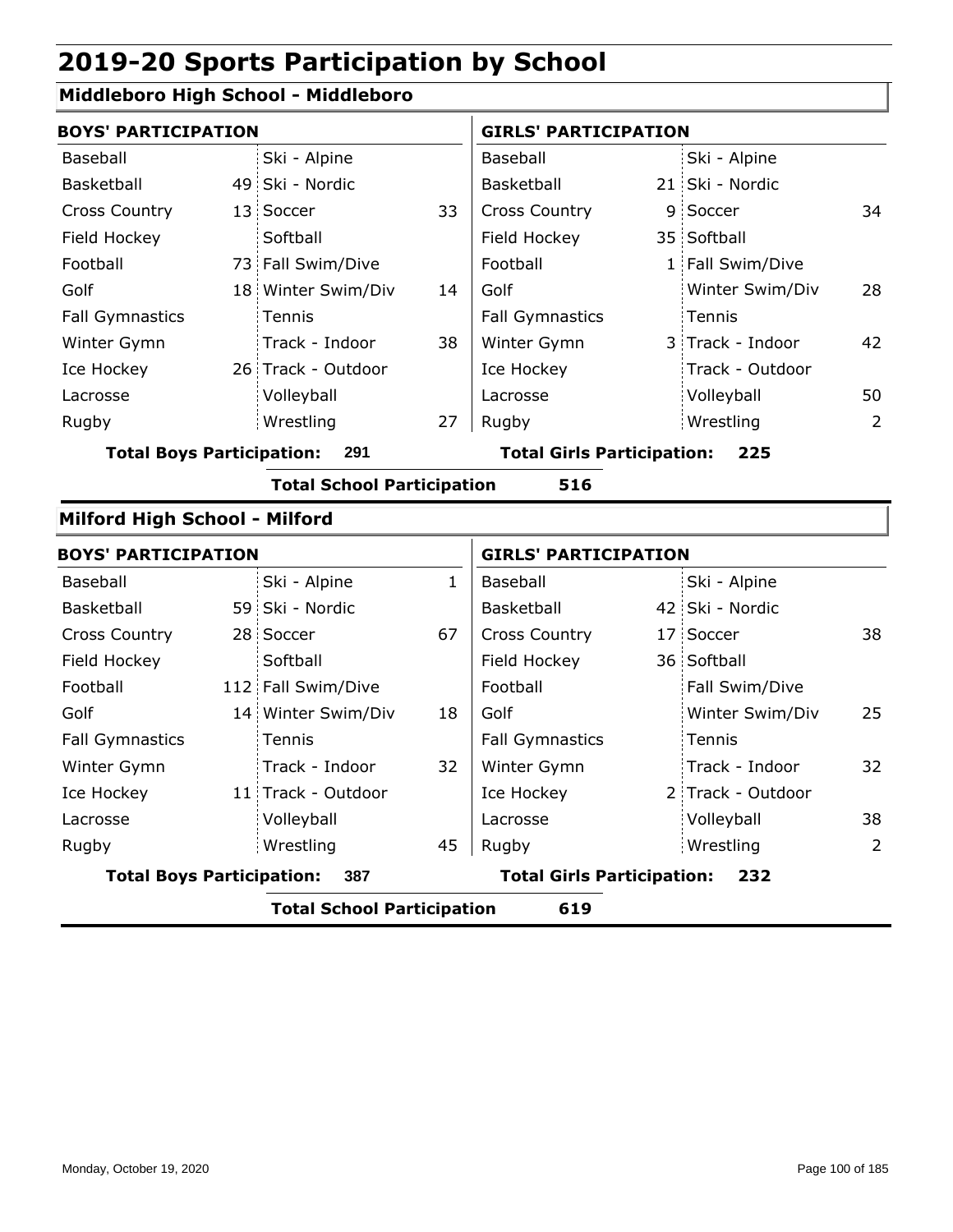### **Millbury Mem.Jr./Sr.H.S. - Millbury**

| <b>BOYS' PARTICIPATION</b>       |                    |    | <b>GIRLS' PARTICIPATION</b>       |  |                   |    |  |
|----------------------------------|--------------------|----|-----------------------------------|--|-------------------|----|--|
| Baseball                         | Ski - Alpine       |    | Baseball                          |  | Ski - Alpine      |    |  |
| Basketball                       | 43 Ski - Nordic    |    | Basketball                        |  | 30 Ski - Nordic   |    |  |
| <b>Cross Country</b>             | 23 Soccer          | 44 | <b>Cross Country</b>              |  | 17 Soccer         | 41 |  |
| Field Hockey                     | Softball           |    | Field Hockey                      |  | Softball          |    |  |
| Football                         | 59 Fall Swim/Dive  |    | Football                          |  | Fall Swim/Dive    |    |  |
| Golf                             | 11 Winter Swim/Div |    | Golf                              |  | 1 Winter Swim/Div |    |  |
| <b>Fall Gymnastics</b>           | Tennis             |    | <b>Fall Gymnastics</b>            |  | Tennis            |    |  |
| Winter Gymn                      | Track - Indoor     | 32 | Winter Gymn                       |  | Track - Indoor    | 26 |  |
| Ice Hockey                       | 6 Track - Outdoor  |    | Ice Hockey                        |  | Track - Outdoor   |    |  |
| Lacrosse                         | Volleyball         |    | Lacrosse                          |  | Volleyball        | 48 |  |
| Rugby                            | Wrestling          |    | Rugby                             |  | Wrestling         |    |  |
| <b>Total Boys Participation:</b> | 218                |    | <b>Total Girls Participation:</b> |  | 163               |    |  |

**Total School Participation 381**

#### **Millis High School - Millis**

| <b>BOYS' PARTICIPATION</b>       |                                          |                    |    |                                   | <b>GIRLS' PARTICIPATION</b> |                   |    |  |  |
|----------------------------------|------------------------------------------|--------------------|----|-----------------------------------|-----------------------------|-------------------|----|--|--|
| Baseball                         |                                          | Ski - Alpine       | 5  | Baseball                          |                             | Ski - Alpine      |    |  |  |
| Basketball                       |                                          | 27 Ski - Nordic    |    | Basketball                        |                             | 20 Ski - Nordic   |    |  |  |
| <b>Cross Country</b>             |                                          | 8 Soccer           | 29 | <b>Cross Country</b>              |                             | 3 Soccer          | 42 |  |  |
| Field Hockey                     |                                          | Softball           |    | Field Hockey                      |                             | Softball          |    |  |  |
| Football                         |                                          | 28 Fall Swim/Dive  |    | Football                          |                             | Fall Swim/Dive    |    |  |  |
| Golf                             |                                          | 11 Winter Swim/Div |    | Golf                              |                             | Winter Swim/Div   |    |  |  |
| <b>Fall Gymnastics</b>           |                                          | <b>Tennis</b>      |    | <b>Fall Gymnastics</b>            |                             | Tennis            |    |  |  |
| Winter Gymn                      |                                          | Track - Indoor     | 19 | Winter Gymn                       |                             | 4 Track - Indoor  | 27 |  |  |
| Ice Hockey                       |                                          | 5 Track - Outdoor  |    | Ice Hockey                        |                             | 1 Track - Outdoor |    |  |  |
| Lacrosse                         |                                          | Volleyball         |    | Lacrosse                          |                             | Volleyball        | 15 |  |  |
| Rugby                            |                                          | Wrestling          |    | Rugby                             |                             | Wrestling         |    |  |  |
| <b>Total Boys Participation:</b> |                                          | 132                |    | <b>Total Girls Participation:</b> |                             | 112               |    |  |  |
|                                  | 244<br><b>Total School Participation</b> |                    |    |                                   |                             |                   |    |  |  |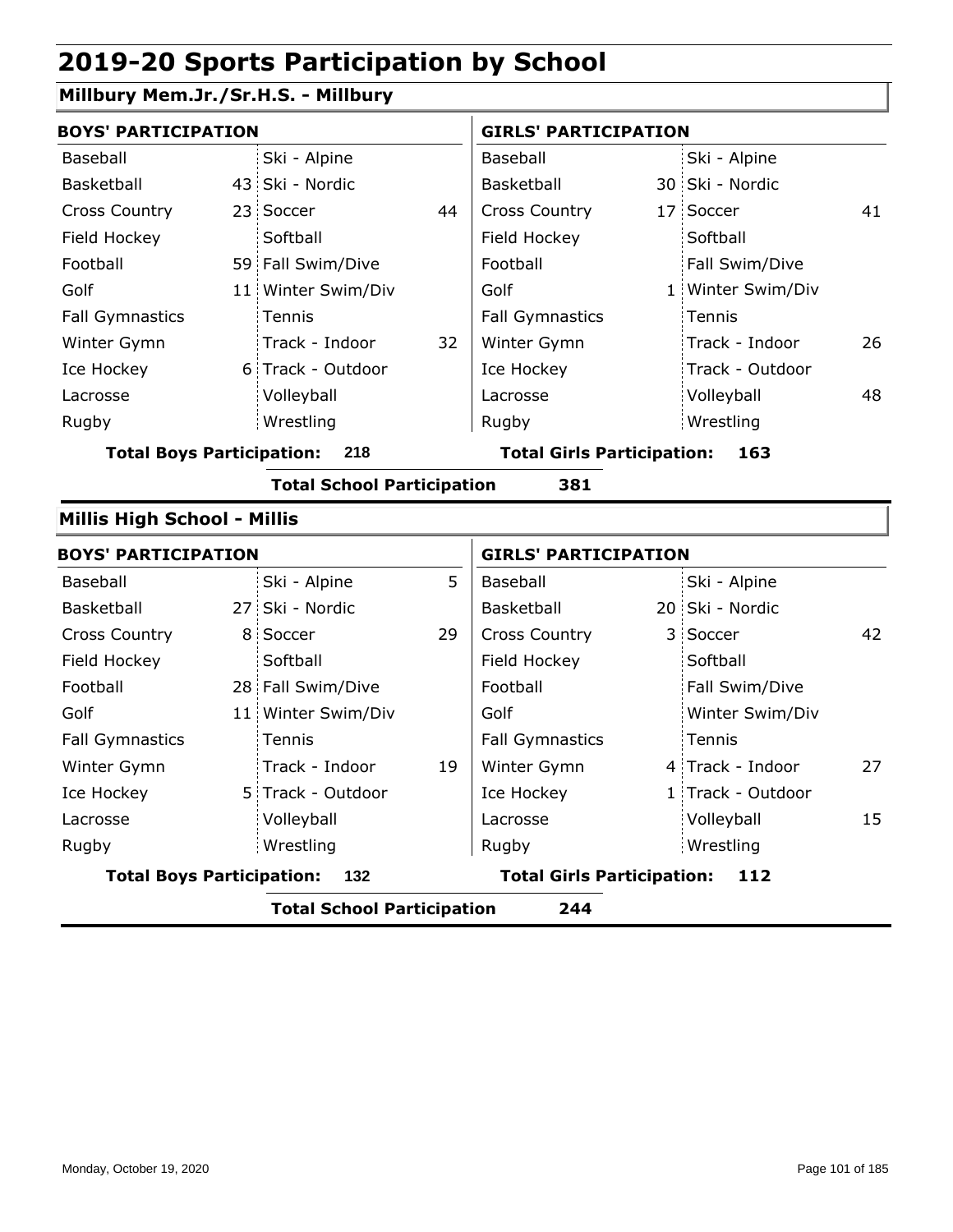#### **Milton High School - Milton**

|                            | <b>BOYS' PARTICIPATION</b> |                    |    | <b>GIRLS' PARTICIPATION</b> |  |                    |    |
|----------------------------|----------------------------|--------------------|----|-----------------------------|--|--------------------|----|
| Baseball                   |                            | Ski - Alpine       | 14 | Baseball                    |  | Ski - Alpine       | 16 |
| Basketball                 |                            | 36 Ski - Nordic    |    | <b>Basketball</b>           |  | 36 Ski - Nordic    |    |
| <b>Cross Country</b>       |                            | 20 Soccer          | 60 | <b>Cross Country</b>        |  | 32 Soccer          | 55 |
| Field Hockey               |                            | Softball           |    | Field Hockey                |  | 56 Softball        |    |
| Football                   |                            | 88 Fall Swim/Dive  | 5  | Football                    |  | Fall Swim/Dive     | 13 |
| Golf                       |                            | 18 Winter Swim/Div |    | Golf                        |  | 2 Winter Swim/Div  |    |
| <b>Fall Gymnastics</b>     |                            | Tennis             |    | <b>Fall Gymnastics</b>      |  | Tennis             |    |
| Winter Gymn                |                            | Track - Indoor     | 42 | Winter Gymn                 |  | Track - Indoor     | 84 |
| Ice Hockey                 |                            | 62 Track - Outdoor |    | Ice Hockey                  |  | 34 Track - Outdoor |    |
| Lacrosse                   |                            | Volleyball         |    | Lacrosse                    |  | Volleyball         | 35 |
| Rugby                      |                            | Wrestling          | 25 | Rugby                       |  | Wrestling          |    |
| Tatal Davis Davtisination: |                            | הדפ                |    | Tatal Cirle Bartisination:  |  | , , ,              |    |

**Total Boys Participation: 370 Total Girls Participation: 363**

**Total School Participation 733**

#### **Minnechaug Reg. High School - Wilbraham**

|                                         | <b>BOYS' PARTICIPATION</b> |                                   |    | <b>GIRLS' PARTICIPATION</b> |  |                   |                |
|-----------------------------------------|----------------------------|-----------------------------------|----|-----------------------------|--|-------------------|----------------|
| Baseball                                |                            | Ski - Alpine                      | 15 | Baseball                    |  | Ski - Alpine      | $\overline{4}$ |
| <b>Basketball</b>                       |                            | 35 Ski - Nordic                   |    | Basketball                  |  | 34 Ski - Nordic   |                |
| <b>Cross Country</b>                    |                            | 36 Soccer                         | 60 | <b>Cross Country</b>        |  | 44 Soccer         | 53             |
| Field Hockey                            |                            | Softball                          |    | Field Hockey                |  | 34 Softball       |                |
| Football                                |                            | 68 Fall Swim/Dive                 |    | Football                    |  | Fall Swim/Dive    |                |
| Golf                                    |                            | 17 Winter Swim/Div                | 19 | Golf                        |  | 1 Winter Swim/Div | 50             |
| <b>Fall Gymnastics</b>                  |                            | 1 Tennis                          |    | <b>Fall Gymnastics</b>      |  | 14 Tennis         |                |
| Winter Gymn                             |                            | Track - Indoor                    | 39 | Winter Gymn                 |  | Track - Indoor    | 29             |
| Ice Hockey                              |                            | 33 Track - Outdoor                |    | Ice Hockey                  |  | 6 Track - Outdoor |                |
| Lacrosse                                |                            | Volleyball                        |    | Lacrosse                    |  | Volleyball        | 40             |
| Rugby                                   |                            | Wrestling                         | 25 | Rugby                       |  | Wrestling         |                |
| <b>Total Boys Participation:</b><br>348 |                            | <b>Total Girls Participation:</b> |    | 309                         |  |                   |                |
|                                         |                            | <b>Total School Participation</b> |    | 657                         |  |                   |                |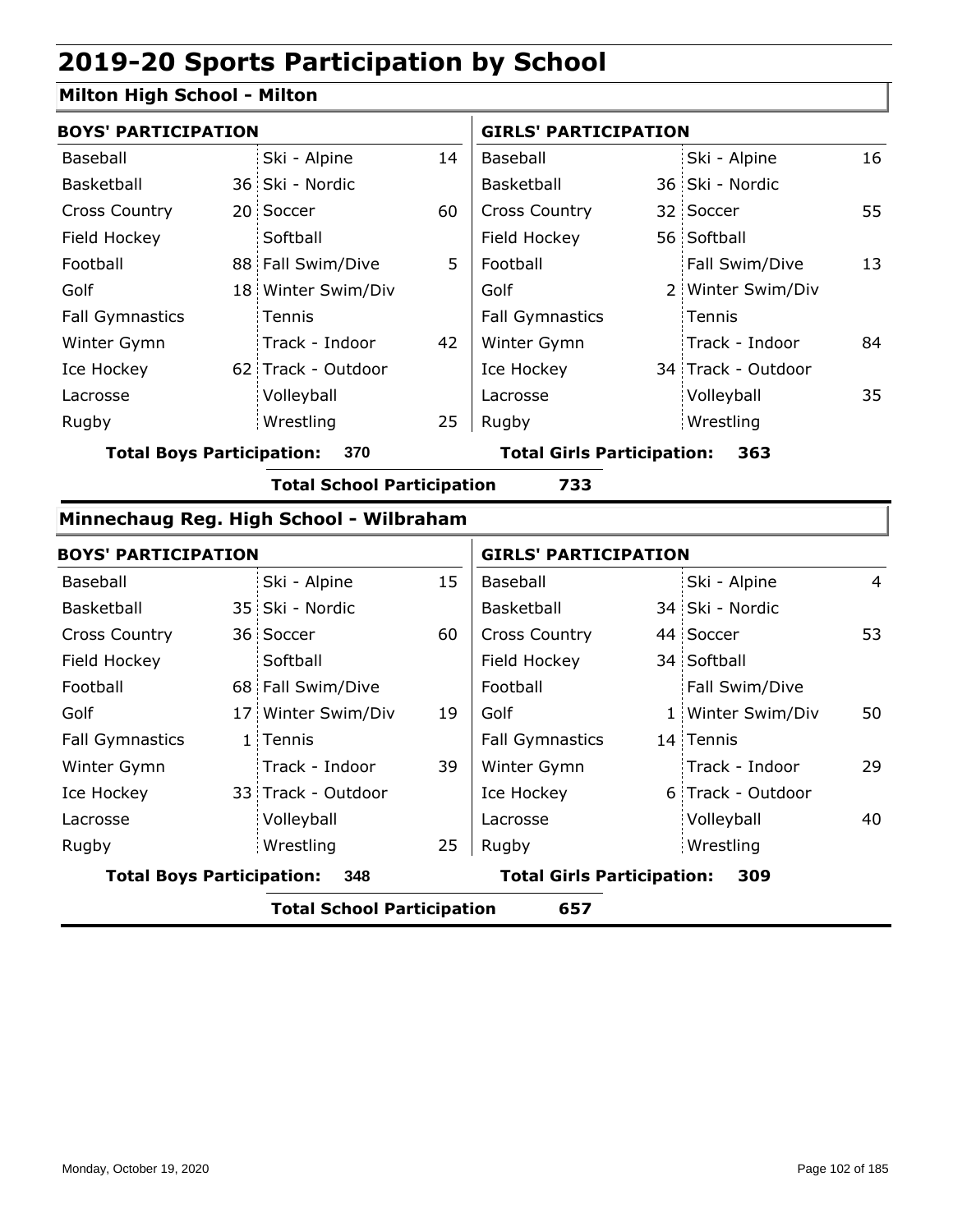### **Minuteman Regional High School - Lexington**

| <b>BOYS' PARTICIPATION</b>       |                                                      |                | <b>GIRLS' PARTICIPATION</b>             |  |                   |    |  |
|----------------------------------|------------------------------------------------------|----------------|-----------------------------------------|--|-------------------|----|--|
| Baseball                         | Ski - Alpine                                         |                | Baseball                                |  | Ski - Alpine      |    |  |
| Basketball                       | 32 Ski - Nordic                                      |                | Basketball                              |  | 15 Ski - Nordic   |    |  |
| Cross Country                    | 11 Soccer                                            | 29             | Cross Country                           |  | 4 Soccer          | 21 |  |
| Field Hockey                     | Softball                                             |                | Field Hockey                            |  | Softball          |    |  |
| Football                         | 40 Fall Swim/Dive                                    |                | Football                                |  | Fall Swim/Dive    |    |  |
| Golf                             | 16 Winter Swim/Div                                   | 10             | Golf                                    |  | 2 Winter Swim/Div | 8  |  |
| <b>Fall Gymnastics</b>           | Tennis                                               |                | <b>Fall Gymnastics</b>                  |  | Tennis            |    |  |
| Winter Gymn                      | Track - Indoor                                       |                | Winter Gymn                             |  | Track - Indoor    |    |  |
| Ice Hockey                       | 24 Track - Outdoor                                   |                | Ice Hockey                              |  | Track - Outdoor   |    |  |
| Lacrosse                         | Volleyball                                           |                | Lacrosse                                |  | Volleyball        |    |  |
| Rugby                            | Wrestling                                            |                | Rugby                                   |  | Wrestling         |    |  |
| <b>Total Boys Participation:</b> | 162                                                  |                | <b>Total Girls Participation:</b><br>50 |  |                   |    |  |
|                                  | <b>Total School Participation</b>                    |                | 212                                     |  |                   |    |  |
|                                  | <b>Mohawk Trail Regional HS/MS - Shelburne Falls</b> |                |                                         |  |                   |    |  |
| <b>BOYS' PARTICIPATION</b>       |                                                      |                | <b>GIRLS' PARTICIPATION</b>             |  |                   |    |  |
| Baseball                         | Ski - Alpine                                         | $\overline{7}$ | Baseball                                |  | Ski - Alpine      | 9  |  |
| Basketball                       | 29 Ski - Nordic                                      | 3              | Basketball                              |  | 31 Ski - Nordic   | 5  |  |
| Cross Country                    | 5 Soccer                                             | 26             | <b>Cross Country</b>                    |  | 11 Soccer         | 15 |  |
| Field Hockey                     | 1 Softball                                           |                | Field Hockey                            |  | 27 Softball       |    |  |
|                                  |                                                      |                |                                         |  |                   |    |  |

| <b>Total Boys Participation:</b><br>129 |  |                   | <b>Total Girls Participation:</b> | 148                    |                 |    |
|-----------------------------------------|--|-------------------|-----------------------------------|------------------------|-----------------|----|
| Rugby                                   |  | Wrestling         | 10                                | Rugby                  | Wrestling       | 2  |
| Lacrosse                                |  | Volleyball        |                                   | Lacrosse               | Volleyball      | 36 |
| Ice Hockey                              |  | Track - Outdoor   |                                   | Ice Hockey             | Track - Outdoor |    |
| Winter Gymn                             |  | Track - Indoor    | 9                                 | Winter Gymn            | Track - Indoor  | 12 |
| <b>Fall Gymnastics</b>                  |  | Tennis            |                                   | <b>Fall Gymnastics</b> | Tennis          |    |
| Golf                                    |  | 9 Winter Swim/Div |                                   | Golf                   | Winter Swim/Div |    |
| Football                                |  | 30 Fall Swim/Dive |                                   | Football               | Fall Swim/Dive  |    |
| Field Hockey                            |  | 1 Softball        |                                   | Field Hockey           | 27 Softball     |    |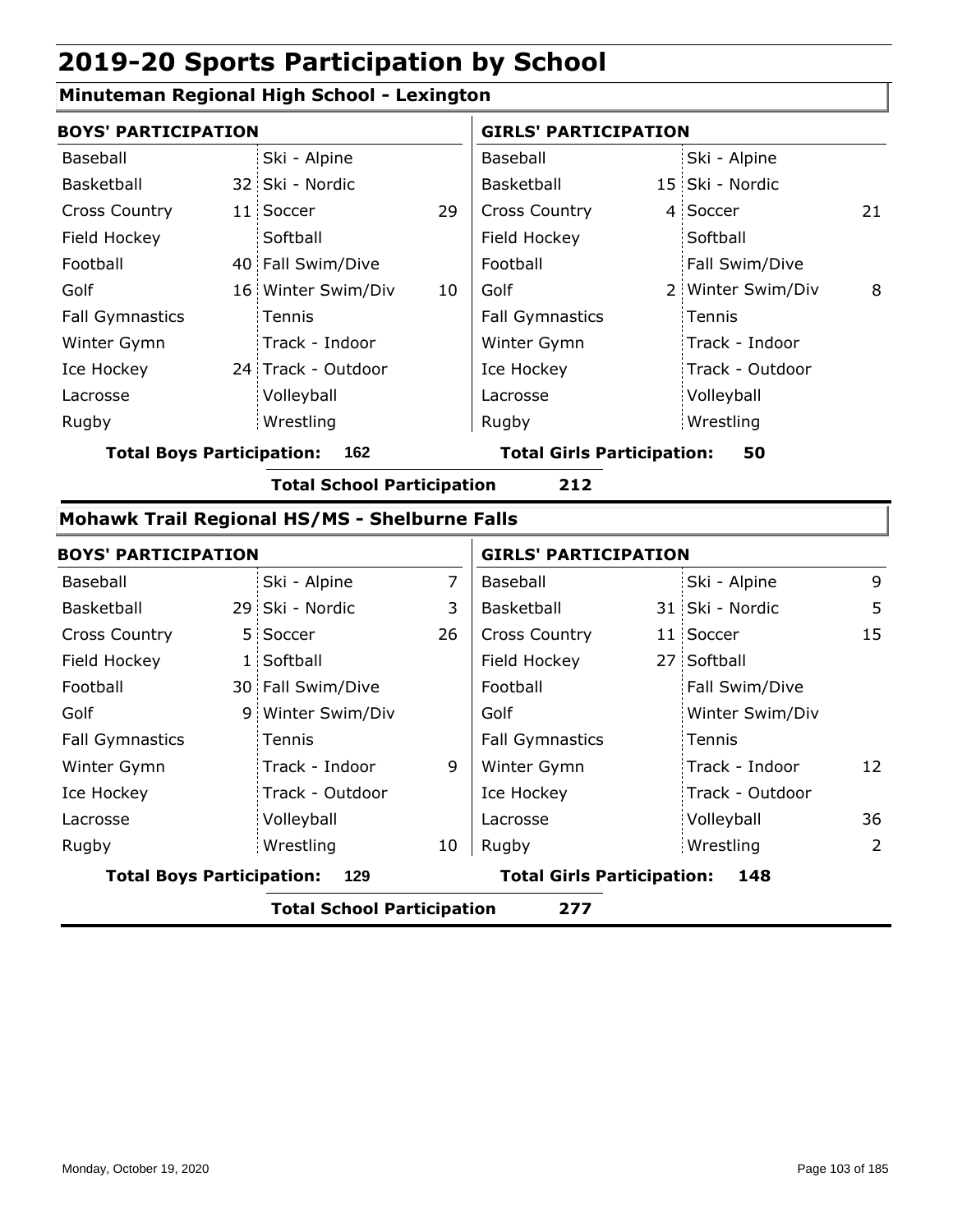### **Monomoy Regional High School - Harwich**

|                                    | <b>BOYS' PARTICIPATION</b>               |                                   |                | <b>GIRLS' PARTICIPATION</b>       |  |                   |    |  |
|------------------------------------|------------------------------------------|-----------------------------------|----------------|-----------------------------------|--|-------------------|----|--|
| <b>Baseball</b>                    |                                          | Ski - Alpine                      |                | <b>Baseball</b>                   |  | Ski - Alpine      |    |  |
| Basketball                         |                                          | 39 Ski - Nordic                   |                | Basketball                        |  | 23 Ski - Nordic   |    |  |
| <b>Cross Country</b>               |                                          | 17 Soccer                         | 39             | <b>Cross Country</b>              |  | 7 Soccer          | 34 |  |
| Field Hockey                       |                                          | Softball                          |                | Field Hockey                      |  | 31 Softball       |    |  |
| Football                           |                                          | 42 Fall Swim/Dive                 |                | Football                          |  | Fall Swim/Dive    |    |  |
| Golf                               |                                          | 17 Winter Swim/Div                |                | Golf                              |  | Winter Swim/Div   |    |  |
| <b>Fall Gymnastics</b>             |                                          | Tennis                            |                | <b>Fall Gymnastics</b>            |  | Tennis            |    |  |
| Winter Gymn                        |                                          | Track - Indoor                    |                | Winter Gymn                       |  | Track - Indoor    |    |  |
| Ice Hockey                         |                                          | 17 Track - Outdoor                |                | Ice Hockey                        |  | 4 Track - Outdoor |    |  |
| Lacrosse                           |                                          | Volleyball                        |                | Lacrosse                          |  | Volleyball        |    |  |
| Rugby                              |                                          | Wrestling                         |                | Rugby                             |  | Wrestling         |    |  |
| <b>Total Boys Participation:</b>   |                                          | 171                               |                | <b>Total Girls Participation:</b> |  | 99                |    |  |
|                                    | <b>Total School Participation</b><br>270 |                                   |                |                                   |  |                   |    |  |
| <b>Monson High School - Monson</b> |                                          |                                   |                |                                   |  |                   |    |  |
| <b>BOYS' PARTICIPATION</b>         |                                          |                                   |                | <b>GIRLS' PARTICIPATION</b>       |  |                   |    |  |
| Baseball                           |                                          | Ski - Alpine                      |                | Baseball                          |  | Ski - Alpine      |    |  |
| Basketball                         |                                          | 21 Ski - Nordic                   |                | <b>Basketball</b>                 |  | 25 Ski - Nordic   |    |  |
| <b>Cross Country</b>               |                                          | 15 Soccer                         |                | <b>Cross Country</b>              |  | 12 Soccer         |    |  |
| Field Hockey                       |                                          | Softball                          |                | Field Hockey                      |  | Softball          |    |  |
| Football                           |                                          | 6 Fall Swim/Dive                  |                | Football                          |  | Fall Swim/Dive    |    |  |
| Golf                               |                                          | 10 Winter Swim/Div                | $\overline{7}$ | Golf                              |  | 1 Winter Swim/Div | 10 |  |
| <b>Fall Gymnastics</b>             |                                          | Tennis                            |                | <b>Fall Gymnastics</b>            |  | Tennis            |    |  |
| Winter Gymn                        |                                          | Track - Indoor                    |                | Winter Gymn                       |  | Track - Indoor    |    |  |
| Ice Hockey                         |                                          | Track - Outdoor                   |                | Ice Hockey                        |  | Track - Outdoor   |    |  |
| Lacrosse                           |                                          | Volleyball                        |                | Lacrosse                          |  | Volleyball        |    |  |
| Rugby                              |                                          | Wrestling                         |                | Rugby                             |  | Wrestling         |    |  |
| <b>Total Boys Participation:</b>   |                                          | 59                                |                | <b>Total Girls Participation:</b> |  | 48                |    |  |
|                                    |                                          | <b>Total School Participation</b> |                | 107                               |  |                   |    |  |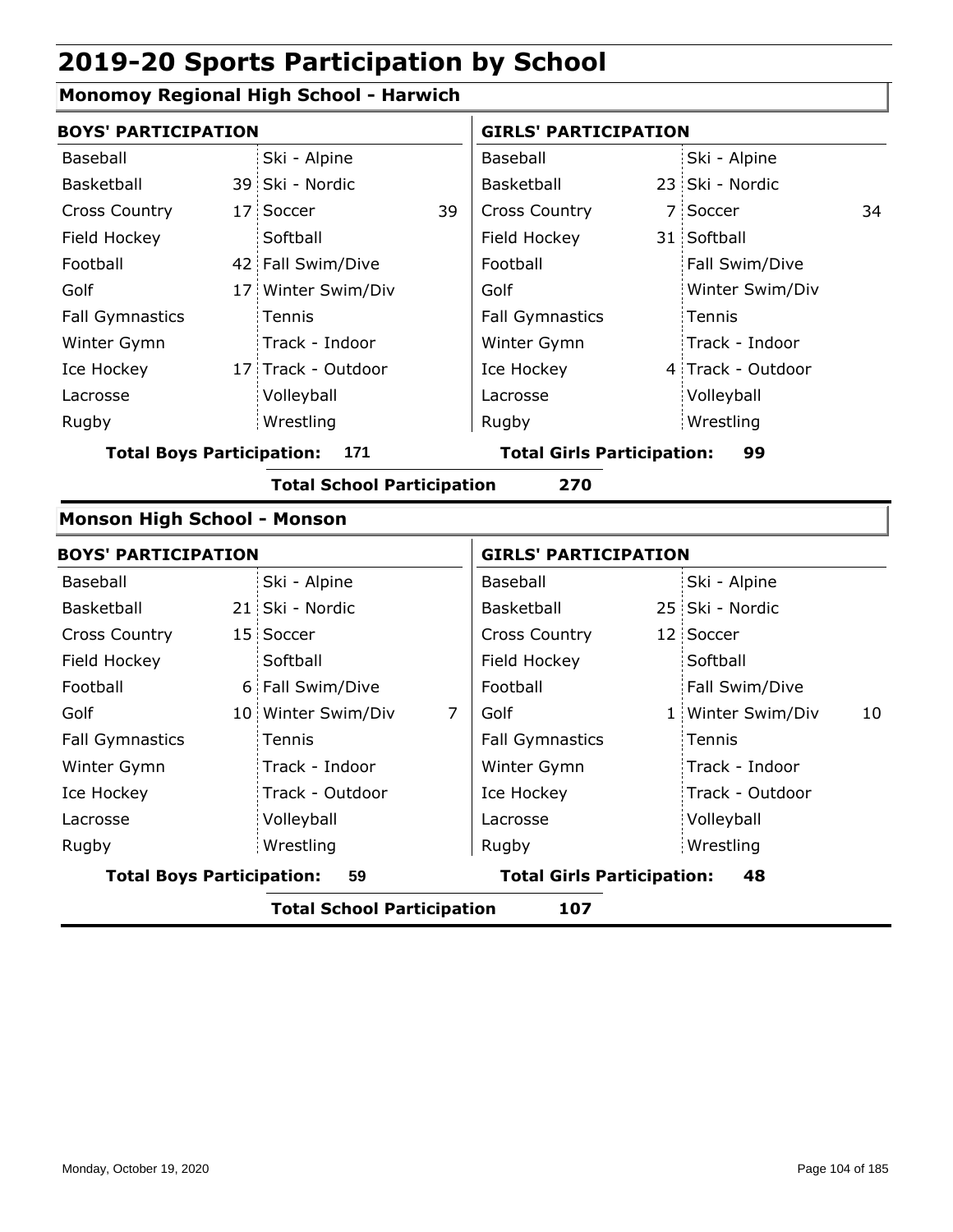#### **Montachusett RVT High School - Fitchburg**

| <b>BOYS' PARTICIPATION</b> |                    |    | <b>GIRLS' PARTICIPATION</b> |  |                 |    |
|----------------------------|--------------------|----|-----------------------------|--|-----------------|----|
| Baseball                   | Ski - Alpine       |    | Baseball                    |  | Ski - Alpine    |    |
| Basketball                 | 51 Ski - Nordic    |    | <b>Basketball</b>           |  | 41 Ski - Nordic |    |
| <b>Cross Country</b>       | 12 Soccer          | 50 | <b>Cross Country</b>        |  | 12 Soccer       | 55 |
| Field Hockey               | Softball           |    | Field Hockey                |  | 43 Softball     |    |
| Football                   | 71 Fall Swim/Dive  |    | Football                    |  | Fall Swim/Dive  |    |
| Golf                       | 20 Winter Swim/Div |    | Golf                        |  | Winter Swim/Div |    |
| <b>Fall Gymnastics</b>     | Tennis             |    | <b>Fall Gymnastics</b>      |  | Tennis          |    |
| Winter Gymn                | Track - Indoor     | 15 | Winter Gymn                 |  | Track - Indoor  | 11 |
| Ice Hockey                 | 25 Track - Outdoor |    | Ice Hockey                  |  | Track - Outdoor |    |
| Lacrosse                   | Volleyball         |    | Lacrosse                    |  | Volleyball      | 73 |
| Rugby                      | Wrestling          | 9  | Rugby                       |  | Wrestling       | 2  |

**Total Boys Participation: 253 Total Girls Participation: 237**

**Total School Participation 490**

#### **Monument Mountain Reg HS - Great Barrington**

|                                         | <b>BOYS' PARTICIPATION</b>               |                                          |    | <b>GIRLS' PARTICIPATION</b> |  |                  |    |  |
|-----------------------------------------|------------------------------------------|------------------------------------------|----|-----------------------------|--|------------------|----|--|
| Baseball                                |                                          | Ski - Alpine                             | 10 | Baseball                    |  | Ski - Alpine     | 16 |  |
| Basketball                              |                                          | 30 Ski - Nordic                          |    | Basketball                  |  | 25 Ski - Nordic  |    |  |
| <b>Cross Country</b>                    |                                          | 25 Soccer                                | 30 | <b>Cross Country</b>        |  | 20 Soccer        | 30 |  |
| Field Hockey                            |                                          | Softball                                 |    | Field Hockey                |  | Softball         |    |  |
| Football                                |                                          | 20 Fall Swim/Dive                        |    | Football                    |  | 2 Fall Swim/Dive |    |  |
| Golf                                    |                                          | 10 Winter Swim/Div                       | 17 | Golf                        |  | Winter Swim/Div  | 18 |  |
| <b>Fall Gymnastics</b>                  |                                          | <b>Tennis</b>                            |    | <b>Fall Gymnastics</b>      |  | : Tennis         |    |  |
| Winter Gymn                             |                                          | Track - Indoor                           |    | Winter Gymn                 |  | Track - Indoor   |    |  |
| Ice Hockey                              |                                          | 5 Track - Outdoor                        |    | Ice Hockey                  |  | Track - Outdoor  |    |  |
| Lacrosse                                |                                          | Volleyball                               |    | Lacrosse                    |  | Volleyball       | 30 |  |
| Rugby                                   |                                          | Wrestling                                | 10 | Rugby                       |  | Wrestling        | 1  |  |
| <b>Total Boys Participation:</b><br>157 |                                          | <b>Total Girls Participation:</b><br>142 |    |                             |  |                  |    |  |
|                                         | <b>Total School Participation</b><br>299 |                                          |    |                             |  |                  |    |  |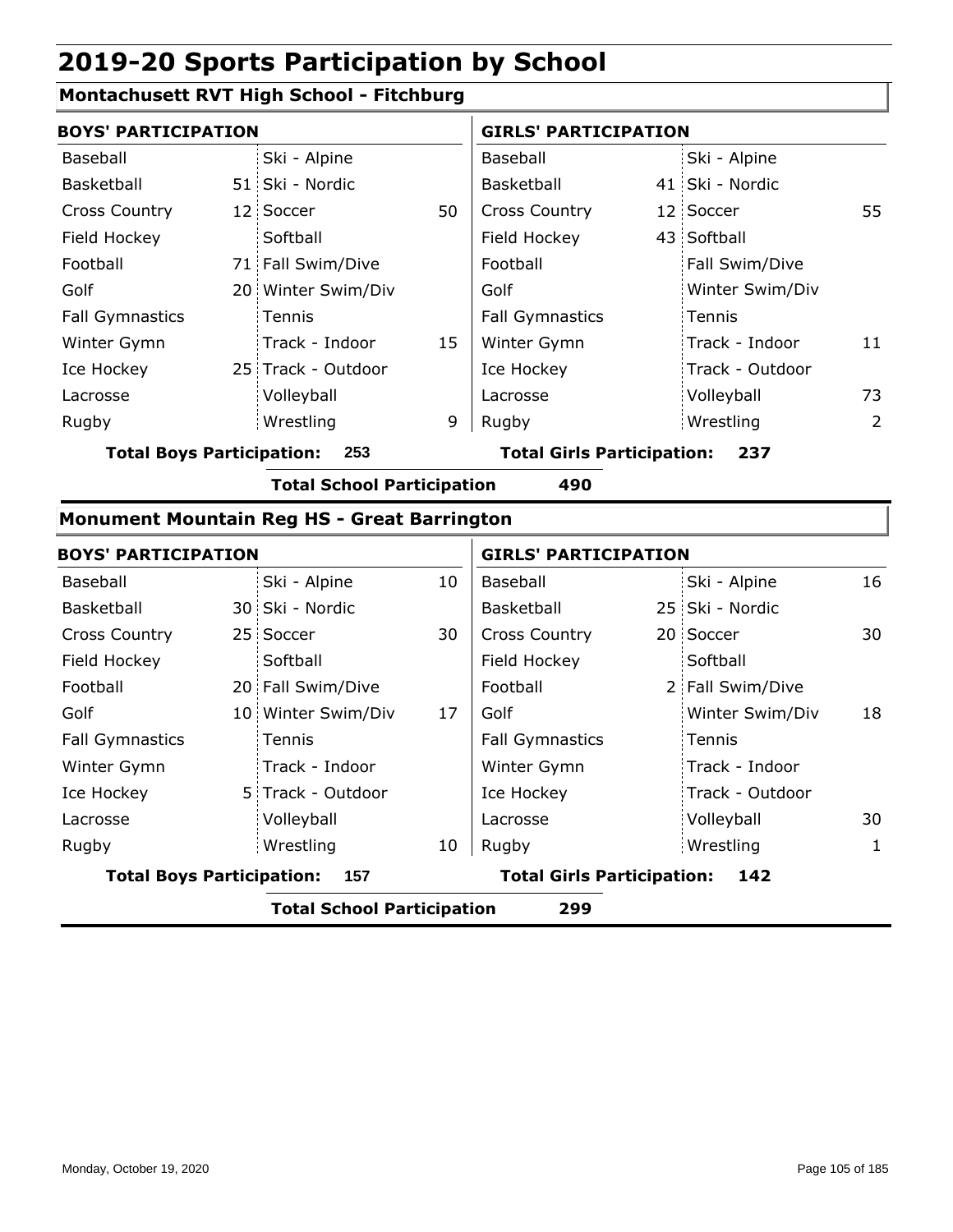#### **Mount Alvernia High School - Newton**

| <b>BOYS' PARTICIPATION</b>            |                 | <b>GIRLS' PARTICIPATION</b>       |                    |    |  |
|---------------------------------------|-----------------|-----------------------------------|--------------------|----|--|
| Baseball                              | Ski - Alpine    | Baseball                          | Ski - Alpine       |    |  |
| Basketball                            | Ski - Nordic    | Basketball                        | 26 Ski - Nordic    |    |  |
| <b>Cross Country</b>                  | Soccer          | <b>Cross Country</b>              | 7 Soccer           | 34 |  |
| Field Hockey                          | Softball        | Field Hockey                      | Softball           |    |  |
| Football                              | Fall Swim/Dive  | Football                          | Fall Swim/Dive     | 15 |  |
| Golf                                  | Winter Swim/Div | Golf                              | Winter Swim/Div    |    |  |
| <b>Fall Gymnastics</b>                | Tennis          | <b>Fall Gymnastics</b>            | Tennis             |    |  |
| Winter Gymn                           | Track - Indoor  | Winter Gymn                       | Track - Indoor     |    |  |
| Ice Hockey                            | Track - Outdoor | Ice Hockey                        | 10 Track - Outdoor |    |  |
| Lacrosse                              | Volleyball      | Lacrosse                          | Volleyball         | 27 |  |
| Rugby                                 | Wrestling       | Rugby                             | Wrestling          |    |  |
| <b>Total Boys Participation:</b><br>0 |                 | <b>Total Girls Participation:</b> | 119                |    |  |

**Total School Participation 119**

#### **Mount Everett Reg. High School - Sheffield**

| <b>BOYS' PARTICIPATION</b>              |                                          |                                         |    | <b>GIRLS' PARTICIPATION</b> |  |                   |    |  |
|-----------------------------------------|------------------------------------------|-----------------------------------------|----|-----------------------------|--|-------------------|----|--|
| Baseball                                |                                          | Ski - Alpine                            |    | Baseball                    |  | Ski - Alpine      |    |  |
| <b>Basketball</b>                       |                                          | 28 Ski - Nordic                         |    | <b>Basketball</b>           |  | 22 Ski - Nordic   |    |  |
| <b>Cross Country</b>                    |                                          | 10 Soccer                               | 34 | <b>Cross Country</b>        |  | 6 Soccer          | 33 |  |
| Field Hockey                            |                                          | Softball                                |    | Field Hockey                |  | Softball          |    |  |
| Football                                |                                          | 7 Fall Swim/Dive                        |    | Football                    |  | Fall Swim/Dive    |    |  |
| Golf                                    |                                          | 9 Winter Swim/Div                       |    | Golf                        |  | Winter Swim/Div   |    |  |
| <b>Fall Gymnastics</b>                  |                                          | Tennis                                  |    | <b>Fall Gymnastics</b>      |  | Tennis            |    |  |
| Winter Gymn                             |                                          | Track - Indoor                          |    | Winter Gymn                 |  | Track - Indoor    |    |  |
| Ice Hockey                              |                                          | 5 Track - Outdoor                       |    | Ice Hockey                  |  | 1 Track - Outdoor |    |  |
| Lacrosse                                |                                          | Volleyball                              |    | Lacrosse                    |  | Volleyball        | 28 |  |
| Rugby                                   |                                          | Wrestling                               | 12 | Rugby                       |  | Wrestling         |    |  |
| <b>Total Boys Participation:</b><br>105 |                                          | <b>Total Girls Participation:</b><br>90 |    |                             |  |                   |    |  |
|                                         | <b>Total School Participation</b><br>195 |                                         |    |                             |  |                   |    |  |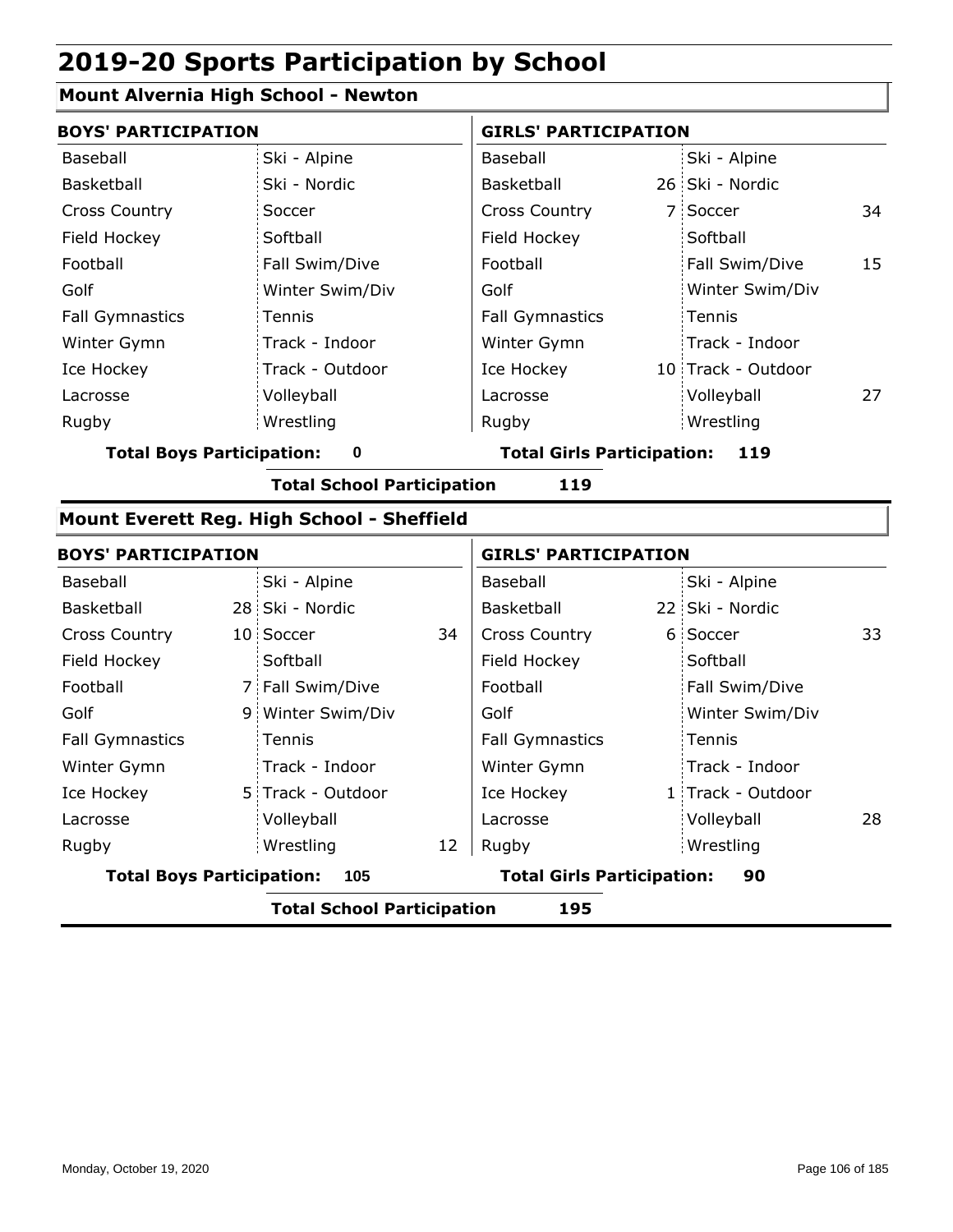#### **Mount Greylock Regional School - Williamstown**

| <b>BOYS' PARTICIPATION</b>              |  |                    |                                          | <b>GIRLS' PARTICIPATION</b> |  |                   |    |
|-----------------------------------------|--|--------------------|------------------------------------------|-----------------------------|--|-------------------|----|
| Baseball                                |  | Ski - Alpine       |                                          | Baseball                    |  | Ski - Alpine      |    |
| Basketball                              |  | 21 Ski - Nordic    | 47                                       | Basketball                  |  | 20 Ski - Nordic   | 31 |
| <b>Cross Country</b>                    |  | 52 Soccer          | 40                                       | <b>Cross Country</b>        |  | 47 Soccer         | 40 |
| Field Hockey                            |  | Softball           |                                          | Field Hockey                |  | Softball          |    |
| Football                                |  | 6 Fall Swim/Dive   |                                          | Football                    |  | Fall Swim/Dive    |    |
| Golf                                    |  | 11 Winter Swim/Div |                                          | Golf                        |  | 2 Winter Swim/Div |    |
| <b>Fall Gymnastics</b>                  |  | Tennis             |                                          | <b>Fall Gymnastics</b>      |  | Tennis            |    |
| Winter Gymn                             |  | Track - Indoor     |                                          | Winter Gymn                 |  | Track - Indoor    |    |
| Ice Hockey                              |  | 3 Track - Outdoor  |                                          | Ice Hockey                  |  | 2 Track - Outdoor |    |
| Lacrosse                                |  | Volleyball         |                                          | Lacrosse                    |  | Volleyball        | 34 |
| Rugby                                   |  | Wrestling          | 9                                        | Rugby                       |  | Wrestling         | 1  |
| <b>Total Boys Participation:</b><br>189 |  |                    | <b>Total Girls Participation:</b><br>177 |                             |  |                   |    |

#### **Total School Participation 366**

#### **Muniz Academy**

| <b>BOYS' PARTICIPATION</b>       |                 | <b>GIRLS' PARTICIPATION</b>            |                 |  |  |
|----------------------------------|-----------------|----------------------------------------|-----------------|--|--|
| Baseball                         | Ski - Alpine    | Baseball                               | Ski - Alpine    |  |  |
| Basketball                       | Ski - Nordic    | Basketball                             | Ski - Nordic    |  |  |
| <b>Cross Country</b>             | Soccer          | <b>Cross Country</b>                   | Soccer          |  |  |
| Field Hockey                     | Softball        | Field Hockey                           | Softball        |  |  |
| Football                         | Fall Swim/Dive  | Football                               | Fall Swim/Dive  |  |  |
| Golf                             | Winter Swim/Div | Golf                                   | Winter Swim/Div |  |  |
| <b>Fall Gymnastics</b>           | Tennis          | <b>Fall Gymnastics</b>                 | Tennis          |  |  |
| Winter Gymn                      | Track - Indoor  | Winter Gymn                            | Track - Indoor  |  |  |
| Ice Hockey                       | Track - Outdoor | Ice Hockey                             | Track - Outdoor |  |  |
| Lacrosse                         | Volleyball      | Lacrosse                               | Volleyball      |  |  |
| Rugby                            | Wrestling       | Rugby                                  | Wrestling       |  |  |
| <b>Total Boys Participation:</b> | $\bf{0}$        | <b>Total Girls Participation:</b><br>0 |                 |  |  |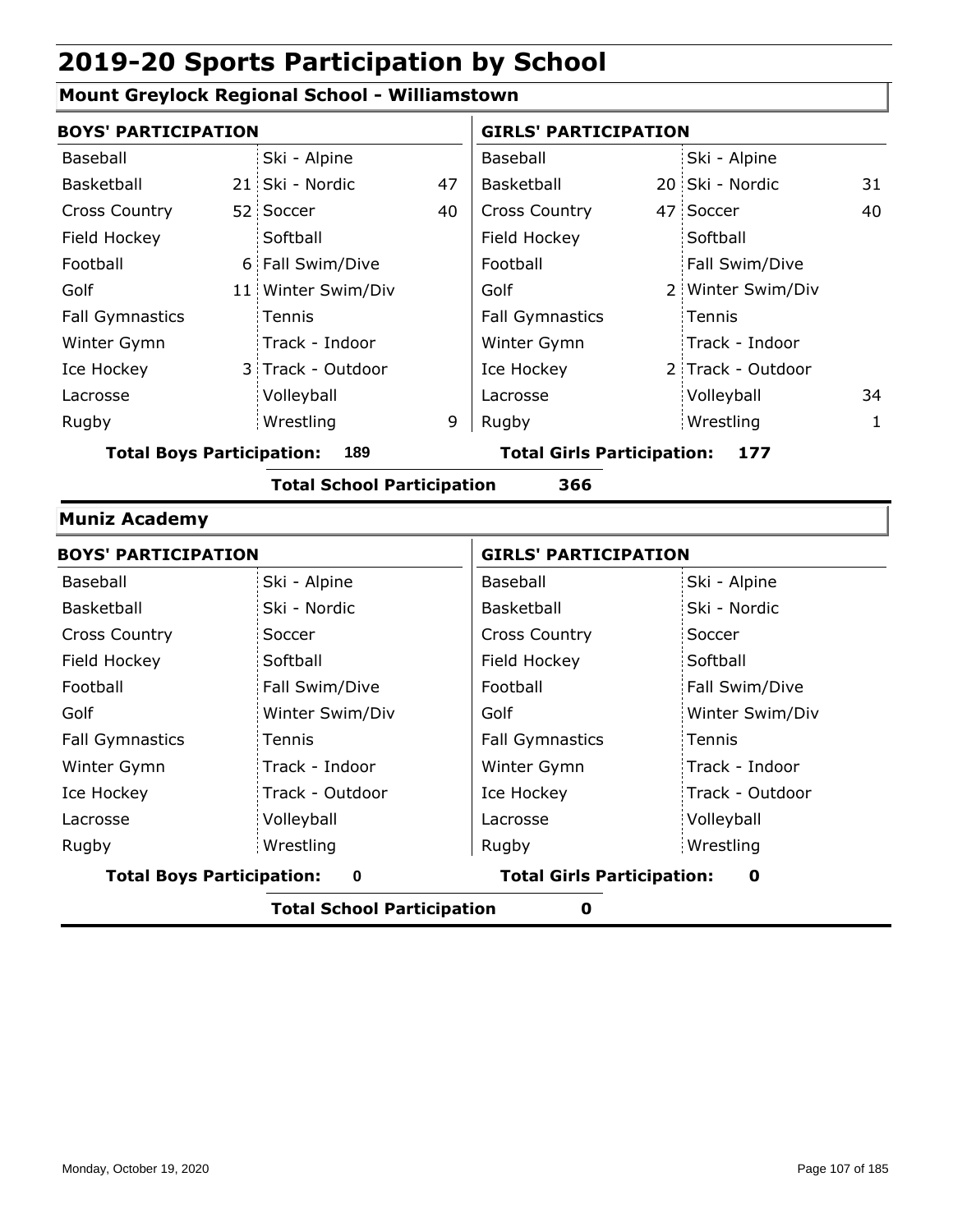### **Murdock High School - Winchendon**

| Ski - Alpine    |                                                                                                                                                                                                                                                                                                                              | Baseball               |                                                                        | Ski - Alpine    |                                                                                                                                                                                                                   |
|-----------------|------------------------------------------------------------------------------------------------------------------------------------------------------------------------------------------------------------------------------------------------------------------------------------------------------------------------------|------------------------|------------------------------------------------------------------------|-----------------|-------------------------------------------------------------------------------------------------------------------------------------------------------------------------------------------------------------------|
|                 |                                                                                                                                                                                                                                                                                                                              | Basketball             |                                                                        |                 |                                                                                                                                                                                                                   |
|                 | 7                                                                                                                                                                                                                                                                                                                            | <b>Cross Country</b>   |                                                                        |                 | 10                                                                                                                                                                                                                |
| Softball        |                                                                                                                                                                                                                                                                                                                              | Field Hockey           |                                                                        |                 |                                                                                                                                                                                                                   |
|                 |                                                                                                                                                                                                                                                                                                                              | Football               |                                                                        | Fall Swim/Dive  |                                                                                                                                                                                                                   |
| Winter Swim/Div |                                                                                                                                                                                                                                                                                                                              | Golf                   |                                                                        | Winter Swim/Div | $\mathbf{1}$                                                                                                                                                                                                      |
| Tennis          |                                                                                                                                                                                                                                                                                                                              | <b>Fall Gymnastics</b> |                                                                        | Tennis          |                                                                                                                                                                                                                   |
| Track - Indoor  | 11                                                                                                                                                                                                                                                                                                                           | Winter Gymn            |                                                                        | Track - Indoor  | 11                                                                                                                                                                                                                |
|                 |                                                                                                                                                                                                                                                                                                                              | Ice Hockey             |                                                                        | Track - Outdoor |                                                                                                                                                                                                                   |
| Volleyball      |                                                                                                                                                                                                                                                                                                                              | Lacrosse               |                                                                        | Volleyball      |                                                                                                                                                                                                                   |
| Wrestling       |                                                                                                                                                                                                                                                                                                                              | Rugby                  |                                                                        | Wrestling       |                                                                                                                                                                                                                   |
| 66              |                                                                                                                                                                                                                                                                                                                              |                        |                                                                        | 53              |                                                                                                                                                                                                                   |
|                 |                                                                                                                                                                                                                                                                                                                              | 119                    |                                                                        |                 |                                                                                                                                                                                                                   |
|                 |                                                                                                                                                                                                                                                                                                                              |                        |                                                                        |                 |                                                                                                                                                                                                                   |
|                 |                                                                                                                                                                                                                                                                                                                              |                        |                                                                        |                 |                                                                                                                                                                                                                   |
| Ski - Alpine    |                                                                                                                                                                                                                                                                                                                              | Baseball               |                                                                        | Ski - Alpine    |                                                                                                                                                                                                                   |
|                 |                                                                                                                                                                                                                                                                                                                              | Basketball             |                                                                        |                 |                                                                                                                                                                                                                   |
|                 | 24                                                                                                                                                                                                                                                                                                                           | <b>Cross Country</b>   |                                                                        |                 | 23                                                                                                                                                                                                                |
| Softball        |                                                                                                                                                                                                                                                                                                                              | Field Hockey           |                                                                        | Softball        |                                                                                                                                                                                                                   |
|                 |                                                                                                                                                                                                                                                                                                                              | Football               |                                                                        | Fall Swim/Dive  |                                                                                                                                                                                                                   |
| Winter Swim/Div | 13                                                                                                                                                                                                                                                                                                                           | Golf                   |                                                                        | Winter Swim/Div | 17                                                                                                                                                                                                                |
| Tennis          |                                                                                                                                                                                                                                                                                                                              | <b>Fall Gymnastics</b> |                                                                        | Tennis          |                                                                                                                                                                                                                   |
| Track - Indoor  |                                                                                                                                                                                                                                                                                                                              | Winter Gymn            |                                                                        | Track - Indoor  |                                                                                                                                                                                                                   |
|                 |                                                                                                                                                                                                                                                                                                                              | Ice Hockey             |                                                                        | Track - Outdoor |                                                                                                                                                                                                                   |
| Volleyball      |                                                                                                                                                                                                                                                                                                                              | Lacrosse               |                                                                        | Volleyball      | 30                                                                                                                                                                                                                |
| Wrestling       |                                                                                                                                                                                                                                                                                                                              | Rugby                  |                                                                        | Wrestling       |                                                                                                                                                                                                                   |
| 127             |                                                                                                                                                                                                                                                                                                                              |                        |                                                                        | 100             |                                                                                                                                                                                                                   |
|                 |                                                                                                                                                                                                                                                                                                                              | 227                    |                                                                        |                 |                                                                                                                                                                                                                   |
|                 | <b>BOYS' PARTICIPATION</b><br>12 Ski - Nordic<br>8 Soccer<br>21 Fall Swim/Dive<br>7 Track - Outdoor<br><b>Total Boys Participation:</b><br><b>Mystic Valley Regional Charter</b><br><b>BOYS' PARTICIPATION</b><br>27 Ski - Nordic<br>18 Soccer<br>40 Fall Swim/Dive<br>5 Track - Outdoor<br><b>Total Boys Participation:</b> |                        | <b>Total School Participation</b><br><b>Total School Participation</b> |                 | <b>GIRLS' PARTICIPATION</b><br>12 Ski - Nordic<br>8 Soccer<br>11 Softball<br><b>Total Girls Participation:</b><br><b>GIRLS' PARTICIPATION</b><br>25 Ski - Nordic<br>5 Soccer<br><b>Total Girls Participation:</b> |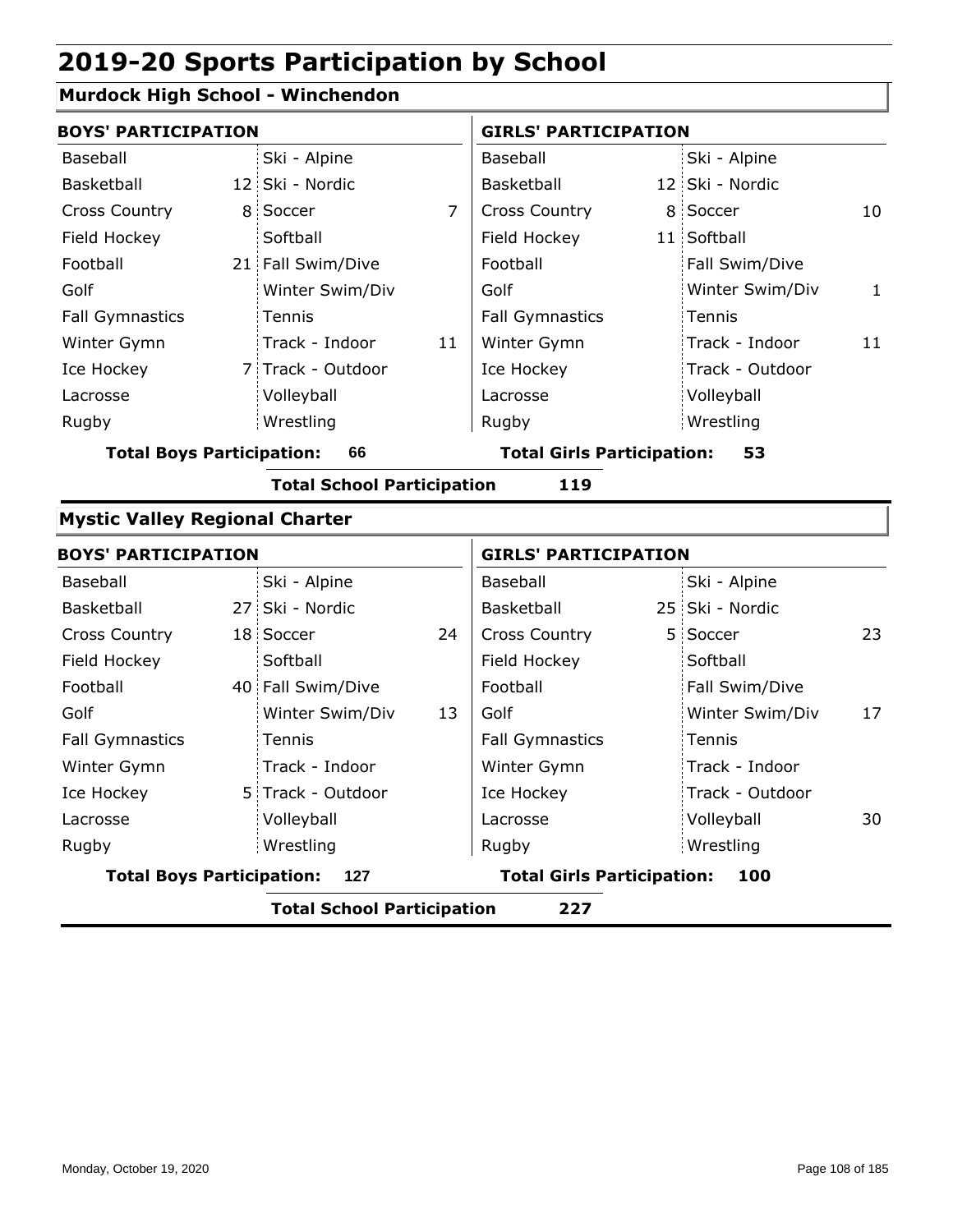### **Nantucket High School**

| <b>BOYS' PARTICIPATION</b>       |    |                                              |    | <b>GIRLS' PARTICIPATION</b>       |  |                    |    |
|----------------------------------|----|----------------------------------------------|----|-----------------------------------|--|--------------------|----|
| Baseball                         |    | Ski - Alpine                                 |    | Baseball                          |  | Ski - Alpine       |    |
| Basketball                       |    | 30 Ski - Nordic                              |    | Basketball                        |  | 28 Ski - Nordic    |    |
| <b>Cross Country</b>             |    | 22 Soccer                                    | 45 | Cross Country                     |  | 11 Soccer          | 39 |
| Field Hockey                     |    | Softball                                     |    | Field Hockey                      |  | 31 Softball        |    |
| Football                         |    | 59 Fall Swim/Dive                            |    | Football                          |  | Fall Swim/Dive     |    |
| Golf                             |    | 23 Winter Swim/Div                           | 15 | Golf                              |  | 3 Winter Swim/Div  | 34 |
| <b>Fall Gymnastics</b>           |    | Tennis                                       |    | <b>Fall Gymnastics</b>            |  | Tennis             |    |
| Winter Gymn                      |    | Track - Indoor                               |    | Winter Gymn                       |  | Track - Indoor     |    |
| Ice Hockey                       |    | 43 Track - Outdoor                           |    | Ice Hockey                        |  | 23 Track - Outdoor |    |
| Lacrosse                         |    | Volleyball                                   |    | Lacrosse                          |  | Volleyball         | 34 |
| Rugby                            |    | Wrestling                                    |    | Rugby                             |  | Wrestling          |    |
| <b>Total Boys Participation:</b> |    | 237                                          |    | <b>Total Girls Participation:</b> |  | 203                |    |
|                                  |    | <b>Total School Participation</b>            |    | 440                               |  |                    |    |
|                                  |    | Narragansett Reg. High School - Baldwinville |    |                                   |  |                    |    |
| <b>BOYS' PARTICIPATION</b>       |    |                                              |    | <b>GIRLS' PARTICIPATION</b>       |  |                    |    |
| Baseball                         |    | Ski - Alpine                                 |    | Baseball                          |  | Ski - Alpine       |    |
| Basketball                       |    | 30 Ski - Nordic                              |    | Basketball                        |  | 17 Ski - Nordic    |    |
| <b>Cross Country</b>             | 3. | Soccer                                       | 16 | <b>Cross Country</b>              |  | 6 Soccer           | 19 |
| Field Hockey                     |    | Softball                                     |    | Field Hockey                      |  | 18 Softball        |    |

|                                  | <b>Total School Participation</b> |   | 184                               |                   |    |
|----------------------------------|-----------------------------------|---|-----------------------------------|-------------------|----|
| <b>Total Boys Participation:</b> | 111                               |   | <b>Total Girls Participation:</b> | 73                |    |
| Rugby                            | Wrestling                         |   | Rugby                             | Wrestling         |    |
| Lacrosse                         | Volleyball                        |   | Lacrosse                          | Volleyball        |    |
| Ice Hockey                       | 4 Track - Outdoor                 |   | Ice Hockey                        | 1 Track - Outdoor |    |
| Winter Gymn                      | Track - Indoor                    | 9 | Winter Gymn                       | Track - Indoor    | 12 |
| Fall Gymnastics                  | Tennis                            |   | <b>Fall Gymnastics</b>            | Tennis            |    |
| Golf                             | 4 Winter Swim/Div                 |   | Golf                              | Winter Swim/Div   |    |
| Football                         | 43 Fall Swim/Dive                 |   | Football                          | Fall Swim/Dive    |    |
| , , , , , , , , , , , , , , , ,  | <u>Juliu</u>                      |   |                                   | TO OUINDAIL       |    |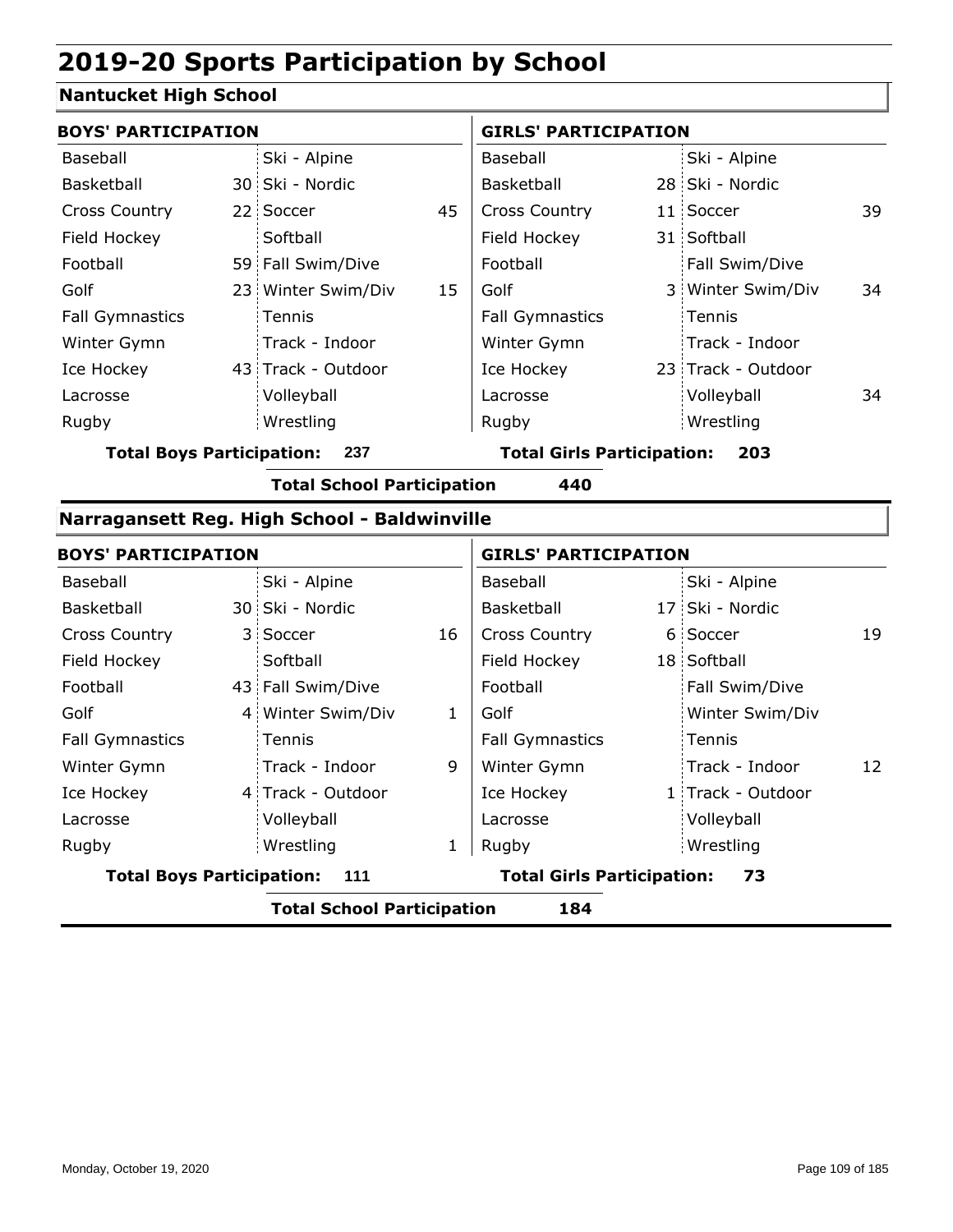### **Nashoba Reg. High School - Bolton**

| <b>BOYS' PARTICIPATION</b> |  |                    |    | <b>GIRLS' PARTICIPATION</b> |  |                   |                |
|----------------------------|--|--------------------|----|-----------------------------|--|-------------------|----------------|
| Baseball                   |  | Ski - Alpine       | 14 | Baseball                    |  | Ski - Alpine      | $\overline{7}$ |
| <b>Basketball</b>          |  | 39 Ski - Nordic    | 12 | Basketball                  |  | 19 Ski - Nordic   | 8              |
| <b>Cross Country</b>       |  | 21 Soccer          | 62 | <b>Cross Country</b>        |  | 9 Soccer          | 46             |
| Field Hockey               |  | Softball           |    | Field Hockey                |  | 37 Softball       |                |
| Football                   |  | 50 Fall Swim/Dive  |    | Football                    |  | Fall Swim/Dive    |                |
| Golf                       |  | 20 Winter Swim/Div | 5  | Golf                        |  | 1 Winter Swim/Div | 15             |
| <b>Fall Gymnastics</b>     |  | <b>Tennis</b>      |    | <b>Fall Gymnastics</b>      |  | Tennis            |                |
| Winter Gymn                |  | Track - Indoor     | 29 | Winter Gymn                 |  | 6 Track - Indoor  | 30             |
| Ice Hockey                 |  | 36 Track - Outdoor |    | Ice Hockey                  |  | 1 Track - Outdoor |                |
| Lacrosse                   |  | Volleyball         |    | Lacrosse                    |  | Volleyball        | 38             |
| Rugby                      |  | Wrestling          | 26 | Rugby                       |  | Wrestling         |                |

**Total Boys Participation: 314 Total Girls Participation: 217**

**Total School Participation 531**

#### **Nashoba Valley Technical High School - Westford**

|                                  | <b>BOYS' PARTICIPATION</b> |                                   |    | <b>GIRLS' PARTICIPATION</b>       |  |                  |    |
|----------------------------------|----------------------------|-----------------------------------|----|-----------------------------------|--|------------------|----|
| Baseball                         |                            | Ski - Alpine                      |    | Baseball                          |  | Ski - Alpine     |    |
| Basketball                       |                            | 32 Ski - Nordic                   |    | Basketball                        |  | 13 Ski - Nordic  |    |
| <b>Cross Country</b>             |                            | 14 Soccer                         | 26 | <b>Cross Country</b>              |  | 6 Soccer         | 14 |
| Field Hockey                     |                            | Softball                          |    | Field Hockey                      |  | Softball         |    |
| Football                         |                            | 52 Fall Swim/Dive                 |    | Football                          |  | 1 Fall Swim/Dive |    |
| Golf                             |                            | 14 Winter Swim/Div                |    | Golf                              |  | Winter Swim/Div  |    |
| <b>Fall Gymnastics</b>           |                            | Tennis                            |    | <b>Fall Gymnastics</b>            |  | Tennis           |    |
| Winter Gymn                      |                            | Track - Indoor                    | 13 | Winter Gymn                       |  | Track - Indoor   | 8  |
| Ice Hockey                       |                            | 16 Track - Outdoor                |    | Ice Hockey                        |  | Track - Outdoor  |    |
| Lacrosse                         |                            | Volleyball                        |    | Lacrosse                          |  | Volleyball       | 16 |
| Rugby                            |                            | Wrestling                         | 11 | Rugby                             |  | Wrestling        |    |
| <b>Total Boys Participation:</b> |                            | 178                               |    | <b>Total Girls Participation:</b> |  | 58               |    |
|                                  |                            | <b>Total School Participation</b> |    | 236                               |  |                  |    |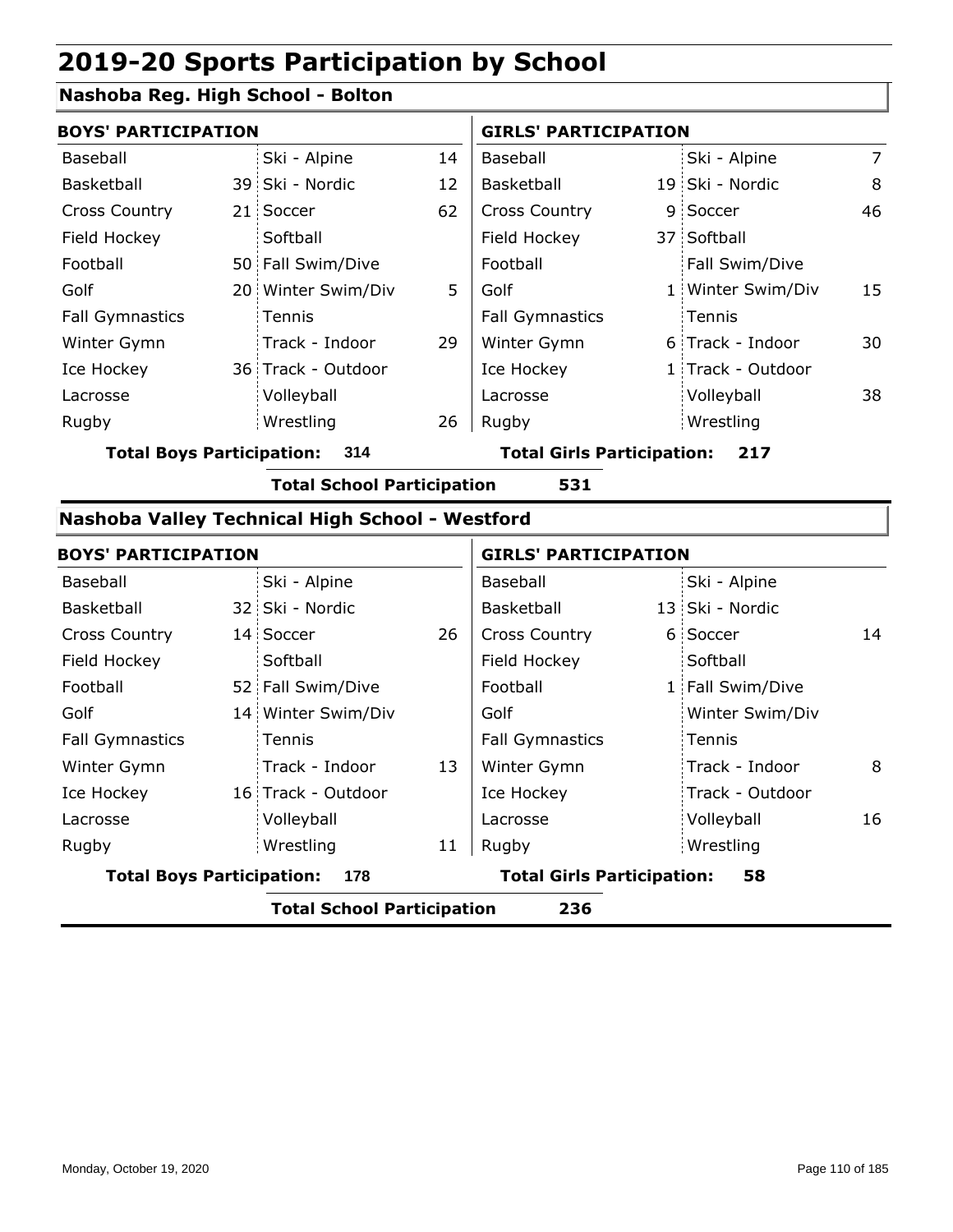### **Natick High School**

| <b>BOYS' PARTICIPATION</b>       |    |                                         |    | <b>GIRLS' PARTICIPATION</b>       |                    |                |
|----------------------------------|----|-----------------------------------------|----|-----------------------------------|--------------------|----------------|
| Baseball                         |    | Ski - Alpine                            | 27 | Baseball                          | Ski - Alpine       | 15             |
| Basketball                       |    | 42 Ski - Nordic                         | 4  | Basketball                        | 37 Ski - Nordic    | $\overline{4}$ |
| <b>Cross Country</b>             |    | 62 Soccer                               | 68 | Cross Country                     | 51 Soccer          | 60             |
| Field Hockey                     |    | Softball                                |    | Field Hockey                      | 56 Softball        |                |
| Football                         |    | 120 Fall Swim/Dive                      |    | Football                          | Fall Swim/Dive     | 31             |
| Golf                             |    | 24 Winter Swim/Div                      | 25 | Golf                              | Winter Swim/Div    |                |
| <b>Fall Gymnastics</b>           |    | Tennis                                  |    | <b>Fall Gymnastics</b>            | Tennis             |                |
| Winter Gymn                      |    | Track - Indoor                          | 68 | Winter Gymn                       | 17 Track - Indoor  | 82             |
| Ice Hockey                       |    | 72 Track - Outdoor                      |    | Ice Hockey                        | 29 Track - Outdoor |                |
| Lacrosse                         |    | Volleyball                              |    | Lacrosse                          | Volleyball         | 43             |
| Rugby                            |    | Wrestling                               | 38 | Rugby                             | Wrestling          |                |
| <b>Total Boys Participation:</b> |    | 550                                     |    | <b>Total Girls Participation:</b> | 425                |                |
|                                  |    | <b>Total School Participation</b>       |    | 975                               |                    |                |
|                                  |    | Nauset Reg. High School - North Eastham |    |                                   |                    |                |
| <b>BOYS' PARTICIPATION</b>       |    |                                         |    | <b>GIRLS' PARTICIPATION</b>       |                    |                |
| Baseball                         |    | Ski - Alpine                            |    | Baseball                          | Ski - Alpine       |                |
| Basketball                       |    | 40 Ski - Nordic                         |    | Basketball                        | 36 Ski - Nordic    |                |
| <b>Cross Country</b>             |    | 30 Soccer                               | 40 | <b>Cross Country</b>              | 15 Soccer          | 35             |
| Field Hockey                     | 1: | Softball                                |    | Field Hockey                      | 35 Softball        |                |
| Football                         |    | 50 Fall Swim/Dive                       |    | Football                          | Fall Swim/Dive     |                |
| Golf                             |    | 15 Winter Swim/Div                      | 12 | Golf                              | Winter Swim/Div    | 20             |
| <b>Fall Gymnastics</b>           |    | Tennis                                  |    | <b>Fall Gymnastics</b>            | Tennis             |                |
| Winter Gymn                      |    | Track - Indoor                          | 30 | Winter Gymn                       | Track - Indoor     | 30             |
| Ice Hockey                       |    | 30 Track - Outdoor                      |    | Ice Hockey                        | 15 Track - Outdoor |                |
| Lacrosse                         |    | Volleyball                              |    | Lacrosse                          | Volleyball         | 25             |
| Rugby                            |    | Wrestling                               | 20 | Rugby                             | Wrestling          |                |
| <b>Total Boys Participation:</b> |    | 268                                     |    | <b>Total Girls Participation:</b> | 211                |                |
|                                  |    | <b>Total School Participation</b>       |    | 479                               |                    |                |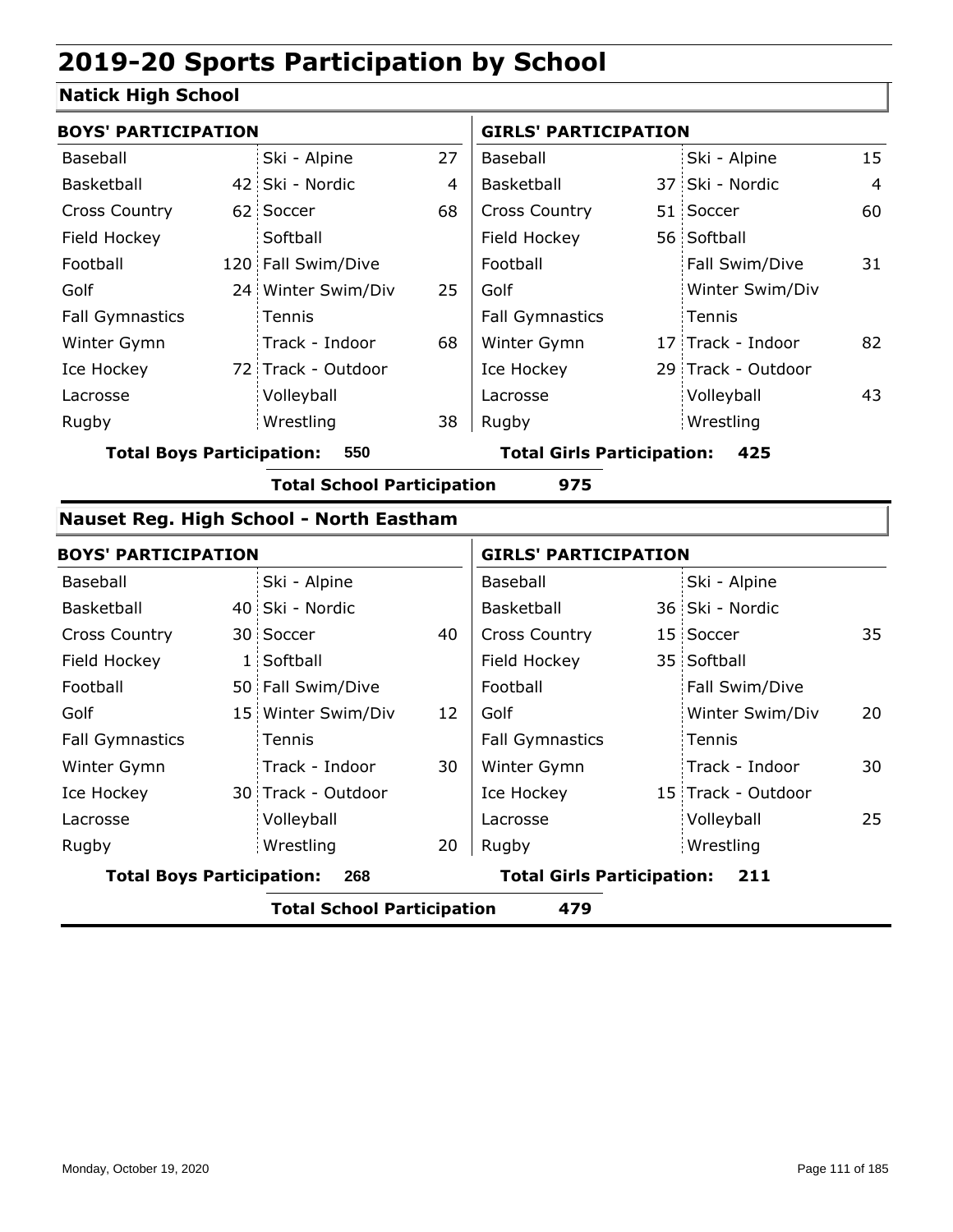#### **Needham High School - Needham**

| <b>BOYS' PARTICIPATION</b> |  |                    |    | <b>GIRLS' PARTICIPATION</b> |  |                    |    |
|----------------------------|--|--------------------|----|-----------------------------|--|--------------------|----|
| Baseball                   |  | Ski - Alpine       | 30 | Baseball                    |  | Ski - Alpine       | 22 |
| Basketball                 |  | 49 Ski - Nordic    |    | Basketball                  |  | 38 Ski - Nordic    |    |
| <b>Cross Country</b>       |  | 61 Soccer          | 81 | <b>Cross Country</b>        |  | 56 Soccer          | 68 |
| Field Hockey               |  | Softball           |    | Field Hockey                |  | 63 Softball        |    |
| Football                   |  | 89 Fall Swim/Dive  |    | Football                    |  | Fall Swim/Dive     | 44 |
| Golf                       |  | 12 Winter Swim/Div | 35 | Golf                        |  | Winter Swim/Div    |    |
| <b>Fall Gymnastics</b>     |  | Tennis             |    | <b>Fall Gymnastics</b>      |  | Tennis             |    |
| Winter Gymn                |  | 1 Track - Indoor   | 73 | Winter Gymn                 |  | 14 Track - Indoor  | 83 |
| Ice Hockey                 |  | 54 Track - Outdoor |    | Ice Hockey                  |  | 30 Track - Outdoor |    |
| Lacrosse                   |  | Volleyball         |    | Lacrosse                    |  | Volleyball         | 47 |
| Rugby                      |  | Wrestling          | 34 | Rugby                       |  | Wrestling          |    |
|                            |  |                    |    |                             |  |                    |    |

**Total Boys Participation: 519 Total Girls Participation: 465**

**Total School Participation 984**

#### **New Bedford High School - New Bedford**

|                                  | <b>BOYS' PARTICIPATION</b> |                    |    | <b>GIRLS' PARTICIPATION</b>              |  |                   |    |  |
|----------------------------------|----------------------------|--------------------|----|------------------------------------------|--|-------------------|----|--|
| Baseball                         |                            | Ski - Alpine       |    | Baseball                                 |  | Ski - Alpine      |    |  |
| Basketball                       |                            | 35 Ski - Nordic    |    | Basketball                               |  | 22 Ski - Nordic   |    |  |
| <b>Cross Country</b>             |                            | 13 Soccer          | 59 | <b>Cross Country</b>                     |  | 10 Soccer         | 38 |  |
| Field Hockey                     |                            | Softball           |    | Field Hockey                             |  | 27 Softball       |    |  |
| Football                         |                            | 94 Fall Swim/Dive  |    | Football                                 |  | 1 Fall Swim/Dive  |    |  |
| Golf                             |                            | 14 Winter Swim/Div | 24 | Golf                                     |  | Winter Swim/Div   | 13 |  |
| <b>Fall Gymnastics</b>           |                            | Tennis             |    | <b>Fall Gymnastics</b>                   |  | : Tennis          |    |  |
| Winter Gymn                      |                            | Track - Indoor     | 35 | Winter Gymn                              |  | Track - Indoor    | 38 |  |
| Ice Hockey                       |                            | Track - Outdoor    |    | Ice Hockey                               |  | 2 Track - Outdoor |    |  |
| Lacrosse                         |                            | Volleyball         |    | Lacrosse                                 |  | Volleyball        | 44 |  |
| Rugby                            |                            | Wrestling          | 58 | Rugby                                    |  | Wrestling         |    |  |
| <b>Total Boys Participation:</b> |                            | 332                |    | <b>Total Girls Participation:</b><br>195 |  |                   |    |  |
|                                  |                            |                    |    |                                          |  |                   |    |  |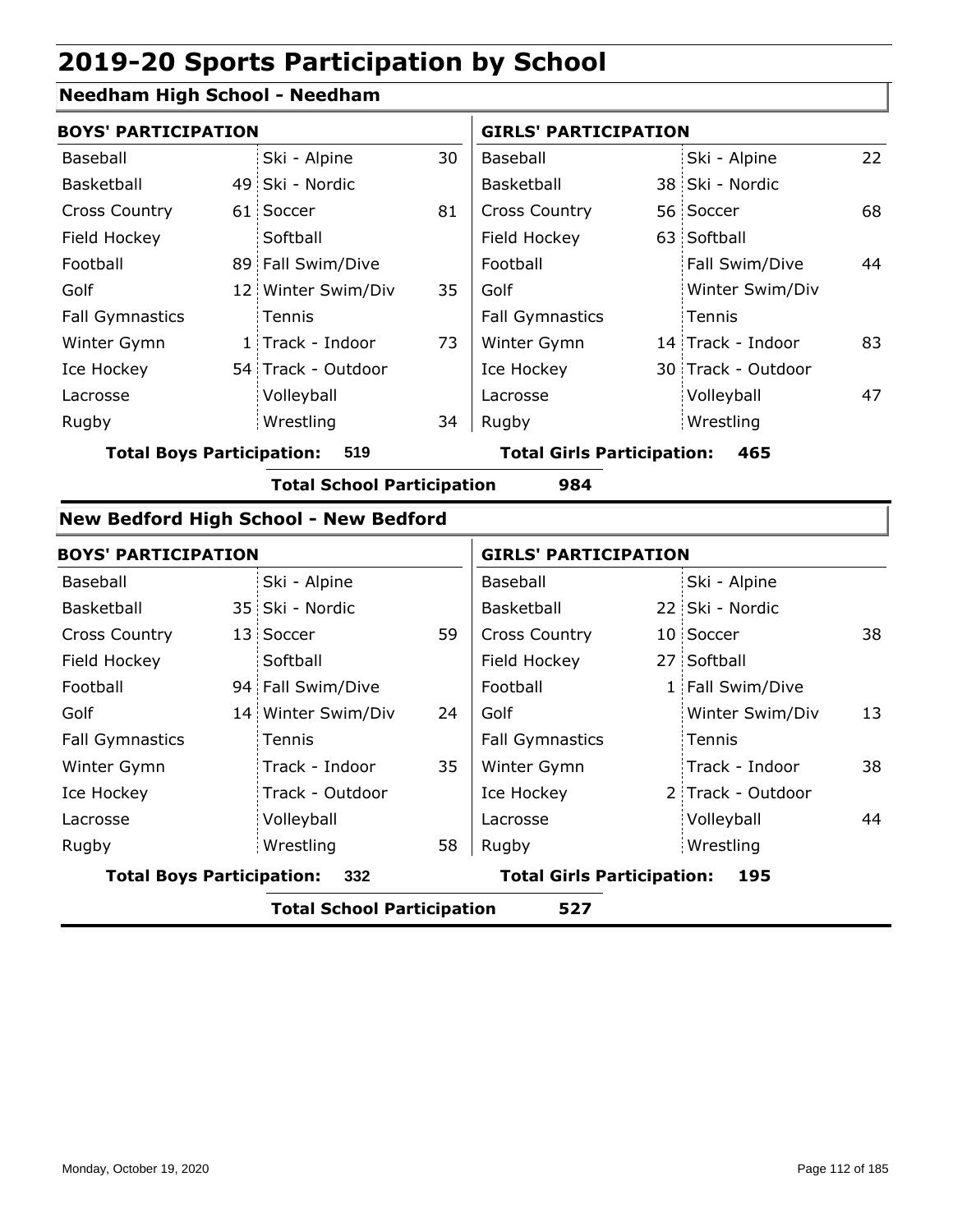### **New Mission High School - Hyde Park**

| <b>BOYS' PARTICIPATION</b>       |                                              |    | <b>GIRLS' PARTICIPATION</b>       |  |                 |    |
|----------------------------------|----------------------------------------------|----|-----------------------------------|--|-----------------|----|
| Baseball                         | Ski - Alpine                                 |    | Baseball                          |  | Ski - Alpine    |    |
| <b>Basketball</b>                | 33 Ski - Nordic                              |    | Basketball                        |  | 36 Ski - Nordic |    |
| <b>Cross Country</b>             | Soccer                                       | 21 | <b>Cross Country</b>              |  | Soccer          | 16 |
| Field Hockey                     | Softball                                     |    | Field Hockey                      |  | Softball        |    |
| Football                         | 43 Fall Swim/Dive                            |    | Football                          |  | Fall Swim/Dive  |    |
| Golf                             | Winter Swim/Div                              |    | Golf                              |  | Winter Swim/Div |    |
| <b>Fall Gymnastics</b>           | Tennis                                       |    | <b>Fall Gymnastics</b>            |  | Tennis          |    |
| Winter Gymn                      | Track - Indoor                               | 17 | Winter Gymn                       |  | Track - Indoor  | 24 |
| Ice Hockey                       | 2 Track - Outdoor                            |    | Ice Hockey                        |  | Track - Outdoor |    |
| Lacrosse                         | Volleyball                                   |    | Lacrosse                          |  | Volleyball      | 25 |
| Rugby                            | Wrestling                                    |    | Rugby                             |  | Wrestling       |    |
| <b>Total Boys Participation:</b> | 116                                          |    | <b>Total Girls Participation:</b> |  | 101             |    |
|                                  | <b>Total School Participation</b>            |    | 217                               |  |                 |    |
|                                  | <b>Newburyport High School - Newburyport</b> |    |                                   |  |                 |    |

|                                  | <b>BOYS' PARTICIPATION</b> |                                   |    |                                   | <b>GIRLS' PARTICIPATION</b> |                    |    |  |
|----------------------------------|----------------------------|-----------------------------------|----|-----------------------------------|-----------------------------|--------------------|----|--|
| Baseball                         |                            | Ski - Alpine                      | 10 | Baseball                          |                             | Ski - Alpine       | 15 |  |
| Basketball                       |                            | 43 Ski - Nordic                   |    | Basketball                        |                             | 25 Ski - Nordic    |    |  |
| <b>Cross Country</b>             |                            | 64 Soccer                         | 71 | <b>Cross Country</b>              |                             | 80 Soccer          | 76 |  |
| Field Hockey                     |                            | Softball                          |    | Field Hockey                      |                             | 35 Softball        |    |  |
| Football                         |                            | 54 Fall Swim/Dive                 |    | Football                          |                             | Fall Swim/Dive     |    |  |
| Golf                             |                            | 15 Winter Swim/Div                | 1  | Golf                              |                             | Winter Swim/Div    | 10 |  |
| <b>Fall Gymnastics</b>           |                            | <b>Tennis</b>                     |    | <b>Fall Gymnastics</b>            |                             | Tennis             |    |  |
| Winter Gymn                      |                            | Track - Indoor                    | 42 | Winter Gymn                       |                             | Track - Indoor     | 64 |  |
| Ice Hockey                       |                            | 41 Track - Outdoor                |    | Ice Hockey                        |                             | 12 Track - Outdoor |    |  |
| Lacrosse                         |                            | Volleyball                        |    | Lacrosse                          |                             | Volleyball         | 44 |  |
| Rugby                            |                            | Wrestling                         |    | Rugby                             |                             | Wrestling          |    |  |
| <b>Total Boys Participation:</b> |                            | 341                               |    | <b>Total Girls Participation:</b> |                             | 361                |    |  |
|                                  |                            | <b>Total School Participation</b> |    | 702                               |                             |                    |    |  |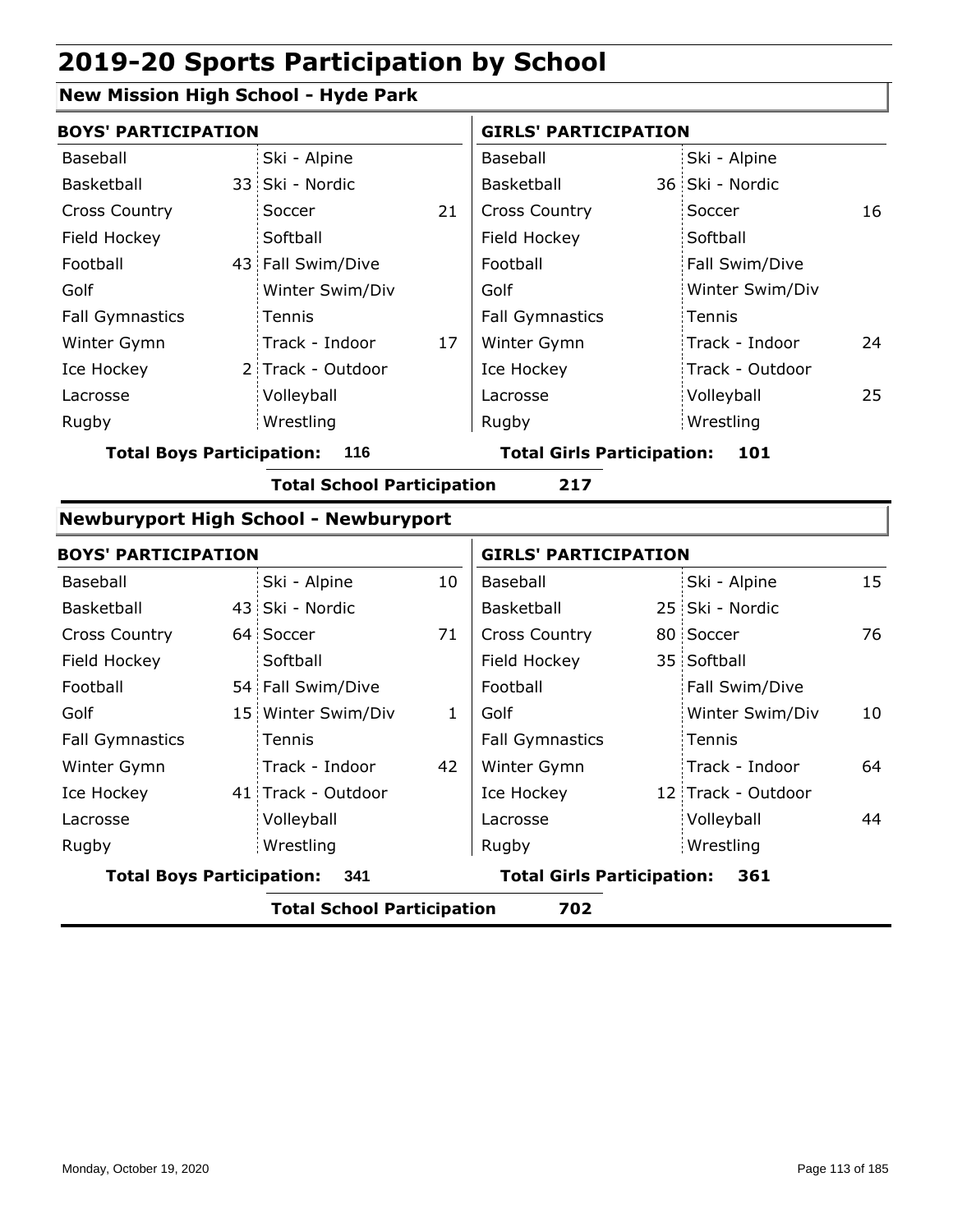### **Newton North High School - Newtonville**

| <b>BOYS' PARTICIPATION</b>       |                                          |    | <b>GIRLS' PARTICIPATION</b>       |  |                    |    |
|----------------------------------|------------------------------------------|----|-----------------------------------|--|--------------------|----|
| Baseball                         | Ski - Alpine                             |    | Baseball                          |  | Ski - Alpine       |    |
| Basketball                       | 50 Ski - Nordic                          |    | Basketball                        |  | 50 Ski - Nordic    |    |
| <b>Cross Country</b>             | 60 Soccer                                | 60 | <b>Cross Country</b>              |  | 70 Soccer          | 60 |
| Field Hockey                     | Softball                                 |    | Field Hockey                      |  | 60 Softball        |    |
| Football                         | 110 Fall Swim/Dive                       |    | Football                          |  | Fall Swim/Dive     | 48 |
| Golf                             | 24 Winter Swim/Div                       | 32 | Golf                              |  | 1 Winter Swim/Div  |    |
| <b>Fall Gymnastics</b>           | Tennis                                   |    | Fall Gymnastics                   |  | Tennis             |    |
| Winter Gymn                      | 6 Track - Indoor                         | 65 | Winter Gymn                       |  | 12 Track - Indoor  | 82 |
| Ice Hockey                       | 36 Track - Outdoor                       |    | Ice Hockey                        |  | 12 Track - Outdoor |    |
| Lacrosse                         | Volleyball                               |    | Lacrosse                          |  | Volleyball         | 36 |
| Rugby                            | Wrestling                                | 28 | Rugby                             |  | Wrestling          | 3  |
| <b>Total Boys Participation:</b> | 471                                      |    | <b>Total Girls Participation:</b> |  | 434                |    |
|                                  | <b>Total School Participation</b>        |    | 905                               |  |                    |    |
|                                  | <b>Newton South High School - Newton</b> |    |                                   |  |                    |    |
| <b>BOYS' PARTICIPATION</b>       |                                          |    | <b>GIRLS' PARTICIPATION</b>       |  |                    |    |
| Baseball                         | Ski - Alpine                             | 11 | Baseball                          |  | Ski - Alpine       | 14 |
| Basketball                       | 39 Ski - Nordic                          | 6  | Basketball                        |  | 35 Ski - Nordic    | 14 |
| <b>Cross Country</b>             | 73 Soccer                                | 71 | <b>Cross Country</b>              |  | 44 Soccer          | 59 |
| Field Hockey                     | Softball                                 |    | Field Hockey                      |  | 65 Softball        |    |
| Football                         | 64 Fall Swim/Dive                        |    | Football                          |  | Fall Swim/Dive     |    |
| Golf                             | 20 Winter Swim/Div                       | 29 | Golf                              |  | 5 Winter Swim/Div  | 29 |
| <b>Fall Gymnastics</b>           | Tennis                                   |    | <b>Fall Gymnastics</b>            |  | Tennis             |    |
| Winter Gymn                      | 2 Track - Indoor                         | 99 | Winter Gymn                       |  | 18 Track - Indoor  | 73 |
| Ice Hockey                       | 37 Track - Outdoor                       |    | Ice Hockey                        |  | 8 Track - Outdoor  |    |
| Lacrosse                         | Volleyball                               |    | Lacrosse                          |  | Volleyball         | 69 |

**Total Boys Participation: 491 Total Girls Participation: 434**

40 Rugby Rugby

Wrestling

**Total School Participation 925**

Wrestling 1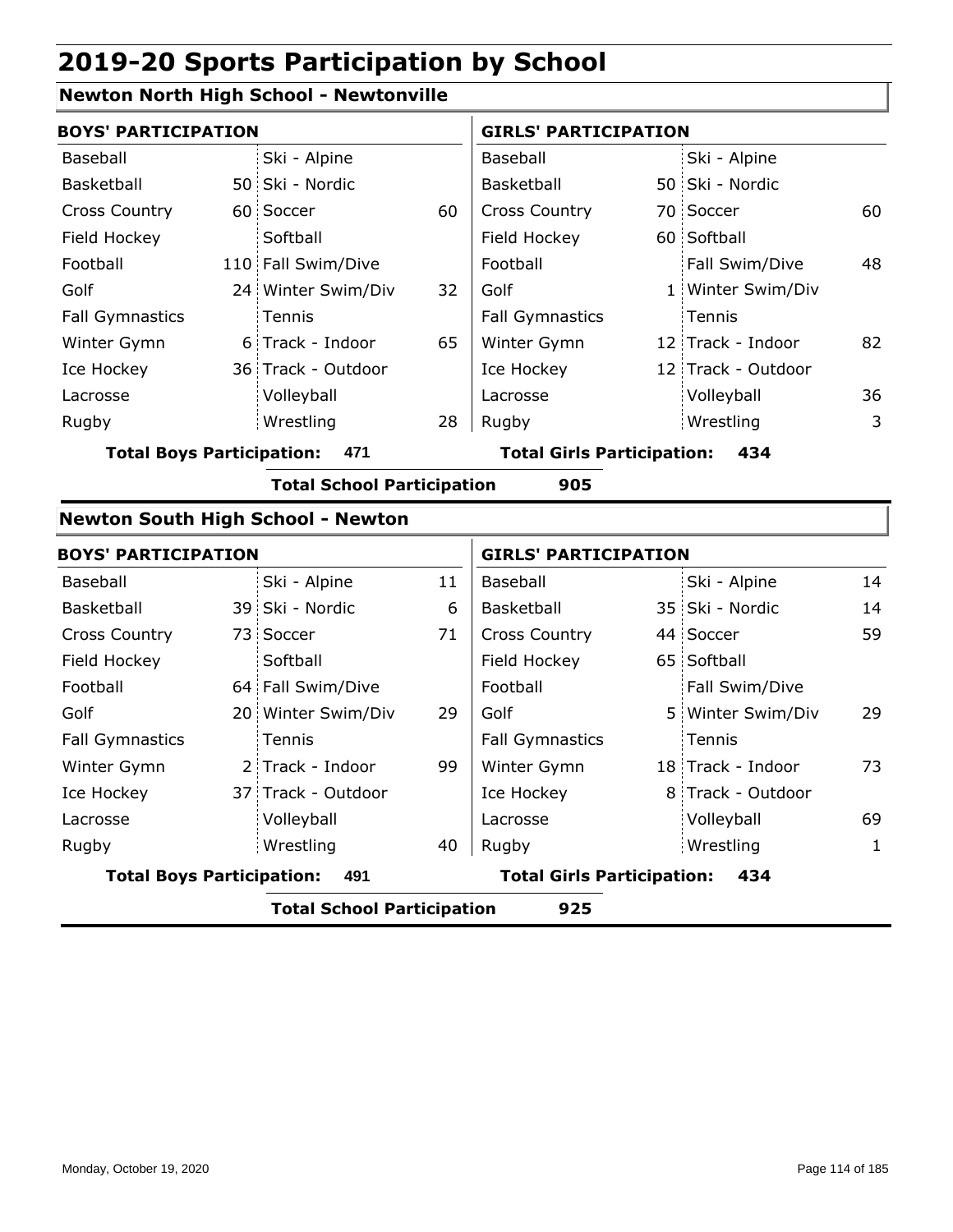### **Nipmuc Regional High School - Upton**

| <b>BOYS' PARTICIPATION</b> |  |                    |    | <b>GIRLS' PARTICIPATION</b> |  |                   |    |
|----------------------------|--|--------------------|----|-----------------------------|--|-------------------|----|
| Baseball                   |  | Ski - Alpine       | 6  | Baseball                    |  | Ski - Alpine      | 3  |
| Basketball                 |  | 23 Ski - Nordic    |    | Basketball                  |  | 22 Ski - Nordic   |    |
| <b>Cross Country</b>       |  | 11 Soccer          | 39 | <b>Cross Country</b>        |  | 11 Soccer         | 39 |
| Field Hockey               |  | Softball           |    | Field Hockey                |  | 33 Softball       |    |
| Football                   |  | 50 Fall Swim/Dive  |    | Football                    |  | Fall Swim/Dive    |    |
| Golf                       |  | 14 Winter Swim/Div | 1  | Golf                        |  | 1 Winter Swim/Div | 8  |
| <b>Fall Gymnastics</b>     |  | Tennis             |    | <b>Fall Gymnastics</b>      |  | : Tennis          |    |
| Winter Gymn                |  | Track - Indoor     |    | Winter Gymn                 |  | Track - Indoor    |    |
| Ice Hockey                 |  | 8 Track - Outdoor  |    | Ice Hockey                  |  | 3 Track - Outdoor |    |
| Lacrosse                   |  | Volleyball         |    | Lacrosse                    |  | Volleyball        | 29 |
| Rugby                      |  | Wrestling          | 1  | Rugby                       |  | Wrestling         |    |
|                            |  |                    |    |                             |  |                   |    |

**Total Boys Participation: 153 Total Girls Participation: 149**

**Total School Participation 302**

#### **Norfolk County Agricultural - Walpole**

| <b>BOYS' PARTICIPATION</b>             |  |                    |                                   | <b>GIRLS' PARTICIPATION</b> |     |                   |    |
|----------------------------------------|--|--------------------|-----------------------------------|-----------------------------|-----|-------------------|----|
| Baseball                               |  | Ski - Alpine       |                                   | Baseball                    |     | Ski - Alpine      |    |
| Basketball                             |  | 28 Ski - Nordic    |                                   | Basketball                  |     | 28 Ski - Nordic   |    |
| <b>Cross Country</b>                   |  | 13 Soccer          | 14                                | <b>Cross Country</b>        |     | 21 Soccer         | 28 |
| Field Hockey                           |  | Softball           |                                   | Field Hockey                |     | Softball          |    |
| Football                               |  | 1 Fall Swim/Dive   |                                   | Football                    |     | Fall Swim/Dive    |    |
| Golf                                   |  | 15 Winter Swim/Div |                                   | Golf                        |     | 1 Winter Swim/Div |    |
| <b>Fall Gymnastics</b>                 |  | Tennis             |                                   | <b>Fall Gymnastics</b>      |     | Tennis            |    |
| Winter Gymn                            |  | Track - Indoor     |                                   | Winter Gymn                 |     | Track - Indoor    |    |
| Ice Hockey                             |  | Track - Outdoor    |                                   | Ice Hockey                  |     | : Track - Outdoor |    |
| Lacrosse                               |  | Volleyball         |                                   | Lacrosse                    |     | Volleyball        | 45 |
| Rugby                                  |  | Wrestling          |                                   | Rugby                       |     | Wrestling         |    |
| <b>Total Boys Participation:</b><br>71 |  |                    | <b>Total Girls Participation:</b> |                             | 123 |                   |    |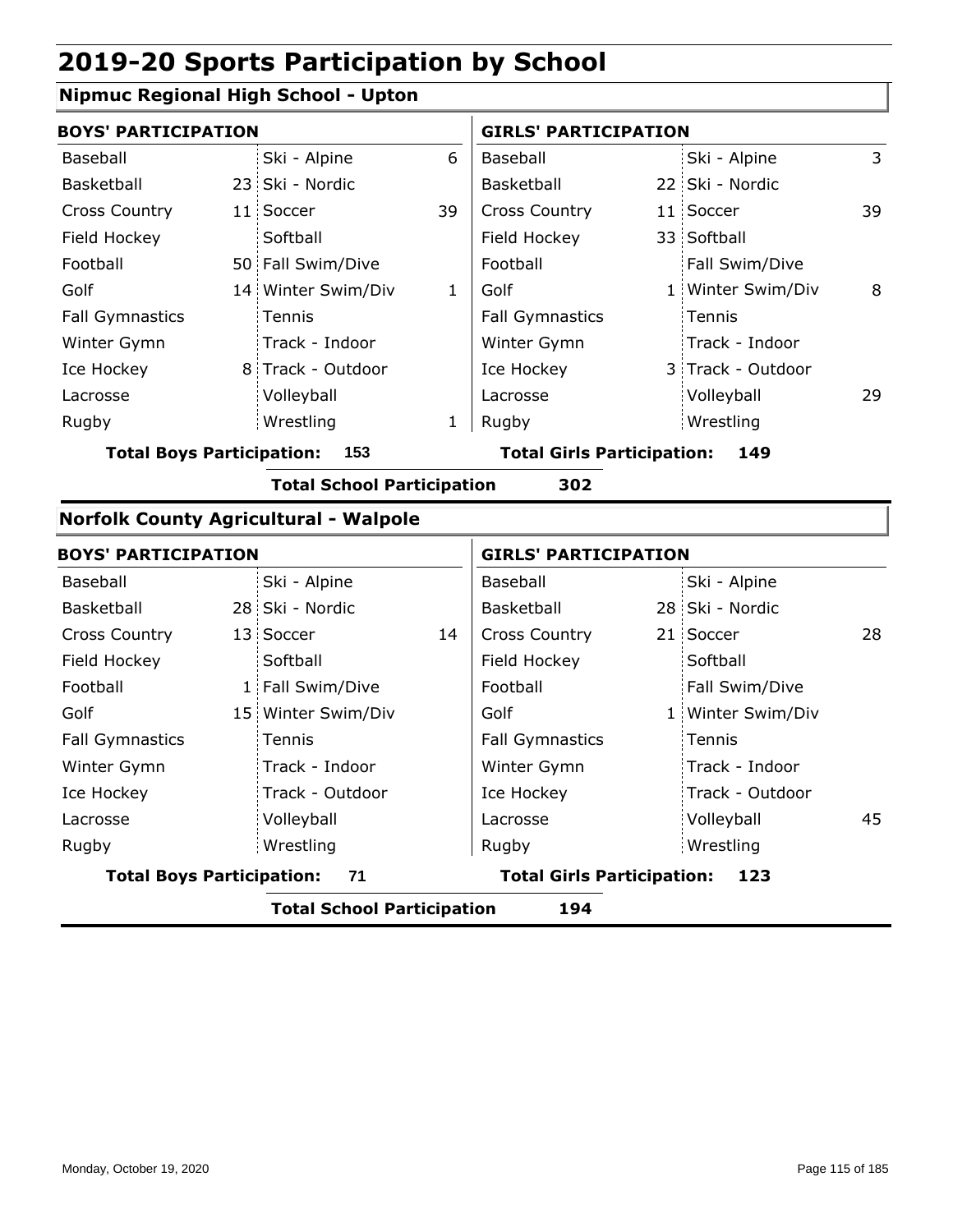#### **North Andover High School - North Andover**

|                        | <b>BOYS' PARTICIPATION</b> |                    |     | <b>GIRLS' PARTICIPATION</b> |  |                    |     |
|------------------------|----------------------------|--------------------|-----|-----------------------------|--|--------------------|-----|
| Baseball               |                            | Ski - Alpine       | 28  | Baseball                    |  | Ski - Alpine       | 15  |
| Basketball             |                            | 36 Ski - Nordic    |     | <b>Basketball</b>           |  | 32 Ski - Nordic    |     |
| <b>Cross Country</b>   |                            | 60 Soccer          | 75  | <b>Cross Country</b>        |  | 20 Soccer          | 67  |
| Field Hockey           |                            | Softball           |     | Field Hockey                |  | 37 Softball        |     |
| Football               |                            | 72 Fall Swim/Dive  |     | Football                    |  | Fall Swim/Dive     | 32  |
| Golf                   |                            | 12 Winter Swim/Div | 8   | Golf                        |  | Winter Swim/Div    |     |
| <b>Fall Gymnastics</b> |                            | Tennis             |     | <b>Fall Gymnastics</b>      |  | Tennis             |     |
| Winter Gymn            |                            | Track - Indoor     | 110 | Winter Gymn                 |  | 14 Track - Indoor  | 100 |
| Ice Hockey             |                            | 40 Track - Outdoor |     | Ice Hockey                  |  | 15 Track - Outdoor |     |
| Lacrosse               |                            | Volleyball         |     | Lacrosse                    |  | Volleyball         | 44  |
| Rugby                  |                            | Wrestling          | 19  | Rugby                       |  | Wrestling          | 1   |

**Total Boys Participation: 460 Total Girls Participation: 377**

**Total School Participation 837**

#### **North Attleborough High School - North Attleboro**

| <b>BOYS' PARTICIPATION</b> |                                          |                    |    |                                          | <b>GIRLS' PARTICIPATION</b> |                   |    |  |  |
|----------------------------|------------------------------------------|--------------------|----|------------------------------------------|-----------------------------|-------------------|----|--|--|
| Baseball                   |                                          | Ski - Alpine       |    | Baseball                                 |                             | Ski - Alpine      |    |  |  |
| Basketball                 |                                          | 31 Ski - Nordic    |    | Basketball                               |                             | 31 Ski - Nordic   |    |  |  |
| <b>Cross Country</b>       |                                          | 23 Soccer          | 59 | <b>Cross Country</b>                     |                             | 16 Soccer         | 65 |  |  |
| Field Hockey               |                                          | Softball           |    | Field Hockey                             |                             | 46 Softball       |    |  |  |
| Football                   |                                          | 101 Fall Swim/Dive |    | Football                                 |                             | Fall Swim/Dive    |    |  |  |
| Golf                       |                                          | 13 Winter Swim/Div | 29 | Golf                                     |                             | 1 Winter Swim/Div | 13 |  |  |
| <b>Fall Gymnastics</b>     |                                          | Tennis             |    | <b>Fall Gymnastics</b>                   |                             | Tennis            |    |  |  |
| Winter Gymn                |                                          | Track - Indoor     | 58 | Winter Gymn                              |                             | 13 Track - Indoor | 35 |  |  |
| Ice Hockey                 |                                          | 40 Track - Outdoor |    | Ice Hockey                               |                             | : Track - Outdoor |    |  |  |
| Lacrosse                   |                                          | Volleyball         |    | Lacrosse                                 |                             | Volleyball        | 45 |  |  |
| Rugby                      |                                          | Wrestling          | 44 | Rugby                                    |                             | Wrestling         | 1  |  |  |
|                            | <b>Total Boys Participation:</b><br>398  |                    |    | <b>Total Girls Participation:</b><br>266 |                             |                   |    |  |  |
|                            | 664<br><b>Total School Participation</b> |                    |    |                                          |                             |                   |    |  |  |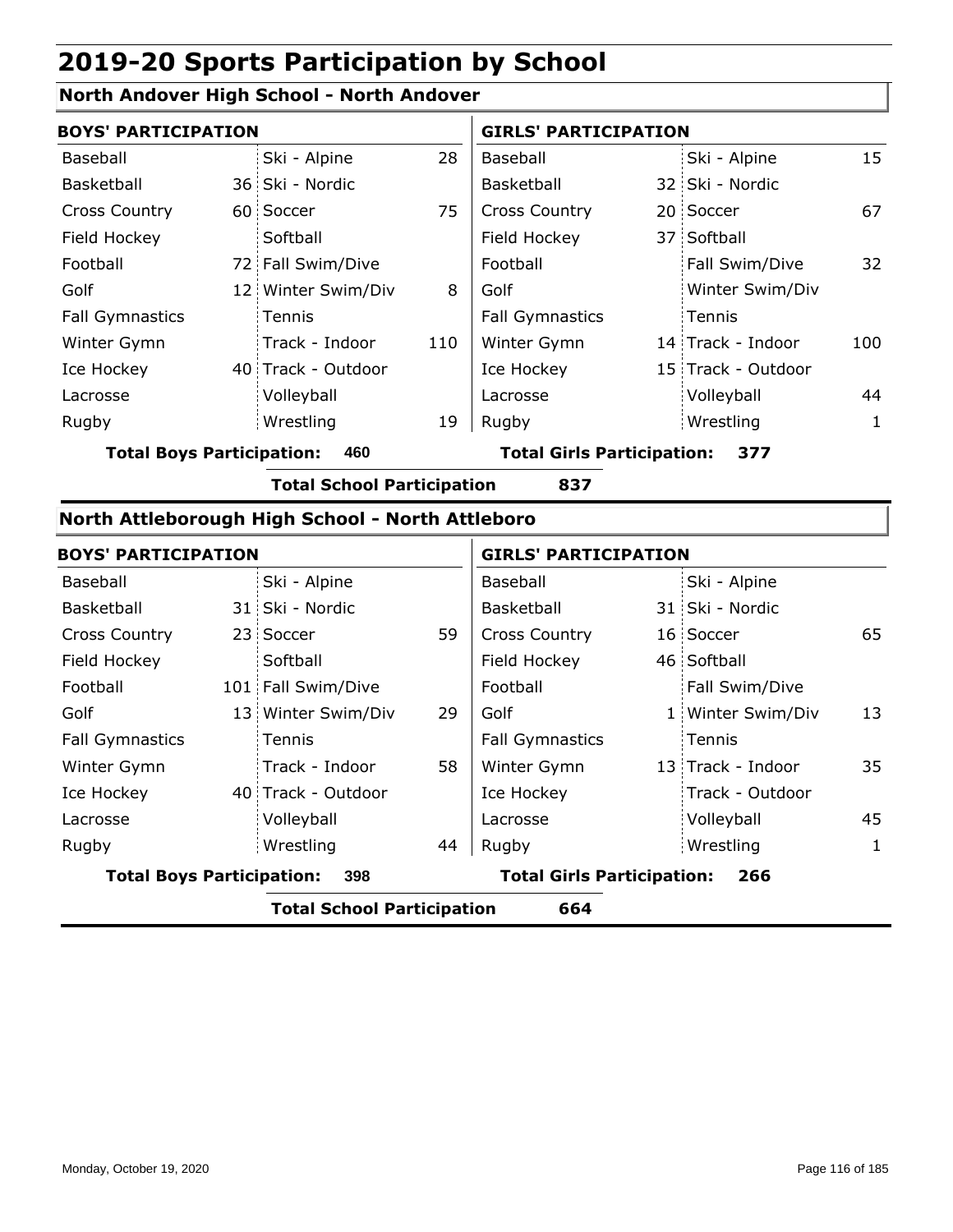### **North Brookfield Jr./Sr. HS - North Brookfield**

| <b>BOYS' PARTICIPATION</b>                    |                                          |                    |    | <b>GIRLS' PARTICIPATION</b>       |                                   |                   |    |  |
|-----------------------------------------------|------------------------------------------|--------------------|----|-----------------------------------|-----------------------------------|-------------------|----|--|
| Baseball                                      |                                          | Ski - Alpine       |    | Baseball                          |                                   | Ski - Alpine      |    |  |
| Basketball                                    |                                          | 37 Ski - Nordic    |    | Basketball                        |                                   | 24 Ski - Nordic   |    |  |
| <b>Cross Country</b>                          |                                          | 10 Soccer          | 20 | <b>Cross Country</b>              |                                   | 4 Soccer          | 20 |  |
| Field Hockey                                  |                                          | 4 Softball         |    | Field Hockey                      |                                   | 14 Softball       |    |  |
| Football                                      |                                          | Fall Swim/Dive     |    | Football                          |                                   | Fall Swim/Dive    |    |  |
| Golf                                          |                                          | Winter Swim/Div    |    | Golf                              |                                   | Winter Swim/Div   |    |  |
| <b>Fall Gymnastics</b>                        |                                          | Tennis             |    | <b>Fall Gymnastics</b>            |                                   | Tennis            |    |  |
| Winter Gymn                                   |                                          | Track - Indoor     |    | Winter Gymn                       |                                   | Track - Indoor    |    |  |
| Ice Hockey                                    |                                          | Track - Outdoor    |    | Ice Hockey                        |                                   | Track - Outdoor   |    |  |
| Lacrosse                                      |                                          | Volleyball         |    | Lacrosse                          |                                   | Volleyball        |    |  |
| Rugby                                         |                                          | Wrestling          |    | Rugby                             |                                   | Wrestling         |    |  |
| <b>Total Boys Participation:</b>              |                                          | 71                 |    | <b>Total Girls Participation:</b> |                                   | 62                |    |  |
|                                               | <b>Total School Participation</b><br>133 |                    |    |                                   |                                   |                   |    |  |
| <b>North Middlesex Regional HS - Townsend</b> |                                          |                    |    |                                   |                                   |                   |    |  |
| <b>BOYS' PARTICIPATION</b>                    |                                          |                    |    | <b>GIRLS' PARTICIPATION</b>       |                                   |                   |    |  |
| Baseball                                      |                                          | Ski - Alpine       |    | Baseball                          |                                   | Ski - Alpine      |    |  |
| Basketball                                    |                                          | 24 Ski - Nordic    |    | Basketball                        |                                   | 17 Ski - Nordic   |    |  |
| <b>Cross Country</b>                          |                                          | 19 Soccer          | 37 | <b>Cross Country</b>              |                                   | 18 Soccer         | 42 |  |
| Field Hockey                                  |                                          | Softball           |    | Field Hockey                      |                                   | 36 Softball       |    |  |
| Football                                      |                                          | 49 Fall Swim/Dive  |    | Football                          |                                   | Fall Swim/Dive    |    |  |
| Golf                                          |                                          | 28 Winter Swim/Div | 3  | Golf                              |                                   | Winter Swim/Div   | 4  |  |
| <b>Fall Gymnastics</b>                        |                                          | Tennis             |    | <b>Fall Gymnastics</b>            |                                   | Tennis            |    |  |
| Winter Gymn                                   |                                          | Track - Indoor     | 46 | Winter Gymn                       |                                   | Track - Indoor    | 43 |  |
| Ice Hockey                                    |                                          | 36 Track - Outdoor |    | Ice Hockey                        |                                   | 4 Track - Outdoor |    |  |
| Lacrosse                                      |                                          | Volleyball         |    | Lacrosse                          |                                   | Volleyball        | 33 |  |
| Rugby                                         |                                          | Wrestling          | 1  | Rugby                             |                                   | Wrestling         |    |  |
|                                               | <b>Total Boys Participation:</b><br>243  |                    |    |                                   | <b>Total Girls Participation:</b> | 197               |    |  |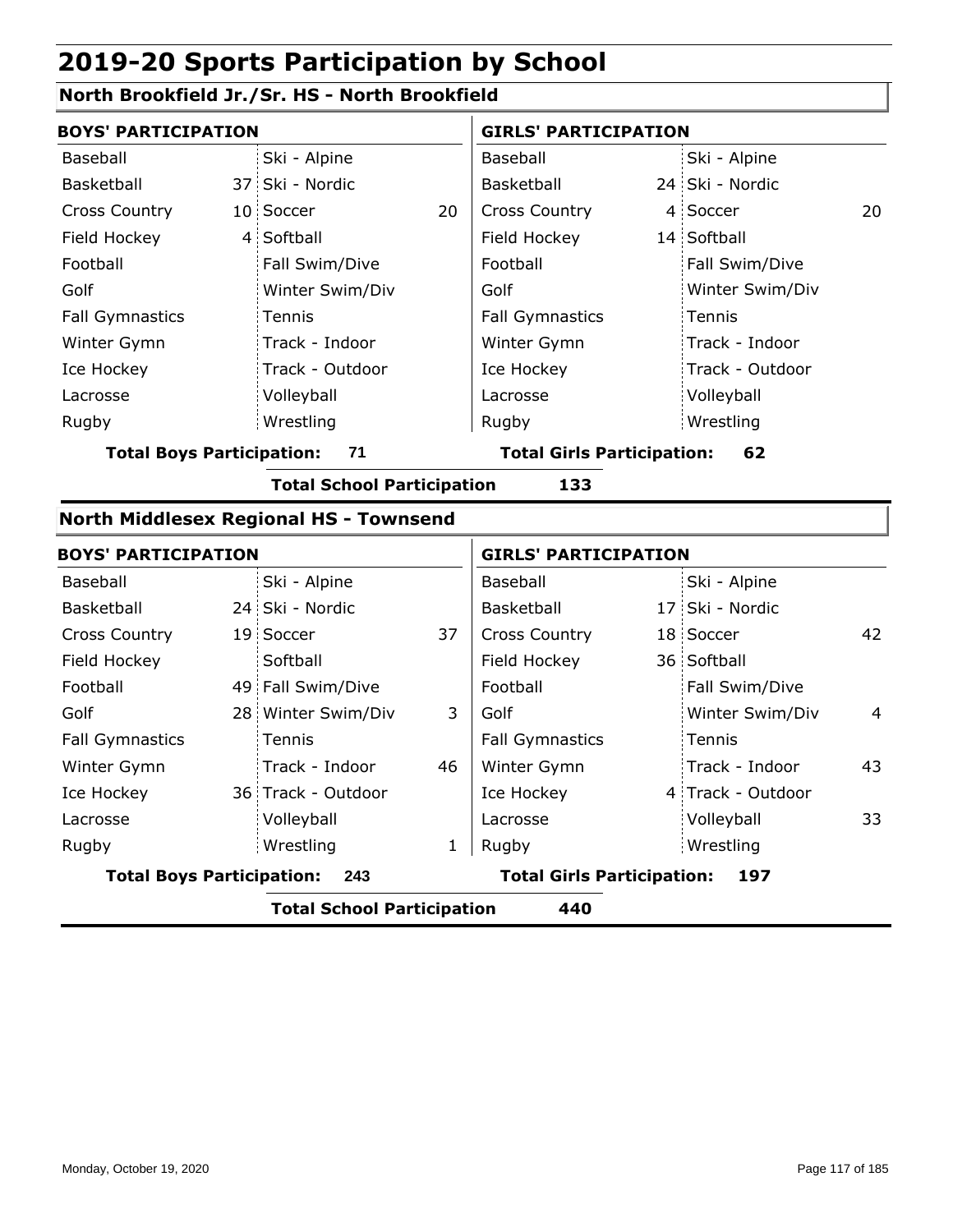### **North Quincy High School - North Quincy**

|                        | <b>BOYS' PARTICIPATION</b> |                    |    | <b>GIRLS' PARTICIPATION</b> |  |                   |    |
|------------------------|----------------------------|--------------------|----|-----------------------------|--|-------------------|----|
| Baseball               |                            | Ski - Alpine       |    | Baseball                    |  | Ski - Alpine      |    |
| Basketball             |                            | 43 Ski - Nordic    |    | <b>Basketball</b>           |  | 23 Ski - Nordic   |    |
| <b>Cross Country</b>   |                            | 4 Soccer           | 44 | <b>Cross Country</b>        |  | 5 Soccer          | 43 |
| Field Hockey           |                            | Softball           |    | Field Hockey                |  | Softball          |    |
| Football               |                            | Fall Swim/Dive     |    | Football                    |  | Fall Swim/Dive    |    |
| Golf                   |                            | Winter Swim/Div    | 12 | Golf                        |  | Winter Swim/Div   | 14 |
| <b>Fall Gymnastics</b> |                            | Tennis             |    | <b>Fall Gymnastics</b>      |  | Tennis            |    |
| Winter Gymn            |                            | 73 Track - Indoor  | 11 | Winter Gymn                 |  | Track - Indoor    | 20 |
| Ice Hockey             |                            | 33 Track - Outdoor |    | Ice Hockey                  |  | 8 Track - Outdoor |    |
| Lacrosse               |                            | Volleyball         |    | Lacrosse                    |  | Volleyball        | 42 |
| Rugby                  |                            | Wrestling          | 3  | Rugby                       |  | Wrestling         |    |

**Total Boys Participation: 223 Total Girls Participation: 155**

**Total School Participation 378**

#### **North Reading High School - North Reading**

| <b>BOYS' PARTICIPATION</b>              |  |                    | <b>GIRLS' PARTICIPATION</b>              |                        |  |                  |    |
|-----------------------------------------|--|--------------------|------------------------------------------|------------------------|--|------------------|----|
| Baseball                                |  | Ski - Alpine       |                                          | Baseball               |  | Ski - Alpine     |    |
| <b>Basketball</b>                       |  | 40 Ski - Nordic    |                                          | Basketball             |  | 27 Ski - Nordic  |    |
| <b>Cross Country</b>                    |  | 20 Soccer          | 65                                       | <b>Cross Country</b>   |  | 29 Soccer        | 60 |
| Field Hockey                            |  | Softball           |                                          | Field Hockey           |  | 29 Softball      |    |
| Football                                |  | 68 Fall Swim/Dive  |                                          | Football               |  | Fall Swim/Dive   |    |
| Golf                                    |  | 21 Winter Swim/Div | 4                                        | Golf                   |  | Winter Swim/Div  | 20 |
| <b>Fall Gymnastics</b>                  |  | Tennis             |                                          | <b>Fall Gymnastics</b> |  | Tennis           |    |
| Winter Gymn                             |  | Track - Indoor     | 48                                       | Winter Gymn            |  | 3 Track - Indoor | 43 |
| Ice Hockey                              |  | Track - Outdoor    |                                          | Ice Hockey             |  | Track - Outdoor  |    |
| Lacrosse                                |  | Volleyball         |                                          | Lacrosse               |  | Volleyball       | 35 |
| Rugby                                   |  | Wrestling          | 20                                       | Rugby                  |  | Wrestling        |    |
| <b>Total Boys Participation:</b><br>286 |  |                    | <b>Total Girls Participation:</b><br>246 |                        |  |                  |    |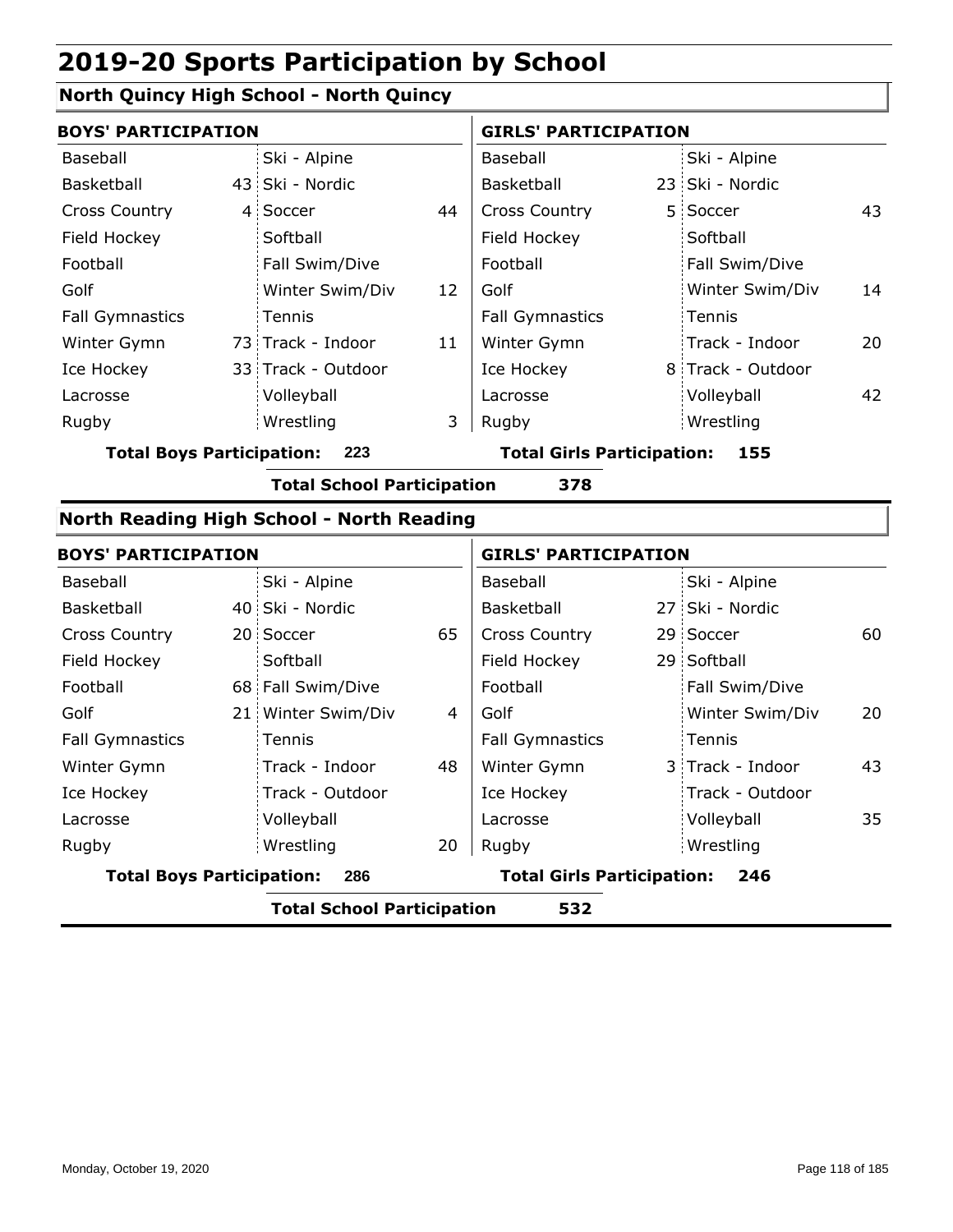### **Northampton High School - Northampton**

| <b>BOYS' PARTICIPATION</b>              |                                          |                                        |    | <b>GIRLS' PARTICIPATION</b>       |                                   |                   |    |  |  |
|-----------------------------------------|------------------------------------------|----------------------------------------|----|-----------------------------------|-----------------------------------|-------------------|----|--|--|
| Baseball                                |                                          | Ski - Alpine                           | 8  | Baseball                          |                                   | Ski - Alpine      | 9  |  |  |
| Basketball                              |                                          | 38 Ski - Nordic                        |    | Basketball                        |                                   | 21 Ski - Nordic   |    |  |  |
| <b>Cross Country</b>                    |                                          | 40 Soccer                              | 56 | Cross Country                     |                                   | 38 Soccer         | 34 |  |  |
| Field Hockey                            |                                          | Softball                               |    | Field Hockey                      |                                   | 32 Softball       |    |  |  |
| Football                                |                                          | 41 Fall Swim/Dive                      |    | Football                          |                                   | Fall Swim/Dive    |    |  |  |
| Golf                                    |                                          | 13 Winter Swim/Div                     | 9  | Golf                              |                                   | 3 Winter Swim/Div | 15 |  |  |
| <b>Fall Gymnastics</b>                  |                                          | Tennis                                 |    | <b>Fall Gymnastics</b>            |                                   | Tennis            |    |  |  |
| Winter Gymn                             |                                          | Track - Indoor                         | 32 | Winter Gymn                       |                                   | Track - Indoor    | 51 |  |  |
| Ice Hockey                              |                                          | 7 Track - Outdoor                      |    | Ice Hockey                        |                                   | 1 Track - Outdoor |    |  |  |
| Lacrosse                                |                                          | Volleyball                             |    | Lacrosse                          |                                   | Volleyball        |    |  |  |
| Rugby                                   |                                          | Wrestling                              | 9  | Rugby                             |                                   | Wrestling         |    |  |  |
| <b>Total Boys Participation:</b><br>253 |                                          |                                        |    | <b>Total Girls Participation:</b> |                                   | 204               |    |  |  |
|                                         | <b>Total School Participation</b><br>457 |                                        |    |                                   |                                   |                   |    |  |  |
|                                         |                                          | Northbridge High School - Whitinsville |    |                                   |                                   |                   |    |  |  |
| <b>BOYS' PARTICIPATION</b>              |                                          |                                        |    | <b>GIRLS' PARTICIPATION</b>       |                                   |                   |    |  |  |
| Baseball                                |                                          | Ski - Alpine                           |    | Baseball                          |                                   | Ski - Alpine      |    |  |  |
| Basketball                              |                                          | 26 Ski - Nordic                        |    | Basketball                        |                                   | 14 Ski - Nordic   |    |  |  |
| <b>Cross Country</b>                    | 5 <sup>1</sup>                           | Soccer                                 | 16 | Cross Country                     | 5                                 | Soccer            | 33 |  |  |
| Field Hockey                            |                                          | Softball                               |    | Field Hockey                      |                                   | 24 Softball       |    |  |  |
| Football                                |                                          | 46 Fall Swim/Dive                      |    | Football                          |                                   | Fall Swim/Dive    |    |  |  |
| Golf                                    | 3 <sup>1</sup>                           | Winter Swim/Div                        | 2  | Golf                              |                                   | Winter Swim/Div   |    |  |  |
| <b>Fall Gymnastics</b>                  |                                          | Tennis                                 |    | <b>Fall Gymnastics</b>            |                                   | Tennis            |    |  |  |
| Winter Gymn                             |                                          | Track - Indoor                         |    | Winter Gymn                       |                                   | Track - Indoor    |    |  |  |
| Ice Hockey                              |                                          | 4 Track - Outdoor                      |    | Ice Hockey                        |                                   | Track - Outdoor   |    |  |  |
| Lacrosse                                |                                          | Volleyball                             |    | Lacrosse                          |                                   | Volleyball        |    |  |  |
| Rugby                                   |                                          | Wrestling                              | 12 | Rugby                             |                                   | Wrestling         |    |  |  |
|                                         | <b>Total Boys Participation:</b><br>114  |                                        |    |                                   | <b>Total Girls Participation:</b> | 76                |    |  |  |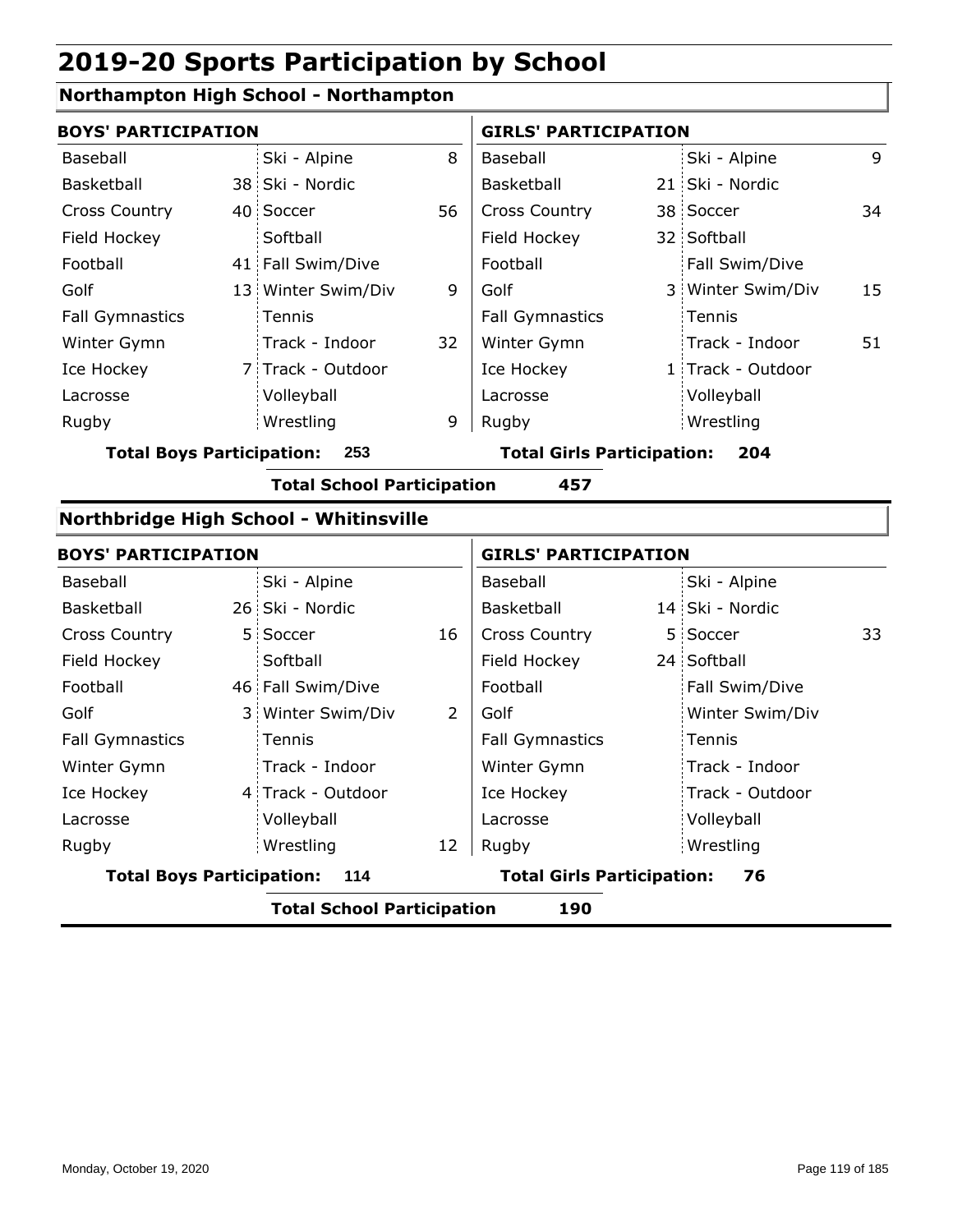### **Northeast Metro. Reg. Voc. School - Wakefield**

| <b>BOYS' PARTICIPATION</b>         |                      |                                      |    | <b>GIRLS' PARTICIPATION</b>              |       |                   |    |  |
|------------------------------------|----------------------|--------------------------------------|----|------------------------------------------|-------|-------------------|----|--|
| Baseball                           |                      | Ski - Alpine                         |    | Baseball                                 |       | Ski - Alpine      |    |  |
| Basketball                         |                      | 85 Ski - Nordic                      |    | Basketball                               |       | 75 Ski - Nordic   |    |  |
| Cross Country                      |                      | 25 Soccer                            | 60 | Cross Country                            |       | 20 Soccer         | 60 |  |
| Field Hockey                       |                      | Softball                             |    | Field Hockey                             |       | 20 Softball       |    |  |
| Football                           |                      | 77 Fall Swim/Dive                    |    | Football                                 |       | 2 Fall Swim/Dive  |    |  |
| Golf                               |                      | 20 Winter Swim/Div                   | 15 | Golf                                     |       | Winter Swim/Div   | 15 |  |
| <b>Fall Gymnastics</b>             |                      | <b>Tennis</b>                        |    | <b>Fall Gymnastics</b>                   |       | Tennis            |    |  |
| Winter Gymn                        |                      | Track - Indoor                       | 15 | Winter Gymn                              |       | Track - Indoor    | 15 |  |
| Ice Hockey                         |                      | 55 Track - Outdoor                   |    | Ice Hockey                               |       | 1 Track - Outdoor |    |  |
| Lacrosse                           |                      | Volleyball                           |    | Lacrosse                                 |       | Volleyball        | 45 |  |
| Rugby                              |                      | Wrestling                            | 20 | Rugby                                    |       | Wrestling         |    |  |
|                                    |                      | <b>Total Boys Participation: 372</b> |    | <b>Total Girls Participation:</b><br>253 |       |                   |    |  |
|                                    |                      | <b>Total School Participation</b>    |    | 625                                      |       |                   |    |  |
| <b>Norton High School - Norton</b> |                      |                                      |    |                                          |       |                   |    |  |
| <b>BOYS' PARTICIPATION</b>         |                      |                                      |    | <b>GIRLS' PARTICIPATION</b>              |       |                   |    |  |
| Baseball                           |                      | Ski - Alpine                         |    | Baseball                                 |       | Ski - Alpine      |    |  |
| Basketball                         |                      | 41 Ski - Nordic                      |    | Basketball                               |       | 17 Ski - Nordic   |    |  |
|                                    | $\sim$ $\sim$ $\sim$ |                                      |    |                                          | . – ' |                   |    |  |

| <b>Total Boys Participation:</b><br>288 |  |                    |    | <b>Total Girls Participation:</b><br>187 |  |                   |    |
|-----------------------------------------|--|--------------------|----|------------------------------------------|--|-------------------|----|
| Rugby                                   |  | Wrestling          | 29 | Rugby                                    |  | Wrestling         | 1  |
| Lacrosse                                |  | Volleyball         |    | Lacrosse                                 |  | Volleyball        | 36 |
| Ice Hockey                              |  | 18 Track - Outdoor |    | Ice Hockey                               |  | 2 Track - Outdoor |    |
| Winter Gymn                             |  | Track - Indoor     | 39 | Winter Gymn                              |  | 7 Track - Indoor  | 56 |
| <b>Fall Gymnastics</b>                  |  | <b>Tennis</b>      |    | <b>Fall Gymnastics</b>                   |  | Tennis            |    |
| Golf                                    |  | 20 Winter Swim/Div | 3  | Golf                                     |  | Winter Swim/Div   | 11 |
| Football                                |  | 77 Fall Swim/Dive  |    | Football                                 |  | 1 Fall Swim/Dive  |    |
| Field Hockey                            |  | Softball           |    | Field Hockey                             |  | Softball          |    |
| <b>Cross Country</b>                    |  | 20 Soccer          | 41 | <b>Cross Country</b>                     |  | 17 Soccer         | 39 |
| Basketball                              |  | 41 SKI - NORGIC    |    | Basketball                               |  | 17 SKI - NORGIC   |    |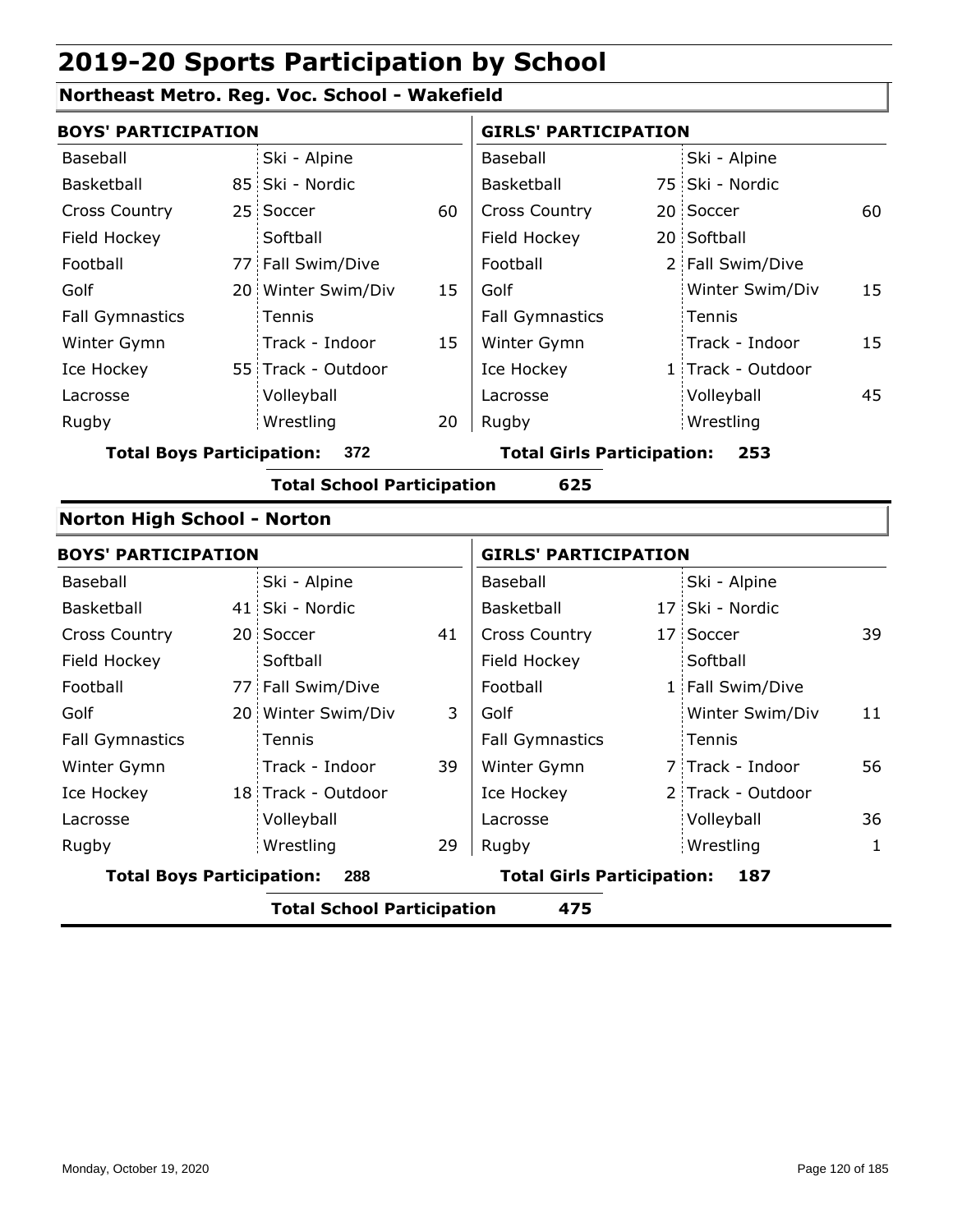### **Norwell High School - Norwell**

|                                  | <b>BOYS' PARTICIPATION</b>           |                                   |    | <b>GIRLS' PARTICIPATION</b>       |  |                    |    |
|----------------------------------|--------------------------------------|-----------------------------------|----|-----------------------------------|--|--------------------|----|
| Baseball                         |                                      | Ski - Alpine                      | 6  | Baseball                          |  | Ski - Alpine       | 28 |
| Basketball                       |                                      | 44 Ski - Nordic                   |    | Basketball                        |  | 35 Ski - Nordic    |    |
| <b>Cross Country</b>             |                                      | 25 Soccer                         | 54 | <b>Cross Country</b>              |  | 23 Soccer          | 61 |
| Field Hockey                     |                                      | Softball                          |    | Field Hockey                      |  | 65 Softball        |    |
| Football                         |                                      | 52 Fall Swim/Dive                 |    | Football                          |  | Fall Swim/Dive     |    |
| Golf                             |                                      | 18 Winter Swim/Div                | 21 | Golf                              |  | 2 Winter Swim/Div  | 22 |
| <b>Fall Gymnastics</b>           |                                      | <b>Tennis</b>                     |    | <b>Fall Gymnastics</b>            |  | Tennis             |    |
| Winter Gymn                      |                                      | Track - Indoor                    | 19 | Winter Gymn                       |  | 11 Track - Indoor  | 28 |
| Ice Hockey                       |                                      | 45 Track - Outdoor                |    | Ice Hockey                        |  | 20 Track - Outdoor |    |
| Lacrosse                         |                                      | Volleyball                        |    | Lacrosse                          |  | Volleyball         | 46 |
| Rugby                            |                                      | Wrestling                         | 5  | Rugby                             |  | Wrestling          |    |
| <b>Total Boys Participation:</b> |                                      | 289                               |    | <b>Total Girls Participation:</b> |  | 341                |    |
|                                  |                                      | <b>Total School Participation</b> |    | 630                               |  |                    |    |
|                                  | Norwood Senior High School - Norwood |                                   |    |                                   |  |                    |    |

|                        | <b>BOYS' PARTICIPATION</b>               |                    |    | <b>GIRLS' PARTICIPATION</b>       |  |                    |    |  |  |
|------------------------|------------------------------------------|--------------------|----|-----------------------------------|--|--------------------|----|--|--|
| Baseball               |                                          | Ski - Alpine       |    | Baseball                          |  | Ski - Alpine       |    |  |  |
| Basketball             |                                          | 68 Ski - Nordic    |    | Basketball                        |  | 25 Ski - Nordic    |    |  |  |
| <b>Cross Country</b>   |                                          | 26 Soccer          | 48 | <b>Cross Country</b>              |  | 7 Soccer           | 33 |  |  |
| Field Hockey           |                                          | Softball           |    | Field Hockey                      |  | 43 Softball        |    |  |  |
| Football               |                                          | 67 Fall Swim/Dive  |    | Football                          |  | Fall Swim/Dive     |    |  |  |
| Golf                   |                                          | 17 Winter Swim/Div | 10 | Golf                              |  | 1 Winter Swim/Div  | 18 |  |  |
| <b>Fall Gymnastics</b> |                                          | Tennis             |    | <b>Fall Gymnastics</b>            |  | Tennis             |    |  |  |
| Winter Gymn            |                                          | Track - Indoor     | 44 | Winter Gymn                       |  | 12 Track - Indoor  | 39 |  |  |
| Ice Hockey             |                                          | 49 Track - Outdoor |    | Ice Hockey                        |  | 24 Track - Outdoor |    |  |  |
| Lacrosse               |                                          | Volleyball         |    | Lacrosse                          |  | Volleyball         | 40 |  |  |
| Rugby                  |                                          | Wrestling          | 20 | Rugby                             |  | Wrestling          |    |  |  |
|                        | <b>Total Boys Participation:</b><br>349  |                    |    | <b>Total Girls Participation:</b> |  | 242                |    |  |  |
|                        | 591<br><b>Total School Participation</b> |                    |    |                                   |  |                    |    |  |  |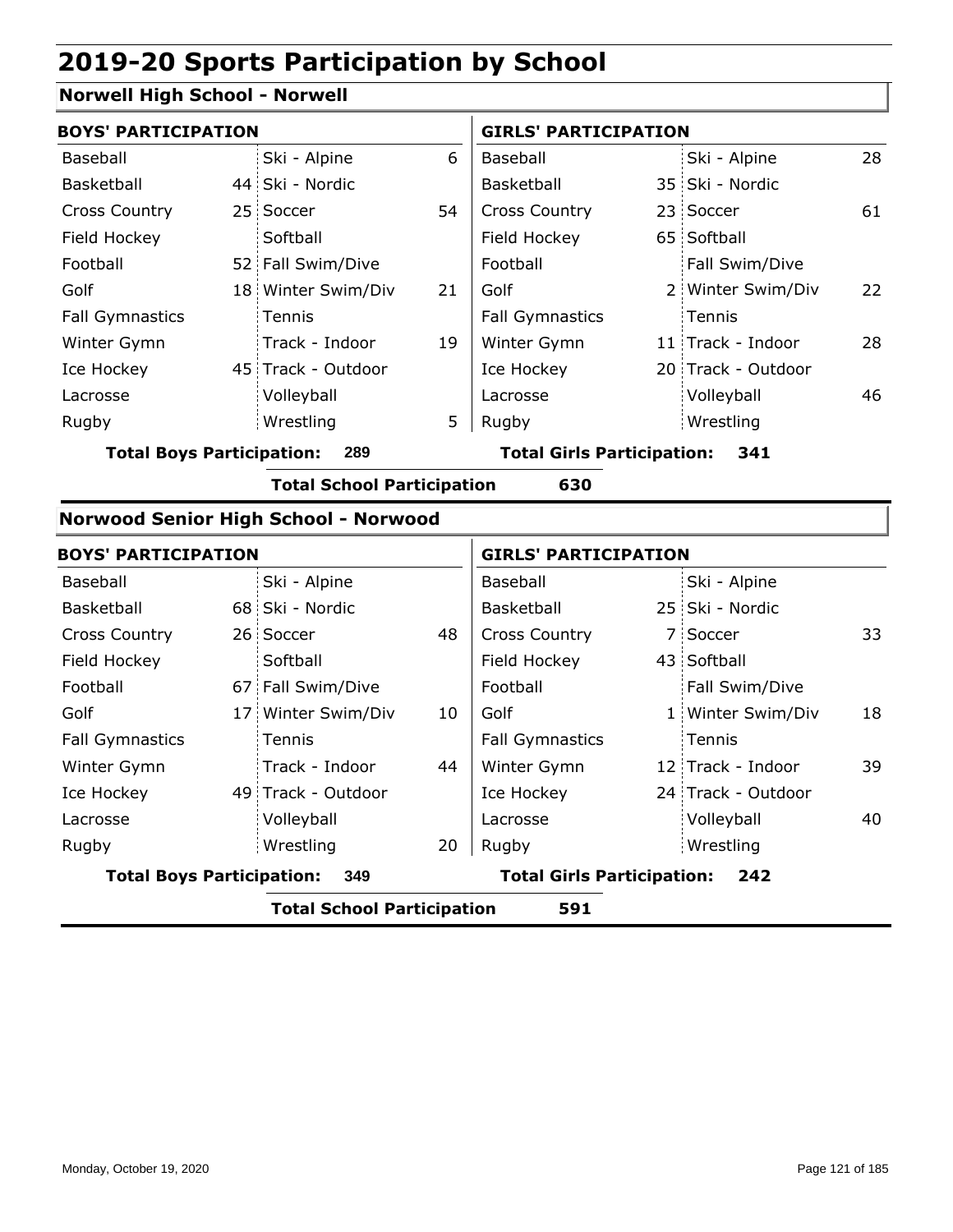### **Notre Dame Academy - Hingham**

| <b>BOYS' PARTICIPATION</b> |                 | <b>GIRLS' PARTICIPATION</b> |  |                    |    |  |
|----------------------------|-----------------|-----------------------------|--|--------------------|----|--|
| Baseball                   | Ski - Alpine    | Baseball                    |  | Ski - Alpine       | 45 |  |
| Basketball                 | Ski - Nordic    | <b>Basketball</b>           |  | 34 Ski - Nordic    |    |  |
| <b>Cross Country</b>       | Soccer          | <b>Cross Country</b>        |  | 23 Soccer          | 60 |  |
| Field Hockey               | Softball        | Field Hockey                |  | 60 Softball        |    |  |
| Football                   | Fall Swim/Dive  | Football                    |  | Fall Swim/Dive     | 26 |  |
| Golf                       | Winter Swim/Div | Golf                        |  | Winter Swim/Div    |    |  |
| <b>Fall Gymnastics</b>     | Tennis          | <b>Fall Gymnastics</b>      |  | Tennis             |    |  |
| Winter Gymn                | Track - Indoor  | Winter Gymn                 |  | 8 Track - Indoor   | 36 |  |
| Ice Hockey                 | Track - Outdoor | Ice Hockey                  |  | 42 Track - Outdoor |    |  |
| Lacrosse                   | Volleyball      | Lacrosse                    |  | Volleyball         | 35 |  |
| Rugby                      | Wrestling       | Rugby                       |  | Wrestling          |    |  |
|                            |                 |                             |  |                    |    |  |

**Total Boys Participation: 0 Total Girls Participation: 369**

**Total School Participation 369**

#### **Notre Dame Academy - Worc - Worcester**

| <b>BOYS' PARTICIPATION</b>            |                 | <b>GIRLS' PARTICIPATION</b>              |  |                   |    |  |
|---------------------------------------|-----------------|------------------------------------------|--|-------------------|----|--|
| Baseball                              | Ski - Alpine    | Baseball                                 |  | Ski - Alpine      |    |  |
| Basketball                            | Ski - Nordic    | Basketball                               |  | 24 Ski - Nordic   |    |  |
| <b>Cross Country</b>                  | Soccer          | <b>Cross Country</b>                     |  | 14 Soccer         | 22 |  |
| Field Hockey                          | Softball        | Field Hockey                             |  | 40 Softball       |    |  |
| Football                              | Fall Swim/Dive  | Football                                 |  | Fall Swim/Dive    |    |  |
| Golf                                  | Winter Swim/Div | Golf                                     |  | Winter Swim/Div   |    |  |
| <b>Fall Gymnastics</b>                | Tennis          | <b>Fall Gymnastics</b>                   |  | Tennis            |    |  |
| Winter Gymn                           | Track - Indoor  | Winter Gymn                              |  | Track - Indoor    | 15 |  |
| Ice Hockey                            | Track - Outdoor | Ice Hockey                               |  | 4 Track - Outdoor |    |  |
| Lacrosse                              | Volleyball      | Lacrosse                                 |  | Volleyball        |    |  |
| Rugby                                 | Wrestling       | Rugby                                    |  | Wrestling         |    |  |
| <b>Total Boys Participation:</b><br>0 |                 | <b>Total Girls Participation:</b><br>119 |  |                   |    |  |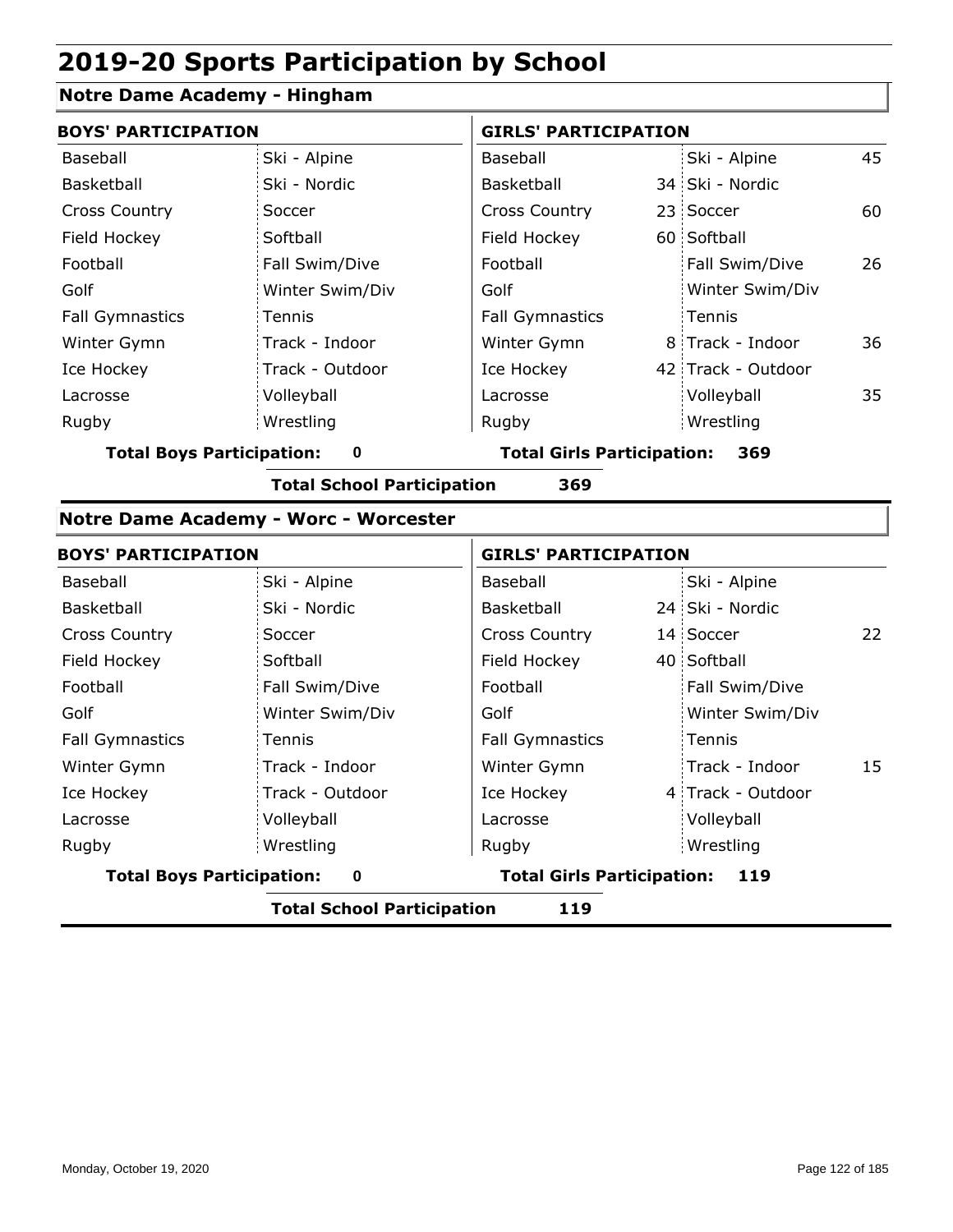### **Notre Dame Cristo Rey HS - Lawrence**

| <b>BOYS' PARTICIPATION</b>             |                 | <b>GIRLS' PARTICIPATION</b>             |                 |  |
|----------------------------------------|-----------------|-----------------------------------------|-----------------|--|
| Baseball                               | Ski - Alpine    | Baseball                                | Ski - Alpine    |  |
| Basketball                             | 15 Ski - Nordic | Basketball                              | 7 Ski - Nordic  |  |
| <b>Cross Country</b>                   | 10 Soccer       | <b>Cross Country</b>                    | 10 Soccer       |  |
| Field Hockey                           | Softball        | Field Hockey                            | Softball        |  |
| Football                               | Fall Swim/Dive  | Football                                | Fall Swim/Dive  |  |
| Golf                                   | Winter Swim/Div | Golf                                    | Winter Swim/Div |  |
| <b>Fall Gymnastics</b>                 | Tennis          | <b>Fall Gymnastics</b>                  | Tennis          |  |
| Winter Gymn                            | Track - Indoor  | Winter Gymn                             | Track - Indoor  |  |
| Ice Hockey                             | Track - Outdoor | Ice Hockey                              | Track - Outdoor |  |
| Lacrosse                               | Volleyball      | Lacrosse                                | Volleyball      |  |
| Rugby                                  | Wrestling       | Rugby                                   | Wrestling       |  |
| <b>Total Boys Participation:</b><br>25 |                 | <b>Total Girls Participation:</b><br>17 |                 |  |

**Total School Participation 42**

#### **Notre Dame Prep School - Fitchburg**

| <b>BOYS' PARTICIPATION</b>              |                 | <b>GIRLS' PARTICIPATION</b> |                                        |                 |   |  |  |
|-----------------------------------------|-----------------|-----------------------------|----------------------------------------|-----------------|---|--|--|
| Baseball                                | Ski - Alpine    |                             | Baseball                               | Ski - Alpine    |   |  |  |
| Basketball                              | 7 Ski - Nordic  |                             | <b>Basketball</b>                      | Ski - Nordic    |   |  |  |
| <b>Cross Country</b>                    | Soccer          | 9                           | <b>Cross Country</b>                   | Soccer          | 3 |  |  |
| Field Hockey                            | Softball        |                             | Field Hockey                           | Softball        |   |  |  |
| Football                                | Fall Swim/Dive  |                             | Football                               | Fall Swim/Dive  |   |  |  |
| Golf                                    | Winter Swim/Div |                             | Golf                                   | Winter Swim/Div |   |  |  |
| <b>Fall Gymnastics</b>                  | Tennis          |                             | <b>Fall Gymnastics</b>                 | Tennis          |   |  |  |
| Winter Gymn                             | Track - Indoor  |                             | Winter Gymn                            | Track - Indoor  |   |  |  |
| Ice Hockey                              | Track - Outdoor |                             | Ice Hockey                             | Track - Outdoor |   |  |  |
| Lacrosse                                | Volleyball      |                             | Lacrosse                               | Volleyball      |   |  |  |
| Rugby                                   | Wrestling       |                             | Rugby                                  | Wrestling       |   |  |  |
| <b>Total Boys Participation:</b>        | 16              |                             | <b>Total Girls Participation:</b><br>3 |                 |   |  |  |
| <b>Total School Participation</b><br>19 |                 |                             |                                        |                 |   |  |  |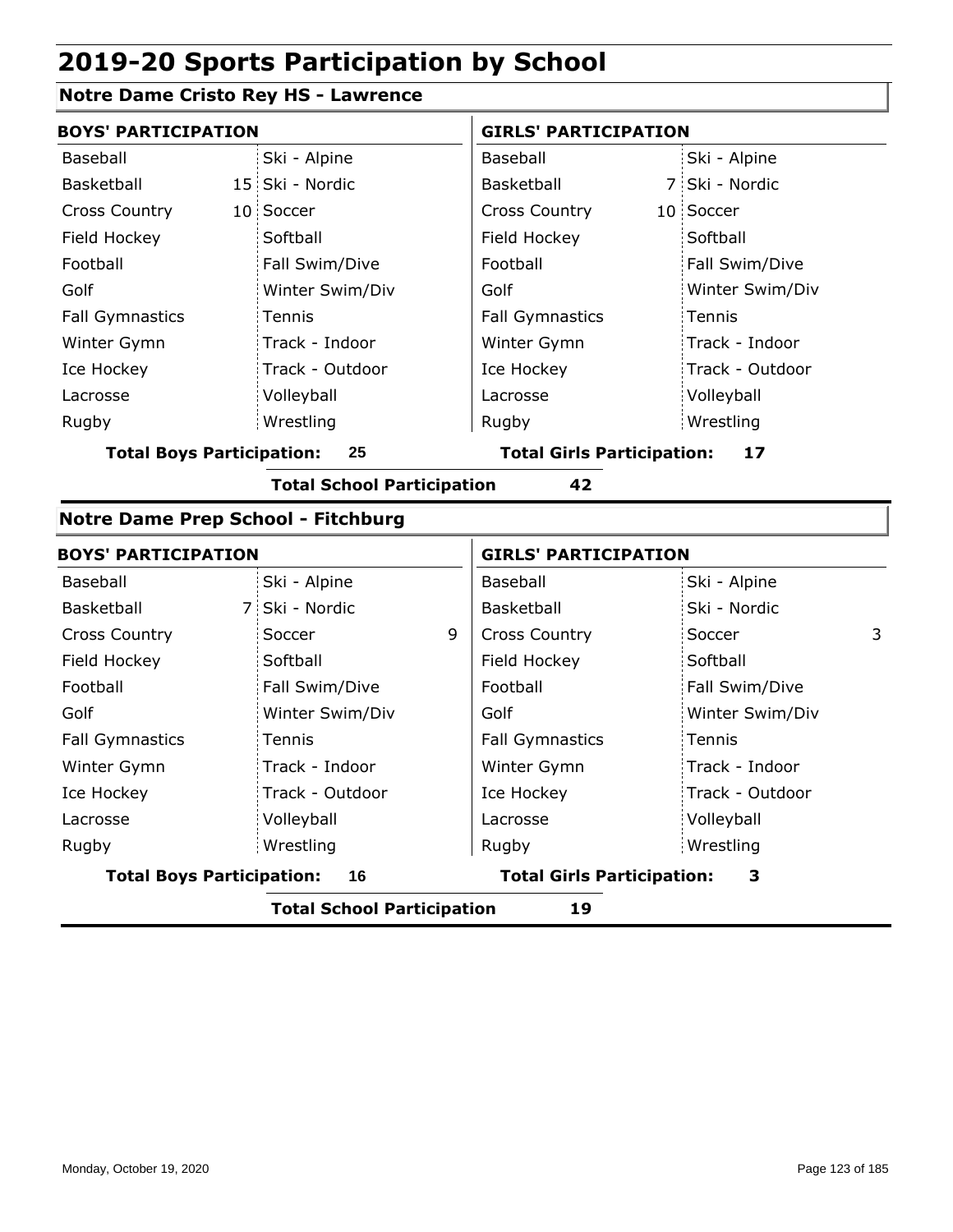### **Oakmont Regional High School - Ashburnham**

| <b>BOYS' PARTICIPATION</b>            |    |                                   |              | <b>GIRLS' PARTICIPATION</b>       |                             |                    |                |  |
|---------------------------------------|----|-----------------------------------|--------------|-----------------------------------|-----------------------------|--------------------|----------------|--|
| Baseball                              |    | Ski - Alpine                      |              | Baseball                          |                             | Ski - Alpine       |                |  |
| Basketball                            |    | 36 Ski - Nordic                   |              | Basketball                        |                             | 24 Ski - Nordic    |                |  |
| <b>Cross Country</b>                  |    | 19 Soccer                         | 36           | <b>Cross Country</b>              |                             | 10 Soccer          | 39             |  |
| Field Hockey                          |    | Softball                          |              | Field Hockey                      |                             | 34 Softball        |                |  |
| Football                              |    | 53 Fall Swim/Dive                 |              | Football                          |                             | Fall Swim/Dive     |                |  |
| Golf                                  |    | 17 Winter Swim/Div                | $\mathbf{1}$ | Golf                              |                             | Winter Swim/Div    | 7              |  |
| <b>Fall Gymnastics</b>                |    | Tennis                            |              | <b>Fall Gymnastics</b>            |                             | Tennis             |                |  |
| Winter Gymn                           |    | Track - Indoor                    | 18           | Winter Gymn                       |                             | Track - Indoor     | 26             |  |
| Ice Hockey                            |    | 34 Track - Outdoor                |              | Ice Hockey                        |                             | 20 Track - Outdoor |                |  |
| Lacrosse                              |    | Volleyball                        |              | Lacrosse                          |                             | Volleyball         |                |  |
| Rugby                                 |    | Wrestling                         |              | Rugby                             |                             | Wrestling          |                |  |
| <b>Total Boys Participation:</b>      |    | 214                               |              | <b>Total Girls Participation:</b> |                             | 160                |                |  |
|                                       |    | <b>Total School Participation</b> |              | 374                               |                             |                    |                |  |
| <b>O'Bryant High School - Roxbury</b> |    |                                   |              |                                   |                             |                    |                |  |
| <b>BOYS' PARTICIPATION</b>            |    |                                   |              |                                   | <b>GIRLS' PARTICIPATION</b> |                    |                |  |
| <b>Baseball</b>                       |    | Ski - Alpine                      |              | Baseball                          |                             | Ski - Alpine       |                |  |
| Basketball                            |    | 26 Ski - Nordic                   |              | Basketball                        |                             | 28 Ski - Nordic    |                |  |
| <b>Cross Country</b>                  | 1: | Soccer                            | 27           | <b>Cross Country</b>              |                             | 2 Soccer           | 44             |  |
| Field Hockey                          |    | Softball                          |              | Field Hockey                      |                             | Softball           |                |  |
| Football                              |    | 40 Fall Swim/Dive                 |              | Football                          |                             | Fall Swim/Dive     |                |  |
| Golf                                  |    | Winter Swim/Div                   | 7            | Golf                              |                             | Winter Swim/Div    | 13             |  |
| <b>Fall Gymnastics</b>                |    | <b>Tennis</b>                     |              | <b>Fall Gymnastics</b>            |                             | Tennis             |                |  |
| Winter Gymn                           |    | Track - Indoor                    | 15           | Winter Gymn                       |                             | Track - Indoor     | 23             |  |
| Ice Hockey                            |    | 11 Track - Outdoor                |              | Ice Hockey                        |                             | Track - Outdoor    |                |  |
| Lacrosse                              |    | Volleyball                        |              | Lacrosse                          |                             | Volleyball         | 42             |  |
| Rugby                                 |    | Wrestling                         | 8            | Rugby                             |                             | Wrestling          | $\overline{2}$ |  |
| <b>Total Boys Participation:</b>      |    | 135                               |              | <b>Total Girls Participation:</b> |                             | 154                |                |  |
|                                       |    | <b>Total School Participation</b> |              | 289                               |                             |                    |                |  |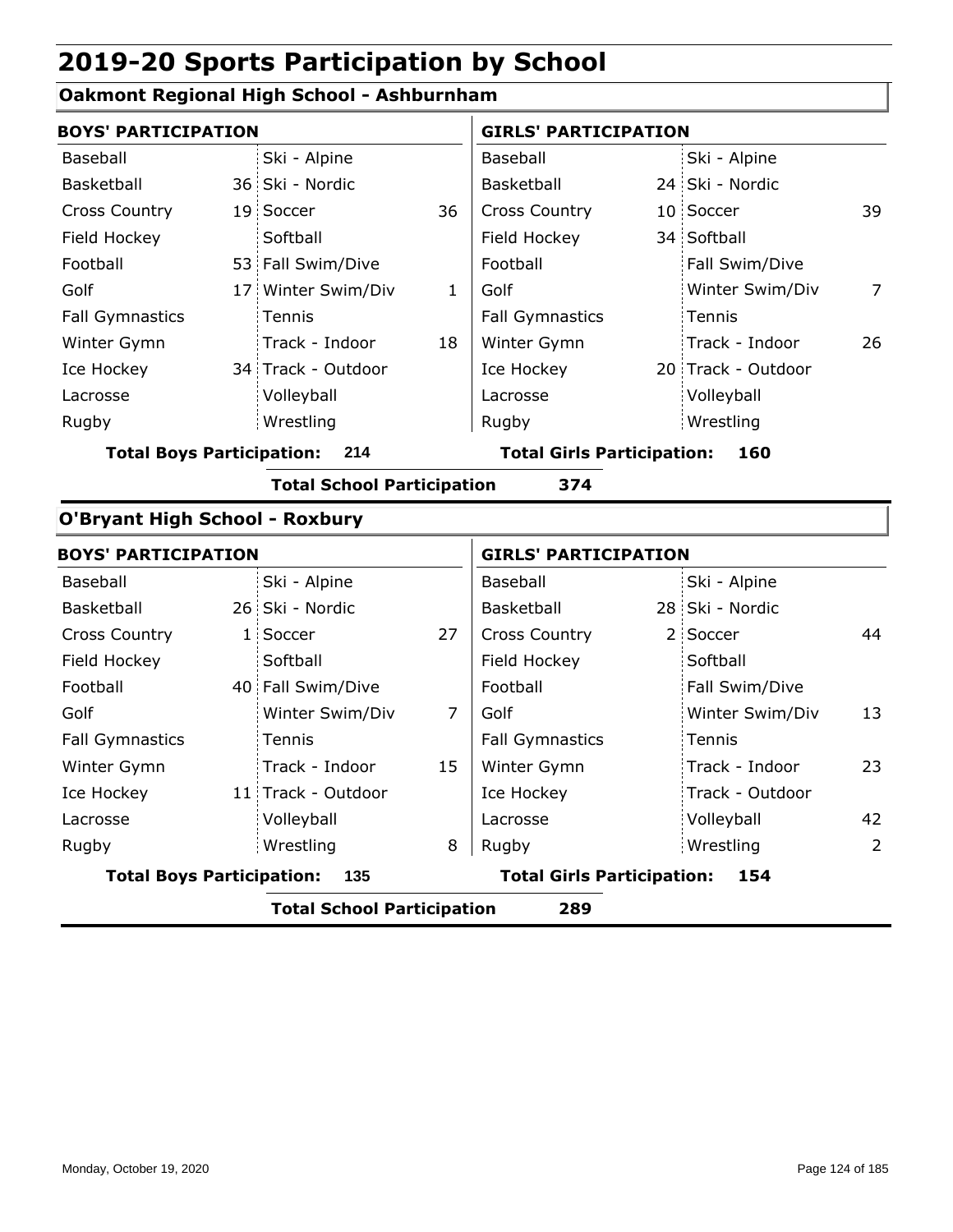### **Old Colony Reg Voc/Tech HS - Rochester**

|                                  | <b>BOYS' PARTICIPATION</b>               |                    |    | <b>GIRLS' PARTICIPATION</b>       |  |                 |     |
|----------------------------------|------------------------------------------|--------------------|----|-----------------------------------|--|-----------------|-----|
| Baseball                         |                                          | Ski - Alpine       |    | Baseball                          |  | Ski - Alpine    |     |
| Basketball                       |                                          | 45 Ski - Nordic    |    | Basketball                        |  | 31 Ski - Nordic |     |
| <b>Cross Country</b>             |                                          | 16 Soccer          | 30 | <b>Cross Country</b>              |  | 11 Soccer       | 18  |
| Field Hockey                     |                                          | Softball           |    | Field Hockey                      |  | Softball        |     |
| Football                         |                                          | 52 Fall Swim/Dive  |    | Football                          |  | Fall Swim/Dive  |     |
| Golf                             |                                          | 15 Winter Swim/Div |    | Golf                              |  | Winter Swim/Div |     |
| <b>Fall Gymnastics</b>           |                                          | Tennis             |    | <b>Fall Gymnastics</b>            |  | Tennis          |     |
| Winter Gymn                      |                                          | Track - Indoor     |    | Winter Gymn                       |  | Track - Indoor  |     |
| Ice Hockey                       |                                          | 10 Track - Outdoor |    | Ice Hockey                        |  | Track - Outdoor |     |
| Lacrosse                         |                                          | Volleyball         |    | Lacrosse                          |  | Volleyball      | 46. |
| Rugby                            |                                          | Wrestling          |    | Rugby                             |  | Wrestling       |     |
| <b>Total Boys Participation:</b> |                                          | 168                |    | <b>Total Girls Participation:</b> |  | 106             |     |
|                                  | 274<br><b>Total School Participation</b> |                    |    |                                   |  |                 |     |

#### **Old Rochester Reg. High School - Mattapoisett**

|                                         | <b>BOYS' PARTICIPATION</b>               |                                   |    | <b>GIRLS' PARTICIPATION</b> |  |                    |    |  |
|-----------------------------------------|------------------------------------------|-----------------------------------|----|-----------------------------|--|--------------------|----|--|
| Baseball                                |                                          | Ski - Alpine                      |    | Baseball                    |  | Ski - Alpine       |    |  |
| <b>Basketball</b>                       |                                          | 36 Ski - Nordic                   |    | Basketball                  |  | 22 Ski - Nordic    |    |  |
| <b>Cross Country</b>                    |                                          | 20 Soccer                         | 37 | <b>Cross Country</b>        |  | 21 Soccer          | 57 |  |
| Field Hockey                            |                                          | Softball                          |    | Field Hockey                |  | 54 Softball        |    |  |
| Football                                |                                          | 72 Fall Swim/Dive                 |    | Football                    |  | Fall Swim/Dive     |    |  |
| Golf                                    |                                          | 15 Winter Swim/Div                | 17 | Golf                        |  | 1 Winter Swim/Div  | 16 |  |
| <b>Fall Gymnastics</b>                  |                                          | Tennis                            |    | <b>Fall Gymnastics</b>      |  | Tennis             |    |  |
| Winter Gymn                             |                                          | Track - Indoor                    | 42 | Winter Gymn                 |  | Track - Indoor     | 27 |  |
| Ice Hockey                              |                                          | 28 Track - Outdoor                |    | Ice Hockey                  |  | 11 Track - Outdoor |    |  |
| Lacrosse                                |                                          | Volleyball                        |    | Lacrosse                    |  | Volleyball         | 40 |  |
| Rugby                                   |                                          | Wrestling                         |    | Rugby                       |  | Wrestling          |    |  |
| <b>Total Boys Participation:</b><br>267 |                                          | <b>Total Girls Participation:</b> |    | 249                         |  |                    |    |  |
|                                         | <b>Total School Participation</b><br>516 |                                   |    |                             |  |                    |    |  |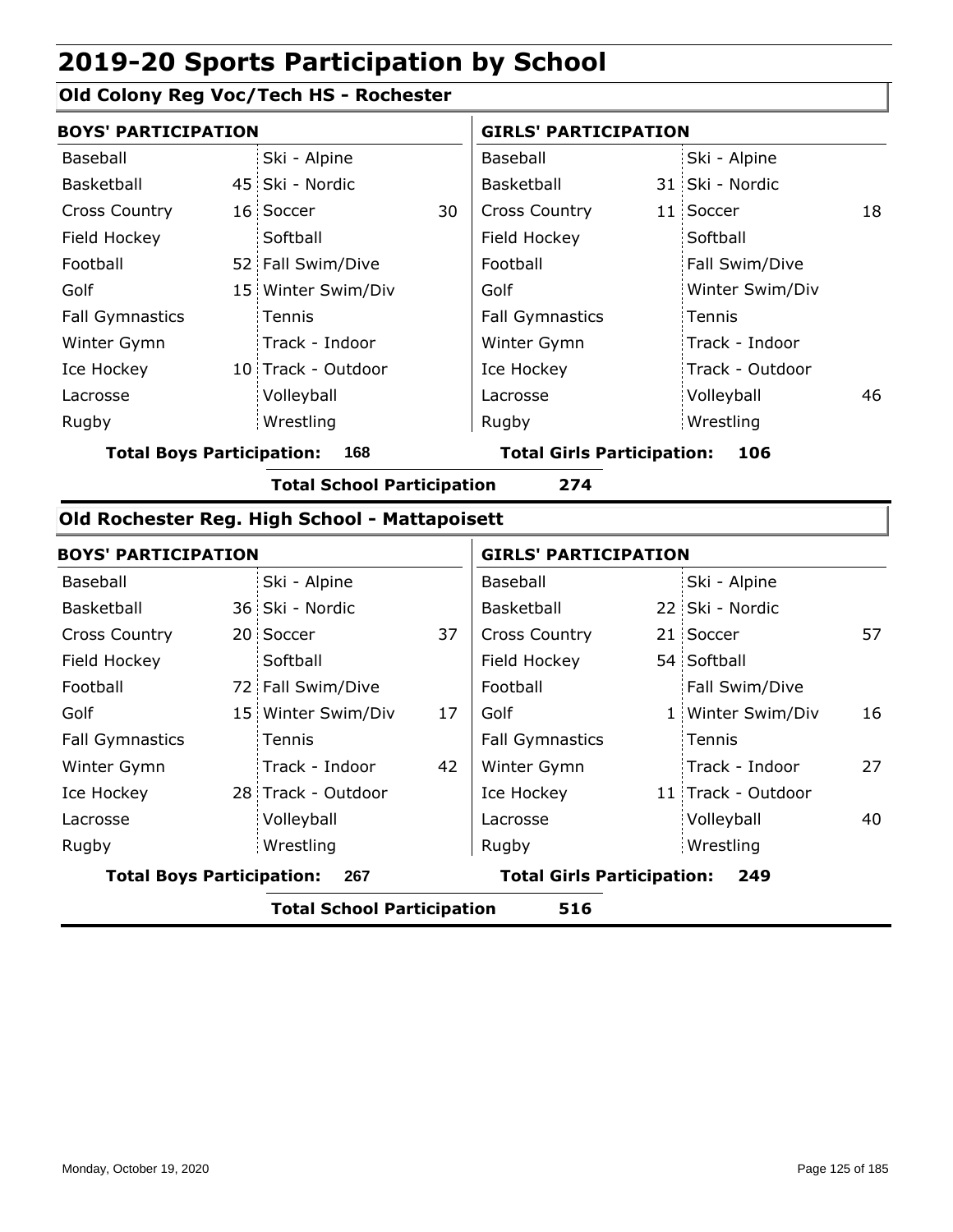#### **Oliver Ames High School - North Easton**

|                                    | <b>BOYS' PARTICIPATION</b> |                                   |    |                                   | <b>GIRLS' PARTICIPATION</b> |                   |                |  |
|------------------------------------|----------------------------|-----------------------------------|----|-----------------------------------|-----------------------------|-------------------|----------------|--|
| Baseball                           |                            | Ski - Alpine                      | 15 | Baseball                          |                             | Ski - Alpine      | 22             |  |
| Basketball                         |                            | 47 Ski - Nordic                   |    | Basketball                        |                             | 33 Ski - Nordic   |                |  |
| <b>Cross Country</b>               |                            | 47 Soccer                         | 51 | <b>Cross Country</b>              |                             | 37 Soccer         | 45             |  |
| Field Hockey                       |                            | Softball                          |    | Field Hockey                      |                             | 41 Softball       |                |  |
| Football                           |                            | 88 Fall Swim/Dive                 |    | Football                          |                             | Fall Swim/Dive    |                |  |
| Golf                               |                            | 17 Winter Swim/Div                | 8  | Golf                              |                             | 1 Winter Swim/Div | 37             |  |
| <b>Fall Gymnastics</b>             |                            | Tennis                            |    | <b>Fall Gymnastics</b>            |                             | Tennis            |                |  |
| Winter Gymn                        |                            | Track - Indoor                    | 62 | Winter Gymn                       |                             | 15 Track - Indoor | 36             |  |
| Ice Hockey                         |                            | 30 Track - Outdoor                |    | Ice Hockey                        |                             | 5 Track - Outdoor |                |  |
| Lacrosse                           |                            | Volleyball                        |    | Lacrosse                          |                             | Volleyball        | 44             |  |
| Rugby                              |                            | Wrestling                         | 46 | Rugby                             |                             | Wrestling         |                |  |
| <b>Total Boys Participation:</b>   |                            | 411                               |    | <b>Total Girls Participation:</b> |                             | 316               |                |  |
|                                    |                            | <b>Total School Participation</b> |    | 727                               |                             |                   |                |  |
| <b>Oxford High School - Oxford</b> |                            |                                   |    |                                   |                             |                   |                |  |
| <b>BOYS' PARTICIPATION</b>         |                            |                                   |    | <b>GIRLS' PARTICIPATION</b>       |                             |                   |                |  |
| Baseball                           |                            | Ski - Alpine                      |    | Baseball                          |                             | Ski - Alpine      |                |  |
| Basketball                         |                            | 24 Ski - Nordic                   |    | Basketball                        |                             | 22 Ski - Nordic   |                |  |
| <b>Cross Country</b>               |                            | 5 Soccer                          | 21 | Cross Country                     |                             | 5 Soccer          | 29             |  |
| Field Hockey                       |                            | Softball                          |    | Field Hockey                      |                             | 24 Softball       |                |  |
| Football                           |                            | 43 Fall Swim/Dive                 |    | Football                          |                             | Fall Swim/Dive    |                |  |
| Golf                               |                            | 10 Winter Swim/Div                |    | Golf                              |                             | 1 Winter Swim/Div | $\overline{2}$ |  |
|                                    |                            |                                   |    |                                   |                             |                   |                |  |

26

**Total Boys Participation: 129 Total Girls Participation: 121**

**Total School Participation 250**

Fall Gymnastics Winter Gymn Ice Hockey Lacrosse

**Tennis** 

Wrestling

Track - Indoor Track - Outdoor

Volleyball 26

Fall Gymnastics

Tennis

Volleyball Wrestling Rugby Rugby

Track - Indoor Track - Outdoor

Ice Hockey Lacrosse

Winter Gymn

12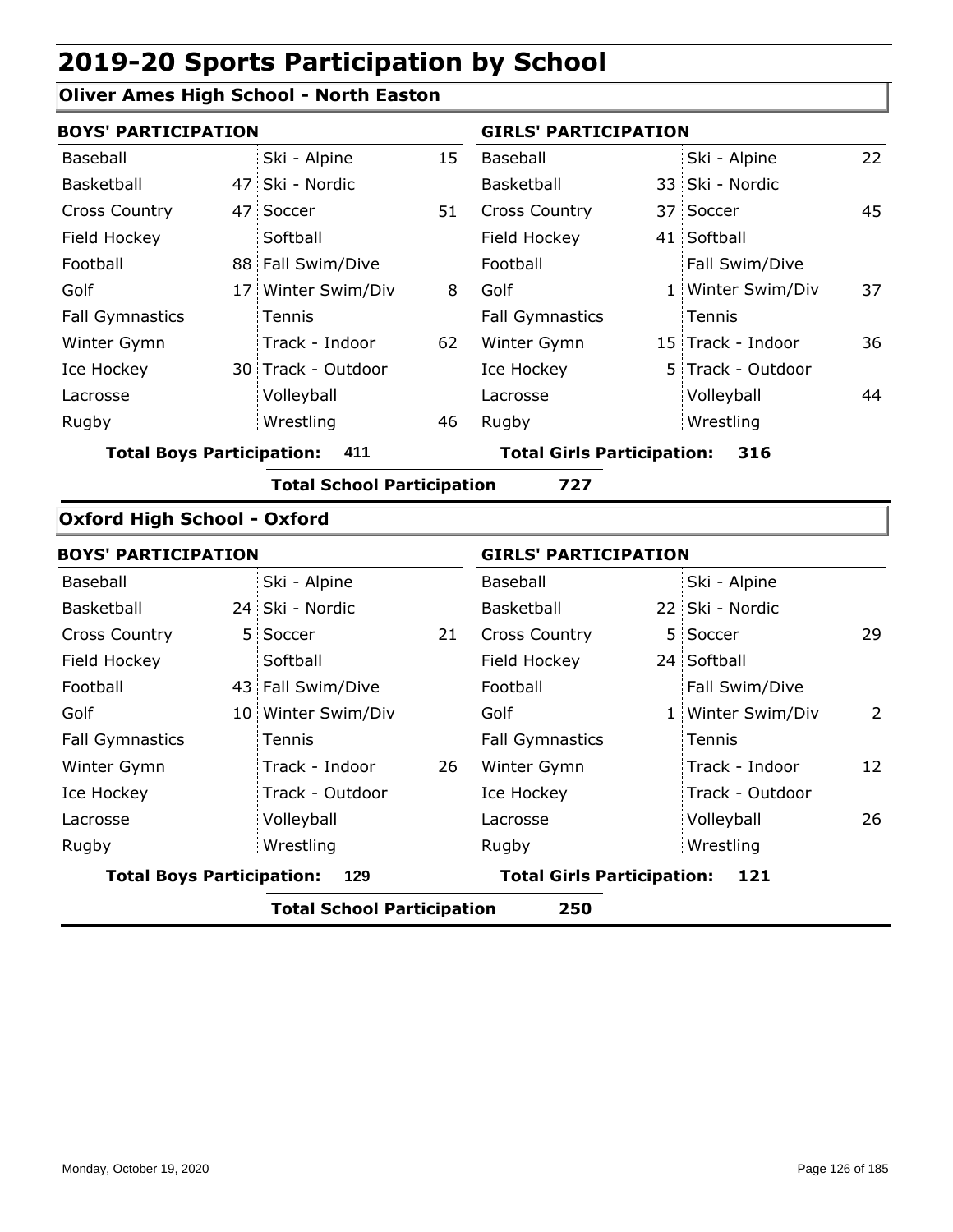#### **Palmer High School - Palmer**

| <b>BOYS' PARTICIPATION</b>              |                |                                                                                                           |                        | <b>GIRLS' PARTICIPATION</b> |                |                                                                                                                               |  |
|-----------------------------------------|----------------|-----------------------------------------------------------------------------------------------------------|------------------------|-----------------------------|----------------|-------------------------------------------------------------------------------------------------------------------------------|--|
|                                         | Ski - Alpine   |                                                                                                           | Baseball               |                             | Ski - Alpine   |                                                                                                                               |  |
|                                         |                |                                                                                                           | Basketball             |                             |                |                                                                                                                               |  |
|                                         |                | 17                                                                                                        | <b>Cross Country</b>   |                             |                | 34                                                                                                                            |  |
|                                         |                |                                                                                                           | Field Hockey           |                             |                |                                                                                                                               |  |
|                                         |                |                                                                                                           | Football               |                             | Fall Swim/Dive |                                                                                                                               |  |
|                                         |                | 10                                                                                                        | Golf                   |                             |                | 10                                                                                                                            |  |
|                                         | Tennis         |                                                                                                           | <b>Fall Gymnastics</b> |                             |                |                                                                                                                               |  |
|                                         | Track - Indoor |                                                                                                           | Winter Gymn            |                             |                |                                                                                                                               |  |
|                                         |                |                                                                                                           | Ice Hockey             |                             |                |                                                                                                                               |  |
|                                         | Volleyball     |                                                                                                           | Lacrosse               |                             | Volleyball     |                                                                                                                               |  |
|                                         | Wrestling      | 5                                                                                                         | Rugby                  |                             |                |                                                                                                                               |  |
| <b>Total Boys Participation:</b><br>105 |                | <b>Total Girls Participation:</b><br>91                                                                   |                        |                             |                |                                                                                                                               |  |
|                                         |                | 22 Ski - Nordic<br>12 Soccer<br>1 Softball<br>27 Fall Swim/Dive<br>6 Winter Swim/Div<br>5 Track - Outdoor |                        |                             |                | 22 Ski - Nordic<br>6 Soccer<br>16 Softball<br>2 Winter Swim/Div<br>Tennis<br>Track - Indoor<br>1 Track - Outdoor<br>Wrestling |  |

**Total School Participation 196**

#### **Parker Charter Essential School - Devens**

|                                         | <b>BOYS' PARTICIPATION</b> |                                          |    | <b>GIRLS' PARTICIPATION</b> |  |                 |    |
|-----------------------------------------|----------------------------|------------------------------------------|----|-----------------------------|--|-----------------|----|
| Baseball                                |                            | Ski - Alpine                             |    | Baseball                    |  | Ski - Alpine    |    |
| Basketball                              |                            | 38 Ski - Nordic                          |    | Basketball                  |  | 35 Ski - Nordic |    |
| <b>Cross Country</b>                    |                            | 28 Soccer                                | 26 | <b>Cross Country</b>        |  | 20 Soccer       | 35 |
| Field Hockey                            |                            | Softball                                 |    | Field Hockey                |  | Softball        |    |
| Football                                |                            | Fall Swim/Dive                           |    | Football                    |  | Fall Swim/Dive  |    |
| Golf                                    |                            | Winter Swim/Div                          |    | Golf                        |  | Winter Swim/Div |    |
| <b>Fall Gymnastics</b>                  |                            | Tennis                                   |    | <b>Fall Gymnastics</b>      |  | Tennis          |    |
| Winter Gymn                             |                            | Track - Indoor                           | 20 | Winter Gymn                 |  | Track - Indoor  | 19 |
| Ice Hockey                              |                            | Track - Outdoor                          |    | Ice Hockey                  |  | Track - Outdoor |    |
| Lacrosse                                |                            | Volleyball                               |    | Lacrosse                    |  | Volleyball      |    |
| Rugby                                   |                            | Wrestling                                |    | Rugby                       |  | Wrestling       |    |
| <b>Total Boys Participation:</b><br>112 |                            | <b>Total Girls Participation:</b><br>109 |    |                             |  |                 |    |
|                                         |                            | _ _                                      |    |                             |  |                 |    |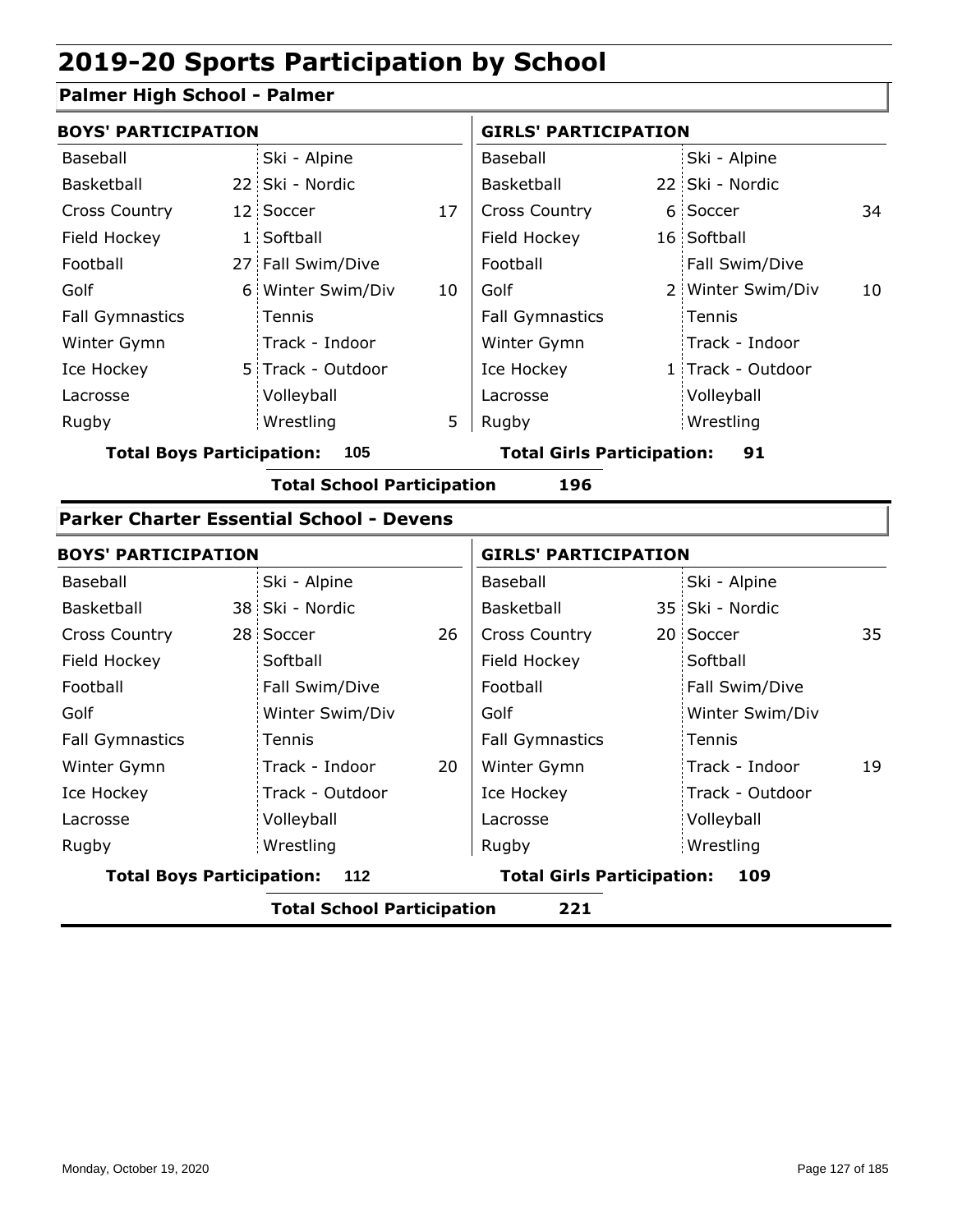### **Pathfinder RVT High School - Palmer**

| <b>BOYS' PARTICIPATION</b> |  |                    | <b>GIRLS' PARTICIPATION</b> |                        |  |                 |    |
|----------------------------|--|--------------------|-----------------------------|------------------------|--|-----------------|----|
| Baseball                   |  | Ski - Alpine       |                             | Baseball               |  | Ski - Alpine    |    |
| Basketball                 |  | 22 Ski - Nordic    |                             | Basketball             |  | 22 Ski - Nordic |    |
| <b>Cross Country</b>       |  | Soccer             | 18                          | <b>Cross Country</b>   |  | Soccer          | 18 |
| Field Hockey               |  | Softball           |                             | Field Hockey           |  | 1 Softball      |    |
| Football                   |  | 18 Fall Swim/Dive  | 1                           | Football               |  | Fall Swim/Dive  |    |
| Golf                       |  | 10 Winter Swim/Div |                             | Golf                   |  | Winter Swim/Div |    |
| <b>Fall Gymnastics</b>     |  | Tennis             |                             | <b>Fall Gymnastics</b> |  | Tennis          |    |
| Winter Gymn                |  | Track - Indoor     |                             | Winter Gymn            |  | Track - Indoor  |    |
| Ice Hockey                 |  | Track - Outdoor    |                             | Ice Hockey             |  | Track - Outdoor |    |
| Lacrosse                   |  | Volleyball         |                             | Lacrosse               |  | Volleyball      |    |
| Rugby                      |  | Wrestling          | 10                          | Rugby                  |  | Wrestling       |    |

**Total Boys Participation: 79 Total Girls Participation: 41**

**Total School Participation 120**

#### **Paulo Freire Social Justice Charter - Chicopee**

| <b>BOYS' PARTICIPATION</b>       |                 | <b>GIRLS' PARTICIPATION</b>             |                  |  |
|----------------------------------|-----------------|-----------------------------------------|------------------|--|
| Baseball                         | Ski - Alpine    | Baseball                                | Ski - Alpine     |  |
| Basketball                       | 22 Ski - Nordic | Basketball                              | 9 Ski - Nordic   |  |
| <b>Cross Country</b>             | Soccer          | <b>Cross Country</b>                    | Soccer           |  |
| Field Hockey                     | Softball        | Field Hockey                            | Softball         |  |
| Football                         | Fall Swim/Dive  | Football                                | Fall Swim/Dive   |  |
| Golf                             | Winter Swim/Div | Golf                                    | Winter Swim/Div  |  |
| <b>Fall Gymnastics</b>           | Tennis          | <b>Fall Gymnastics</b>                  | Tennis           |  |
| Winter Gymn                      | Track - Indoor  | Winter Gymn                             | Track - Indoor   |  |
| Ice Hockey                       | Track - Outdoor | Ice Hockey                              | Track - Outdoor  |  |
| Lacrosse                         | Volleyball      | Lacrosse                                | Volleyball<br>12 |  |
| Rugby                            | Wrestling       | Rugby                                   | Wrestling        |  |
| <b>Total Boys Participation:</b> | 22              | <b>Total Girls Participation:</b><br>21 |                  |  |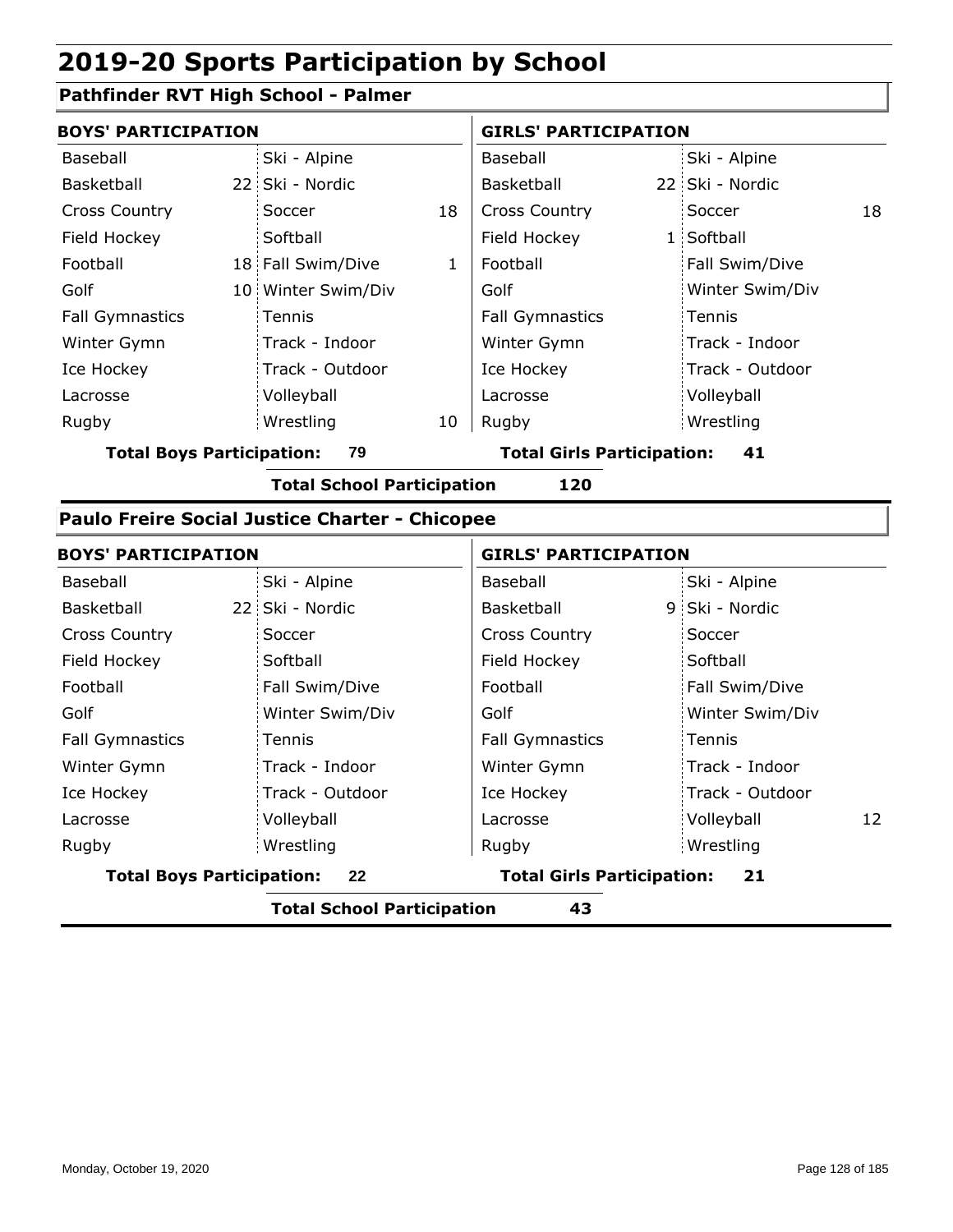### **Peabody Vet. Mem. High School - Peabody**

|                                        | <b>BOYS' PARTICIPATION</b> |                                   |     |                                          | <b>GIRLS' PARTICIPATION</b> |                   |     |  |
|----------------------------------------|----------------------------|-----------------------------------|-----|------------------------------------------|-----------------------------|-------------------|-----|--|
| Baseball                               |                            | Ski - Alpine                      |     | Baseball                                 |                             | Ski - Alpine      |     |  |
| Basketball                             |                            | 45 Ski - Nordic                   |     | Basketball                               |                             | 34 Ski - Nordic   |     |  |
| Cross Country                          |                            | 38 Soccer                         | 55  | <b>Cross Country</b>                     |                             | 17 Soccer         | 61  |  |
| Field Hockey                           |                            | Softball                          |     | Field Hockey                             |                             | 35 Softball       |     |  |
| Football                               |                            | 95 Fall Swim/Dive                 |     | Football                                 |                             | Fall Swim/Dive    |     |  |
| Golf                                   |                            | 10 Winter Swim/Div                | 8   | Golf                                     |                             | Winter Swim/Div   | 13  |  |
| <b>Fall Gymnastics</b>                 |                            | Tennis                            |     | <b>Fall Gymnastics</b>                   |                             | Tennis            |     |  |
| Winter Gymn                            |                            | 2 Track - Indoor                  | 132 | Winter Gymn                              |                             | 16 Track - Indoor | 101 |  |
| Ice Hockey                             |                            | 16 Track - Outdoor                |     | Ice Hockey                               |                             | 2 Track - Outdoor |     |  |
| Lacrosse                               |                            | Volleyball                        |     | Lacrosse                                 |                             | Volleyball        | 32  |  |
| Rugby                                  |                            | Wrestling                         | 13  | Rugby                                    |                             | Wrestling         |     |  |
| <b>Total Boys Participation:</b>       |                            | 414                               |     | <b>Total Girls Participation:</b><br>311 |                             |                   |     |  |
|                                        |                            | <b>Total School Participation</b> |     | 725                                      |                             |                   |     |  |
| <b>Pembroke High School - Pembroke</b> |                            |                                   |     |                                          |                             |                   |     |  |
| <b>BOYS' PARTICIPATION</b>             |                            |                                   |     | <b>GIRLS' PARTICIPATION</b>              |                             |                   |     |  |
| Baseball                               |                            | Ski - Alpine                      |     | Baseball                                 |                             | Ski - Alpine      |     |  |
| Basketball                             |                            | 37 Ski - Nordic                   |     | Basketball                               |                             | 29 Ski - Nordic   |     |  |
| Cross Country                          |                            | 21 Soccer                         | 59  | <b>Cross Country</b>                     |                             | 19 Soccer         | 47  |  |
| Field Hockey                           |                            | Softball                          |     | Field Hockey                             |                             | 58 Softball       |     |  |
|                                        |                            |                                   |     |                                          |                             |                   |     |  |

| Field Hockey                            |  | Softball           |                                   | Field Hockey           | 58 Softball        |    |
|-----------------------------------------|--|--------------------|-----------------------------------|------------------------|--------------------|----|
| Football                                |  | 57 Fall Swim/Dive  |                                   | Football               | Fall Swim/Dive     |    |
| Golf                                    |  | 17 Winter Swim/Div | 8                                 | Golf                   | 1 Winter Swim/Div  | 26 |
| <b>Fall Gymnastics</b>                  |  | Tennis             |                                   | <b>Fall Gymnastics</b> | Tennis             |    |
| Winter Gymn                             |  | Track - Indoor     | 53                                | Winter Gymn            | 9 Track - Indoor   | 37 |
| Ice Hockey                              |  | 34 Track - Outdoor |                                   | Ice Hockey             | 14 Track - Outdoor |    |
| Lacrosse                                |  | Volleyball         |                                   | Lacrosse               | Volleyball         | 41 |
| Rugby                                   |  | Wrestling          | 12                                | Rugby                  | Wrestling          |    |
| <b>Total Boys Participation:</b><br>298 |  |                    | <b>Total Girls Participation:</b> | 281                    |                    |    |
|                                         |  |                    |                                   |                        |                    |    |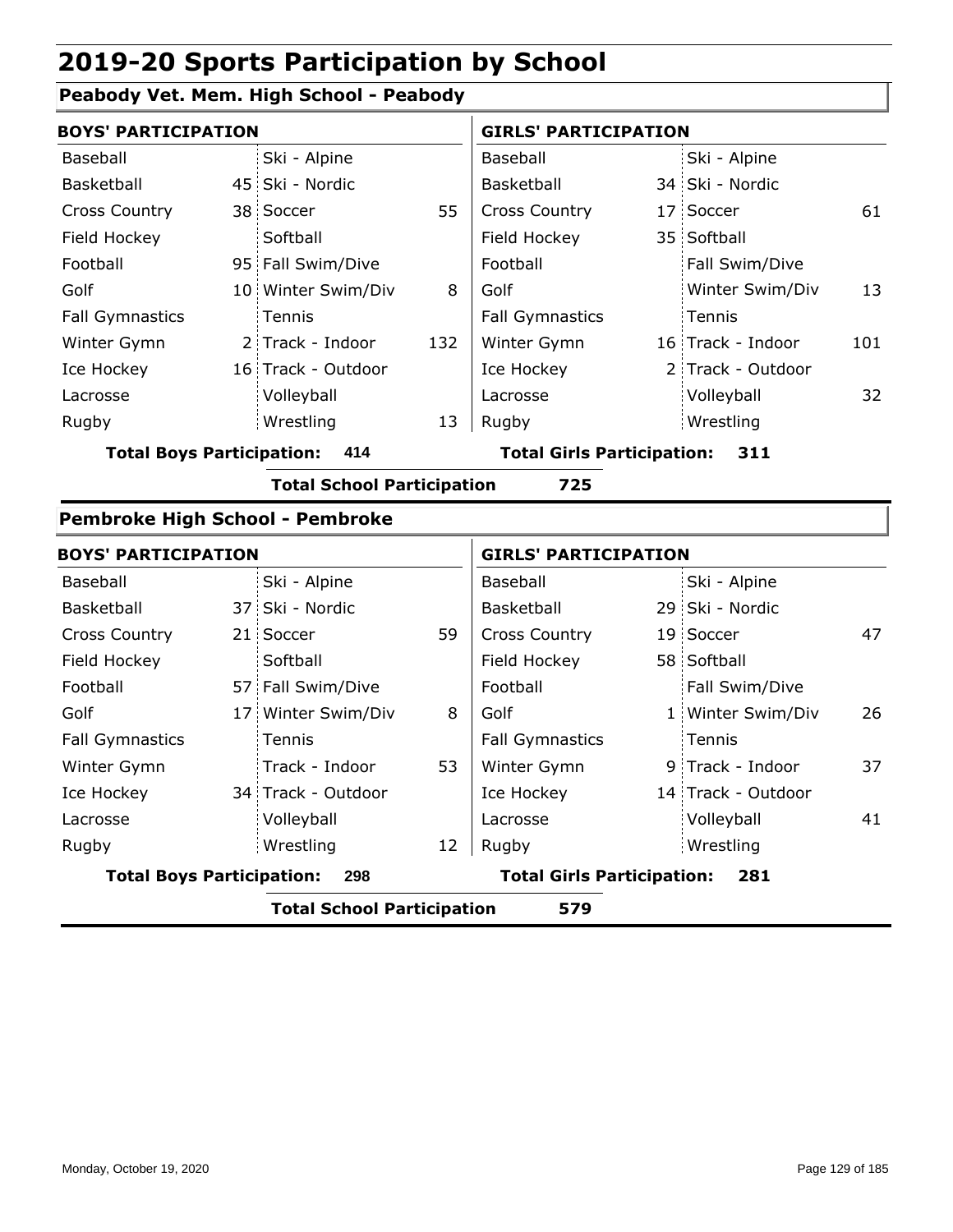#### **Pentucket Reg. High School - West Newbury**

| <b>BOYS' PARTICIPATION</b> |  |                    |    | <b>GIRLS' PARTICIPATION</b> |  |                   |    |
|----------------------------|--|--------------------|----|-----------------------------|--|-------------------|----|
| Baseball                   |  | Ski - Alpine       |    | Baseball                    |  | Ski - Alpine      |    |
| Basketball                 |  | 44 Ski - Nordic    |    | <b>Basketball</b>           |  | 24 Ski - Nordic   |    |
| <b>Cross Country</b>       |  | 53 Soccer          | 59 | <b>Cross Country</b>        |  | 54 Soccer         | 48 |
| Field Hockey               |  | Softball           |    | Field Hockey                |  | 46 Softball       |    |
| Football                   |  | 73 Fall Swim/Dive  |    | Football                    |  | Fall Swim/Dive    |    |
| Golf                       |  | 9 Winter Swim/Div  | 4  | Golf                        |  | 2 Winter Swim/Div | 9  |
| <b>Fall Gymnastics</b>     |  | Tennis             |    | <b>Fall Gymnastics</b>      |  | Tennis            |    |
| Winter Gymn                |  | Track - Indoor     | 53 | Winter Gymn                 |  | Track - Indoor    | 39 |
| Ice Hockey                 |  | 25 Track - Outdoor |    | Ice Hockey                  |  | 2 Track - Outdoor |    |
| Lacrosse                   |  | Volleyball         |    | Lacrosse                    |  | Volleyball        | 18 |
| Rugby                      |  | Wrestling          | 11 | Rugby                       |  | Wrestling         |    |

**Total Boys Participation: 331 Total Girls Participation: 242**

**Total School Participation 573**

#### **Pioneer Charter School of Science - Everett**

| <b>BOYS' PARTICIPATION</b>             |  |                                         | <b>GIRLS' PARTICIPATION</b> |                        |  |                 |    |
|----------------------------------------|--|-----------------------------------------|-----------------------------|------------------------|--|-----------------|----|
| Baseball                               |  | Ski - Alpine                            |                             | Baseball               |  | Ski - Alpine    |    |
| Basketball                             |  | 25 Ski - Nordic                         |                             | Basketball             |  | 20 Ski - Nordic |    |
| <b>Cross Country</b>                   |  | 10 Soccer                               | 22                          | <b>Cross Country</b>   |  | 7 Soccer        | 18 |
| Field Hockey                           |  | Softball                                |                             | Field Hockey           |  | Softball        |    |
| Football                               |  | Fall Swim/Dive                          |                             | Football               |  | Fall Swim/Dive  |    |
| Golf                                   |  | Winter Swim/Div                         |                             | Golf                   |  | Winter Swim/Div |    |
| <b>Fall Gymnastics</b>                 |  | Tennis                                  |                             | <b>Fall Gymnastics</b> |  | Tennis          |    |
| Winter Gymn                            |  | Track - Indoor                          | 5                           | Winter Gymn            |  | Track - Indoor  | 3  |
| Ice Hockey                             |  | Track - Outdoor                         |                             | Ice Hockey             |  | Track - Outdoor |    |
| Lacrosse                               |  | Volleyball                              |                             | Lacrosse               |  | Volleyball      | 20 |
| Rugby                                  |  | Wrestling                               |                             | Rugby                  |  | Wrestling       |    |
| <b>Total Boys Participation:</b><br>62 |  | <b>Total Girls Participation:</b><br>68 |                             |                        |  |                 |    |
|                                        |  | Tatal Cabaal Dautisination.             |                             | 1 D.A.                 |  |                 |    |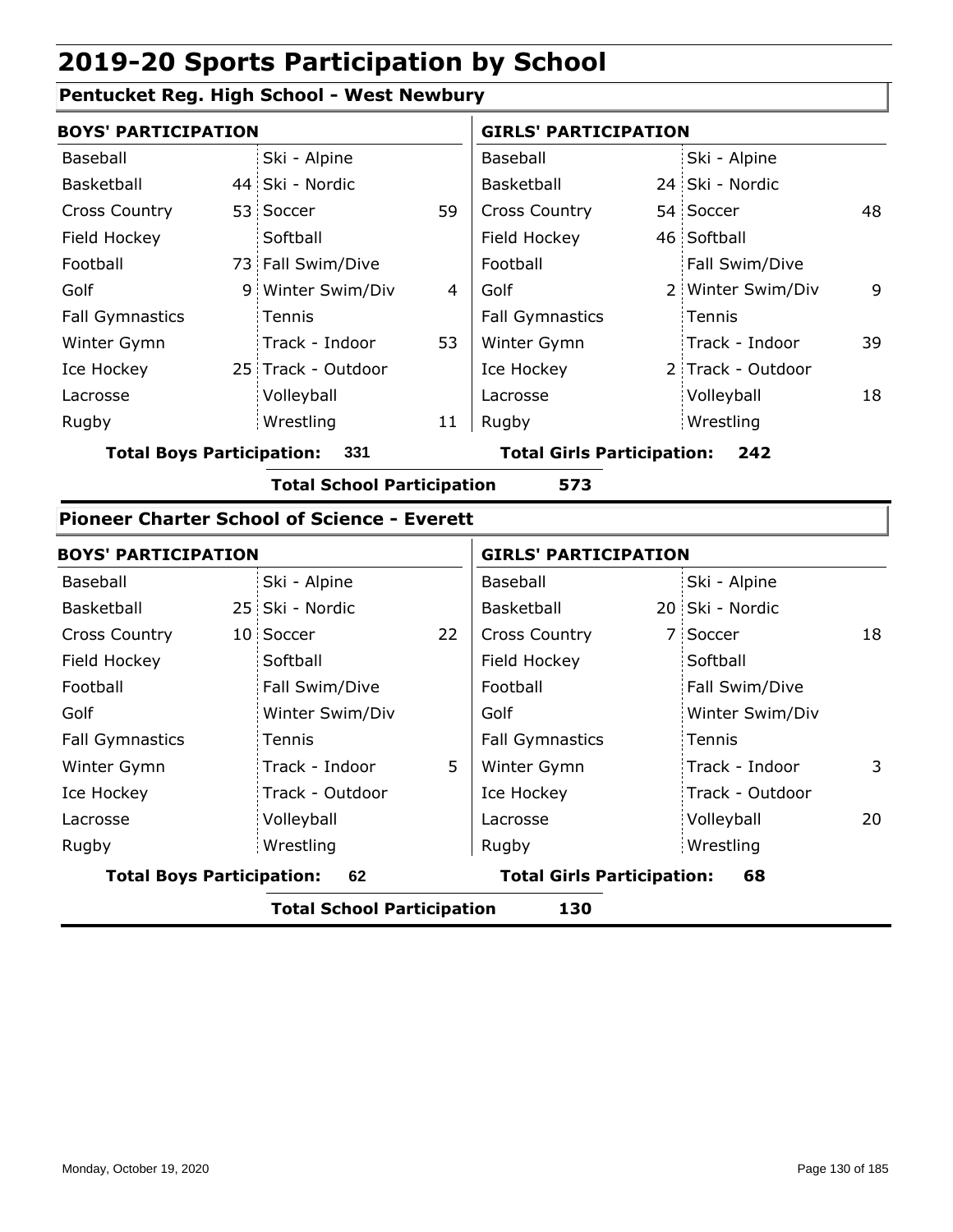#### **Pioneer Valley Chinese Immersion Char - Hadley**

| <b>BOYS' PARTICIPATION</b> |                 | <b>GIRLS' PARTICIPATION</b> |                        |  |                 |    |
|----------------------------|-----------------|-----------------------------|------------------------|--|-----------------|----|
| Baseball                   | Ski - Alpine    | 6                           | Baseball               |  | Ski - Alpine    | 5. |
| Basketball                 | 11 Ski - Nordic |                             | <b>Basketball</b>      |  | 10 Ski - Nordic |    |
| <b>Cross Country</b>       | 8 Soccer        | 13                          | <b>Cross Country</b>   |  | 13 Soccer       | 14 |
| Field Hockey               | Softball        |                             | Field Hockey           |  | Softball        |    |
| Football                   | Fall Swim/Dive  |                             | Football               |  | Fall Swim/Dive  |    |
| Golf                       | Winter Swim/Div |                             | Golf                   |  | Winter Swim/Div |    |
| <b>Fall Gymnastics</b>     | Tennis          |                             | <b>Fall Gymnastics</b> |  | Tennis          |    |
| Winter Gymn                | Track - Indoor  |                             | Winter Gymn            |  | Track - Indoor  |    |
| Ice Hockey                 | Track - Outdoor |                             | Ice Hockey             |  | Track - Outdoor |    |
| Lacrosse                   | Volleyball      |                             | Lacrosse               |  | Volleyball      |    |
| Rugby                      | Wrestling       | $\overline{2}$              | Rugby                  |  | Wrestling       | 1. |

**Total Boys Participation: 40 Total Girls Participation: 43**

**Total School Participation 83**

#### **Pioneer Valley Christian Academy - Springfield**

| <b>BOYS' PARTICIPATION</b>             | <b>GIRLS' PARTICIPATION</b> |    |                                         |  |                 |     |
|----------------------------------------|-----------------------------|----|-----------------------------------------|--|-----------------|-----|
| Baseball                               | Ski - Alpine                |    | Baseball                                |  | Ski - Alpine    |     |
| Basketball                             | 15 Ski - Nordic             |    | Basketball                              |  | 10 Ski - Nordic |     |
| <b>Cross Country</b>                   | Soccer                      | 16 | <b>Cross Country</b>                    |  | Soccer          | 2   |
| Field Hockey                           | Softball                    |    | Field Hockey                            |  | Softball        |     |
| Football                               | Fall Swim/Dive              |    | Football                                |  | Fall Swim/Dive  |     |
| Golf                                   | Winter Swim/Div             |    | Golf                                    |  | Winter Swim/Div |     |
| <b>Fall Gymnastics</b>                 | Tennis                      |    | <b>Fall Gymnastics</b>                  |  | Tennis          |     |
| Winter Gymn                            | Track - Indoor              |    | Winter Gymn                             |  | Track - Indoor  |     |
| Ice Hockey                             | Track - Outdoor             |    | Ice Hockey                              |  | Track - Outdoor |     |
| Lacrosse                               | Volleyball                  |    | Lacrosse                                |  | Volleyball      | 26. |
| Rugby                                  | Wrestling                   |    | Rugby                                   |  | Wrestling       |     |
| <b>Total Boys Participation:</b><br>31 |                             |    | <b>Total Girls Participation:</b><br>38 |  |                 |     |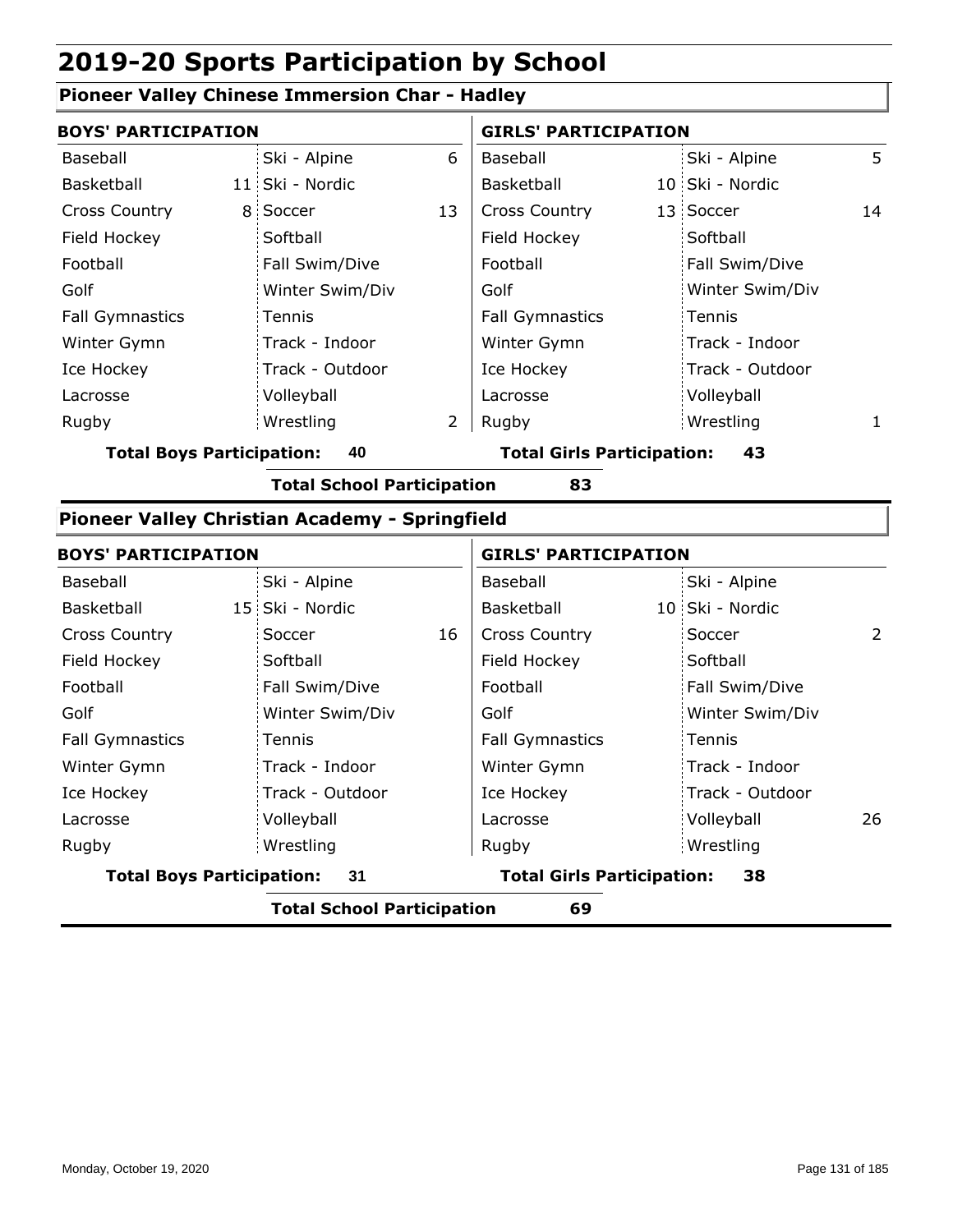### **Pioneer Valley Regional School - Northfield**

|                                          |                 |                                                                                                                                                                                                                                                                         |                        | <b>GIRLS' PARTICIPATION</b>             |                 |                                                                                                                                                                                  |  |  |  |
|------------------------------------------|-----------------|-------------------------------------------------------------------------------------------------------------------------------------------------------------------------------------------------------------------------------------------------------------------------|------------------------|-----------------------------------------|-----------------|----------------------------------------------------------------------------------------------------------------------------------------------------------------------------------|--|--|--|
|                                          | Ski - Alpine    |                                                                                                                                                                                                                                                                         | Baseball               |                                         | Ski - Alpine    |                                                                                                                                                                                  |  |  |  |
|                                          |                 |                                                                                                                                                                                                                                                                         | Basketball             |                                         |                 |                                                                                                                                                                                  |  |  |  |
|                                          |                 | 19                                                                                                                                                                                                                                                                      | <b>Cross Country</b>   |                                         | Soccer          | 17                                                                                                                                                                               |  |  |  |
|                                          | Softball        |                                                                                                                                                                                                                                                                         | Field Hockey           |                                         |                 |                                                                                                                                                                                  |  |  |  |
|                                          |                 |                                                                                                                                                                                                                                                                         | Football               |                                         | Fall Swim/Dive  |                                                                                                                                                                                  |  |  |  |
|                                          | Winter Swim/Div |                                                                                                                                                                                                                                                                         | Golf                   |                                         | Winter Swim/Div |                                                                                                                                                                                  |  |  |  |
|                                          | Tennis          |                                                                                                                                                                                                                                                                         | <b>Fall Gymnastics</b> |                                         | Tennis          |                                                                                                                                                                                  |  |  |  |
|                                          | Track - Indoor  | 7                                                                                                                                                                                                                                                                       | Winter Gymn            |                                         | Track - Indoor  | 10                                                                                                                                                                               |  |  |  |
|                                          |                 |                                                                                                                                                                                                                                                                         | Ice Hockey             |                                         | Track - Outdoor |                                                                                                                                                                                  |  |  |  |
|                                          | Volleyball      |                                                                                                                                                                                                                                                                         | Lacrosse               |                                         | Volleyball      | 12                                                                                                                                                                               |  |  |  |
|                                          | Wrestling       |                                                                                                                                                                                                                                                                         | Rugby                  |                                         |                 |                                                                                                                                                                                  |  |  |  |
| <b>Total Boys Participation:</b><br>54   |                 |                                                                                                                                                                                                                                                                         |                        | <b>Total Girls Participation:</b><br>68 |                 |                                                                                                                                                                                  |  |  |  |
|                                          |                 |                                                                                                                                                                                                                                                                         | 122                    |                                         |                 |                                                                                                                                                                                  |  |  |  |
|                                          |                 |                                                                                                                                                                                                                                                                         |                        |                                         |                 |                                                                                                                                                                                  |  |  |  |
|                                          |                 |                                                                                                                                                                                                                                                                         |                        |                                         |                 |                                                                                                                                                                                  |  |  |  |
|                                          | Ski - Alpine    |                                                                                                                                                                                                                                                                         | Baseball               |                                         | Ski - Alpine    |                                                                                                                                                                                  |  |  |  |
|                                          |                 |                                                                                                                                                                                                                                                                         | Basketball             |                                         |                 |                                                                                                                                                                                  |  |  |  |
|                                          |                 | 7                                                                                                                                                                                                                                                                       | <b>Cross Country</b>   |                                         |                 | 8                                                                                                                                                                                |  |  |  |
|                                          | Softball        |                                                                                                                                                                                                                                                                         | Field Hockey           |                                         | Softball        |                                                                                                                                                                                  |  |  |  |
|                                          |                 |                                                                                                                                                                                                                                                                         | Football               |                                         |                 |                                                                                                                                                                                  |  |  |  |
|                                          |                 | 10                                                                                                                                                                                                                                                                      | Golf                   |                                         | Winter Swim/Div | 14                                                                                                                                                                               |  |  |  |
|                                          | Tennis          |                                                                                                                                                                                                                                                                         | <b>Fall Gymnastics</b> |                                         | Tennis          |                                                                                                                                                                                  |  |  |  |
|                                          | Track - Indoor  |                                                                                                                                                                                                                                                                         | Winter Gymn            |                                         | Track - Indoor  |                                                                                                                                                                                  |  |  |  |
|                                          |                 |                                                                                                                                                                                                                                                                         | Ice Hockey             |                                         | Track - Outdoor |                                                                                                                                                                                  |  |  |  |
|                                          | Volleyball      |                                                                                                                                                                                                                                                                         | Lacrosse               |                                         | Volleyball      |                                                                                                                                                                                  |  |  |  |
|                                          | Wrestling       | 21                                                                                                                                                                                                                                                                      | Rugby                  |                                         |                 | $\mathbf{1}$                                                                                                                                                                     |  |  |  |
| <b>Total Boys Participation:</b><br>142  |                 |                                                                                                                                                                                                                                                                         |                        | 64                                      |                 |                                                                                                                                                                                  |  |  |  |
| <b>Total School Participation</b><br>206 |                 |                                                                                                                                                                                                                                                                         |                        |                                         |                 |                                                                                                                                                                                  |  |  |  |
|                                          |                 | <b>BOYS' PARTICIPATION</b><br>12 Ski - Nordic<br>12 Soccer<br>3 Fall Swim/Dive<br>1 Track - Outdoor<br>Pittsfield High School - Pittsfield<br><b>BOYS' PARTICIPATION</b><br>24 Ski - Nordic<br>22 Soccer<br>44 Fall Swim/Dive<br>9 Winter Swim/Div<br>5 Track - Outdoor |                        | <b>Total School Participation</b>       |                 | 15 Ski - Nordic<br>14 Softball<br>Wrestling<br><b>GIRLS' PARTICIPATION</b><br>20 Ski - Nordic<br>20 Soccer<br>1 Fall Swim/Dive<br>Wrestling<br><b>Total Girls Participation:</b> |  |  |  |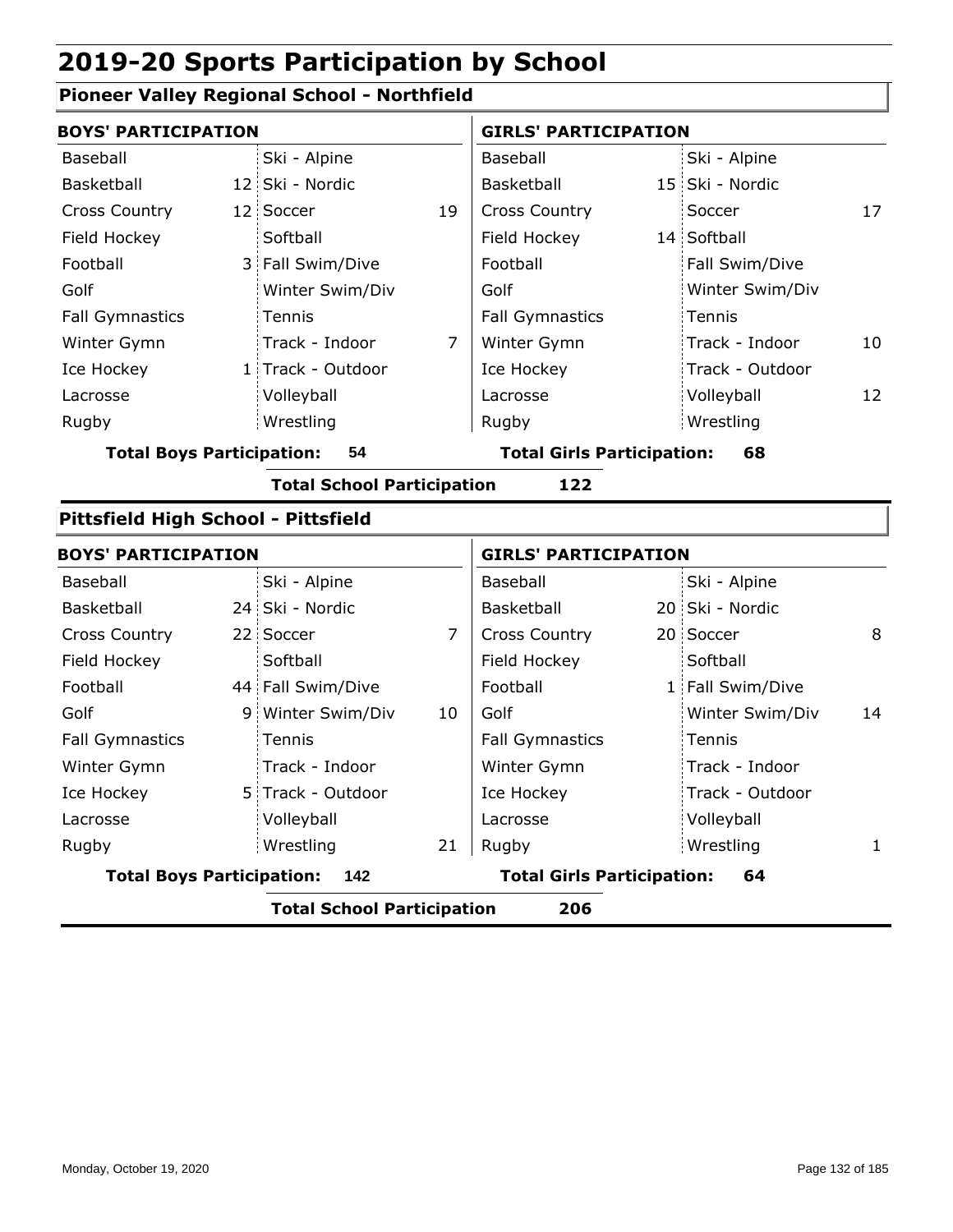### **Plymouth North High School - Plymouth**

| <b>BOYS' PARTICIPATION</b>              |  |                                   | <b>GIRLS' PARTICIPATION</b> |                        |  |                    |    |
|-----------------------------------------|--|-----------------------------------|-----------------------------|------------------------|--|--------------------|----|
| Baseball                                |  | Ski - Alpine                      |                             | Baseball               |  | Ski - Alpine       |    |
| Basketball                              |  | 55 Ski - Nordic                   |                             | Basketball             |  | 42 Ski - Nordic    |    |
| <b>Cross Country</b>                    |  | 23 Soccer                         | 48                          | <b>Cross Country</b>   |  | 17 Soccer          | 55 |
| Field Hockey                            |  | 3 Softball                        |                             | Field Hockey           |  | 26 Softball        |    |
| Football                                |  | 93 Fall Swim/Dive                 |                             | Football               |  | 2 Fall Swim/Dive   |    |
| Golf                                    |  | 21 Winter Swim/Div                |                             | Golf                   |  | 2 Winter Swim/Div  |    |
| <b>Fall Gymnastics</b>                  |  | <b>Tennis</b>                     |                             | <b>Fall Gymnastics</b> |  | Tennis             |    |
| Winter Gymn                             |  | Track - Indoor                    | 67                          | Winter Gymn            |  | 7 Track - Indoor   | 53 |
| Ice Hockey                              |  | 47 Track - Outdoor                |                             | Ice Hockey             |  | 19 Track - Outdoor |    |
| Lacrosse                                |  | Volleyball                        |                             | Lacrosse               |  | Volleyball         | 44 |
| Rugby                                   |  | Wrestling                         | 22                          | Rugby                  |  | Wrestling          |    |
| <b>Total Boys Participation:</b><br>379 |  | <b>Total Girls Participation:</b> |                             | 267                    |  |                    |    |
|                                         |  | <b>Total School Participation</b> |                             | 646                    |  |                    |    |

#### **Plymouth South High School - Plymouth**

| <b>BOYS' PARTICIPATION</b>              |  |                                          | <b>GIRLS' PARTICIPATION</b> |                        |  |                    |                |
|-----------------------------------------|--|------------------------------------------|-----------------------------|------------------------|--|--------------------|----------------|
| Baseball                                |  | Ski - Alpine                             |                             | Baseball               |  | Ski - Alpine       |                |
| Basketball                              |  | 59 Ski - Nordic                          |                             | Basketball             |  | 29 Ski - Nordic    |                |
| <b>Cross Country</b>                    |  | 38 Soccer                                |                             | <b>Cross Country</b>   |  | 12 Soccer          |                |
| Field Hockey                            |  | Softball                                 |                             | Field Hockey           |  | 47 Softball        |                |
| Football                                |  | 100 Fall Swim/Dive                       |                             | Football               |  | 1 Fall Swim/Dive   |                |
| Golf                                    |  | 34 Winter Swim/Div                       |                             | Golf                   |  | 1 Winter Swim/Div  |                |
| <b>Fall Gymnastics</b>                  |  | Tennis                                   |                             | <b>Fall Gymnastics</b> |  | Tennis             |                |
| Winter Gymn                             |  | Track - Indoor                           | 34                          | Winter Gymn            |  | 4 Track - Indoor   | 41             |
| Ice Hockey                              |  | 45 Track - Outdoor                       |                             | Ice Hockey             |  | 11 Track - Outdoor |                |
| Lacrosse                                |  | Volleyball                               |                             | Lacrosse               |  | Volleyball         | 56             |
| Rugby                                   |  | Wrestling                                | 76                          | Rugby                  |  | Wrestling          | $\overline{4}$ |
| <b>Total Boys Participation:</b><br>386 |  | <b>Total Girls Participation:</b><br>206 |                             |                        |  |                    |                |
|                                         |  | <b>Total School Participation</b>        |                             | 592                    |  |                    |                |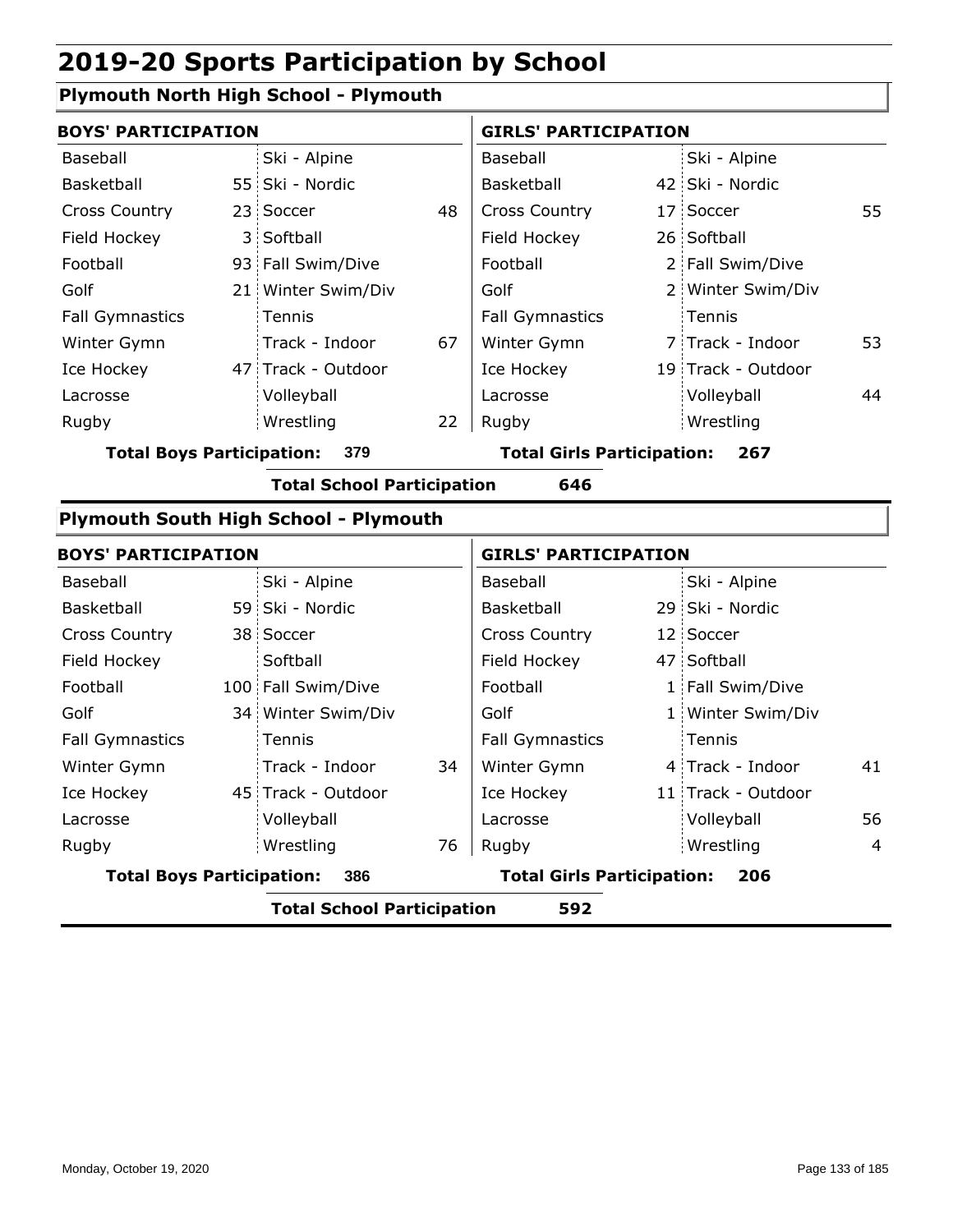#### **Pope Francis Preparatory School - Springfield**

| <b>BOYS' PARTICIPATION</b>       |                                           |                | <b>GIRLS' PARTICIPATION</b>       |  |                   |              |
|----------------------------------|-------------------------------------------|----------------|-----------------------------------|--|-------------------|--------------|
| Baseball                         | Ski - Alpine                              | $\overline{7}$ | Baseball                          |  | Ski - Alpine      | $\mathbf{1}$ |
| Basketball                       | 24 Ski - Nordic                           |                | Basketball                        |  | 16 Ski - Nordic   |              |
| <b>Cross Country</b>             | 15 Soccer                                 | 45             | <b>Cross Country</b>              |  | 15 Soccer         | 19           |
| Field Hockey                     | Softball                                  |                | Field Hockey                      |  | Softball          |              |
| Football                         | Fall Swim/Dive                            |                | Football                          |  | Fall Swim/Dive    |              |
| Golf                             | 16 Winter Swim/Div                        |                | Golf                              |  | 6 Winter Swim/Div |              |
| <b>Fall Gymnastics</b>           | Tennis                                    |                | <b>Fall Gymnastics</b>            |  | Tennis            |              |
| Winter Gymn                      | Track - Indoor                            | 28             | Winter Gymn                       |  | Track - Indoor    | 19           |
| Ice Hockey                       | 42 Track - Outdoor                        |                | Ice Hockey                        |  | Track - Outdoor   |              |
| Lacrosse                         | Volleyball                                |                | Lacrosse                          |  | Volleyball        |              |
| Rugby                            | Wrestling                                 |                | Rugby                             |  | Wrestling         |              |
| <b>Total Boys Participation:</b> | 177                                       |                | <b>Total Girls Participation:</b> |  | 76                |              |
|                                  | <b>Total School Participation</b>         |                | 253                               |  |                   |              |
|                                  | Putnam Voc/Tech High School - Springfield |                |                                   |  |                   |              |
| <b>BOYS' PARTICIPATION</b>       |                                           |                | <b>GIRLS' PARTICIPATION</b>       |  |                   |              |
| Baseball                         | Ski - Alpine                              |                | Baseball                          |  | Ski - Alpine      |              |
| Basketball                       | 45 Ski - Nordic                           |                | Basketball                        |  | 24 Ski - Nordic   |              |
| <b>Cross Country</b>             | Soccer                                    | 15             | <b>Cross Country</b>              |  | Soccer            | 12           |
| Field Hockey                     | Softball                                  |                | Field Hockey                      |  | Softball          |              |
| Football                         | 43 Fall Swim/Dive                         |                | Football                          |  | 1 Fall Swim/Dive  |              |
| Golf                             | Winter Swim/Div                           |                | Golf                              |  | Winter Swim/Div   |              |
| <b>Fall Gymnastics</b>           | Tennis                                    |                | <b>Fall Gymnastics</b>            |  | Tennis            |              |
| Winter Gymn                      | Track - Indoor                            | 24             | Winter Gymn                       |  | Track - Indoor    | 19           |
| Ice Hockey                       | Track - Outdoor                           |                | Ice Hockey                        |  | Track - Outdoor   |              |
| Lacrosse                         | Volleyball                                |                | Lacrosse                          |  | Volleyball        | 11           |

Wrestling Rugby Rugby

**Total Boys Participation: 154 Total Girls Participation: 67**

Wrestling

**Total School Participation 221**

27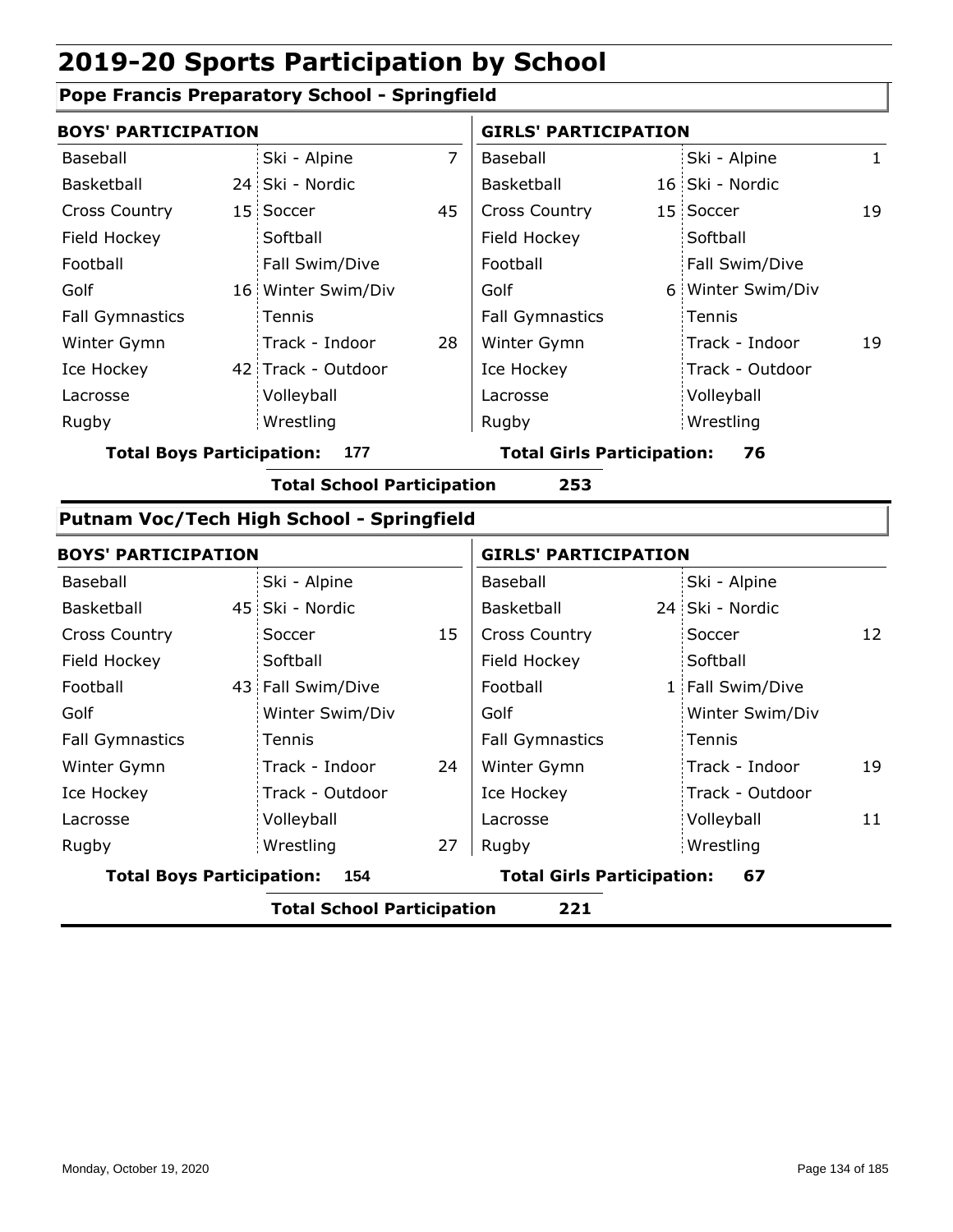### **Quabbin Regional High School - Barre**

| <b>BOYS' PARTICIPATION</b> |  |                    | <b>GIRLS' PARTICIPATION</b> |                        |  |                 |    |
|----------------------------|--|--------------------|-----------------------------|------------------------|--|-----------------|----|
| Baseball                   |  | Ski - Alpine       |                             | Baseball               |  | Ski - Alpine    |    |
| Basketball                 |  | 23 Ski - Nordic    |                             | Basketball             |  | 20 Ski - Nordic |    |
| <b>Cross Country</b>       |  | 27 Soccer          | 31                          | <b>Cross Country</b>   |  | 17 Soccer       | 40 |
| Field Hockey               |  | Softball           |                             | Field Hockey           |  | 29 Softball     |    |
| Football                   |  | 28 Fall Swim/Dive  |                             | Football               |  | Fall Swim/Dive  |    |
| Golf                       |  | 12 Winter Swim/Div |                             | Golf                   |  | Winter Swim/Div |    |
| <b>Fall Gymnastics</b>     |  | Tennis             |                             | <b>Fall Gymnastics</b> |  | : Tennis        |    |
| Winter Gymn                |  | Track - Indoor     | 34                          | Winter Gymn            |  | Track - Indoor  | 36 |
| Ice Hockey                 |  | 6 Track - Outdoor  |                             | Ice Hockey             |  | Track - Outdoor |    |
| Lacrosse                   |  | Volleyball         |                             | Lacrosse               |  | Volleyball      |    |
| Rugby                      |  | Wrestling          | 7                           | Rugby                  |  | Wrestling       |    |

**Total Boys Participation: 168 Total Girls Participation: 142**

**Total School Participation 310**

### **Quaboag Regional Middle/High School - Warren**

| <b>BOYS' PARTICIPATION</b>              |  |                   | <b>GIRLS' PARTICIPATION</b>              |                        |  |                   |    |
|-----------------------------------------|--|-------------------|------------------------------------------|------------------------|--|-------------------|----|
| Baseball                                |  | Ski - Alpine      |                                          | Baseball               |  | Ski - Alpine      |    |
| Basketball                              |  | 35 Ski - Nordic   |                                          | Basketball             |  | 33 Ski - Nordic   |    |
| <b>Cross Country</b>                    |  | 10 Soccer         | 44                                       | <b>Cross Country</b>   |  | 11 Soccer         | 35 |
| Field Hockey                            |  | Softball          |                                          | Field Hockey           |  | 34 Softball       |    |
| Football                                |  | 32 Fall Swim/Dive |                                          | Football               |  | Fall Swim/Dive    |    |
| Golf                                    |  | 6 Winter Swim/Div |                                          | Golf                   |  | 3 Winter Swim/Div |    |
| <b>Fall Gymnastics</b>                  |  | Tennis            |                                          | <b>Fall Gymnastics</b> |  | Tennis            |    |
| Winter Gymn                             |  | Track - Indoor    | 28                                       | Winter Gymn            |  | Track - Indoor    | 15 |
| Ice Hockey                              |  | Track - Outdoor   |                                          | Ice Hockey             |  | Track - Outdoor   |    |
| Lacrosse                                |  | Volleyball        |                                          | Lacrosse               |  | Volleyball        |    |
| Rugby                                   |  | Wrestling         |                                          | Rugby                  |  | Wrestling         |    |
| <b>Total Boys Participation:</b><br>155 |  |                   | <b>Total Girls Participation:</b><br>131 |                        |  |                   |    |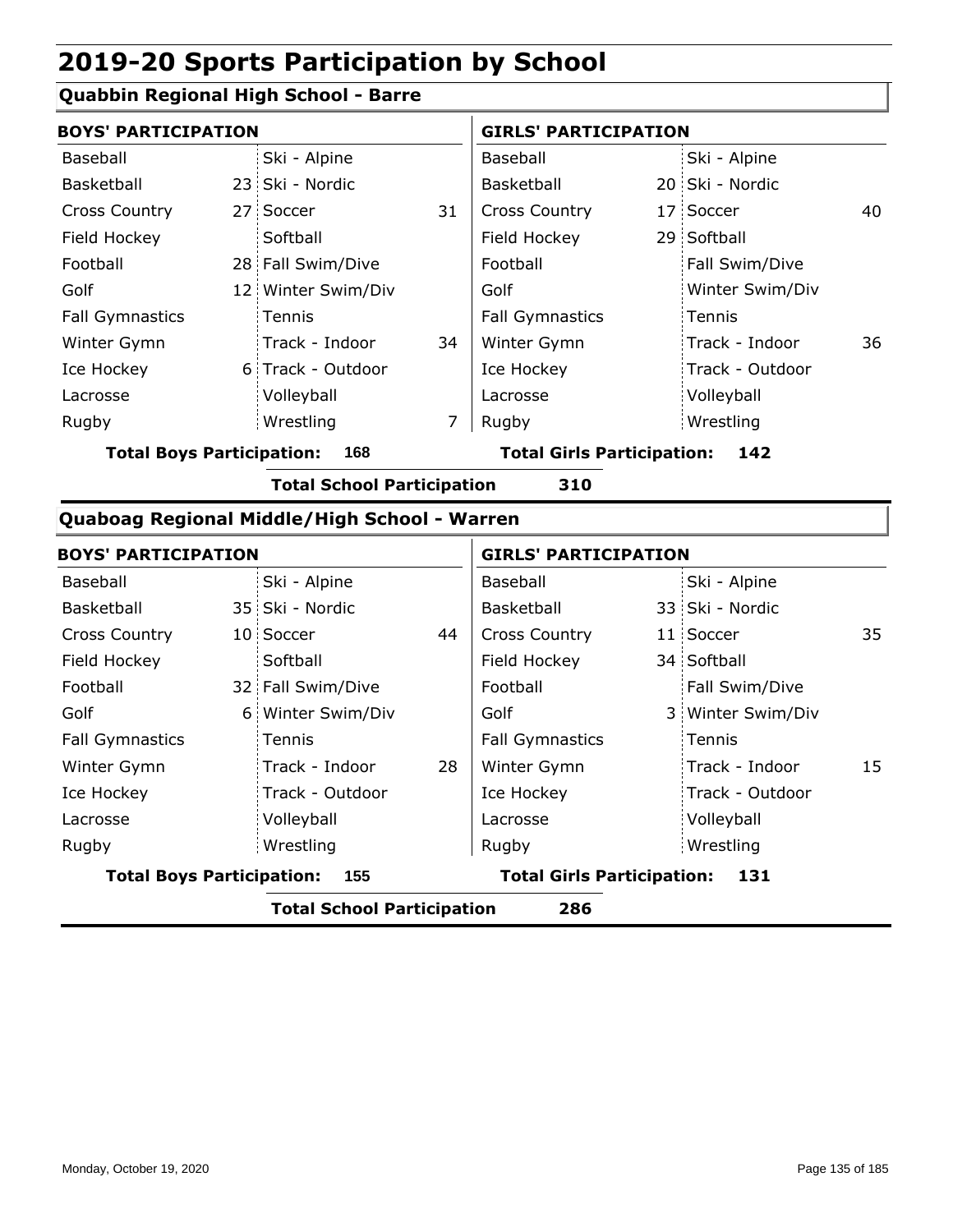### **Quincy High School - Quincy**

| <b>BOYS' PARTICIPATION</b>       |  |                                   |    | <b>GIRLS' PARTICIPATION</b>              |  |                   |                |  |
|----------------------------------|--|-----------------------------------|----|------------------------------------------|--|-------------------|----------------|--|
| Baseball                         |  | Ski - Alpine                      |    | Baseball                                 |  | Ski - Alpine      |                |  |
| Basketball                       |  | 42 Ski - Nordic                   |    | Basketball                               |  | 32 Ski - Nordic   |                |  |
| <b>Cross Country</b>             |  | 18 Soccer                         | 48 | Cross Country                            |  | 5 Soccer          | 53             |  |
| Field Hockey                     |  | Softball                          |    | Field Hockey                             |  | Softball          |                |  |
| Football                         |  | 91 Fall Swim/Dive                 |    | Football                                 |  | 1 Fall Swim/Dive  |                |  |
| Golf                             |  | 20 Winter Swim/Div                | 11 | Golf                                     |  | Winter Swim/Div   | 23             |  |
| <b>Fall Gymnastics</b>           |  | Tennis                            |    | <b>Fall Gymnastics</b>                   |  | Tennis            |                |  |
| Winter Gymn                      |  | Track - Indoor                    | 23 | Winter Gymn                              |  | Track - Indoor    | 22             |  |
| Ice Hockey                       |  | 39 Track - Outdoor                |    | Ice Hockey                               |  | 6 Track - Outdoor |                |  |
| Lacrosse                         |  | Volleyball                        |    | Lacrosse                                 |  | Volleyball        | 42             |  |
| Rugby                            |  | Wrestling                         | 19 | Rugby                                    |  | Wrestling         | $\overline{2}$ |  |
| <b>Total Boys Participation:</b> |  | 311                               |    | <b>Total Girls Participation:</b><br>186 |  |                   |                |  |
|                                  |  | <b>Total School Participation</b> |    | 497                                      |  |                   |                |  |
| Randolph High School - Randolph  |  |                                   |    |                                          |  |                   |                |  |
| <b>BOYS' PARTICIPATION</b>       |  |                                   |    | <b>GIRLS' PARTICIPATION</b>              |  |                   |                |  |
| Baseball                         |  | Ski - Alpine                      |    | Baseball                                 |  | Ski - Alpine      |                |  |
| Basketball                       |  | 22 Ski - Nordic                   |    | Basketball                               |  | 15 Ski - Nordic   |                |  |
| <b>Cross Country</b>             |  | 19 Soccer                         | 19 | Cross Country                            |  | 14 Soccer         | 15             |  |
| Field Hockey                     |  | Softball                          |    | Field Hockey                             |  | Softball          |                |  |
| Football                         |  | 50 Fall Swim/Dive                 |    | Football                                 |  | Fall Swim/Dive    |                |  |

| <b>Total Boys Participation:</b><br>132 |  |                   |    | <b>Total Girls Participation:</b><br>81 |  |                 |  |
|-----------------------------------------|--|-------------------|----|-----------------------------------------|--|-----------------|--|
| Rugby                                   |  | Wrestling         | 10 | Rugby                                   |  | Wrestling       |  |
| Lacrosse                                |  | Volleyball        |    | Lacrosse                                |  | Volleyball      |  |
| Ice Hockey                              |  | Track - Outdoor   |    | Ice Hockey                              |  | Track - Outdoor |  |
| Winter Gymn                             |  | Track - Indoor    |    | Winter Gymn                             |  | Track - Indoor  |  |
| <b>Fall Gymnastics</b>                  |  | Tennis            |    | <b>Fall Gymnastics</b>                  |  | Tennis          |  |
| Golf                                    |  | Winter Swim/Div   | 12 | Golf                                    |  | Winter Swim/Div |  |
| Football                                |  | 50 Fall Swim/Dive |    | Football                                |  | Fall Swim/Dive  |  |
| Field Hockey                            |  | Softball          |    | Field Hockey                            |  | Softball        |  |
| <b>Cross Country</b>                    |  | 19 Soccer         | 19 | <b>Cross Country</b>                    |  | 14 Soccer       |  |
| <b>Basketball</b>                       |  | 22 Ski - Nordic   |    | Basketball                              |  | 15 Ski - Nordic |  |
|                                         |  |                   |    |                                         |  |                 |  |

**Total School Participation 213**

17

20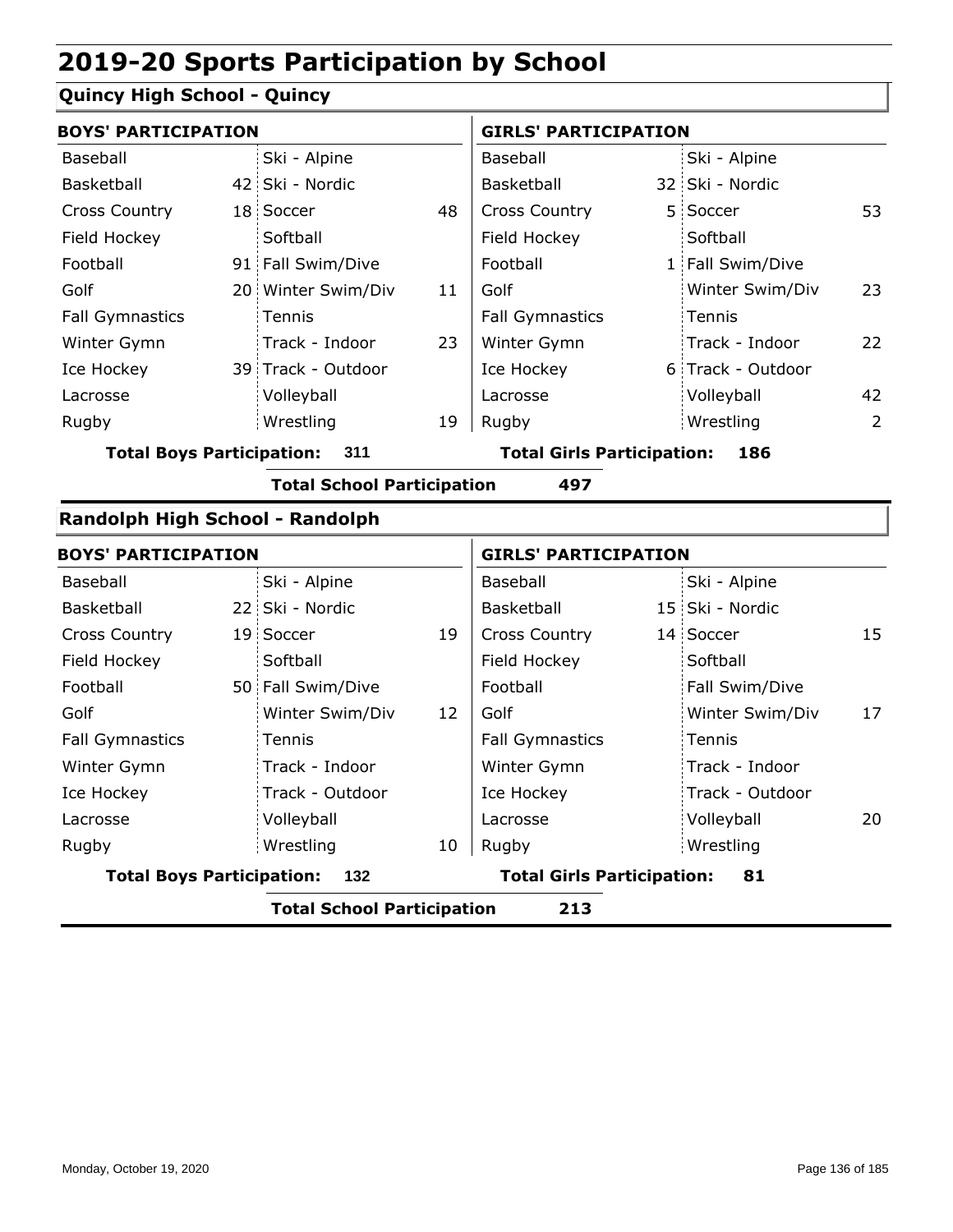### **Reading Memorial High School**

| <b>BOYS' PARTICIPATION</b>              |  |                                   |    | <b>GIRLS' PARTICIPATION</b> |  |                    |    |
|-----------------------------------------|--|-----------------------------------|----|-----------------------------|--|--------------------|----|
| <b>Baseball</b>                         |  | Ski - Alpine                      |    | Baseball                    |  | Ski - Alpine       |    |
| Basketball                              |  | 44 Ski - Nordic                   |    | Basketball                  |  | 30 Ski - Nordic    |    |
| <b>Cross Country</b>                    |  | 51 Soccer                         | 63 | <b>Cross Country</b>        |  | 20 Soccer          | 55 |
| Field Hockey                            |  | Softball                          |    | Field Hockey                |  | 58 Softball        |    |
| Football                                |  | 86 Fall Swim/Dive                 |    | Football                    |  | Fall Swim/Dive     | 22 |
| Golf                                    |  | 11 Winter Swim/Div                | 18 | Golf                        |  | Winter Swim/Div    |    |
| <b>Fall Gymnastics</b>                  |  | <b>Tennis</b>                     |    | <b>Fall Gymnastics</b>      |  | Tennis             |    |
| Winter Gymn                             |  | Track - Indoor                    | 95 | Winter Gymn                 |  | 23 Track - Indoor  | 72 |
| Ice Hockey                              |  | 52 Track - Outdoor                |    | Ice Hockey                  |  | 17 Track - Outdoor |    |
| Lacrosse                                |  | Volleyball                        |    | Lacrosse                    |  | Volleyball         | 37 |
| Rugby                                   |  | Wrestling                         | 20 | Rugby                       |  | Wrestling          | 2  |
| <b>Total Boys Participation:</b><br>440 |  | <b>Total Girls Participation:</b> |    | 336                         |  |                    |    |
|                                         |  | _                                 |    |                             |  |                    |    |

#### **Total School Participation 776**

#### **Renaissance School - Springfield**

| <b>BOYS' PARTICIPATION</b>       |                                   |    | <b>GIRLS' PARTICIPATION</b>       |                     |  |
|----------------------------------|-----------------------------------|----|-----------------------------------|---------------------|--|
| Baseball                         | Ski - Alpine                      |    | Baseball                          | Ski - Alpine        |  |
| Basketball                       | 24 Ski - Nordic                   |    | Basketball                        | 12 Ski - Nordic     |  |
| <b>Cross Country</b>             | Soccer                            | 12 | <b>Cross Country</b>              | 14<br>Soccer        |  |
| Field Hockey                     | Softball                          |    | Field Hockey                      | Softball            |  |
| Football                         | 3 Fall Swim/Dive                  |    | Football                          | Fall Swim/Dive      |  |
| Golf                             | Winter Swim/Div                   |    | Golf                              | Winter Swim/Div     |  |
| <b>Fall Gymnastics</b>           | Tennis                            |    | <b>Fall Gymnastics</b>            | Tennis              |  |
| Winter Gymn                      | Track - Indoor                    | 5  | Winter Gymn                       | Track - Indoor<br>4 |  |
| Ice Hockey                       | Track - Outdoor                   |    | Ice Hockey                        | Track - Outdoor     |  |
| Lacrosse                         | Volleyball                        |    | Lacrosse                          | Volleyball<br>14    |  |
| Rugby                            | Wrestling                         |    | Rugby                             | Wrestling           |  |
| <b>Total Boys Participation:</b> | 44                                |    | <b>Total Girls Participation:</b> | 44                  |  |
|                                  | <b>Total School Participation</b> |    | 88                                |                     |  |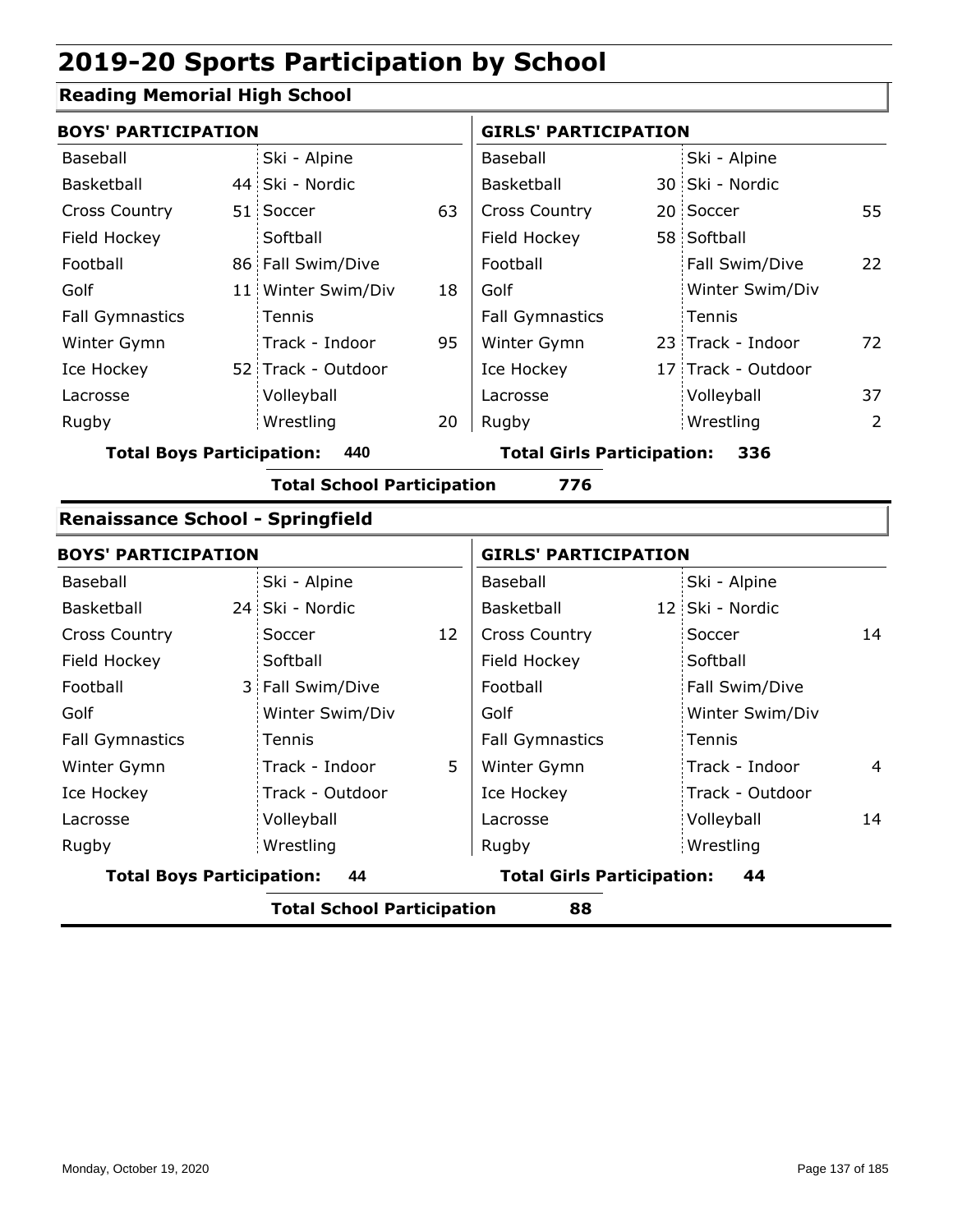#### **Revere High School - Revere**

| <b>BOYS' PARTICIPATION</b> |  |                    | <b>GIRLS' PARTICIPATION</b> |                        |                  |    |  |
|----------------------------|--|--------------------|-----------------------------|------------------------|------------------|----|--|
| Baseball                   |  | Ski - Alpine       |                             | Baseball               | Ski - Alpine     |    |  |
| Basketball                 |  | 45 Ski - Nordic    |                             | <b>Basketball</b>      | 45 Ski - Nordic  |    |  |
| <b>Cross Country</b>       |  | 20 Soccer          | 65                          | <b>Cross Country</b>   | 25 Soccer        | 55 |  |
| Field Hockey               |  | Softball           |                             | Field Hockey           | 35 Softball      |    |  |
| Football                   |  | 80 Fall Swim/Dive  |                             | Football               | 3 Fall Swim/Dive |    |  |
| Golf                       |  | 15 Winter Swim/Div | 30                          | Golf                   | Winter Swim/Div  | 35 |  |
| <b>Fall Gymnastics</b>     |  | Tennis             |                             | <b>Fall Gymnastics</b> | : Tennis         |    |  |
| Winter Gymn                |  | Track - Indoor     | 55                          | Winter Gymn            | Track - Indoor   | 50 |  |
| Ice Hockey                 |  | 10 Track - Outdoor |                             | Ice Hockey             | Track - Outdoor  |    |  |
| Lacrosse                   |  | Volleyball         |                             | Lacrosse               | Volleyball       | 42 |  |
| Rugby                      |  | Wrestling          |                             | Rugby                  | Wrestling        |    |  |

**Total Boys Participation: 320 Total Girls Participation: 290**

**Total School Participation 610**

#### **Rising Tide Charter Public School - Plymouth**

| <b>BOYS' PARTICIPATION</b>             |  |                                         | <b>GIRLS' PARTICIPATION</b> |                        |  |                   |    |
|----------------------------------------|--|-----------------------------------------|-----------------------------|------------------------|--|-------------------|----|
| Baseball                               |  | Ski - Alpine                            |                             | Baseball               |  | Ski - Alpine      |    |
| Basketball                             |  | 23 Ski - Nordic                         |                             | <b>Basketball</b>      |  | 12 Ski - Nordic   |    |
| <b>Cross Country</b>                   |  | 12 Soccer                               | 17                          | <b>Cross Country</b>   |  | 14 Soccer         | 17 |
| Field Hockey                           |  | Softball                                |                             | Field Hockey           |  | Softball          |    |
| Football                               |  | Fall Swim/Dive                          |                             | Football               |  | Fall Swim/Dive    |    |
| Golf                                   |  | 10 Winter Swim/Div                      |                             | Golf                   |  | 4 Winter Swim/Div |    |
| <b>Fall Gymnastics</b>                 |  | Tennis                                  |                             | <b>Fall Gymnastics</b> |  | Tennis            |    |
| Winter Gymn                            |  | Track - Indoor                          |                             | Winter Gymn            |  | Track - Indoor    |    |
| Ice Hockey                             |  | 8 Track - Outdoor                       |                             | Ice Hockey             |  | : Track - Outdoor |    |
| Lacrosse                               |  | Volleyball                              |                             | Lacrosse               |  | Volleyball        | 14 |
| Rugby                                  |  | Wrestling                               |                             | Rugby                  |  | Wrestling         |    |
| <b>Total Boys Participation:</b><br>70 |  | <b>Total Girls Participation:</b><br>61 |                             |                        |  |                   |    |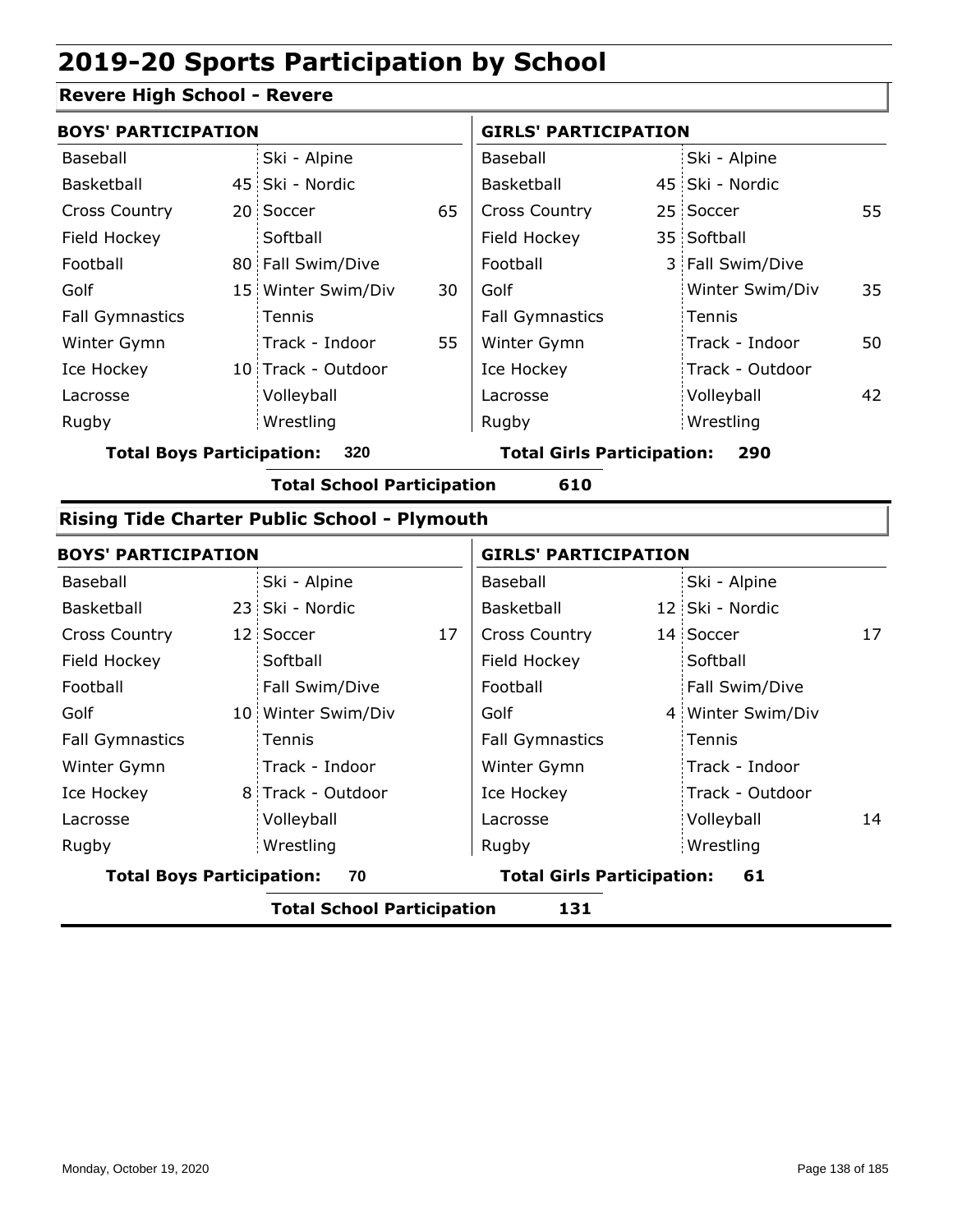### **Riverview School - East Sandwich**

| <b>BOYS' PARTICIPATION</b>              |  |                                   |    | <b>GIRLS' PARTICIPATION</b>             |  |                   |              |  |  |  |
|-----------------------------------------|--|-----------------------------------|----|-----------------------------------------|--|-------------------|--------------|--|--|--|
| Baseball                                |  | Ski - Alpine                      |    | Baseball                                |  | Ski - Alpine      |              |  |  |  |
| Basketball                              |  | 5 Ski - Nordic                    |    | Basketball                              |  | 6 Ski - Nordic    |              |  |  |  |
| <b>Cross Country</b>                    |  | 20 Soccer                         |    | <b>Cross Country</b>                    |  | 7 Soccer          |              |  |  |  |
| Field Hockey                            |  | Softball                          |    | Field Hockey                            |  | Softball          |              |  |  |  |
| Football                                |  | Fall Swim/Dive                    |    | Football                                |  | Fall Swim/Dive    |              |  |  |  |
| Golf                                    |  | Winter Swim/Div                   |    | Golf                                    |  | Winter Swim/Div   |              |  |  |  |
| <b>Fall Gymnastics</b>                  |  | Tennis                            |    | <b>Fall Gymnastics</b>                  |  | Tennis            |              |  |  |  |
| Winter Gymn                             |  | Track - Indoor                    |    | Winter Gymn                             |  | Track - Indoor    |              |  |  |  |
| Ice Hockey                              |  | Track - Outdoor                   |    | Ice Hockey                              |  | Track - Outdoor   |              |  |  |  |
| Lacrosse                                |  | Volleyball                        |    | Lacrosse                                |  | Volleyball        |              |  |  |  |
| Rugby                                   |  | Wrestling                         |    | Rugby                                   |  | Wrestling         |              |  |  |  |
| <b>Total Boys Participation:</b><br>25  |  |                                   |    | <b>Total Girls Participation:</b><br>13 |  |                   |              |  |  |  |
| <b>Total School Participation</b><br>38 |  |                                   |    |                                         |  |                   |              |  |  |  |
| Rockland High School - Rockland         |  |                                   |    |                                         |  |                   |              |  |  |  |
| <b>BOYS' PARTICIPATION</b>              |  |                                   |    | <b>GIRLS' PARTICIPATION</b>             |  |                   |              |  |  |  |
| Baseball                                |  | Ski - Alpine                      |    | Baseball                                |  | Ski - Alpine      |              |  |  |  |
| Basketball                              |  | 45 Ski - Nordic                   |    | Basketball                              |  | 33 Ski - Nordic   |              |  |  |  |
| <b>Cross Country</b>                    |  | 14 Soccer                         | 32 | <b>Cross Country</b>                    |  | 12 Soccer         | 30           |  |  |  |
| Field Hockey                            |  | Softball                          |    | Field Hockey                            |  | Softball          |              |  |  |  |
| Football                                |  | 53 Fall Swim/Dive                 |    | Football                                |  | Fall Swim/Dive    |              |  |  |  |
| Golf                                    |  | 16 Winter Swim/Div                | 12 | Golf                                    |  | 2 Winter Swim/Div | 16           |  |  |  |
| <b>Fall Gymnastics</b>                  |  | Tennis                            |    | <b>Fall Gymnastics</b>                  |  | Tennis            |              |  |  |  |
| Winter Gymn                             |  | Track - Indoor                    |    | Winter Gymn                             |  | Track - Indoor    |              |  |  |  |
| Ice Hockey                              |  | 22 Track - Outdoor                |    | Ice Hockey                              |  | Track - Outdoor   |              |  |  |  |
| Lacrosse                                |  | Volleyball                        |    | Lacrosse                                |  | Volleyball        | 32           |  |  |  |
| Rugby                                   |  | Wrestling                         | 20 | Rugby                                   |  | Wrestling         | $\mathbf{1}$ |  |  |  |
| <b>Total Boys Participation:</b>        |  | 214                               |    | <b>Total Girls Participation:</b>       |  | 126               |              |  |  |  |
|                                         |  | <b>Total School Participation</b> |    | 340                                     |  |                   |              |  |  |  |
|                                         |  |                                   |    |                                         |  |                   |              |  |  |  |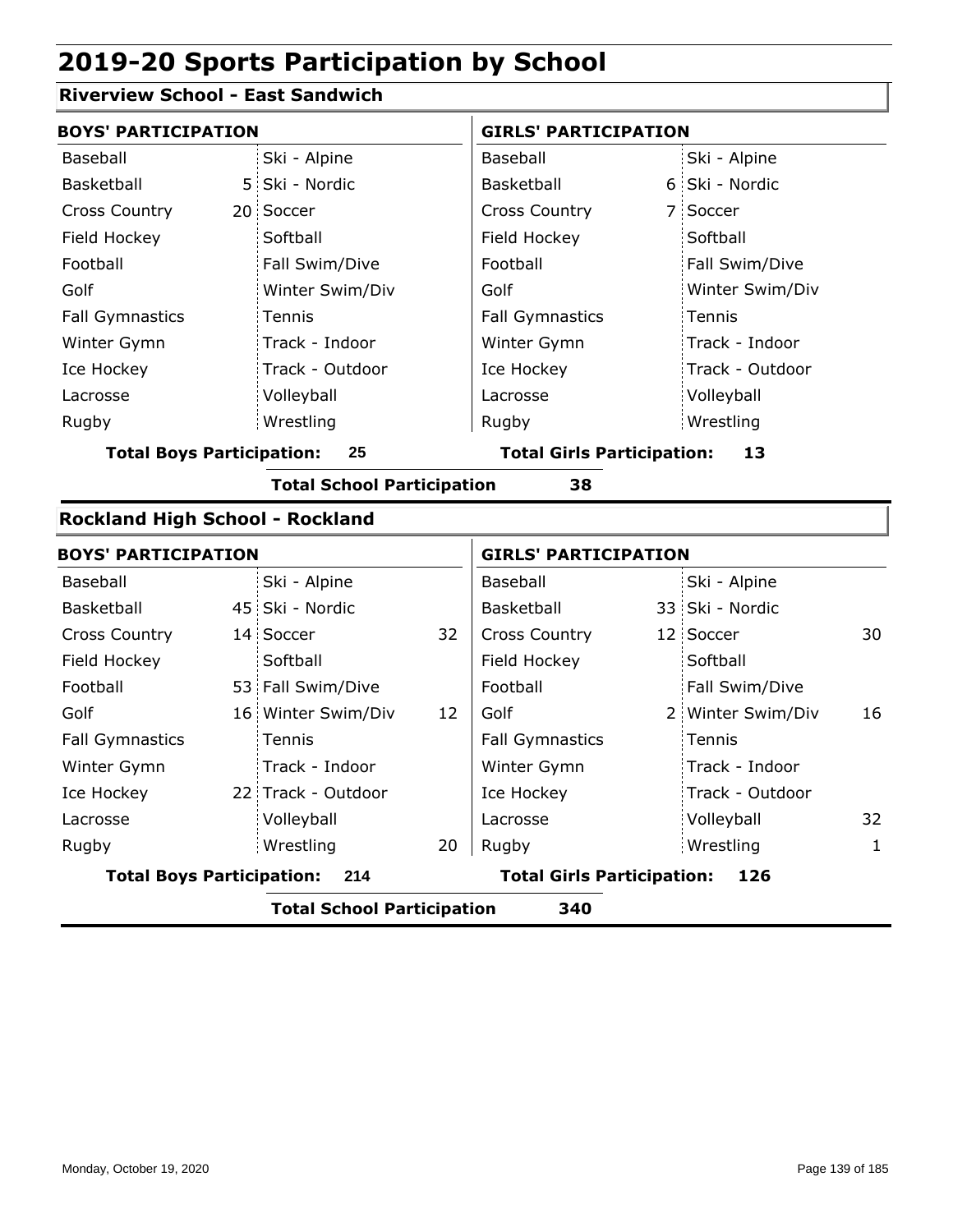### **Rockport High School - Rockport**

| <b>BOYS' PARTICIPATION</b> |  |                    | <b>GIRLS' PARTICIPATION</b> |                            |  |                    |                |
|----------------------------|--|--------------------|-----------------------------|----------------------------|--|--------------------|----------------|
| Baseball                   |  | Ski - Alpine       |                             | Baseball                   |  | Ski - Alpine       |                |
| Basketball                 |  | 25 Ski - Nordic    |                             | Basketball                 |  | 19 Ski - Nordic    |                |
| <b>Cross Country</b>       |  | Soccer             | 45                          | <b>Cross Country</b>       |  | Soccer             |                |
| Field Hockey               |  | Softball           |                             | Field Hockey               |  | 26 Softball        |                |
| Football                   |  | Fall Swim/Dive     |                             | Football                   |  | Fall Swim/Dive     |                |
| Golf                       |  | 14 Winter Swim/Div |                             | Golf                       |  | Winter Swim/Div    | $\overline{2}$ |
| <b>Fall Gymnastics</b>     |  | Tennis             |                             | <b>Fall Gymnastics</b>     |  | Tennis             |                |
| Winter Gymn                |  | Track - Indoor     |                             | Winter Gymn                |  | Track - Indoor     |                |
| Ice Hockey                 |  | 40 Track - Outdoor |                             | Ice Hockey                 |  | 12 Track - Outdoor |                |
| Lacrosse                   |  | Volleyball         |                             | Lacrosse                   |  | Volleyball         |                |
| Rugby                      |  | Wrestling          |                             | Rugby                      |  | Wrestling          |                |
| Tatal Dave Dartisination:  |  | <b>101</b>         |                             | Tatal Cirls Dartisination: |  | ЕΩ                 |                |

**Total Boys Participation: 124 Total Girls Participation: 59**

**Total School Participation 183**

#### **Roxbury Preparatory Charter HS - Hyde Park**

| <b>BOYS' PARTICIPATION</b>             |                   | <b>GIRLS' PARTICIPATION</b>             |                   |  |
|----------------------------------------|-------------------|-----------------------------------------|-------------------|--|
| Baseball                               | Ski - Alpine      | Baseball                                | Ski - Alpine      |  |
| Basketball                             | 26 Ski - Nordic   | Basketball                              | 11 Ski - Nordic   |  |
| <b>Cross Country</b>                   | Soccer            | <b>Cross Country</b>                    | Soccer            |  |
| Field Hockey                           | Softball          | Field Hockey                            | Softball          |  |
| Football                               | 28 Fall Swim/Dive | Football                                | Fall Swim/Dive    |  |
| Golf                                   | Winter Swim/Div   | Golf                                    | Winter Swim/Div   |  |
| <b>Fall Gymnastics</b>                 | Tennis            | <b>Fall Gymnastics</b>                  | Tennis            |  |
| Winter Gymn                            | Track - Indoor    | Winter Gymn                             | Track - Indoor    |  |
| Ice Hockey                             | Track - Outdoor   | Ice Hockey                              | : Track - Outdoor |  |
| Lacrosse                               | Volleyball        | Lacrosse                                | Volleyball        |  |
| Rugby                                  | Wrestling         | Rugby                                   | Wrestling         |  |
| <b>Total Boys Participation:</b><br>54 |                   | <b>Total Girls Participation:</b><br>11 |                   |  |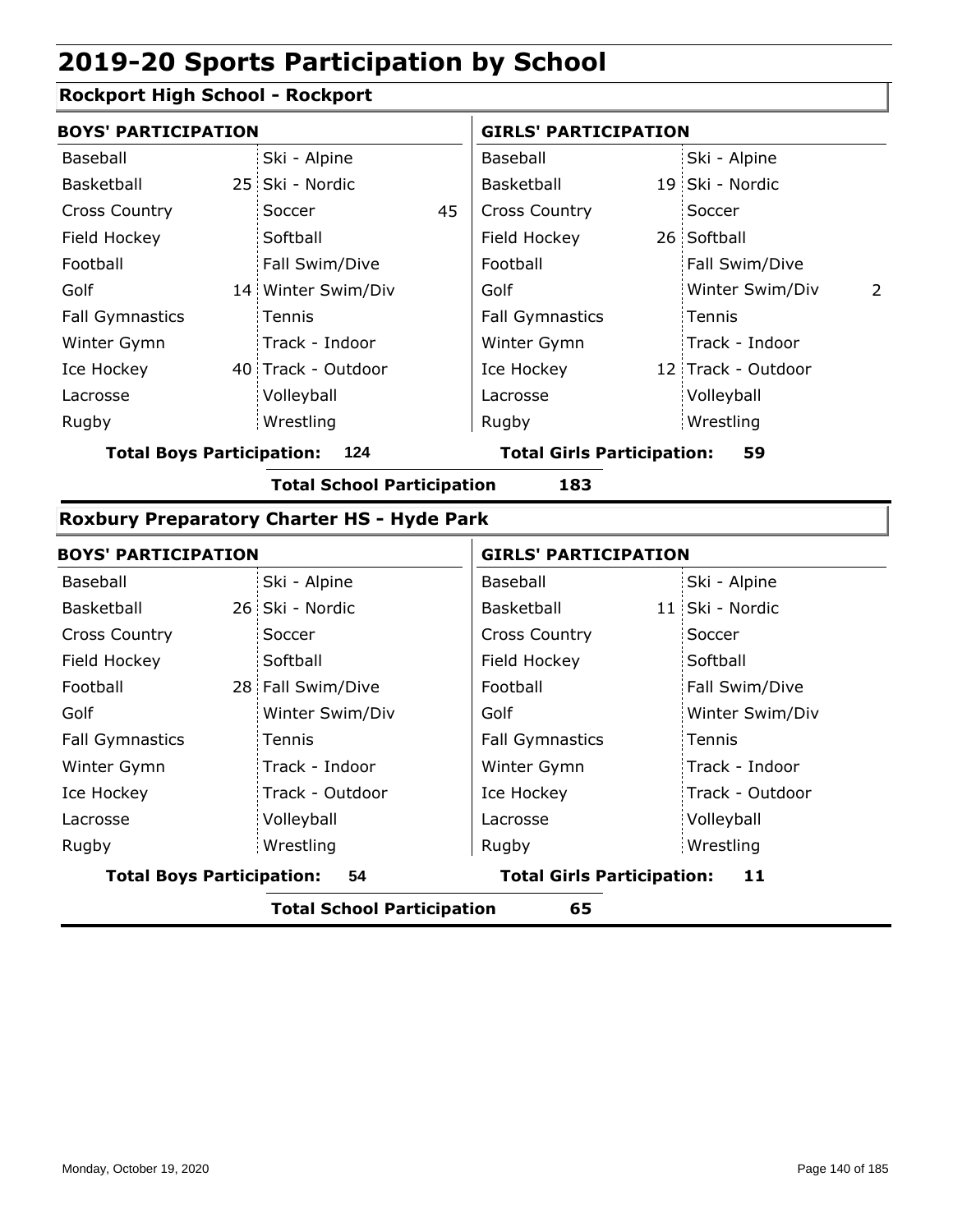#### **Sabis International Charter School - Springfield**

| <b>BOYS' PARTICIPATION</b> |                   |    | <b>GIRLS' PARTICIPATION</b> |                   |    |  |  |
|----------------------------|-------------------|----|-----------------------------|-------------------|----|--|--|
| Baseball                   | Ski - Alpine      |    | Baseball                    | Ski - Alpine      |    |  |  |
| Basketball                 | 38 Ski - Nordic   |    | <b>Basketball</b>           | 24 Ski - Nordic   |    |  |  |
| <b>Cross Country</b>       | 12 Soccer         | 37 | <b>Cross Country</b>        | 10 Soccer         | 32 |  |  |
| Field Hockey               | Softball          |    | Field Hockey                | Softball          |    |  |  |
| Football                   | Fall Swim/Dive    |    | Football                    | Fall Swim/Dive    |    |  |  |
| Golf                       | 6 Winter Swim/Div |    | Golf                        | 3 Winter Swim/Div |    |  |  |
| <b>Fall Gymnastics</b>     | Tennis            |    | <b>Fall Gymnastics</b>      | Tennis            |    |  |  |
| Winter Gymn                | Track - Indoor    | 18 | Winter Gymn                 | Track - Indoor    | 14 |  |  |
| Ice Hockey                 | Track - Outdoor   |    | Ice Hockey                  | Track - Outdoor   |    |  |  |
| Lacrosse                   | Volleyball        |    | Lacrosse                    | Volleyball        | 33 |  |  |
| Rugby                      | Wrestling         | 21 | Rugby                       | Wrestling         |    |  |  |

**Total Boys Participation: 132 Total Girls Participation: 116**

**Total School Participation 248**

#### **Saint Bernard's Cntrl Catholic HS - Fitchburg**

| <b>BOYS' PARTICIPATION</b>       |                    |                                   | <b>GIRLS' PARTICIPATION</b> |                   |    |  |
|----------------------------------|--------------------|-----------------------------------|-----------------------------|-------------------|----|--|
| Baseball                         | Ski - Alpine       | Baseball                          |                             | Ski - Alpine      |    |  |
| Basketball                       | 18 Ski - Nordic    | Basketball                        |                             | 25 Ski - Nordic   |    |  |
| <b>Cross Country</b>             | Soccer             | <b>Cross Country</b>              |                             | Soccer            | 14 |  |
| Field Hockey                     | Softball           | Field Hockey                      |                             | 13 Softball       |    |  |
| Football                         | 30 Fall Swim/Dive  | Football                          |                             | Fall Swim/Dive    |    |  |
| Golf                             | 12 Winter Swim/Div | Golf                              |                             | Winter Swim/Div   |    |  |
| <b>Fall Gymnastics</b>           | Tennis             | <b>Fall Gymnastics</b>            |                             | Tennis            |    |  |
| Winter Gymn                      | Track - Indoor     | Winter Gymn                       |                             | Track - Indoor    |    |  |
| Ice Hockey                       | 4 Track - Outdoor  | Ice Hockey                        |                             | 1 Track - Outdoor |    |  |
| Lacrosse                         | Volleyball         | Lacrosse                          |                             | Volleyball        |    |  |
| Rugby                            | Wrestling          | Rugby                             |                             | Wrestling         |    |  |
| <b>Total Boys Participation:</b> | 64                 | <b>Total Girls Participation:</b> |                             | 53                |    |  |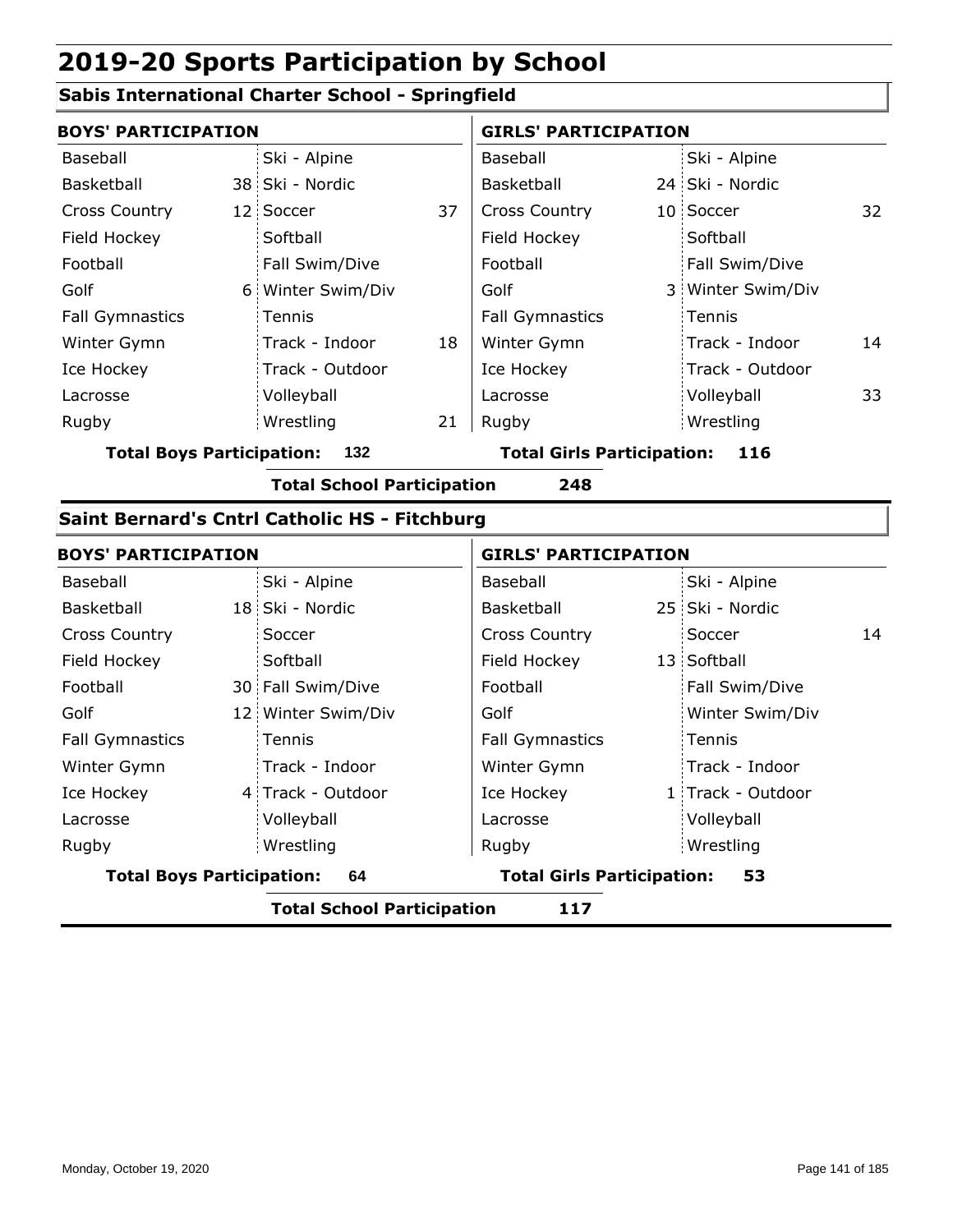### **Saint John Paul II High School**

| <b>BOYS' PARTICIPATION</b>              |                                   |                                       | <b>GIRLS' PARTICIPATION</b>       |                             |    | 15<br>14<br>19    |  |  |
|-----------------------------------------|-----------------------------------|---------------------------------------|-----------------------------------|-----------------------------|----|-------------------|--|--|
| Baseball                                |                                   | Ski - Alpine                          |                                   | Baseball                    |    | Ski - Alpine      |  |  |
| Basketball                              |                                   | 20 Ski - Nordic                       |                                   | Basketball                  |    | 15 Ski - Nordic   |  |  |
| <b>Cross Country</b>                    |                                   | Soccer                                | 14                                | <b>Cross Country</b>        |    | Soccer            |  |  |
| Field Hockey                            |                                   | Softball                              |                                   | Field Hockey                |    | Softball          |  |  |
| Football                                |                                   | 29 Fall Swim/Dive                     | $\overline{7}$                    | Football                    |    | Fall Swim/Dive    |  |  |
| Golf                                    |                                   | 9 Winter Swim/Div                     |                                   | Golf                        |    | 1 Winter Swim/Div |  |  |
| <b>Fall Gymnastics</b>                  |                                   | Tennis                                |                                   | <b>Fall Gymnastics</b>      |    | Tennis            |  |  |
| Winter Gymn                             |                                   | Track - Indoor                        |                                   | Winter Gymn                 |    | Track - Indoor    |  |  |
| Ice Hockey                              |                                   | 27 Track - Outdoor                    |                                   | Ice Hockey                  |    | 2 Track - Outdoor |  |  |
| Lacrosse                                |                                   | Volleyball                            |                                   | Lacrosse                    |    | Volleyball        |  |  |
| Rugby                                   |                                   | Wrestling                             |                                   | Rugby                       |    | Wrestling         |  |  |
| <b>Total Boys Participation:</b><br>106 |                                   |                                       | <b>Total Girls Participation:</b> |                             | 66 |                   |  |  |
|                                         | <b>Total School Participation</b> | 172                                   |                                   |                             |    |                   |  |  |
|                                         |                                   | Saint John's High School - Shrewsbury |                                   |                             |    |                   |  |  |
| <b>BOYS' PARTICIPATION</b>              |                                   |                                       |                                   | <b>GIRLS' PARTICIPATION</b> |    |                   |  |  |
| Baseball                                |                                   | Ski - Alpine                          | 17                                | Baseball                    |    | Ski - Alpine      |  |  |
| Basketball                              |                                   | 37 Ski - Nordic                       |                                   | Basketball                  |    | Ski - Nordic      |  |  |
| <b>Cross Country</b>                    |                                   | 53 Soccer                             | 71                                | <b>Cross Country</b>        |    | Soccer            |  |  |
| Field Hockey                            |                                   | Softball                              |                                   | Field Hockey                |    | Softball          |  |  |
| Football                                |                                   | 126 Fall Swim/Dive                    |                                   | Football                    |    | Fall Swim/Dive    |  |  |
| Golf                                    |                                   | 31 Winter Swim/Div                    | 17                                | Golf                        |    | Winter Swim/Div   |  |  |
| <b>Fall Gymnastics</b>                  |                                   | Tennis                                |                                   | <b>Fall Gymnastics</b>      |    | Tennis            |  |  |
| Winter Gymn                             |                                   | Track - Indoor                        | 39                                | Winter Gymn                 |    | Track - Indoor    |  |  |
| Ice Hockey                              |                                   | 69 Track - Outdoor                    |                                   | Ice Hockey                  |    | Track - Outdoor   |  |  |

|                                  | <b>Total School Participation</b> |    | 488      |                                        |
|----------------------------------|-----------------------------------|----|----------|----------------------------------------|
| <b>Total Boys Participation:</b> | 488                               |    |          | <b>Total Girls Participation:</b><br>O |
| Rugby                            | Wrestling                         | 28 | Rugby    | Wrestling                              |
| Lacrosse                         | Volleyball                        |    | Lacrosse | Volleyball                             |
| .                                | <u>UJ IIUCIN OULUOUI</u>          |    | $-0.000$ |                                        |

ı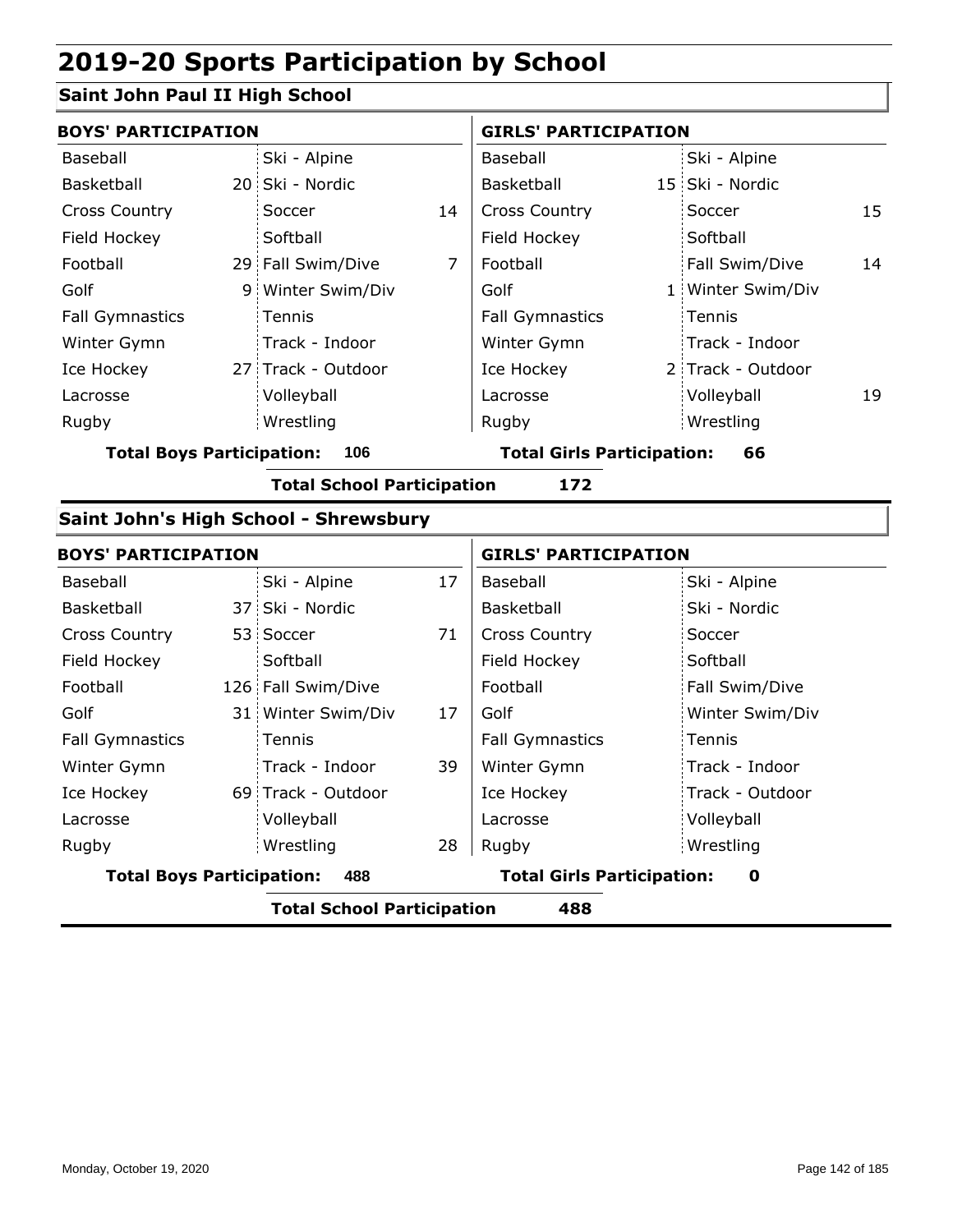#### **Saint John's Preparatory School - Danvers**

| <b>BOYS' PARTICIPATION</b> |  |                     | <b>GIRLS' PARTICIPATION</b> |                        |                 |
|----------------------------|--|---------------------|-----------------------------|------------------------|-----------------|
| Baseball                   |  | Ski - Alpine        | 33                          | Baseball               | Ski - Alpine    |
| Basketball                 |  | 116 Ski - Nordic    |                             | <b>Basketball</b>      | Ski - Nordic    |
| <b>Cross Country</b>       |  | 59 Soccer           | 118                         | <b>Cross Country</b>   | Soccer          |
| Field Hockey               |  | Softball            |                             | Field Hockey           | Softball        |
| Football                   |  | 162 Fall Swim/Dive  |                             | Football               | Fall Swim/Dive  |
| Golf                       |  | 67 Winter Swim/Div  | 71                          | Golf                   | Winter Swim/Div |
| <b>Fall Gymnastics</b>     |  | Tennis              |                             | <b>Fall Gymnastics</b> | Tennis          |
| Winter Gymn                |  | Track - Indoor      | 87                          | Winter Gymn            | Track - Indoor  |
| Ice Hockey                 |  | 129 Track - Outdoor |                             | Ice Hockey             | Track - Outdoor |
| Lacrosse                   |  | Volleyball          |                             | Lacrosse               | Volleyball      |
| Rugby                      |  | Wrestling           | 41                          | Rugby                  | Wrestling       |

**Total Boys Participation: 883 Total Girls Participation: 0**

**Total School Participation 883**

#### **Saint Joseph Preparatory High School - Boston**

| <b>BOYS' PARTICIPATION</b>               |                    |                                   | <b>GIRLS' PARTICIPATION</b> |     |                    |    |
|------------------------------------------|--------------------|-----------------------------------|-----------------------------|-----|--------------------|----|
| Baseball                                 | Ski - Alpine       |                                   | Baseball                    |     | Ski - Alpine       |    |
| Basketball                               | 30 Ski - Nordic    |                                   | Basketball                  |     | 28 Ski - Nordic    |    |
| <b>Cross Country</b>                     | 7 Soccer           | 20                                | <b>Cross Country</b>        |     | 10 Soccer          | 32 |
| Field Hockey                             | Softball           |                                   | Field Hockey                |     | Softball           |    |
| Football                                 | Fall Swim/Dive     |                                   | Football                    |     | Fall Swim/Dive     |    |
| Golf                                     | 17 Winter Swim/Div | 1                                 | Golf                        |     | Winter Swim/Div    | 4  |
| <b>Fall Gymnastics</b>                   | Tennis             |                                   | <b>Fall Gymnastics</b>      |     | Tennis             |    |
| Winter Gymn                              | Track - Indoor     |                                   | Winter Gymn                 |     | Track - Indoor     |    |
| Ice Hockey                               | 20 Track - Outdoor |                                   | Ice Hockey                  |     | 12 Track - Outdoor |    |
| Lacrosse                                 | Volleyball         |                                   | Lacrosse                    |     | Volleyball         | 32 |
| Rugby                                    | Wrestling          |                                   | Rugby                       |     | Wrestling          |    |
| <b>Total Boys Participation:</b><br>95   |                    | <b>Total Girls Participation:</b> |                             | 118 |                    |    |
| <b>Total School Participation</b><br>213 |                    |                                   |                             |     |                    |    |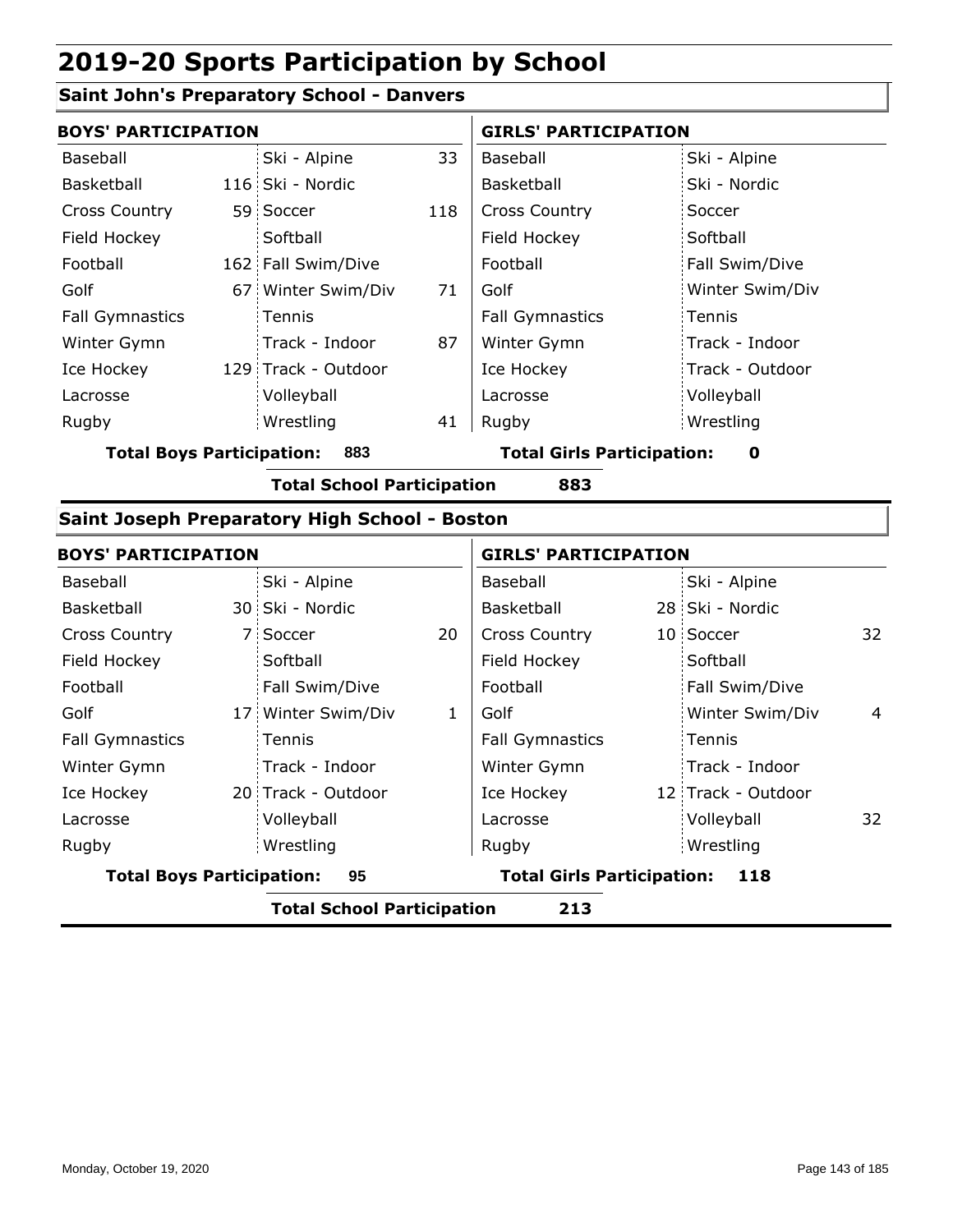### **Saint Mary's High School - Lynn**

| <b>BOYS' PARTICIPATION</b> |  |                    | <b>GIRLS' PARTICIPATION</b> |                        |  |                    |    |
|----------------------------|--|--------------------|-----------------------------|------------------------|--|--------------------|----|
| Baseball                   |  | Ski - Alpine       |                             | Baseball               |  | Ski - Alpine       |    |
| Basketball                 |  | 48 Ski - Nordic    |                             | <b>Basketball</b>      |  | 49 Ski - Nordic    |    |
| <b>Cross Country</b>       |  | 15 Soccer          | 31                          | <b>Cross Country</b>   |  | 18 Soccer          | 37 |
| Field Hockey               |  | Softball           |                             | Field Hockey           |  | 18 Softball        |    |
| Football                   |  | 35 Fall Swim/Dive  |                             | Football               |  | Fall Swim/Dive     |    |
| Golf                       |  | 18 Winter Swim/Div | 9                           | Golf                   |  | Winter Swim/Div    | 12 |
| <b>Fall Gymnastics</b>     |  | Tennis             |                             | <b>Fall Gymnastics</b> |  | Tennis             |    |
| Winter Gymn                |  | Track - Indoor     | 21                          | Winter Gymn            |  | Track - Indoor     | 33 |
| Ice Hockey                 |  | 39 Track - Outdoor |                             | Ice Hockey             |  | 26 Track - Outdoor |    |
| Lacrosse                   |  | Volleyball         |                             | Lacrosse               |  | Volleyball         | 51 |
| Rugby                      |  | Wrestling          |                             | Rugby                  |  | Wrestling          |    |

**Total Boys Participation: 216 Total Girls Participation: 244**

**Total School Participation 460**

#### **Saint Mary's Jr./Sr. High School - Worcester**

| <b>BOYS' PARTICIPATION</b>             |                 |    | <b>GIRLS' PARTICIPATION</b>             |  |                 |   |
|----------------------------------------|-----------------|----|-----------------------------------------|--|-----------------|---|
| Baseball                               | Ski - Alpine    |    | Baseball                                |  | Ski - Alpine    |   |
| Basketball                             | 11 Ski - Nordic |    | Basketball                              |  | 11 Ski - Nordic |   |
| <b>Cross Country</b>                   | Soccer          | 12 | <b>Cross Country</b>                    |  | Soccer          | 2 |
| Field Hockey                           | Softball        |    | Field Hockey                            |  | Softball        |   |
| Football                               | Fall Swim/Dive  |    | Football                                |  | Fall Swim/Dive  |   |
| Golf                                   | Winter Swim/Div |    | Golf                                    |  | Winter Swim/Div |   |
| <b>Fall Gymnastics</b>                 | Tennis          |    | <b>Fall Gymnastics</b>                  |  | Tennis          |   |
| Winter Gymn                            | Track - Indoor  |    | Winter Gymn                             |  | Track - Indoor  |   |
| Ice Hockey                             | Track - Outdoor |    | Ice Hockey                              |  | Track - Outdoor |   |
| Lacrosse                               | Volleyball      |    | Lacrosse                                |  | Volleyball      | 9 |
| Rugby                                  | Wrestling       |    | Rugby                                   |  | Wrestling       |   |
| <b>Total Boys Participation:</b><br>23 |                 |    | <b>Total Girls Participation:</b><br>22 |  |                 |   |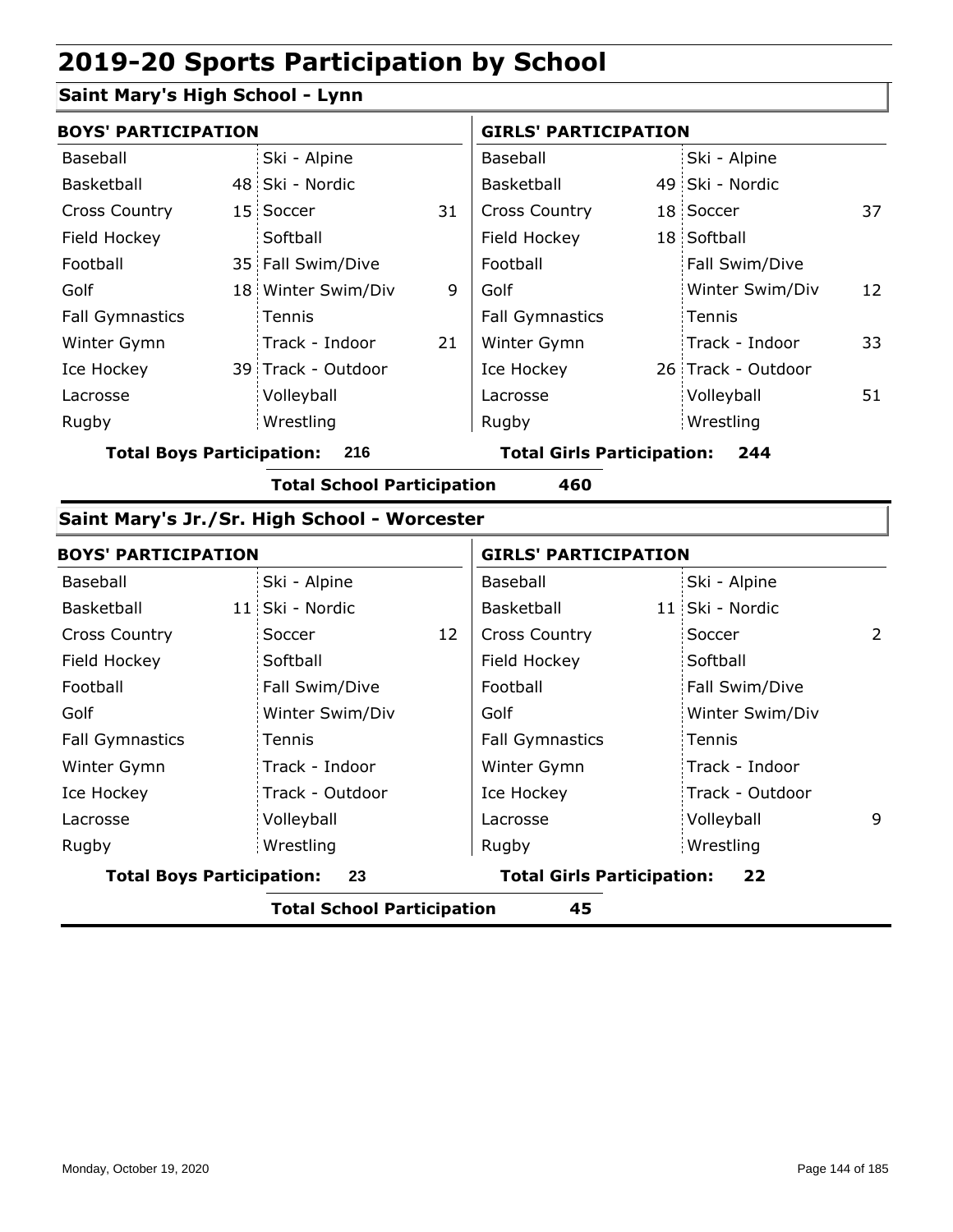#### **Saint Mary's Parish High School**

|                                        | <b>BOYS' PARTICIPATION</b> |                   |    |                                   | <b>GIRLS' PARTICIPATION</b> |                   |    |  |
|----------------------------------------|----------------------------|-------------------|----|-----------------------------------|-----------------------------|-------------------|----|--|
| Baseball                               |                            | Ski - Alpine      | 10 | Baseball                          |                             | Ski - Alpine      | 10 |  |
| Basketball                             |                            | 18 Ski - Nordic   |    | Basketball                        |                             | 13 Ski - Nordic   |    |  |
| <b>Cross Country</b>                   |                            | 5 Soccer          | 17 | <b>Cross Country</b>              |                             | 7 Soccer          | 19 |  |
| Field Hockey                           |                            | Softball          |    | Field Hockey                      |                             | Softball          |    |  |
| Football                               |                            | Fall Swim/Dive    |    | Football                          |                             | Fall Swim/Dive    |    |  |
| Golf                                   |                            | 8 Winter Swim/Div |    | Golf                              |                             | 1 Winter Swim/Div |    |  |
| <b>Fall Gymnastics</b>                 |                            | <b>Tennis</b>     |    | <b>Fall Gymnastics</b>            |                             | Tennis            |    |  |
| Winter Gymn                            |                            | Track - Indoor    |    | Winter Gymn                       |                             | Track - Indoor    |    |  |
| Ice Hockey                             |                            | Track - Outdoor   |    | Ice Hockey                        |                             | Track - Outdoor   |    |  |
| Lacrosse                               |                            | Volleyball        |    | Lacrosse                          |                             | Volleyball        |    |  |
| Rugby                                  |                            | Wrestling         |    | Rugby                             |                             | Wrestling         |    |  |
| 58<br><b>Total Boys Participation:</b> |                            |                   |    | <b>Total Girls Participation:</b> |                             | 50                |    |  |

**Total School Participation 108**

#### **Salem Academy Charter School Upper - Salem**

|                                        | <b>BOYS' PARTICIPATION</b> |                 |    |                                   | <b>GIRLS' PARTICIPATION</b> |                 |    |  |
|----------------------------------------|----------------------------|-----------------|----|-----------------------------------|-----------------------------|-----------------|----|--|
| Baseball                               |                            | Ski - Alpine    |    | Baseball                          |                             | Ski - Alpine    |    |  |
| Basketball                             |                            | 30 Ski - Nordic |    | Basketball                        |                             | 24 Ski - Nordic |    |  |
| <b>Cross Country</b>                   |                            | 14 Soccer       | 24 | <b>Cross Country</b>              |                             | 5 Soccer        | 17 |  |
| Field Hockey                           |                            | Softball        |    | Field Hockey                      |                             | Softball        |    |  |
| Football                               |                            | Fall Swim/Dive  |    | Football                          |                             | Fall Swim/Dive  |    |  |
| Golf                                   |                            | Winter Swim/Div |    | Golf                              |                             | Winter Swim/Div |    |  |
| <b>Fall Gymnastics</b>                 |                            | Tennis          |    | <b>Fall Gymnastics</b>            |                             | Tennis          |    |  |
| Winter Gymn                            |                            | Track - Indoor  |    | Winter Gymn                       |                             | Track - Indoor  |    |  |
| Ice Hockey                             |                            | Track - Outdoor |    | Ice Hockey                        |                             | Track - Outdoor |    |  |
| Lacrosse                               |                            | Volleyball      |    | Lacrosse                          |                             | Volleyball      | 25 |  |
| Rugby                                  |                            | Wrestling       |    | Rugby                             |                             | Wrestling       |    |  |
| <b>Total Boys Participation:</b><br>68 |                            |                 |    | <b>Total Girls Participation:</b> |                             | 71              |    |  |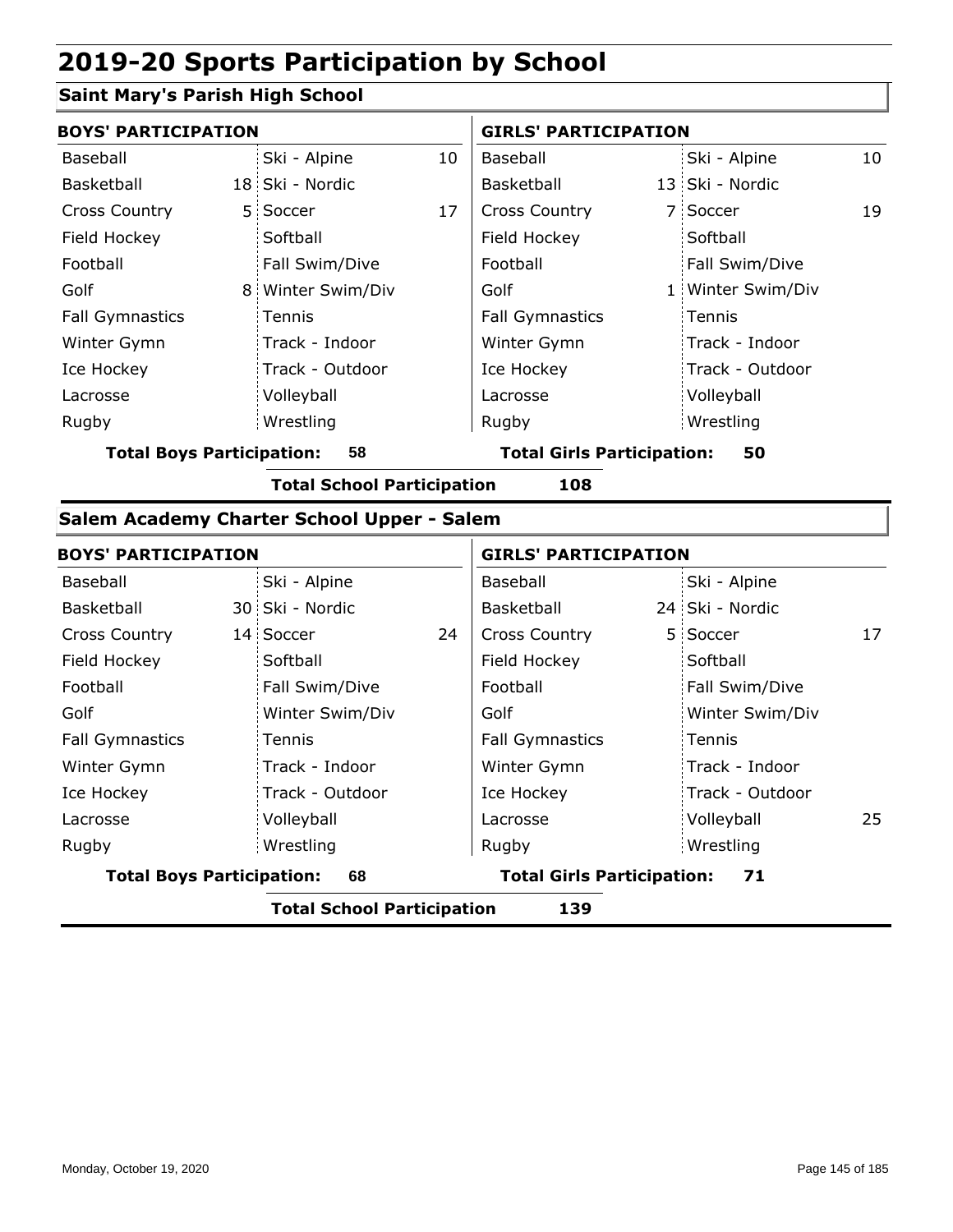#### **Salem High School**

|                                         | <b>BOYS' PARTICIPATION</b> |                    |                                   |                        | <b>GIRLS' PARTICIPATION</b> |                   |    |  |  |
|-----------------------------------------|----------------------------|--------------------|-----------------------------------|------------------------|-----------------------------|-------------------|----|--|--|
| Baseball                                |                            | Ski - Alpine       |                                   | Baseball               |                             | Ski - Alpine      |    |  |  |
| Basketball                              |                            | 45 Ski - Nordic    |                                   | Basketball             |                             | 28 Ski - Nordic   |    |  |  |
| <b>Cross Country</b>                    |                            | 16 Soccer          | 27                                | <b>Cross Country</b>   |                             | 10 Soccer         | 33 |  |  |
| Field Hockey                            |                            | Softball           |                                   | Field Hockey           |                             | Softball          |    |  |  |
| Football                                |                            | 62 Fall Swim/Dive  |                                   | Football               |                             | Fall Swim/Dive    |    |  |  |
| Golf                                    |                            | 13 Winter Swim/Div | 13                                | Golf                   |                             | Winter Swim/Div   | 16 |  |  |
| <b>Fall Gymnastics</b>                  |                            | Tennis             |                                   | <b>Fall Gymnastics</b> |                             | Tennis            |    |  |  |
| Winter Gymn                             |                            | Track - Indoor     | 30                                | Winter Gymn            |                             | 14 Track - Indoor | 27 |  |  |
| Ice Hockey                              |                            | 4 Track - Outdoor  |                                   | Ice Hockey             |                             | Track - Outdoor   |    |  |  |
| Lacrosse                                |                            | Volleyball         |                                   | Lacrosse               |                             | Volleyball        | 42 |  |  |
| Rugby                                   |                            | Wrestling          | 22                                | Rugby                  |                             | Wrestling         |    |  |  |
| <b>Total Boys Participation:</b><br>232 |                            |                    | <b>Total Girls Participation:</b> |                        | 170                         |                   |    |  |  |

**Total School Participation 402**

#### **Samuel Fuller School - Middleborough**

| <b>BOYS' PARTICIPATION</b>       |                 | <b>GIRLS' PARTICIPATION</b> |                                   |  |                 |
|----------------------------------|-----------------|-----------------------------|-----------------------------------|--|-----------------|
| Baseball                         | Ski - Alpine    |                             | Baseball                          |  | Ski - Alpine    |
| Basketball                       | Ski - Nordic    |                             | Basketball                        |  | Ski - Nordic    |
| <b>Cross Country</b>             | Soccer          | 1                           | <b>Cross Country</b>              |  | 1 Soccer        |
| Field Hockey                     | Softball        |                             | Field Hockey                      |  | Softball        |
| Football                         | Fall Swim/Dive  |                             | Football                          |  | Fall Swim/Dive  |
| Golf                             | Winter Swim/Div |                             | Golf                              |  | Winter Swim/Div |
| <b>Fall Gymnastics</b>           | Tennis          |                             | <b>Fall Gymnastics</b>            |  | Tennis          |
| Winter Gymn                      | Track - Indoor  |                             | Winter Gymn                       |  | Track - Indoor  |
| Ice Hockey                       | Track - Outdoor |                             | Ice Hockey                        |  | Track - Outdoor |
| Lacrosse                         | Volleyball      |                             | Lacrosse                          |  | Volleyball      |
| Rugby                            | Wrestling       |                             | Rugby                             |  | Wrestling       |
| <b>Total Boys Participation:</b> | $\mathbf{2}$    |                             | <b>Total Girls Participation:</b> |  | 1               |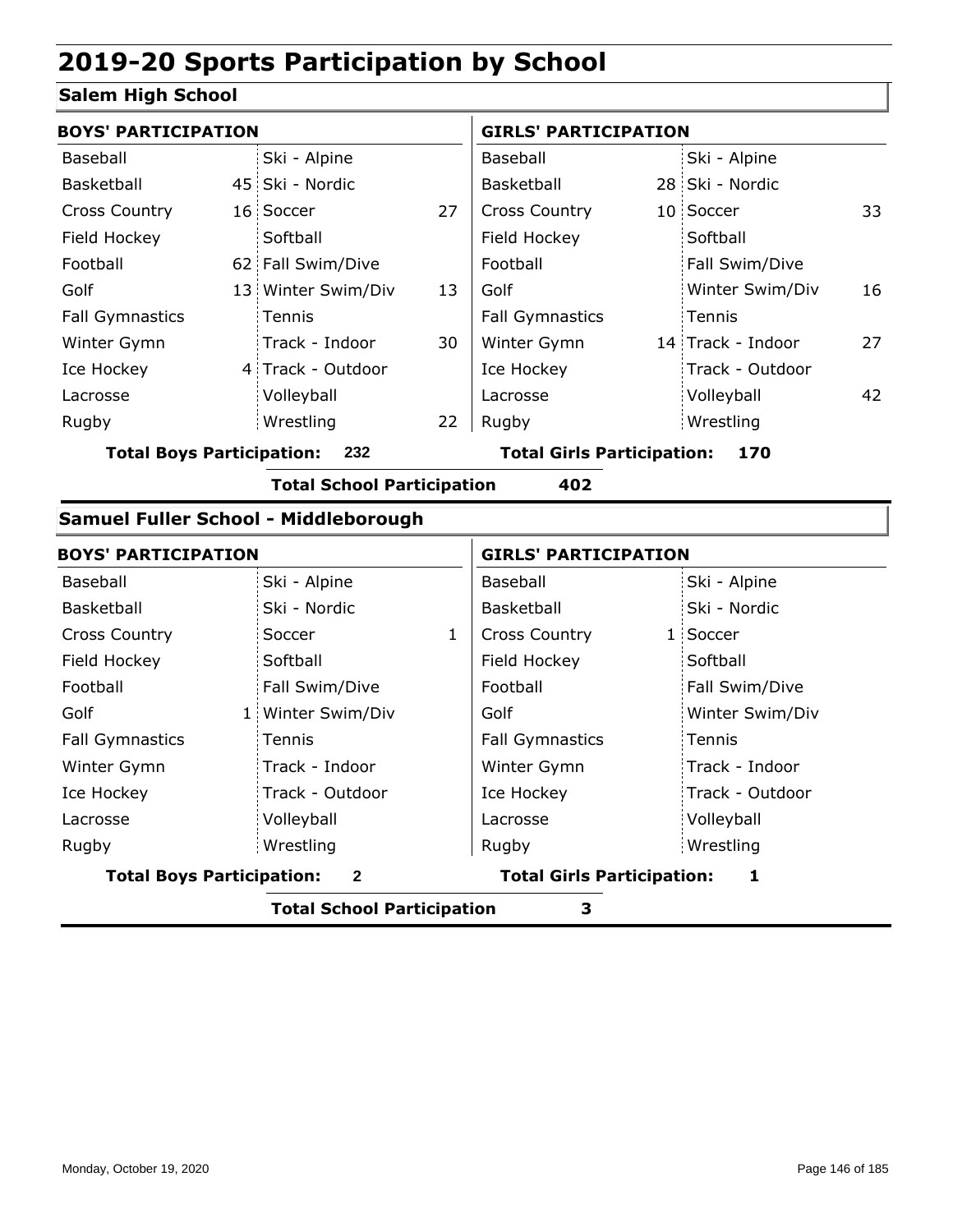#### **Sandwich High School - East Sandwich**

|                                    | <b>BOYS' PARTICIPATION</b> |                                   |    |                                   |  | <b>GIRLS' PARTICIPATION</b> |    |
|------------------------------------|----------------------------|-----------------------------------|----|-----------------------------------|--|-----------------------------|----|
| Baseball                           |                            | Ski - Alpine                      |    | Baseball                          |  | Ski - Alpine                |    |
| Basketball                         |                            | 41 Ski - Nordic                   |    | Basketball                        |  | 30 Ski - Nordic             |    |
| <b>Cross Country</b>               |                            | 14 Soccer                         | 57 | Cross Country                     |  | 13 Soccer                   | 54 |
| Field Hockey                       |                            | Softball                          |    | Field Hockey                      |  | 36 Softball                 |    |
| Football                           |                            | 43 Fall Swim/Dive                 |    | Football                          |  | Fall Swim/Dive              |    |
| Golf                               |                            | 15 Winter Swim/Div                | 26 | Golf                              |  | Winter Swim/Div             | 34 |
| <b>Fall Gymnastics</b>             |                            | Tennis                            |    | <b>Fall Gymnastics</b>            |  | Tennis                      |    |
| Winter Gymn                        |                            | Track - Indoor                    | 10 | Winter Gymn                       |  | Track - Indoor              | 16 |
| Ice Hockey                         |                            | 47 Track - Outdoor                |    | Ice Hockey                        |  | 26 Track - Outdoor          |    |
| Lacrosse                           |                            | Volleyball                        |    | Lacrosse                          |  | Volleyball                  | 46 |
| Rugby                              |                            | Wrestling                         | 20 | Rugby                             |  | Wrestling                   |    |
| <b>Total Boys Participation:</b>   |                            | 273                               |    | <b>Total Girls Participation:</b> |  | 255                         |    |
|                                    |                            | <b>Total School Participation</b> |    | 528                               |  |                             |    |
| <b>Saugus High School - Saugus</b> |                            |                                   |    |                                   |  |                             |    |
| <b>BOYS' PARTICIPATION</b>         |                            |                                   |    | <b>GIRLS' PARTICIPATION</b>       |  |                             |    |
| Baseball                           |                            | Ski - Alpine                      |    | Baseball                          |  | Ski - Alpine                |    |
| Basketball                         |                            | 38 Ski - Nordic                   |    | Basketball                        |  | 22 Ski - Nordic             |    |
| <b>Cross Country</b>               |                            | Soccer                            | 35 | <b>Cross Country</b>              |  | 2 Soccer                    | 33 |
| Field Hockey                       |                            | Softball                          |    | Field Hockey                      |  | 30 Softball                 |    |
| Football                           |                            | 39 Fall Swim/Dive                 |    | Football                          |  | Fall Swim/Dive              |    |
| Golf                               |                            | 18 Winter Swim/Div                |    | Golf                              |  | Winter Swim/Div             |    |
| <b>Fall Gymnastics</b>             |                            | Tennis                            |    | <b>Fall Gymnastics</b>            |  | Tennis                      |    |
| Winter Gymn                        |                            | Track - Indoor                    | 17 | Winter Gymn                       |  | Track - Indoor              | 11 |
| Ice Hockey                         |                            | 17 Track - Outdoor                |    | Ice Hockey                        |  | Track - Outdoor             |    |
| Lacrosse                           |                            | Volleyball                        |    | Lacrosse                          |  | Volleyball                  | 32 |
| Rugby                              |                            | Wrestling                         | 8  | Rugby                             |  | Wrestling                   |    |

**Total Boys Participation: 172 Total Girls Participation: 130**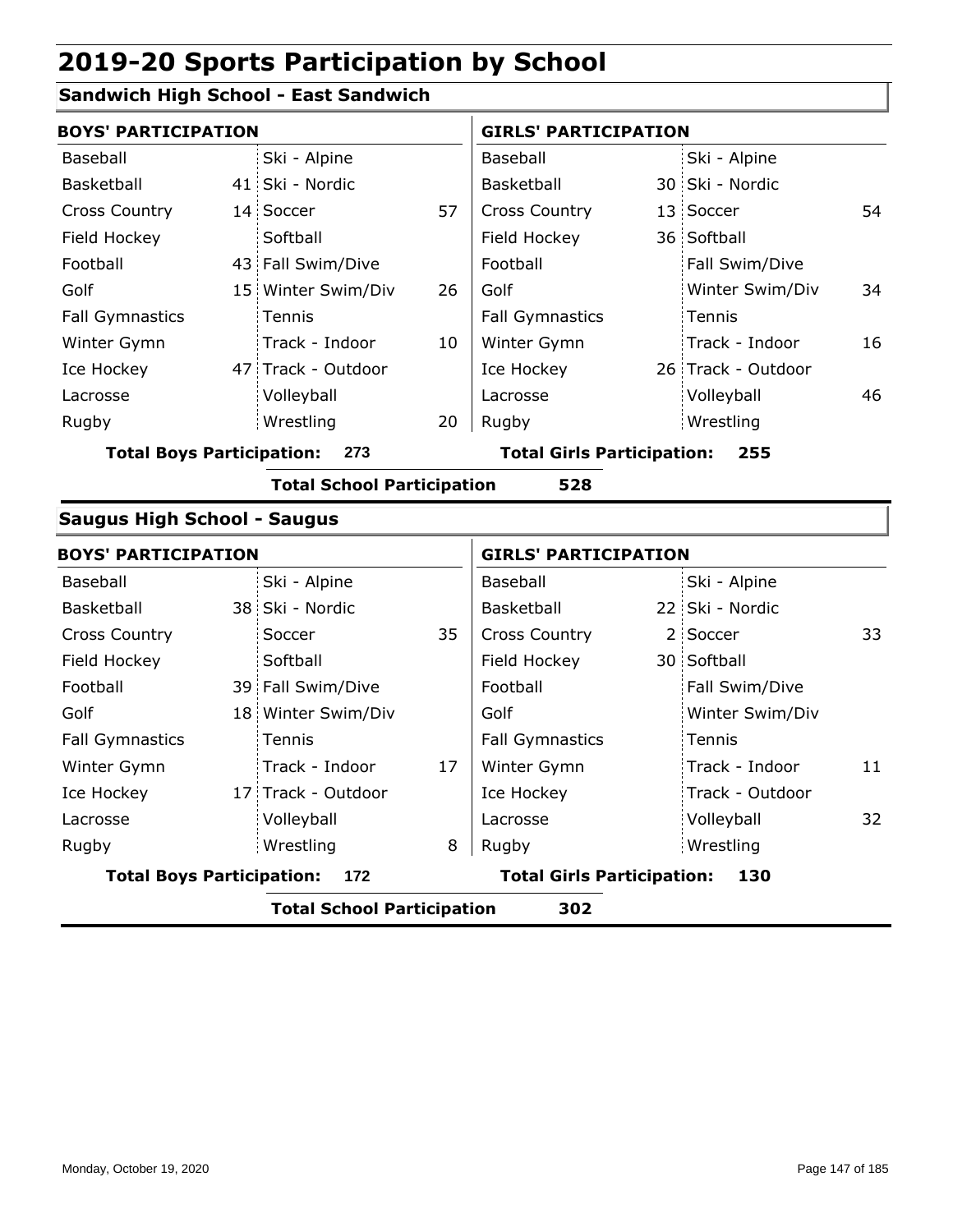#### **Scituate High School - Scituate**

| <b>BOYS' PARTICIPATION</b>           |    |                                   |    | <b>GIRLS' PARTICIPATION</b>       |                    |    |
|--------------------------------------|----|-----------------------------------|----|-----------------------------------|--------------------|----|
| Baseball                             |    | Ski - Alpine                      | 12 | Baseball                          | Ski - Alpine       | 18 |
| Basketball                           |    | 45 Ski - Nordic                   |    | Basketball                        | 39 Ski - Nordic    |    |
| <b>Cross Country</b>                 | 47 | Soccer                            | 40 | <b>Cross Country</b>              | Soccer             | 56 |
| Field Hockey                         |    | Softball                          |    | Field Hockey                      | 53 Softball        |    |
| Football                             |    | 73 Fall Swim/Dive                 |    | Football                          | Fall Swim/Dive     |    |
| Golf                                 |    | 22 Winter Swim/Div                | 16 | Golf                              | Winter Swim/Div    | 21 |
| <b>Fall Gymnastics</b>               |    | Tennis                            |    | <b>Fall Gymnastics</b>            | Tennis             |    |
| Winter Gymn                          |    | Track - Indoor                    | 28 | Winter Gymn                       | 16 Track - Indoor  | 51 |
| Ice Hockey                           |    | 56 Track - Outdoor                |    | Ice Hockey                        | 29 Track - Outdoor |    |
| Lacrosse                             |    | Volleyball                        |    | Lacrosse                          | Volleyball         | 46 |
| Rugby                                |    | Wrestling                         | 19 | Rugby                             | Wrestling          |    |
| <b>Total Boys Participation:</b>     |    | 358                               |    | <b>Total Girls Participation:</b> | 329                |    |
|                                      |    | <b>Total School Participation</b> |    | 687                               |                    |    |
| <b>Seekonk High School - Seekonk</b> |    |                                   |    |                                   |                    |    |
| <b>BOYS' PARTICIPATION</b>           |    |                                   |    | <b>GIRLS' PARTICIPATION</b>       |                    |    |
| Baseball                             |    | Ski - Alpine                      |    | Baseball                          | Ski - Alpine       |    |
| Basketball                           |    | 35 Ski - Nordic                   |    | Basketball                        | 17 Ski - Nordic    |    |
| <b>Cross Country</b>                 |    | 14 Soccer                         | 46 | <b>Cross Country</b>              | 14 Soccer          | 32 |
| Field Hockey                         |    | Softball                          |    | Field Hockey                      | 32 Softball        |    |
| Football                             |    | 43 Fall Swim/Dive                 |    | Football                          | Fall Swim/Dive     |    |
| Golf                                 | 9  | Winter Swim/Div                   | 10 | Golf                              | Winter Swim/Div    | 20 |
| <b>Fall Gymnastics</b>               |    | Tennis                            |    | <b>Fall Gymnastics</b>            | Tennis             |    |
| Winter Gymn                          |    | Track - Indoor                    | 37 | Winter Gymn                       | 1 Track - Indoor   | 33 |
| Ice Hockey                           |    | 10 Track - Outdoor                |    | Ice Hockey                        | 1 Track - Outdoor  |    |
| Lacrosse                             |    | Volleyball                        |    | Lacrosse                          | Volleyball         | 26 |
| Rugby                                |    | Wrestling                         |    | Rugby                             | Wrestling          |    |

**Total Boys Participation: 204 Total Girls Participation: 176**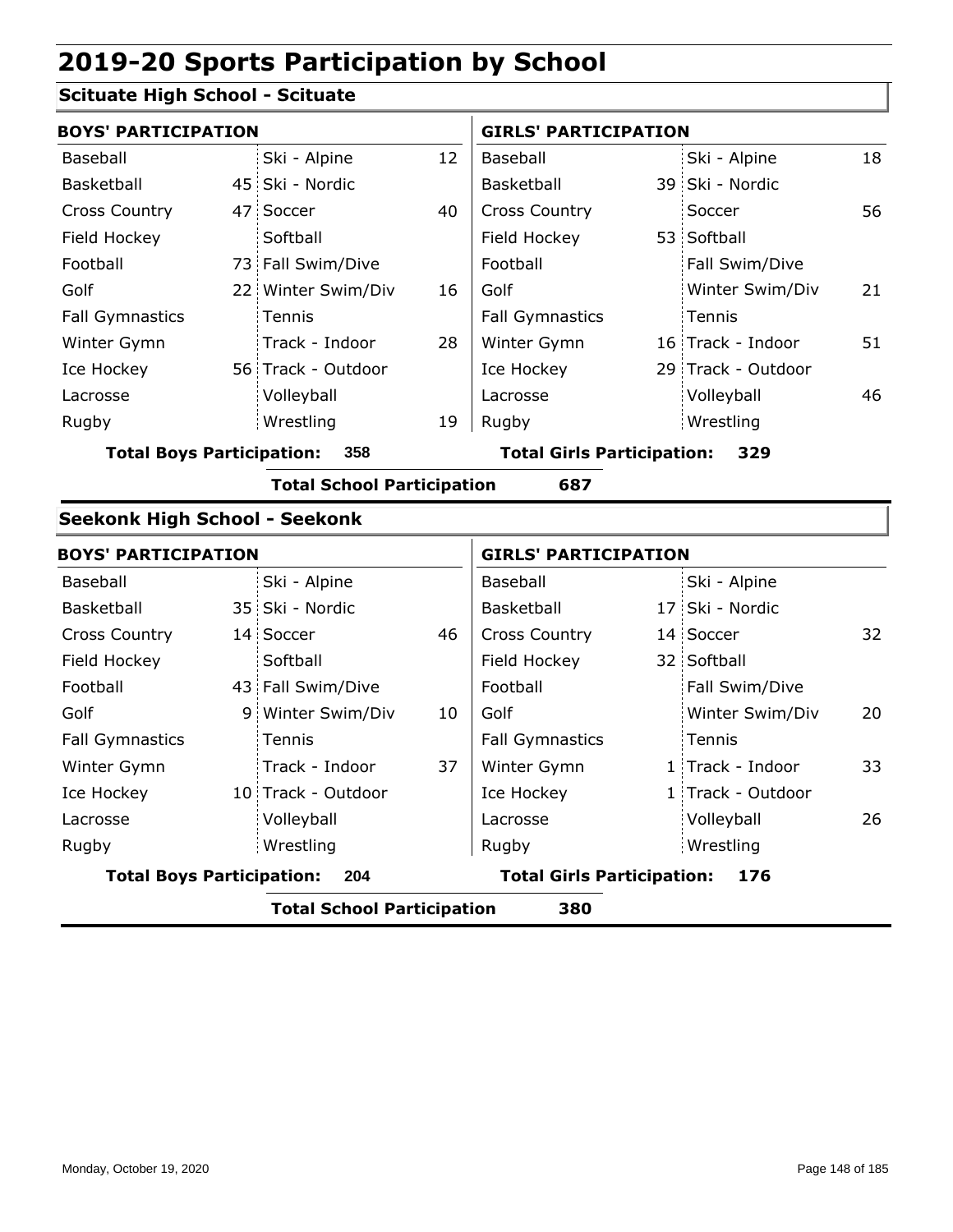#### **Sharon High School - Sharon**

| <b>BOYS' PARTICIPATION</b>       |                                                 |    | <b>GIRLS' PARTICIPATION</b>       |  |                   |    |  |
|----------------------------------|-------------------------------------------------|----|-----------------------------------|--|-------------------|----|--|
| Baseball                         | Ski - Alpine                                    |    | Baseball                          |  | Ski - Alpine      |    |  |
| Basketball                       | 46 Ski - Nordic                                 |    | Basketball                        |  | 32 Ski - Nordic   |    |  |
| <b>Cross Country</b>             | 35 Soccer                                       | 57 | <b>Cross Country</b>              |  | 16 Soccer         | 31 |  |
| Field Hockey                     | Softball                                        |    | Field Hockey                      |  | 49 Softball       |    |  |
| Football                         | 46 Fall Swim/Dive                               |    | Football                          |  | Fall Swim/Dive    |    |  |
| Golf                             | 13 Winter Swim/Div                              | 14 | Golf                              |  | 1 Winter Swim/Div | 21 |  |
| <b>Fall Gymnastics</b>           | Tennis                                          |    | <b>Fall Gymnastics</b>            |  | Tennis            |    |  |
| Winter Gymn                      | Track - Indoor                                  | 68 | Winter Gymn                       |  | 8 Track - Indoor  | 46 |  |
| Ice Hockey                       | 4 Track - Outdoor                               |    | Ice Hockey                        |  | 4 Track - Outdoor |    |  |
| Lacrosse                         | Volleyball                                      |    | Lacrosse                          |  | Volleyball        | 41 |  |
| Rugby                            | Wrestling                                       | 50 | Rugby                             |  | Wrestling         | 1  |  |
| <b>Total Boys Participation:</b> | 333                                             |    | <b>Total Girls Participation:</b> |  | 250               |    |  |
|                                  | <b>Total School Participation</b>               |    | 583                               |  |                   |    |  |
|                                  | <b>Shawsheen Valley Tech School - Billerica</b> |    |                                   |  |                   |    |  |
| <b>BOYS' PARTICIPATION</b>       |                                                 |    | <b>GIRLS' PARTICIPATION</b>       |  |                   |    |  |

| <b>BOYS PARTICIPATION</b>        |  |                            |    | GIRLS PARTICIPATION               |  |                   |    |
|----------------------------------|--|----------------------------|----|-----------------------------------|--|-------------------|----|
| Baseball                         |  | Ski - Alpine               |    | Baseball                          |  | Ski - Alpine      |    |
| Basketball                       |  | 38 Ski - Nordic            |    | Basketball                        |  | 23 Ski - Nordic   |    |
| <b>Cross Country</b>             |  | 23 Soccer                  | 42 | <b>Cross Country</b>              |  | 19 Soccer         | 37 |
| Field Hockey                     |  | Softball                   |    | Field Hockey                      |  | Softball          |    |
| Football                         |  | 63 Fall Swim/Dive          |    | Football                          |  | Fall Swim/Dive    |    |
| Golf                             |  | 12 Winter Swim/Div         | 23 | Golf                              |  | Winter Swim/Div   | 16 |
| <b>Fall Gymnastics</b>           |  | Tennis                     |    | <b>Fall Gymnastics</b>            |  | : Tennis          |    |
| Winter Gymn                      |  | Track - Indoor             |    | Winter Gymn                       |  | Track - Indoor    |    |
| Ice Hockey                       |  | 45 Track - Outdoor         |    | Ice Hockey                        |  | 9 Track - Outdoor |    |
| Lacrosse                         |  | Volleyball                 |    | Lacrosse                          |  | Volleyball        | 26 |
| Rugby                            |  | Wrestling                  | 39 | Rugby                             |  | Wrestling         |    |
| <b>Total Boys Participation:</b> |  | 285                        |    | <b>Total Girls Participation:</b> |  | 130               |    |
|                                  |  | Tatal School Darticination |    | 41 E                              |  |                   |    |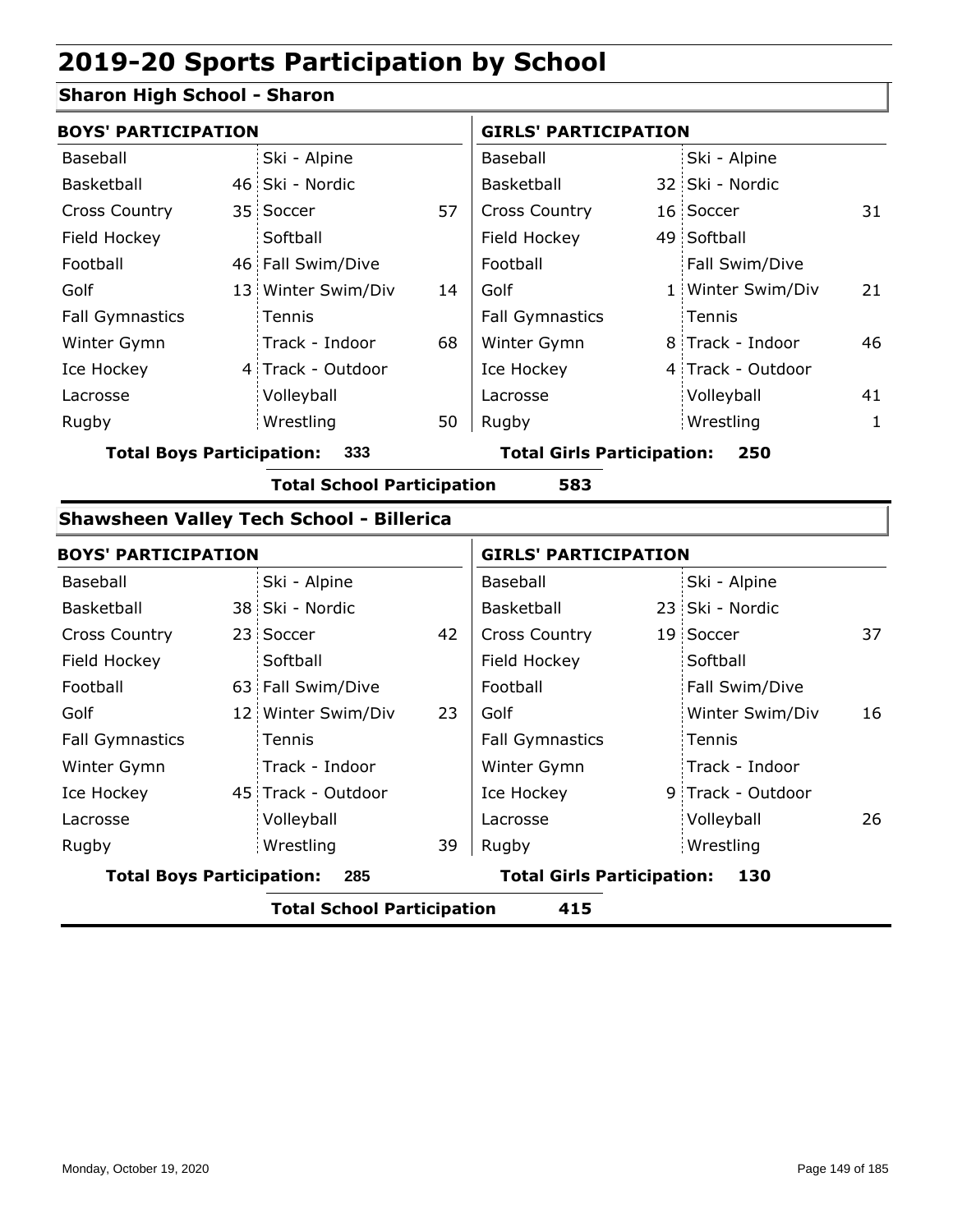### **Shepherd Hill Regional HS - Dudley**

|                                  | <b>BOYS' PARTICIPATION</b> |                                            |                |                                   | <b>GIRLS' PARTICIPATION</b> |                   |    |  |  |
|----------------------------------|----------------------------|--------------------------------------------|----------------|-----------------------------------|-----------------------------|-------------------|----|--|--|
| Baseball                         |                            | Ski - Alpine                               |                | Baseball                          |                             | Ski - Alpine      |    |  |  |
| <b>Basketball</b>                |                            | 44 Ski - Nordic                            |                | Basketball                        |                             | 32 Ski - Nordic   |    |  |  |
| <b>Cross Country</b>             |                            | 23 Soccer                                  | 34             | <b>Cross Country</b>              |                             | 21 Soccer         | 33 |  |  |
| Field Hockey                     |                            | 1 Softball                                 |                | Field Hockey                      |                             | 29 Softball       |    |  |  |
| Football                         |                            | 71 Fall Swim/Dive                          |                | Football                          |                             | Fall Swim/Dive    |    |  |  |
| Golf                             |                            | 10 Winter Swim/Div                         |                | Golf                              |                             | Winter Swim/Div   |    |  |  |
| <b>Fall Gymnastics</b>           |                            | Tennis                                     |                | <b>Fall Gymnastics</b>            |                             | Tennis            |    |  |  |
| Winter Gymn                      |                            | Track - Indoor                             | 46             | Winter Gymn                       |                             | Track - Indoor    | 34 |  |  |
| Ice Hockey                       |                            | 6 Track - Outdoor                          |                | Ice Hockey                        |                             | 1 Track - Outdoor |    |  |  |
| Lacrosse                         |                            | Volleyball                                 |                | Lacrosse                          |                             | Volleyball        | 38 |  |  |
| Rugby                            |                            | Wrestling                                  | 12             | Rugby                             |                             | Wrestling         | 1  |  |  |
| <b>Total Boys Participation:</b> |                            | 247                                        |                | <b>Total Girls Participation:</b> |                             | 189               |    |  |  |
|                                  |                            | <b>Total School Participation</b>          |                | 436                               |                             |                   |    |  |  |
|                                  |                            | <b>Shrewsbury High School - Shrewsbury</b> |                |                                   |                             |                   |    |  |  |
| <b>BOYS' PARTICIPATION</b>       |                            |                                            |                | <b>GIRLS' PARTICIPATION</b>       |                             |                   |    |  |  |
| Baseball                         |                            | Ski - Alpine                               | $\overline{7}$ | Baseball                          |                             | Ski - Alpine      | 14 |  |  |
| <b>Basketball</b>                |                            | 42 Ski - Nordic                            |                | Basketball                        |                             | 33 Ski - Nordic   |    |  |  |
| Cross Country                    |                            | 64 Soccer                                  | 62             | <b>Cross Country</b>              |                             | 37 Soccer         | 51 |  |  |
| Field Hockey                     |                            | Softball                                   |                | Field Hockey                      |                             | 38 Softball       |    |  |  |
| Football                         |                            | 96 Fall Swim/Dive                          |                | Football                          |                             | 1 Fall Swim/Dive  |    |  |  |
|                                  |                            |                                            |                |                                   |                             |                   |    |  |  |

| <b>Total Boys Participation:</b> | 470                |     | <b>Total Girls Participation:</b> | 342                |    |
|----------------------------------|--------------------|-----|-----------------------------------|--------------------|----|
| Rugby                            | Wrestling          |     | Rugby                             | Wrestling          |    |
| Lacrosse                         | Volleyball         |     | Lacrosse                          | Volleyball         | 47 |
| Ice Hockey                       | 49 Track - Outdoor |     | Ice Hockey                        | 13 Track - Outdoor |    |
| Winter Gymn                      | Track - Indoor     | 120 | Winter Gymn                       | 13 Track - Indoor  | 71 |
| <b>Fall Gymnastics</b>           | Tennis             |     | <b>Fall Gymnastics</b>            | Tennis             |    |
| Golf                             | 17 Winter Swim/Div | 13  | Golf                              | 3 Winter Swim/Div  | 21 |
| Football                         | 96 Fall Swim/Dive  |     | Football                          | 1 Fall Swim/Dive   |    |
|                                  |                    |     |                                   |                    |    |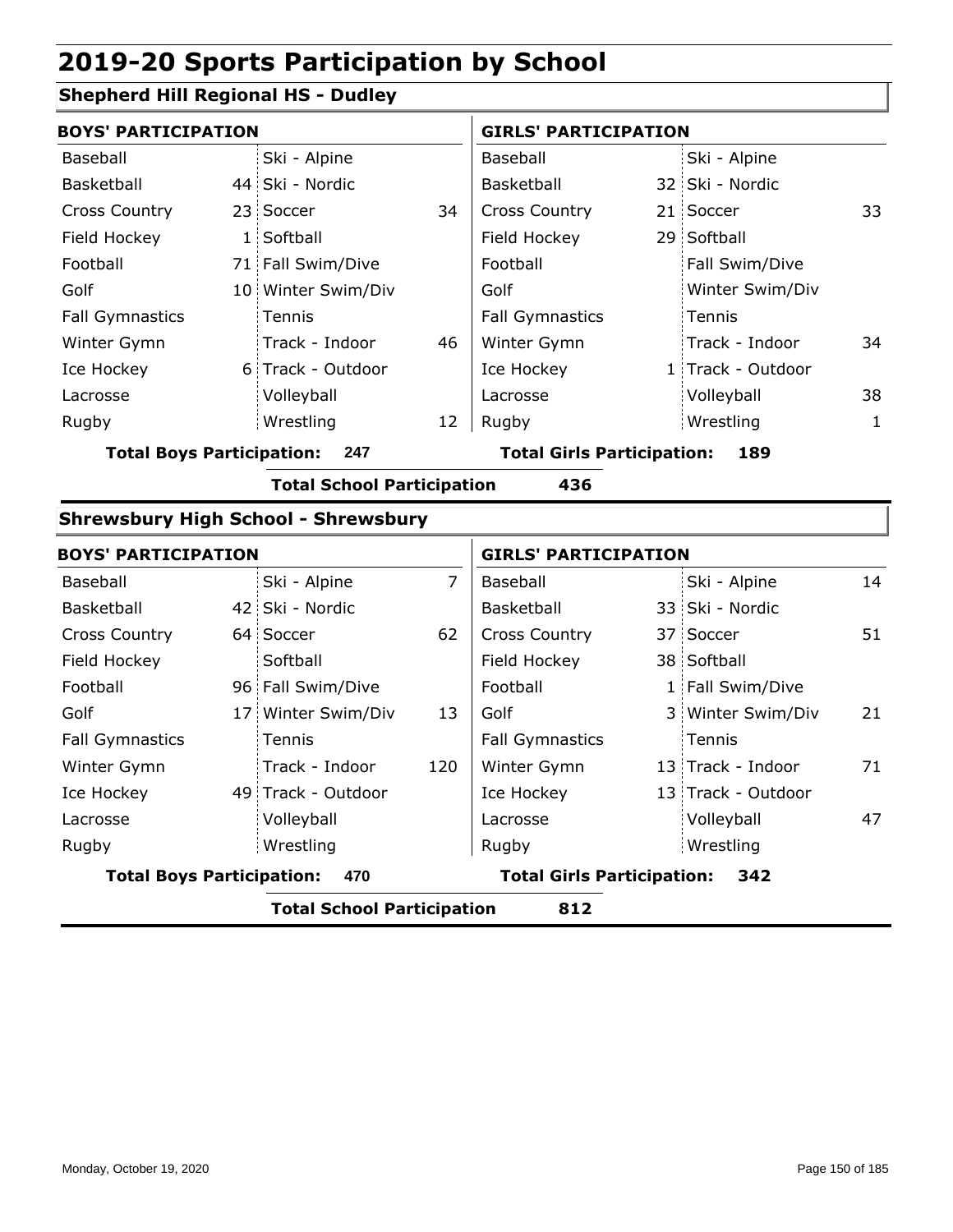#### **Silver Lake Reg. High School - Kingston**

|                                         | <b>BOYS' PARTICIPATION</b> |                    |                                   |                        | <b>GIRLS' PARTICIPATION</b> |                    |    |  |
|-----------------------------------------|----------------------------|--------------------|-----------------------------------|------------------------|-----------------------------|--------------------|----|--|
| Baseball                                |                            | Ski - Alpine       |                                   | Baseball               |                             | Ski - Alpine       |    |  |
| Basketball                              |                            | 36 Ski - Nordic    |                                   | <b>Basketball</b>      |                             | 38 Ski - Nordic    |    |  |
| <b>Cross Country</b>                    |                            | 19 Soccer          | 69                                | <b>Cross Country</b>   |                             | 15 Soccer          | 60 |  |
| Field Hockey                            |                            | Softball           |                                   | Field Hockey           |                             | 58 Softball        |    |  |
| Football                                |                            | 83 Fall Swim/Dive  |                                   | Football               |                             | Fall Swim/Dive     |    |  |
| Golf                                    |                            | 12 Winter Swim/Div | 14                                | Golf                   |                             | Winter Swim/Div    | 27 |  |
| <b>Fall Gymnastics</b>                  |                            | <b>Tennis</b>      |                                   | <b>Fall Gymnastics</b> |                             | Tennis             |    |  |
| Winter Gymn                             |                            | Track - Indoor     | 37                                | Winter Gymn            |                             | 12 Track - Indoor  | 30 |  |
| Ice Hockey                              |                            | 45 Track - Outdoor |                                   | Ice Hockey             |                             | 16 Track - Outdoor |    |  |
| Lacrosse                                |                            | Volleyball         |                                   | Lacrosse               |                             | Volleyball         | 45 |  |
| Rugby                                   |                            | Wrestling          | 29                                | Rugby                  |                             | Wrestling          |    |  |
| <b>Total Boys Participation:</b><br>344 |                            |                    | <b>Total Girls Participation:</b> |                        | 301                         |                    |    |  |

**Total School Participation 645**

#### **Sizer School - Fitchburg**

| <b>BOYS' PARTICIPATION</b>       |                                   |    | <b>GIRLS' PARTICIPATION</b>       |  |                 |    |
|----------------------------------|-----------------------------------|----|-----------------------------------|--|-----------------|----|
| Baseball                         | Ski - Alpine                      |    | Baseball                          |  | Ski - Alpine    |    |
| Basketball                       | 38 Ski - Nordic                   |    | Basketball                        |  | 20 Ski - Nordic |    |
| <b>Cross Country</b>             | 23 Soccer                         | 18 | <b>Cross Country</b>              |  | 12 Soccer       | 25 |
| Field Hockey                     | Softball                          |    | Field Hockey                      |  | Softball        |    |
| Football                         | Fall Swim/Dive                    |    | Football                          |  | Fall Swim/Dive  |    |
| Golf                             | Winter Swim/Div                   |    | Golf                              |  | Winter Swim/Div |    |
| <b>Fall Gymnastics</b>           | Tennis                            |    | <b>Fall Gymnastics</b>            |  | Tennis          |    |
| Winter Gymn                      | Track - Indoor                    |    | Winter Gymn                       |  | Track - Indoor  |    |
| Ice Hockey                       | Track - Outdoor                   |    | Ice Hockey                        |  | Track - Outdoor |    |
| Lacrosse                         | Volleyball                        |    | Lacrosse                          |  | Volleyball      |    |
| Rugby                            | Wrestling                         |    | Rugby                             |  | Wrestling       |    |
| <b>Total Boys Participation:</b> | 79                                |    | <b>Total Girls Participation:</b> |  | 57              |    |
|                                  | <b>Total School Participation</b> |    | 136                               |  |                 |    |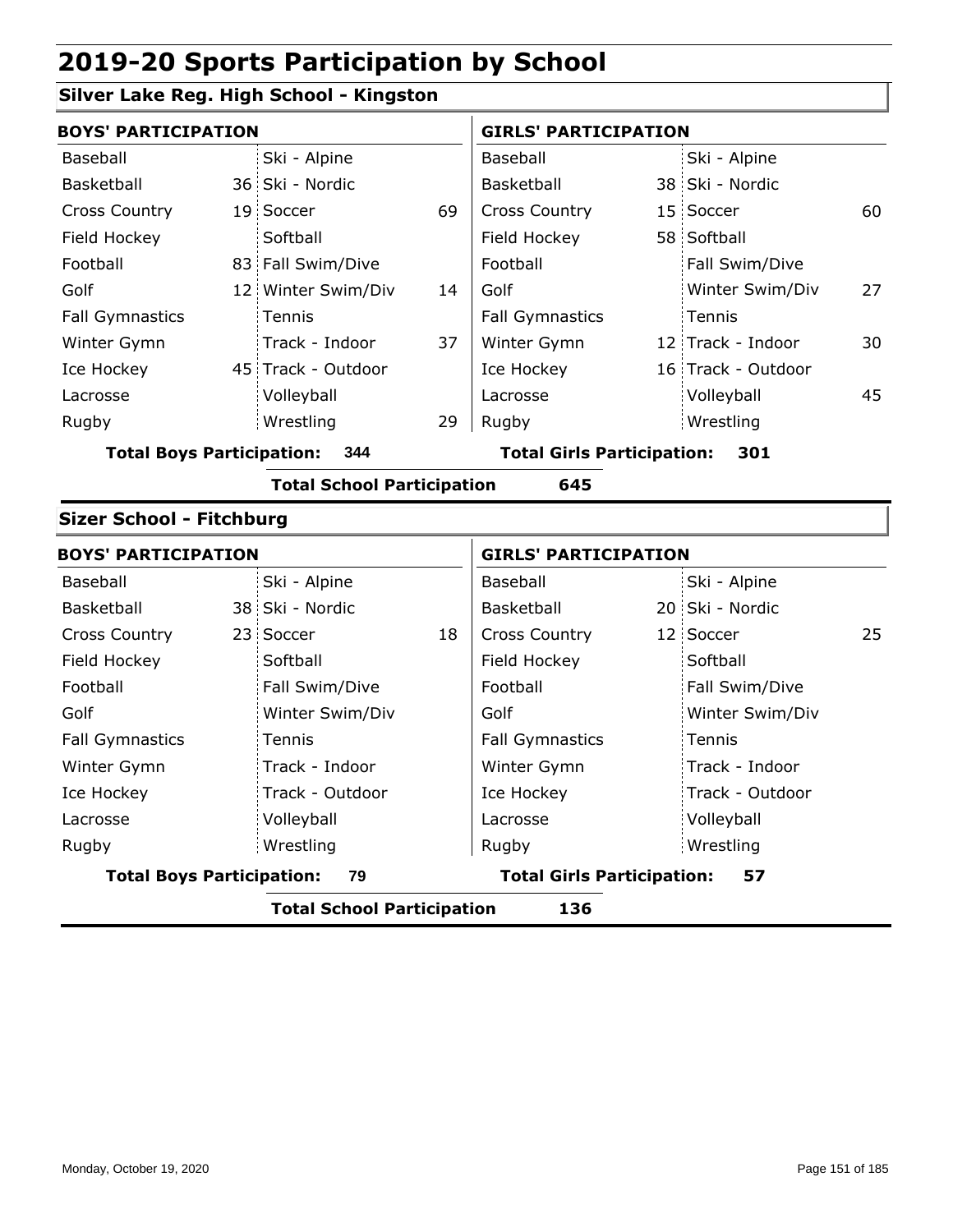#### **Smith Academy - Hatfield**

| <b>BOYS' PARTICIPATION</b>             |  |                   | <b>GIRLS' PARTICIPATION</b>             |                        |  |                 |    |
|----------------------------------------|--|-------------------|-----------------------------------------|------------------------|--|-----------------|----|
| Baseball                               |  | Ski - Alpine      |                                         | Baseball               |  | Ski - Alpine    |    |
| Basketball                             |  | 19 Ski - Nordic   |                                         | Basketball             |  | 28 Ski - Nordic |    |
| <b>Cross Country</b>                   |  | Soccer            | 47                                      | <b>Cross Country</b>   |  | Soccer          | 28 |
| Field Hockey                           |  | Softball          |                                         | Field Hockey           |  | 20 Softball     |    |
| Football                               |  | 2 Fall Swim/Dive  |                                         | Football               |  | Fall Swim/Dive  |    |
| Golf                                   |  | 5 Winter Swim/Div |                                         | Golf                   |  | Winter Swim/Div |    |
| <b>Fall Gymnastics</b>                 |  | Tennis            |                                         | <b>Fall Gymnastics</b> |  | Tennis          |    |
| Winter Gymn                            |  | Track - Indoor    |                                         | Winter Gymn            |  | Track - Indoor  |    |
| Ice Hockey                             |  | 1 Track - Outdoor |                                         | Ice Hockey             |  | Track - Outdoor |    |
| Lacrosse                               |  | Volleyball        |                                         | Lacrosse               |  | Volleyball      |    |
| Rugby                                  |  | Wrestling         |                                         | Rugby                  |  | Wrestling       |    |
| <b>Total Boys Participation:</b><br>74 |  |                   | <b>Total Girls Participation:</b><br>76 |                        |  |                 |    |

**Total School Participation 150**

#### **Smith Vocational and Agricultural HS - Northampton**

| <b>BOYS' PARTICIPATION</b>               |  |                                          |    | <b>GIRLS' PARTICIPATION</b> |  |                  |    |
|------------------------------------------|--|------------------------------------------|----|-----------------------------|--|------------------|----|
| Baseball                                 |  | Ski - Alpine                             | 4  | Baseball                    |  | Ski - Alpine     | 1  |
| Basketball                               |  | 36 Ski - Nordic                          |    | Basketball                  |  | 30 Ski - Nordic  |    |
| <b>Cross Country</b>                     |  | 8 Soccer                                 | 21 | <b>Cross Country</b>        |  | 8 Soccer         | 21 |
| Field Hockey                             |  | Softball                                 |    | Field Hockey                |  | Softball         |    |
| Football                                 |  | 32 Fall Swim/Dive                        |    | Football                    |  | 1 Fall Swim/Dive |    |
| Golf                                     |  | Winter Swim/Div                          |    | Golf                        |  | Winter Swim/Div  |    |
| <b>Fall Gymnastics</b>                   |  | <b>Tennis</b>                            |    | <b>Fall Gymnastics</b>      |  | Tennis           |    |
| Winter Gymn                              |  | Track - Indoor                           |    | Winter Gymn                 |  | Track - Indoor   |    |
| Ice Hockey                               |  | 2 Track - Outdoor                        |    | Ice Hockey                  |  | Track - Outdoor  |    |
| Lacrosse                                 |  | Volleyball                               |    | Lacrosse                    |  | Volleyball       | 38 |
| Rugby                                    |  | Wrestling                                | 14 | Rugby                       |  | Wrestling        | 1  |
| <b>Total Boys Participation:</b><br>117  |  | <b>Total Girls Participation:</b><br>100 |    |                             |  |                  |    |
| <b>Total School Participation</b><br>217 |  |                                          |    |                             |  |                  |    |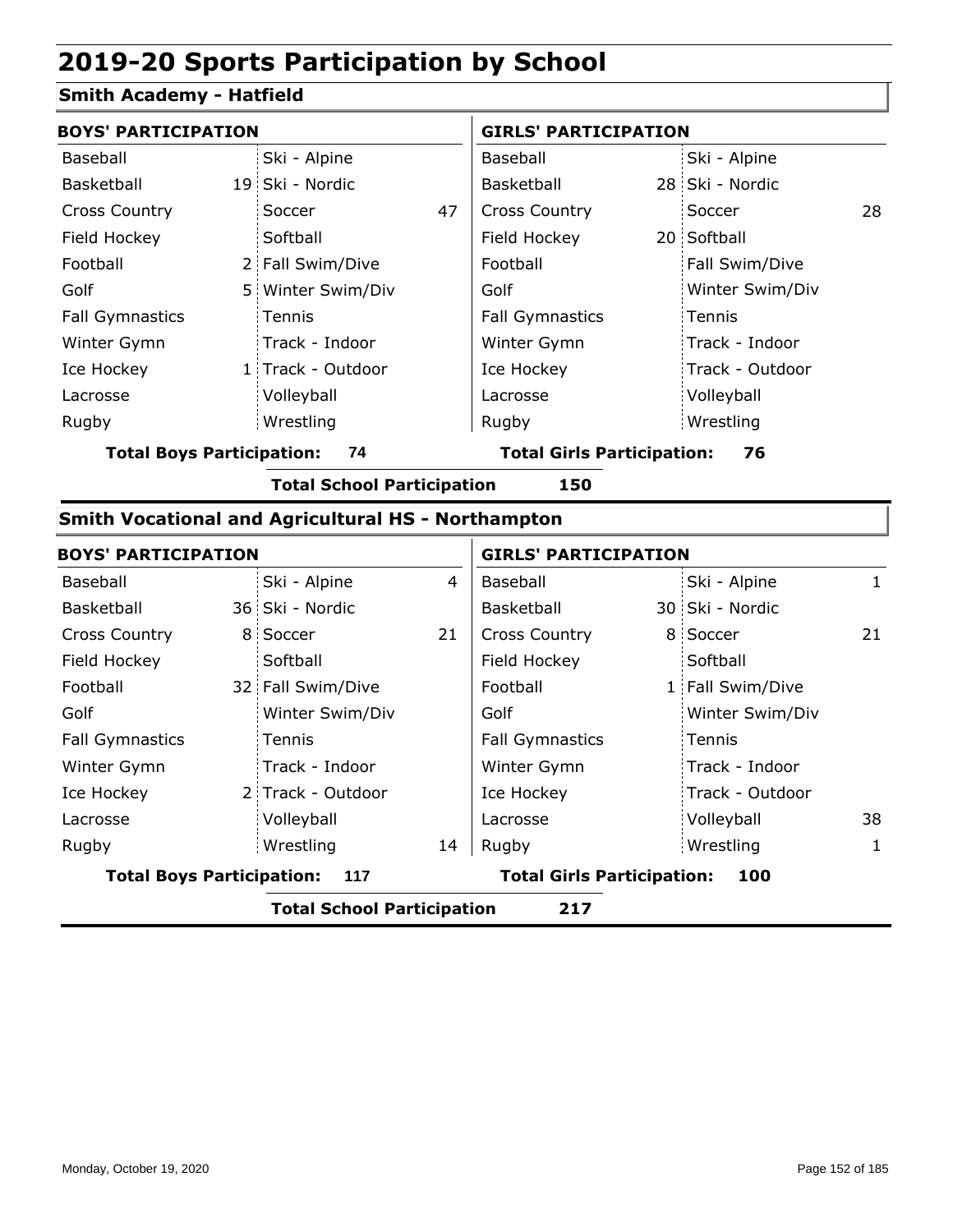#### **Somerset Berkley Regional High School - Somerset**

| <b>BOYS' PARTICIPATION</b> |                                         |                                            |    | <b>GIRLS' PARTICIPATION</b> |                                   |                   |    |  |
|----------------------------|-----------------------------------------|--------------------------------------------|----|-----------------------------|-----------------------------------|-------------------|----|--|
| Baseball                   |                                         | Ski - Alpine                               |    | Baseball                    |                                   | Ski - Alpine      |    |  |
| Basketball                 |                                         | 34 Ski - Nordic                            |    | Basketball                  |                                   | 21 Ski - Nordic   |    |  |
| <b>Cross Country</b>       |                                         | 28 Soccer                                  | 42 | <b>Cross Country</b>        |                                   | 16 Soccer         | 30 |  |
| Field Hockey               |                                         | 2 Softball                                 |    | Field Hockey                |                                   | 33 Softball       |    |  |
| Football                   |                                         | 78 Fall Swim/Dive                          |    | Football                    |                                   | Fall Swim/Dive    |    |  |
| Golf                       |                                         | 17 Winter Swim/Div                         |    | Golf                        |                                   | 1 Winter Swim/Div |    |  |
| <b>Fall Gymnastics</b>     |                                         | Tennis                                     |    | <b>Fall Gymnastics</b>      |                                   | Tennis            |    |  |
| Winter Gymn                |                                         | Track - Indoor                             | 66 | Winter Gymn                 |                                   | 12 Track - Indoor | 49 |  |
| Ice Hockey                 |                                         | 21 Track - Outdoor                         |    | Ice Hockey                  |                                   | Track - Outdoor   |    |  |
| Lacrosse                   |                                         | Volleyball                                 |    | Lacrosse                    |                                   | Volleyball        | 38 |  |
| Rugby                      |                                         | Wrestling                                  | 5  | Rugby                       |                                   | Wrestling         |    |  |
|                            | <b>Total Boys Participation:</b><br>293 |                                            |    |                             | <b>Total Girls Participation:</b> | 200               |    |  |
|                            |                                         | <b>Total School Participation</b>          |    | 493                         |                                   |                   |    |  |
|                            |                                         | <b>Somerville High School - Somerville</b> |    |                             |                                   |                   |    |  |
| <b>BOYS' PARTICIPATION</b> |                                         |                                            |    | <b>GIRLS' PARTICIPATION</b> |                                   |                   |    |  |
| Baseball                   |                                         | Ski - Alpine                               |    | Baseball                    |                                   | Ski - Alpine      |    |  |
| Basketball                 |                                         | 55 Ski - Nordic                            |    | Basketball                  |                                   | 40 Ski - Nordic   |    |  |
| <b>Cross Country</b>       |                                         | 15 Soccer                                  | 65 | <b>Cross Country</b>        |                                   | 8 Soccer          | 45 |  |
| Field Hockey               |                                         | Softball                                   |    | Field Hockey                |                                   | Softball          |    |  |
| Football                   |                                         | 42 Fall Swim/Dive                          |    | Football                    |                                   | Fall Swim/Dive    |    |  |
| Golf                       |                                         | 13 Winter Swim/Div                         | 10 | Golf                        |                                   | Winter Swim/Div   | 12 |  |
| <b>Fall Gymnastics</b>     |                                         | Tennis                                     |    | <b>Fall Gymnastics</b>      |                                   | Tennis            |    |  |

| <b>Total Boys Participation:</b><br>257 |  |                    | <b>Total Girls Participation:</b> | 162                    |                   |    |
|-----------------------------------------|--|--------------------|-----------------------------------|------------------------|-------------------|----|
| Rugby                                   |  | Wrestling          |                                   | Rugby                  | Wrestling         |    |
| Lacrosse                                |  | Volleyball         |                                   | Lacrosse               | Volleyball        | 35 |
| Ice Hockey                              |  | 35 Track - Outdoor |                                   | Ice Hockey             | 4 Track - Outdoor |    |
| Winter Gymn                             |  | Track - Indoor     | 22                                | Winter Gymn            | Track - Indoor    | 18 |
| <b>Fall Gymnastics</b>                  |  | Tennis             |                                   | <b>Fall Gymnastics</b> | Tennis            |    |
| Golf                                    |  | 13 Winter Swim/Div | 10                                | Golf                   | Winter Swim/Div   | 12 |
| Football                                |  | 42 Fall Swim/Dive  |                                   | Football               | Fall Swim/Dive    |    |
|                                         |  |                    |                                   |                        |                   |    |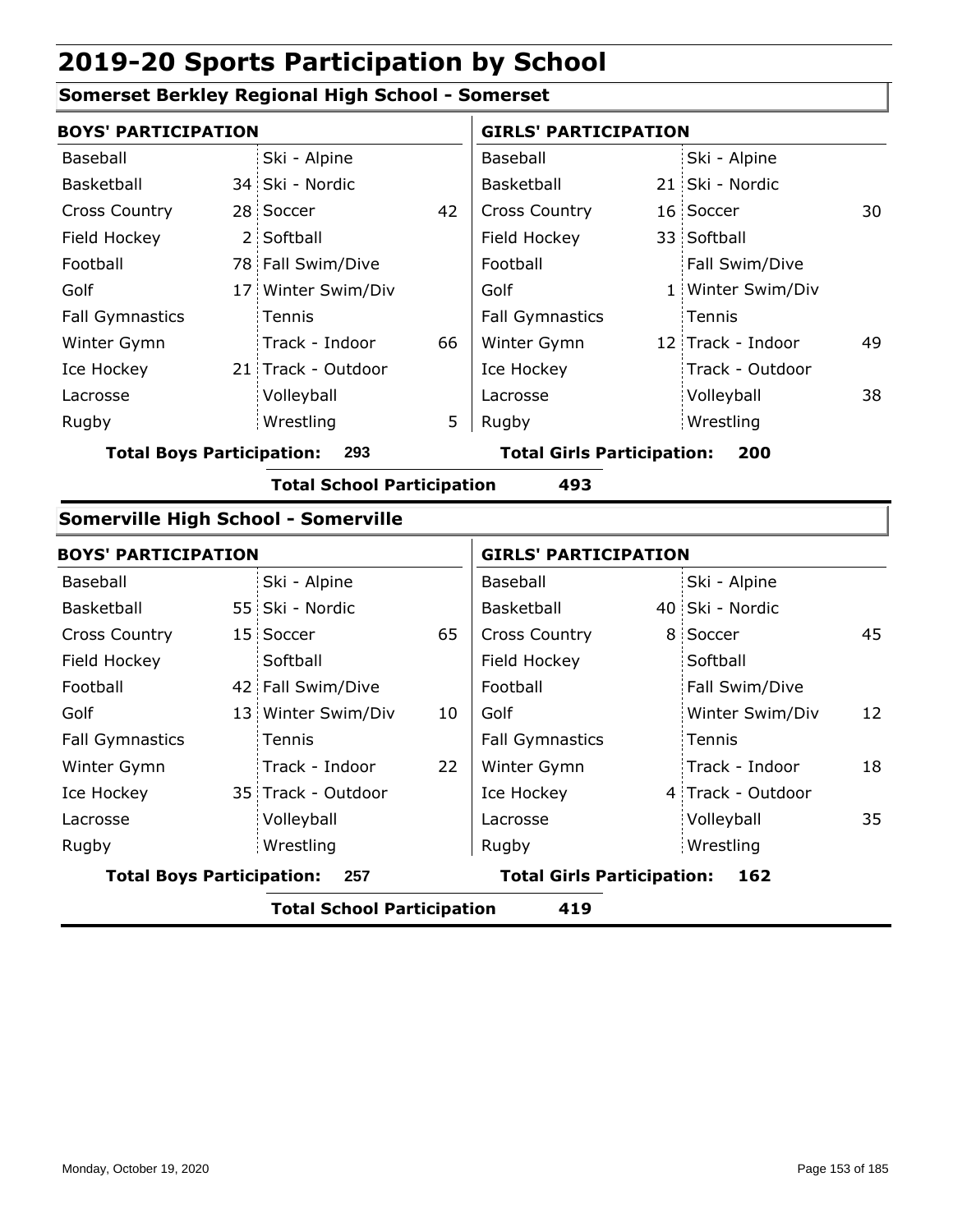#### **South Hadley High School - South Hadley**

| <b>BOYS' PARTICIPATION</b> |  |                    | <b>GIRLS' PARTICIPATION</b> |                          |  |                   |    |
|----------------------------|--|--------------------|-----------------------------|--------------------------|--|-------------------|----|
| Baseball                   |  | Ski - Alpine       |                             | Baseball                 |  | Ski - Alpine      |    |
| Basketball                 |  | 29 Ski - Nordic    |                             | Basketball               |  | 24 Ski - Nordic   |    |
| <b>Cross Country</b>       |  | 6 Soccer           | 39                          | <b>Cross Country</b>     |  | 1 Soccer          | 34 |
| Field Hockey               |  | Softball           |                             | Field Hockey             |  | 23 Softball       |    |
| Football                   |  | 33 Fall Swim/Dive  |                             | Football                 |  | 0 Fall Swim/Dive  |    |
| Golf                       |  | 11 Winter Swim/Div | 3                           | Golf                     |  | 1 Winter Swim/Div | 22 |
| <b>Fall Gymnastics</b>     |  | Tennis             |                             | <b>Fall Gymnastics</b>   |  | Tennis            |    |
| Winter Gymn                |  | Track - Indoor     | 35                          | Winter Gymn              |  | Track - Indoor    | 41 |
| Ice Hockey                 |  | 24 Track - Outdoor |                             | Ice Hockey               |  | Track - Outdoor   |    |
| Lacrosse                   |  | Volleyball         |                             | Lacrosse                 |  | Volleyball        | 27 |
| Rugby                      |  | Wrestling          | 9                           | Rugby                    |  | Wrestling         |    |
|                            |  | T.L.I B BL.IL 400  |                             | Talah Abda Badi daerikan |  |                   |    |

**Total Boys Participation: 189 Total Girls Participation: 173**

**Total School Participation 362**

#### **South High Community School - Worcester**

|                                         | <b>BOYS' PARTICIPATION</b> |                   |                                          | <b>GIRLS' PARTICIPATION</b> |  |                  |                |
|-----------------------------------------|----------------------------|-------------------|------------------------------------------|-----------------------------|--|------------------|----------------|
| Baseball                                |                            | Ski - Alpine      |                                          | Baseball                    |  | Ski - Alpine     |                |
| Basketball                              |                            | 45 Ski - Nordic   |                                          | Basketball                  |  | 8 Ski - Nordic   |                |
| <b>Cross Country</b>                    |                            | 24 Soccer         | 37                                       | <b>Cross Country</b>        |  | 22 Soccer        | 23             |
| Field Hockey                            |                            | 1 Softball        |                                          | Field Hockey                |  | 26 Softball      |                |
| Football                                |                            | 70 Fall Swim/Dive |                                          | Football                    |  | 3 Fall Swim/Dive |                |
| Golf                                    |                            | Winter Swim/Div   | 2                                        | Golf                        |  | Winter Swim/Div  | $\overline{4}$ |
| <b>Fall Gymnastics</b>                  |                            | <b>Tennis</b>     |                                          | <b>Fall Gymnastics</b>      |  | Tennis           |                |
| Winter Gymn                             |                            | Track - Indoor    | 26                                       | Winter Gymn                 |  | Track - Indoor   | 21             |
| Ice Hockey                              |                            | Track - Outdoor   |                                          | Ice Hockey                  |  | Track - Outdoor  |                |
| Lacrosse                                |                            | Volleyball        |                                          | Lacrosse                    |  | Volleyball       | 32             |
| Rugby                                   |                            | Wrestling         |                                          | Rugby                       |  | Wrestling        |                |
| <b>Total Boys Participation:</b><br>205 |                            |                   | <b>Total Girls Participation:</b><br>139 |                             |  |                  |                |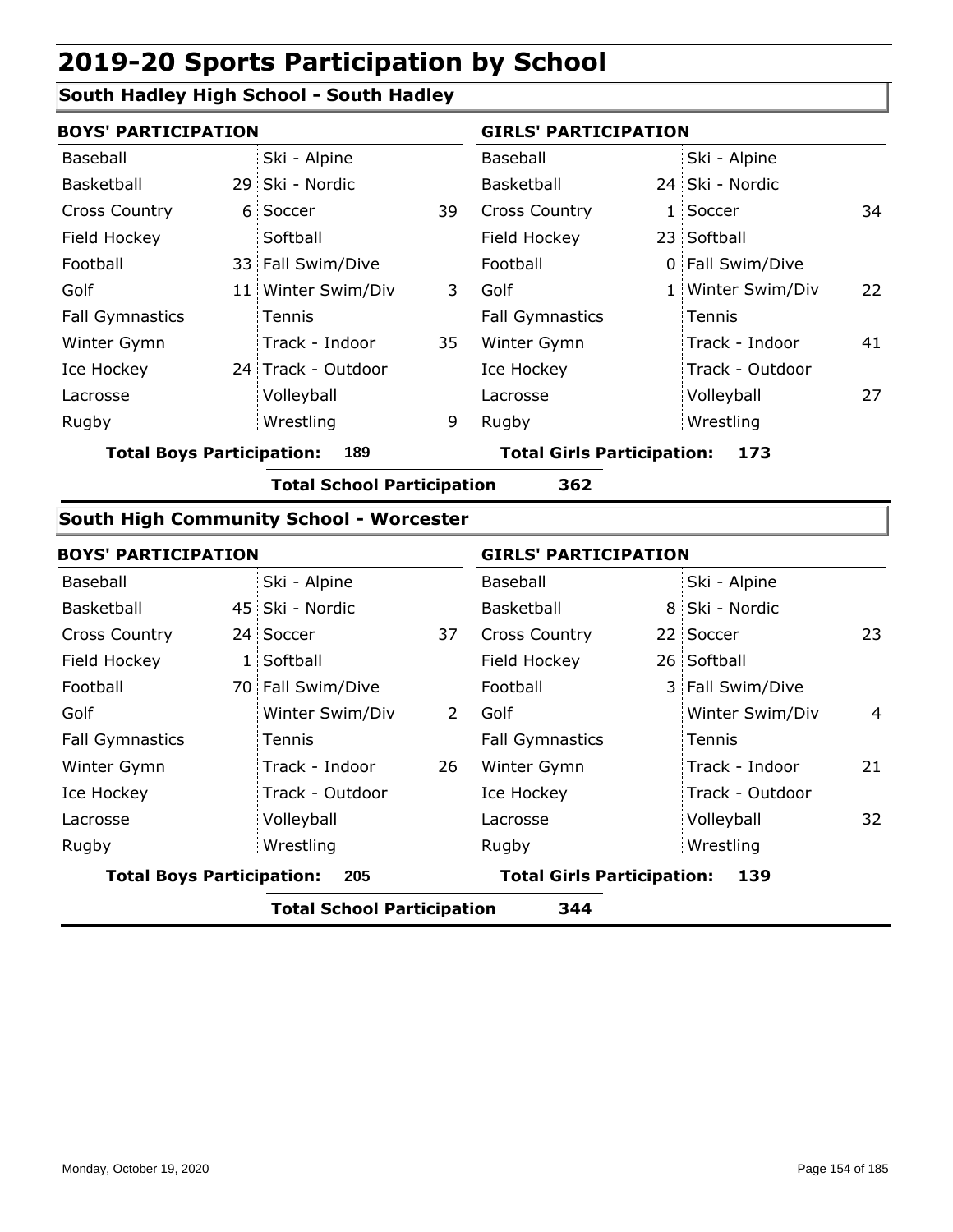#### **South Lancaster Academy - South Lancaster**

|                                        | <b>BOYS' PARTICIPATION</b> |    |                                         | <b>GIRLS' PARTICIPATION</b> |                 |    |  |  |
|----------------------------------------|----------------------------|----|-----------------------------------------|-----------------------------|-----------------|----|--|--|
| Baseball                               | Ski - Alpine               |    | Baseball                                |                             | Ski - Alpine    |    |  |  |
| Basketball                             | 25 Ski - Nordic            |    | <b>Basketball</b>                       |                             | 10 Ski - Nordic |    |  |  |
| <b>Cross Country</b>                   | 8 Soccer                   | 22 | <b>Cross Country</b>                    |                             | 8 Soccer        |    |  |  |
| Field Hockey                           | Softball                   |    | Field Hockey                            |                             | Softball        |    |  |  |
| Football                               | Fall Swim/Dive             |    | Football                                |                             | Fall Swim/Dive  |    |  |  |
| Golf                                   | Winter Swim/Div            |    | Golf                                    |                             | Winter Swim/Div |    |  |  |
| <b>Fall Gymnastics</b>                 | Tennis                     |    | <b>Fall Gymnastics</b>                  |                             | Tennis          |    |  |  |
| Winter Gymn                            | Track - Indoor             |    | Winter Gymn                             |                             | Track - Indoor  |    |  |  |
| Ice Hockey                             | Track - Outdoor            |    | Ice Hockey                              |                             | Track - Outdoor |    |  |  |
| Lacrosse                               | Volleyball                 |    | Lacrosse                                |                             | Volleyball      | 10 |  |  |
| Rugby                                  | Wrestling                  |    | Rugby                                   |                             | Wrestling       |    |  |  |
| <b>Total Boys Participation:</b><br>55 |                            |    | <b>Total Girls Participation:</b><br>28 |                             |                 |    |  |  |

**Total School Participation 83**

#### **South Shore Christian Academy - Weymouth**

| <b>BOYS' PARTICIPATION</b>             |                                         |                                         | <b>GIRLS' PARTICIPATION</b> |                 |    |  |  |  |
|----------------------------------------|-----------------------------------------|-----------------------------------------|-----------------------------|-----------------|----|--|--|--|
| Baseball                               | Ski - Alpine                            |                                         | Baseball                    | Ski - Alpine    |    |  |  |  |
| Basketball                             | 16 Ski - Nordic                         |                                         | Basketball                  | 8 Ski - Nordic  |    |  |  |  |
| <b>Cross Country</b>                   | Soccer                                  | 14                                      | <b>Cross Country</b>        | Soccer          | 11 |  |  |  |
| Field Hockey                           | Softball                                |                                         | Field Hockey                | Softball        |    |  |  |  |
| Football                               | Fall Swim/Dive                          |                                         | Football                    | Fall Swim/Dive  |    |  |  |  |
| Golf                                   | Winter Swim/Div                         |                                         | Golf                        | Winter Swim/Div |    |  |  |  |
| <b>Fall Gymnastics</b>                 | Tennis                                  |                                         | <b>Fall Gymnastics</b>      | Tennis          |    |  |  |  |
| Winter Gymn                            | Track - Indoor                          |                                         | Winter Gymn                 | Track - Indoor  |    |  |  |  |
| Ice Hockey                             | Track - Outdoor                         |                                         | Ice Hockey                  | Track - Outdoor |    |  |  |  |
| Lacrosse                               | Volleyball                              |                                         | Lacrosse                    | Volleyball      | 11 |  |  |  |
| Rugby                                  | Wrestling                               |                                         | Rugby                       | Wrestling       |    |  |  |  |
| <b>Total Boys Participation:</b><br>30 |                                         | <b>Total Girls Participation:</b><br>30 |                             |                 |    |  |  |  |
|                                        | 60<br><b>Total School Participation</b> |                                         |                             |                 |    |  |  |  |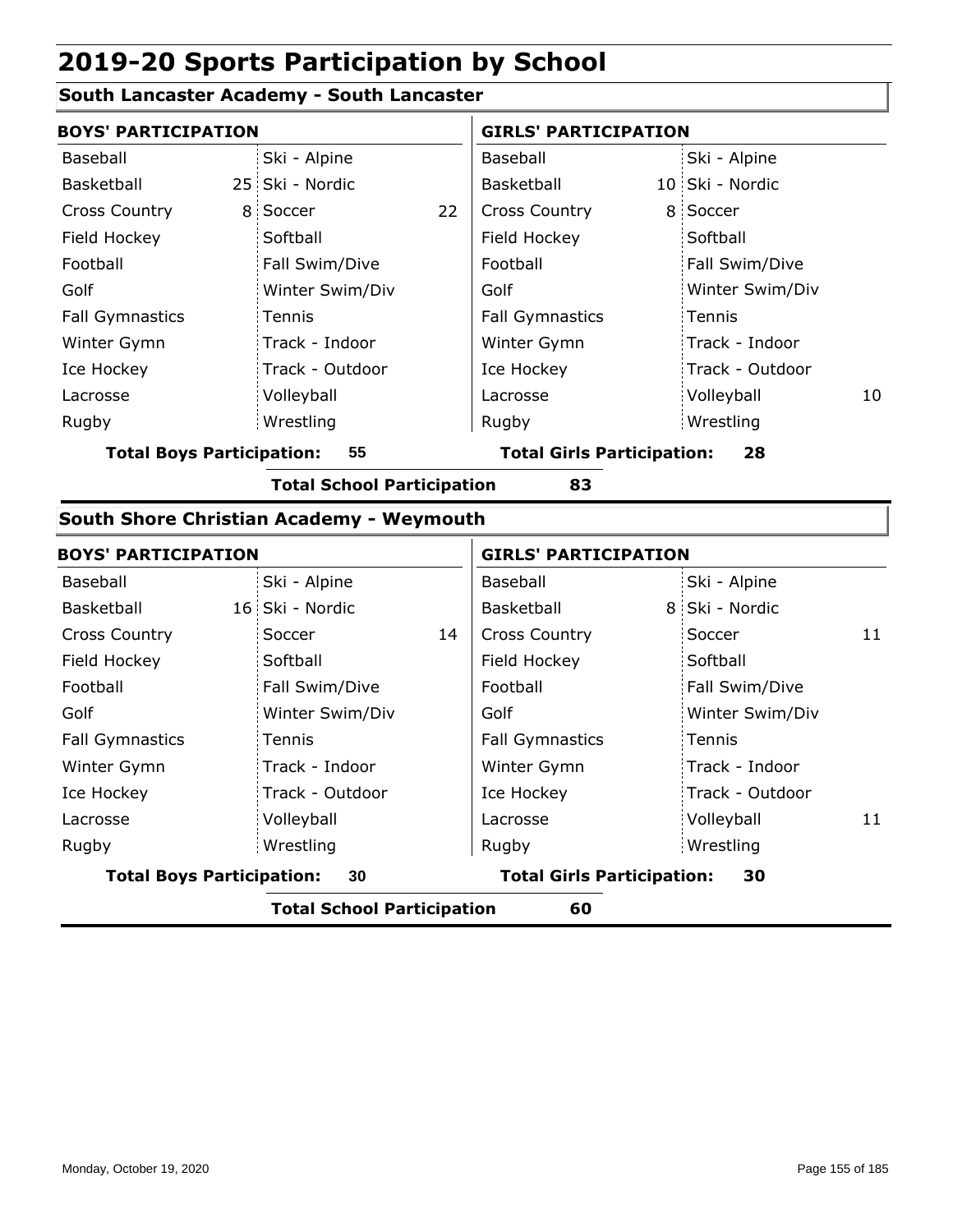### **South Shore Voc/Tech. HS - Hanover**

|                                         | <b>BOYS' PARTICIPATION</b>               |                    |    |                                         |  | <b>GIRLS' PARTICIPATION</b> |                |  |  |  |
|-----------------------------------------|------------------------------------------|--------------------|----|-----------------------------------------|--|-----------------------------|----------------|--|--|--|
| Baseball                                |                                          | Ski - Alpine       |    | Baseball                                |  | Ski - Alpine                |                |  |  |  |
| Basketball                              |                                          | 39 Ski - Nordic    |    | Basketball                              |  | 39 Ski - Nordic             |                |  |  |  |
| <b>Cross Country</b>                    | 13.                                      | Soccer             | 31 | <b>Cross Country</b>                    |  | 2 Soccer                    | 4              |  |  |  |
| Field Hockey                            |                                          | Softball           |    | Field Hockey                            |  | Softball                    |                |  |  |  |
| Football                                |                                          | 69 Fall Swim/Dive  |    | Football                                |  | Fall Swim/Dive              |                |  |  |  |
| Golf                                    |                                          | 21 Winter Swim/Div | 3  | Golf                                    |  | Winter Swim/Div             | $\mathbf{1}$   |  |  |  |
| <b>Fall Gymnastics</b>                  |                                          | Tennis             |    | <b>Fall Gymnastics</b>                  |  | Tennis                      |                |  |  |  |
| Winter Gymn                             |                                          | Track - Indoor     |    | Winter Gymn                             |  | Track - Indoor              |                |  |  |  |
| Ice Hockey                              |                                          | 19 Track - Outdoor |    | Ice Hockey                              |  | 1 Track - Outdoor           |                |  |  |  |
| Lacrosse                                |                                          | Volleyball         |    | Lacrosse                                |  | Volleyball                  | 35             |  |  |  |
| Rugby                                   |                                          | Wrestling          | 30 | Rugby                                   |  | Wrestling                   | $\overline{2}$ |  |  |  |
| <b>Total Boys Participation:</b><br>225 |                                          |                    |    | <b>Total Girls Participation:</b>       |  | 84                          |                |  |  |  |
|                                         | <b>Total School Participation</b><br>309 |                    |    |                                         |  |                             |                |  |  |  |
| Southbridge Middle/High School          |                                          |                    |    |                                         |  |                             |                |  |  |  |
| <b>BOYS' PARTICIPATION</b>              |                                          |                    |    | <b>GIRLS' PARTICIPATION</b>             |  |                             |                |  |  |  |
| Baseball                                |                                          | Ski - Alpine       |    | Baseball                                |  | Ski - Alpine                |                |  |  |  |
| Basketball                              |                                          | 38 Ski - Nordic    |    | Basketball                              |  | 16 Ski - Nordic             |                |  |  |  |
| <b>Cross Country</b>                    |                                          | Soccer             | 18 | <b>Cross Country</b>                    |  | Soccer                      | 16             |  |  |  |
| Field Hockey                            |                                          | Softball           |    | Field Hockey                            |  | Softball                    |                |  |  |  |
| Football                                |                                          | 32 Fall Swim/Dive  |    | Football                                |  | 2 Fall Swim/Dive            |                |  |  |  |
| Golf                                    |                                          | Winter Swim/Div    |    | Golf                                    |  | Winter Swim/Div             |                |  |  |  |
| <b>Fall Gymnastics</b>                  |                                          | Tennis             |    | <b>Fall Gymnastics</b>                  |  | Tennis                      |                |  |  |  |
| Winter Gymn                             |                                          | Track - Indoor     |    | Winter Gymn                             |  | Track - Indoor              |                |  |  |  |
| Ice Hockey                              |                                          | Track - Outdoor    |    | Ice Hockey                              |  | Track - Outdoor             |                |  |  |  |
| Lacrosse                                |                                          | Volleyball         |    | Lacrosse                                |  | Volleyball                  | 33             |  |  |  |
| Rugby                                   |                                          | Wrestling          |    | Rugby                                   |  | Wrestling                   |                |  |  |  |
| <b>Total Boys Participation:</b><br>88  |                                          |                    |    | <b>Total Girls Participation:</b><br>67 |  |                             |                |  |  |  |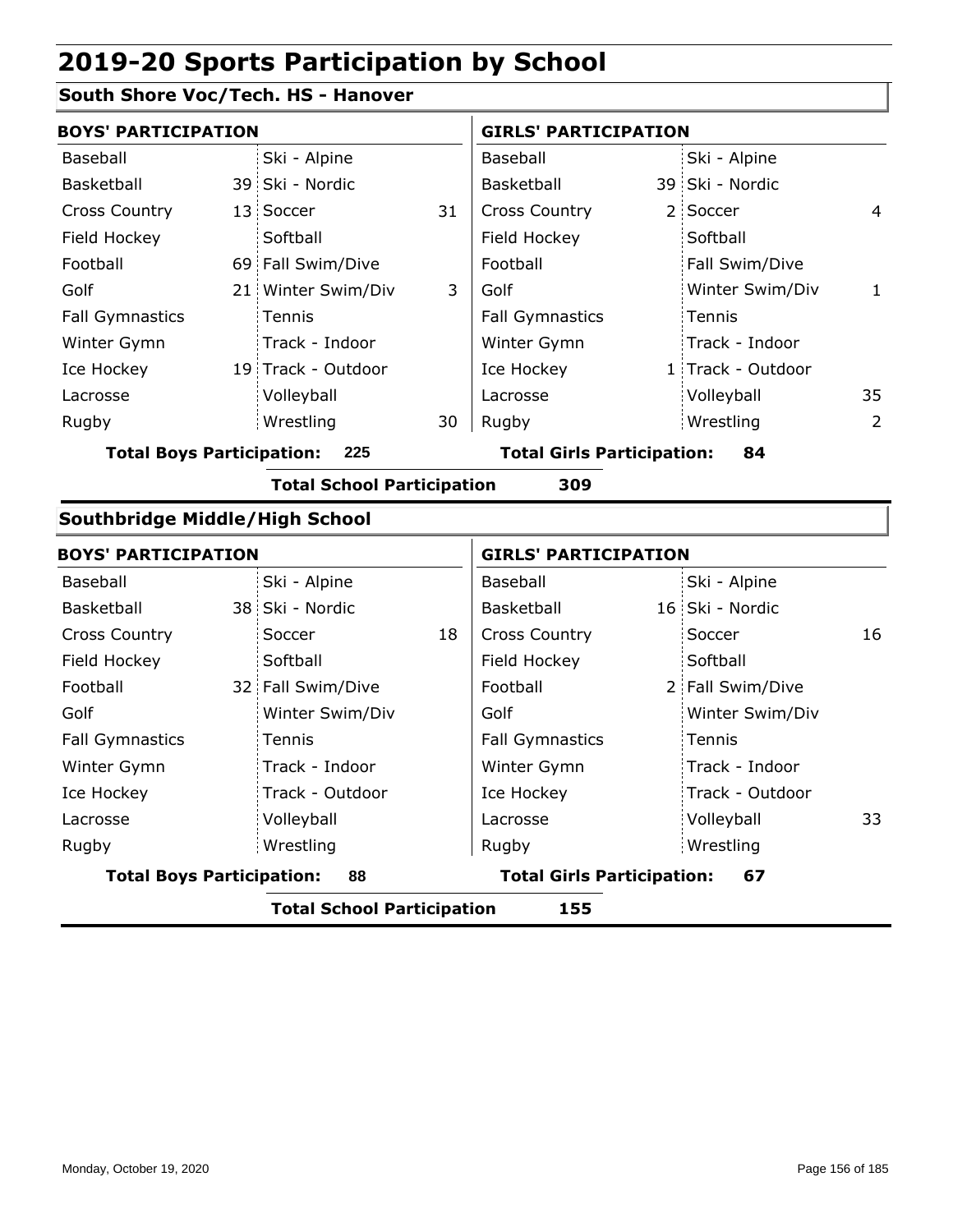#### **Southeastern Reg. Voc/Tech School - South Easton**

| <b>BOYS' PARTICIPATION</b>       |    |                                              |    | <b>GIRLS' PARTICIPATION</b>              |  |                 |    |  |
|----------------------------------|----|----------------------------------------------|----|------------------------------------------|--|-----------------|----|--|
| Baseball                         |    | Ski - Alpine                                 |    | Baseball                                 |  | Ski - Alpine    |    |  |
| Basketball                       |    | 40 Ski - Nordic                              |    | Basketball                               |  | 25 Ski - Nordic |    |  |
| <b>Cross Country</b>             |    | 20 Soccer                                    | 23 | <b>Cross Country</b>                     |  | 15 Soccer       | 26 |  |
| Field Hockey                     |    | Softball                                     |    | Field Hockey                             |  | 22 Softball     |    |  |
| Football                         |    | 75 Fall Swim/Dive                            |    | Football                                 |  | Fall Swim/Dive  |    |  |
| Golf                             | 8. | Winter Swim/Div                              |    | Golf                                     |  | Winter Swim/Div |    |  |
| <b>Fall Gymnastics</b>           |    | Tennis                                       |    | <b>Fall Gymnastics</b>                   |  | Tennis          |    |  |
| Winter Gymn                      |    | Track - Indoor                               | 43 | Winter Gymn                              |  | Track - Indoor  | 39 |  |
| Ice Hockey                       |    | 18 Track - Outdoor                           |    | Ice Hockey                               |  | Track - Outdoor |    |  |
| Lacrosse                         |    | Volleyball                                   |    | Lacrosse                                 |  | Volleyball      | 36 |  |
| Rugby                            |    | Wrestling                                    | 14 | Rugby                                    |  | Wrestling       | 3  |  |
| <b>Total Boys Participation:</b> |    | 241                                          |    | <b>Total Girls Participation:</b><br>166 |  |                 |    |  |
|                                  |    | <b>Total School Participation</b>            |    | 407                                      |  |                 |    |  |
|                                  |    | <b>Southwick Regional School - Southwick</b> |    |                                          |  |                 |    |  |
| <b>BOYS' PARTICIPATION</b>       |    |                                              |    | <b>GIRLS' PARTICIPATION</b>              |  |                 |    |  |
| <b>Baseball</b>                  |    | Ski - Alnine                                 | 9  | <b>Baseball</b>                          |  | Ski - Alnine    | 7  |  |

| <b>Total School Participation</b><br>310 |                                   |                        |     |                   |                |  |  |
|------------------------------------------|-----------------------------------|------------------------|-----|-------------------|----------------|--|--|
| <b>Total Boys Participation:</b>         | <b>Total Girls Participation:</b> |                        | 167 |                   |                |  |  |
| Rugby                                    | Wrestling<br>15                   | Rugby                  |     | Wrestling         |                |  |  |
| Lacrosse                                 | Volleyball                        | Lacrosse               |     | Volleyball        | 24             |  |  |
| Ice Hockey                               | 22 Track - Outdoor                | Ice Hockey             |     | 2 Track - Outdoor |                |  |  |
| Winter Gymn                              | Track - Indoor<br>11              | Winter Gymn            |     | Track - Indoor    | 29             |  |  |
| <b>Fall Gymnastics</b>                   | Tennis                            | <b>Fall Gymnastics</b> |     | Tennis            |                |  |  |
| Golf                                     | 12 Winter Swim/Div                | Golf                   |     | 1 Winter Swim/Div |                |  |  |
| Football                                 | Fall Swim/Dive                    | Football               |     | Fall Swim/Dive    |                |  |  |
| Field Hockey                             | Softball                          | Field Hockey           |     | 27 Softball       |                |  |  |
| <b>Cross Country</b>                     | 37<br>5 Soccer                    | <b>Cross Country</b>   |     | 16 Soccer         | 40             |  |  |
| Basketball                               | 32 Ski - Nordic                   | Basketball             |     | 21 Ski - Nordic   |                |  |  |
| Baseball                                 | 9<br>Ski - Alpine                 | Baseball               |     | Ski - Alpine      | $\overline{7}$ |  |  |
|                                          |                                   |                        |     |                   |                |  |  |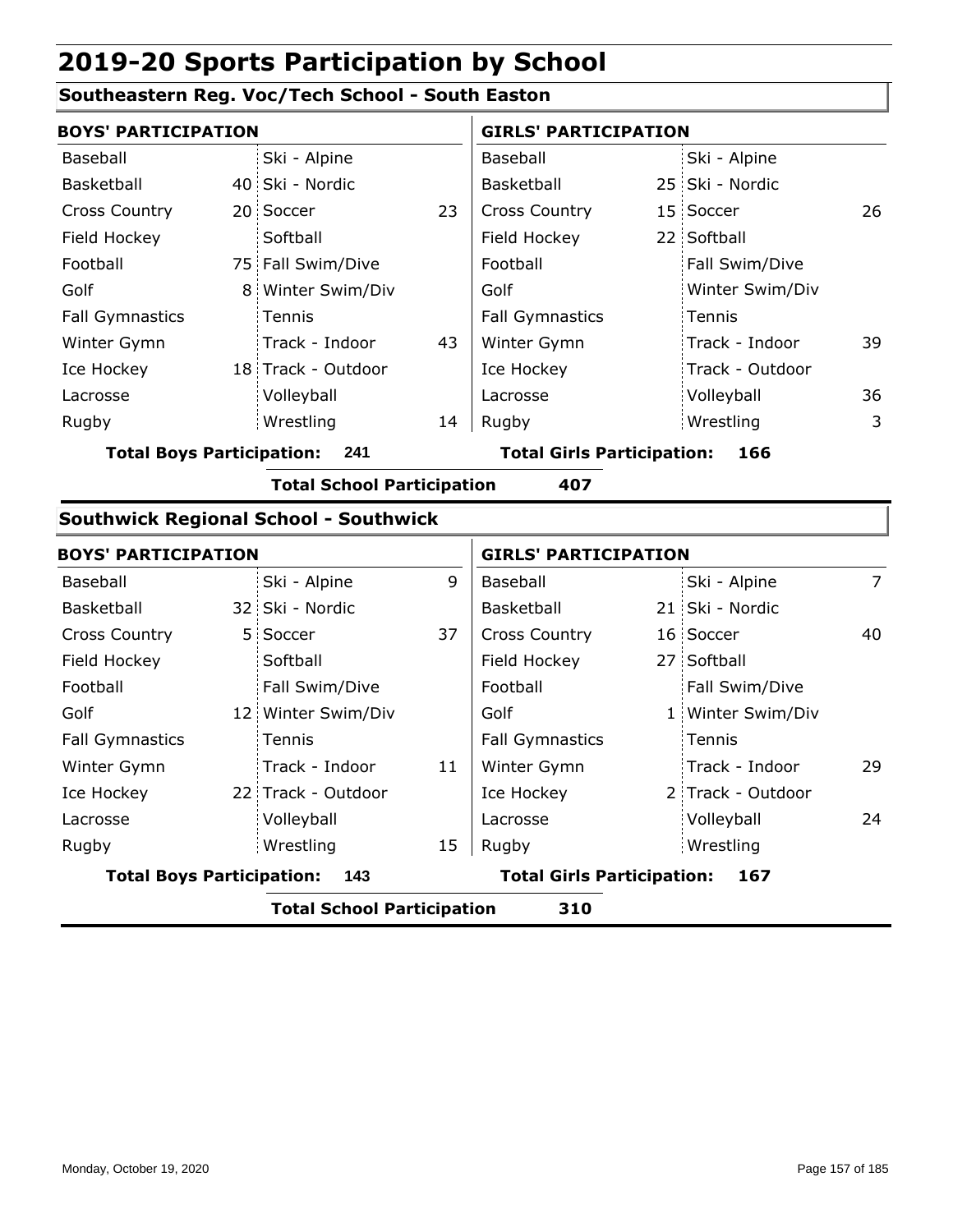#### **Sparhawk Upper School - Amesbury**

| <b>BOYS' PARTICIPATION</b>            |                 |                                         |                        | <b>GIRLS' PARTICIPATION</b> |                 |   |  |
|---------------------------------------|-----------------|-----------------------------------------|------------------------|-----------------------------|-----------------|---|--|
| Baseball                              | Ski - Alpine    |                                         | Baseball               |                             | Ski - Alpine    |   |  |
| Basketball                            | Ski - Nordic    |                                         | Basketball             |                             | 3 Ski - Nordic  |   |  |
| <b>Cross Country</b>                  | 3 Soccer        | 1                                       | <b>Cross Country</b>   |                             | 4 Soccer        | 1 |  |
| Field Hockey                          | Softball        |                                         | Field Hockey           |                             | Softball        |   |  |
| Football                              | Fall Swim/Dive  |                                         | Football               |                             | Fall Swim/Dive  |   |  |
| Golf                                  | Winter Swim/Div |                                         | Golf                   |                             | Winter Swim/Div |   |  |
| <b>Fall Gymnastics</b>                | Tennis          |                                         | <b>Fall Gymnastics</b> |                             | Tennis          |   |  |
| Winter Gymn                           | Track - Indoor  | 3                                       | Winter Gymn            |                             | Track - Indoor  | 3 |  |
| Ice Hockey                            | Track - Outdoor |                                         | Ice Hockey             |                             | Track - Outdoor |   |  |
| Lacrosse                              | Volleyball      |                                         | Lacrosse               |                             | Volleyball      | 2 |  |
| Rugby                                 | Wrestling       |                                         | Rugby                  |                             | Wrestling       |   |  |
| <b>Total Boys Participation:</b><br>7 |                 | <b>Total Girls Participation:</b><br>13 |                        |                             |                 |   |  |

**Total School Participation 20**

### **Springfield Central High School - Springfield**

| <b>BOYS' PARTICIPATION</b>              |  |                   | <b>GIRLS' PARTICIPATION</b>             |                        |  |                   |    |
|-----------------------------------------|--|-------------------|-----------------------------------------|------------------------|--|-------------------|----|
| Baseball                                |  | Ski - Alpine      |                                         | Baseball               |  | Ski - Alpine      |    |
| Basketball                              |  | 40 Ski - Nordic   |                                         | Basketball             |  | 24 Ski - Nordic   |    |
| <b>Cross Country</b>                    |  | Soccer            |                                         | <b>Cross Country</b>   |  | Soccer            |    |
| Field Hockey                            |  | Softball          |                                         | Field Hockey           |  | Softball          |    |
| Football                                |  | 85 Fall Swim/Dive |                                         | Football               |  | Fall Swim/Dive    |    |
| Golf                                    |  | 4 Winter Swim/Div |                                         | Golf                   |  | 4 Winter Swim/Div |    |
| <b>Fall Gymnastics</b>                  |  | Tennis            |                                         | <b>Fall Gymnastics</b> |  | : Tennis          |    |
| Winter Gymn                             |  | Track - Indoor    | 40                                      | Winter Gymn            |  | Track - Indoor    | 28 |
| Ice Hockey                              |  | Track - Outdoor   |                                         | Ice Hockey             |  | Track - Outdoor   |    |
| Lacrosse                                |  | Volleyball        |                                         | Lacrosse               |  | Volleyball        |    |
| Rugby                                   |  | Wrestling         | 53                                      | Rugby                  |  | Wrestling         |    |
| <b>Total Boys Participation:</b><br>222 |  |                   | <b>Total Girls Participation:</b><br>57 |                        |  |                   |    |
|                                         |  | _ _ _             |                                         |                        |  |                   |    |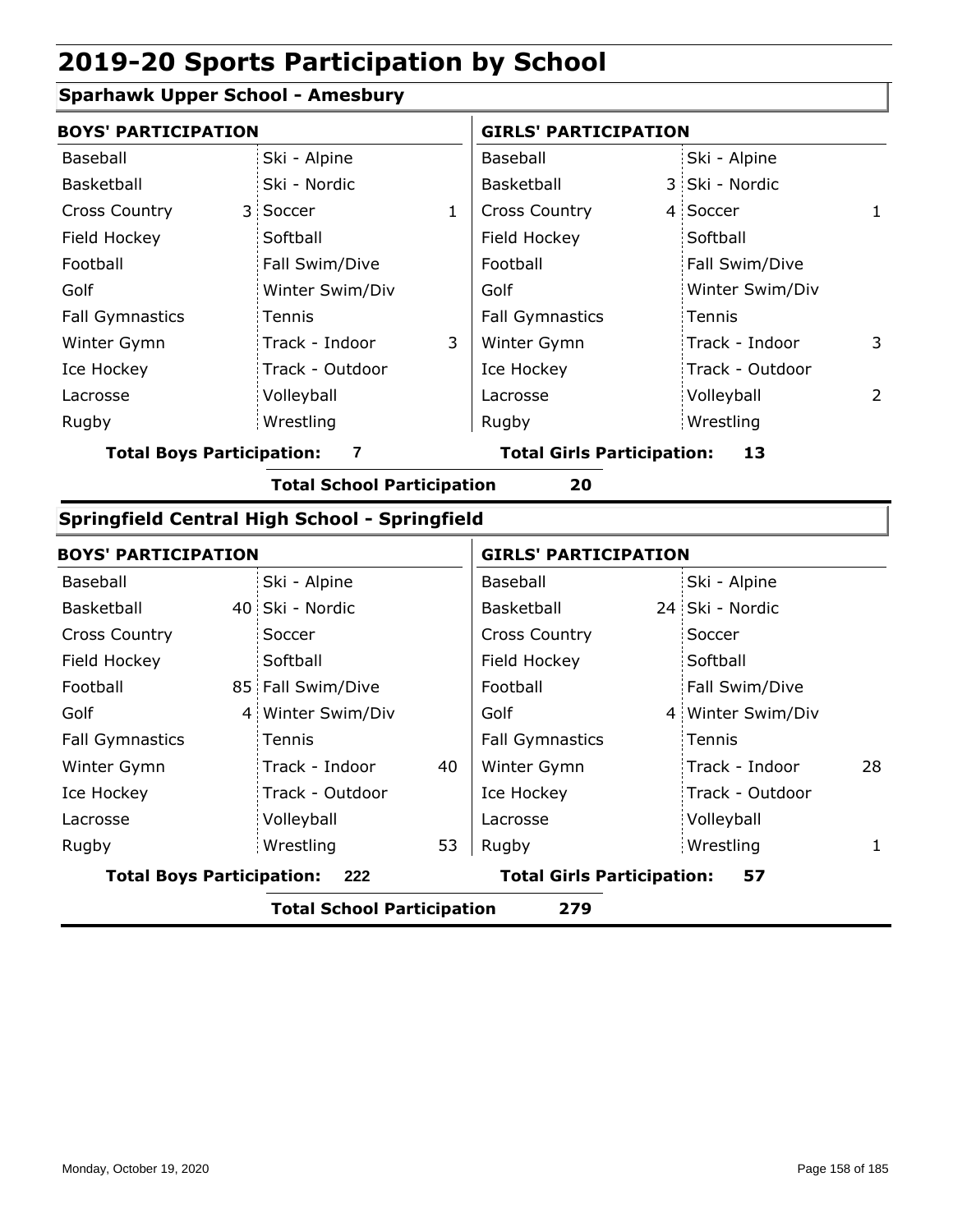### **Springfield HS of Sci. and Tech. - Springfield**

| <b>BOYS' PARTICIPATION</b>             |    |                                   |    | <b>GIRLS' PARTICIPATION</b>              |  |                   |    |  |
|----------------------------------------|----|-----------------------------------|----|------------------------------------------|--|-------------------|----|--|
| Baseball                               |    | Ski - Alpine                      |    | Baseball                                 |  | Ski - Alpine      |    |  |
| Basketball                             |    | 38 Ski - Nordic                   |    | Basketball                               |  | 18 Ski - Nordic   |    |  |
| <b>Cross Country</b>                   |    | Soccer                            | 16 | <b>Cross Country</b>                     |  | Soccer            | 18 |  |
| Field Hockey                           |    | Softball                          |    | Field Hockey                             |  | Softball          |    |  |
| Football                               |    | 14 Fall Swim/Dive                 |    | Football                                 |  | Fall Swim/Dive    |    |  |
| Golf                                   |    | Winter Swim/Div                   |    | Golf                                     |  | Winter Swim/Div   |    |  |
| <b>Fall Gymnastics</b>                 |    | Tennis                            |    | <b>Fall Gymnastics</b>                   |  | 14 Tennis         |    |  |
| Winter Gymn                            |    | Track - Indoor                    | 18 | Winter Gymn                              |  | Track - Indoor    | 12 |  |
| Ice Hockey                             |    | Track - Outdoor                   |    | Ice Hockey                               |  | Track - Outdoor   |    |  |
| Lacrosse                               |    | Volleyball                        |    | Lacrosse                                 |  | Volleyball        |    |  |
| Rugby                                  |    | Wrestling                         | 8  | Rugby                                    |  | Wrestling         |    |  |
| <b>Total Boys Participation:</b>       |    | 94                                |    | <b>Total Girls Participation:</b><br>62  |  |                   |    |  |
|                                        |    | <b>Total School Participation</b> |    | 156                                      |  |                   |    |  |
| <b>Stoneham High School - Stoneham</b> |    |                                   |    |                                          |  |                   |    |  |
| <b>BOYS' PARTICIPATION</b>             |    |                                   |    | <b>GIRLS' PARTICIPATION</b>              |  |                   |    |  |
| Baseball                               |    | Ski - Alpine                      |    | Baseball                                 |  | Ski - Alpine      |    |  |
| Basketball                             |    | 25 Ski - Nordic                   |    | Basketball                               |  | 20 Ski - Nordic   |    |  |
| <b>Cross Country</b>                   | 9. | Soccer                            | 47 | <b>Cross Country</b>                     |  | 13 Soccer         | 35 |  |
| Field Hockey                           |    | Softball                          |    | Field Hockey                             |  | 27 Softball       |    |  |
| Football                               |    | 51 Fall Swim/Dive                 | 4  | Football                                 |  | Fall Swim/Dive    | 16 |  |
| Golf                                   |    | 9 Winter Swim/Div                 |    | Golf                                     |  | Winter Swim/Div   |    |  |
| <b>Fall Gymnastics</b>                 |    | Tennis                            |    | <b>Fall Gymnastics</b>                   |  | Tennis            |    |  |
| Winter Gymn                            |    | Track - Indoor                    | 47 | Winter Gymn                              |  | 16 Track - Indoor | 52 |  |
| Ice Hockey                             |    | 42 Track - Outdoor                |    | Ice Hockey                               |  | 8 Track - Outdoor |    |  |
| Lacrosse                               |    | Volleyball                        |    | Lacrosse                                 |  | Volleyball        | 42 |  |
| Rugby                                  |    | Wrestling                         |    | Rugby                                    |  | Wrestling         |    |  |
| <b>Total Boys Participation:</b>       |    | 234                               |    | <b>Total Girls Participation:</b><br>229 |  |                   |    |  |
|                                        |    | <b>Total School Participation</b> |    | 463                                      |  |                   |    |  |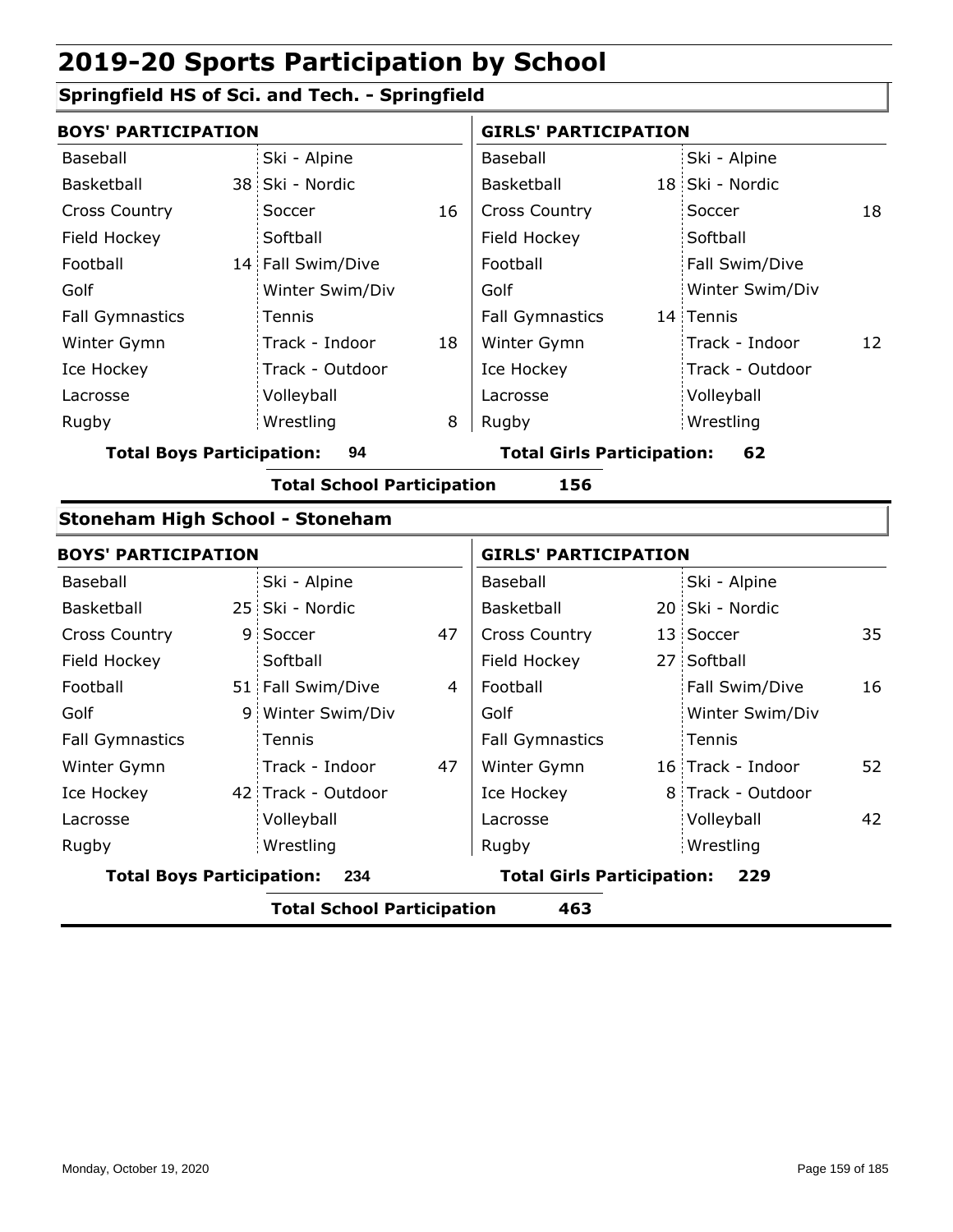#### **Stoughton High School**

| <b>BOYS' PARTICIPATION</b>              |  |                   |                                   | <b>GIRLS' PARTICIPATION</b> |     |                    |    |  |
|-----------------------------------------|--|-------------------|-----------------------------------|-----------------------------|-----|--------------------|----|--|
| Baseball                                |  | Ski - Alpine      |                                   | Baseball                    |     | Ski - Alpine       |    |  |
| Basketball                              |  | 36 Ski - Nordic   |                                   | Basketball                  |     | 31 Ski - Nordic    |    |  |
| <b>Cross Country</b>                    |  | 25 Soccer         | 39                                | <b>Cross Country</b>        |     | 9 Soccer           | 39 |  |
| Field Hockey                            |  | Softball          |                                   | Field Hockey                |     | 59 Softball        |    |  |
| Football                                |  | 75 Fall Swim/Dive |                                   | Football                    |     | Fall Swim/Dive     |    |  |
| Golf                                    |  | 9 Winter Swim/Div | 12                                | Golf                        |     | 1 Winter Swim/Div  | 12 |  |
| <b>Fall Gymnastics</b>                  |  | Tennis            |                                   | <b>Fall Gymnastics</b>      |     | Tennis             |    |  |
| Winter Gymn                             |  | Track - Indoor    | 66                                | Winter Gymn                 |     | Track - Indoor     | 61 |  |
| Ice Hockey                              |  | 9 Track - Outdoor |                                   | Ice Hockey                  |     | 16 Track - Outdoor |    |  |
| Lacrosse                                |  | Volleyball        |                                   | Lacrosse                    |     | Volleyball         | 34 |  |
| Rugby                                   |  | Wrestling         | 26                                | Rugby                       |     | Wrestling          | 2  |  |
| <b>Total Boys Participation:</b><br>297 |  |                   | <b>Total Girls Participation:</b> |                             | 264 |                    |    |  |

**Total School Participation 561**

#### **Sturgis Charter School East - Hyannis**

| <b>BOYS' PARTICIPATION</b>                |  |                                          |    | <b>GIRLS' PARTICIPATION</b> |  |                   |    |  |
|-------------------------------------------|--|------------------------------------------|----|-----------------------------|--|-------------------|----|--|
| Baseball                                  |  | Ski - Alpine                             |    | Baseball                    |  | Ski - Alpine      |    |  |
| Basketball                                |  | 42 Ski - Nordic                          |    | Basketball                  |  | 20 Ski - Nordic   |    |  |
| <b>Cross Country</b>                      |  | 10 Soccer                                | 40 | <b>Cross Country</b>        |  | 6 Soccer          | 30 |  |
| Field Hockey                              |  | 1 Softball                               |    | Field Hockey                |  | 26 Softball       |    |  |
| Football                                  |  | Fall Swim/Dive                           |    | Football                    |  | Fall Swim/Dive    |    |  |
| Golf                                      |  | 18 Winter Swim/Div                       |    | Golf                        |  | 2 Winter Swim/Div |    |  |
| <b>Fall Gymnastics</b>                    |  | Tennis                                   |    | <b>Fall Gymnastics</b>      |  | Tennis            |    |  |
| Winter Gymn                               |  | Track - Indoor                           |    | Winter Gymn                 |  | Track - Indoor    |    |  |
| Ice Hockey                                |  | Track - Outdoor                          |    | Ice Hockey                  |  | Track - Outdoor   |    |  |
| Lacrosse                                  |  | Volleyball                               |    | Lacrosse                    |  | Volleyball        | 30 |  |
| Rugby                                     |  | Wrestling                                |    | Rugby                       |  | Wrestling         |    |  |
| <b>Total Boys Participation:</b><br>- 111 |  | <b>Total Girls Participation:</b><br>114 |    |                             |  |                   |    |  |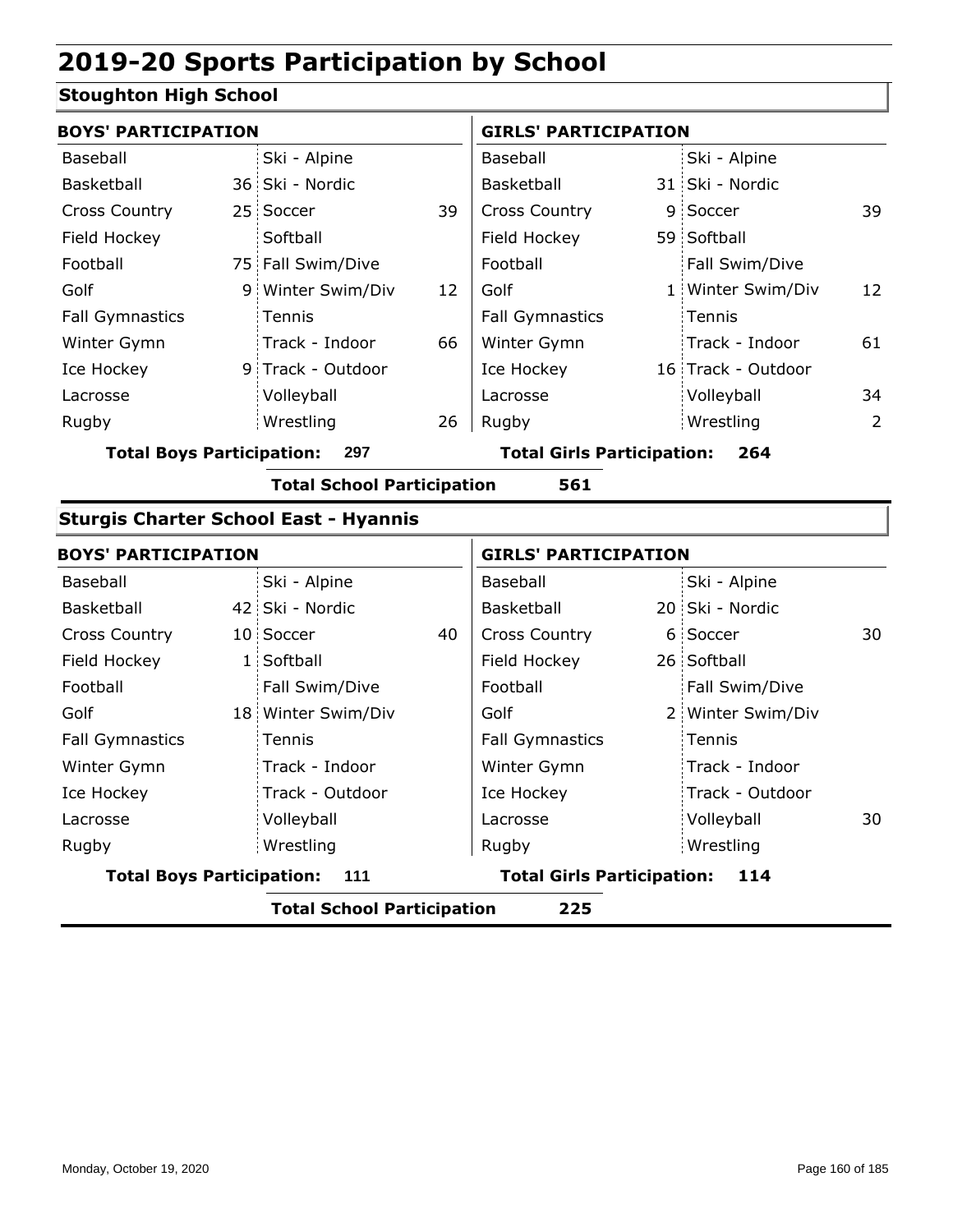#### **Sturgis Charter School West - Hyannis**

| <b>BOYS' PARTICIPATION</b>         |                                   |    | <b>GIRLS' PARTICIPATION</b>       |     |                   |    |  |
|------------------------------------|-----------------------------------|----|-----------------------------------|-----|-------------------|----|--|
| <b>Baseball</b>                    | Ski - Alpine                      |    | Baseball                          |     | Ski - Alpine      |    |  |
| <b>Basketball</b>                  | 37 Ski - Nordic                   |    | <b>Basketball</b>                 | 27: | Ski - Nordic      |    |  |
| <b>Cross Country</b>               | 15 Soccer                         | 52 | <b>Cross Country</b>              | 6   | Soccer            | 29 |  |
| Field Hockey                       | Softball                          |    | Field Hockey                      |     | 24 Softball       |    |  |
| Football                           | Fall Swim/Dive                    |    | Football                          |     | Fall Swim/Dive    |    |  |
| Golf                               | 10 Winter Swim/Div                |    | Golf                              |     | 3 Winter Swim/Div |    |  |
| <b>Fall Gymnastics</b>             | Tennis                            |    | <b>Fall Gymnastics</b>            |     | Tennis            |    |  |
| Winter Gymn                        | Track - Indoor                    |    | Winter Gymn                       |     | Track - Indoor    |    |  |
| Ice Hockey                         | Track - Outdoor                   |    | Ice Hockey                        |     | Track - Outdoor   |    |  |
| Lacrosse                           | Volleyball                        |    | Lacrosse                          |     | Volleyball        | 41 |  |
| Rugby                              | Wrestling                         |    | Rugby                             |     | Wrestling         |    |  |
| <b>Total Boys Participation:</b>   | 114                               |    | <b>Total Girls Participation:</b> |     | 130               |    |  |
|                                    | <b>Total School Participation</b> |    | 244                               |     |                   |    |  |
| <b>Sutton High School - Sutton</b> |                                   |    |                                   |     |                   |    |  |
| <b>BOYS' PARTICIPATION</b>         |                                   |    | <b>GIRLS' PARTICIPATION</b>       |     |                   |    |  |
| Baseball                           | Ski - Alpine                      |    | Baseball                          |     | Ski - Alpine      |    |  |
| Basketball                         | 25 Ski - Nordic                   |    | Basketball                        |     | 11 Ski - Nordic   |    |  |
| <b>Cross Country</b>               | 8 Soccer                          | 33 | <b>Cross Country</b>              |     | 3 Soccer          | 31 |  |
| Field Hockey                       | Softball                          |    | Field Hockey                      |     | 17 Softball       |    |  |
| Football                           | 16 Fall Swim/Dive                 |    | Football                          |     | Fall Swim/Dive    |    |  |
| Golf                               | 8 Winter Swim/Div                 | 2  | Golf                              |     | 1 Winter Swim/Div | 3  |  |
| <b>Fall Gymnastics</b>             | Tennis                            |    | <b>Fall Gymnastics</b>            |     | Tennis            |    |  |
| Winter Gymn                        | Track - Indoor                    | 14 | Winter Gymn                       |     | Track - Indoor    | 14 |  |
| Ice Hockey                         | 14 Track - Outdoor                |    | Ice Hockey                        |     | Track - Outdoor   |    |  |
| Lacrosse                           | Volleyball                        |    | Lacrosse                          |     | Volleyball        | 29 |  |
| Rugby                              | Wrestling                         |    | Rugby                             |     | Wrestling         |    |  |
| <b>Total Boys Participation:</b>   | 120                               |    | <b>Total Girls Participation:</b> |     | 109               |    |  |
|                                    | <b>Total School Participation</b> |    | 229                               |     |                   |    |  |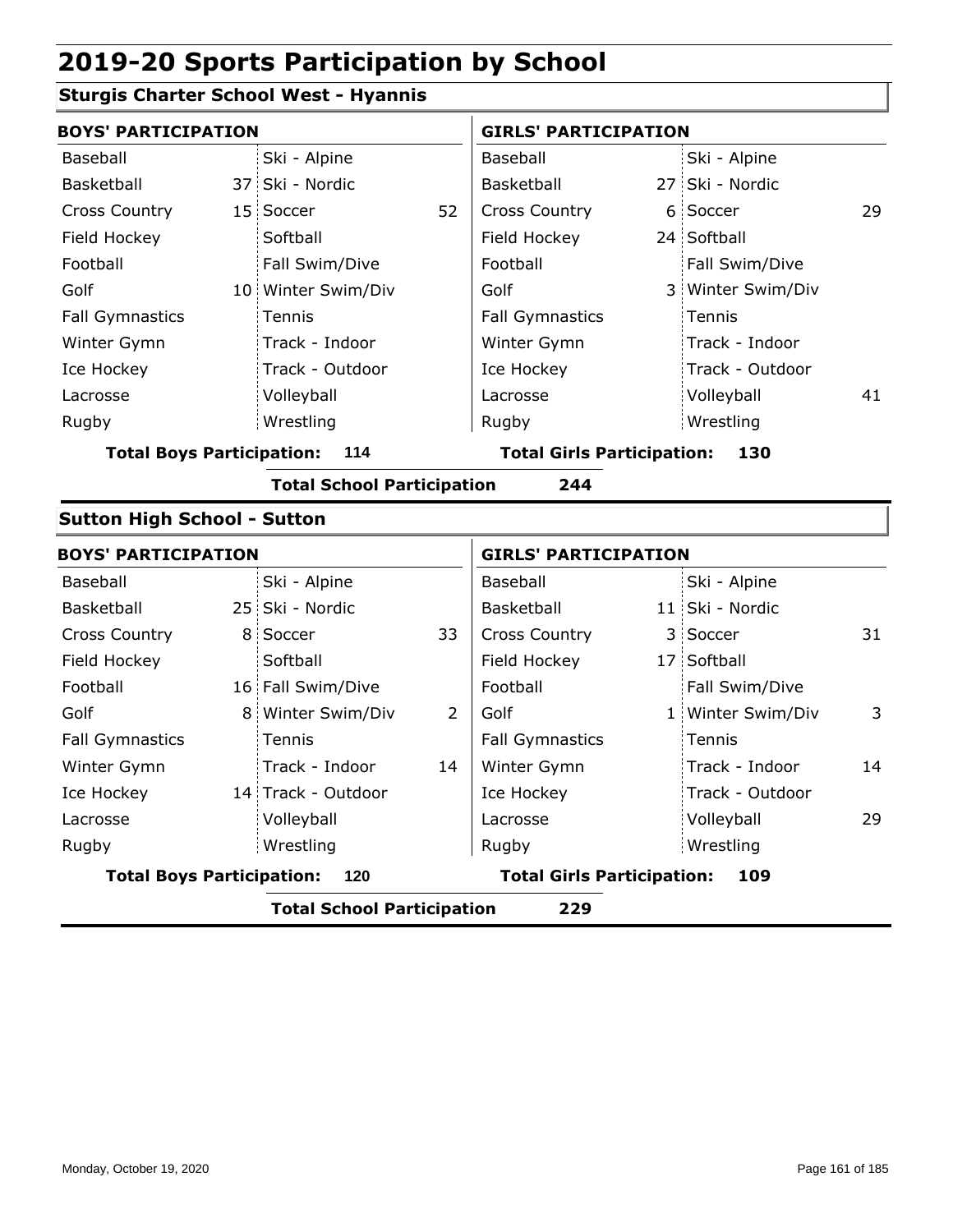#### **Swampscott High School - Swampscott**

| <b>BOYS' PARTICIPATION</b>              |    |                                   |    | <b>GIRLS' PARTICIPATION</b>       |                                          |                   |    |  |  |  |
|-----------------------------------------|----|-----------------------------------|----|-----------------------------------|------------------------------------------|-------------------|----|--|--|--|
| Baseball                                |    | Ski - Alpine                      | 6  | Baseball                          |                                          | Ski - Alpine      | 8  |  |  |  |
| Basketball                              |    | 43 Ski - Nordic                   |    | Basketball                        |                                          | 39 Ski - Nordic   |    |  |  |  |
| <b>Cross Country</b>                    |    | 26 Soccer                         | 38 | <b>Cross Country</b>              |                                          | 25 Soccer         | 45 |  |  |  |
| Field Hockey                            |    | Softball                          |    | Field Hockey                      |                                          | 32 Softball       |    |  |  |  |
| Football                                |    | 53 Fall Swim/Dive                 |    | Football                          |                                          | Fall Swim/Dive    |    |  |  |  |
| Golf                                    |    | 12 Winter Swim/Div                | 9  | Golf                              |                                          | Winter Swim/Div   | 21 |  |  |  |
| <b>Fall Gymnastics</b>                  |    | Tennis                            |    | <b>Fall Gymnastics</b>            |                                          | Tennis            |    |  |  |  |
| Winter Gymn                             |    | Track - Indoor                    | 50 | Winter Gymn                       |                                          | 4 Track - Indoor  | 40 |  |  |  |
| Ice Hockey                              |    | 20 Track - Outdoor                |    | Ice Hockey                        |                                          | 1 Track - Outdoor |    |  |  |  |
| Lacrosse                                |    | Volleyball                        |    | Lacrosse                          |                                          | Volleyball        | 41 |  |  |  |
| Rugby                                   |    | Wrestling                         | 13 | Rugby                             |                                          | Wrestling         |    |  |  |  |
| <b>Total Boys Participation:</b>        |    | 270                               |    |                                   | <b>Total Girls Participation:</b><br>256 |                   |    |  |  |  |
|                                         |    | <b>Total School Participation</b> |    | 526                               |                                          |                   |    |  |  |  |
| <b>Taconic High School - Pittsfield</b> |    |                                   |    |                                   |                                          |                   |    |  |  |  |
| <b>BOYS' PARTICIPATION</b>              |    |                                   |    | <b>GIRLS' PARTICIPATION</b>       |                                          |                   |    |  |  |  |
| Baseball                                |    | Ski - Alpine                      | 6  | Baseball                          |                                          | Ski - Alpine      | 8  |  |  |  |
| Basketball                              |    | 23 Ski - Nordic                   |    | Basketball                        |                                          | 19 Ski - Nordic   |    |  |  |  |
| <b>Cross Country</b>                    |    | 33 Soccer                         | 22 | <b>Cross Country</b>              |                                          | 15 Soccer         | 23 |  |  |  |
| Field Hockey                            |    | Softball                          |    | Field Hockey                      |                                          | Softball          |    |  |  |  |
| Football                                |    | 35 Fall Swim/Dive                 |    | Football                          |                                          | Fall Swim/Dive    |    |  |  |  |
| Golf                                    | 8. | Winter Swim/Div                   |    | Golf                              |                                          | Winter Swim/Div   |    |  |  |  |
| <b>Fall Gymnastics</b>                  |    | Tennis                            |    | <b>Fall Gymnastics</b>            |                                          | Tennis            |    |  |  |  |
| Winter Gymn                             |    | Track - Indoor                    |    | Winter Gymn                       |                                          | Track - Indoor    |    |  |  |  |
| Ice Hockey                              |    | 4 Track - Outdoor                 |    | Ice Hockey                        |                                          | Track - Outdoor   |    |  |  |  |
| Lacrosse                                |    | Volleyball                        |    | Lacrosse                          |                                          | Volleyball        | 24 |  |  |  |
| Rugby                                   |    | Wrestling                         | 12 | Rugby                             |                                          | Wrestling         | 2  |  |  |  |
| <b>Total Boys Participation:</b>        |    | 143                               |    | <b>Total Girls Participation:</b> |                                          | 91                |    |  |  |  |
|                                         |    | <b>Total School Participation</b> |    | 234                               |                                          |                   |    |  |  |  |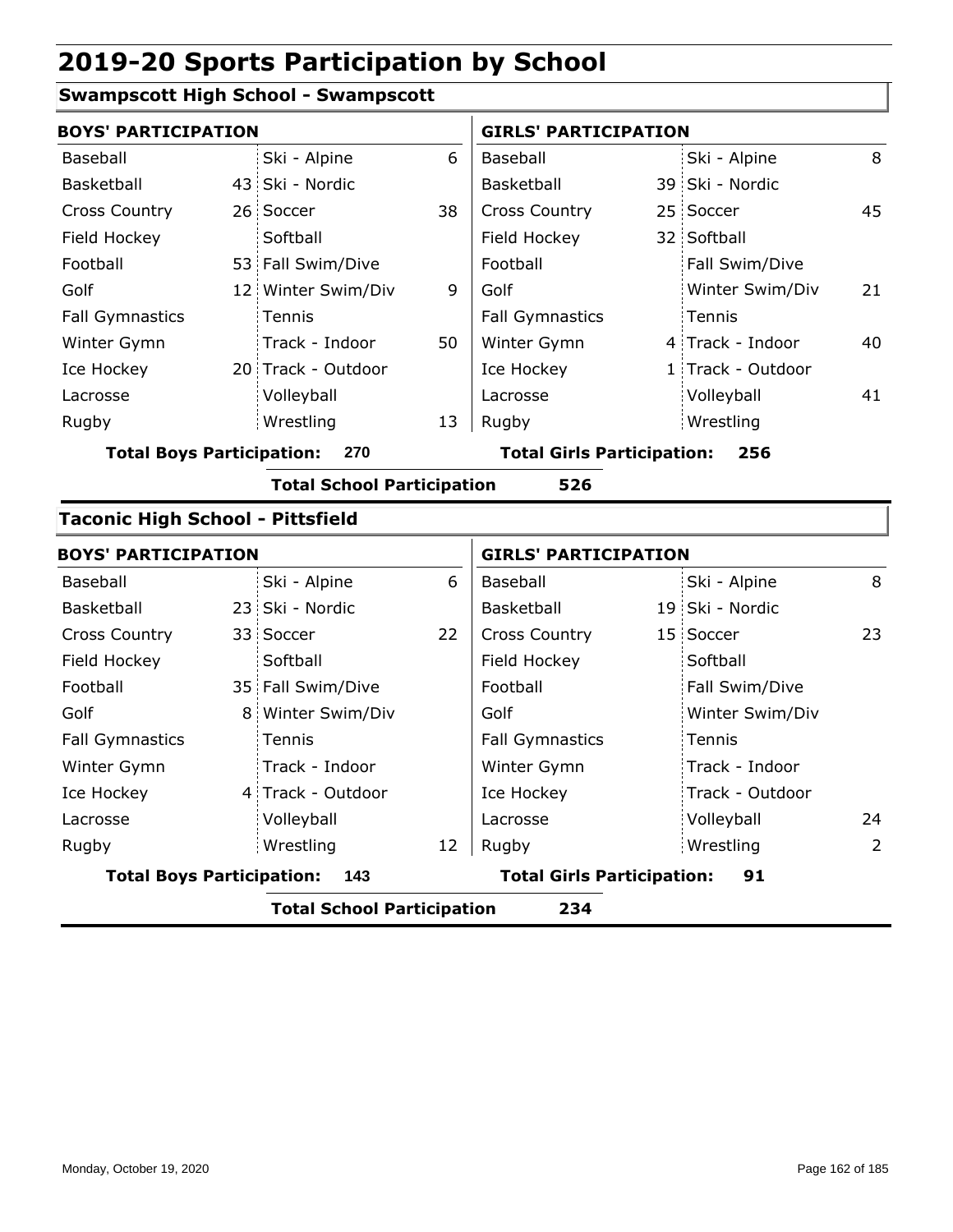#### **Tahanto Regional Middle/High School - Boylston**

|                                         | <b>BOYS' PARTICIPATION</b> |                    |                                   |                        | <b>GIRLS' PARTICIPATION</b> |                   |    |  |  |
|-----------------------------------------|----------------------------|--------------------|-----------------------------------|------------------------|-----------------------------|-------------------|----|--|--|
| Baseball                                |                            | Ski - Alpine       |                                   | Baseball               |                             | Ski - Alpine      |    |  |  |
| Basketball                              |                            | 36 Ski - Nordic    |                                   | Basketball             |                             | 36 Ski - Nordic   |    |  |  |
| <b>Cross Country</b>                    |                            | 18 Soccer          | 51                                | <b>Cross Country</b>   |                             | 8 Soccer          | 48 |  |  |
| Field Hockey                            |                            | Softball           |                                   | Field Hockey           |                             | 33 Softball       |    |  |  |
| Football                                |                            | 22 Fall Swim/Dive  |                                   | Football               |                             | Fall Swim/Dive    |    |  |  |
| Golf                                    |                            | 10 Winter Swim/Div |                                   | Golf                   |                             | 2 Winter Swim/Div |    |  |  |
| <b>Fall Gymnastics</b>                  |                            | Tennis             |                                   | <b>Fall Gymnastics</b> |                             | Tennis            |    |  |  |
| Winter Gymn                             |                            | Track - Indoor     |                                   | Winter Gymn            |                             | Track - Indoor    |    |  |  |
| Ice Hockey                              |                            | 2 Track - Outdoor  |                                   | Ice Hockey             |                             | 2 Track - Outdoor |    |  |  |
| Lacrosse                                |                            | Volleyball         |                                   | Lacrosse               |                             | Volleyball        |    |  |  |
| Rugby                                   |                            | Wrestling          |                                   | Rugby                  |                             | Wrestling         |    |  |  |
| 139<br><b>Total Boys Participation:</b> |                            |                    | <b>Total Girls Participation:</b> |                        | 129                         |                   |    |  |  |

**Total School Participation 268**

#### **Tantasqua Regional Senior High School - Fiskdale**

|                                  | <b>BOYS' PARTICIPATION</b> |                                   |    | <b>GIRLS' PARTICIPATION</b>       |  |                   |    |  |
|----------------------------------|----------------------------|-----------------------------------|----|-----------------------------------|--|-------------------|----|--|
| Baseball                         |                            | Ski - Alpine                      |    | Baseball                          |  | Ski - Alpine      |    |  |
| <b>Basketball</b>                |                            | 38 Ski - Nordic                   |    | Basketball                        |  | Ski - Nordic      |    |  |
| <b>Cross Country</b>             |                            | 17 Soccer                         | 43 | <b>Cross Country</b>              |  | 12 Soccer         | 38 |  |
| Field Hockey                     |                            | Softball                          |    | Field Hockey                      |  | 36 Softball       |    |  |
| Football                         |                            | 73 Fall Swim/Dive                 |    | Football                          |  | Fall Swim/Dive    |    |  |
| Golf                             |                            | 17 Winter Swim/Div                | 12 | Golf                              |  | 1 Winter Swim/Div | 23 |  |
| <b>Fall Gymnastics</b>           |                            | Tennis                            |    | <b>Fall Gymnastics</b>            |  | Tennis            |    |  |
| Winter Gymn                      |                            | Track - Indoor                    | 30 | Winter Gymn                       |  | Track - Indoor    | 34 |  |
| Ice Hockey                       |                            | 6 Track - Outdoor                 |    | Ice Hockey                        |  | 3 Track - Outdoor |    |  |
| Lacrosse                         |                            | Volleyball                        |    | Lacrosse                          |  | Volleyball        | 47 |  |
| Rugby                            |                            | Wrestling                         |    | Rugby                             |  | Wrestling         |    |  |
| <b>Total Boys Participation:</b> |                            | 236                               |    | <b>Total Girls Participation:</b> |  | 194               |    |  |
|                                  |                            | <b>Total School Participation</b> |    | 430                               |  |                   |    |  |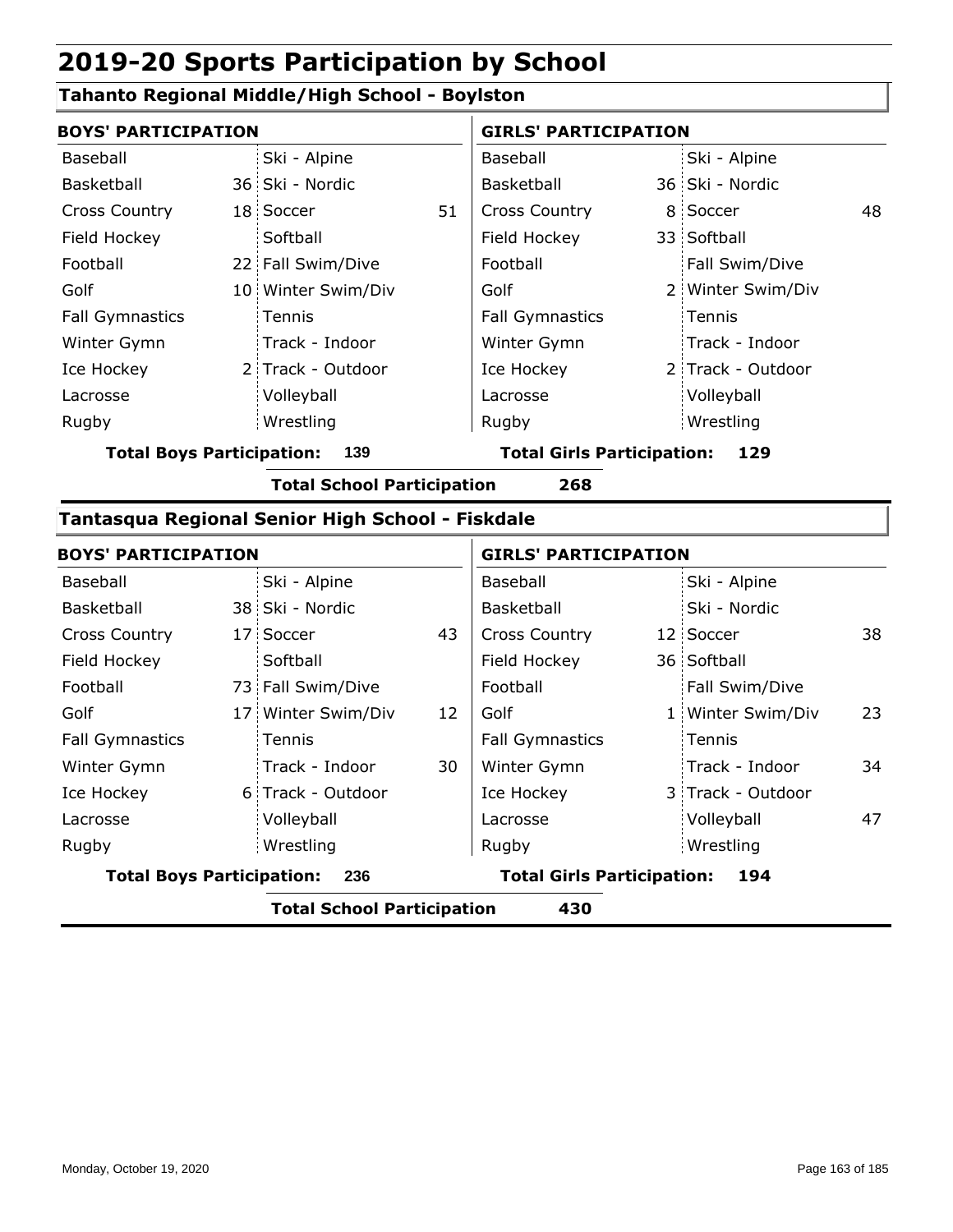#### **Taunton High School - Taunton**

| <b>BOYS' PARTICIPATION</b>              |  | <b>GIRLS' PARTICIPATION</b> |                                          |                        |  |                   |     |
|-----------------------------------------|--|-----------------------------|------------------------------------------|------------------------|--|-------------------|-----|
| Baseball                                |  | Ski - Alpine                |                                          | Baseball               |  | Ski - Alpine      |     |
| Basketball                              |  | 58 Ski - Nordic             |                                          | Basketball             |  | 36 Ski - Nordic   |     |
| <b>Cross Country</b>                    |  | 32 Soccer                   | 58                                       | <b>Cross Country</b>   |  | 25 Soccer         | 38. |
| Field Hockey                            |  | Softball                    |                                          | Field Hockey           |  | 60 Softball       |     |
| Football                                |  | 122 Fall Swim/Dive          |                                          | Football               |  | 2 Fall Swim/Dive  |     |
| Golf                                    |  | 21 Winter Swim/Div          | 12                                       | Golf                   |  | Winter Swim/Div   | 17  |
| <b>Fall Gymnastics</b>                  |  | Tennis                      |                                          | <b>Fall Gymnastics</b> |  | Tennis            |     |
| Winter Gymn                             |  | Track - Indoor              | 81                                       | Winter Gymn            |  | 14 Track - Indoor | 92  |
| Ice Hockey                              |  | 28 Track - Outdoor          |                                          | Ice Hockey             |  | Track - Outdoor   |     |
| Lacrosse                                |  | Volleyball                  |                                          | Lacrosse               |  | Volleyball        | 58  |
| Rugby                                   |  | Wrestling                   | 40                                       | Rugby                  |  | Wrestling         | 2   |
| <b>Total Boys Participation:</b><br>452 |  |                             | <b>Total Girls Participation:</b><br>344 |                        |  |                   |     |

**Total School Participation 796**

#### **Tech Boston Academy - Dorchester**

| <b>BOYS' PARTICIPATION</b>       |                                   |    | <b>GIRLS' PARTICIPATION</b>       |  |                  |    |  |
|----------------------------------|-----------------------------------|----|-----------------------------------|--|------------------|----|--|
| Baseball                         | Ski - Alpine                      |    | Baseball                          |  | Ski - Alpine     |    |  |
| Basketball                       | 30 Ski - Nordic                   |    | Basketball                        |  | 30 Ski - Nordic  |    |  |
| <b>Cross Country</b>             | Soccer                            | 22 | <b>Cross Country</b>              |  | Soccer           | 20 |  |
| Field Hockey                     | Softball                          |    | Field Hockey                      |  | Softball         |    |  |
| Football                         | 42 Fall Swim/Dive                 |    | Football                          |  | 1 Fall Swim/Dive |    |  |
| Golf                             | Winter Swim/Div                   |    | Golf                              |  | Winter Swim/Div  |    |  |
| <b>Fall Gymnastics</b>           | Tennis                            |    | <b>Fall Gymnastics</b>            |  | Tennis           |    |  |
| Winter Gymn                      | Track - Indoor                    | 18 | Winter Gymn                       |  | Track - Indoor   | 12 |  |
| Ice Hockey                       | Track - Outdoor                   |    | Ice Hockey                        |  | Track - Outdoor  |    |  |
| Lacrosse                         | Volleyball                        |    | Lacrosse                          |  | Volleyball       | 14 |  |
| Rugby                            | Wrestling                         |    | Rugby                             |  | Wrestling        |    |  |
| <b>Total Boys Participation:</b> | - 112                             |    | <b>Total Girls Participation:</b> |  | 77               |    |  |
|                                  | <b>Total School Participation</b> |    | 189                               |  |                  |    |  |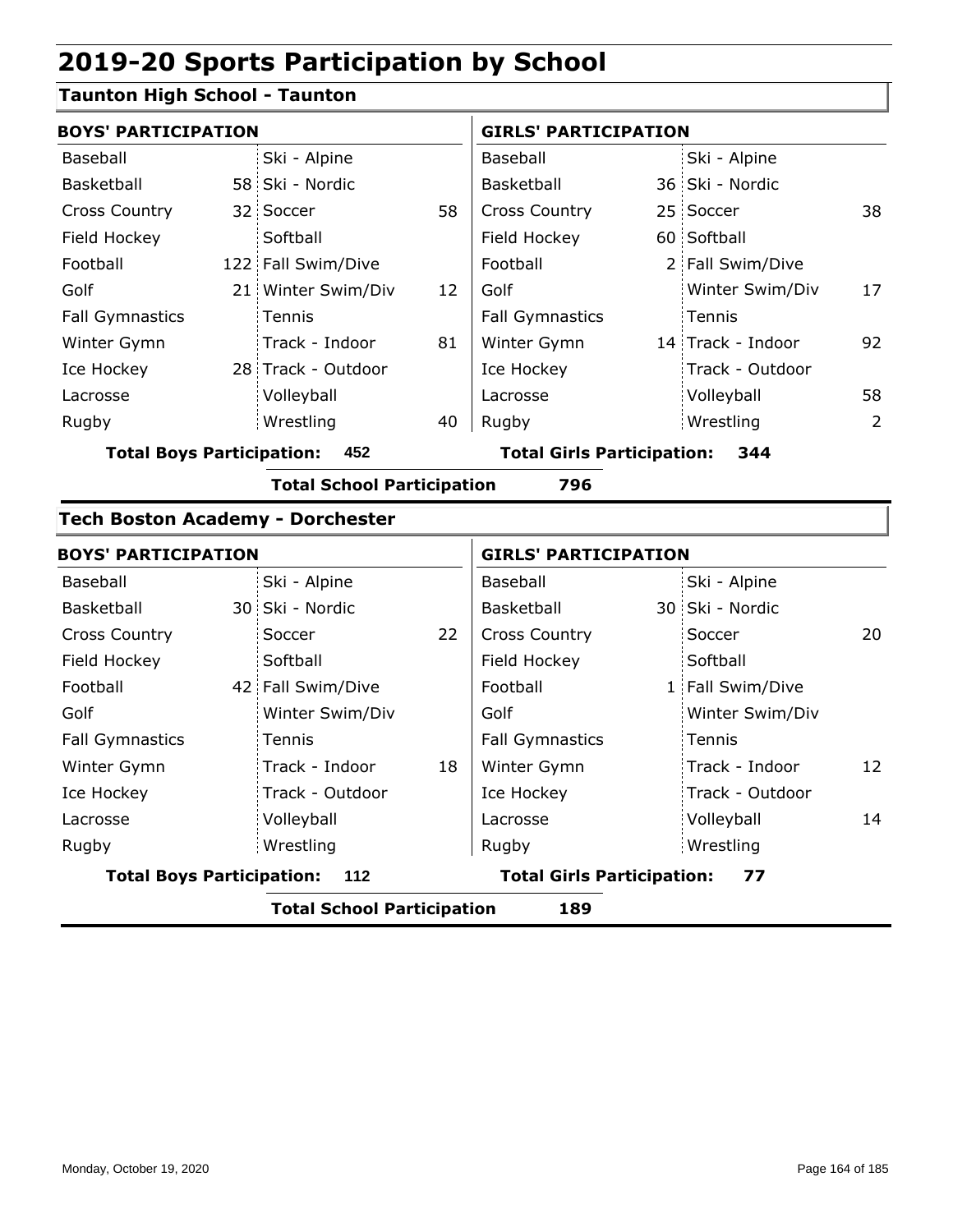#### **Tewksbury Memorial High School - Tewksbury**

| <b>BOYS' PARTICIPATION</b>       |                                              |    | <b>GIRLS' PARTICIPATION</b>              |  |                    |    |  |
|----------------------------------|----------------------------------------------|----|------------------------------------------|--|--------------------|----|--|
| Baseball                         | Ski - Alpine                                 |    | Baseball                                 |  | Ski - Alpine       |    |  |
| Basketball                       | 42 Ski - Nordic                              |    | Basketball                               |  | 39 Ski - Nordic    |    |  |
| Cross Country                    | 28 Soccer                                    | 41 | Cross Country                            |  | 31 Soccer          | 46 |  |
| Field Hockey                     | Softball                                     |    | Field Hockey                             |  | 37 Softball        |    |  |
| Football                         | 72 Fall Swim/Dive                            |    | Football                                 |  | Fall Swim/Dive     | 5  |  |
| Golf                             | 26 Winter Swim/Div                           |    | Golf                                     |  | 1 Winter Swim/Div  |    |  |
| <b>Fall Gymnastics</b>           | Tennis                                       |    | <b>Fall Gymnastics</b>                   |  | Tennis             |    |  |
| Winter Gymn                      | Track - Indoor                               | 64 | Winter Gymn                              |  | 9 Track - Indoor   | 83 |  |
| Ice Hockey                       | 29 Track - Outdoor                           |    | Ice Hockey                               |  | 14 Track - Outdoor |    |  |
| Lacrosse                         | Volleyball                                   |    | Lacrosse                                 |  | Volleyball         | 43 |  |
| Rugby                            | Wrestling                                    | 27 | Rugby                                    |  | Wrestling          |    |  |
| <b>Total Boys Participation:</b> | 329                                          |    | <b>Total Girls Participation:</b><br>308 |  |                    |    |  |
|                                  | <b>Total School Participation</b>            |    | 637                                      |  |                    |    |  |
|                                  | <b>Tri-County RVT High School - Franklin</b> |    |                                          |  |                    |    |  |
| <b>BOYS' PARTICIPATION</b>       |                                              |    | <b>GIRLS' PARTICIPATION</b>              |  |                    |    |  |
| Baseball                         | Ski - Alpine                                 |    | Baseball                                 |  | Ski - Alpine       |    |  |
| Basketball                       | 44 Ski - Nordic                              |    | Basketball                               |  | 26 Ski - Nordic    |    |  |
| <b>Cross Country</b>             | 14 Soccer                                    | 35 | <b>Cross Country</b>                     |  | 9 Soccer           | 38 |  |

|                                  | _                  |    |                                   |                   |    |
|----------------------------------|--------------------|----|-----------------------------------|-------------------|----|
| <b>Total Boys Participation:</b> | 279                |    | <b>Total Girls Participation:</b> | 132               |    |
| Rugby                            | Wrestling          | 43 | Rugby                             | Wrestling         | 2  |
| Lacrosse                         | Volleyball         |    | Lacrosse                          | Volleyball        | 44 |
| Ice Hockey                       | 31 Track - Outdoor |    | Ice Hockey                        | 4 Track - Outdoor |    |
| Winter Gymn                      | Track - Indoor     | 20 | Winter Gymn                       | Track - Indoor    | 9  |
| <b>Fall Gymnastics</b>           | <b>Tennis</b>      |    | <b>Fall Gymnastics</b>            | Tennis            |    |
| Golf                             | 14 Winter Swim/Div |    | Golf                              | Winter Swim/Div   |    |
| Football                         | 78 Fall Swim/Dive  |    | Football                          | Fall Swim/Dive    |    |
| Field Hockey                     | Softball           |    | Field Hockey                      | Softball          |    |
| <b>Cross Country</b>             | 14 Soccer          | 35 | <b>Cross Country</b>              | 9 Soccer          | 38 |
| Basketball                       | 44 Ski - Nordic    |    | Basketball                        | 26 Ski - Nordic   |    |
| Baseball                         | Ski - Alpine       |    | Baseball                          | Ski - Alpine      |    |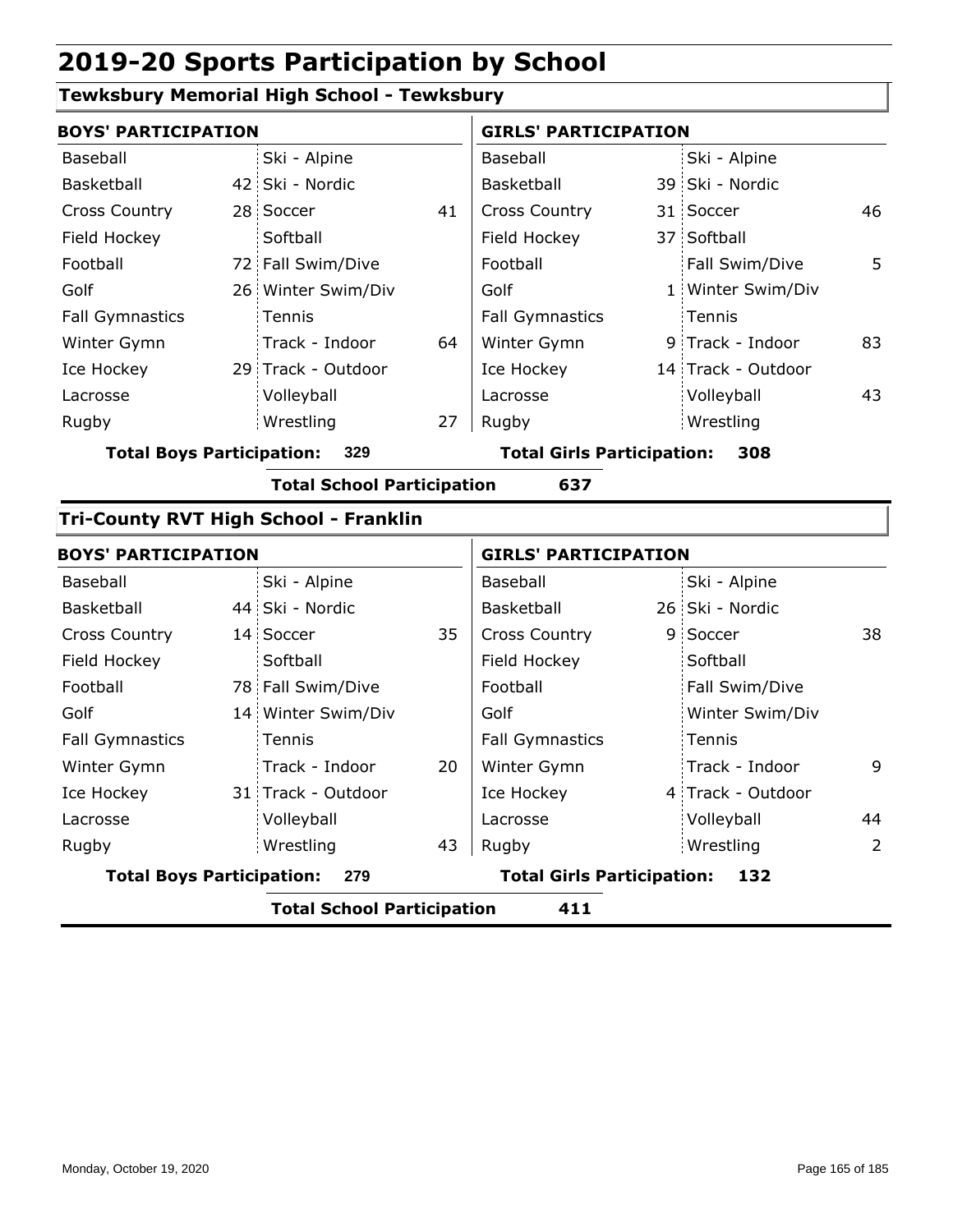#### **Trinity Christian Academy - Barnstable**

| <b>BOYS' PARTICIPATION</b>       |                                          |                                              |              | <b>GIRLS' PARTICIPATION</b>              |  |                   |              |  |  |
|----------------------------------|------------------------------------------|----------------------------------------------|--------------|------------------------------------------|--|-------------------|--------------|--|--|
| Baseball                         |                                          | Ski - Alpine                                 |              | Baseball                                 |  | Ski - Alpine      |              |  |  |
| <b>Basketball</b>                |                                          | Ski - Nordic                                 |              | Basketball                               |  | Ski - Nordic      |              |  |  |
| <b>Cross Country</b>             |                                          | Soccer                                       |              | <b>Cross Country</b>                     |  | Soccer            |              |  |  |
| Field Hockey                     |                                          | Softball                                     |              | Field Hockey                             |  | Softball          |              |  |  |
| Football                         |                                          | Fall Swim/Dive                               |              | Football                                 |  | Fall Swim/Dive    |              |  |  |
| Golf                             |                                          | Winter Swim/Div                              |              | Golf                                     |  | Winter Swim/Div   |              |  |  |
| <b>Fall Gymnastics</b>           |                                          | Tennis                                       |              | <b>Fall Gymnastics</b>                   |  | Tennis            |              |  |  |
| Winter Gymn                      |                                          | Track - Indoor                               |              | Winter Gymn                              |  | Track - Indoor    |              |  |  |
| Ice Hockey                       |                                          | Track - Outdoor                              |              | Ice Hockey                               |  | Track - Outdoor   |              |  |  |
| Lacrosse                         |                                          | Volleyball                                   |              | Lacrosse                                 |  | Volleyball        | 9            |  |  |
| Rugby                            |                                          | Wrestling                                    |              | Rugby                                    |  | Wrestling         |              |  |  |
| <b>Total Boys Participation:</b> |                                          | 0                                            |              | <b>Total Girls Participation:</b>        |  | 9                 |              |  |  |
|                                  |                                          | <b>Total School Participation</b>            |              | 9                                        |  |                   |              |  |  |
|                                  |                                          | <b>Triton Regional High School - Byfield</b> |              |                                          |  |                   |              |  |  |
| <b>BOYS' PARTICIPATION</b>       |                                          |                                              |              | <b>GIRLS' PARTICIPATION</b>              |  |                   |              |  |  |
| Baseball                         |                                          | Ski - Alpine                                 |              | Baseball                                 |  | Ski - Alpine      | $\mathbf{1}$ |  |  |
| Basketball                       |                                          | 32 Ski - Nordic                              |              | Basketball                               |  | 21 Ski - Nordic   |              |  |  |
| <b>Cross Country</b>             |                                          | 19 Soccer                                    | 32           | <b>Cross Country</b>                     |  | 13 Soccer         | 37           |  |  |
| Field Hockey                     |                                          | Softball                                     |              | Field Hockey                             |  | 36 Softball       |              |  |  |
| Football                         |                                          | 60 Fall Swim/Dive                            |              | Football                                 |  | Fall Swim/Dive    |              |  |  |
| Golf                             |                                          | 11 Winter Swim/Div                           | $\mathbf{1}$ | Golf                                     |  | 1 Winter Swim/Div | 10           |  |  |
| <b>Fall Gymnastics</b>           |                                          | Tennis                                       |              | <b>Fall Gymnastics</b>                   |  | Tennis            |              |  |  |
| Winter Gymn                      |                                          | Track - Indoor                               | 39           | Winter Gymn                              |  | Track - Indoor    | 29           |  |  |
| Ice Hockey                       |                                          | 39 Track - Outdoor                           |              | Ice Hockey                               |  | Track - Outdoor   |              |  |  |
| Lacrosse                         |                                          | Volleyball                                   |              | Lacrosse                                 |  | Volleyball        | 36           |  |  |
| Rugby                            |                                          | Wrestling                                    | 28           | Rugby                                    |  | Wrestling         | $\mathbf{1}$ |  |  |
| <b>Total Boys Participation:</b> |                                          | 261                                          |              | <b>Total Girls Participation:</b><br>185 |  |                   |              |  |  |
|                                  | <b>Total School Participation</b><br>446 |                                              |              |                                          |  |                   |              |  |  |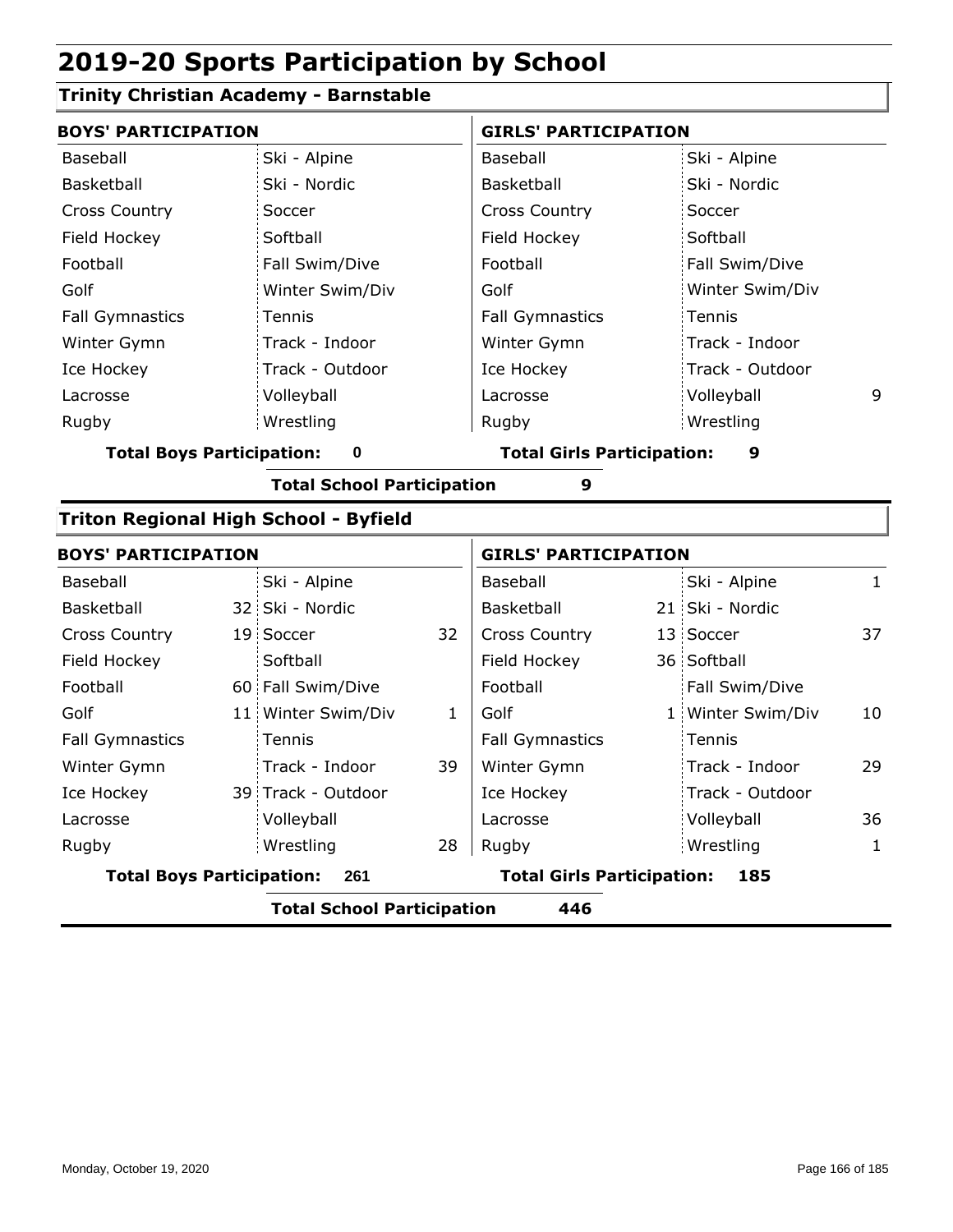#### **Trivium School - Lancaster**

| <b>BOYS' PARTICIPATION</b>              |                 |                                         | <b>GIRLS' PARTICIPATION</b> |  |                 |    |  |
|-----------------------------------------|-----------------|-----------------------------------------|-----------------------------|--|-----------------|----|--|
| Baseball                                | Ski - Alpine    |                                         | Baseball                    |  | Ski - Alpine    |    |  |
| Basketball                              | 16 Ski - Nordic |                                         | Basketball                  |  | 10 Ski - Nordic |    |  |
| <b>Cross Country</b>                    | Soccer          | 18                                      | <b>Cross Country</b>        |  | Soccer          | 19 |  |
| Field Hockey                            | Softball        |                                         | Field Hockey                |  | Softball        |    |  |
| Football                                | Fall Swim/Dive  |                                         | Football                    |  | Fall Swim/Dive  |    |  |
| Golf                                    | Winter Swim/Div |                                         | Golf                        |  | Winter Swim/Div |    |  |
| <b>Fall Gymnastics</b>                  | Tennis          |                                         | <b>Fall Gymnastics</b>      |  | Tennis          |    |  |
| Winter Gymn                             | Track - Indoor  |                                         | Winter Gymn                 |  | Track - Indoor  |    |  |
| Ice Hockey                              | Track - Outdoor |                                         | Ice Hockey                  |  | Track - Outdoor |    |  |
| Lacrosse                                | Volleyball      |                                         | Lacrosse                    |  | Volleyball      |    |  |
| Rugby                                   | Wrestling       |                                         | Rugby                       |  | Wrestling       |    |  |
| <b>Total Boys Participation:</b><br>34  |                 | <b>Total Girls Participation:</b><br>29 |                             |  |                 |    |  |
| <b>Total School Participation</b><br>63 |                 |                                         |                             |  |                 |    |  |

#### **Turners Falls High School - Montague**

| <b>BOYS' PARTICIPATION</b><br>Baseball |                                                          |                                         | <b>GIRLS' PARTICIPATION</b> |                 |                                                       |  |
|----------------------------------------|----------------------------------------------------------|-----------------------------------------|-----------------------------|-----------------|-------------------------------------------------------|--|
| Ski - Alpine                           |                                                          | Baseball                                |                             | Ski - Alpine    |                                                       |  |
|                                        |                                                          | Basketball                              |                             |                 |                                                       |  |
| Soccer                                 | 7                                                        | <b>Cross Country</b>                    |                             | Soccer          | 4                                                     |  |
| Softball                               |                                                          | Field Hockey                            |                             |                 |                                                       |  |
|                                        |                                                          | Football                                |                             | Fall Swim/Dive  |                                                       |  |
|                                        | 5                                                        | Golf                                    |                             | Winter Swim/Div | 7                                                     |  |
| Tennis                                 |                                                          | <b>Fall Gymnastics</b>                  |                             |                 |                                                       |  |
| Track - Indoor                         |                                                          | Winter Gymn                             |                             | Track - Indoor  |                                                       |  |
| Track - Outdoor                        |                                                          | Ice Hockey                              |                             | Track - Outdoor |                                                       |  |
| Volleyball                             |                                                          | Lacrosse                                |                             | Volleyball      | 28                                                    |  |
| Wrestling                              |                                                          | Rugby                                   |                             |                 |                                                       |  |
| <b>Total Boys Participation:</b><br>46 |                                                          | <b>Total Girls Participation:</b><br>86 |                             |                 |                                                       |  |
|                                        | 18 Ski - Nordic<br>9 Fall Swim/Dive<br>7 Winter Swim/Div |                                         |                             | .               | 20 Ski - Nordic<br>27 Softball<br>Tennis<br>Wrestling |  |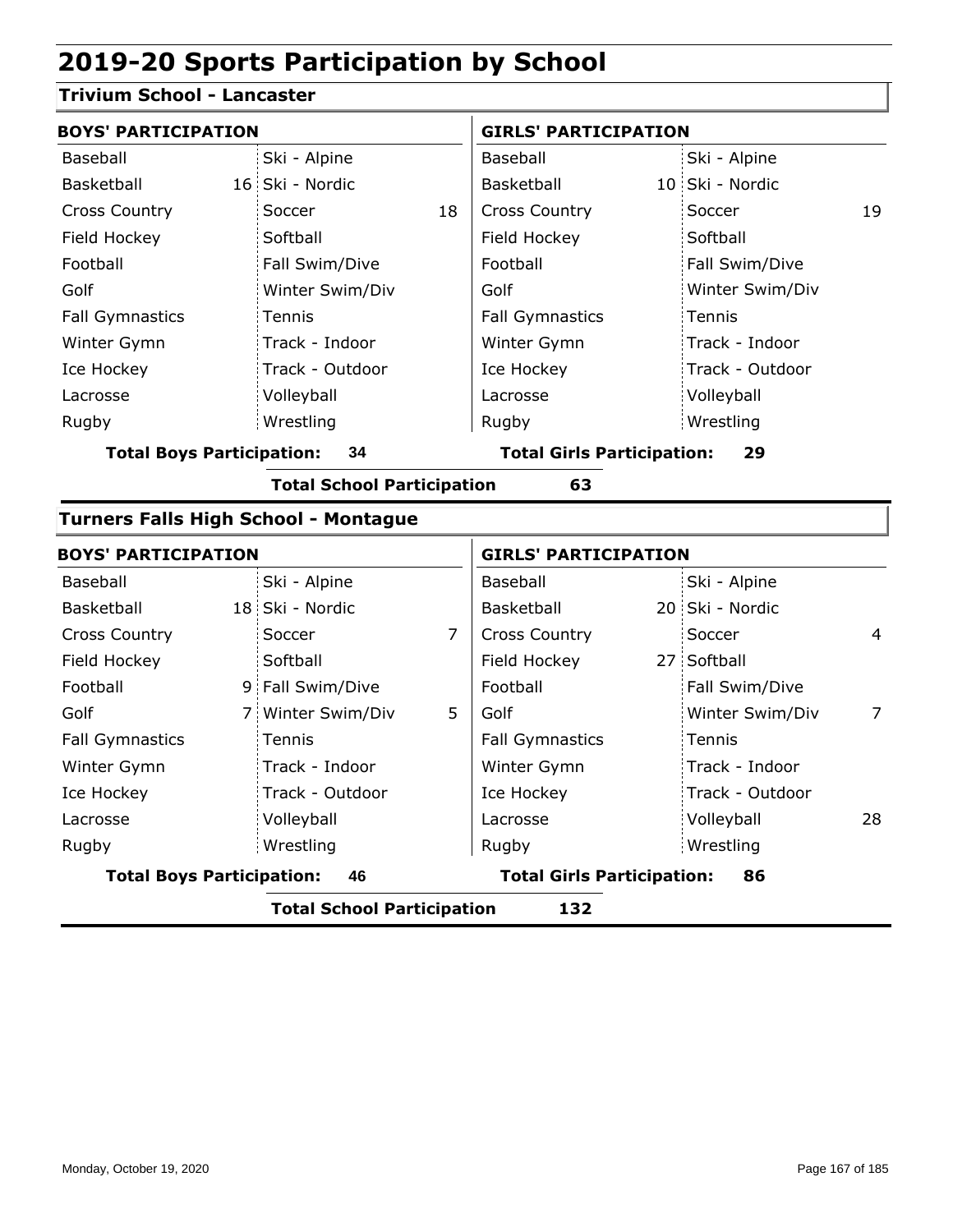#### **Tyngsborough High School - Tyngsborough**

|                                  | <b>BOYS' PARTICIPATION</b> |                    |    | <b>GIRLS' PARTICIPATION</b>       |  |                   |                |
|----------------------------------|----------------------------|--------------------|----|-----------------------------------|--|-------------------|----------------|
| Baseball                         |                            | Ski - Alpine       | 1  | Baseball                          |  | Ski - Alpine      | $\overline{4}$ |
| Basketball                       |                            | 34 Ski - Nordic    |    | Basketball                        |  | 18 Ski - Nordic   |                |
| <b>Cross Country</b>             |                            | 8 Soccer           | 38 | <b>Cross Country</b>              |  | 6 Soccer          | 32             |
| Field Hockey                     |                            | Softball           |    | Field Hockey                      |  | 38 Softball       |                |
| Football                         |                            | 35 Fall Swim/Dive  |    | Football                          |  | Fall Swim/Dive    |                |
| Golf                             |                            | 14 Winter Swim/Div | 1  | Golf                              |  | 3 Winter Swim/Div | 12             |
| <b>Fall Gymnastics</b>           |                            | <b>Tennis</b>      |    | <b>Fall Gymnastics</b>            |  | Tennis            |                |
| Winter Gymn                      |                            | Track - Indoor     |    | Winter Gymn                       |  | 3 Track - Indoor  |                |
| Ice Hockey                       |                            | 7 Track - Outdoor  |    | Ice Hockey                        |  | Track - Outdoor   |                |
| Lacrosse                         |                            | Volleyball         |    | Lacrosse                          |  | Volleyball        |                |
| Rugby                            |                            | Wrestling          | 13 | Rugby                             |  | Wrestling         |                |
| <b>Total Boys Participation:</b> |                            | 151                |    | <b>Total Girls Participation:</b> |  | 116               |                |

**Total School Participation 267**

#### **University Park Campus - Worcester**

| <b>BOYS' PARTICIPATION</b>       |                                   |   | <b>GIRLS' PARTICIPATION</b>             |  |                 |                |
|----------------------------------|-----------------------------------|---|-----------------------------------------|--|-----------------|----------------|
| Baseball                         | Ski - Alpine                      |   | Baseball                                |  | Ski - Alpine    |                |
| Basketball                       | 4 Ski - Nordic                    |   | Basketball                              |  | 8 Ski - Nordic  |                |
| <b>Cross Country</b>             | 10 Soccer                         | 5 | <b>Cross Country</b>                    |  | 6 Soccer        | $\overline{4}$ |
| Field Hockey                     | Softball                          |   | Field Hockey                            |  | Softball        |                |
| Football                         | Fall Swim/Dive                    |   | Football                                |  | Fall Swim/Dive  |                |
| Golf                             | Winter Swim/Div                   |   | Golf                                    |  | Winter Swim/Div |                |
| <b>Fall Gymnastics</b>           | Tennis                            |   | <b>Fall Gymnastics</b>                  |  | Tennis          |                |
| Winter Gymn                      | Track - Indoor                    |   | Winter Gymn                             |  | Track - Indoor  |                |
| Ice Hockey                       | Track - Outdoor                   |   | Ice Hockey                              |  | Track - Outdoor |                |
| Lacrosse                         | Volleyball                        |   | Lacrosse                                |  | Volleyball      | 5              |
| Rugby                            | Wrestling                         |   | Rugby                                   |  | Wrestling       |                |
| <b>Total Boys Participation:</b> | 19                                |   | <b>Total Girls Participation:</b><br>23 |  |                 |                |
|                                  | <b>Total School Participation</b> |   | 42                                      |  |                 |                |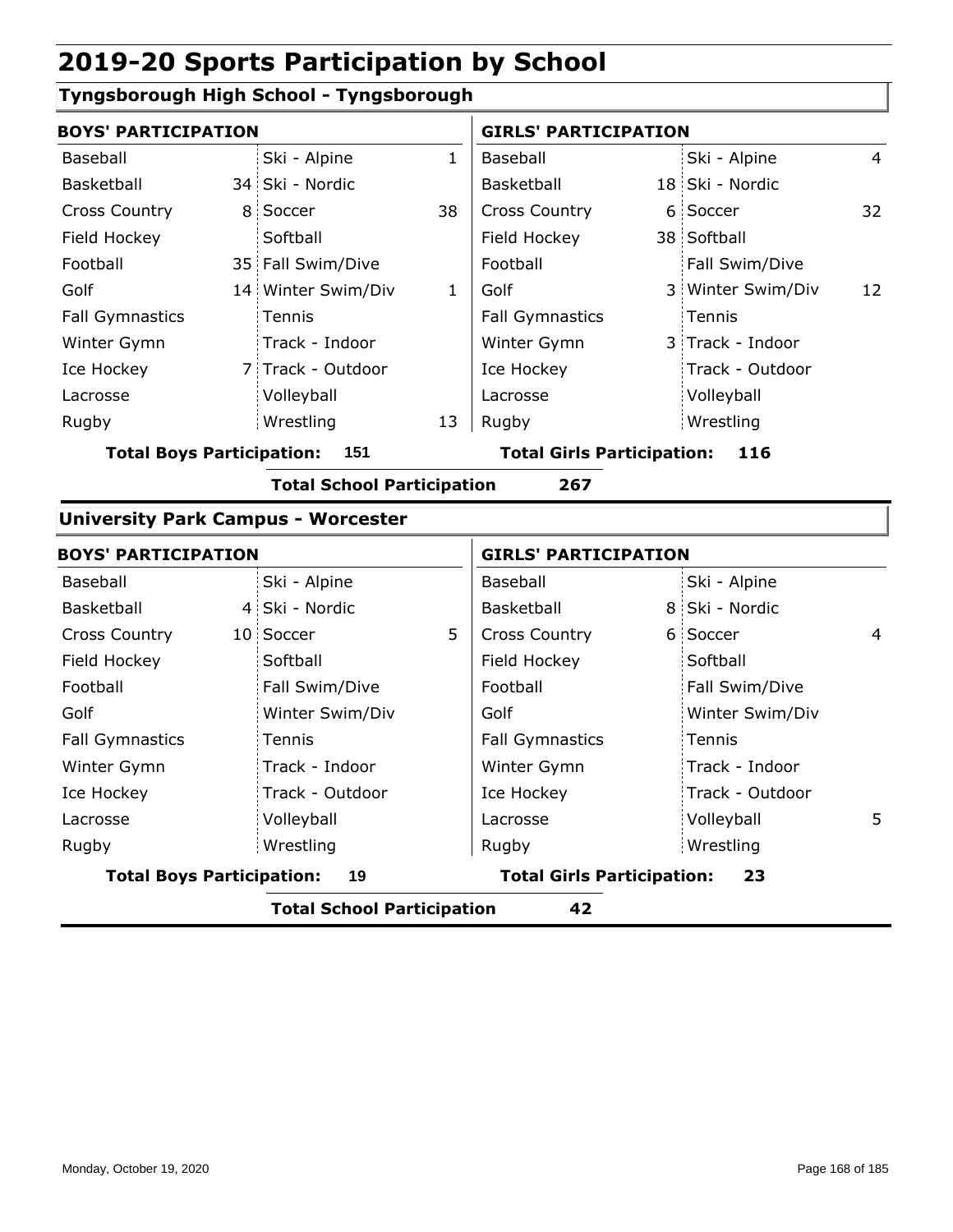#### **Upper Cape Cod RVT School - Bourne**

| <b>BOYS' PARTICIPATION</b>              |                                   |    | <b>GIRLS' PARTICIPATION</b>             |  |                   |    |
|-----------------------------------------|-----------------------------------|----|-----------------------------------------|--|-------------------|----|
| Baseball                                | Ski - Alpine                      |    | Baseball                                |  | Ski - Alpine      |    |
| Basketball                              | 40 Ski - Nordic                   |    | Basketball                              |  | 28 Ski - Nordic   |    |
| <b>Cross Country</b>                    | 8 Soccer                          | 25 | <b>Cross Country</b>                    |  | 3 Soccer          | 25 |
| Field Hockey                            | Softball                          |    | Field Hockey                            |  | Softball          |    |
| Football                                | 55 Fall Swim/Dive                 |    | Football                                |  | Fall Swim/Dive    |    |
| Golf                                    | 8 Winter Swim/Div                 |    | Golf                                    |  | 1 Winter Swim/Div |    |
| <b>Fall Gymnastics</b>                  | Tennis                            |    | <b>Fall Gymnastics</b>                  |  | Tennis            |    |
| Winter Gymn                             | Track - Indoor                    |    | Winter Gymn                             |  | Track - Indoor    |    |
| Ice Hockey                              | 32 Track - Outdoor                |    | Ice Hockey                              |  | 2 Track - Outdoor |    |
| Lacrosse                                | Volleyball                        |    | Lacrosse                                |  | Volleyball        | 40 |
| Rugby                                   | Wrestling                         | 5  | Rugby                                   |  | Wrestling         |    |
| <b>Total Boys Participation:</b><br>173 |                                   |    | <b>Total Girls Participation:</b><br>99 |  |                   |    |
|                                         | <b>Total School Participation</b> |    | 272                                     |  |                   |    |
| <b>Ursuline Academy - Dedham</b>        |                                   |    |                                         |  |                   |    |

| <b>BOYS' PARTICIPATION</b>       |                                          | <b>GIRLS' PARTICIPATION</b> |  |                    |    |
|----------------------------------|------------------------------------------|-----------------------------|--|--------------------|----|
| Baseball                         | Ski - Alpine                             | Baseball                    |  | Ski - Alpine       | 21 |
| Basketball                       | Ski - Nordic                             | Basketball                  |  | 36 Ski - Nordic    |    |
| <b>Cross Country</b>             | Soccer                                   | <b>Cross Country</b>        |  | 47 Soccer          | 56 |
| Field Hockey                     | Softball                                 | Field Hockey                |  | 26 Softball        |    |
| Football                         | Fall Swim/Dive                           | Football                    |  | Fall Swim/Dive     | 45 |
| Golf                             | Winter Swim/Div                          | Golf                        |  | Winter Swim/Div    |    |
| <b>Fall Gymnastics</b>           | Tennis                                   | <b>Fall Gymnastics</b>      |  | Tennis             |    |
| Winter Gymn                      | Track - Indoor                           | Winter Gymn                 |  | Track - Indoor     | 56 |
| Ice Hockey                       | Track - Outdoor                          | Ice Hockey                  |  | 28 Track - Outdoor |    |
| Lacrosse                         | Volleyball                               | Lacrosse                    |  | Volleyball         | 44 |
| Rugby                            | Wrestling                                | Rugby                       |  | Wrestling          |    |
| <b>Total Boys Participation:</b> | <b>Total Girls Participation:</b><br>359 |                             |  |                    |    |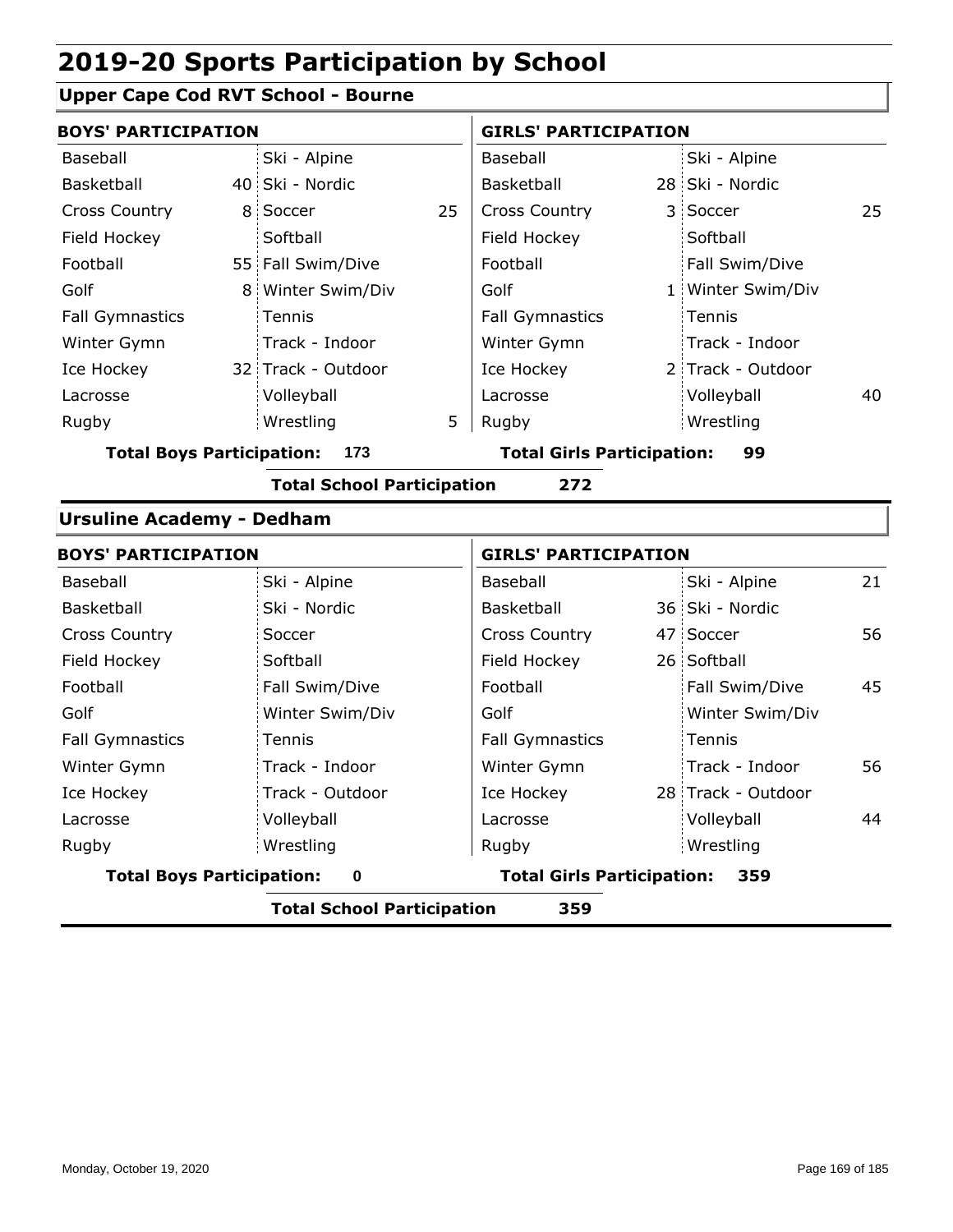#### **Uxbridge High School - Uxbridge**

| <b>BOYS' PARTICIPATION</b> |                   |    | <b>GIRLS' PARTICIPATION</b> |  |                   |    |
|----------------------------|-------------------|----|-----------------------------|--|-------------------|----|
| Baseball                   | Ski - Alpine      |    | Baseball                    |  | Ski - Alpine      |    |
| Basketball                 | 25 Ski - Nordic   |    | Basketball                  |  | 21 Ski - Nordic   |    |
| <b>Cross Country</b>       | 26 Soccer         | 32 | <b>Cross Country</b>        |  | 9 Soccer          | 42 |
| Field Hockey               | Softball          |    | Field Hockey                |  | 37 Softball       |    |
| Football                   | 46 Fall Swim/Dive |    | Football                    |  | 2 Fall Swim/Dive  |    |
| Golf                       | 7 Winter Swim/Div |    | Golf                        |  | 2 Winter Swim/Div |    |
| <b>Fall Gymnastics</b>     | Tennis            |    | <b>Fall Gymnastics</b>      |  | Tennis            |    |
| Winter Gymn                | Track - Indoor    | 41 | Winter Gymn                 |  | Track - Indoor    | 21 |
| Ice Hockey                 | Track - Outdoor   |    | Ice Hockey                  |  | Track - Outdoor   |    |
| Lacrosse                   | Volleyball        |    | Lacrosse                    |  | Volleyball        |    |
| Rugby                      | Wrestling         |    | Rugby                       |  | Wrestling         |    |
|                            |                   |    | _ _ . _                     |  |                   |    |

**Total Boys Participation: 177 Total Girls Participation: 134**

**Total School Participation 311**

#### **Wachusett Regional High School - Holden**

| <b>BOYS' PARTICIPATION</b>               |  |                                   |    | <b>GIRLS' PARTICIPATION</b> |  |                   |    |
|------------------------------------------|--|-----------------------------------|----|-----------------------------|--|-------------------|----|
| Baseball                                 |  | Ski - Alpine                      | 9  | Baseball                    |  | Ski - Alpine      | 7  |
| Basketball                               |  | 39 Ski - Nordic                   |    | Basketball                  |  | 31 Ski - Nordic   |    |
| <b>Cross Country</b>                     |  | 28 Soccer                         | 63 | <b>Cross Country</b>        |  | 30 Soccer         | 61 |
| Field Hockey                             |  | Softball                          |    | Field Hockey                |  | 30 Softball       |    |
| Football                                 |  | 130 Fall Swim/Dive                |    | Football                    |  | Fall Swim/Dive    |    |
| Golf                                     |  | 24 Winter Swim/Div                | 17 | Golf                        |  | Winter Swim/Div   | 24 |
| <b>Fall Gymnastics</b>                   |  | Tennis                            |    | <b>Fall Gymnastics</b>      |  | Tennis            |    |
| Winter Gymn                              |  | Track - Indoor                    | 99 | Winter Gymn                 |  | Track - Indoor    | 85 |
| Ice Hockey                               |  | 43 Track - Outdoor                |    | Ice Hockey                  |  | 5 Track - Outdoor |    |
| Lacrosse                                 |  | Volleyball                        |    | Lacrosse                    |  | Volleyball        | 38 |
| Rugby                                    |  | Wrestling                         |    | Rugby                       |  | Wrestling         |    |
| <b>Total Boys Participation:</b><br>452  |  | <b>Total Girls Participation:</b> |    | 311                         |  |                   |    |
| <b>Total School Participation</b><br>763 |  |                                   |    |                             |  |                   |    |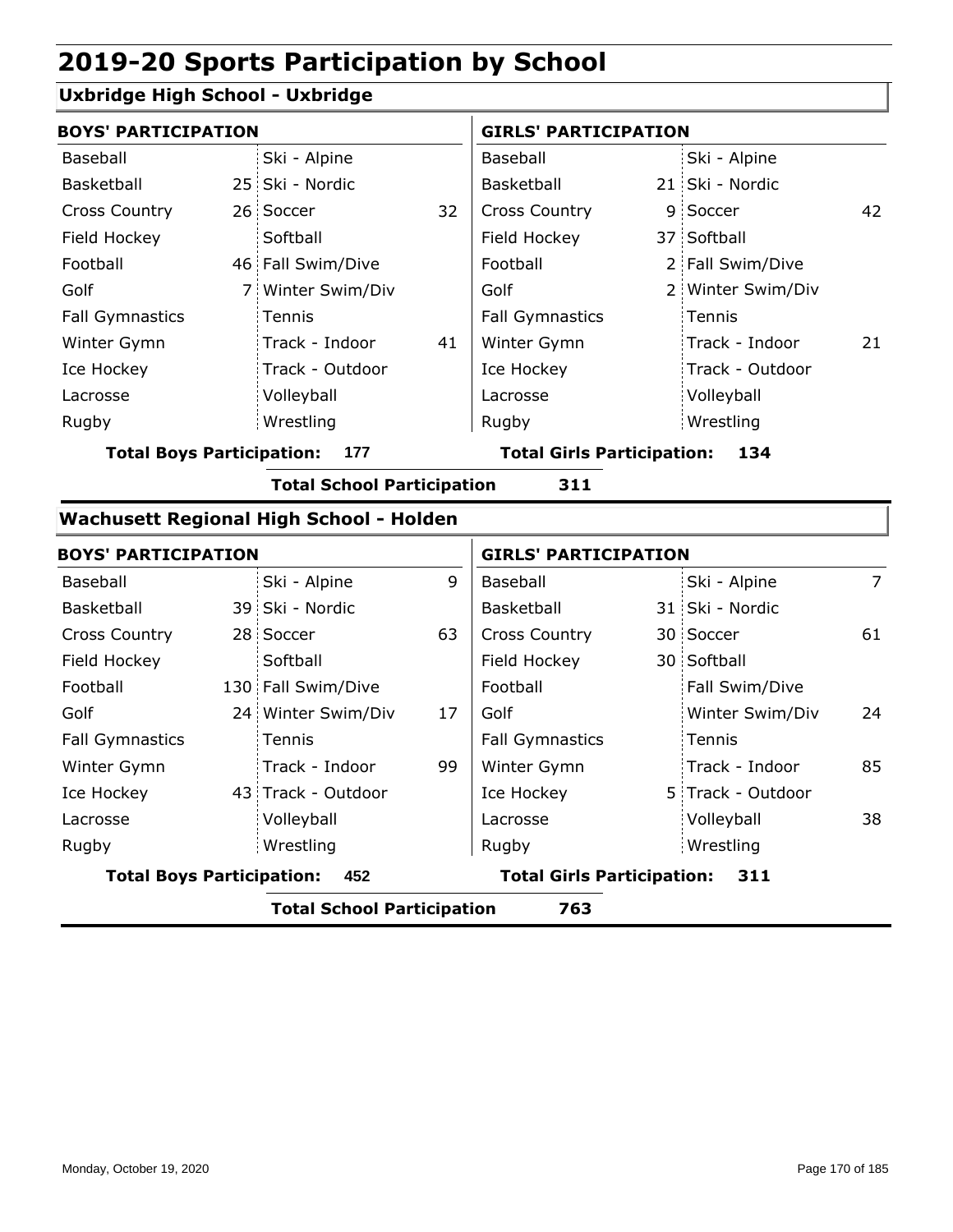#### **Wahconah Regional High School - Dalton**

| <b>BOYS' PARTICIPATION</b>       |                |                                            |    | <b>GIRLS' PARTICIPATION</b>              |  |                    |                 |
|----------------------------------|----------------|--------------------------------------------|----|------------------------------------------|--|--------------------|-----------------|
| Baseball                         |                | Ski - Alpine                               | 4  | Baseball                                 |  | Ski - Alpine       | $\overline{2}$  |
| Basketball                       |                | 25 Ski - Nordic                            | 10 | Basketball                               |  | 18 Ski - Nordic    | 12 <sup>2</sup> |
| <b>Cross Country</b>             |                | 15 Soccer                                  | 31 | <b>Cross Country</b>                     |  | 17 Soccer          | 42              |
| Field Hockey                     |                | Softball                                   |    | Field Hockey                             |  | Softball           |                 |
| Football                         |                | 54 Fall Swim/Dive                          |    | Football                                 |  | Fall Swim/Dive     |                 |
| Golf                             | 7 <sup>1</sup> | Winter Swim/Div                            |    | Golf                                     |  | 2 Winter Swim/Div  |                 |
| <b>Fall Gymnastics</b>           |                | Tennis                                     |    | <b>Fall Gymnastics</b>                   |  | Tennis             |                 |
| Winter Gymn                      |                | Track - Indoor                             |    | Winter Gymn                              |  | Track - Indoor     |                 |
| Ice Hockey                       |                | 10 Track - Outdoor                         |    | Ice Hockey                               |  | Track - Outdoor    |                 |
| Lacrosse                         |                | Volleyball                                 |    | Lacrosse                                 |  | Volleyball         | 28              |
| Rugby                            |                | Wrestling                                  | 3  | Rugby                                    |  | Wrestling          |                 |
| <b>Total Boys Participation:</b> |                | 159                                        |    | <b>Total Girls Participation:</b>        |  | 121                |                 |
|                                  |                | <b>Total School Participation</b>          |    | 280                                      |  |                    |                 |
|                                  |                | Wakefield Memorial High School - Wakefield |    |                                          |  |                    |                 |
| <b>BOYS' PARTICIPATION</b>       |                |                                            |    | <b>GIRLS' PARTICIPATION</b>              |  |                    |                 |
| <b>Baseball</b>                  |                | Ski - Alpine                               |    | Baseball                                 |  | Ski - Alpine       |                 |
| Basketball                       |                | 45 Ski - Nordic                            |    | Basketball                               |  | 45 Ski - Nordic    |                 |
| <b>Cross Country</b>             |                | 60 Soccer                                  | 55 | <b>Cross Country</b>                     |  | 20 Soccer          | 45              |
| Field Hockey                     |                | Softball                                   |    | Field Hockey                             |  | 35 Softball        |                 |
| Football                         |                | 60 Fall Swim/Dive                          |    | Football                                 |  | Fall Swim/Dive     | 25              |
| Golf                             |                | 20 Winter Swim/Div                         | 3  | Golf                                     |  | Winter Swim/Div    |                 |
| <b>Fall Gymnastics</b>           |                | Tennis                                     |    | <b>Fall Gymnastics</b>                   |  | Tennis             |                 |
| Winter Gymn                      |                | Track - Indoor                             | 65 | Winter Gymn                              |  | 34 Track - Indoor  | 45              |
| Ice Hockey                       |                | 55 Track - Outdoor                         |    | Ice Hockey                               |  | 20 Track - Outdoor |                 |
| Lacrosse                         |                | Volleyball                                 |    | Lacrosse                                 |  | Volleyball         | 46              |
| Rugby                            |                | Wrestling                                  | 44 | Rugby                                    |  | Wrestling          | $\mathbf{1}$    |
| <b>Total Boys Participation:</b> |                | 407                                        |    | <b>Total Girls Participation:</b><br>316 |  |                    |                 |
|                                  |                | <b>Total School Participation</b>          |    | 723                                      |  |                    |                 |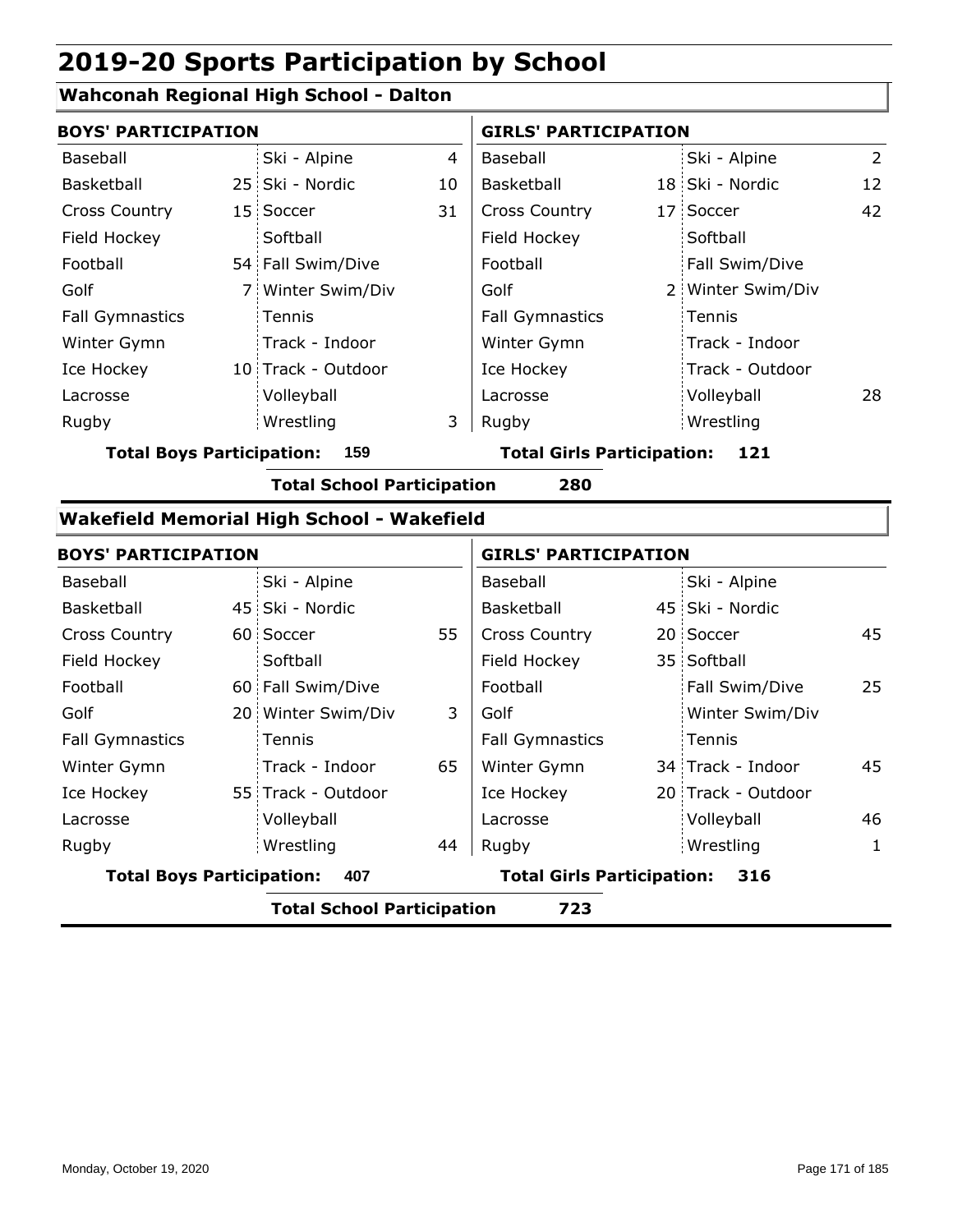#### **Walpole High School - Walpole**

| <b>BOYS' PARTICIPATION</b>       |    |                                   |    | <b>GIRLS' PARTICIPATION</b>       |                    |    |
|----------------------------------|----|-----------------------------------|----|-----------------------------------|--------------------|----|
| Baseball                         |    | Ski - Alpine                      |    | Baseball                          | Ski - Alpine       |    |
| Basketball                       |    | 42 Ski - Nordic                   |    | Basketball                        | 40 Ski - Nordic    |    |
| <b>Cross Country</b>             |    | 38 Soccer                         | 44 | <b>Cross Country</b>              | 36 Soccer          | 42 |
| Field Hockey                     |    | Softball                          |    | Field Hockey                      | 52 Softball        |    |
| Football                         |    | 88 Fall Swim/Dive                 | 14 | Football                          | Fall Swim/Dive     | 21 |
| Golf                             |    | 12 Winter Swim/Div                |    | Golf                              | Winter Swim/Div    |    |
| <b>Fall Gymnastics</b>           |    | Tennis                            |    | <b>Fall Gymnastics</b>            | Tennis             |    |
| Winter Gymn                      |    | Track - Indoor                    | 86 | Winter Gymn                       | 11 Track - Indoor  | 52 |
| Ice Hockey                       |    | 48 Track - Outdoor                |    | Ice Hockey                        | 24 Track - Outdoor |    |
| Lacrosse                         |    | Volleyball                        |    | Lacrosse                          | Volleyball         | 29 |
| Rugby                            |    | Wrestling                         | 21 | Rugby                             | Wrestling          |    |
| <b>Total Boys Participation:</b> |    | 393                               |    | <b>Total Girls Participation:</b> | 307                |    |
|                                  |    | <b>Total School Participation</b> |    | 700                               |                    |    |
| Waltham High School - Waltham    |    |                                   |    |                                   |                    |    |
| <b>BOYS' PARTICIPATION</b>       |    |                                   |    | <b>GIRLS' PARTICIPATION</b>       |                    |    |
| Baseball                         |    | Ski - Alpine                      | 5  | Baseball                          | Ski - Alpine       |    |
| Basketball                       |    | 40 Ski - Nordic                   | 4  | Basketball                        | 28 Ski - Nordic    |    |
| <b>Cross Country</b>             | 9. | Soccer                            | 72 | Cross Country                     | 11 Soccer          | 64 |
| Field Hockey                     |    | Softball                          |    | Field Hockey                      | 53 Softball        |    |
| Football                         |    | 105 Fall Swim/Dive                |    | Football                          | Fall Swim/Dive     |    |
| Golf                             |    | 19 Winter Swim/Div                | 14 | Golf                              | 1 Winter Swim/Div  | 15 |
| <b>Fall Gymnastics</b>           |    | Tennis                            |    | <b>Fall Gymnastics</b>            | Tennis             |    |
| Winter Gymn                      |    | Track - Indoor                    | 27 | Winter Gymn                       | Track - Indoor     | 45 |
| Ice Hockey                       |    | 39 Track - Outdoor                |    | Ice Hockey                        | 21 Track - Outdoor |    |
| Lacrosse                         |    | Volleyball                        |    | Lacrosse                          | Volleyball         | 45 |
| Rugby                            |    | Wrestling                         | 28 | Rugby                             | Wrestling          |    |
| <b>Total Boys Participation:</b> |    | 362                               |    | <b>Total Girls Participation:</b> | 283                |    |
|                                  |    | <b>Total School Participation</b> |    | 645                               |                    |    |
|                                  |    |                                   |    |                                   |                    |    |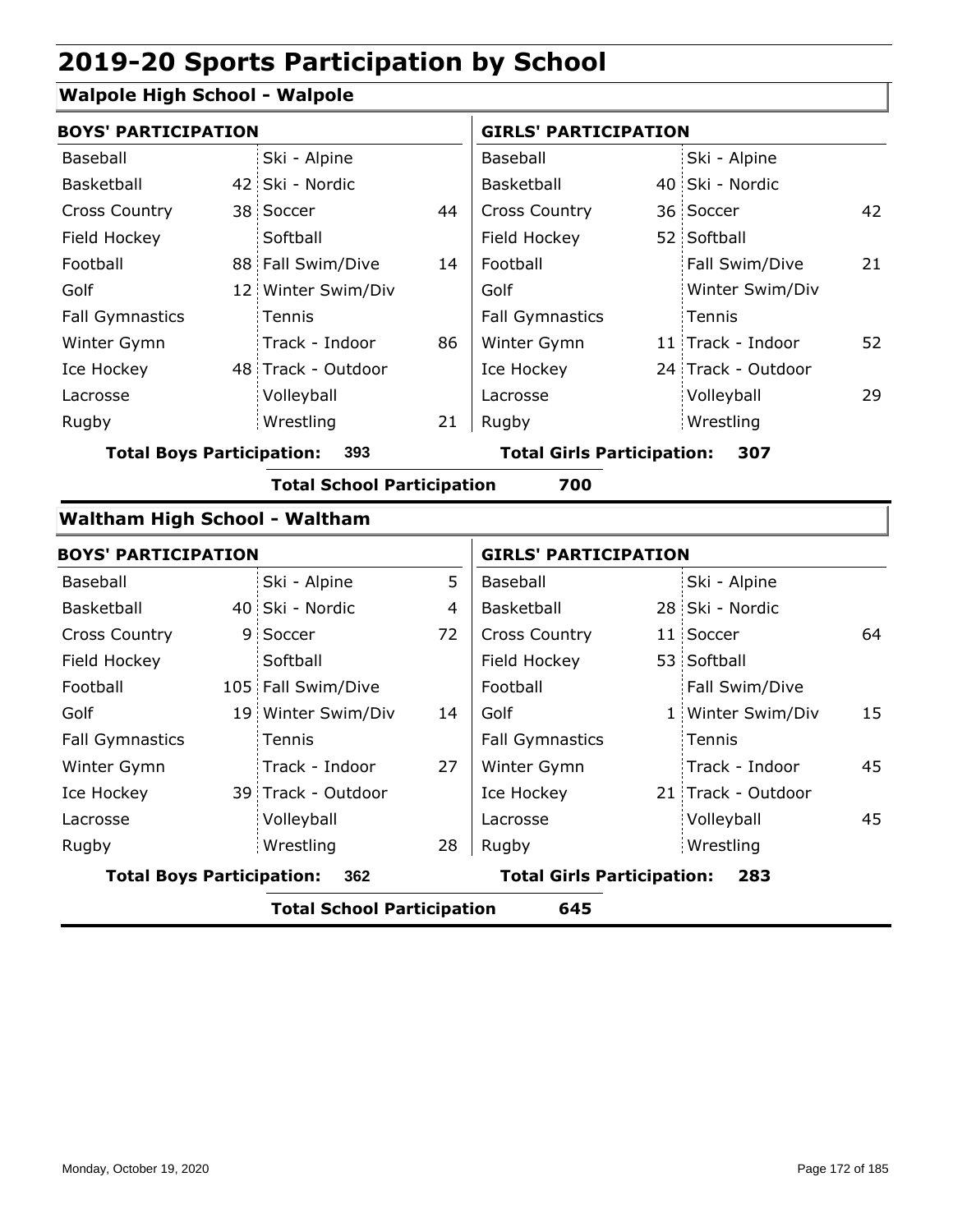#### **Ware Jr/Sr High School**

| <b>BOYS' PARTICIPATION</b>       |                                   |              | <b>GIRLS' PARTICIPATION</b>       |                   |    |
|----------------------------------|-----------------------------------|--------------|-----------------------------------|-------------------|----|
| Baseball                         | Ski - Alpine                      |              | Baseball                          | Ski - Alpine      |    |
| Basketball                       | 31 Ski - Nordic                   |              | Basketball                        | 23 Ski - Nordic   |    |
| <b>Cross Country</b>             | Soccer                            | 17           | <b>Cross Country</b>              | Soccer            | 34 |
| Field Hockey                     | Softball                          |              | Field Hockey                      | Softball          |    |
| Football                         | 29 Fall Swim/Dive                 |              | Football                          | Fall Swim/Dive    |    |
| Golf                             | 12 Winter Swim/Div                | $\mathbf{1}$ | Golf                              | Winter Swim/Div   | 4  |
| <b>Fall Gymnastics</b>           | Tennis                            |              | <b>Fall Gymnastics</b>            | Tennis            |    |
| Winter Gymn                      | Track - Indoor                    |              | Winter Gymn                       | Track - Indoor    |    |
| Ice Hockey                       | Track - Outdoor                   |              | Ice Hockey                        | Track - Outdoor   |    |
| Lacrosse                         | Volleyball                        | 13           | Lacrosse                          | Volleyball        | 25 |
| Rugby                            | Wrestling                         |              | Rugby                             | Wrestling         |    |
| <b>Total Boys Participation:</b> | 103                               |              | <b>Total Girls Participation:</b> | 86                |    |
|                                  | <b>Total School Participation</b> |              | 189                               |                   |    |
| Wareham High School - Wareham    |                                   |              |                                   |                   |    |
| <b>BOYS' PARTICIPATION</b>       |                                   |              | <b>GIRLS' PARTICIPATION</b>       |                   |    |
| Baseball                         | Ski - Alpine                      |              | Baseball                          | Ski - Alpine      |    |
| Basketball                       | 39 Ski - Nordic                   |              | Basketball                        | 22 Ski - Nordic   |    |
| <b>Cross Country</b>             | Soccer                            | 23           | <b>Cross Country</b>              | Soccer            | 26 |
| Field Hockey                     | 2 Softball                        |              | Field Hockey                      | 18 Softball       |    |
| Football                         | 32 Fall Swim/Dive                 |              | Football                          | Fall Swim/Dive    |    |
| Golf                             | Winter Swim/Div                   |              | Golf                              | Winter Swim/Div   |    |
| <b>Fall Gymnastics</b>           | Tennis                            |              | <b>Fall Gymnastics</b>            | Tennis            |    |
| Winter Gymn                      | Track - Indoor                    | 18           | Winter Gymn                       | Track - Indoor    | 17 |
| Ice Hockey                       | 12 Track - Outdoor                |              | Ice Hockey                        | 1 Track - Outdoor |    |
| Lacrosse                         | Volleyball                        |              | Lacrosse                          | Volleyball        | 30 |
| Rugby                            | Wrestling                         |              | Rugby                             | Wrestling         |    |
| <b>Total Boys Participation:</b> | 126                               |              | <b>Total Girls Participation:</b> | 114               |    |
|                                  | <b>Total School Participation</b> |              | 240                               |                   |    |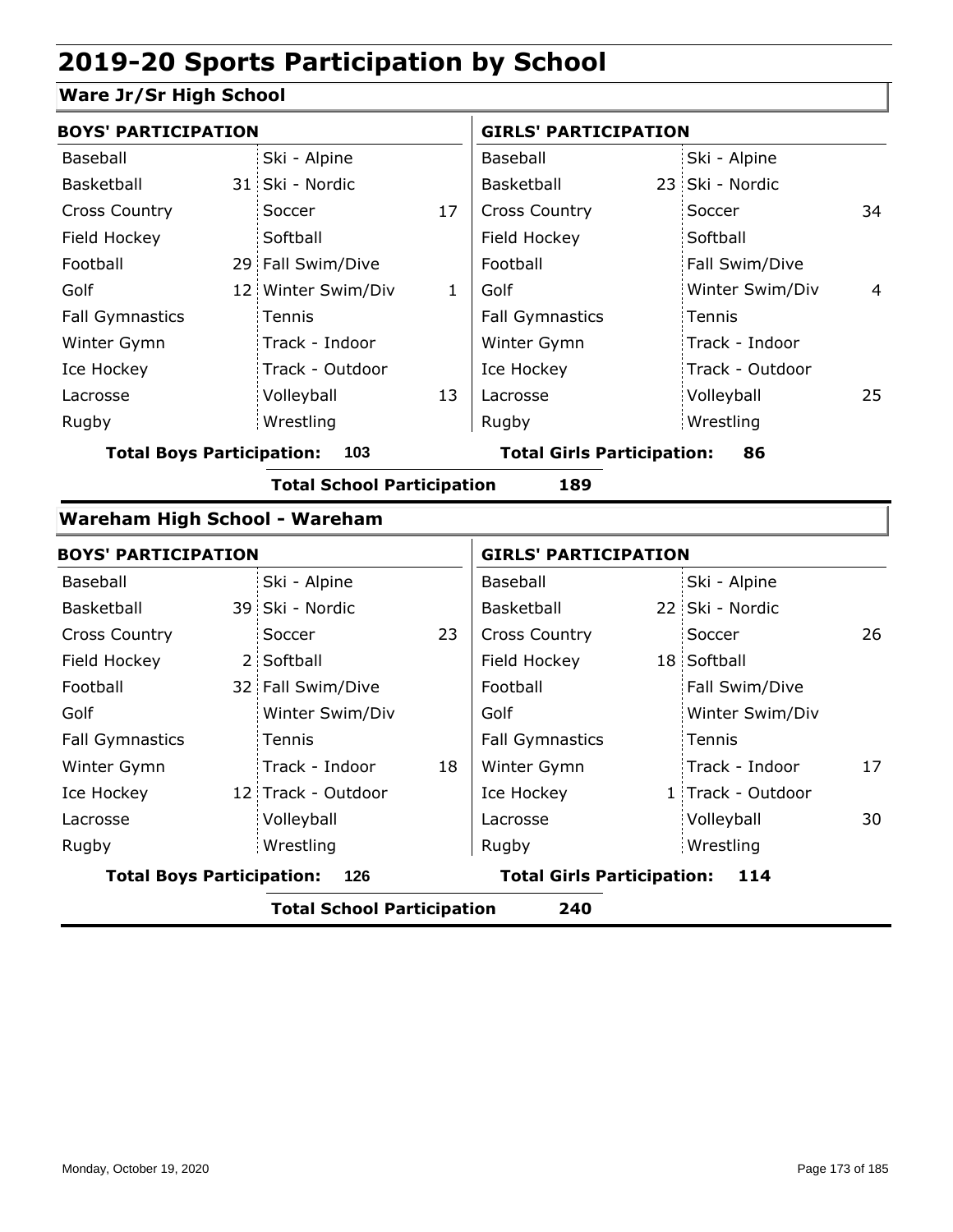#### **Watertown High School - Watertown**

| <b>BOYS' PARTICIPATION</b>           |                |                                   |    | <b>GIRLS' PARTICIPATION</b>       |  |                    |                |
|--------------------------------------|----------------|-----------------------------------|----|-----------------------------------|--|--------------------|----------------|
| Baseball                             |                | Ski - Alpine                      |    | Baseball                          |  | Ski - Alpine       |                |
| Basketball                           |                | 48 Ski - Nordic                   |    | Basketball                        |  | 27 Ski - Nordic    |                |
| <b>Cross Country</b>                 |                | 6 Soccer                          | 64 | Cross Country                     |  | 6 Soccer           | 35             |
| Field Hockey                         |                | Softball                          |    | Field Hockey                      |  | 25 Softball        |                |
| Football                             |                | 44 Fall Swim/Dive                 |    | Football                          |  | Fall Swim/Dive     | 5              |
| Golf                                 |                | 19 Winter Swim/Div                | 2  | Golf                              |  | Winter Swim/Div    |                |
| <b>Fall Gymnastics</b>               |                | Tennis                            |    | <b>Fall Gymnastics</b>            |  | Tennis             |                |
| Winter Gymn                          |                | Track - Indoor                    | 26 | Winter Gymn                       |  | Track - Indoor     | 32             |
| Ice Hockey                           |                | 33 Track - Outdoor                |    | Ice Hockey                        |  | 22 Track - Outdoor |                |
| Lacrosse                             |                | Volleyball                        |    | Lacrosse                          |  | Volleyball         | 40             |
| Rugby                                |                | Wrestling                         | 31 | Rugby                             |  | Wrestling          | $\overline{2}$ |
| <b>Total Boys Participation:</b>     |                | 273                               |    | <b>Total Girls Participation:</b> |  | 194                |                |
|                                      |                | <b>Total School Participation</b> |    | 467                               |  |                    |                |
| <b>Wayland High School - Wayland</b> |                |                                   |    |                                   |  |                    |                |
| <b>BOYS' PARTICIPATION</b>           |                |                                   |    | <b>GIRLS' PARTICIPATION</b>       |  |                    |                |
| Baseball                             |                | Ski - Alpine                      | 12 | Baseball                          |  | Ski - Alpine       | 13             |
| Basketball                           |                | 37 Ski - Nordic                   | 14 | Basketball                        |  | 24 Ski - Nordic    | 18             |
| <b>Cross Country</b>                 |                | 18 Soccer                         | 50 | Cross Country                     |  | 11 Soccer          | 49             |
| Field Hockey                         | 3 <sup>1</sup> | Softball                          |    | Field Hockey                      |  | 47 Softball        |                |
| Football                             |                | 78 Fall Swim/Dive                 |    | Football                          |  | Fall Swim/Dive     |                |
| Golf                                 |                | 12 Winter Swim/Div                | 34 | Golf                              |  | Winter Swim/Div    | 35             |
| <b>Fall Gymnastics</b>               |                | Tennis                            |    | <b>Fall Gymnastics</b>            |  | Tennis             |                |
| Winter Gymn                          |                | Track - Indoor                    | 33 | Winter Gymn                       |  | Track - Indoor     | 22             |
| Ice Hockey                           |                | 20 Track - Outdoor                |    | Ice Hockey                        |  | 5 Track - Outdoor  |                |
| Lacrosse                             |                | Volleyball                        |    | Lacrosse                          |  | Volleyball         | 40             |
| Rugby                                |                | Wrestling                         | 41 | Rugby                             |  | Wrestling          | $\overline{2}$ |
| <b>Total Boys Participation:</b>     |                | 352                               |    | <b>Total Girls Participation:</b> |  | 266                |                |
|                                      |                | <b>Total School Participation</b> |    | 618                               |  |                    |                |
|                                      |                |                                   |    |                                   |  |                    |                |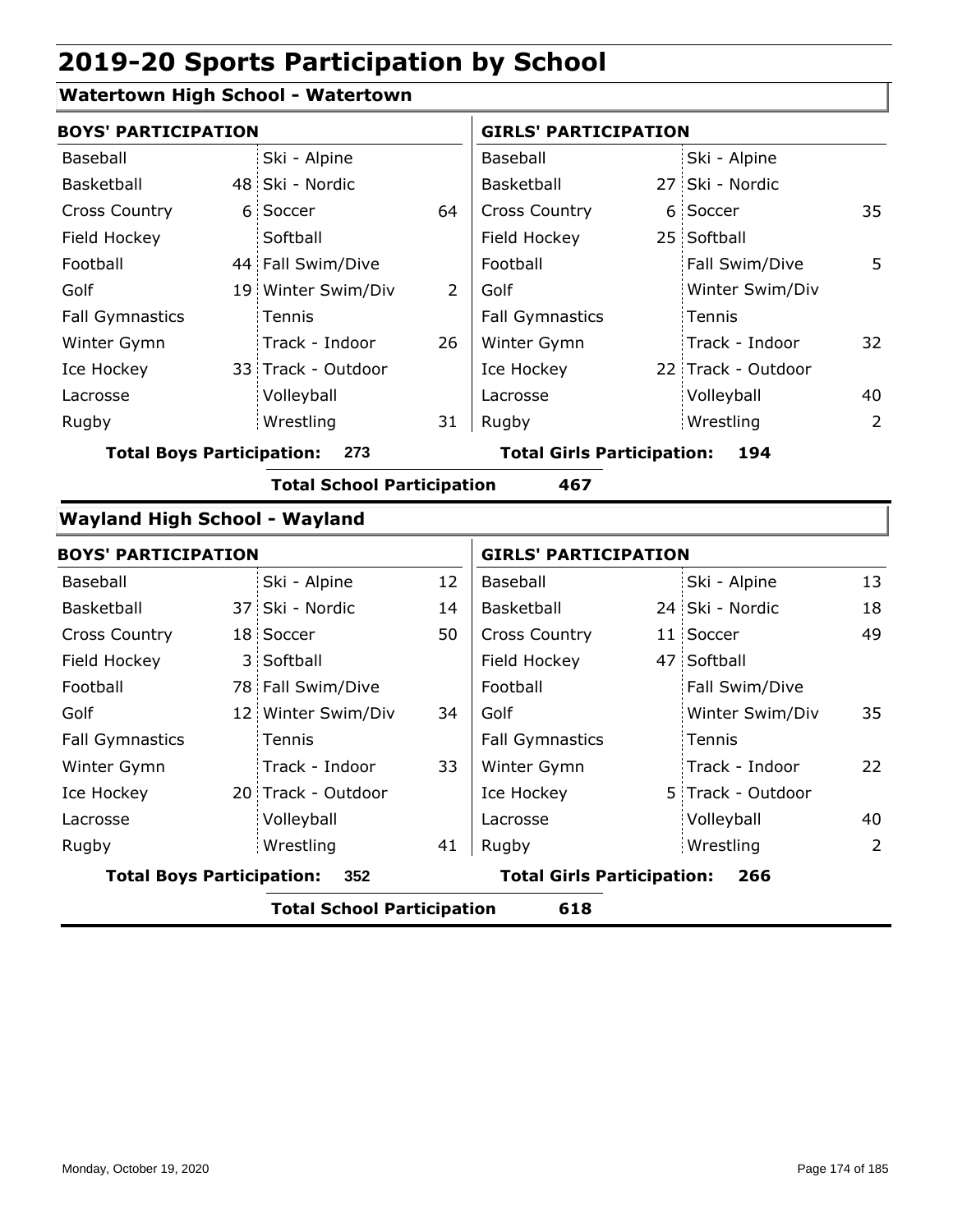#### **Wellesley High School**

| <b>BOYS' PARTICIPATION</b> |  |                    |     | <b>GIRLS' PARTICIPATION</b> |  |                    |    |
|----------------------------|--|--------------------|-----|-----------------------------|--|--------------------|----|
| Baseball                   |  | Ski - Alpine       | 43  | Baseball                    |  | Ski - Alpine       | 31 |
| Basketball                 |  | 49 Ski - Nordic    | 24  | <b>Basketball</b>           |  | 49 Ski - Nordic    | 35 |
| <b>Cross Country</b>       |  | 72 Soccer          | 103 | <b>Cross Country</b>        |  | 47 Soccer          | 97 |
| Field Hockey               |  | Softball           |     | Field Hockey                |  | 60 Softball        |    |
| Football                   |  | 83 Fall Swim/Dive  |     | Football                    |  | Fall Swim/Dive     | 39 |
| Golf                       |  | 37 Winter Swim/Div | 27  | Golf                        |  | Winter Swim/Div    |    |
| <b>Fall Gymnastics</b>     |  | <b>Tennis</b>      |     | <b>Fall Gymnastics</b>      |  | Tennis             |    |
| Winter Gymn                |  | Track - Indoor     | 61  | Winter Gymn                 |  | 17 Track - Indoor  | 77 |
| Ice Hockey                 |  | 64 Track - Outdoor |     | Ice Hockey                  |  | 33 Track - Outdoor |    |
| Lacrosse                   |  | Volleyball         |     | Lacrosse                    |  | Volleyball         | 49 |
| Rugby                      |  | Wrestling          | 22  | Rugby                       |  | Wrestling          |    |

**Total Boys Participation: 585 Total Girls Participation: 534**

**Total School Participation 1119**

#### **West Boylston Middle/High School - West Boylston**

| <b>BOYS' PARTICIPATION</b>       |                                   |    | <b>GIRLS' PARTICIPATION</b>       |  |                   |    |
|----------------------------------|-----------------------------------|----|-----------------------------------|--|-------------------|----|
| Baseball                         | Ski - Alpine                      |    | Baseball                          |  | Ski - Alpine      |    |
| Basketball                       | 23 Ski - Nordic                   |    | Basketball                        |  | 16 Ski - Nordic   |    |
| <b>Cross Country</b>             | Soccer                            | 14 | <b>Cross Country</b>              |  | Soccer            | 23 |
| Field Hockey                     | Softball                          |    | Field Hockey                      |  | 1 Softball        |    |
| Football                         | 24 Fall Swim/Dive                 |    | Football                          |  | Fall Swim/Dive    |    |
| Golf                             | 6 Winter Swim/Div                 |    | Golf                              |  | Winter Swim/Div   |    |
| <b>Fall Gymnastics</b>           | Tennis                            |    | <b>Fall Gymnastics</b>            |  | Tennis            |    |
| Winter Gymn                      | Track - Indoor                    |    | Winter Gymn                       |  | Track - Indoor    |    |
| Ice Hockey                       | 4 Track - Outdoor                 |    | Ice Hockey                        |  | 1 Track - Outdoor |    |
| Lacrosse                         | Volleyball                        |    | Lacrosse                          |  | Volleyball        |    |
| Rugby                            | Wrestling                         |    | Rugby                             |  | Wrestling         |    |
| <b>Total Boys Participation:</b> | 71                                |    | <b>Total Girls Participation:</b> |  | 41                |    |
|                                  | <b>Total School Participation</b> |    | 112                               |  |                   |    |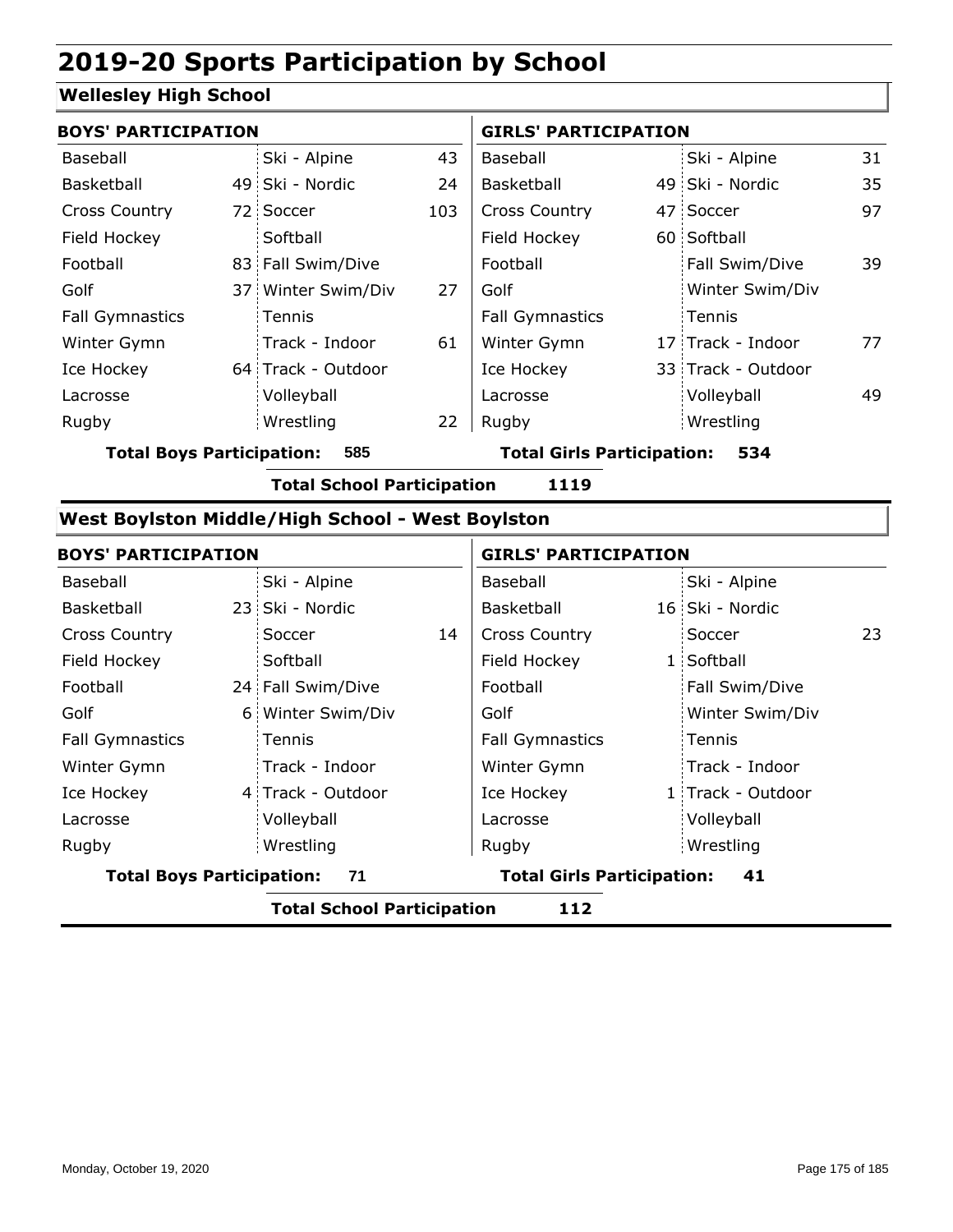#### **West Bridgewater Mid/Sr. HS - West Bridgewater**

| <b>BOYS' PARTICIPATION</b> |                                                                                                             |                        | <b>GIRLS' PARTICIPATION</b> |                 |                                                                                                                              |  |
|----------------------------|-------------------------------------------------------------------------------------------------------------|------------------------|-----------------------------|-----------------|------------------------------------------------------------------------------------------------------------------------------|--|
| Ski - Alpine               |                                                                                                             | Baseball               |                             |                 |                                                                                                                              |  |
|                            |                                                                                                             | <b>Basketball</b>      |                             |                 |                                                                                                                              |  |
|                            | 39                                                                                                          | <b>Cross Country</b>   |                             |                 | 38                                                                                                                           |  |
|                            |                                                                                                             | Field Hockey           |                             |                 |                                                                                                                              |  |
|                            |                                                                                                             | Football               |                             | Fall Swim/Dive  |                                                                                                                              |  |
|                            |                                                                                                             | Golf                   |                             | Winter Swim/Div |                                                                                                                              |  |
| <b>Tennis</b>              |                                                                                                             | <b>Fall Gymnastics</b> |                             |                 |                                                                                                                              |  |
| Track - Indoor             | 38                                                                                                          | Winter Gymn            |                             |                 | 33                                                                                                                           |  |
|                            |                                                                                                             | Ice Hockey             |                             |                 |                                                                                                                              |  |
| Volleyball                 |                                                                                                             | Lacrosse               |                             | Volleyball      | 27                                                                                                                           |  |
| Wrestling                  |                                                                                                             | Rugby                  |                             |                 |                                                                                                                              |  |
|                            | 39 Ski - Nordic<br>29 Soccer<br>1 Softball<br>46 Fall Swim/Dive<br>21 Winter Swim/Div<br>12 Track - Outdoor |                        |                             |                 | Ski - Alpine<br>18 Ski - Nordic<br>23 Soccer<br>45 Softball<br>Tennis<br>1 Track - Indoor<br>13 Track - Outdoor<br>Wrestling |  |

**Total Boys Participation: 225 Total Girls Participation: 198**

**Total School Participation 423**

#### **West Springfield High School - West Springfield**

| <b>BOYS' PARTICIPATION</b>       |  |                                   | <b>GIRLS' PARTICIPATION</b> |                                   |  |                 |    |
|----------------------------------|--|-----------------------------------|-----------------------------|-----------------------------------|--|-----------------|----|
| Baseball                         |  | Ski - Alpine                      |                             | Baseball                          |  | Ski - Alpine    |    |
| Basketball                       |  | 40 Ski - Nordic                   |                             | Basketball                        |  | 29 Ski - Nordic |    |
| <b>Cross Country</b>             |  | 23 Soccer                         | 57                          | <b>Cross Country</b>              |  | 15 Soccer       | 38 |
| Field Hockey                     |  | Softball                          |                             | Field Hockey                      |  | 29 Softball     |    |
| Football                         |  | 43 Fall Swim/Dive                 |                             | Football                          |  | Fall Swim/Dive  |    |
| Golf                             |  | 14 Winter Swim/Div                | 10                          | Golf                              |  | Winter Swim/Div | 18 |
| <b>Fall Gymnastics</b>           |  | Tennis                            |                             | <b>Fall Gymnastics</b>            |  | Tennis          |    |
| Winter Gymn                      |  | Track - Indoor                    | 68                          | Winter Gymn                       |  | Track - Indoor  | 95 |
| Ice Hockey                       |  | 23 Track - Outdoor                |                             | Ice Hockey                        |  | Track - Outdoor |    |
| Lacrosse                         |  | Volleyball                        |                             | Lacrosse                          |  | Volleyball      |    |
| Rugby                            |  | Wrestling                         | 43                          | Rugby                             |  | Wrestling       |    |
| <b>Total Boys Participation:</b> |  | 321                               |                             | <b>Total Girls Participation:</b> |  | 224             |    |
|                                  |  | <b>Total School Participation</b> |                             | 545                               |  |                 |    |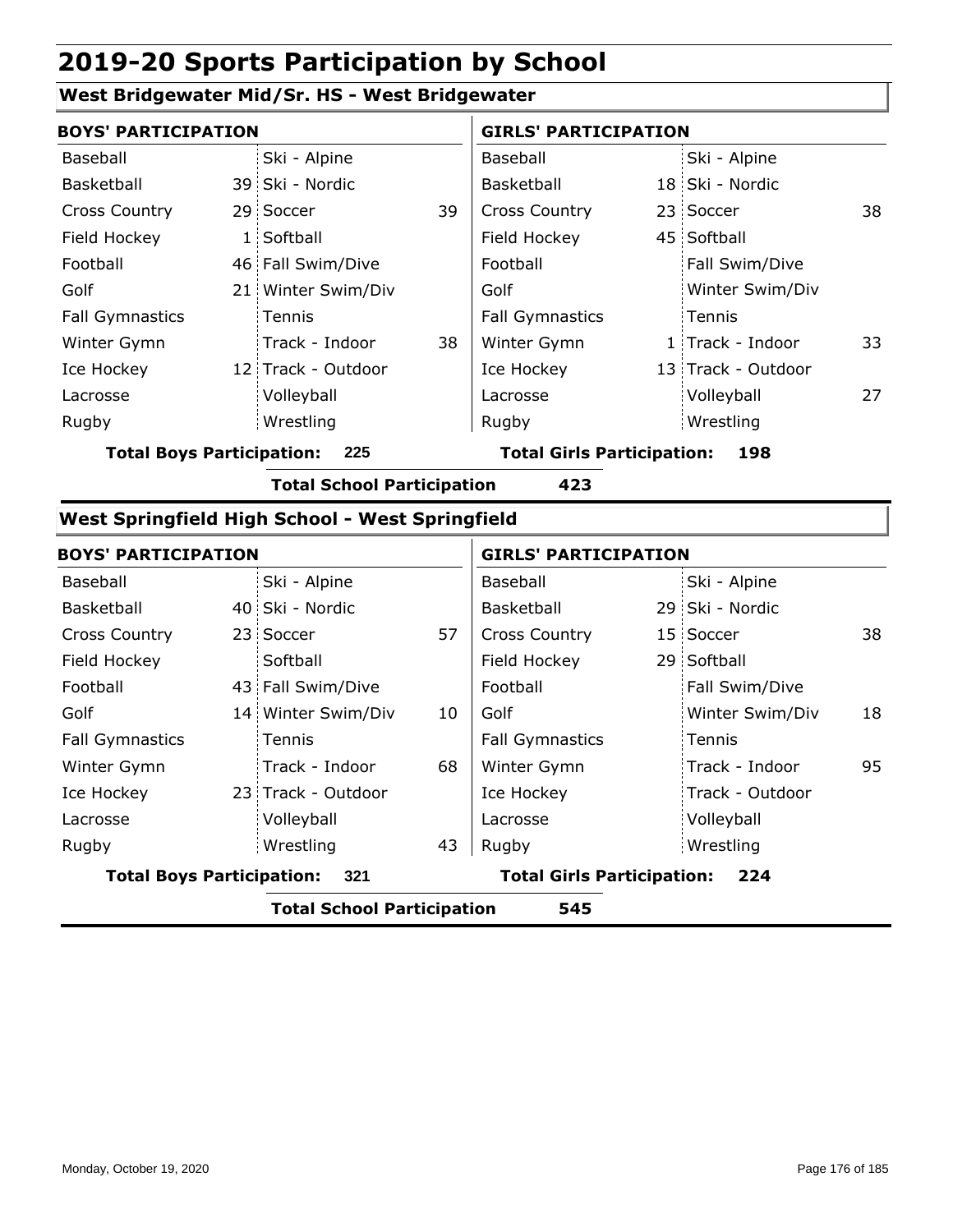#### **Westborough High School - Westborough**

| <b>BOYS' PARTICIPATION</b>               |                                   |                | <b>GIRLS' PARTICIPATION</b>       |  |                   |                |
|------------------------------------------|-----------------------------------|----------------|-----------------------------------|--|-------------------|----------------|
| Baseball                                 | Ski - Alpine                      | 24             | Baseball                          |  | Ski - Alpine      | 12             |
| Basketball                               | 39 Ski - Nordic                   |                | Basketball                        |  | 23 Ski - Nordic   |                |
| <b>Cross Country</b>                     | 49 Soccer                         | 68             | <b>Cross Country</b>              |  | 29 Soccer         | 56             |
| Field Hockey                             | Softball                          |                | Field Hockey                      |  | 37 Softball       |                |
| Football                                 | 75 Fall Swim/Dive                 |                | Football                          |  | 1 Fall Swim/Dive  |                |
| Golf                                     | 14 Winter Swim/Div                | 17             | Golf                              |  | Winter Swim/Div   | 16             |
| <b>Fall Gymnastics</b>                   | Tennis                            |                | <b>Fall Gymnastics</b>            |  | Tennis            |                |
| Winter Gymn                              | Track - Indoor                    |                | Winter Gymn                       |  | 19 Track - Indoor |                |
| Ice Hockey                               | 29 Track - Outdoor                |                | Ice Hockey                        |  | 4 Track - Outdoor |                |
| Lacrosse                                 | Volleyball                        |                | Lacrosse                          |  | Volleyball        | 41             |
| Rugby                                    | Wrestling                         |                | Rugby                             |  | Wrestling         |                |
| <b>Total Boys Participation:</b>         | 315                               |                | <b>Total Girls Participation:</b> |  | 238               |                |
|                                          | <b>Total School Participation</b> |                | 553                               |  |                   |                |
| <b>Westfield High School - Westfield</b> |                                   |                |                                   |  |                   |                |
| <b>BOYS' PARTICIPATION</b>               |                                   |                | <b>GIRLS' PARTICIPATION</b>       |  |                   |                |
| Baseball                                 | Ski - Alpine                      | $\overline{4}$ | Baseball                          |  | Ski - Alpine      | $\overline{4}$ |
| Basketball                               | 39 Ski - Nordic                   |                | Basketball                        |  | 24 Ski - Nordic   |                |
| <b>Cross Country</b>                     | 26 Soccer                         | 31             | Cross Country                     |  | 11 Soccer         | 35             |
| Field Hockey                             | Softball                          |                | Field Hockey                      |  | 31 Softball       |                |
| Football                                 | 61 Fall Swim/Dive                 |                | Football                          |  | Fall Swim/Dive    |                |
| Golf                                     | 17 Winter Swim/Div                | 14             | Golf                              |  | 2 Winter Swim/Div | 30             |
| <b>Fall Gymnastics</b>                   | Tennis                            |                | <b>Fall Gymnastics</b>            |  | 21 Tennis         |                |
| Winter Gymn                              | Track - Indoor                    | 45             | Winter Gymn                       |  | Track - Indoor    | 32             |
| Ice Hockey                               | 31 Track - Outdoor                |                | Ice Hockey                        |  | 9 Track - Outdoor |                |
| Lacrosse                                 | Volleyball                        |                | Lacrosse                          |  | Volleyball        | 42             |
| Rugby                                    | Wrestling                         | 14             | Rugby                             |  | Wrestling         | $\mathbf{1}$   |
|                                          |                                   |                |                                   |  |                   |                |

**Total Boys Participation: 282 Total Girls Participation: 242**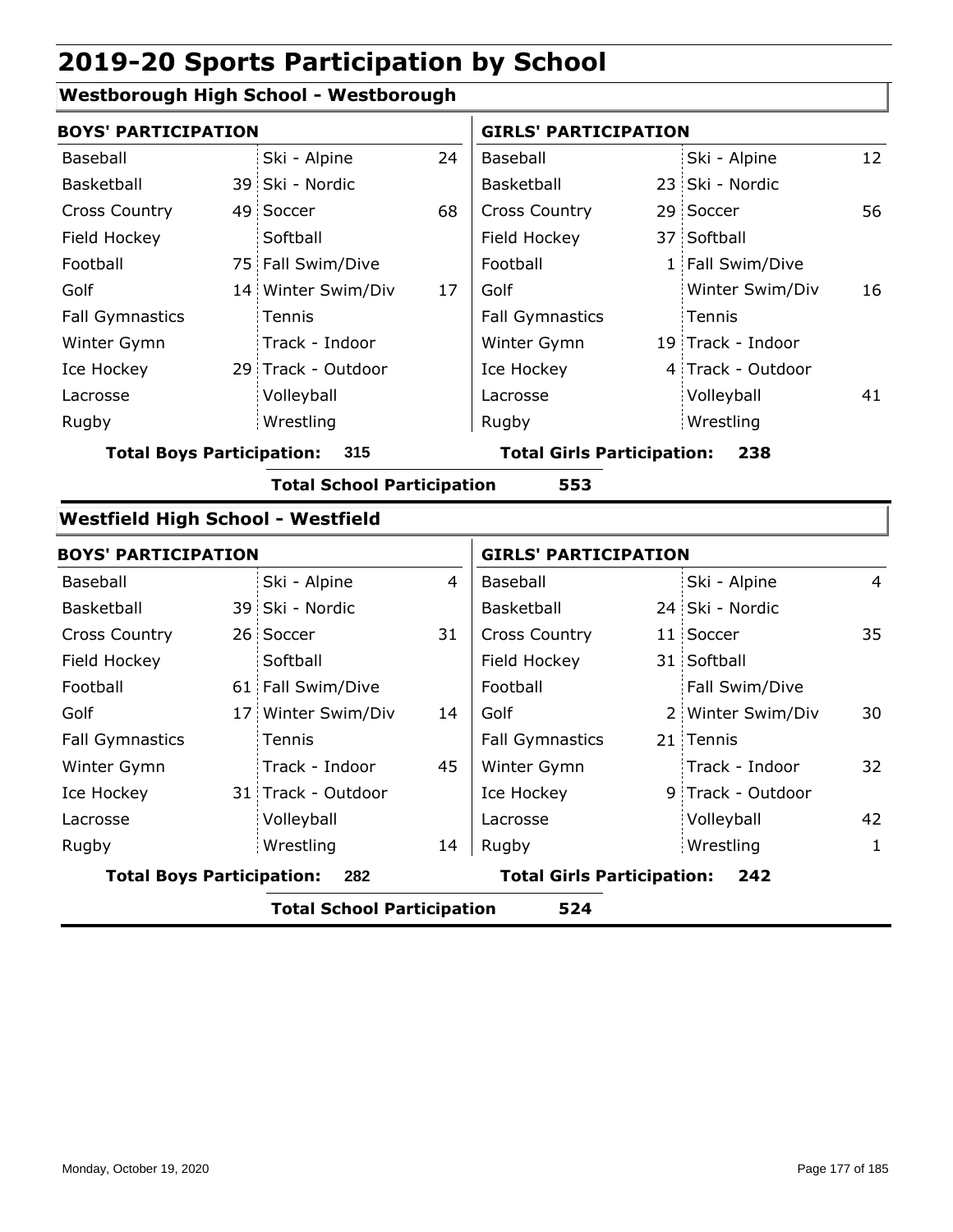#### **Westfield Technical Academy - Westfield**

|                                    | <b>BOYS' PARTICIPATION</b>               |                                   |    |                                         | <b>GIRLS' PARTICIPATION</b> |                    |                |  |
|------------------------------------|------------------------------------------|-----------------------------------|----|-----------------------------------------|-----------------------------|--------------------|----------------|--|
| Baseball                           |                                          | Ski - Alpine                      | 3  | Baseball                                |                             | Ski - Alpine       |                |  |
| Basketball                         |                                          | 23 Ski - Nordic                   |    | Basketball                              |                             | 10 Ski - Nordic    |                |  |
| <b>Cross Country</b>               |                                          | 10 Soccer                         | 27 | <b>Cross Country</b>                    |                             | 5 Soccer           | 24             |  |
| Field Hockey                       |                                          | Softball                          |    | Field Hockey                            |                             | Softball           |                |  |
| Football                           |                                          | Fall Swim/Dive                    |    | Football                                |                             | Fall Swim/Dive     |                |  |
| Golf                               |                                          | 9 Winter Swim/Div                 |    | Golf                                    |                             | Winter Swim/Div    |                |  |
| <b>Fall Gymnastics</b>             |                                          | Tennis                            |    | <b>Fall Gymnastics</b>                  |                             | Tennis             |                |  |
| Winter Gymn                        |                                          | Track - Indoor                    |    | Winter Gymn                             |                             | Track - Indoor     |                |  |
| Ice Hockey                         |                                          | 6 Track - Outdoor                 |    | Ice Hockey                              |                             | Track - Outdoor    |                |  |
| Lacrosse                           |                                          | Volleyball                        |    | Lacrosse                                |                             | Volleyball         |                |  |
| Rugby                              |                                          | Wrestling                         | 6  | Rugby                                   |                             | Wrestling          | 1              |  |
|                                    | <b>Total Boys Participation:</b><br>84   |                                   |    | <b>Total Girls Participation:</b><br>40 |                             |                    |                |  |
|                                    |                                          | <b>Total School Participation</b> |    | 124                                     |                             |                    |                |  |
| <b>Westford Academy - Westford</b> |                                          |                                   |    |                                         |                             |                    |                |  |
| <b>BOYS' PARTICIPATION</b>         |                                          |                                   |    | <b>GIRLS' PARTICIPATION</b>             |                             |                    |                |  |
| <b>Baseball</b>                    |                                          | Ski - Alpine                      | 9  | Baseball                                |                             | Ski - Alpine       | 6              |  |
| Basketball                         |                                          | 42 Ski - Nordic                   | 20 | Basketball                              |                             | 39 Ski - Nordic    | 20             |  |
| <b>Cross Country</b>               |                                          | 58 Soccer                         | 67 | <b>Cross Country</b>                    |                             | 29 Soccer          | 52             |  |
| Field Hockey                       |                                          | Softball                          |    | Field Hockey                            |                             | 49 Softball        |                |  |
| Football                           |                                          | 91 Fall Swim/Dive                 |    | Football                                |                             | Fall Swim/Dive     |                |  |
| Golf                               |                                          | 13 Winter Swim/Div                | 31 | Golf                                    |                             | 3 Winter Swim/Div  | 40             |  |
| <b>Fall Gymnastics</b>             |                                          | Tennis                            |    | <b>Fall Gymnastics</b>                  |                             | Tennis             |                |  |
| Winter Gymn                        |                                          | Track - Indoor                    |    | Winter Gymn                             |                             | 17 Track - Indoor  |                |  |
| Ice Hockey                         |                                          | 57 Track - Outdoor                |    | Ice Hockey                              |                             | 26 Track - Outdoor |                |  |
| Lacrosse                           |                                          | Volleyball                        |    | Lacrosse                                |                             | Volleyball         | 42             |  |
| Rugby                              |                                          | Wrestling                         | 32 | Rugby                                   |                             | Wrestling          | $\overline{2}$ |  |
| <b>Total Boys Participation:</b>   |                                          | 420                               |    | <b>Total Girls Participation:</b>       |                             | 325                |                |  |
|                                    | <b>Total School Participation</b><br>745 |                                   |    |                                         |                             |                    |                |  |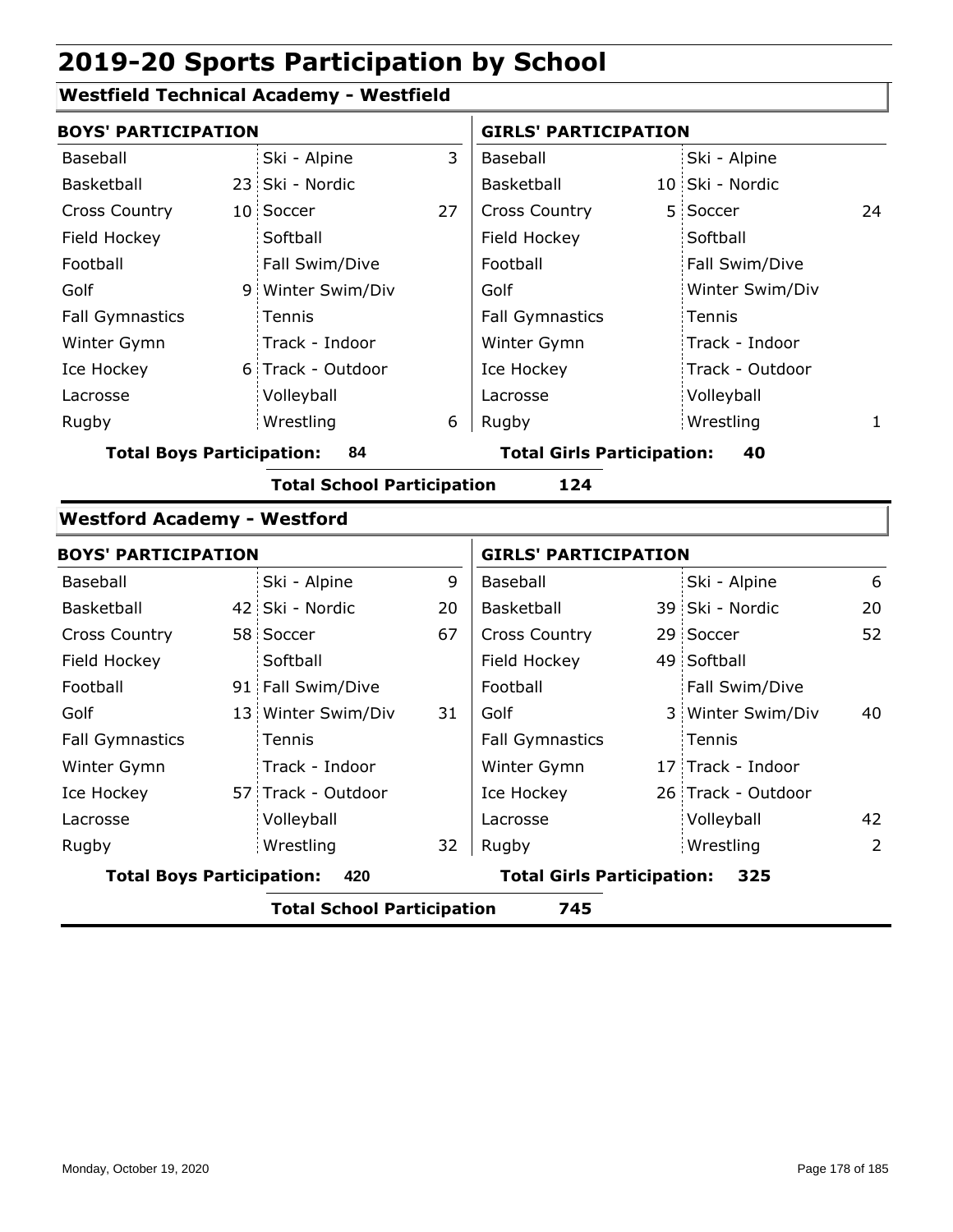### **Weston High School**

| <b>BOYS' PARTICIPATION</b>             |                                   |    | <b>GIRLS' PARTICIPATION</b>       |  |                    |                |
|----------------------------------------|-----------------------------------|----|-----------------------------------|--|--------------------|----------------|
| Baseball                               | Ski - Alpine                      | 16 | Baseball                          |  | Ski - Alpine       | 18             |
| Basketball                             | 38 Ski - Nordic                   | 7  | Basketball                        |  | 26 Ski - Nordic    | $\overline{7}$ |
| <b>Cross Country</b>                   | 20 Soccer                         | 54 | Cross Country                     |  | 14 Soccer          | 58             |
| Field Hockey                           | Softball                          |    | Field Hockey                      |  | 34 Softball        |                |
| Football                               | 40 Fall Swim/Dive                 |    | Football                          |  | Fall Swim/Dive     |                |
| Golf                                   | 18 Winter Swim/Div                | 44 | Golf                              |  | Winter Swim/Div    | 39             |
| <b>Fall Gymnastics</b>                 | Tennis                            |    | <b>Fall Gymnastics</b>            |  | Tennis             |                |
| Winter Gymn                            | Track - Indoor                    | 36 | Winter Gymn                       |  | Track - Indoor     | 29             |
| Ice Hockey                             | 14 Track - Outdoor                |    | Ice Hockey                        |  | 18 Track - Outdoor |                |
| Lacrosse                               | Volleyball                        |    | Lacrosse                          |  | Volleyball         | 27             |
| Rugby                                  | Wrestling                         | 11 | Rugby                             |  | Wrestling          |                |
| <b>Total Boys Participation:</b>       | 298                               |    | <b>Total Girls Participation:</b> |  | 270                |                |
|                                        | <b>Total School Participation</b> |    | 568                               |  |                    |                |
| <b>Westport High School - Westport</b> |                                   |    |                                   |  |                    |                |
| <b>BOYS' PARTICIPATION</b>             |                                   |    | <b>GIRLS' PARTICIPATION</b>       |  |                    |                |
| <b>Baseball</b>                        | Ski - Alpine                      |    | Baseball                          |  | Ski - Alpine       |                |
| Basketball                             | 32 Ski - Nordic                   |    | Basketball                        |  | 26 Ski - Nordic    |                |
| <b>Cross Country</b>                   | Soccer                            | 54 | <b>Cross Country</b>              |  | Soccer             | 27             |
| Field Hockey                           | Softball                          |    | Field Hockey                      |  | 23 Softball        |                |
| Football                               | Fall Swim/Dive                    |    | Football                          |  | Fall Swim/Dive     |                |
| Golf                                   | 12 Winter Swim/Div                |    | Golf                              |  | Winter Swim/Div    |                |
| <b>Fall Gymnastics</b>                 | Tennis                            |    | <b>Fall Gymnastics</b>            |  | Tennis             |                |
| Winter Gymn                            | Track - Indoor                    |    | Winter Gymn                       |  | Track - Indoor     |                |
| Ice Hockey                             | Track - Outdoor                   |    | Ice Hockey                        |  | 1 Track - Outdoor  |                |
| Lacrosse                               | Volleyball                        |    | Lacrosse                          |  | Volleyball         | 42             |
| Rugby                                  | Wrestling                         |    | Rugby                             |  | Wrestling          |                |
| <b>Total Boys Participation:</b>       | 98                                |    | <b>Total Girls Participation:</b> |  | 119                |                |
|                                        | <b>Total School Participation</b> |    | 217                               |  |                    |                |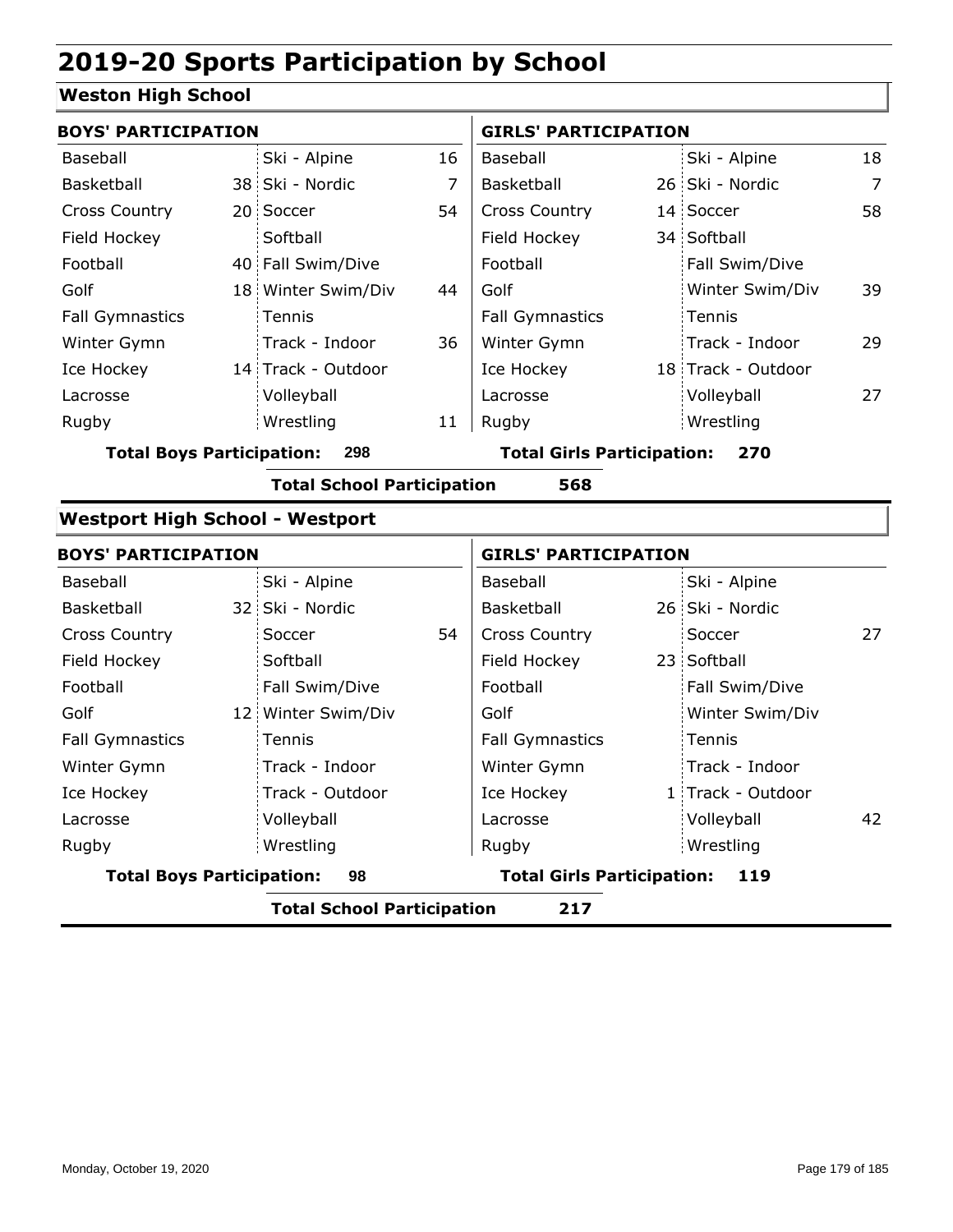#### **Westwood High School - Westwood**

|                                  | <b>BOYS' PARTICIPATION</b> |                                        |    |                                   | <b>GIRLS' PARTICIPATION</b> |                    |    |  |
|----------------------------------|----------------------------|----------------------------------------|----|-----------------------------------|-----------------------------|--------------------|----|--|
| Baseball                         |                            | Ski - Alpine                           | 17 | Baseball                          |                             | Ski - Alpine       | 30 |  |
| Basketball                       |                            | 43 Ski - Nordic                        |    | Basketball                        |                             | 30 Ski - Nordic    |    |  |
| <b>Cross Country</b>             |                            | 18 Soccer                              | 68 | <b>Cross Country</b>              |                             | 37 Soccer          | 61 |  |
| Field Hockey                     |                            | Softball                               |    | Field Hockey                      |                             | 32 Softball        |    |  |
| Football                         |                            | 80 Fall Swim/Dive                      |    | Football                          |                             | Fall Swim/Dive     |    |  |
| Golf                             |                            | 20 Winter Swim/Div                     | 12 | Golf                              |                             | Winter Swim/Div    | 36 |  |
| <b>Fall Gymnastics</b>           |                            | Tennis                                 |    | <b>Fall Gymnastics</b>            |                             | Tennis             |    |  |
| Winter Gymn                      |                            | Track - Indoor                         | 31 | Winter Gymn                       |                             | 8 Track - Indoor   | 58 |  |
| Ice Hockey                       |                            | 42 Track - Outdoor                     |    | Ice Hockey                        |                             | 23 Track - Outdoor |    |  |
| Lacrosse                         |                            | Volleyball                             |    | Lacrosse                          |                             | Volleyball         | 43 |  |
| Rugby                            |                            | Wrestling                              |    | Rugby                             |                             | Wrestling          |    |  |
| <b>Total Boys Participation:</b> |                            | 331                                    |    | <b>Total Girls Participation:</b> |                             | 358                |    |  |
|                                  |                            | <b>Total School Participation</b>      |    | 689                               |                             |                    |    |  |
|                                  |                            | <b>Weymouth High School - Weymouth</b> |    |                                   |                             |                    |    |  |
| ROVS' DARTICIDATION              |                            |                                        |    | GIRLS' DARTICIDATION              |                             |                    |    |  |

| <b>BOYS' PARTICIPATION</b>       |                                   |    | <b>GIRLS' PARTICIPATION</b>       |                    |    |
|----------------------------------|-----------------------------------|----|-----------------------------------|--------------------|----|
| Baseball                         | Ski - Alpine                      |    | Baseball                          | Ski - Alpine       |    |
| <b>Basketball</b>                | 43 Ski - Nordic                   |    | Basketball                        | 36 Ski - Nordic    |    |
| <b>Cross Country</b>             | 21 Soccer                         | 55 | <b>Cross Country</b>              | 32 Soccer          | 62 |
| Field Hockey                     | Softball                          |    | Field Hockey                      | 35 Softball        |    |
| Football                         | 100 Fall Swim/Dive                | 13 | Football                          | Fall Swim/Dive     | 9  |
| Golf                             | 20 Winter Swim/Div                |    | Golf                              | Winter Swim/Div    |    |
| <b>Fall Gymnastics</b>           | Tennis                            |    | <b>Fall Gymnastics</b>            | Tennis             |    |
| Winter Gymn                      | 1 Track - Indoor                  | 45 | Winter Gymn                       | 19 Track - Indoor  | 44 |
| Ice Hockey                       | 58 Track - Outdoor                |    | Ice Hockey                        | 29 Track - Outdoor |    |
| Lacrosse                         | Volleyball                        |    | Lacrosse                          | Volleyball         | 36 |
| Rugby                            | Wrestling                         | 24 | Rugby                             | Wrestling          | 1  |
| <b>Total Boys Participation:</b> | 380                               |    | <b>Total Girls Participation:</b> | 303                |    |
|                                  | <b>Total School Participation</b> |    | 683                               |                    |    |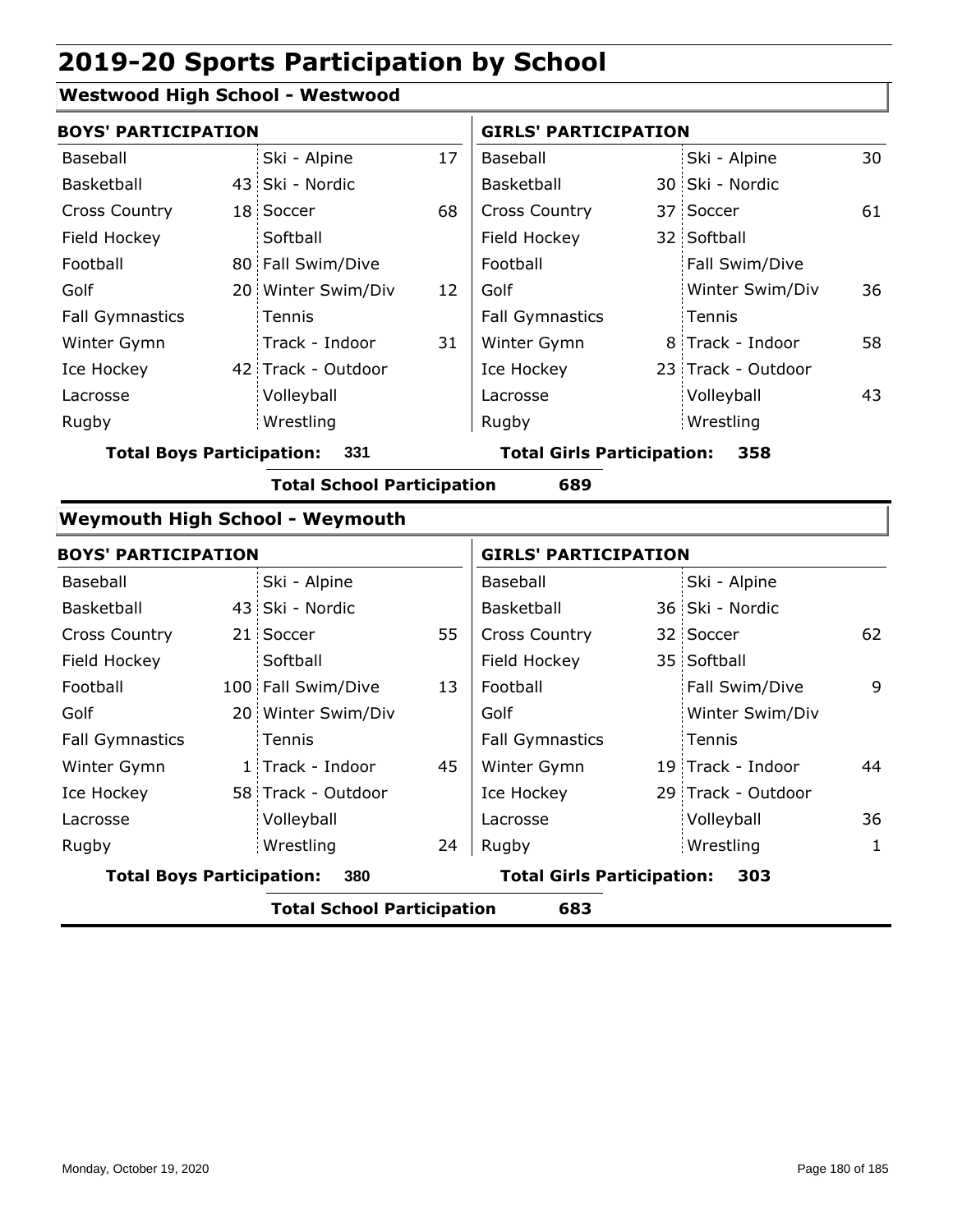## **Whitinsville Christian School - Whitinsville**

| <b>BOYS' PARTICIPATION</b>               |    |                                             |                                         | <b>GIRLS' PARTICIPATION</b>       |  |                   |    |
|------------------------------------------|----|---------------------------------------------|-----------------------------------------|-----------------------------------|--|-------------------|----|
| Baseball                                 |    | Ski - Alpine                                |                                         | Baseball                          |  | Ski - Alpine      |    |
| Basketball                               |    | 24 Ski - Nordic                             |                                         | Basketball                        |  | 23 Ski - Nordic   |    |
| <b>Cross Country</b>                     |    | 15 Soccer                                   | 38                                      | <b>Cross Country</b>              |  | 10 Soccer         | 41 |
| Field Hockey                             |    | Softball                                    |                                         | Field Hockey                      |  | Softball          |    |
| Football                                 |    | Fall Swim/Dive                              |                                         | Football                          |  | Fall Swim/Dive    |    |
| Golf                                     | 3. | Winter Swim/Div                             |                                         | Golf                              |  | Winter Swim/Div   |    |
| <b>Fall Gymnastics</b>                   |    | Tennis                                      |                                         | <b>Fall Gymnastics</b>            |  | Tennis            |    |
| Winter Gymn                              |    | Track - Indoor                              |                                         | Winter Gymn                       |  | Track - Indoor    |    |
| Ice Hockey                               |    | 3 Track - Outdoor                           |                                         | Ice Hockey                        |  | Track - Outdoor   |    |
| Lacrosse                                 |    | Volleyball                                  |                                         | Lacrosse                          |  | Volleyball        | 24 |
| Rugby                                    |    | Wrestling                                   | 3                                       | Rugby                             |  | Wrestling         |    |
| <b>Total Boys Participation:</b>         |    | 86                                          | <b>Total Girls Participation:</b><br>98 |                                   |  |                   |    |
|                                          |    | <b>Total School Participation</b>           |                                         | 184                               |  |                   |    |
|                                          |    | <b>Whitman-Hanson Regional HS - Whitman</b> |                                         |                                   |  |                   |    |
| <b>BOYS' PARTICIPATION</b>               |    |                                             |                                         | <b>GIRLS' PARTICIPATION</b>       |  |                   |    |
| Baseball                                 |    | Ski - Alpine                                |                                         | Baseball                          |  | Ski - Alpine      |    |
| Basketball                               |    | 42 Ski - Nordic                             |                                         | Basketball                        |  | 41 Ski - Nordic   |    |
| <b>Cross Country</b>                     |    | 32 Soccer                                   | 55                                      | <b>Cross Country</b>              |  | 22 Soccer         | 51 |
| Field Hockey                             |    | 1 Softball                                  |                                         | Field Hockey                      |  | 58 Softball       |    |
| Football                                 |    | 90 Fall Swim/Dive                           |                                         | Football                          |  | 1 Fall Swim/Dive  |    |
| Golf                                     |    | 15 Winter Swim/Div                          | 1                                       | Golf                              |  | Winter Swim/Div   | 8  |
| <b>Fall Gymnastics</b>                   |    | Tennis                                      |                                         | <b>Fall Gymnastics</b>            |  | Tennis            |    |
| Winter Gymn                              |    | Track - Indoor                              | 44                                      | Winter Gymn                       |  | 10 Track - Indoor | 27 |
| Ice Hockey                               |    | 35 Track - Outdoor                          |                                         | Ice Hockey                        |  | 3 Track - Outdoor |    |
| Lacrosse                                 |    | Volleyball                                  |                                         | Lacrosse                          |  | Volleyball        | 38 |
| Rugby                                    |    | Wrestling                                   | 23                                      | Rugby                             |  | Wrestling         | 2  |
| <b>Total Boys Participation:</b>         |    | 338                                         |                                         | <b>Total Girls Participation:</b> |  | 261               |    |
| <b>Total School Participation</b><br>599 |    |                                             |                                         |                                   |  |                   |    |
|                                          |    |                                             |                                         |                                   |  |                   |    |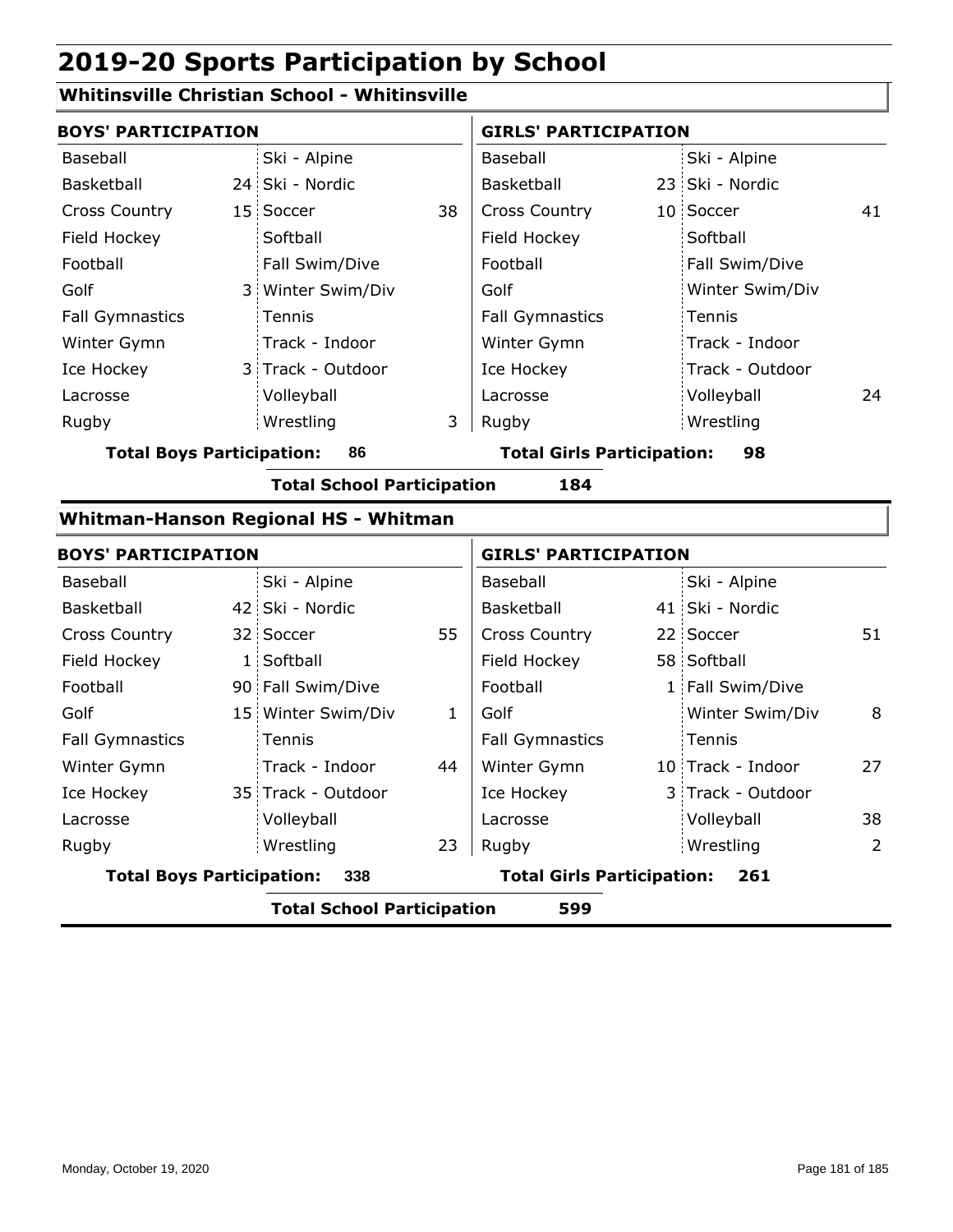## **Whittier RVT High School - Haverhill**

| <b>BOYS' PARTICIPATION</b>              |     |                                         |    | <b>GIRLS' PARTICIPATION</b>       |  |                    |    |  |
|-----------------------------------------|-----|-----------------------------------------|----|-----------------------------------|--|--------------------|----|--|
| Baseball                                |     | Ski - Alpine                            |    | Baseball                          |  | Ski - Alpine       |    |  |
| Basketball                              |     | 48 Ski - Nordic                         |    | Basketball                        |  | 23 Ski - Nordic    |    |  |
| <b>Cross Country</b>                    |     | 19 Soccer                               | 18 | <b>Cross Country</b>              |  | 11 Soccer          | 16 |  |
| Field Hockey                            |     | Softball                                |    | Field Hockey                      |  | Softball           |    |  |
| Football                                |     | 56 Fall Swim/Dive                       |    | Football                          |  | Fall Swim/Dive     |    |  |
| Golf                                    |     | 2 Winter Swim/Div                       |    | Golf                              |  | Winter Swim/Div    |    |  |
| <b>Fall Gymnastics</b>                  |     | Tennis                                  |    | <b>Fall Gymnastics</b>            |  | Tennis             |    |  |
| Winter Gymn                             |     | Track - Indoor                          |    | Winter Gymn                       |  | Track - Indoor     |    |  |
| Ice Hockey                              |     | 14 Track - Outdoor                      |    | Ice Hockey                        |  | Track - Outdoor    |    |  |
| Lacrosse                                |     | Volleyball                              |    | Lacrosse                          |  | Volleyball         | 33 |  |
| Rugby                                   |     | Wrestling                               | 18 | Rugby                             |  | Wrestling          | 3  |  |
| <b>Total Boys Participation:</b>        | 175 | <b>Total Girls Participation:</b><br>86 |    |                                   |  |                    |    |  |
|                                         |     | <b>Total School Participation</b>       |    | 261                               |  |                    |    |  |
|                                         |     | Wilmington High School - Wilmington     |    |                                   |  |                    |    |  |
| <b>BOYS' PARTICIPATION</b>              |     |                                         |    | <b>GIRLS' PARTICIPATION</b>       |  |                    |    |  |
| Baseball                                |     | Ski - Alpine                            |    | Baseball                          |  | Ski - Alpine       |    |  |
| Basketball                              |     | 35 Ski - Nordic                         |    | Basketball                        |  | 32 Ski - Nordic    |    |  |
| <b>Cross Country</b>                    |     | 23 Soccer                               | 52 | <b>Cross Country</b>              |  | 14 Soccer          | 61 |  |
| Field Hockey                            |     | Softball                                |    | Field Hockey                      |  | 47 Softball        |    |  |
| Football                                |     | 64 Fall Swim/Dive                       |    | Football                          |  | Fall Swim/Dive     |    |  |
| Golf                                    |     | 14 Winter Swim/Div                      | 5. | Golf                              |  | Winter Swim/Div    | 10 |  |
| <b>Fall Gymnastics</b>                  |     | Tennis                                  |    | <b>Fall Gymnastics</b>            |  | Tennis             |    |  |
| Winter Gymn                             |     | Track - Indoor                          | 57 | Winter Gymn                       |  | Track - Indoor     | 33 |  |
| Ice Hockey                              |     | 41 Track - Outdoor                      |    | Ice Hockey                        |  | 15 Track - Outdoor |    |  |
| Lacrosse                                |     | Volleyball                              |    | Lacrosse                          |  | Volleyball         | 31 |  |
| Rugby                                   |     | Wrestling                               | 17 | Rugby                             |  | Wrestling          |    |  |
| <b>Total Boys Participation:</b><br>308 |     |                                         |    | <b>Total Girls Participation:</b> |  | 243                |    |  |

**Total School Participation 551**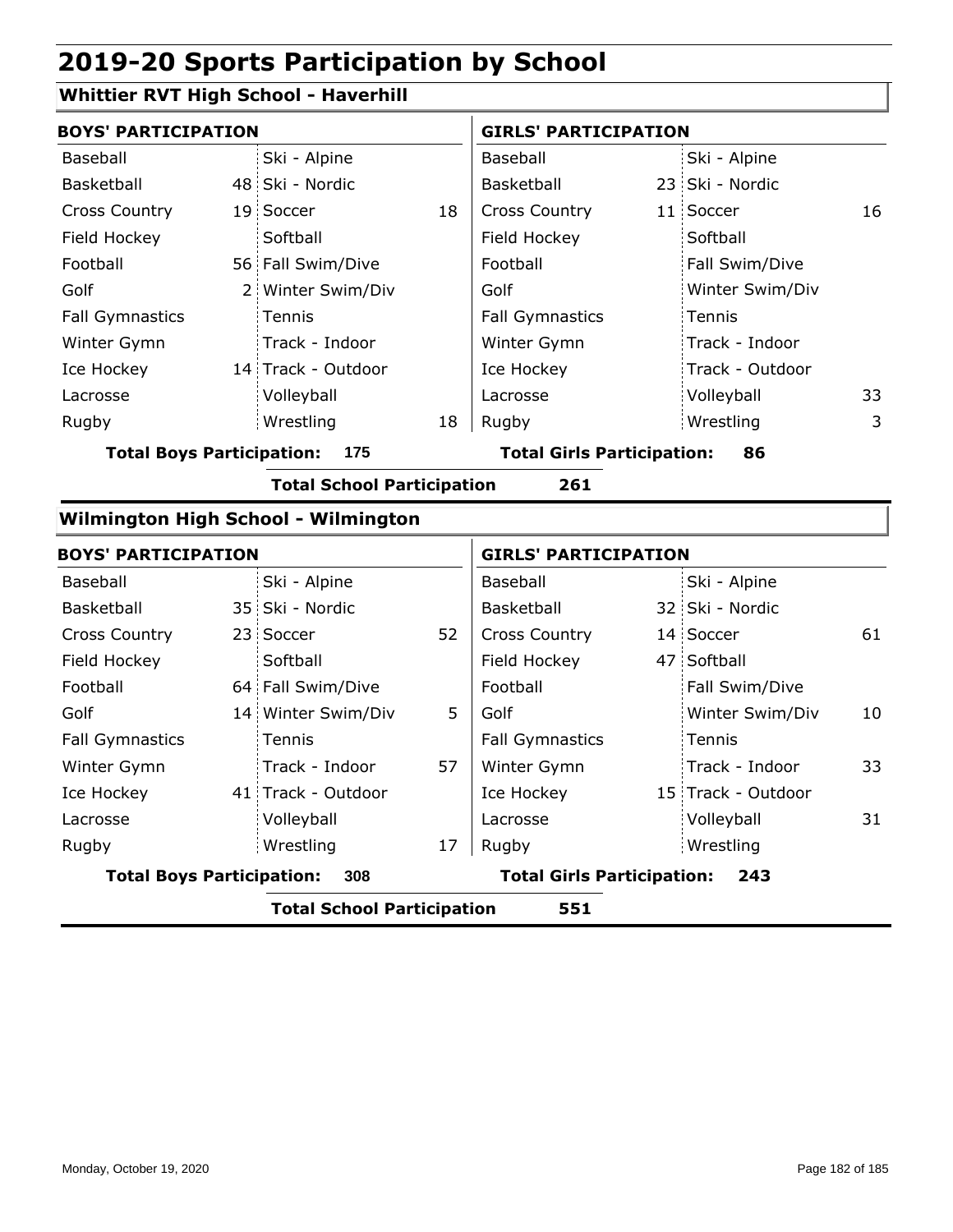## **Winchester High School - Winchester**

| <b>BOYS' PARTICIPATION</b><br>Ski - Alpine | 20              | <b>GIRLS' PARTICIPATION</b> |                                                                        |                 |                                                                                                                                                                                                                                                                             |
|--------------------------------------------|-----------------|-----------------------------|------------------------------------------------------------------------|-----------------|-----------------------------------------------------------------------------------------------------------------------------------------------------------------------------------------------------------------------------------------------------------------------------|
|                                            |                 |                             |                                                                        |                 |                                                                                                                                                                                                                                                                             |
|                                            |                 | Baseball                    |                                                                        | Ski - Alpine    | 21                                                                                                                                                                                                                                                                          |
|                                            | 24              | Basketball                  |                                                                        | 37 Ski - Nordic | 24                                                                                                                                                                                                                                                                          |
| 65 Soccer                                  | 72              | <b>Cross Country</b>        |                                                                        |                 | 57                                                                                                                                                                                                                                                                          |
| Softball                                   |                 | Field Hockey                |                                                                        |                 |                                                                                                                                                                                                                                                                             |
| 62 Fall Swim/Dive                          |                 | Football                    |                                                                        | Fall Swim/Dive  | 62                                                                                                                                                                                                                                                                          |
| 14 Winter Swim/Div                         | 22              | Golf                        |                                                                        |                 |                                                                                                                                                                                                                                                                             |
| Tennis                                     |                 | <b>Fall Gymnastics</b>      |                                                                        | Tennis          |                                                                                                                                                                                                                                                                             |
| Track - Indoor                             |                 | Winter Gymn                 |                                                                        |                 |                                                                                                                                                                                                                                                                             |
| 52 Track - Outdoor                         |                 | Ice Hockey                  |                                                                        |                 |                                                                                                                                                                                                                                                                             |
| Volleyball                                 |                 | Lacrosse                    |                                                                        | Volleyball      | 44                                                                                                                                                                                                                                                                          |
| Wrestling                                  | 32              | Rugby                       |                                                                        | Wrestling       |                                                                                                                                                                                                                                                                             |
| <b>Total Boys Participation:</b><br>405    |                 |                             |                                                                        | 399             |                                                                                                                                                                                                                                                                             |
|                                            |                 | 804                         |                                                                        |                 |                                                                                                                                                                                                                                                                             |
| <b>Winthrop High School - Winthrop</b>     |                 |                             |                                                                        |                 |                                                                                                                                                                                                                                                                             |
| <b>BOYS' PARTICIPATION</b>                 |                 |                             |                                                                        |                 |                                                                                                                                                                                                                                                                             |
| Ski - Alpine                               |                 | Baseball                    |                                                                        | Ski - Alpine    |                                                                                                                                                                                                                                                                             |
| 36 Ski - Nordic                            |                 | Basketball                  |                                                                        |                 |                                                                                                                                                                                                                                                                             |
| 7 Soccer                                   | 37              | <b>Cross Country</b>        |                                                                        |                 | 46                                                                                                                                                                                                                                                                          |
| Softball                                   |                 | Field Hockey                |                                                                        | Softball        |                                                                                                                                                                                                                                                                             |
| 56 Fall Swim/Dive                          |                 | Football                    |                                                                        | Fall Swim/Dive  |                                                                                                                                                                                                                                                                             |
| 17 Winter Swim/Div                         |                 | Golf                        |                                                                        | Winter Swim/Div | 8                                                                                                                                                                                                                                                                           |
| Tennis                                     |                 | <b>Fall Gymnastics</b>      |                                                                        | Tennis          |                                                                                                                                                                                                                                                                             |
| 1 Track - Indoor                           | 29              | Winter Gymn                 |                                                                        |                 | 36                                                                                                                                                                                                                                                                          |
| 40 Track - Outdoor                         |                 | Ice Hockey                  |                                                                        |                 |                                                                                                                                                                                                                                                                             |
| Volleyball                                 |                 | Lacrosse                    |                                                                        | Volleyball      | 28                                                                                                                                                                                                                                                                          |
| Wrestling                                  |                 | Rugby                       |                                                                        | Wrestling       |                                                                                                                                                                                                                                                                             |
| <b>Total Boys Participation:</b><br>223    |                 |                             |                                                                        | 190             |                                                                                                                                                                                                                                                                             |
|                                            |                 | 413                         |                                                                        |                 |                                                                                                                                                                                                                                                                             |
|                                            | 42 Ski - Nordic |                             | <b>Total School Participation</b><br><b>Total School Participation</b> |                 | 45 Soccer<br>48 Softball<br>2 Winter Swim/Div<br>25 Track - Indoor<br>34 Track - Outdoor<br><b>Total Girls Participation:</b><br><b>GIRLS' PARTICIPATION</b><br>22 Ski - Nordic<br>7 Soccer<br>20 Track - Indoor<br>23 Track - Outdoor<br><b>Total Girls Participation:</b> |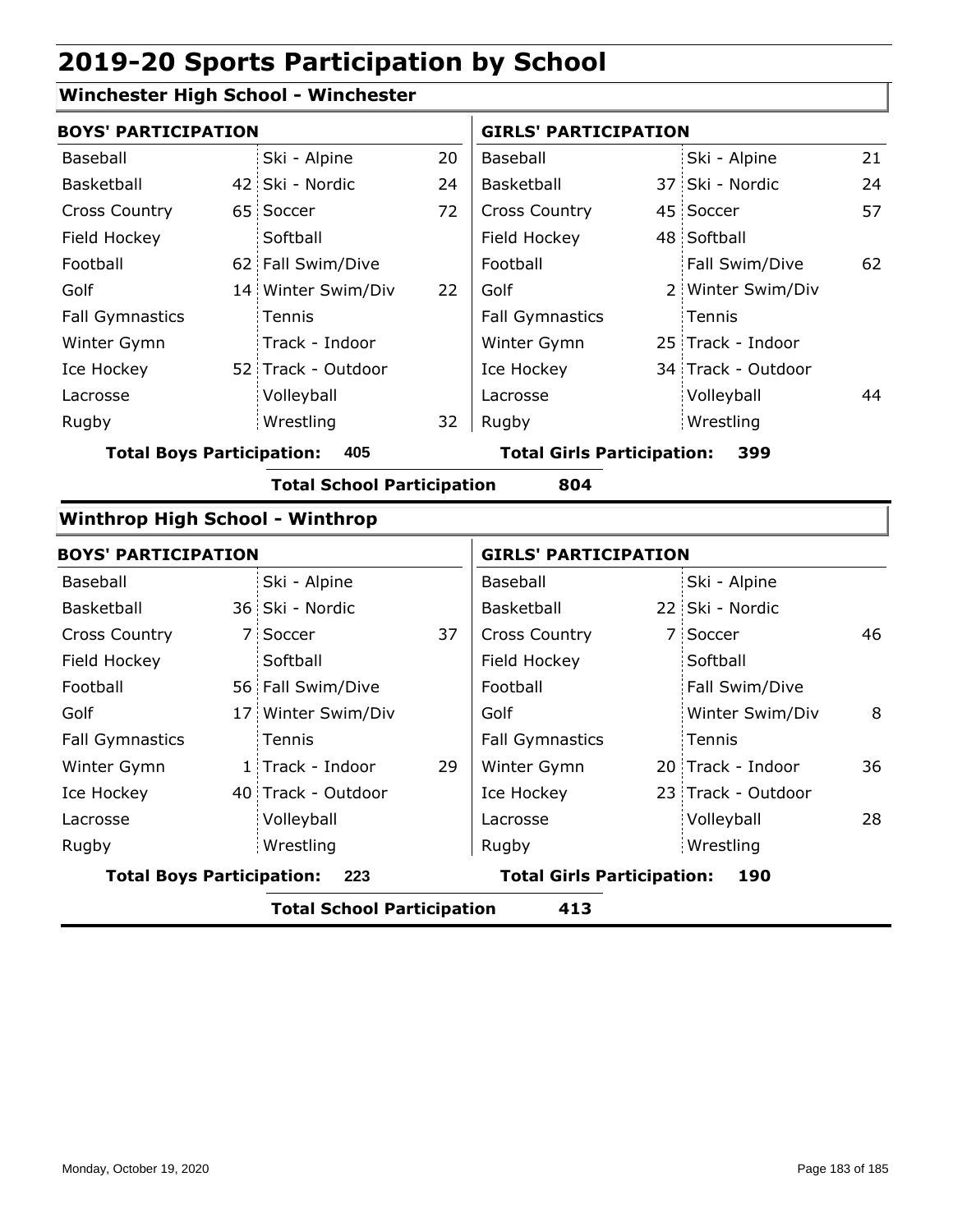### **Woburn Memorial High School - Woburn**

| <b>BOYS' PARTICIPATION</b>              |  |                    |    | <b>GIRLS' PARTICIPATION</b>       |  |                    |              |
|-----------------------------------------|--|--------------------|----|-----------------------------------|--|--------------------|--------------|
| Baseball                                |  | Ski - Alpine       |    | Baseball                          |  | Ski - Alpine       |              |
| Basketball                              |  | 38 Ski - Nordic    |    | Basketball                        |  | 45 Ski - Nordic    |              |
| <b>Cross Country</b>                    |  | 48 Soccer          | 45 | <b>Cross Country</b>              |  | 58 Soccer          | 48           |
| Field Hockey                            |  | Softball           |    | Field Hockey                      |  | 28 Softball        |              |
| Football                                |  | 78 Fall Swim/Dive  |    | Football                          |  | Fall Swim/Dive     | 14           |
| Golf                                    |  | 14 Winter Swim/Div |    | Golf                              |  | Winter Swim/Div    |              |
| <b>Fall Gymnastics</b>                  |  | Tennis             |    | <b>Fall Gymnastics</b>            |  | Tennis             |              |
| Winter Gymn                             |  | Track - Indoor     | 64 | Winter Gymn                       |  | 18 Track - Indoor  | 73           |
| Ice Hockey                              |  | 38 Track - Outdoor |    | Ice Hockey                        |  | 12 Track - Outdoor |              |
| Lacrosse                                |  | Volleyball         |    | Lacrosse                          |  | Volleyball         | 48           |
| Rugby                                   |  | Wrestling          | 14 | Rugby                             |  | Wrestling          | $\mathbf{1}$ |
| 339<br><b>Total Boys Participation:</b> |  |                    |    | <b>Total Girls Participation:</b> |  | 345                |              |

**Total School Participation 684**

## **Worcester North High School - Worcester**

| <b>BOYS' PARTICIPATION</b>              |  |                   |    | <b>GIRLS' PARTICIPATION</b>       |  |                   |    |
|-----------------------------------------|--|-------------------|----|-----------------------------------|--|-------------------|----|
| Baseball                                |  | Ski - Alpine      |    | Baseball                          |  | Ski - Alpine      |    |
| Basketball                              |  | 40 Ski - Nordic   |    | Basketball                        |  | 15 Ski - Nordic   |    |
| <b>Cross Country</b>                    |  | 12 Soccer         | 24 | <b>Cross Country</b>              |  | 10 Soccer         | 4  |
| Field Hockey                            |  | Softball          |    | Field Hockey                      |  | Softball          |    |
| Football                                |  | 38 Fall Swim/Dive |    | Football                          |  | Fall Swim/Dive    |    |
| Golf                                    |  | Winter Swim/Div   |    | Golf                              |  | Winter Swim/Div   |    |
| <b>Fall Gymnastics</b>                  |  | Tennis            |    | <b>Fall Gymnastics</b>            |  | Tennis            |    |
| Winter Gymn                             |  | Track - Indoor    | 3  | Winter Gymn                       |  | Track - Indoor    |    |
| Ice Hockey                              |  | Track - Outdoor   |    | Ice Hockey                        |  | : Track - Outdoor |    |
| Lacrosse                                |  | Volleyball        |    | Lacrosse                          |  | Volleyball        | 55 |
| Rugby                                   |  | Wrestling         |    | Rugby                             |  | Wrestling         |    |
| <b>Total Boys Participation:</b><br>117 |  |                   |    | <b>Total Girls Participation:</b> |  | 84                |    |
|                                         |  |                   | .  |                                   |  |                   |    |

**Total School Participation 201**